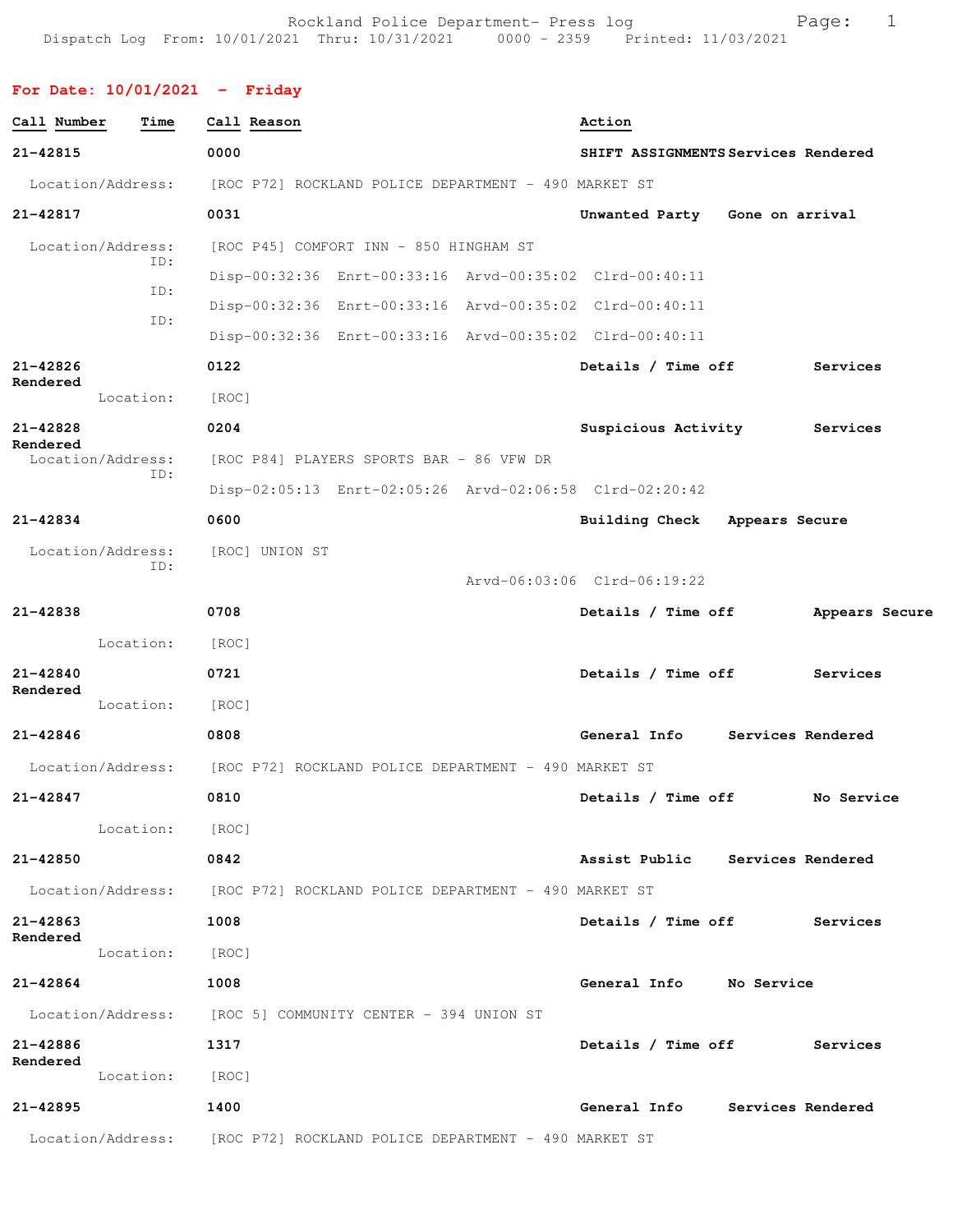Rockland Police Department- Press log entitled and Page: 2 Dispatch Log From: 10/01/2021 Thru: 10/31/2021 0000 - 2359 Printed: 11/03/2021

| 21-42896                                                               | 1423                                              |                                                         | Details / Time off No Service        |            |                                         |
|------------------------------------------------------------------------|---------------------------------------------------|---------------------------------------------------------|--------------------------------------|------------|-----------------------------------------|
| Location: [ROC]                                                        |                                                   |                                                         |                                      |            |                                         |
| 21-42903                                                               | 1553                                              |                                                         | General Info Services Rendered       |            |                                         |
| Location/Address: [ROC P72] ROCKLAND POLICE DEPARTMENT - 490 MARKET ST |                                                   |                                                         |                                      |            |                                         |
| 21-42905                                                               | 1605                                              |                                                         | General Info Services Rendered       |            |                                         |
| Location/Address: [ROC P72] ROCKLAND POLICE DEPARTMENT - 490 MARKET ST |                                                   |                                                         |                                      |            |                                         |
| 21-42907                                                               | 1626                                              |                                                         |                                      |            | MVA Property Damage Only Paper Exchange |
| Location/Address:                                                      |                                                   | [ROC] 433 NORTH AVE @ 635 SALEM ST                      |                                      |            |                                         |
| ID:                                                                    |                                                   | Disp-16:28:03 Enrt-16:28:15 Arvd-16:43:27 Clrd-16:48:19 |                                      |            |                                         |
| ID:                                                                    |                                                   | Disp-16:28:33 Enrt-16:28:37 Arvd-16:30:52 Clrd-16:48:19 |                                      |            |                                         |
| 21-42911<br>Rendered                                                   | 1654                                              |                                                         | <b>Traffic Enforcement</b>           |            | Services                                |
| Location/Address:<br>ID:                                               | [ROC] POND ST                                     |                                                         |                                      |            |                                         |
|                                                                        |                                                   |                                                         | Arvd-16:55:03 Clrd-17:05:29          |            |                                         |
| 21-42913                                                               | 1704                                              |                                                         |                                      |            | MVA Property Damage Only Report Follows |
| Location/Address:<br>ID:                                               | [ROC 9] SULLIVAN TIRE AND AUTO SERVICE - 1 VFW DR |                                                         |                                      |            |                                         |
| ID:                                                                    |                                                   | Disp-17:05:45 Enrt-17:05:52 Arvd-17:15:45 Clrd-17:41:42 |                                      |            |                                         |
| Refer To Summons:                                                      | 21ROC-42913-AR<br>Summons: BELMOND AQUINO, ERIX H | Disp-17:05:48 Enrt-17:05:51 Arvd-17:08:49 Clrd-17:40:51 |                                      |            |                                         |
| Address:<br>Age:                                                       | 190 MIDDLE ST WEYMOUTH, MA<br>21                  |                                                         |                                      |            |                                         |
| Charges:                                                               | LICENSE SUSPENDED, OP MV WITH                     |                                                         |                                      |            |                                         |
| 21-42918                                                               | 1727                                              |                                                         | Summons                              | No Service |                                         |
| Location/Address: [ROC] 18 LINDEN ST<br>ID:                            |                                                   |                                                         |                                      |            |                                         |
|                                                                        |                                                   |                                                         | Arvd-17:27:00 Clrd-17:29:59          |            |                                         |
| 21-42923<br>arrival                                                    | 1816                                              |                                                         | Motor Vehicle Complaint              |            | Gone on                                 |
| Location/Address:<br>ID:                                               | [ROC] TOWNLINE - HINGHAM ST                       |                                                         |                                      |            |                                         |
|                                                                        |                                                   |                                                         | Arvd-18:16:00 Clrd-18:23:41          |            |                                         |
| 21-42926                                                               | 1826                                              |                                                         | Assist Public Advised to Court       |            |                                         |
| Location/Address:                                                      |                                                   | [ROC P72] ROCKLAND POLICE DEPARTMENT - 490 MARKET ST    |                                      |            |                                         |
| 21-42928<br>Rendered                                                   | 1855                                              |                                                         | Motor Vehicle Complaint              |            | Services                                |
| Location/Address:<br>ID:                                               | [ROC] MARKET ST                                   |                                                         |                                      |            |                                         |
| ID:                                                                    |                                                   | Disp-18:56:06 Enrt-18:56:10 Arvd-19:05:47 Clrd-19:08:27 |                                      |            |                                         |
|                                                                        |                                                   | Disp-18:56:06 Enrt-18:56:09 Arvd-19:05:44 Clrd-19:16:52 |                                      |            |                                         |
| 21-42932                                                               | 1918                                              |                                                         | Building Check Services Not Required |            |                                         |
| Location/Address:<br>ID:                                               |                                                   | [ROC P89] CALVARY CHAPEL - 175 MARKET ST                |                                      |            |                                         |
|                                                                        |                                                   |                                                         | Arvd-19:20:53 Clrd-19:22:47          |            |                                         |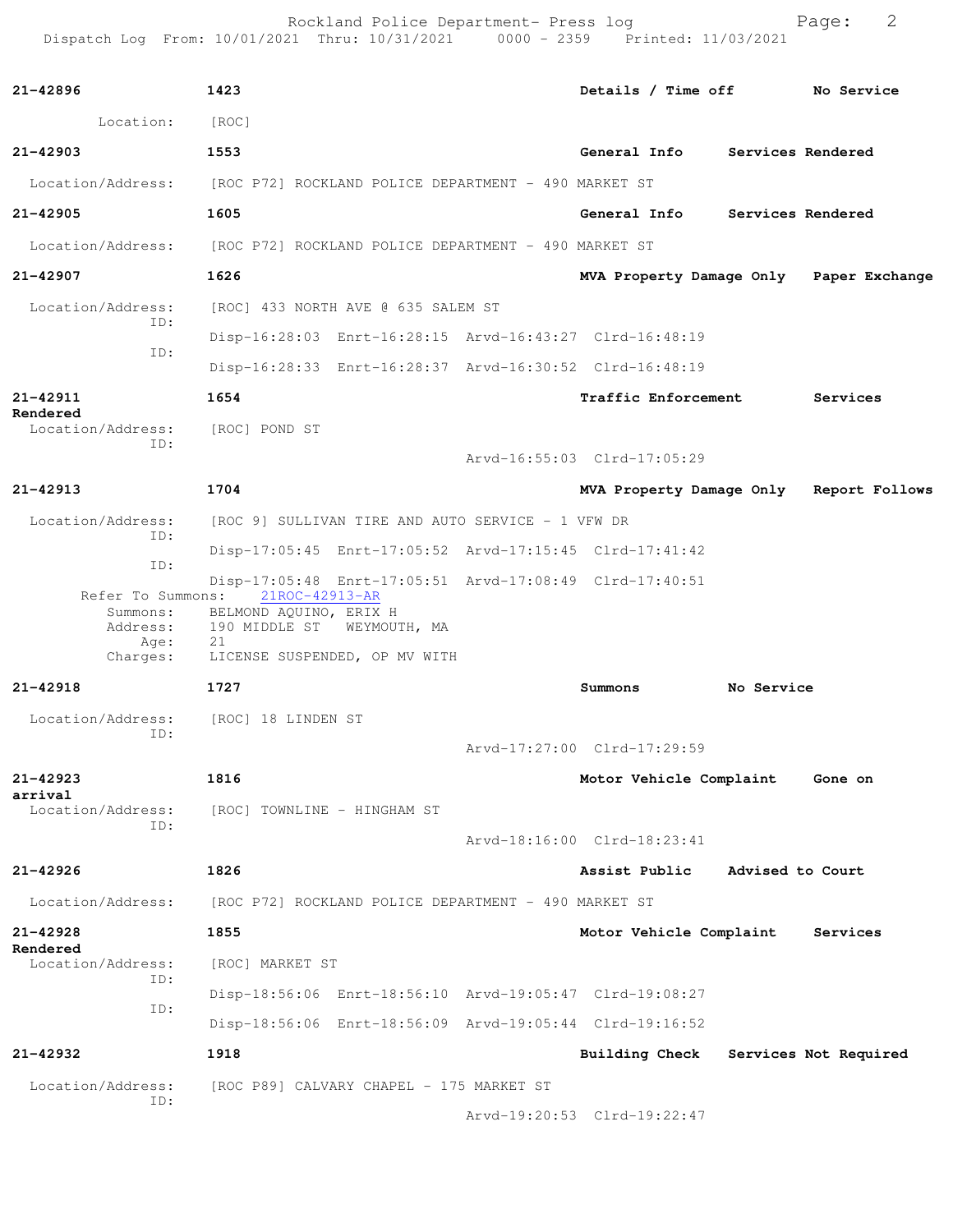| Dispatch Log From: 10/01/2021 Thru: 10/31/2021 0000 - 2359 Printed: 11/03/2021 |                      | Rockland Police Department- Press log                   |                                                                      |            | 3<br>Page:            |
|--------------------------------------------------------------------------------|----------------------|---------------------------------------------------------|----------------------------------------------------------------------|------------|-----------------------|
| 21-42934                                                                       | 1924                 |                                                         | Building Check Services Not Required                                 |            |                       |
| Location/Address:                                                              |                      | [ROC] STUDLEY COURT - 8 STUDLEY CT                      |                                                                      |            |                       |
| TD:                                                                            |                      |                                                         | Arvd-19:26:07 Clrd-19:27:18                                          |            |                       |
| 21-42937                                                                       | 1933                 |                                                         | <b>Building Check</b>                                                |            | Services Not Required |
| Location/Address:                                                              | [ROC] 21 LINWOOD TER |                                                         |                                                                      |            |                       |
| ID:                                                                            |                      |                                                         | Arvd-19:38:46 Clrd-19:39:53                                          |            |                       |
| 21-42938                                                                       | 1947                 |                                                         | General Info                                                         | No Service |                       |
| Location/Address:                                                              |                      | [ROC P72] ROCKLAND POLICE DEPARTMENT - 490 MARKET ST    |                                                                      |            |                       |
| ID:                                                                            | Disp-19:49:55        |                                                         | $Clrd-19:49:59$                                                      |            |                       |
| 21-42941                                                                       | 2003                 |                                                         | Building Check Services Not Required                                 |            |                       |
| Location/Address:                                                              | [ROC] 300 POND ST    |                                                         |                                                                      |            |                       |
| ID:                                                                            |                      |                                                         | Arvd-20:04:46 Clrd-20:06:35                                          |            |                       |
| $21 - 42951$                                                                   | 2129                 |                                                         | Assist Public                                                        | No Service |                       |
| Location/Address:                                                              |                      | [ROC 897] 110 MARTHA DR Apt. #F                         |                                                                      |            |                       |
| 21-42953                                                                       | 2142                 |                                                         | Suspicious Activity                                                  |            | Services              |
| Rendered<br>Location/Address:<br>ID:<br>ID:                                    |                      | [ROC 897] 110 MARTHA DR Apt. #F                         |                                                                      |            |                       |
|                                                                                |                      | Disp-21:43:45 Enrt-21:44:39 Arvd-21:46:36 Clrd-22:04:02 |                                                                      |            |                       |
|                                                                                |                      | Disp-21:43:52 Enrt-21:44:37 Arvd-21:46:51 Clrd-22:03:59 |                                                                      |            |                       |
| $21 - 42956$                                                                   | 2219                 |                                                         | Motor Vehicle Stop                                                   |            | Services              |
| Rendered<br>Location/Address:                                                  |                      | [ROC P45] COMFORT INN - 850 HINGHAM ST                  |                                                                      |            |                       |
| ID:                                                                            |                      |                                                         | Arvd-22:19:00 Clrd-22:30:03                                          |            |                       |
| 21-42958                                                                       | 2227                 |                                                         | MVA Property Damage Only                                             |            | Report Follows        |
| Location/Address:                                                              | [ROC] 586 HINGHAM ST |                                                         |                                                                      |            |                       |
| ID:                                                                            |                      |                                                         | Disp-22:28:53 Enrt-22:28:59 Arvd-22:29:42 Clrd-23:20:52              |            |                       |
| ID:                                                                            |                      |                                                         | Disp-22:29:03 Enrt-22:29:06 Arvd-22:29:47 Clrd-23:21:13              |            |                       |
| ID:                                                                            |                      |                                                         | Disp-22:29:12 Enrt-22:29:14 Arvd-22:29:48 Clrd-23:20:54              |            |                       |
| ID:<br>ID:                                                                     |                      |                                                         | Disp-22:29:33 Enrt-22:29:37 Arvd-22:29:39 Clrd-23:21:10              |            |                       |
| ID:                                                                            |                      |                                                         | Disp-22:33:07 Enrt-22:33:09 Arvd-22:33:10 Clrd-23:21:07              |            |                       |
|                                                                                |                      |                                                         | Disp-23:21:01 Enrt-23:21:03 Arvd-23:21:04 Clrd-23:49:57              |            |                       |
| 21-42959<br>Rendered                                                           | 2248                 |                                                         | Details / Time off                                                   |            | Services              |
| Location:                                                                      | [ROC]                |                                                         |                                                                      |            |                       |
| 21-42961                                                                       | 2337                 |                                                         | Stolen Motor Vehicle                                                 |            | Report Follows        |
| Location/Address:                                                              |                      | [ROC P86] MOBIL GAS STATION - 158 MARKET ST             |                                                                      |            |                       |
| ID:<br>ID:                                                                     |                      |                                                         | Disp-23:40:04 Enrt-23:40:53 Arvd-23:44:48 Clrd-10/02/2021 @ 00:35:19 |            |                       |
| ID:                                                                            | $Disp-23:45:01$      |                                                         | Arvd-23:45:04 Clrd-23:56:49                                          |            |                       |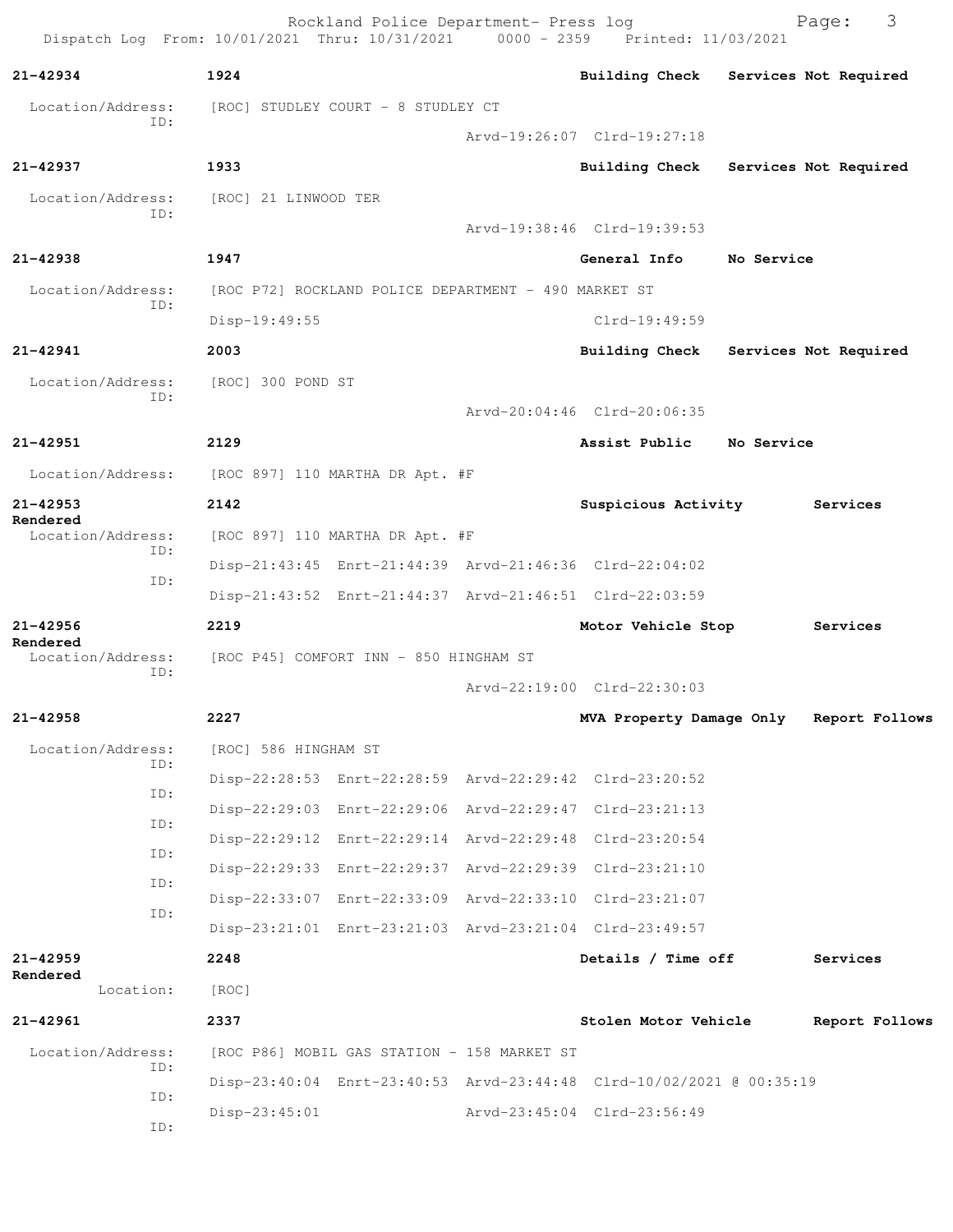|                                                                                |                                                                      | Rockland Police Department- Press log                                                                                                                                       |                                                         | Page:             | 4 |
|--------------------------------------------------------------------------------|----------------------------------------------------------------------|-----------------------------------------------------------------------------------------------------------------------------------------------------------------------------|---------------------------------------------------------|-------------------|---|
| Dispatch Log From: 10/01/2021 Thru: 10/31/2021 0000 - 2359 Printed: 11/03/2021 |                                                                      |                                                                                                                                                                             |                                                         |                   |   |
| ID:                                                                            |                                                                      |                                                                                                                                                                             | Disp-23:47:18 Enrt-23:47:20 Arvd-23:47:21 Clrd-23:49:26 |                   |   |
| Refer To Arrest:<br>Arrest:<br>Address:<br>Age:                                | 21ROC-42961-AR<br>JONES, JASON ROBERT<br>HOMELESS ROCKLAND, MA<br>40 |                                                                                                                                                                             | Disp-23:49:41 Enrt-23:49:43 Arvd-23:49:45 Clrd-23:56:52 |                   |   |
| Charges:                                                                       | MARKED LANES VIOLATION                                               | NEGLIGENT OPERATION OF MOTOR VEHICLE<br>LICENSE SUSPENDED, OP MV WITH, SUBSQ.OFF<br>DESTRUCTION OF PROPERTY +\$1200, WANTON c266 \$127<br>MOTOR VEH, LARCENY OF, SUBSQ.OFF. |                                                         |                   |   |
| For Date: $10/02/2021$ - Saturday                                              |                                                                      |                                                                                                                                                                             |                                                         |                   |   |
| $21 - 42966$                                                                   | 0000                                                                 |                                                                                                                                                                             | SHIFT ASSIGNMENTS Services Rendered                     |                   |   |
| Location/Address:                                                              |                                                                      | [ROC P72] ROCKLAND POLICE DEPARTMENT - 490 MARKET ST                                                                                                                        |                                                         |                   |   |
| $21 - 42965$<br>Rendered                                                       | 0005                                                                 |                                                                                                                                                                             | Suspicious Activity                                     | Services          |   |
| Location/Address:<br>ID:                                                       | [ROC 1045] 24 DEXTER RD                                              |                                                                                                                                                                             |                                                         |                   |   |
|                                                                                |                                                                      |                                                                                                                                                                             | Disp-00:06:12 Enrt-00:06:14 Arvd-00:14:46 Clrd-00:17:16 |                   |   |
| $21 - 42967$<br>Required                                                       | 0015                                                                 |                                                                                                                                                                             | OFC INJURY/EXPOSURE                                     | No Action         |   |
| Location/Address:                                                              |                                                                      | [ROC P72] ROCKLAND POLICE DEPARTMENT - 490 MARKET ST                                                                                                                        |                                                         |                   |   |
| 21-42970                                                                       | 0042                                                                 |                                                                                                                                                                             | MVA Property Damage Only Report Follows                 |                   |   |
| Location/Address:<br>ID:                                                       | [ROC] BELMONT ST                                                     |                                                                                                                                                                             |                                                         |                   |   |
| ID:                                                                            |                                                                      |                                                                                                                                                                             | Disp-00:43:20 Enrt-00:43:44 Arvd-00:47:14 Clrd-01:01:35 |                   |   |
| ID:                                                                            |                                                                      |                                                                                                                                                                             | Disp-00:44:27 Enrt-00:44:31 Arvd-00:47:15 Clrd-01:01:10 |                   |   |
|                                                                                |                                                                      |                                                                                                                                                                             | Disp-00:44:42 Enrt-00:47:12 Arvd-00:47:23 Clrd-01:01:08 |                   |   |
| 21-42976<br>Rendered                                                           | 0104                                                                 |                                                                                                                                                                             | Motor Vehicle Complaint                                 | Services          |   |
| Location/Address:<br>TD:                                                       | [ROC] LEVIN RD                                                       |                                                                                                                                                                             |                                                         |                   |   |
| ID:                                                                            |                                                                      |                                                                                                                                                                             | Disp-01:09:15 Enrt-01:09:17 Arvd-01:09:19 Clrd-01:16:20 |                   |   |
|                                                                                |                                                                      |                                                                                                                                                                             | Disp-01:09:23 Enrt-01:09:51 Arvd-01:09:53 Clrd-01:16:24 |                   |   |
| $21 - 42978$                                                                   | 0113                                                                 |                                                                                                                                                                             | 911 Hang Up                                             | Services Rendered |   |
| Location/Address:                                                              | [ROC 869] 9 LEVIN RD                                                 |                                                                                                                                                                             |                                                         |                   |   |
| ID:                                                                            |                                                                      | Disp-01:18:30 Enrt-01:18:51                                                                                                                                                 | $Clrd-01:19:22$                                         |                   |   |
| $21 - 42980$                                                                   | 0126                                                                 |                                                                                                                                                                             | Prisoner Information                                    | No Action         |   |
| Required<br>Location/Address:                                                  |                                                                      | [ROC P72] ROCKLAND POLICE DEPARTMENT - 490 MARKET ST                                                                                                                        |                                                         |                   |   |
| 21-42986                                                                       | 0245                                                                 |                                                                                                                                                                             | Details / Time off                                      | No Action         |   |
| Required<br>Location:                                                          | [ROC]                                                                |                                                                                                                                                                             |                                                         |                   |   |
| $21 - 42990$                                                                   | 0507                                                                 |                                                                                                                                                                             | Building Check                                          | Services Rendered |   |
| Location/Address:                                                              |                                                                      | [ROC 61] UNION ST BUSINESS DISTRICT - UNION ST                                                                                                                              |                                                         |                   |   |
| ID:                                                                            | $Disp-05:07:57$                                                      |                                                                                                                                                                             | Arvd-05:08:02 Clrd-05:31:31                             |                   |   |
| $21 - 42997$<br>Rendered                                                       | 0659                                                                 |                                                                                                                                                                             | <b>Traffic Enforcement</b>                              | Services          |   |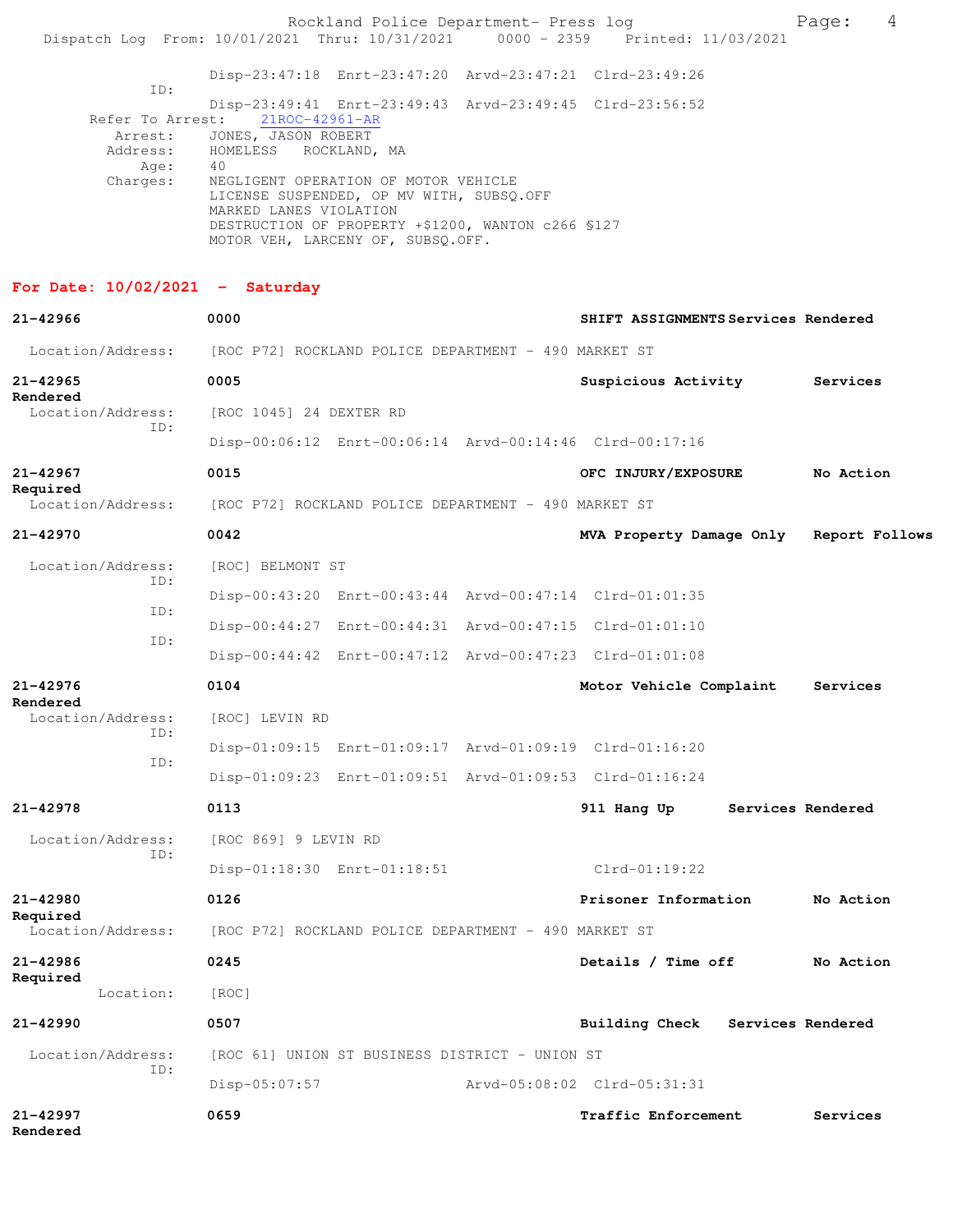Rockland Police Department- Press log Fage: 5 Dispatch Log From: 10/01/2021 Thru: 10/31/2021 0000 - 2359 Printed: 11/03/2021 Location/Address: [ROC] POND ST ID: Disp-07:00:01 Arvd-07:00:12 Clrd-07:20:23 **21-43002 0816 SHIFT ASSIGNMENTS Services Rendered** Location/Address: [ROC P72] ROCKLAND POLICE DEPARTMENT - 490 MARKET ST ID: Disp-08:18:33 Clrd-08:18:39 **21-43003 0833 Details / Time off Services Rendered**  Location: [ROC] **21-43012 1043 Building Check Appears Secure** Location/Address: [ROC] LINWOOD TER ID: Arvd-10:44:26 Clrd-10:44:32 **21-43013 1102 Assist Public Services Rendered** Location/Address: [ROC P72] ROCKLAND POLICE DEPARTMENT - 490 MARKET ST ID: Disp-11:10:46 Clrd-11:10:53 **21-43014 1111 Prisoner Information Services Rendered**  Location/Address: [ROC P72] ROCKLAND POLICE DEPARTMENT - 490 MARKET ST ID: Disp-11:13:01 Clrd-11:13:07 **21-43045 1452 General Info Services Rendered** Location/Address: [ROC P72] ROCKLAND POLICE DEPARTMENT - 490 MARKET ST ID: Disp-14:53:02 Clrd-14:53:07 **21-43069 1600 SHIFT ASSIGNMENTS Services Rendered** Location/Address: [ROC P72] ROCKLAND POLICE DEPARTMENT - 490 MARKET ST ID: Disp-17:16:50 Clrd-17:16:57 **21-43054 1602 MVA Property Damage Only Services Rendered**<br>Location/Address: [ROC P72] ROCKLAND POLICE DEPARTMENT - 490 MARKET ST ID: Disp-16:03:48 Arvd-16:04:06 Clrd-16:15:24 **21-43055 1603 Suspicious Activity Report Follows** Location/Address: [ROC] 57 CHURCH ST Apt. #3 ID: Disp-16:05:59 Enrt-16:06:41 Arvd-16:06:46 Clrd-17:06:40 ID: Disp-16:16:05 Enrt-16:16:19 Arvd-16:16:21 Clrd-17:06:46 ID: Disp-16:16:14 Enrt-16:16:16 Arvd-16:16:18 Clrd-16:50:40 **21-43058 1614 General Info Services Rendered** Location/Address: [ROC P72] ROCKLAND POLICE DEPARTMENT - 490 MARKET ST ID: Disp-16:15:14 Clrd-16:15:19 **21-43063 1644 Assist Other Agency Could Not Locate**  Location/Address: [ROC] HINGHAM ST ID: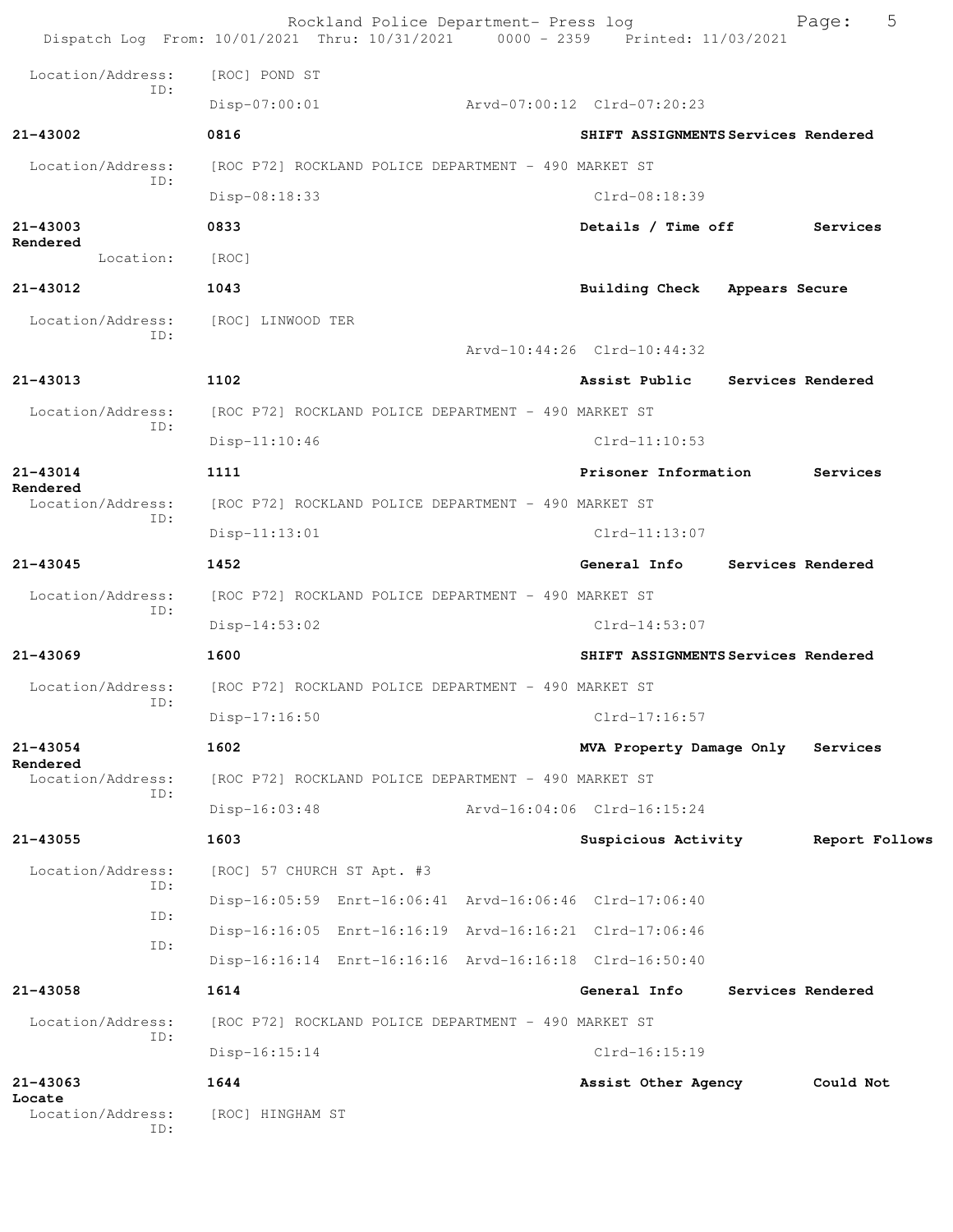Rockland Police Department- Press log entitled and Page: 6 Dispatch Log From: 10/01/2021 Thru: 10/31/2021 0000 - 2359 Printed: 11/03/2021

Disp-16:51:33 Enrt-16:51:35 Arvd-16:58:53 Clrd-16:58:57

| 21-43068                             | 1714                                               |                                                      |  | Disturbance                                             | Could Not Locate   |                |
|--------------------------------------|----------------------------------------------------|------------------------------------------------------|--|---------------------------------------------------------|--------------------|----------------|
| Location/Address:                    | [ROC] 69 PROSPECT ST                               |                                                      |  |                                                         |                    |                |
| ID:                                  |                                                    | Disp-17:15:34 Enrt-17:16:06                          |  | $C1rd-17:18:51$                                         |                    |                |
| ID:                                  |                                                    |                                                      |  | Disp-17:16:02 Enrt-17:16:40 Arvd-17:19:52 Clrd-17:30:19 |                    |                |
| ID:                                  |                                                    |                                                      |  | Disp-17:16:35 Enrt-17:16:37 Arvd-17:18:59 Clrd-17:31:07 |                    |                |
| ID:                                  |                                                    |                                                      |  | Disp-17:18:54 Enrt-17:18:56 Arvd-17:19:32 Clrd-17:19:54 |                    |                |
| ID:                                  | $Disp-17:20:01$                                    |                                                      |  | Arvd-17:20:04 Clrd-17:38:25                             |                    |                |
| ID:                                  | $Disp-17:32:02$                                    |                                                      |  | Arvd-17:32:10 Clrd-17:38:23                             |                    |                |
| 21-43079                             | 1801                                               |                                                      |  | Assist Fire Department                                  |                    | Provided       |
| Assistance<br>Location/Address:      | [ROC] 518 NORTH AVE                                |                                                      |  |                                                         |                    |                |
| ID:                                  |                                                    |                                                      |  | Disp-18:01:59 Enrt-18:02:52 Arvd-18:05:05 Clrd-18:20:41 |                    |                |
| ID:                                  |                                                    |                                                      |  | Disp-18:02:48 Enrt-18:02:51 Arvd-18:05:07 Clrd-18:07:09 |                    |                |
| ID:                                  |                                                    |                                                      |  | Disp-18:05:00 Enrt-18:05:02 Arvd-18:16:39 Clrd-18:16:49 |                    |                |
| $21 - 43089$                         | 1925                                               |                                                      |  | Details / Time off                                      |                    | Services       |
| Rendered<br>Location:                | [ROC]                                              |                                                      |  |                                                         |                    |                |
| 21-43094                             | 1942                                               |                                                      |  | Details / Time off                                      |                    | Services       |
| Rendered<br>Location:                | [ROC]                                              |                                                      |  |                                                         |                    |                |
| 21-43095                             | 1945                                               |                                                      |  | Noise Complaint Unfounded                               |                    |                |
| Location/Address:                    | [ROC] BOXBERRY LANE                                |                                                      |  |                                                         |                    |                |
| ID:                                  |                                                    |                                                      |  | Disp-19:46:39 Enrt-19:46:47 Arvd-19:46:51 Clrd-19:51:28 |                    |                |
| $21 - 43099$                         | 2029                                               |                                                      |  | Suspicious Activity                                     |                    | Services       |
| Rendered<br>Location/Address:        | [ROC P106] ROCKLAND HIGH SCHOOL - 52 MACKINLAY WAY |                                                      |  |                                                         |                    |                |
| TD:                                  |                                                    |                                                      |  | Disp-20:30:31 Enrt-20:31:04 Arvd-20:36:41 Clrd-20:55:15 |                    |                |
| ID:                                  |                                                    |                                                      |  | Disp-20:32:00 Enrt-20:32:12 Arvd-20:36:40 Clrd-20:58:42 |                    |                |
| 21-43102                             | 2038                                               |                                                      |  | <b>BOLO</b>                                             | No Action Required |                |
| Location/Address:                    |                                                    | [ROC P72] ROCKLAND POLICE DEPARTMENT - 490 MARKET ST |  |                                                         |                    |                |
| 21-43103                             | 2039                                               |                                                      |  | Health & Welfare Check                                  |                    | Sent On Way    |
| Location/Address:                    | [ROC 1032] 615 MARKET ST                           |                                                      |  |                                                         |                    |                |
| ID:                                  |                                                    |                                                      |  | Disp-20:41:22 Enrt-20:41:34 Arvd-20:52:27 Clrd-20:52:33 |                    |                |
| ID:                                  |                                                    |                                                      |  | Disp-20:41:28 Enrt-20:41:32 Arvd-20:52:24 Clrd-20:52:36 |                    |                |
| 21-43106                             | 2108                                               |                                                      |  | Details / Time off                                      |                    | Services       |
| Rendered<br>Location:                | [ROC]                                              |                                                      |  |                                                         |                    |                |
| 21-43110                             | 2131                                               |                                                      |  | Health & Welfare Check                                  |                    | Transported to |
| Hospital<br>Location/Address:<br>ID: |                                                    | [ROC P72] ROCKLAND POLICE DEPARTMENT - 490 MARKET ST |  |                                                         |                    |                |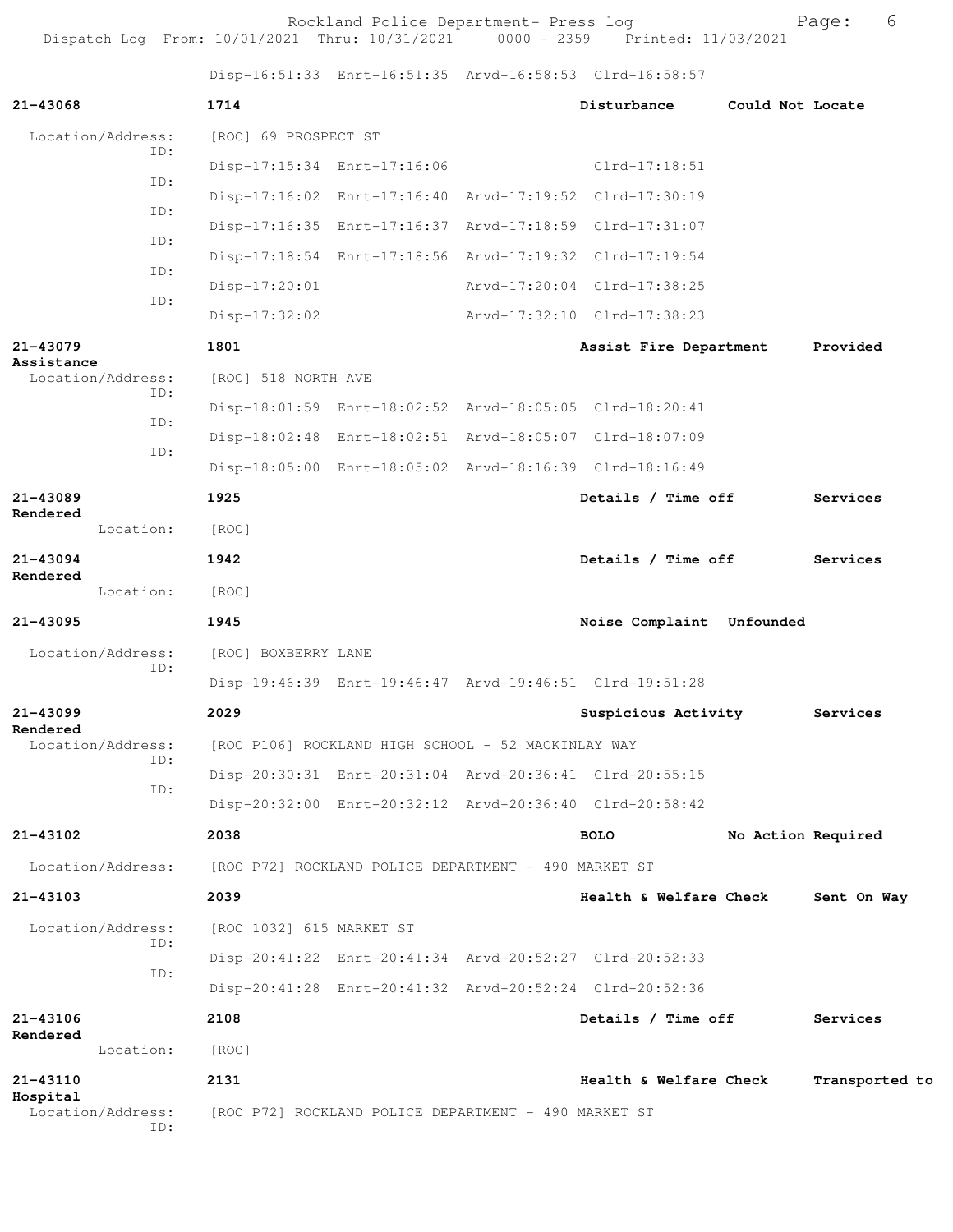| Dispatch Log From: 10/01/2021 Thru: 10/31/2021 0000 - 2359 Printed: 11/03/2021 |                                    | Rockland Police Department- Press log                |                                                                      |                | Page:       | 7 |
|--------------------------------------------------------------------------------|------------------------------------|------------------------------------------------------|----------------------------------------------------------------------|----------------|-------------|---|
|                                                                                | $Disp-21:32:08$                    |                                                      | Arvd-21:33:44 Clrd-21:46:42                                          |                |             |   |
| ID:                                                                            | $Disp-21:32:08$                    |                                                      | Arvd-21:33:34 Clrd-21:46:28                                          |                |             |   |
| ID:                                                                            | $Disp-21:32:08$                    |                                                      | Arvd-21:33:37 Clrd-21:46:34                                          |                |             |   |
| ID:                                                                            | Disp-21:32:08                      |                                                      | Arvd-21:33:41 Clrd-21:46:37                                          |                |             |   |
| ID:                                                                            | $Disp-21:32:08$                    |                                                      | $Clrd-21:32:08$                                                      |                |             |   |
| $21 - 43120$                                                                   | 2223                               |                                                      | Motor Vehicle Stop                                                   |                | Sent On Way |   |
| Location/Address:                                                              |                                    | [ROC 66] REEDS POND PARK - 80 MARKET ST              |                                                                      |                |             |   |
| ID:                                                                            |                                    | Disp-22:24:20 Enrt-22:24:28                          | $Clrd-22:25:34$                                                      |                |             |   |
| ID:                                                                            |                                    | Disp-22:24:24 Enrt-22:24:26                          | $Clrd-22:25:32$                                                      |                |             |   |
| 21-43123                                                                       | 2227                               |                                                      | Prisioner Transport                                                  |                | Services    |   |
| Rendered<br>Location/Address:                                                  |                                    | [ROC P72] ROCKLAND POLICE DEPARTMENT - 490 MARKET ST |                                                                      |                |             |   |
| ID:                                                                            | Disp-22:28:48                      |                                                      | $Clrd-22:28:55$                                                      |                |             |   |
| 21-43127                                                                       | 2257                               |                                                      | Burglar Alarm                                                        | Appears Secure |             |   |
| Location/Address:                                                              |                                    | [ROC] DOUGHBOY - 295 UNION ST                        |                                                                      |                |             |   |
| ID:                                                                            |                                    |                                                      | Disp-22:59:58 Enrt-23:00:03 Arvd-23:04:16 Clrd-23:06:56              |                |             |   |
| 21-43128                                                                       | 2330                               |                                                      | Disturbance                                                          | Report Follows |             |   |
| Location/Address:                                                              | [ROC] 29 PARK ST                   |                                                      |                                                                      |                |             |   |
| TD:                                                                            |                                    |                                                      | Disp-23:31:35 Enrt-23:32:27 Arvd-23:33:31 Clrd-10/03/2021 @ 00:17:33 |                |             |   |
| ID:                                                                            |                                    |                                                      | Disp-23:32:19 Enrt-23:32:25 Arvd-23:35:30 Clrd-10/03/2021 @ 00:17:33 |                |             |   |
| ID:                                                                            |                                    |                                                      | Disp-23:32:22 Enrt-23:32:24 Arvd-23:35:39 Clrd-10/03/2021 @ 00:17:33 |                |             |   |
| Refer To Arrest:<br>Arrest:                                                    | 21ROC-43128-AR<br>DUBUQUE, JAMES M |                                                      |                                                                      |                |             |   |
| Address:                                                                       |                                    | 11 TIRRELL DR ROCKLAND, MA                           |                                                                      |                |             |   |
| Age:                                                                           | 37                                 |                                                      |                                                                      |                |             |   |
| Charges:                                                                       | DISORDERLY CONDUCT                 |                                                      |                                                                      |                |             |   |
| For Date: $10/03/2021 -$                                                       | Sunday                             |                                                      |                                                                      |                |             |   |

| $21 - 43134$      | 0003                                                 |                                 | SHIFT ASSIGNMENTS Services Rendered |
|-------------------|------------------------------------------------------|---------------------------------|-------------------------------------|
| Location/Address: | [ROC P72] ROCKLAND POLICE DEPARTMENT - 490 MARKET ST |                                 |                                     |
| 21-43136          | 0018                                                 | Noise Complaint Gone on arrival |                                     |
| Location/Address: | [ROC] 199 PLEASANT ST                                |                                 |                                     |
| ID:<br>ID:        | Disp-00:20:54 Enrt-00:21:01                          | $Clrd-00:21:49$                 |                                     |
| ID:               | $Disp-00:22:01$                                      | Arvd-00:22:11 Clrd-00:34:22     |                                     |
|                   | Disp-00:22:07                                        | Arvd-00:22:11 Clrd-00:34:22     |                                     |
| 21-43153          | 0511                                                 | Building Check                  | Building Checked/Secured            |
| Location/Address: | [ROC] UNION ST                                       |                                 |                                     |
| ID:               | $Disp-05:13:22$                                      | Arvd-05:13:35 Clrd-05:42:54     |                                     |
| $21 - 43161$      | 0616                                                 | Burglar Alarm                   | Building Checked/Secured            |
|                   |                                                      |                                 |                                     |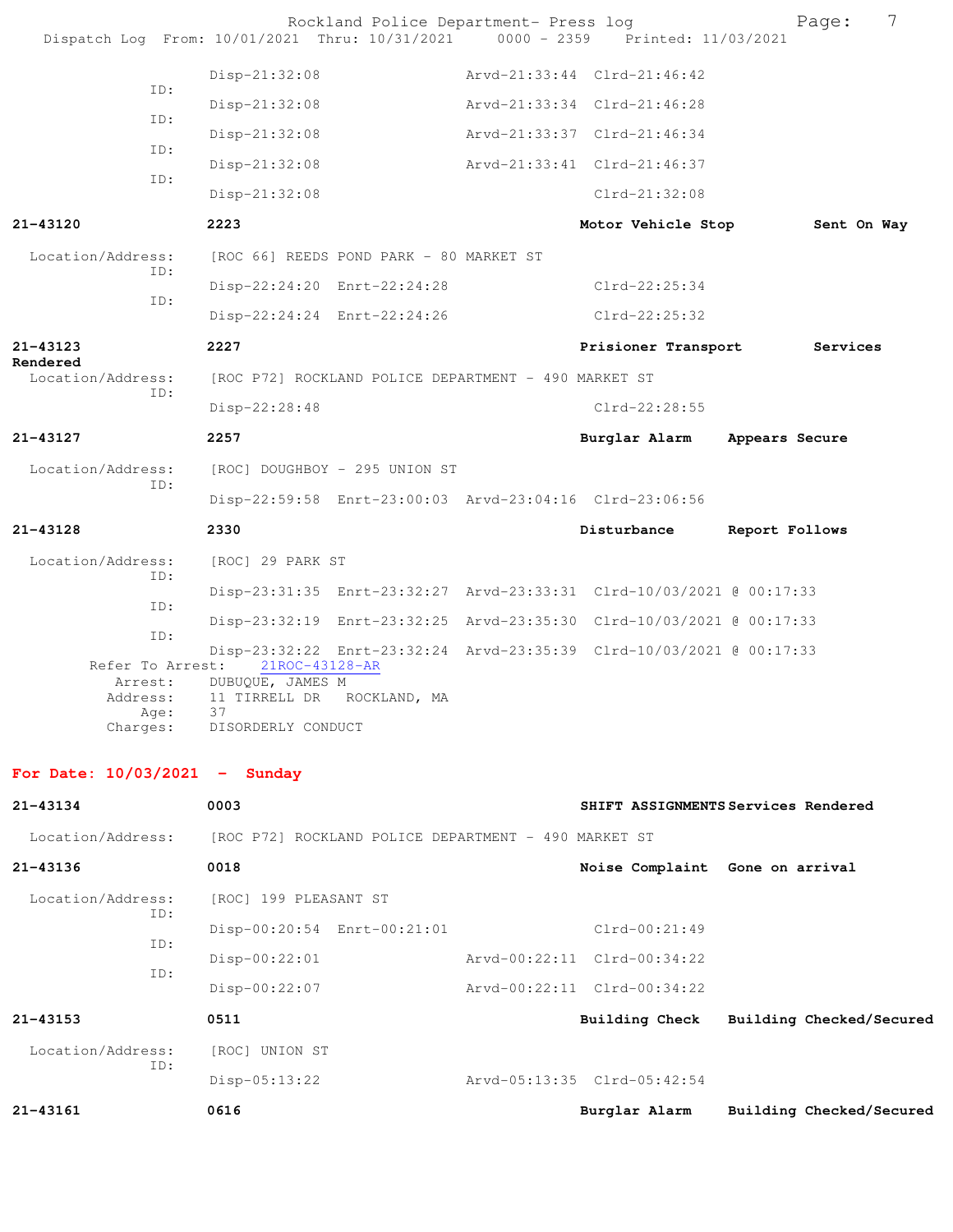| Dispatch Log From: 10/01/2021 Thru: 10/31/2021 0000 - 2359 Printed: 11/03/2021 |                             | Rockland Police Department- Press log                |                                                                             | 8<br>Page:                              |
|--------------------------------------------------------------------------------|-----------------------------|------------------------------------------------------|-----------------------------------------------------------------------------|-----------------------------------------|
| Location/Address:                                                              |                             |                                                      | [ROC 353] MASS GREEN INSTALATION SERVICE - 22 RESERVOIR PARK DR Apt. #UNIT1 |                                         |
| TD:                                                                            |                             |                                                      | Disp-06:18:25 Enrt-06:18:28 Arvd-06:19:57 Clrd-06:25:43                     |                                         |
| ID:                                                                            |                             | Disp-06:18:40 Enrt-06:18:42                          | $Clrd-06:25:43$                                                             |                                         |
| 21-43163                                                                       | 0642                        |                                                      | Time off                                                                    | Services Rendered                       |
| Location:                                                                      | [ROC]                       |                                                      |                                                                             |                                         |
| 21-43166                                                                       | 0717                        |                                                      | Prisoner Information                                                        | Services Not                            |
| Required<br>Location/Address:                                                  |                             | [ROC P72] ROCKLAND POLICE DEPARTMENT - 490 MARKET ST |                                                                             |                                         |
| 21-43171                                                                       | 0730                        |                                                      | Disturbance                                                                 | Peace Restored                          |
| Location/Address:                                                              |                             | [ROC P45] COMFORT INN - 850 HINGHAM ST Apt. #334     |                                                                             |                                         |
| ID:                                                                            |                             |                                                      | Disp-07:31:37 Enrt-07:31:57 Arvd-07:35:13 Clrd-07:42:31                     |                                         |
| ID:                                                                            |                             |                                                      | Disp-07:31:51 Enrt-07:31:53 Arvd-07:35:17 Clrd-07:42:35                     |                                         |
| 21-43174                                                                       | 0800                        |                                                      | General Info                                                                | No Service                              |
| Location/Address:                                                              |                             | [ROC P72] ROCKLAND POLICE DEPARTMENT - 490 MARKET ST |                                                                             |                                         |
| 21-43186                                                                       | 1048                        |                                                      | 911 Hang Up                                                                 | Unfounded                               |
| Location/Address:                                                              | [ROC 140] 292 MARKET ST     |                                                      |                                                                             |                                         |
| ID:                                                                            |                             |                                                      | Disp-10:49:58 Enrt-10:50:29 Arvd-10:56:03 Clrd-11:02:10                     |                                         |
| 21-43197                                                                       | 1208                        |                                                      | Disturbance                                                                 | Investigated                            |
| Location/Address:<br>ID:                                                       | [ROC] 147 MYRTLE ST Apt. #2 |                                                      |                                                                             |                                         |
| ID:                                                                            |                             |                                                      | Disp-12:18:30 Enrt-12:18:32 Arvd-12:30:52 Clrd-12:30:55                     |                                         |
|                                                                                | Disp-12:28:56               |                                                      | Arvd-12:29:00 Clrd-12:30:53                                                 |                                         |
| 21-43215<br>Rendered                                                           | 1431                        |                                                      | Suspicious Activity                                                         | Services                                |
| Location/Address:<br>ID:                                                       | [ROC] 42 FRANKLIN AVE       |                                                      |                                                                             |                                         |
| ID:                                                                            | Disp-14:34:19               |                                                      | Arvd-14:34:33 Clrd-15:20:21                                                 |                                         |
|                                                                                | $Disp-14:34:28$             |                                                      | Arvd-14:34:38 Clrd-14:52:00                                                 |                                         |
| 21-43218                                                                       | 1452                        |                                                      |                                                                             | Building Check Building Checked/Secured |
| Location/Address:<br>ID:                                                       | [ROC] STUDLEY CT            |                                                      |                                                                             |                                         |
|                                                                                |                             |                                                      | Arvd-14:53:28 Clrd-14:53:42                                                 |                                         |
| 21-43222                                                                       | 1519                        |                                                      | General Info                                                                | Services Rendered                       |
| Location/Address:                                                              |                             | [ROC P72] ROCKLAND POLICE DEPARTMENT - 490 MARKET ST |                                                                             |                                         |
| 21-43225                                                                       | 1540                        |                                                      | General Info                                                                | Services Rendered                       |
| Location/Address:                                                              |                             | [ROC P72] ROCKLAND POLICE DEPARTMENT - 490 MARKET ST |                                                                             |                                         |
| 21-43227<br>Rendered                                                           | 1556                        |                                                      | Prisoner Information                                                        | Services                                |
| Location/Address:<br>ID:                                                       |                             | [ROC P72] ROCKLAND POLICE DEPARTMENT - 490 MARKET ST |                                                                             |                                         |
|                                                                                | Disp-15:58:08               |                                                      | $Clrd-15:58:25$                                                             |                                         |
| 21-43228                                                                       | 1601                        |                                                      |                                                                             | SHIFT ASSIGNMENTS Services Rendered     |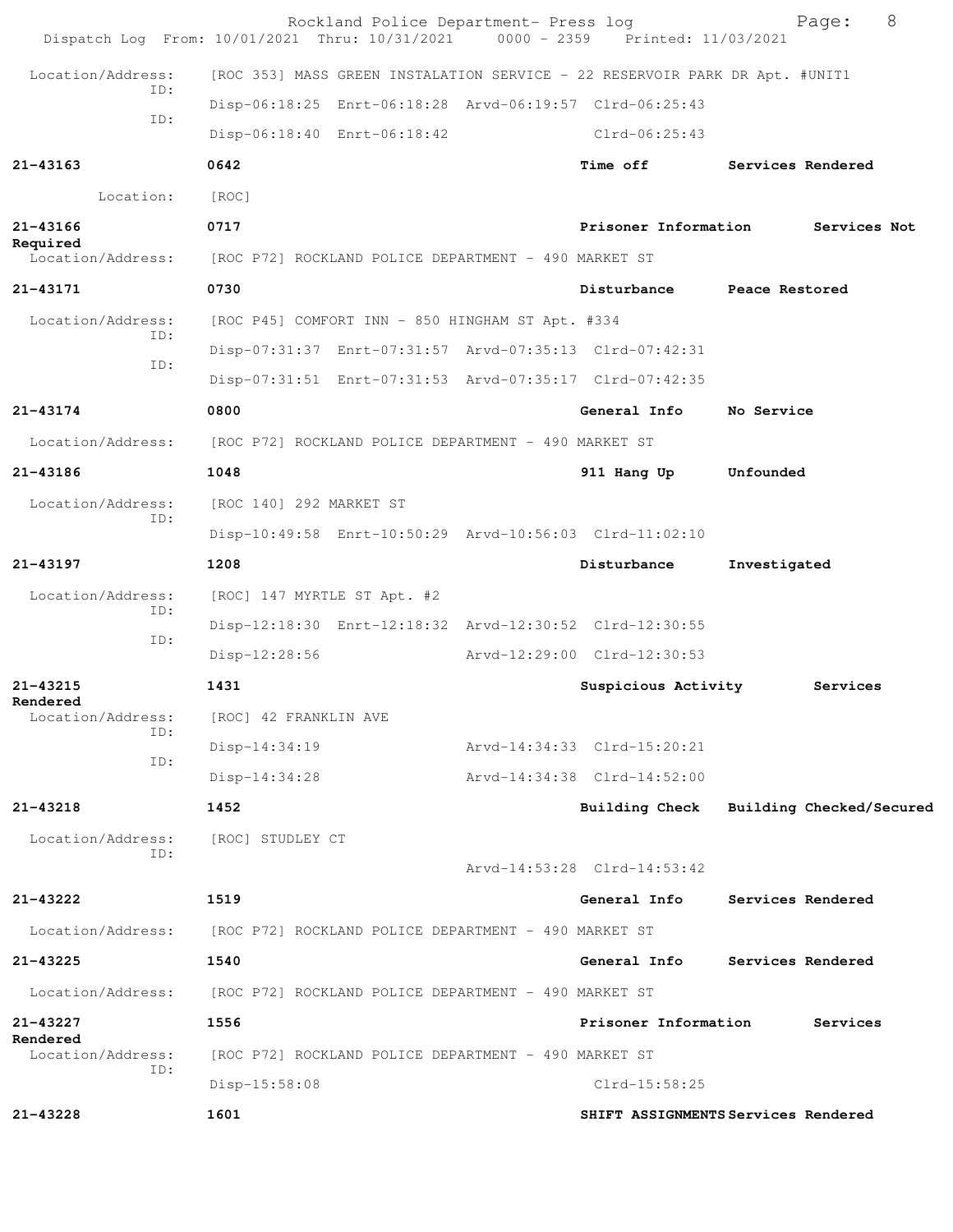|                                      | Rockland Police Department- Press log<br>Dispatch Log From: 10/01/2021 Thru: 10/31/2021                                              | 0000 - 2359 Printed: 11/03/2021 |                | 9<br>Page:        |
|--------------------------------------|--------------------------------------------------------------------------------------------------------------------------------------|---------------------------------|----------------|-------------------|
| Location/Address:                    | [ROC P72] ROCKLAND POLICE DEPARTMENT - 490 MARKET ST                                                                                 |                                 |                |                   |
| 21-43233                             | 1637                                                                                                                                 | Assist Fire Department          |                | Investigated      |
| Location/Address:                    | [ROC] 1111 HINGHAM ST                                                                                                                |                                 |                |                   |
| TD:                                  | Disp-16:38:33 Enrt-16:38:36                                                                                                          | $Clrd-16:52:18$                 |                |                   |
| Fire Unit:                           | ROCKEN1-Pumper-Rockland Engine 1<br>Disp-16:39:24 Enrt-16:39:28 Arvd-16:43:43 Clrd-16:53:34<br>InOrtsUnavl-16:53:34 InSrvce-16:53:34 |                                 |                |                   |
| 21-43235                             | 1653                                                                                                                                 | General Info                    |                | Services Rendered |
| Location/Address:                    | [ROC P72] ROCKLAND POLICE DEPARTMENT - 490 MARKET ST                                                                                 |                                 |                |                   |
| $21 - 43239$                         | 1701                                                                                                                                 | Illegal Dumping Investigated    |                |                   |
| Location/Address:                    | [ROC] 42 WILLOW POND DR                                                                                                              |                                 |                |                   |
| TD:                                  | Disp-17:04:54 Enrt-17:04:59 Arvd-17:05:01 Clrd-17:12:18                                                                              |                                 |                |                   |
| $21 - 43244$                         | 1721                                                                                                                                 | Suspicious Activity             |                | Sent On Way       |
| Location/Address:                    | [ROC] UNION ST                                                                                                                       |                                 |                |                   |
| ID:<br>ID:                           | Disp-17:24:05                                                                                                                        | $Clrd-17:24:14$                 |                |                   |
|                                      | Disp-17:24:23 Enrt-17:24:28 Arvd-17:25:31 Clrd-17:29:09                                                                              |                                 |                |                   |
| 21-43246                             | 1731                                                                                                                                 | Detail                          |                | Services Rendered |
| Location/Address:                    | [ROC P72] ROCKLAND POLICE DEPARTMENT - 490 MARKET ST                                                                                 |                                 |                |                   |
| $21 - 43254$                         | 1914                                                                                                                                 | Prisoner Information            |                | Services          |
| Rendered<br>Location/Address:<br>ID: | [ROC P72] ROCKLAND POLICE DEPARTMENT - 490 MARKET ST                                                                                 |                                 |                |                   |
|                                      | Disp-19:15:15 Enrt-19:17:04 Arvd-19:17:07 Clrd-19:17:09                                                                              |                                 |                |                   |
| 21-43258                             | 1935                                                                                                                                 | Follow-Up Investigation         |                | Investigated      |
| Location/Address:<br>ID:             | [ROC] 481 EAST WATER ST                                                                                                              |                                 |                |                   |
|                                      | Disp-19:36:10                                                                                                                        | Arvd-19:36:17 Clrd-19:38:04     |                |                   |
| $21 - 43259$                         | 1942                                                                                                                                 | Building Check Appears Secure   |                |                   |
| Location/Address:<br>ID:             | [ROC] LINWOOD TER                                                                                                                    |                                 |                |                   |
|                                      |                                                                                                                                      | Arvd-19:43:21 Clrd-19:43:42     |                |                   |
| 21-43263<br>Rendered                 | 2016                                                                                                                                 | Prisoner Information            |                | Services          |
| Location/Address:<br>ID:             | [ROC P72] ROCKLAND POLICE DEPARTMENT - 490 MARKET ST                                                                                 |                                 |                |                   |
|                                      | $Disp-20:17:41$                                                                                                                      | Clrd-20:17:56                   |                |                   |
| 21-43277                             | 2258                                                                                                                                 | <b>Building Check</b>           | Appears Secure |                   |
| Location/Address:<br>ID:             | [ROC] LINWOOD TER                                                                                                                    |                                 |                |                   |
|                                      |                                                                                                                                      | Arvd-22:59:33 Clrd-22:59:52     |                |                   |
| For Date: $10/04/2021$ - Monday      |                                                                                                                                      |                                 |                |                   |
|                                      |                                                                                                                                      |                                 |                |                   |

| 21-43281                | 0000                                                 | SHIFT ASSIGNMENTSNo Service |
|-------------------------|------------------------------------------------------|-----------------------------|
| Location/Address:<br>D: | [ROC P72] ROCKLAND POLICE DEPARTMENT - 490 MARKET ST |                             |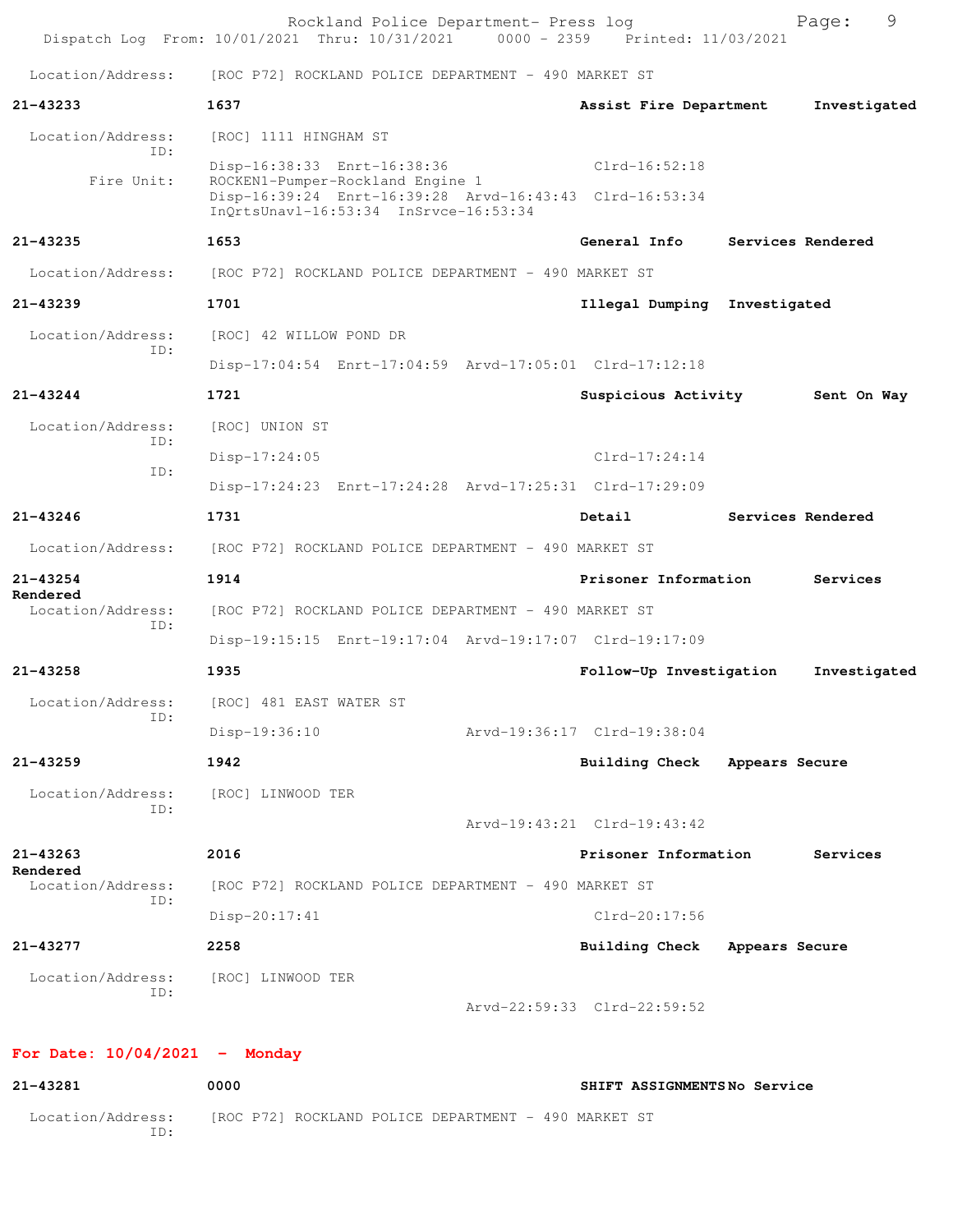Rockland Police Department- Press log entitled and Page: 10 Dispatch Log From: 10/01/2021 Thru: 10/31/2021 0000 - 2359 Printed: 11/03/2021

Arvd-00:00:00 Clrd-00:02:07

| 21-43285                      | 0037                                                            | Details / Time off                      |                   | No Service               |
|-------------------------------|-----------------------------------------------------------------|-----------------------------------------|-------------------|--------------------------|
| Location:                     | [ROC]                                                           |                                         |                   |                          |
| 21-43291                      | 0215                                                            | <b>ALARM</b>                            |                   | Building Checked/Secured |
| Location/Address:<br>ID:      | [ROC] 226 CENTRAL ST                                            |                                         |                   |                          |
| ID:                           |                                                                 | Arvd-02:15:00 Clrd-02:20:34             |                   |                          |
|                               | Disp-02:18:42                                                   | Arvd-02:18:48 Clrd-02:20:34             |                   |                          |
| $21 - 43300$                  | 0605                                                            | <b>Building Check</b>                   | Appears Secure    |                          |
| Location/Address:<br>ID:      | [ROC] UNION ST                                                  |                                         |                   |                          |
|                               |                                                                 | Arvd-06:05:52 Clrd-06:31:10             |                   |                          |
| 21-43302<br>Assistance        | 0610                                                            | Disabled Motor Vehicle Provided         |                   |                          |
| Vicinity of:<br>ID:           | $[ROC]$ 400 VFW DR Apt. #`                                      |                                         |                   |                          |
|                               |                                                                 | Arvd-06:10:00 Clrd-06:30:06             |                   |                          |
| 21-43306                      | 0656                                                            | Details / Time off No Service           |                   |                          |
| Location:                     | [ROC]                                                           |                                         |                   |                          |
| 21-43312                      | 0750                                                            | 911 Accidental Services Rendered        |                   |                          |
| Location/Address:<br>ID:      | [ROC 109] ACCORD PARK OFFICE BUILDING - 55 ACCORD PARK DR       |                                         |                   |                          |
| ID:                           | Disp-07:53:30 Enrt-07:53:33                                     | Clrd-07:56:58                           |                   |                          |
|                               | Disp-08:09:42                                                   | Arvd-08:09:47 Clrd-08:09:50             |                   |                          |
| 21-43313                      | 0753                                                            | MVA Property Damage Only Report Follows |                   |                          |
| Location/Address:<br>ID:      | [ROC 37] COMMONWEALTH PLUMBING CORP - WEYMOUTH ST @ ABINGTON ST |                                         |                   |                          |
| ID:                           | Disp-07:57:22                                                   | Arvd-08:02:35 Clrd-08:29:37             |                   |                          |
| Refer To Summons:<br>Summons: | Disp-07:57:29<br>21ROC-43313-AR<br>ROCHA SILVA, ELIZABETE       | Arvd-08:01:32 Clrd-08:24:31             |                   |                          |
| Address:<br>Age:              | 652 BROAD<br>WEYMOUTH, MA<br>49                                 |                                         |                   |                          |
| Charges:                      | STOP/YIELD, FAIL TO<br>UNLICENSED OPERATION OF MV               |                                         |                   |                          |
| 21-43314                      | 0800                                                            | MVA Property Damage Only Paper Exchange |                   |                          |
| Location/Address:<br>ID:      | [ROC P56] BURGER KING - 1333 HINGHAM ST                         |                                         |                   |                          |
|                               | Disp-08:05:37                                                   | Arvd-08:06:29 Clrd-08:08:40             |                   |                          |
| $21 - 43316$                  | 0800                                                            | General Info                            | Services Rendered |                          |
| Location/Address:             | [ROC P72] ROCKLAND POLICE DEPARTMENT - 490 MARKET ST            |                                         |                   |                          |
| 21-43390                      | 0810                                                            | Animal Complaint Services Rendered      |                   |                          |
| Location/Address:             | [ROC] 240 CENTRAL ST                                            |                                         |                   |                          |
| 21-43391                      | 0840                                                            | Animal Complaint Services Rendered      |                   |                          |
| Location/Address:             | [ROC] 158 CENTRAL ST                                            |                                         |                   |                          |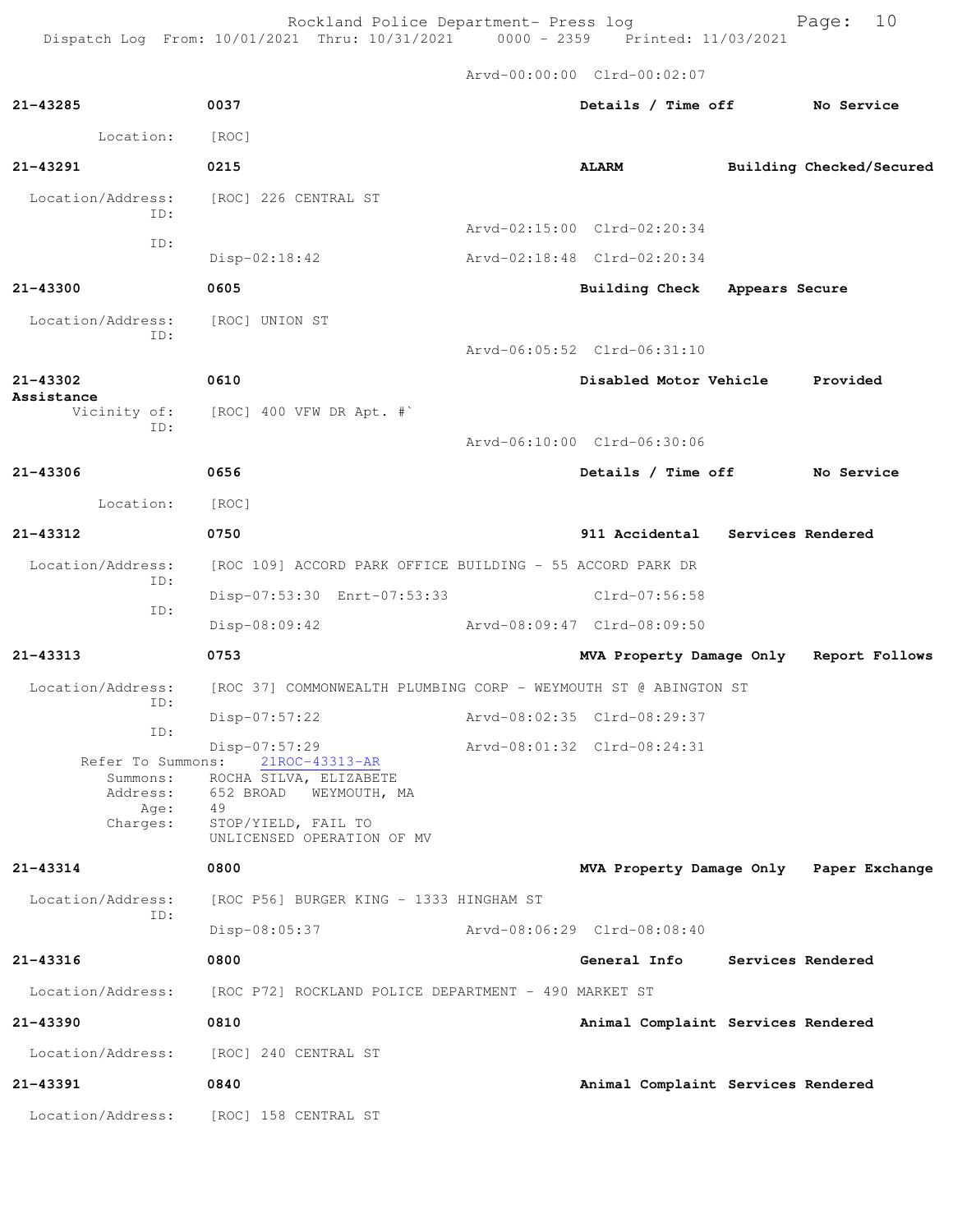Rockland Police Department- Press log entitled Page: 11 Dispatch Log From: 10/01/2021 Thru: 10/31/2021 0000 - 2359 Printed: 11/03/2021

| 21-43389                                     | 0915                                                    |  | Animal Complaint Services Rendered |           |  |  |
|----------------------------------------------|---------------------------------------------------------|--|------------------------------------|-----------|--|--|
| Location/Address:                            | [ROC] 279 WEBSTER ST                                    |  |                                    |           |  |  |
| 21-43393                                     | 0940                                                    |  | Animal Complaint Services Rendered |           |  |  |
| Location/Address:                            | [ROC] 272 REED ST                                       |  |                                    |           |  |  |
| 21-43325<br>Rendered                         | 0941                                                    |  | Details / Time off                 | Services  |  |  |
| Location:                                    | [ROC]                                                   |  |                                    |           |  |  |
| 21-43327                                     | 1005                                                    |  | Suspicious Activity                | Services  |  |  |
| Rendered<br>Location/Address:                | [ROC] 57 CHURCH ST                                      |  |                                    |           |  |  |
| ID:                                          | $Disp-10:08:22$                                         |  | $Clrd-10:08:26$                    |           |  |  |
| ID:                                          | Disp-10:08:57 Enrt-10:10:09 Arvd-10:13:39 Clrd-10:28:30 |  |                                    |           |  |  |
| ID:                                          | $Disp-10:17:31$                                         |  | Arvd-10:17:36 Clrd-10:24:30        |           |  |  |
| ID:                                          | Disp-10:17:40 Enrt-10:18:25 Arvd-10:19:52 Clrd-10:28:30 |  |                                    |           |  |  |
| 21-43328                                     | 1007                                                    |  | Motor Vehicle Stop                 |           |  |  |
| Citation/Warning Issued<br>Location/Address: | [ROC] 754 UNION ST @ 9 SALEM ST                         |  |                                    |           |  |  |
| ID:                                          | $Disp-10:08:26$                                         |  | Arvd-10:09:58 Clrd-10:17:40        |           |  |  |
| ID:                                          | $Disp-10:10:38$                                         |  | Arvd-10:10:42 Clrd-10:14:54        |           |  |  |
| 21-43334                                     | 1044                                                    |  | Suspicious Activity                | Services  |  |  |
| Rendered<br>Location/Address:                | [ROC P51] DOUBLE TREE - 929 HINGHAM ST                  |  |                                    |           |  |  |
| ID:                                          |                                                         |  | Arvd-10:44:00 Clrd-10:54:17        |           |  |  |
| ID:                                          | Disp-10:49:34                                           |  | Arvd-10:49:37 Clrd-10:54:14        |           |  |  |
| 21-43339                                     | 1124                                                    |  | Suspicious Activity                | Could Not |  |  |
| Locate<br>Location/Address:                  | [ROC] 162 NORTH AVE @ 16 DIVISION ST                    |  |                                    |           |  |  |
| ID:                                          |                                                         |  | Arvd-11:24:00 Clrd-11:44:27        |           |  |  |
| ID:                                          | $Disp-11:25:50$                                         |  | Arvd-11:25:55 Clrd-11:44:01        |           |  |  |
| ID:                                          |                                                         |  | Arvd-11:26:11 Clrd-11:44:32        |           |  |  |
| 21-43394                                     | 1145                                                    |  | Animal Complaint Services Rendered |           |  |  |
| Location/Address:                            | [ROC] 849 UNION ST                                      |  |                                    |           |  |  |
| 21-43347                                     | 1217                                                    |  | Suspicious Activity                | Services  |  |  |
| Rendered<br>Location/Address:                | [ROC] 70 LEDGEWOOD PL                                   |  |                                    |           |  |  |
| TD:                                          | $Disp-12:18:34$                                         |  | Arvd-12:24:00 Clrd-12:37:13        |           |  |  |
| 21-43348                                     | 1224                                                    |  | 911 Accidental Services Rendered   |           |  |  |
| Location/Address:                            | [ROC P106] ROCKLAND HIGH SCHOOL - 52 MACKINLAY WAY      |  |                                    |           |  |  |
| ID:                                          | Disp-12:25:44 Enrt-12:25:54                             |  | $Clrd-12:34:05$                    |           |  |  |
| ID:                                          | Disp-12:51:37 Enrt-12:51:41                             |  | $Clrd-13:18:53$                    |           |  |  |
| $21 - 43353$<br>Rendered                     | 1251                                                    |  | Details / Time off                 | Services  |  |  |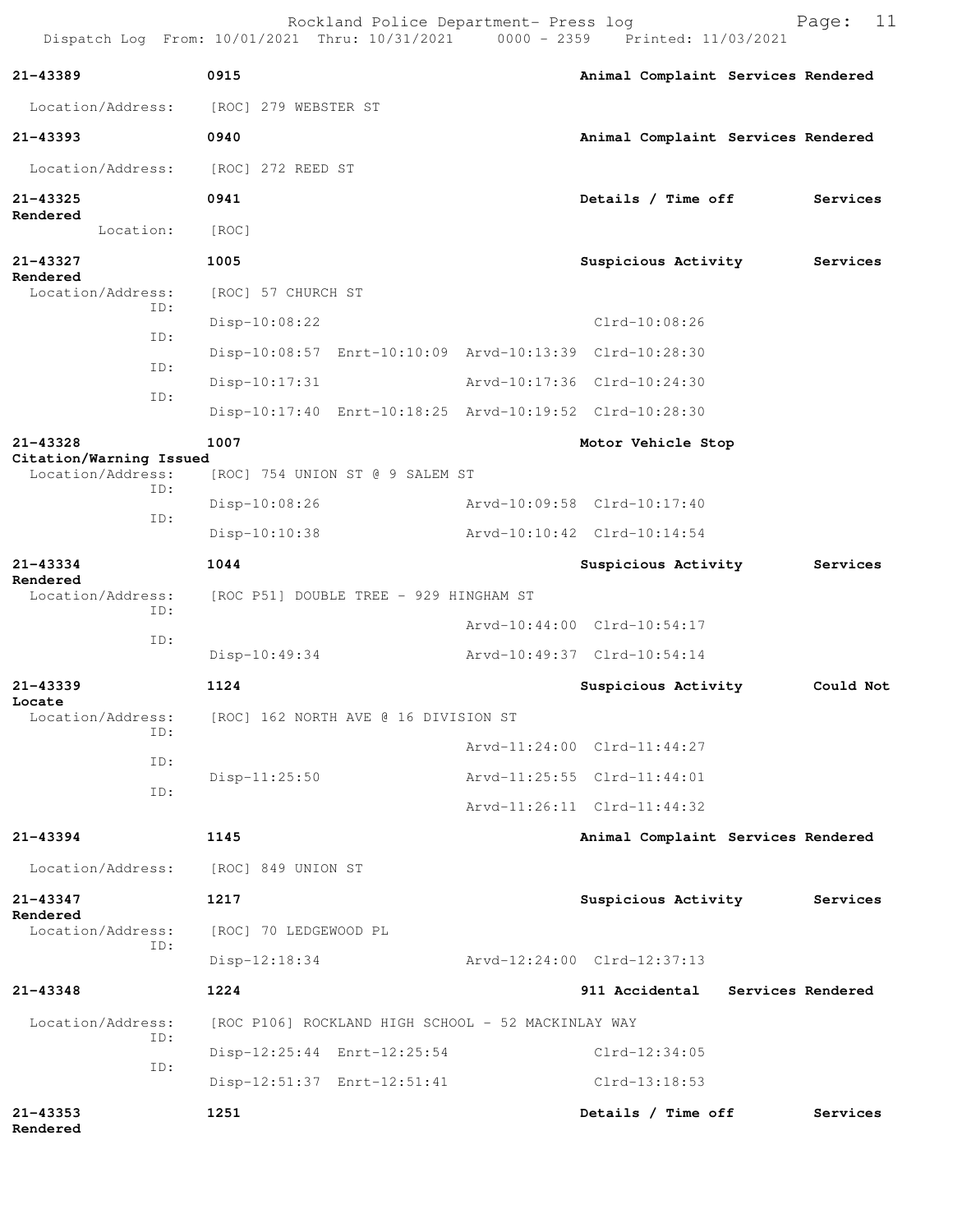| Location:                                    | [ROC]                                                                                                                                                         |                                                      |                                    |
|----------------------------------------------|---------------------------------------------------------------------------------------------------------------------------------------------------------------|------------------------------------------------------|------------------------------------|
| 21-43395                                     | 1340                                                                                                                                                          |                                                      | Animal Complaint Services Rendered |
| Location/Address:                            | [ROC] 55 HINGHAM ST                                                                                                                                           |                                                      |                                    |
| 21-43361                                     | 1346                                                                                                                                                          |                                                      | Motor Vehicle Stop Verbal Warning  |
| Location/Address:                            | [ROC] 159 POND ST @ 9 COLBY ST                                                                                                                                |                                                      |                                    |
| ID:                                          |                                                                                                                                                               | Arvd-13:46:00 Clrd-13:48:52                          |                                    |
| 21-43367                                     | 1423                                                                                                                                                          | General Info                                         | Services Rendered                  |
| Location/Address:                            | [ROC P72] ROCKLAND POLICE DEPARTMENT - 490 MARKET ST                                                                                                          |                                                      |                                    |
| 21-43377                                     | 1449                                                                                                                                                          | General Info                                         | No Service                         |
| Location/Address:                            | [ROC] 27 PLEASANT ST Apt. #2                                                                                                                                  |                                                      |                                    |
| ID:                                          | Disp-14:52:57 Enrt-14:53:02                                                                                                                                   | Clrd-14:56:53                                        |                                    |
| 21-43397                                     | 1450                                                                                                                                                          |                                                      | Animal Complaint Services Rendered |
| Location/Address:                            | [ROC] 327 SALEM ST                                                                                                                                            |                                                      |                                    |
| 21-43381                                     | 1506                                                                                                                                                          | Suspicious Activity                                  | Services                           |
| Rendered<br>Location/Address:                | [ROC 9] SULLIVAN TIRE AND AUTO SERVICE - 1 VFW DR                                                                                                             |                                                      |                                    |
| ID:                                          | Disp-15:07:53 Enrt-15:07:56 Arvd-15:10:35 Clrd-15:19:59                                                                                                       |                                                      |                                    |
| ID:                                          | $Disp-15:11:43$                                                                                                                                               | Arvd-15:11:46 Clrd-15:19:59                          |                                    |
| Fire Unit:                                   | ROCKEN1-Pumper-Rockland Engine 1<br>Disp-15:12:49 Enrt-15:13:58 Arvd-15:18:19 Clrd-15:20:43<br>InQrtsUnavl-15:22:19 InSrvce-15:22:19                          |                                                      |                                    |
| EMS Unit:                                    | ROCKAM1-Rockland A1<br>Disp-15:12:54 Enrt-15:13:59 Arvd-15:18:23 Clrd-15:20:40<br>InQrtsUnavl-15:22:16 InSrvce-15:22:16                                       |                                                      |                                    |
| 21-43383                                     | 1514                                                                                                                                                          | Motor Vehicle Collision W/PI                         |                                    |
| Transported to Hospital<br>Location/Address: | [CAN] OLD SHEPARD ST                                                                                                                                          |                                                      |                                    |
| Fire Unit:                                   | CANENG3-Pumper-Canton Engine 3<br>Disp-15:16:08 Enrt-15:18:14 Arvd-15:20:09 Clrd-15:59:06<br>InOrtsUnavl-15:59:08 InSrvce-15:59:08                            |                                                      |                                    |
| EMS Unit:                                    | CANAMB1-Canton Ambulance 1<br>Disp-15:16:16 Enrt-15:18:15 Arvd-15:20:11 Clrd-15:25:29<br>Hosp-15:35:32 ClrHosp-15:59:04 InQrtsUnavl-16:22:30 InSrvce-16:22:30 |                                                      |                                    |
| ID:                                          | $Disp-16:01:08$                                                                                                                                               | $Clrd-16:01:19$                                      |                                    |
| 21-43398                                     | 1520                                                                                                                                                          |                                                      | Animal Complaint Services Rendered |
| Location/Address:                            | [ROC] 592 SALEM ST                                                                                                                                            |                                                      |                                    |
| 21-43387                                     | 1526                                                                                                                                                          | Details / Time off                                   | Services                           |
| Rendered<br>Location:                        | [ROC]                                                                                                                                                         |                                                      |                                    |
| 21-43396                                     | 1550                                                                                                                                                          |                                                      | 911 Accidental Services Rendered   |
| Location/Address:                            | [ROC] 421 MARKET ST                                                                                                                                           |                                                      |                                    |
| ID:                                          | Disp-15:52:02 Enrt-15:52:05                                                                                                                                   | $Clrd-16:00:51$                                      |                                    |
| 21-43400                                     | 1602                                                                                                                                                          | General Info                                         | Services Rendered                  |
|                                              |                                                                                                                                                               | [ROC P72] ROCKLAND POLICE DEPARTMENT - 490 MARKET ST |                                    |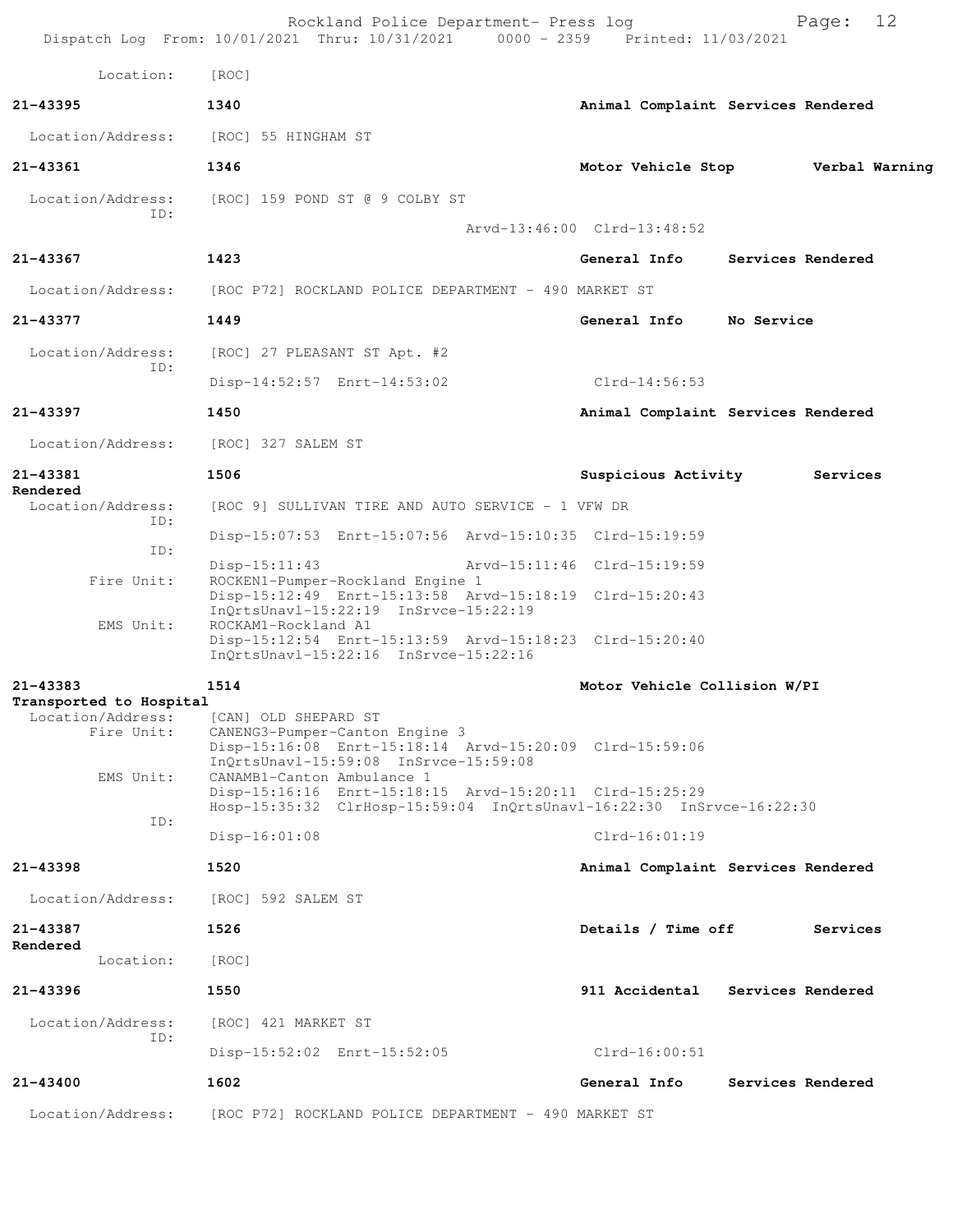| Dispatch Log From: 10/01/2021 Thru: 10/31/2021 0000 - 2359 Printed: 11/03/2021 |                          | Rockland Police Department- Press log                |                                                         |                 | 13<br>Page:              |  |
|--------------------------------------------------------------------------------|--------------------------|------------------------------------------------------|---------------------------------------------------------|-----------------|--------------------------|--|
| 21-43401                                                                       | 1619                     |                                                      | Disturbance                                             | Gone on arrival |                          |  |
| Location/Address:                                                              | [ROC] 4 ICEHOUSE WOOD LN |                                                      |                                                         |                 |                          |  |
| ID:                                                                            |                          |                                                      | Disp-16:21:08 Enrt-16:21:10 Arvd-16:25:23 Clrd-16:35:24 |                 |                          |  |
| ID:                                                                            |                          |                                                      | Disp-16:26:15 Enrt-16:26:18 Arvd-16:26:40 Clrd-16:35:21 |                 |                          |  |
| 21-43408                                                                       | 1644                     |                                                      | MVA Property Damage Only Vehicle Towed                  |                 |                          |  |
| Location/Address:<br>ID:                                                       | [ROC] 370 SALEM ST       |                                                      |                                                         |                 |                          |  |
| ID:                                                                            |                          |                                                      | Disp-16:44:37 Enrt-16:44:51 Arvd-16:45:43 Clrd-17:18:37 |                 |                          |  |
|                                                                                |                          |                                                      | Disp-16:44:55 Enrt-16:44:57 Arvd-16:49:56 Clrd-17:05:40 |                 |                          |  |
| 21-43410                                                                       | 1705                     |                                                      | Police Information                                      |                 | Could Not                |  |
| Locate<br>Location/Address:                                                    | [ROC] 320 PLEASANT ST    |                                                      |                                                         |                 |                          |  |
| ID:                                                                            |                          |                                                      | Arvd-17:05:00 Clrd-17:14:36                             |                 |                          |  |
| 21-43411                                                                       | 1710                     |                                                      | General Info                                            |                 | Services Rendered        |  |
| Location/Address:                                                              |                          | [ROC P72] ROCKLAND POLICE DEPARTMENT - 490 MARKET ST |                                                         |                 |                          |  |
| $21 - 43413$                                                                   | 1732                     |                                                      | Burglar Alarm                                           |                 | Building Checked/Secured |  |
| Location/Address:                                                              | [ROC] 41 UNION ST        |                                                      |                                                         |                 |                          |  |
| ID:                                                                            |                          |                                                      | Disp-17:34:45 Enrt-17:34:53 Arvd-17:39:33 Clrd-17:42:06 |                 |                          |  |
| $21 - 43416$                                                                   | 1756                     |                                                      | Vandalism                                               | Investigated    |                          |  |
| Location/Address:                                                              | [ROC] 326 UNION ST       |                                                      |                                                         |                 |                          |  |
| ID:                                                                            |                          |                                                      | Disp-18:00:15 Enrt-18:00:33 Arvd-18:11:42 Clrd-18:20:42 |                 |                          |  |
| 21-43420                                                                       | 1810                     |                                                      | <b>Building Check</b>                                   | Appears Secure  |                          |  |
| Location/Address:                                                              | [ROC] LINWOOD TER        |                                                      |                                                         |                 |                          |  |
| ID:                                                                            |                          |                                                      | Arvd-18:10:50 Clrd-18:11:32                             |                 |                          |  |
| 21-43427                                                                       | 1908                     |                                                      | Health & Welfare Check                                  |                 | Transported to           |  |
| Hospital<br>Location/Address:                                                  |                          | [ROC 114] 132 UNION ST Apt. #2                       |                                                         |                 |                          |  |
| ID:                                                                            |                          |                                                      | Disp-19:11:37 Enrt-19:11:46 Arvd-19:11:48 Clrd-19:39:38 |                 |                          |  |
| ID:                                                                            |                          |                                                      | Disp-19:11:37 Enrt-19:11:43 Arvd-19:11:45 Clrd-19:39:54 |                 |                          |  |
| ID:                                                                            |                          |                                                      | Disp-19:29:41 Enrt-19:29:44 Arvd-19:29:45 Clrd-19:40:25 |                 |                          |  |
| $21 - 43433$                                                                   | 1956                     |                                                      | Road Obstruction Services Rendered                      |                 |                          |  |
| Location/Address:<br>ID:                                                       | [ROC] WEST PLEASANT ST   |                                                      |                                                         |                 |                          |  |
|                                                                                |                          |                                                      | Disp-19:57:45 Enrt-19:57:52 Arvd-20:01:42 Clrd-20:03:29 |                 |                          |  |
| 21-43438                                                                       | 2009                     |                                                      | Traffic Enforcement                                     |                 | No Action                |  |
| Required<br>Location/Address:                                                  | [ROC] POND ST            |                                                      |                                                         |                 |                          |  |
| TD:                                                                            |                          |                                                      | Arvd-20:10:24 Clrd-20:10:36                             |                 |                          |  |
| $21 - 43443$                                                                   | 2054                     |                                                      | Details / Time off                                      |                 | Services                 |  |
| Rendered<br>Location:                                                          | [ROC]                    |                                                      |                                                         |                 |                          |  |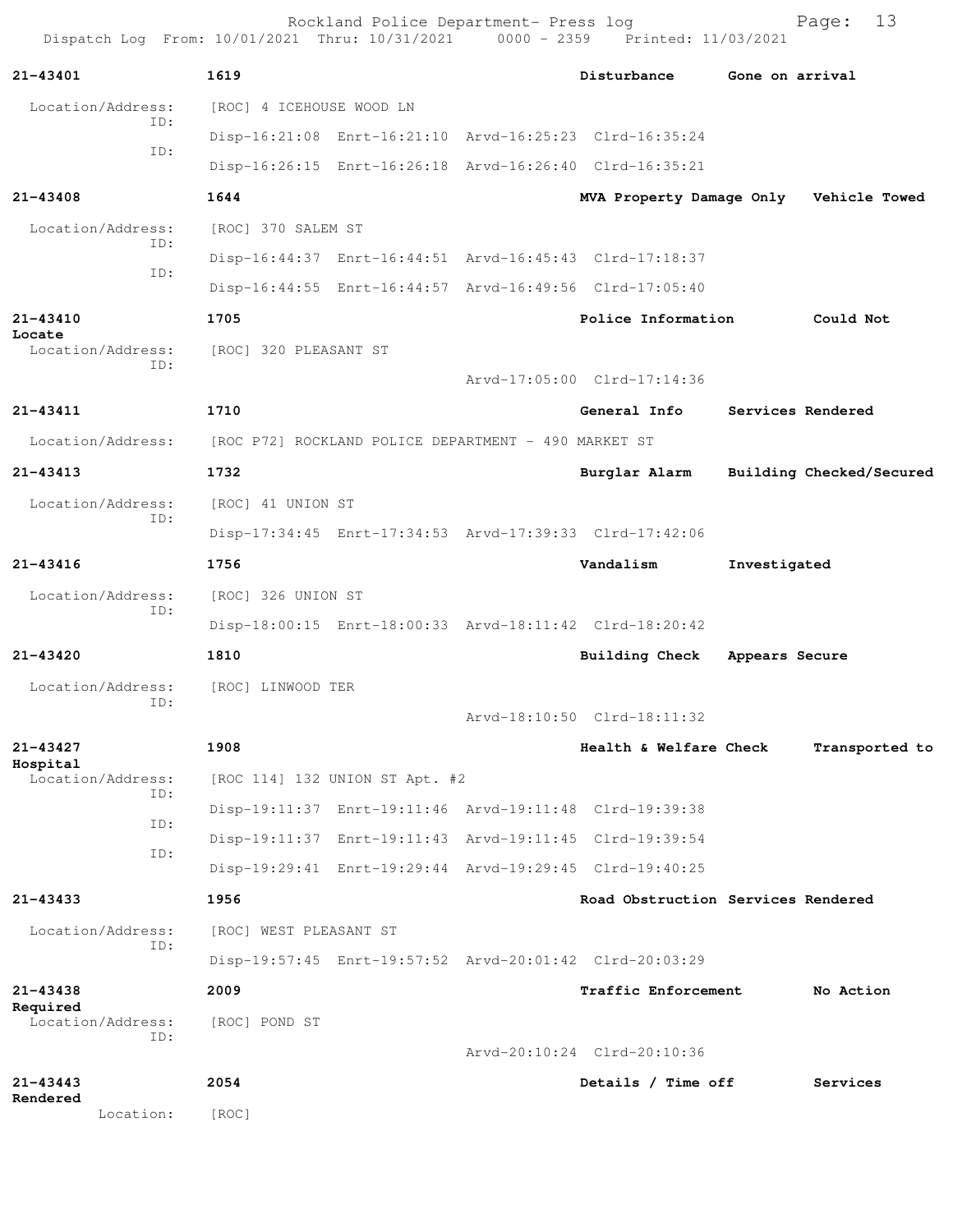|                                  | Rockland Police Department- Press log<br>Dispatch Log From: 10/01/2021 Thru: 10/31/2021 0000 - 2359 Printed: 11/03/2021 |                                          | 14<br>Page:       |
|----------------------------------|-------------------------------------------------------------------------------------------------------------------------|------------------------------------------|-------------------|
| 21-43445                         | 2107                                                                                                                    | Motor Vehicle Complaint                  | Services          |
| Rendered<br>Location/Address:    | [ROC P96] MOUNTAIN ONE BANK - 279 UNION ST                                                                              |                                          |                   |
| ID:                              | Disp-21:10:41 Enrt-21:10:49 Arvd-21:13:14 Clrd-21:19:08                                                                 |                                          |                   |
| ID:                              | Disp-21:10:45 Enrt-21:10:48 Arvd-21:13:00 Clrd-21:19:06                                                                 |                                          |                   |
| 21-43447                         | 2124                                                                                                                    | Building Check<br>Appears Secure         |                   |
| Location/Address:<br>TD:         | [ROC] LINWOOD TER                                                                                                       |                                          |                   |
|                                  |                                                                                                                         | Arvd-21:24:48 Clrd-21:25:00              |                   |
| For Date: $10/05/2021$ - Tuesday |                                                                                                                         |                                          |                   |
| 21-43458                         | 0000                                                                                                                    | SHIFT ASSIGNMENTSNo Service              |                   |
| Location/Address:<br>ID:         | [ROC P72] ROCKLAND POLICE DEPARTMENT - 490 MARKET ST                                                                    |                                          |                   |
|                                  |                                                                                                                         | Arvd-00:00:00 Clrd-00:03:18              |                   |
| $21 - 43460$<br>to Other Agency  | 0026                                                                                                                    | Suspicious Activity                      | Taken/Referred    |
| Location/Address:<br>ID:         | [ROC 575] 119 GROVE ST                                                                                                  |                                          |                   |
|                                  | Disp-00:28:17 Enrt-00:28:22 Arvd-00:30:57 Clrd-00:49:18                                                                 |                                          |                   |
| $21 - 43468$<br>Required         | 0146                                                                                                                    | Details / Time off                       | Services Not      |
| Location:                        | [ROC]                                                                                                                   |                                          |                   |
| 21-43475                         | 0605                                                                                                                    | Building Check<br>Appears Secure         |                   |
| Location/Address:<br>ID:         | [ROC] UNION ST                                                                                                          |                                          |                   |
|                                  |                                                                                                                         | Arvd-06:06:07 Clrd-06:35:22              |                   |
| 21-43477<br>Rendered             | 0633                                                                                                                    | Traffic Enforcement                      | Services          |
| Location/Address:<br>ID:         | [ROC] POND ST                                                                                                           |                                          |                   |
|                                  |                                                                                                                         | Arvd-06:35:37 Clrd-06:52:20              |                   |
| 21-43485                         | 0659                                                                                                                    | Motor Vehicle Stop <b>Werbal Warning</b> |                   |
| Location/Address:<br>ID:         | [ROC] 282 LIBERTY ST @ 51 BLOSSOM ST                                                                                    |                                          |                   |
|                                  |                                                                                                                         | Arvd-06:59:00 Clrd-07:02:01              |                   |
| 21-43490                         | 0746                                                                                                                    | <b>TRAINING</b>                          | Services Rendered |
| Location/Address:                | [ROC P72] ROCKLAND POLICE DEPARTMENT - 490 MARKET ST                                                                    |                                          |                   |
| 21-43491<br>Rendered             | 0759                                                                                                                    | Motor Vehicle Complaint Services         |                   |
| Location/Address:<br>ID:         | [ROC 65] ROGERS MIDDLE SCHOOL - 100 TAUNTON AVE                                                                         |                                          |                   |
| ID:                              |                                                                                                                         | Arvd-07:59:00 Clrd-07:59:53              |                   |
|                                  | Disp-08:00:17                                                                                                           | Arvd-08:00:21 Clrd-08:08:00              |                   |
| 21-43492                         | 0800                                                                                                                    | SHIFT ASSIGNMENTS Services Rendered      |                   |
|                                  | Location/Address: [ROC P72] ROCKLAND POLICE DEPARTMENT - 490 MARKET ST                                                  |                                          |                   |
| 21-43496                         | 0825                                                                                                                    | Assist Fire Department                   | Investigated      |
|                                  | Location/Address: [ROC P106] ROCKLAND HIGH SCHOOL - 52 MACKINLAY WAY                                                    |                                          |                   |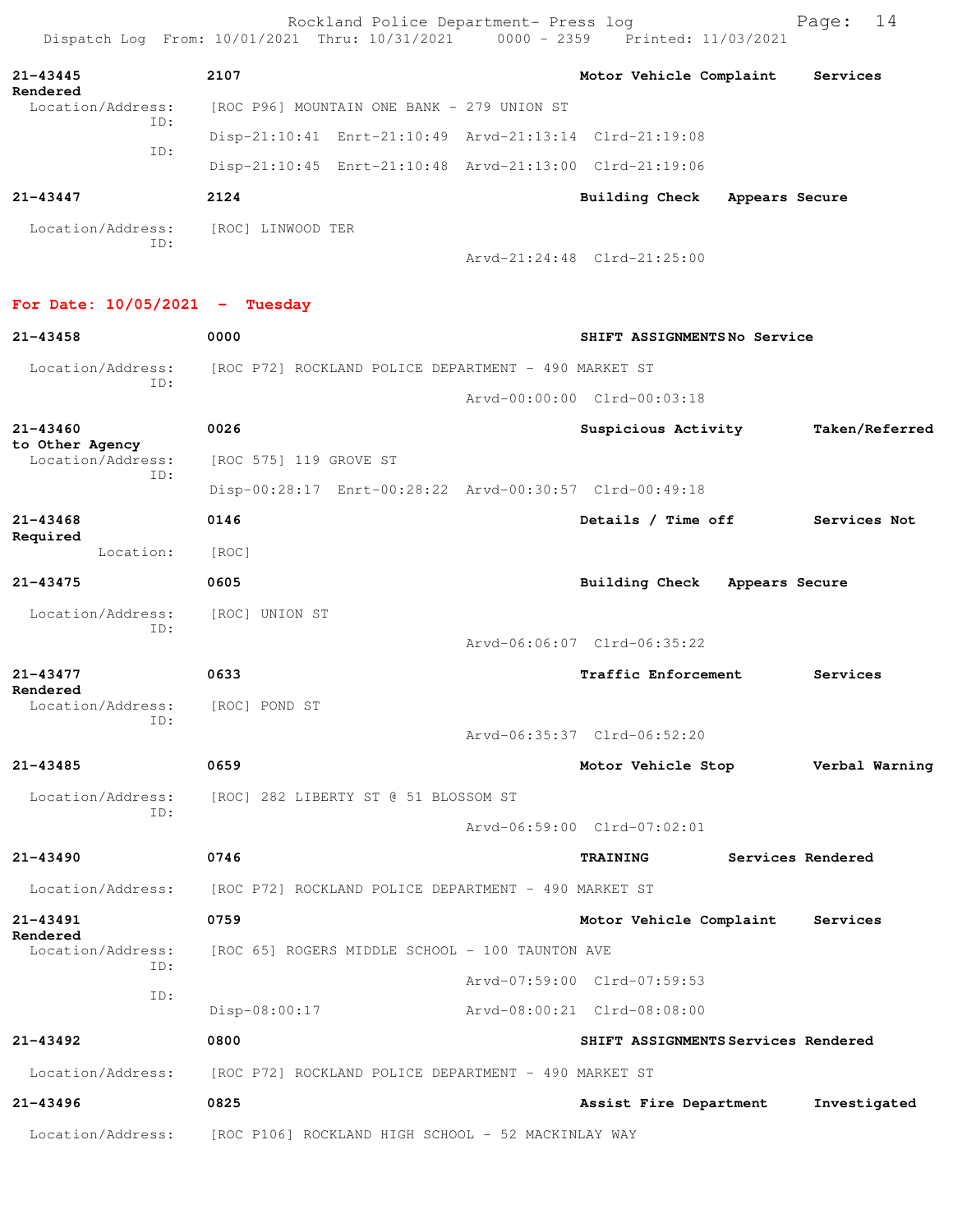| Dispatch Log From: 10/01/2021 Thru: 10/31/2021 0000 - 2359 Printed: 11/03/2021 |                                                   | Rockland Police Department- Press log                |                                                         |                  | 15<br>Page:       |
|--------------------------------------------------------------------------------|---------------------------------------------------|------------------------------------------------------|---------------------------------------------------------|------------------|-------------------|
| ID:                                                                            |                                                   |                                                      |                                                         |                  |                   |
|                                                                                |                                                   |                                                      | Disp-08:26:15 Enrt-08:26:17 Arvd-08:26:18 Clrd-08:33:09 |                  |                   |
| $21 - 43499$<br>Rendered                                                       | 0843                                              |                                                      | Prisioner Transport                                     |                  | Services          |
| Location/Address:<br>ID:                                                       | [HIN 1] HINGHAM COURT - 28 GEORGE WASHINGTON BLVD |                                                      |                                                         |                  |                   |
|                                                                                |                                                   |                                                      | Arvd-08:43:00 Clrd-09:29:29                             |                  |                   |
| $21 - 43504$                                                                   | 0915                                              |                                                      | SUSPICIOUS MOTOR VEHICLE                                |                  | Investigated      |
| Location/Address:<br>ID:                                                       | [ROC] 138 REED ST @ 103 DIVISION ST               |                                                      |                                                         |                  |                   |
|                                                                                |                                                   |                                                      | Disp-09:18:24 Enrt-09:20:15 Arvd-09:24:35 Clrd-09:24:36 |                  |                   |
| 21-43511                                                                       | 1000                                              |                                                      | Traffic Enforcement                                     |                  | Services          |
| Rendered<br>Location/Address:                                                  | [ROC] POND ST                                     |                                                      |                                                         |                  |                   |
| ID:                                                                            |                                                   |                                                      | Arvd-10:00:00 Clrd-10:30:00                             |                  |                   |
| 21-43520                                                                       | 1111                                              |                                                      | Building Check Services Rendered                        |                  |                   |
| Location/Address:                                                              | [ROC] 21 LINWOOD TER                              |                                                      |                                                         |                  |                   |
| ID:                                                                            |                                                   |                                                      | Arvd-11:12:55 Clrd-11:13:17                             |                  |                   |
| $21 - 43526$                                                                   | 1131                                              |                                                      | Burglar Alarm                                           | Investigated     |                   |
| Location/Address:                                                              | [ROC 722] 385 WEBSTER ST                          |                                                      |                                                         |                  |                   |
| ID:                                                                            |                                                   |                                                      | Disp-11:32:47 Enrt-11:32:52 Arvd-11:35:10 Clrd-11:36:39 |                  |                   |
| ID:                                                                            |                                                   |                                                      | Disp-11:32:47 Enrt-11:32:51 Arvd-11:32:54 Clrd-11:36:43 |                  |                   |
| $21 - 43529$                                                                   | 1146                                              |                                                      | Assist Other Agency                                     |                  | Investigated      |
| Location/Address:                                                              | [ROC] 109 WEST WATER ST                           |                                                      |                                                         |                  |                   |
| ID:                                                                            | Disp-11:50:24                                     |                                                      | Arvd-11:50:39 Clrd-12:04:09                             |                  |                   |
| ID:                                                                            | $Disp-11:51:38$                                   |                                                      | Arvd-11:51:41 Clrd-12:04:07                             |                  |                   |
| $21 - 43535$                                                                   | 1209                                              |                                                      | Noise Complaint Investigated                            |                  |                   |
| Location/Address:                                                              | [ROC] 37 LINDEN ST                                |                                                      |                                                         |                  |                   |
| ID:                                                                            |                                                   |                                                      | Disp-12:11:14 Enrt-12:11:18 Arvd-12:12:33 Clrd-12:19:48 |                  |                   |
| ID:                                                                            |                                                   |                                                      | Disp-12:11:14 Enrt-12:11:18 Arvd-12:13:40 Clrd-12:19:45 |                  |                   |
| 21-43537                                                                       | 1210                                              |                                                      | <b>MAL DAMAGE</b>                                       | Summons To Court |                   |
| Location/Address:                                                              |                                                   | [ROC P72] ROCKLAND POLICE DEPARTMENT - 490 MARKET ST |                                                         |                  |                   |
| ID:                                                                            | $Disp-12:15:47$                                   |                                                      | $Clrd-12:42:28$                                         |                  |                   |
| 21-43542                                                                       | 1257                                              |                                                      | <b>Time off</b>                                         |                  | Services Rendered |
| Location:                                                                      | [ROC]                                             |                                                      |                                                         |                  |                   |
| $21 - 43543$                                                                   | 1300                                              |                                                      | Harassment                                              |                  | Services Rendered |
| Location/Address:                                                              | [ROC] 92 WILLOW POND DR                           |                                                      |                                                         |                  |                   |
| 21-43544                                                                       | 1323                                              |                                                      | Building Check Services Rendered                        |                  |                   |
| Location/Address:                                                              | [ROC] 21 LINWOOD TER                              |                                                      |                                                         |                  |                   |
| ID:                                                                            |                                                   |                                                      | Arvd-13:23:57 Clrd-13:24:19                             |                  |                   |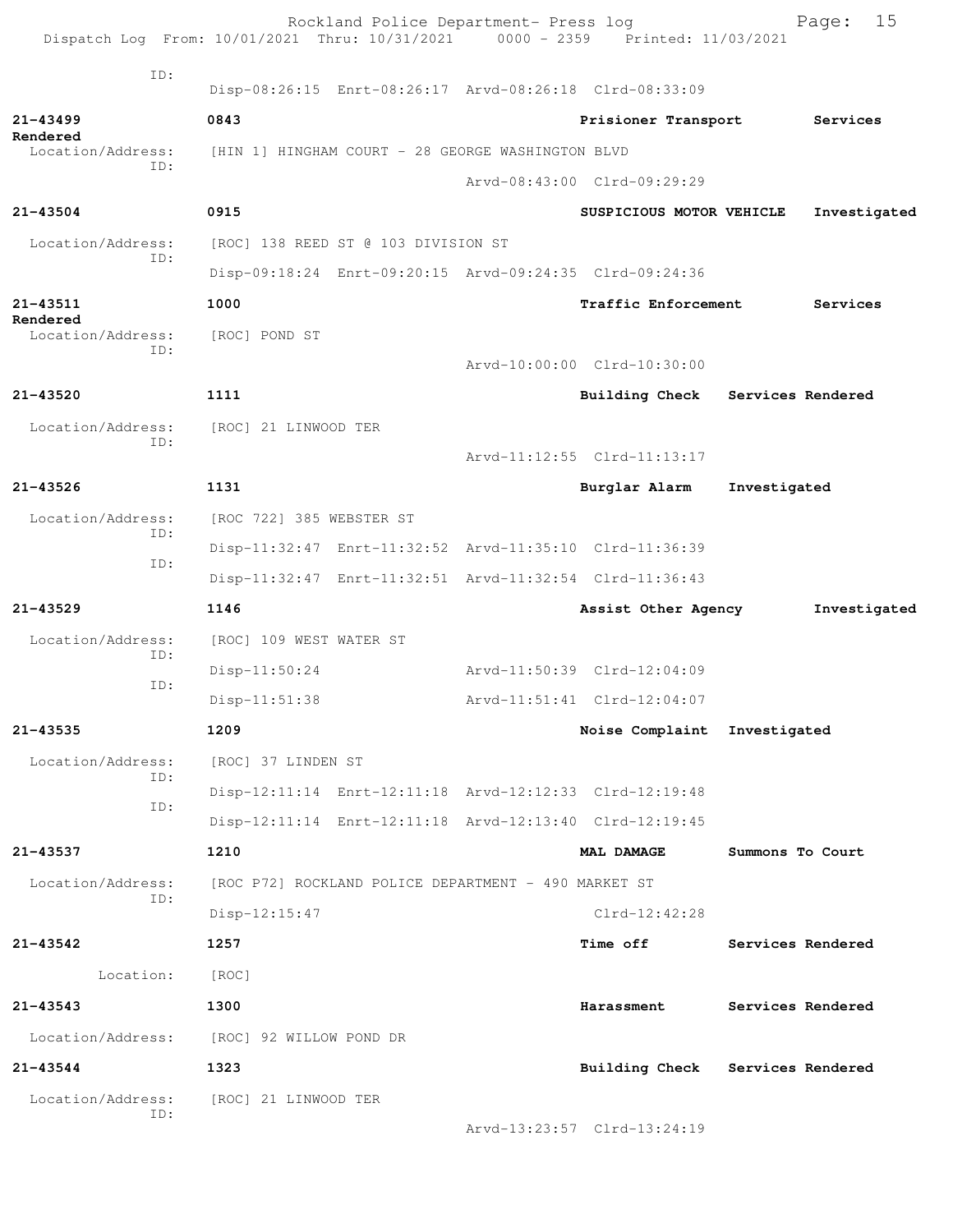Rockland Police Department- Press log entitled and Page: 16 Dispatch Log From: 10/01/2021 Thru: 10/31/2021 0000 - 2359 Printed: 11/03/2021

| 21-43545                 | 1332                                                    | DetailS                             |                | Services Rendered |
|--------------------------|---------------------------------------------------------|-------------------------------------|----------------|-------------------|
| Location:                | [ROC]                                                   |                                     |                |                   |
| $21 - 43549$             | 1409                                                    | <b>Time off</b>                     |                | Services Rendered |
| Location:                | [ROC]                                                   |                                     |                |                   |
| 21-43550                 | 1431                                                    | Motor Vehicle Stop                  |                | Verbal Warning    |
| Location/Address:        | [ROC] BILL DELAHUNT PKWY                                |                                     |                |                   |
| ID:                      |                                                         | Arvd-14:31:00 Clrd-14:40:32         |                |                   |
| 21-43556<br>Rendered     | 1509                                                    | Breaking & Entering                 |                | Services          |
| Location/Address:        | [ROC] 57 CHURCH ST Apt. #3                              |                                     |                |                   |
| $21 - 43557$             | 1511                                                    | Building Check Services Rendered    |                |                   |
| Location/Address:<br>TD: | [ABI] 21 LINWOOD ST                                     |                                     |                |                   |
|                          |                                                         | Arvd-15:13:44 Clrd-15:14:12         |                |                   |
| 21-43561                 | 1530                                                    | Harassment                          |                | Services Rendered |
| Location/Address:        | [ROC 530] 110 MARTHA DR                                 |                                     |                |                   |
| $21 - 43563$<br>Rendered | 1539                                                    | DEPARTMENT OVERTIME                 |                | Services          |
| Location:                | [ROC]                                                   |                                     |                |                   |
| $21 - 43564$             | 1601                                                    | SHIFT ASSIGNMENTS Services Rendered |                |                   |
| Location/Address:<br>ID: | [ROC P72] ROCKLAND POLICE DEPARTMENT - 490 MARKET ST    |                                     |                |                   |
|                          | $Disp-16:04:34$                                         | $Clrd-16:04:41$                     |                |                   |
| $21 - 43569$             | 1705                                                    | Assault Offenses Report Follows     |                |                   |
| Location/Address:<br>ID: | [ROC P72] ROCKLAND POLICE DEPARTMENT - 490 MARKET ST    |                                     |                |                   |
|                          | $Disp-17:09:09$                                         | Arvd-17:09:18 Clrd-18:45:03         |                |                   |
| 21-43571                 | 1719                                                    | 911 Accidental Services Rendered    |                |                   |
| Location/Address:<br>ID: | [ROC] 249 TURNER RD                                     |                                     |                |                   |
|                          | Disp-17:21:08 Enrt-17:21:15 Arvd-17:30:18 Clrd-17:32:19 |                                     |                |                   |
| 21-43578                 | 1818                                                    | Building Check                      | Appears Secure |                   |
| Location/Address:<br>ID: | [ROC] LINWOOD TER                                       |                                     |                |                   |
|                          |                                                         | Arvd-18:19:02 Clrd-18:19:17         |                |                   |
| $21 - 43583$<br>Hospital | 1840                                                    | Suspicious Activity                 |                | Transported to    |
| Location/Address:<br>ID: | [ROC P47] BEST WESTERN - 909 HINGHAM ST                 |                                     |                |                   |
| ID:                      | Disp-18:41:02 Enrt-18:41:58 Arvd-18:49:35 Clrd-19:24:14 |                                     |                |                   |
| ID:                      | Disp-18:41:02 Enrt-18:42:01 Arvd-18:49:31 Clrd-19:24:06 |                                     |                |                   |
|                          | Disp-19:02:39 Enrt-19:02:47 Arvd-19:02:51 Clrd-19:24:11 |                                     |                |                   |
| 21-43586<br>Rendered     | 1853                                                    | Motor Vehicle Complaint             |                | Services          |
| Location/Address:        | [ROC P72] ROCKLAND POLICE DEPARTMENT - 490 MARKET ST    |                                     |                |                   |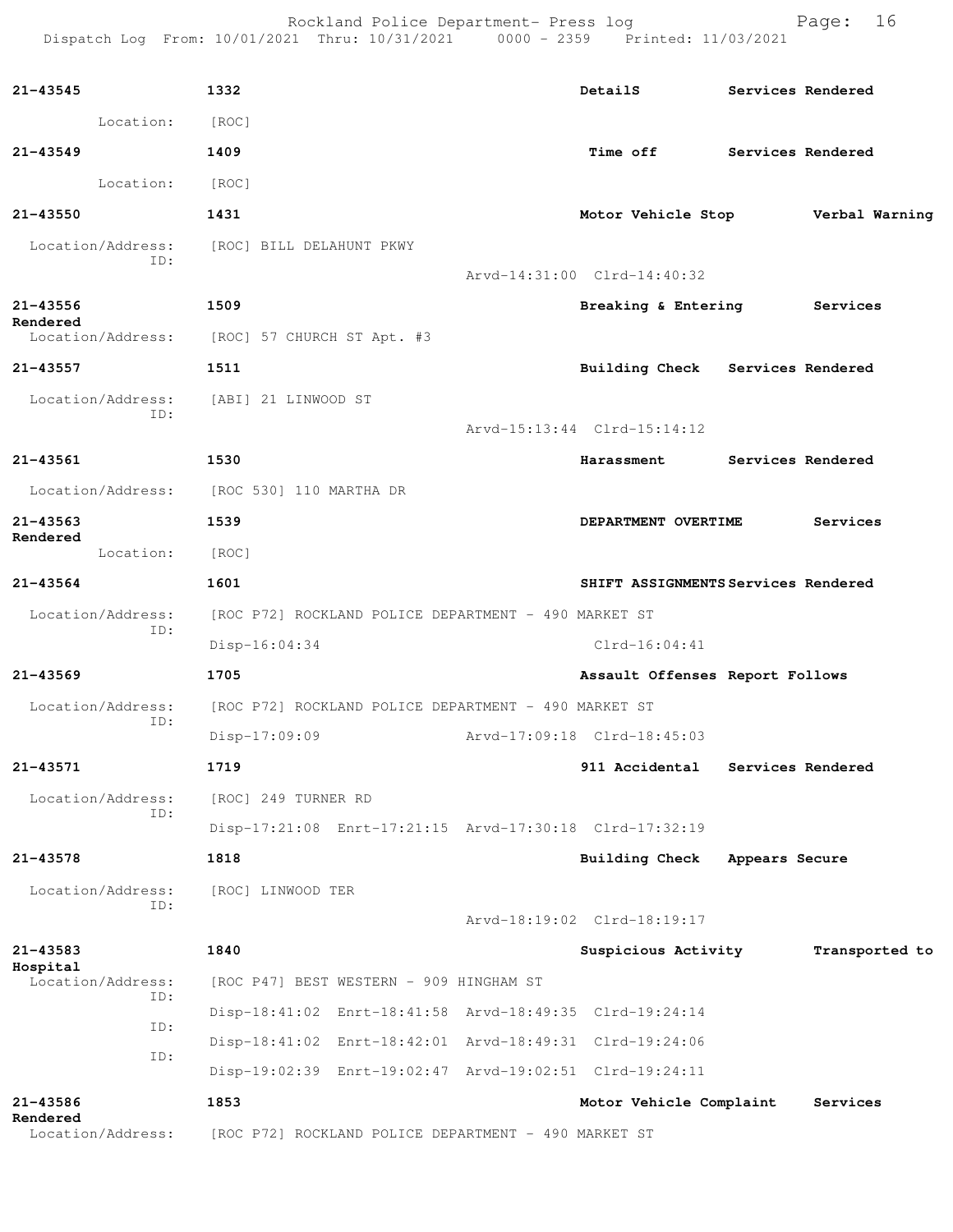|                                    | Rockland Police Department- Press log<br>Dispatch Log From: 10/01/2021 Thru: 10/31/2021 0000 - 2359 Printed: 11/03/2021 | 17<br>Page:                             |
|------------------------------------|-------------------------------------------------------------------------------------------------------------------------|-----------------------------------------|
| ID:                                | Disp-18:57:55                                                                                                           | $Clrd-18:58:05$                         |
| 21-43587                           | 1856                                                                                                                    | 911 Accidental Services Rendered        |
| Location/Address:                  | [ROC P106] ROCKLAND HIGH SCHOOL - 52 MACKINLAY WAY                                                                      |                                         |
| TD:                                | $Disp-18:59:25$                                                                                                         | Arvd-19:03:41 Clrd-19:07:45             |
| 21-43591                           | 1918                                                                                                                    | 911 Hang Up Services Rendered           |
| Location/Address:<br>ID:           | [ROC] 308 UNION ST                                                                                                      |                                         |
|                                    | Disp-19:22:57 Enrt-19:23:01 Arvd-19:25:36 Clrd-19:27:08                                                                 |                                         |
| $21 - 43592$<br>Rendered           | 1922                                                                                                                    | Details / Time off<br>Services          |
| Location:                          | [ROC]                                                                                                                   |                                         |
| 21-43607<br>Rendered               | 2234                                                                                                                    | Larceny / Forgery/ Fraud<br>Services    |
| Location/Address:<br>ID:           | [ROC 94] 23 NORTH AVE Apt. #21                                                                                          |                                         |
|                                    | Disp-22:36:12 Enrt-22:37:58 Arvd-22:41:29 Clrd-22:50:19                                                                 |                                         |
| $21 - 43608$<br>Rendered           | 2238                                                                                                                    | MVA Property Damage Only<br>Services    |
| Location/Address:<br>ID:           | [ROC] 495 SALEM ST                                                                                                      |                                         |
|                                    | Disp-22:40:04 Enrt-22:40:16 Arvd-22:42:07 Clrd-22:51:21                                                                 |                                         |
| $21 - 43614$<br>Rendered           | 2356                                                                                                                    | Details / Time off<br>Services          |
| Location:                          | [ROC]                                                                                                                   |                                         |
| For Date: $10/06/2021$ - Wednesday |                                                                                                                         |                                         |
| 21-43616                           | 0001                                                                                                                    | SHIFT ASSIGNMENTS Services Rendered     |
|                                    | Location/Address: [ROC P72] ROCKLAND POLICE DEPARTMENT - 490 MARKET ST                                                  |                                         |
| 21-43619<br>Rendered               | 0030                                                                                                                    | Details / Time off<br>Services          |
| Location:                          | [ROC]                                                                                                                   |                                         |
| 21-43637                           | 0500                                                                                                                    | <b>Building Check</b><br>Appears Secure |
| Location/Address:<br>ID:           | [ROC] UNION ST                                                                                                          |                                         |
|                                    | Disp-05:00:51 Enrt-05:00:02 Arvd-05:00:07 Clrd-05:26:12                                                                 |                                         |
| 21-43642<br>Rendered               | 0613                                                                                                                    | Traffic Enforcement<br>Services         |
| Location/Address:<br>ID:           | [ROC] POND ST                                                                                                           |                                         |
|                                    | $Disp-06:15:11$                                                                                                         | $Clrd-06:36:06$                         |
| 21-43744<br>Rendered               | 0755                                                                                                                    | MVA Property Damage Only<br>Services    |
| Location/Address:<br>ID:           | [ROC P83] ROCKLAND GOLF COURSE - 276 PLAIN ST                                                                           |                                         |
|                                    | $Disp-17:27:40$                                                                                                         | Clrd-17:27:49                           |
| 21-43650                           | 0800                                                                                                                    | General Info<br>Services Rendered       |
| Location/Address:                  | [ROC P72] ROCKLAND POLICE DEPARTMENT - 490 MARKET ST                                                                    |                                         |
| $21 - 43652$                       | 0856                                                                                                                    | 911 Hang Up<br>Investigated             |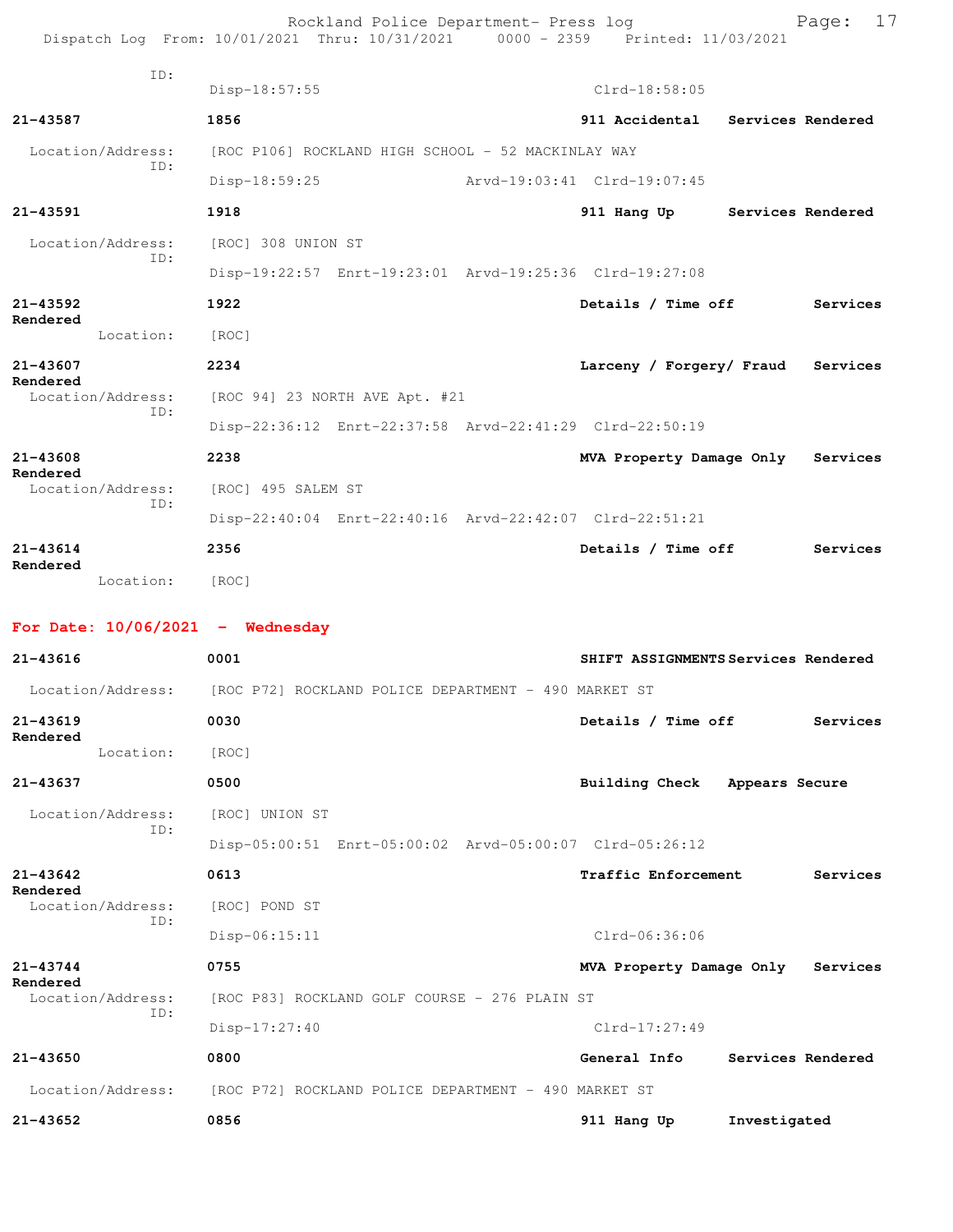| Dispatch Log From: 10/01/2021 Thru: 10/31/2021 0000 - 2359 Printed: 11/03/2021 |                                                         | Rockland Police Department- Press log |                                    | 18<br>Page:        |
|--------------------------------------------------------------------------------|---------------------------------------------------------|---------------------------------------|------------------------------------|--------------------|
| Location/Address:                                                              | [ROC P106] ROCKLAND HIGH SCHOOL - 52 MACKINLAY WAY      |                                       |                                    |                    |
| ID:                                                                            | Disp-09:00:09 Enrt-09:00:13 Arvd-09:00:20 Clrd-09:17:02 |                                       |                                    |                    |
| 21-43654                                                                       | 0858                                                    |                                       | General Info                       | Services Rendered  |
| Location/Address:                                                              | [ROC P72] ROCKLAND POLICE DEPARTMENT - 490 MARKET ST    |                                       |                                    |                    |
| $21 - 43665$                                                                   | 1014                                                    |                                       | General Info                       | Services Rendered  |
| Location/Address:                                                              | [ROC P86] MOBIL GAS STATION - 158 MARKET ST             |                                       |                                    |                    |
| ID:                                                                            | Disp-10:15:52 Enrt-10:15:59 Arvd-10:21:24 Clrd-10:24:59 |                                       |                                    |                    |
| 21-43668                                                                       | 1017                                                    |                                       | Health & Welfare Check             | Investigated       |
| Location/Address:<br>ID:                                                       | [ROC] 5 MEREDITH WAY                                    |                                       |                                    |                    |
|                                                                                | Disp-10:18:56 Enrt-10:19:43 Arvd-10:30:42 Clrd-10:40:49 |                                       |                                    |                    |
| $21 - 43672$<br>Services Rendered                                              | 1032                                                    |                                       | Sex offender or dissemination      |                    |
| Location/Address:                                                              | [ROC] 103 BROOKLINE WAY                                 |                                       |                                    |                    |
| 21-43673<br>Required                                                           | 1040                                                    |                                       | Details / Time off                 | No Action          |
| Location:                                                                      | [ROC]                                                   |                                       |                                    |                    |
| 21-43681                                                                       | 1113                                                    |                                       | Motor Vehicle Stop                 | Verbal Warning     |
| Location/Address:<br>ID:                                                       | [ROC] 700 MARKET ST                                     |                                       |                                    |                    |
| ID:                                                                            |                                                         |                                       | Arvd-11:13:00 Clrd-11:16:48        |                    |
|                                                                                | Disp-11:14:33 Enrt-11:14:35 Arvd-11:14:40 Clrd-11:16:45 |                                       |                                    |                    |
| $21 - 43691$                                                                   | 1151                                                    |                                       | Suspicious Activity 5ent On Way    |                    |
| Location/Address:<br>ID:                                                       | [ROC] MEMORIAL PARK - 1 COL BRIAN DUFFY WAY             |                                       |                                    |                    |
| ID:                                                                            |                                                         |                                       | Arvd-11:51:00 Clrd-12:07:13        |                    |
|                                                                                | Disp-12:07:02 Enrt-12:07:04 Arvd-12:07:06 Clrd-12:07:10 |                                       |                                    |                    |
| 21-43695                                                                       | 1228                                                    |                                       | Animal Complaint Services Rendered |                    |
| Location/Address:<br>TD:                                                       | [ROC] 390 CONCORD ST                                    |                                       |                                    |                    |
|                                                                                |                                                         |                                       | Arvd-12:28:00 Clrd-12:38:02        |                    |
| 21-43705                                                                       | 1317                                                    |                                       | General Info                       | Services Rendered  |
| Location/Address:                                                              | [ROC] STUDLEY CT                                        |                                       |                                    |                    |
| 21-43709<br>Citation/Warning Issued                                            | 1357                                                    |                                       | Traffic Enforcement                |                    |
| Location/Address:<br>ID:                                                       | [ROC] POND ST                                           |                                       |                                    |                    |
|                                                                                |                                                         |                                       | Arvd-13:57:59 Clrd-14:24:47        |                    |
| 21-43714                                                                       | 1429                                                    |                                       | General Info                       | No Action Required |
| Location/Address:                                                              | [ROC P72] ROCKLAND POLICE DEPARTMENT - 490 MARKET ST    |                                       |                                    |                    |
| 21-43718                                                                       | 1507                                                    |                                       | Lockout                            | Services Rendered  |
| Location/Address:<br>ID:                                                       | [ROC P55] HOME DEPOT - 1149 HINGHAM ST                  |                                       |                                    |                    |
| ID:                                                                            | Disp-15:07:59 Enrt-15:08:38                             |                                       | $Clrd-15:09:13$                    |                    |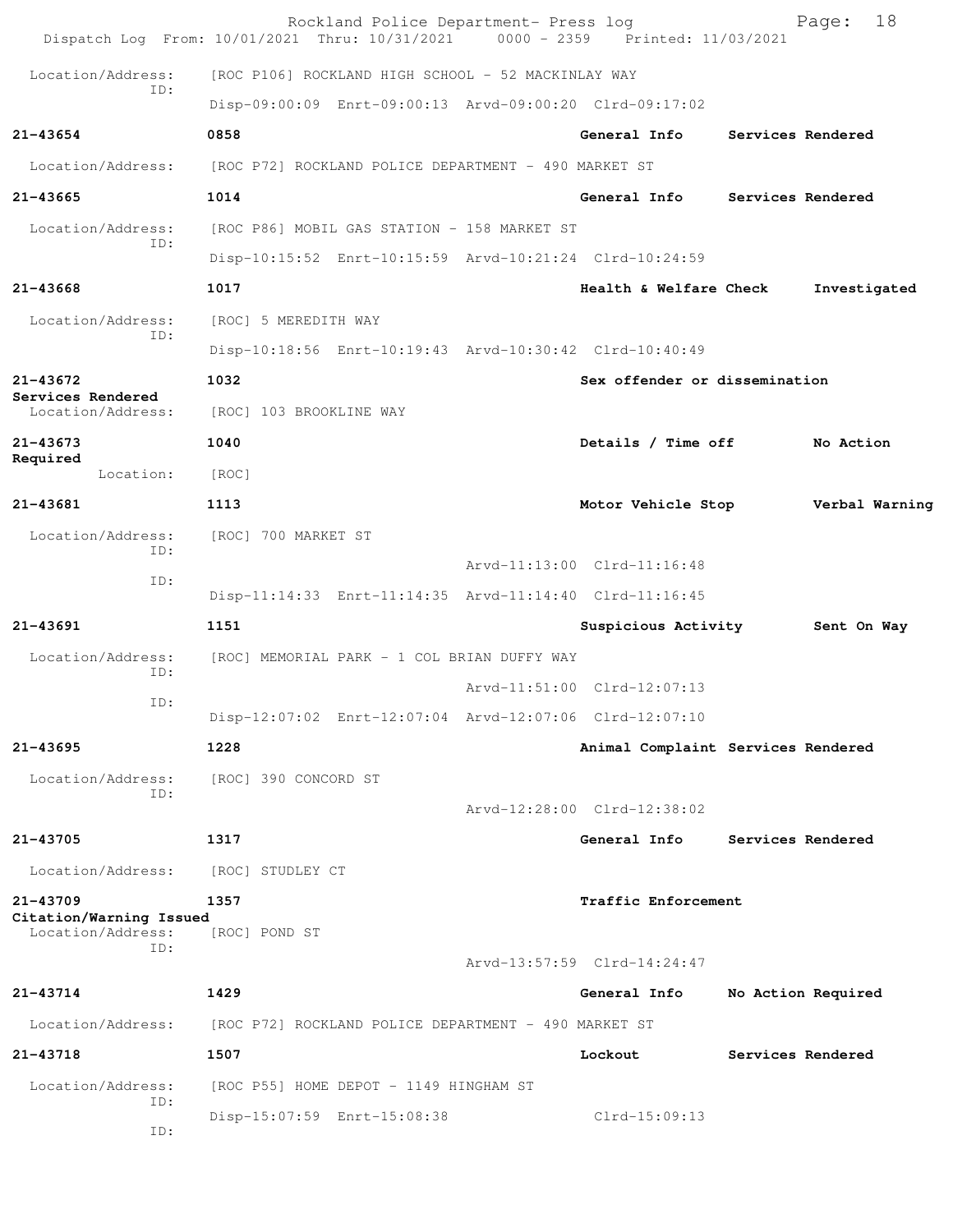Rockland Police Department- Press log Fage: 19<br>21 Thru: 10/31/2021 0000 - 2359 Printed: 11/03/2021 Dispatch Log From: 10/01/2021 Thru: 10/31/2021 0000 - 2359 Printed: 11/03/2021 Disp-15:09:22 Enrt-15:09:28 Arvd-15:19:02 Clrd-15:30:49 **21-43720 1525 Neighbor Disturbance Services Rendered**<br>Location/Address: [ROC] 57 CHURCH ST Apt. #2 ID: Disp-15:27:03 Enrt-15:28:26 Arvd-15:30:29 Clrd-15:44:37 ID: Disp-15:28:22 Enrt-15:28:25 Arvd-15:35:20 Clrd-15:46:57 ID: Disp-15:31:12 Enrt-15:31:14 Arvd-15:31:16 Clrd-15:32:33 **21-43721 1532 Neighbor Disturbance Services Rendered**  [ROC 706] 83 SUMMIT ST ID: Disp-15:33:58 Enrt-15:34:00 Arvd-15:35:03 Clrd-15:50:03 **21-43722 1538 MVA Property Damage Only Paper Exchange** Vicinity of: [ROC P81] 327 MARKET ST ID: Disp-15:44:58 Enrt-15:45:53 Arvd-15:45:55 Clrd-15:57:38 ID: Disp-15:47:09 Enrt-15:47:12 Arvd-15:47:13 Clrd-15:57:26 **21-43728 1613 General Info Appears Secure** Location/Address: [ROC P72] ROCKLAND POLICE DEPARTMENT - 490 MARKET ST **21-43729 1615 Animal Complaint Services Rendered** Location/Address: [ROC] REED ST ID: Arvd-16:15:00 Clrd-16:20:31 **21-43730 1617 Disturbance Advised to Court** Location/Address: [ROC] 57 CHURCH ST Apt. #3 ID: Disp-16:18:55 Enrt-16:19:04 Arvd-16:21:53 Clrd-16:43:11 ID: Disp-16:19:02 Enrt-16:19:08 Arvd-16:21:50 Clrd-16:43:09 ID: Disp-16:22:00 Enrt-16:22:02 Arvd-16:22:04 Clrd-16:43:14 ID: Disp-16:22:37 Enrt-16:22:39 Arvd-16:22:41 Clrd-16:43:06 **21-43743 1708 Traffic Enforcement Services Rendered**  Location/Address: [ROC] POND ST ID: Arvd-17:13:13 Clrd-17:35:59 **21-43761 2152 Details / Time off Advised to Court**  Location: [ROC] **21-43763 2157 Motor Vehicle Stop Citation/Warning Issued**  Location/Address: ID: Disp-21:57:58 Arvd-21:58:04 Clrd-22:07:18 **21-43772 2311 Disturbance Investigated** Location/Address: [ROC] WENDY'S - 1111 HINGHAM ST ID: Disp-23:13:36 Enrt-23:13:39 Arvd-23:18:34 Clrd-23:21:43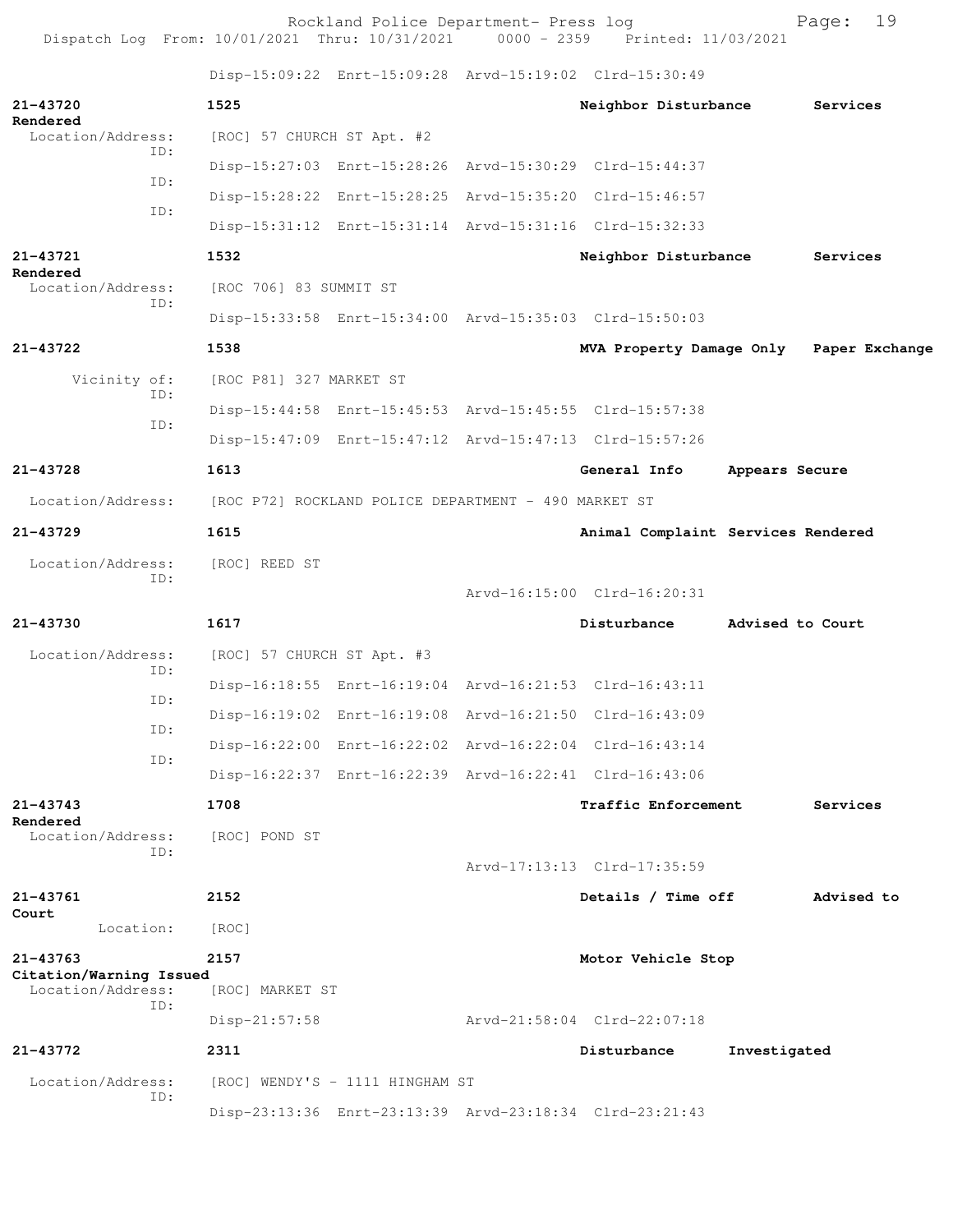Rockland Police Department- Press log Fage: 20<br>21 Thru: 10/31/2021 0000 - 2359 Printed: 11/03/2021 Dispatch Log From:  $10/01/2021$  Thru:  $10/31/2021$  0000 - 2359

**For Date: 10/07/2021 - Thursday 21-43776 0000 SHIFT ASSIGNMENT Services Rendered** Location/Address: [ROC P72] ROCKLAND POLICE DEPARTMENT - 490 MARKET ST **21-43777 0009 Time off Services Rendered** Location: [ROC] **21-43783 0128 Vehicle Maintenance Services Rendered**  Location/Address: [ROC P72] ROCKLAND POLICE DEPARTMENT - 490 MARKET ST **21-43784 0147 General Incident Services Rendered** Location/Address: [ROC] 50 PACIFIC ST Apt. #1 ID: Disp-01:50:00 Arvd-01:50:09 Clrd-01:53:42 ID: Disp-01:50:00 Arvd-01:50:15 Clrd-01:53:42 **21-43791 0507 Building Check Appears Secure** Location/Address: [ROC] UNION ST ID: Disp-05:07:25 Clrd-05:27:04 **21-43794 0602 Traffic Enforcement Services Rendered**  Location/Address: [ROC] POND ST ID: Disp-06:03:19 Arvd-06:03:30 Clrd-06:23:57 **21-43798 0641 Motor Vehicle Stop Verbal Warning** Location/Address: [ROC] 710 SUMMER ST @ 364 LEVIN RD ID: Arvd-06:41:00 Clrd-06:43:29 **21-43805 0734 Time off Services Rendered** Location: [ROC] **21-43807 0803 General Info Services Rendered** Location/Address: [ROC P72] ROCKLAND POLICE DEPARTMENT - 490 MARKET ST **21-44007 0820 Animal Complaint Services Rendered** Location/Address: [ROC] 425 PLAIN ST **21-43811 0904 Assist Other Agency Investigated** Location/Address: [ROC] 754 UNION ST @ 9 SALEM ST ID: Disp-09:05:37 Enrt-09:06:52 Arvd-09:27:04 Clrd-09:29:37 **21-43812 0908 Vehicle Maintenance Services Rendered**  Location/Address: [ROC P72] ROCKLAND POLICE DEPARTMENT - 490 MARKET ST ID: Disp-09:08:56 Clrd-09:09:00 **21-43816 0934 Assist Public Services Rendered** Location/Address: [ROC P72] ROCKLAND POLICE DEPARTMENT - 490 MARKET ST **21-43819 0957 Details / Time off Services**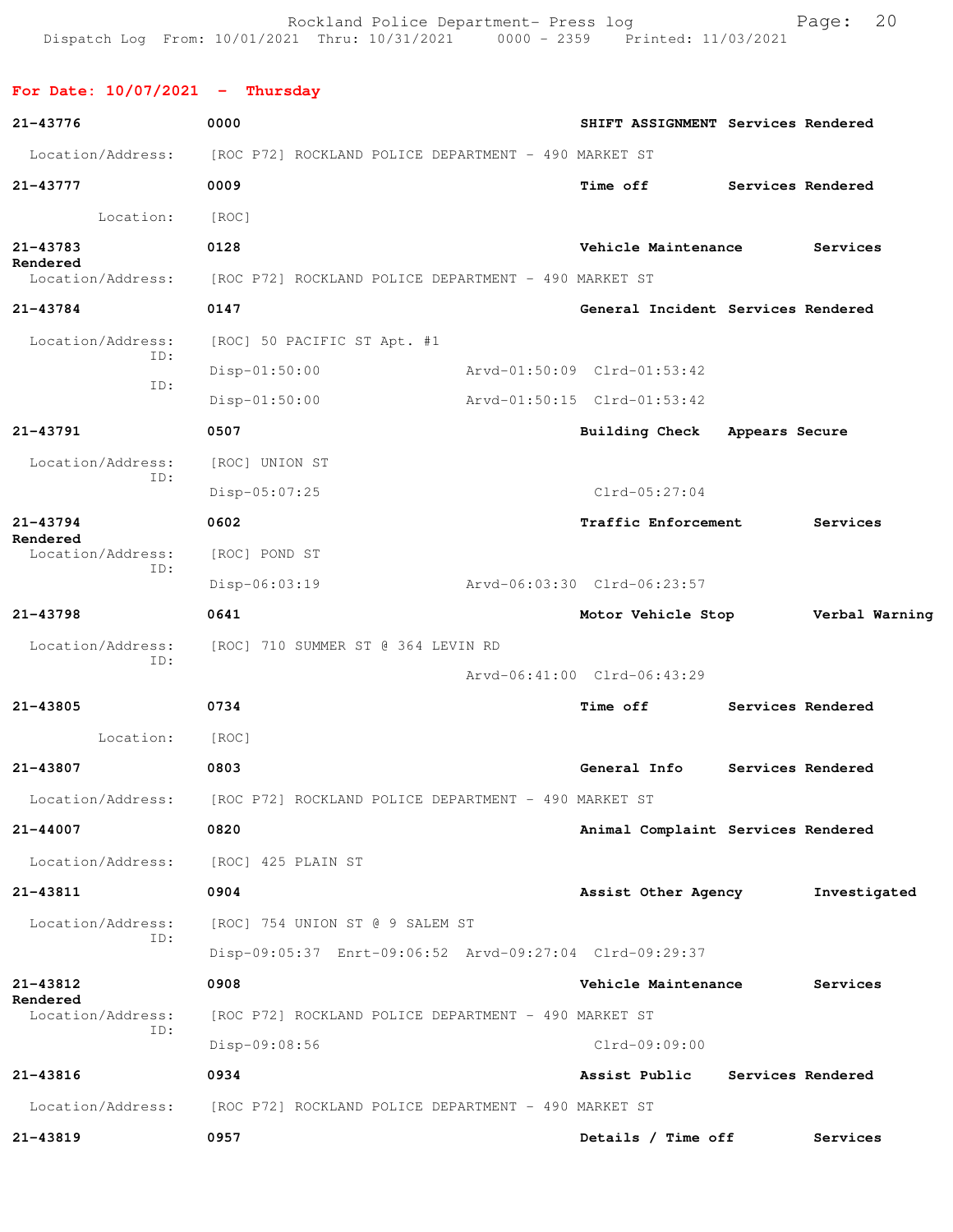|                      |                          | Rockland Police Department- Press log<br>Dispatch Log From: 10/01/2021 Thru: 10/31/2021 0000 - 2359 Printed: 11/03/2021 |                                    | 21<br>Page:        |
|----------------------|--------------------------|-------------------------------------------------------------------------------------------------------------------------|------------------------------------|--------------------|
| Rendered             |                          |                                                                                                                         |                                    |                    |
|                      | Location:                | [ROC]                                                                                                                   |                                    |                    |
| 21-43822<br>Rendered |                          | 1002                                                                                                                    | Details / Time off                 | Services           |
|                      | Location:                | [ROC]                                                                                                                   |                                    |                    |
| $21 - 44009$         |                          | 1005                                                                                                                    | Animal Complaint Services Rendered |                    |
|                      | Location/Address:        | [ROC] 411 PLAIN ST                                                                                                      |                                    |                    |
| 21-43827             |                          | 1058                                                                                                                    | General Info                       | Services Rendered  |
|                      | Location/Address:<br>ID: | [ROC 741] 1085 UNION ST                                                                                                 |                                    |                    |
|                      |                          | Disp-10:59:06                                                                                                           | Clrd-10:59:09                      |                    |
| 21-43828<br>Rendered |                          | 1101                                                                                                                    | Details / Time off                 | Services           |
|                      | Location:                | [ROC]                                                                                                                   |                                    |                    |
| $21 - 43829$         |                          | 1104                                                                                                                    | Animal Complaint Services Rendered |                    |
|                      | Location/Address:<br>TD: | [ROC 855] 381 PLAIN ST                                                                                                  |                                    |                    |
|                      |                          |                                                                                                                         | Arvd-11:04:00 Clrd-11:15:47        |                    |
| 21-43832             |                          | 1121                                                                                                                    | Burglar Alarm Services Rendered    |                    |
|                      | Location/Address:        | [ROC] 17 NORMAN ST                                                                                                      |                                    |                    |
|                      | ID:<br>ID:               | Disp-11:22:36 Enrt-11:23:02 Arvd-11:24:38 Clrd-11:35:23                                                                 |                                    |                    |
|                      |                          | Disp-11:22:44 Enrt-11:23:00 Arvd-11:24:16 Clrd-11:35:25                                                                 |                                    |                    |
| 21-43833             |                          | 1124                                                                                                                    | Animal Complaint Services Rendered |                    |
|                      | Location/Address:<br>ID: | [ROC] 70 NEVENS CIR                                                                                                     |                                    |                    |
|                      |                          |                                                                                                                         | Arvd-11:24:00 Clrd-11:27:03        |                    |
| 21-43835             |                          | 1126                                                                                                                    | Assist Public                      | Services Rendered  |
|                      | Location/Address:<br>ID: | [ROC 575] 119 GROVE ST                                                                                                  |                                    |                    |
|                      |                          | $Disp-11:27:23$                                                                                                         | Arvd-11:27:28 Clrd-11:30:12        |                    |
| 21-43836             |                          | 1133                                                                                                                    | Assist Public Services Rendered    |                    |
|                      |                          | Location/Address: [ROC P72] ROCKLAND POLICE DEPARTMENT - 490 MARKET ST                                                  |                                    |                    |
| 21-43837             |                          | 1134                                                                                                                    | Lockout                            | Services Rendered  |
|                      | Location/Address:<br>TD: | [ROC P65] 7-ELEVEN CONVENIENCE STORE - 92 MARKET ST                                                                     |                                    |                    |
|                      |                          | Disp-11:36:05 Enrt-11:36:19 Arvd-11:37:54 Clrd-11:39:18                                                                 |                                    |                    |
| 21-43843             |                          | 1150                                                                                                                    | <b>TIME OFF</b>                    | No Action Required |
|                      | Location/Address:        | [ROC P72] ROCKLAND POLICE DEPARTMENT - 490 MARKET ST                                                                    |                                    |                    |
|                      | TD:                      |                                                                                                                         | Arvd-11:50:19 Clrd-11:51:33        |                    |
| $21 - 43845$         |                          | 1152                                                                                                                    | <b>TIME OFF</b>                    | No Action Required |
|                      | Location/Address:        | [ROC P72] ROCKLAND POLICE DEPARTMENT - 490 MARKET ST                                                                    |                                    |                    |
|                      | ID:                      |                                                                                                                         | Arvd-11:52:00 Clrd-11:53:39        |                    |
| 21-43849             |                          | 1237                                                                                                                    | Details / Time off                 | Services           |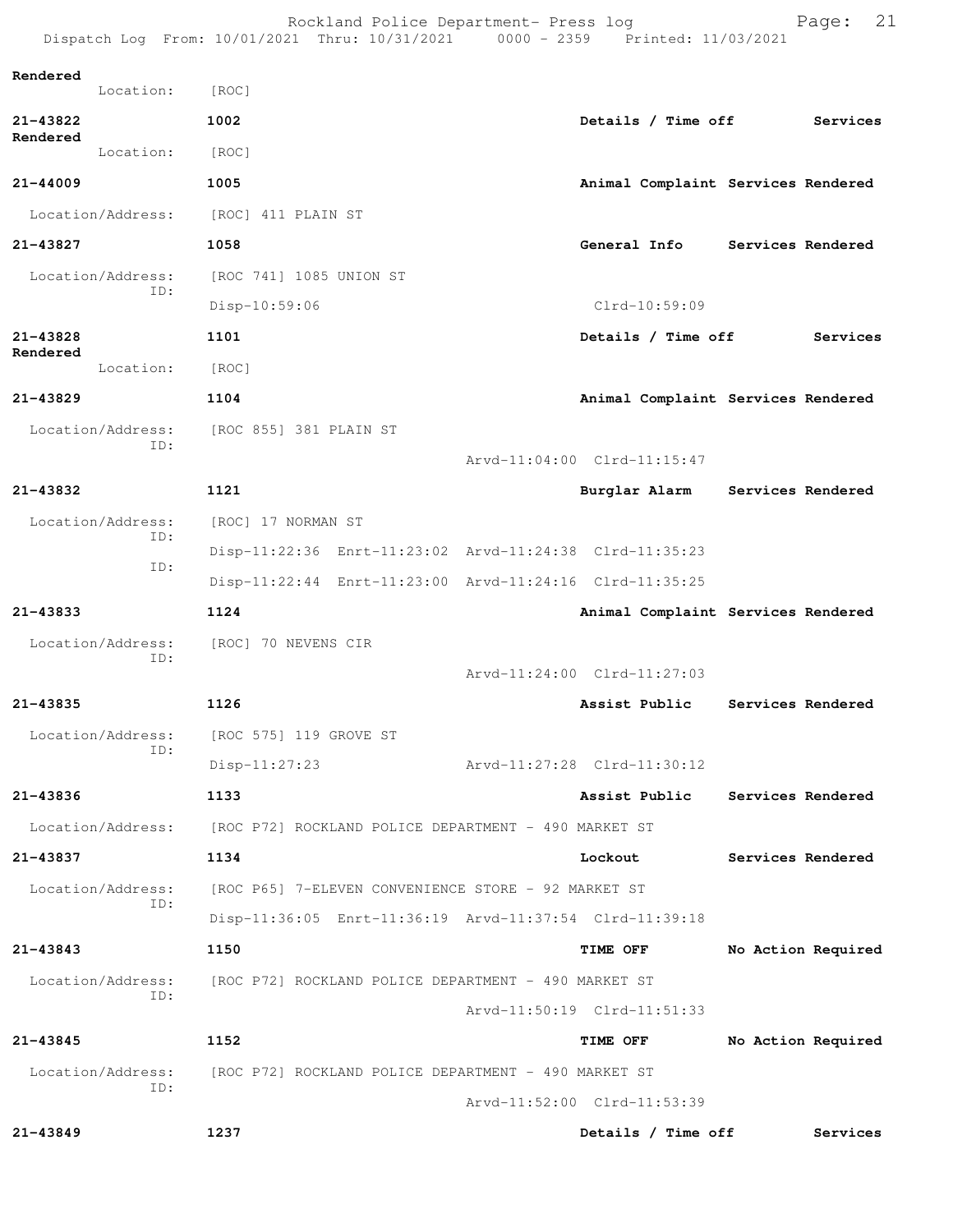|                                | Rockland Police Department- Press log<br>Dispatch Log From: 10/01/2021 Thru: 10/31/2021 0000 - 2359 Printed: 11/03/2021 |                                     | Page:             | 22 |
|--------------------------------|-------------------------------------------------------------------------------------------------------------------------|-------------------------------------|-------------------|----|
| Rendered<br>Location:          | [ROC]                                                                                                                   |                                     |                   |    |
| 21-43858                       | 1328                                                                                                                    | <b>Traffic Enforcement</b>          | Appears Secure    |    |
| Location/Address:              | [ROC] POND ST                                                                                                           |                                     |                   |    |
| TD:                            | Disp-13:28:49 Enrt-13:49:27 Arvd-13:49:28 Clrd-14:04:49                                                                 |                                     |                   |    |
| $21 - 43866$                   | 1423                                                                                                                    | Motor Vehicle Stop                  | Verbal Warning    |    |
| Location/Address:              | [ROC] 77 TAUNTON AVE @ 118 DIVISION ST                                                                                  |                                     |                   |    |
| ID:                            |                                                                                                                         | Arvd-14:23:00 Clrd-14:25:25         |                   |    |
| $21 - 43869$                   | 1428                                                                                                                    | Motor Vehicle Stop                  | Verbal Warning    |    |
| Vicinity of:                   | [ROC] 77 TAUNTON AVE @ 118 DIVISION ST                                                                                  |                                     |                   |    |
| ID:                            |                                                                                                                         | Arvd-14:28:00 Clrd-14:33:27         |                   |    |
| 21-43872                       | 1447                                                                                                                    | Details / Time off                  | Services          |    |
| Rendered<br>Location:          | [ROC]                                                                                                                   |                                     |                   |    |
| 21-43876                       | 1509                                                                                                                    | Assist Other Agency Services        |                   |    |
| Rendered<br>Location:          | [HIN 1] 7 ANDREW ISLE                                                                                                   |                                     |                   |    |
| ID:                            |                                                                                                                         | Arvd-15:09:00 Clrd-15:59:21         |                   |    |
| 21-43880                       | 1527                                                                                                                    | Soliciting Services Rendered        |                   |    |
| Location/Address:              | [ROC P72] ROCKLAND POLICE DEPARTMENT - 490 MARKET ST                                                                    |                                     |                   |    |
| 21-43883                       | 1606                                                                                                                    | SHIFT ASSIGNMENTS Services Rendered |                   |    |
|                                | Location/Address: [ROC P72] ROCKLAND POLICE DEPARTMENT - 490 MARKET ST                                                  |                                     |                   |    |
| 21-43885                       | 1608                                                                                                                    | Suspicious Activity                 | Investigated      |    |
| Location/Address: [ROC] VFW DR |                                                                                                                         |                                     |                   |    |
| ID:<br>ID:                     | $Disp-16:09:54$                                                                                                         | Arvd-16:10:02 Clrd-16:15:05         |                   |    |
|                                |                                                                                                                         | Arvd-16:08:00 Clrd-16:09:54         |                   |    |
| 21-43891                       | 1620                                                                                                                    | MVA Property Damage Only            | Unfounded         |    |
| Location/Address:<br>ID:       | [ROC] 225 LIBERTY ST @ 225 E WATER ST                                                                                   |                                     |                   |    |
|                                | Disp-16:25:10 Enrt-16:25:16 Arvd-16:25:26 Clrd-16:32:52                                                                 |                                     |                   |    |
| 21-43897                       | 1657                                                                                                                    | Details / Time off                  | No Service        |    |
| Location:                      | [ROC]                                                                                                                   |                                     |                   |    |
| 21-43899<br>Rendered           | 1700                                                                                                                    | Motor Vehicle Complaint             | Services          |    |
| Location/Address:<br>ID:       | [ROC] UNION ST                                                                                                          |                                     |                   |    |
|                                | Disp-17:02:29                                                                                                           | Arvd-17:02:44 Clrd-17:07:04         |                   |    |
| $21 - 43919$<br>Rendered       | 1703                                                                                                                    | Follow-Up Investigation             | Services          |    |
| Location/Address:<br>ID:       | [ROC] MARKET ST                                                                                                         |                                     |                   |    |
|                                | Disp-18:31:36                                                                                                           | Arvd-18:32:37 Clrd-18:32:41         |                   |    |
| 21-43904                       | 1728                                                                                                                    | Time off                            | Services Rendered |    |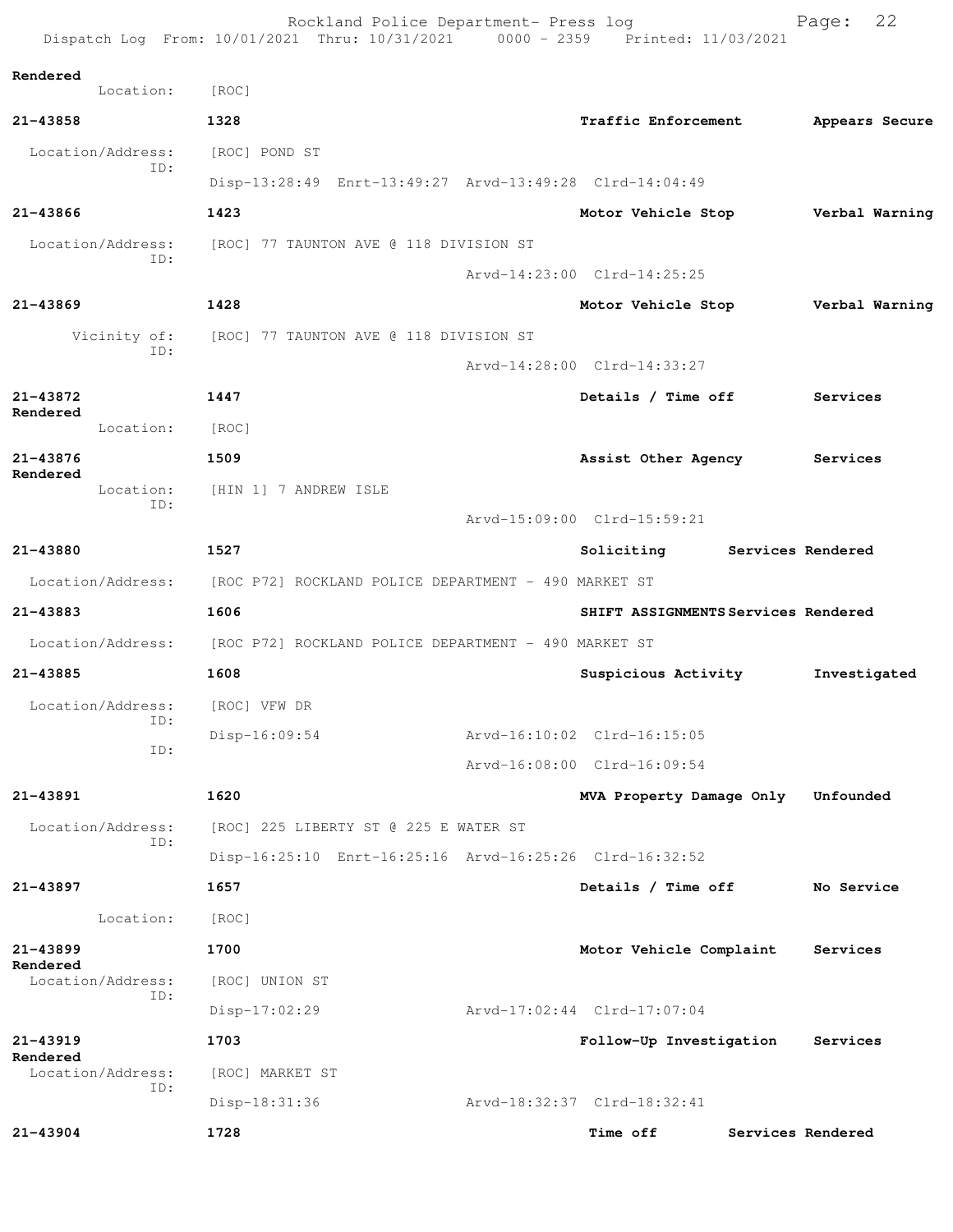Rockland Police Department- Press log entitled and Page: 23 Dispatch Log From: 10/01/2021 Thru: 10/31/2021 0000 - 2359 Printed: 11/03/2021

|                          | Location:                | [ROC]                 |                                                         |                             |           |             |
|--------------------------|--------------------------|-----------------------|---------------------------------------------------------|-----------------------------|-----------|-------------|
| $21 - 43920$             |                          | 1834                  |                                                         | Details / Time off          |           | Services    |
| Rendered                 | Location:                | [ROC]                 |                                                         |                             |           |             |
| $21 - 43924$<br>arrival  |                          | 1856                  |                                                         | Motor Vehicle Complaint     |           | Gone on     |
|                          | Location/Address:<br>TD: | [ROC] WEBSTER ST      |                                                         |                             |           |             |
| ID:                      |                          |                       | Disp-18:59:09 Enrt-18:59:13 Arvd-19:02:58 Clrd-19:03:00 |                             |           |             |
|                          |                          |                       |                                                         | Arvd-19:02:49 Clrd-19:03:02 |           |             |
| 21-43931                 |                          | 1938                  |                                                         | Suspicious Activity         |           | Sent On Way |
| Location/Address:<br>ID: |                          | [ROC] HINGHAM ST      |                                                         |                             |           |             |
|                          |                          | Disp-19:39:47         |                                                         | Arvd-19:39:55 Clrd-19:49:24 |           |             |
|                          | ID:                      |                       | Disp-19:39:47 Enrt-19:40:47 Arvd-19:42:13 Clrd-19:49:25 |                             |           |             |
| 21-43932                 |                          | 1942                  |                                                         | Details / Time off          |           | No Service  |
|                          | Location:                | [ROC]                 |                                                         |                             |           |             |
| $21 - 43956$             |                          | 2330                  |                                                         | 911 Hang Up                 | Unfounded |             |
|                          | Location/Address:        | [ROC 95] 305 UNION ST |                                                         |                             |           |             |
|                          | ID:                      | Disp-23:32:39         |                                                         | $Clrd-23:32:52$             |           |             |
|                          | ID:                      |                       | Disp-23:32:44 Enrt-23:32:54 Arvd-23:32:56 Clrd-23:39:12 |                             |           |             |
|                          |                          |                       |                                                         |                             |           |             |

## **For Date: 10/08/2021 - Friday**

| $21 - 43959$                       | 0000                                                 | SHIFT ASSIGNMENTS Services Not Required |                |
|------------------------------------|------------------------------------------------------|-----------------------------------------|----------------|
| Location/Address:                  | [ROC P72] ROCKLAND POLICE DEPARTMENT - 490 MARKET ST |                                         |                |
| $21 - 43961$                       | 0024                                                 | Details / Time off                      | Services Not   |
| Required<br>Location:              | [ROC]                                                |                                         |                |
| $21 - 43962$                       | 0027                                                 | Repossessed Motor Vehicle/Othe          |                |
| Services Not Required<br>Location: | [ROC]                                                |                                         |                |
| $21 - 43968$                       | 0122                                                 | Motor Vehicle Stop                      | Verbal Warning |
| Location/Address:<br>ID:           | [ROC] VFW DR                                         |                                         |                |
|                                    |                                                      | Arvd-01:22:00 Clrd-01:26:32             |                |
| ID:                                | Disp-01:26:16                                        | Arvd-01:26:21 Clrd-01:26:26             |                |
| 21-43976                           | 0502                                                 | Building Check                          | Appears Secure |
| Location/Address:                  | [ROC 61] UNION ST BUSINESS DISTRICT - UNION ST       |                                         |                |
| TD:                                | $Disp-05:02:48$                                      | Arvd-05:02:52 Clrd-05:27:44             |                |
| $21 - 43984$<br>Rendered           | 0623                                                 | Traffic Enforcement                     | Services       |
| Location/Address:<br>ID:           | [ROC] POND ST                                        |                                         |                |
|                                    | $Disp-06:25:15$                                      | Arvd-06:25:26 Clrd-06:46:58             |                |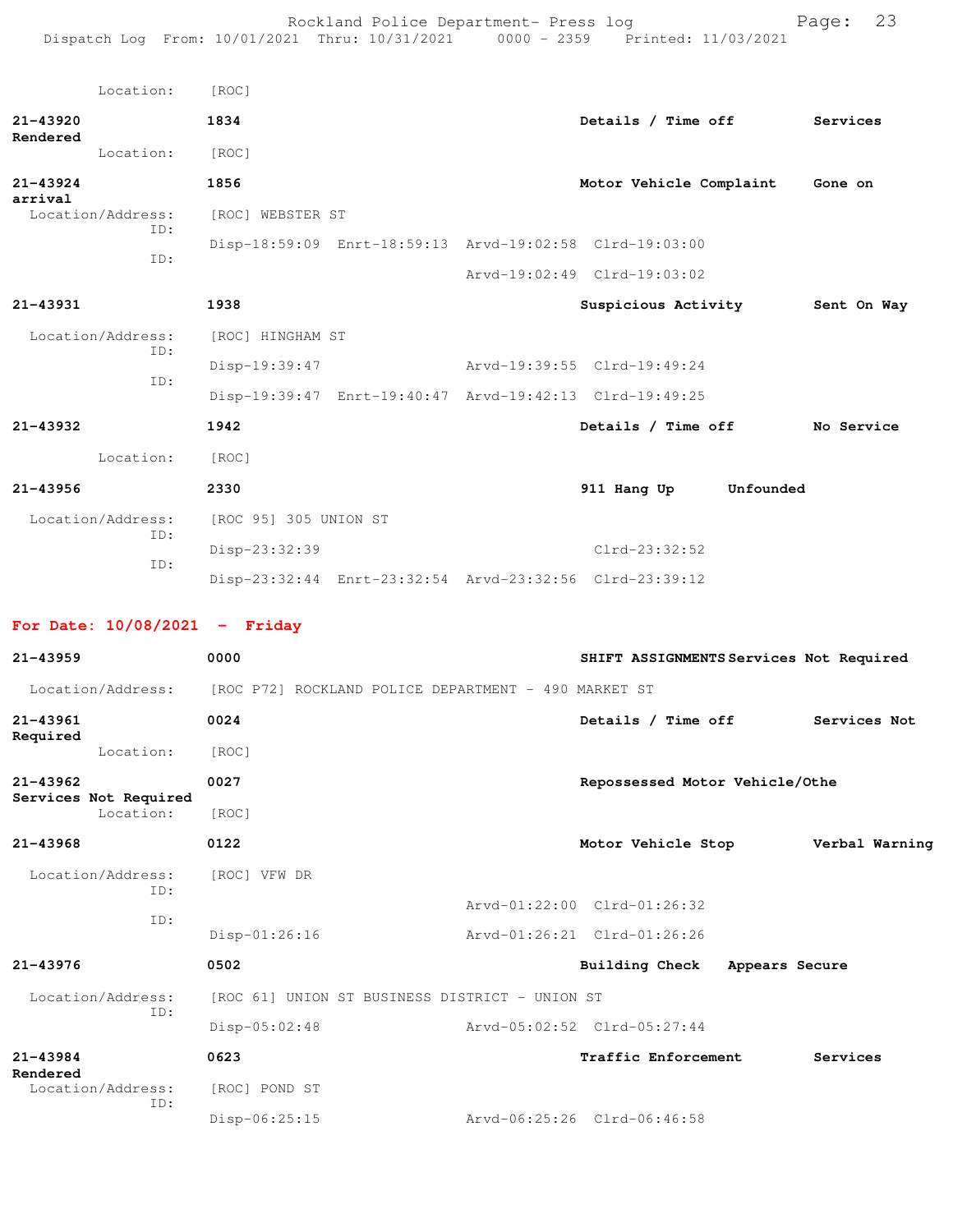|                     |                          | Dispatch Log From: 10/01/2021 Thru: 10/31/2021 0000 - 2359 Printed: 11/03/2021 | Rockland Police Department- Press log                |                                                         |                   | Page:     | 24             |
|---------------------|--------------------------|--------------------------------------------------------------------------------|------------------------------------------------------|---------------------------------------------------------|-------------------|-----------|----------------|
| 21-43989            |                          | 0708                                                                           |                                                      | Motor Vehicle Stop                                      |                   |           | Verbal Warning |
|                     | Location/Address:        |                                                                                | [ROC] 318 SUMMER ST @ 372 SPRING ST                  |                                                         |                   |           |                |
|                     | ID:                      |                                                                                |                                                      | Arvd-07:08:00 Clrd-07:13:07                             |                   |           |                |
| $21 - 43990$        |                          | 0711                                                                           |                                                      | Details / Time off Services Not                         |                   |           |                |
| Required            | Location:                | [ROC]                                                                          |                                                      |                                                         |                   |           |                |
| 21-43995            |                          | 0800                                                                           |                                                      | General Info                                            | Services Rendered |           |                |
|                     | Location/Address:        |                                                                                | [ROC P72] ROCKLAND POLICE DEPARTMENT - 490 MARKET ST |                                                         |                   |           |                |
| 21-43998            |                          | 0834                                                                           |                                                      | Threats                                                 | Advised to Court  |           |                |
|                     | Location/Address:        |                                                                                | [ROC 448] 149 UNION ST Apt. #4                       |                                                         |                   |           |                |
|                     | ID:                      | Disp-08:57:30                                                                  |                                                      | Clrd-08:57:38                                           |                   |           |                |
| $21 - 43999$        |                          | 0838                                                                           |                                                      | Details / Time off                                      |                   | Services  |                |
| Rendered            | Location:                | [ROC]                                                                          |                                                      |                                                         |                   |           |                |
| 21-44001            |                          | 0855                                                                           |                                                      | Details / Time off                                      |                   | Services  |                |
| Rendered            | Location:                | [ROC]                                                                          |                                                      |                                                         |                   |           |                |
| 21-44008            |                          | 0941                                                                           |                                                      | Details / Time off                                      |                   | Services  |                |
| Rendered            | Location:                | [ROC]                                                                          |                                                      |                                                         |                   |           |                |
| 21-44018            |                          | 1105                                                                           |                                                      | 911 Hang Up                                             | Gone on arrival   |           |                |
|                     | Location/Address:        | [ROC] 200 LEDGEWOOD PL                                                         |                                                      |                                                         |                   |           |                |
|                     | ID:                      |                                                                                |                                                      | Disp-11:07:40 Enrt-11:07:52 Arvd-11:18:16 Clrd-11:35:45 |                   |           |                |
|                     | ID:                      | Disp-11:20:59                                                                  |                                                      | Arvd-11:21:05 Clrd-11:35:45                             |                   |           |                |
| $21 - 44024$        |                          | 1135                                                                           |                                                      | Motor Vehicle Stop                                      |                   |           | Vehicle Towed  |
|                     | Location/Address:        |                                                                                | [ROC P52] LUCCA'S RESTAURANT - 933 HINGHAM ST        |                                                         |                   |           |                |
|                     | ID:                      | Disp-11:37:14                                                                  |                                                      | Arvd-11:38:40 Clrd-11:59:51                             |                   |           |                |
|                     | ID:                      | Disp-11:39:36                                                                  |                                                      | Arvd-11:39:45 Clrd-11:59:57                             |                   |           |                |
| 21-44026            |                          | 1157                                                                           |                                                      | Details / Time off                                      |                   | Services  |                |
| Rendered            | Location:                | [ROC]                                                                          |                                                      |                                                         |                   |           |                |
| 21-44027            |                          | 1214                                                                           |                                                      | Suspicious Activity                                     |                   | No Action |                |
| Required            | Location/Address:        | [ROC] 3 KING PHILLIP CIR                                                       |                                                      |                                                         |                   |           |                |
|                     | ID:                      |                                                                                | Disp-12:16:21 Enrt-12:16:30                          | $Clrd-12:19:10$                                         |                   |           |                |
| 21-44033<br>arrival |                          | 1300                                                                           |                                                      | Suspicious Activity                                     |                   | Gone on   |                |
|                     | Location/Address:        | [ROC] POND ST                                                                  |                                                      |                                                         |                   |           |                |
|                     | ID:                      | Disp-13:01:38                                                                  |                                                      | Clrd-13:20:59                                           |                   |           |                |
| 21-44050            |                          | 1443                                                                           |                                                      | Vandalism                                               | Services Rendered |           |                |
|                     | Location/Address:<br>ID: | [ROC] 221 MYRTLE ST                                                            |                                                      |                                                         |                   |           |                |
|                     |                          | $Disp-14:53:24$                                                                |                                                      | Arvd-15:03:07 Clrd-15:09:40                             |                   |           |                |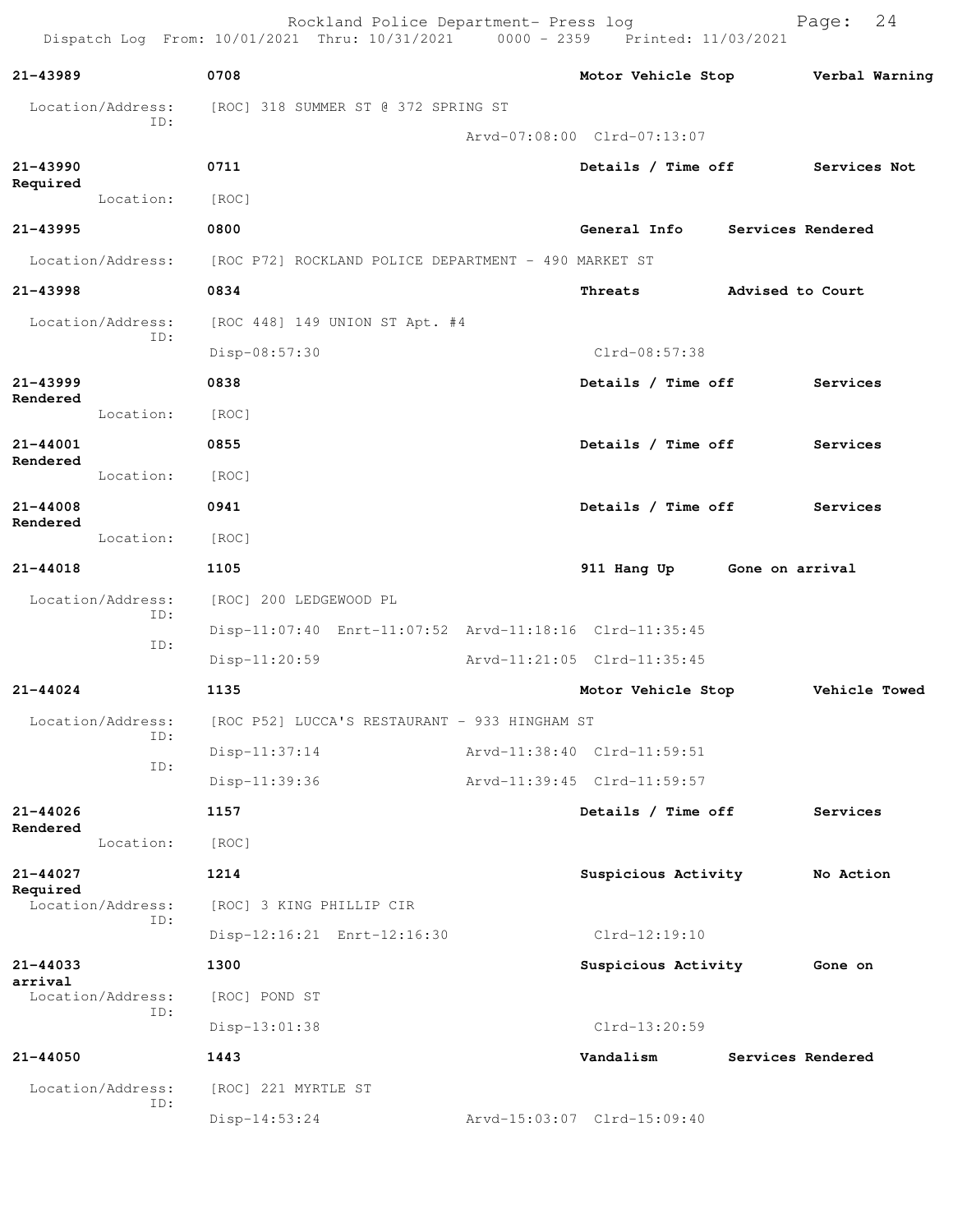Rockland Police Department- Press log entitled and Page: 25 Dispatch Log From: 10/01/2021 Thru: 10/31/2021 0000 - 2359 Printed: 11/03/2021

| $21 - 44054$<br>Citation/Warning Issued<br>Location/Address: | 1505<br>[ROC] 239 LIBERTY ST |                                                      | Motor Vehicle Stop                                      |                |                          |
|--------------------------------------------------------------|------------------------------|------------------------------------------------------|---------------------------------------------------------|----------------|--------------------------|
| TD:                                                          | $Disp-15:07:31$              |                                                      | Arvd-15:08:26 Clrd-15:30:55                             |                |                          |
| ID:                                                          | $Disp-15:12:44$              |                                                      | Arvd-15:14:39 Clrd-15:25:51                             |                |                          |
|                                                              |                              |                                                      |                                                         |                |                          |
| 21-44056                                                     | 1515                         |                                                      | Officer Injury                                          | No Service     |                          |
| Location:                                                    | [ROC]                        |                                                      |                                                         |                |                          |
| $21 - 44064$                                                 | 1612                         |                                                      | SHIFT ASSIGNMENTS Services Rendered                     |                |                          |
| Location/Address:<br>TD:                                     |                              | [ROC P72] ROCKLAND POLICE DEPARTMENT - 490 MARKET ST |                                                         |                |                          |
|                                                              | $Disp-16:14:21$              |                                                      | $Clrd-16:14:36$                                         |                |                          |
| 21-44065                                                     | 1618                         |                                                      | Burglar Alarm                                           | Investigated   |                          |
| Location/Address:<br>ID:                                     | [ROC] 88 EAST WATER ST       |                                                      |                                                         |                |                          |
| ID:                                                          |                              |                                                      | Disp-16:22:44 Enrt-16:22:51 Arvd-16:24:55 Clrd-16:27:46 |                |                          |
|                                                              |                              | Disp-16:22:44 Enrt-16:22:54                          | Clrd-16:27:50                                           |                |                          |
| 21-44076                                                     | 1747                         |                                                      | Follow-Up Investigation                                 |                | Could Not                |
| Locate<br>Location/Address:                                  | [ROC] 50 PACIFIC ST          |                                                      |                                                         |                |                          |
| ID:                                                          |                              |                                                      | Arvd-17:47:00 Clrd-17:49:48                             |                |                          |
| 21-44078                                                     | 1756                         |                                                      | Details / Time off                                      |                | Services                 |
| Rendered<br>Location:                                        | [ROC]                        |                                                      |                                                         |                |                          |
| 21-44081                                                     | 1836                         |                                                      | MVA Property Damage Only                                |                | Paper Exchange           |
| Vicinity of:                                                 |                              | [ROC] 166 UNION ST @ 8 W WATER ST                    |                                                         |                |                          |
| ID:                                                          |                              |                                                      | Disp-18:39:09 Enrt-18:42:11 Arvd-18:50:21 Clrd-18:56:25 |                |                          |
| ID:                                                          |                              |                                                      | Disp-18:40:29 Enrt-18:40:32 Arvd-18:40:33 Clrd-18:57:13 |                |                          |
| 21-44087                                                     | 1901                         |                                                      | Disturbance                                             | Peace Restored |                          |
| Location/Address:                                            |                              | [ROC 80] AAA ROCKLAND BRANCH - 900 HINGHAM ST        |                                                         |                |                          |
| ID:                                                          |                              |                                                      | Disp-19:03:47 Enrt-19:03:59 Arvd-19:05:57 Clrd-19:14:28 |                |                          |
| ID:                                                          |                              |                                                      | Disp-19:03:47 Enrt-19:04:05 Arvd-19:09:34 Clrd-19:18:17 |                |                          |
| ID:                                                          |                              |                                                      | Disp-19:03:56 Enrt-19:04:02 Arvd-19:07:06 Clrd-19:15:17 |                |                          |
| 21-44088                                                     | 1914                         |                                                      | Motor Vehicle Stop                                      |                | Verbal Warning           |
| Location/Address:                                            | [ROC] HINGHAM ST             |                                                      |                                                         |                |                          |
| ID:                                                          |                              |                                                      | Disp-19:15:04 Enrt-19:15:06 Arvd-19:15:07 Clrd-19:18:50 |                |                          |
| ID:                                                          |                              |                                                      | Disp-19:15:21 Enrt-19:15:23 Arvd-19:15:25 Clrd-19:18:48 |                |                          |
| 21-44089                                                     | 1917                         |                                                      | Building Check Building Checked/Secured                 |                |                          |
| Location/Address:                                            |                              | [ROC P89] CALVARY CHAPEL - 175 MARKET ST             |                                                         |                |                          |
| ID:                                                          |                              |                                                      | Arvd-19:18:06 Clrd-19:19:35                             |                |                          |
| $21 - 44091$                                                 | 1920                         |                                                      | <b>Building Check</b>                                   |                | Building Checked/Secured |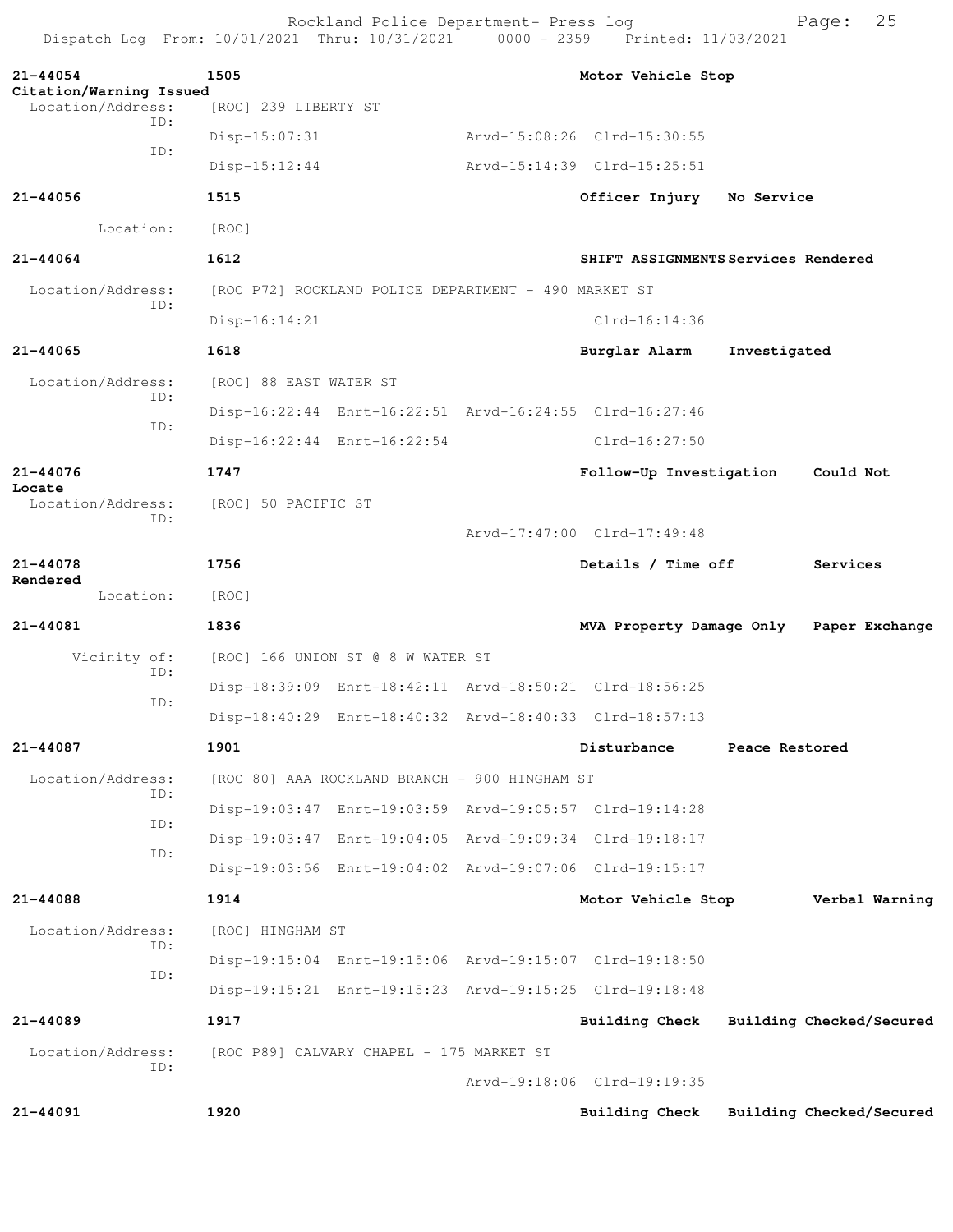| Dispatch Log From: 10/01/2021 Thru: 10/31/2021 0000 - 2359 Printed: 11/03/2021 |                             | Rockland Police Department- Press log                |                                                         | 26<br>Page:                             |
|--------------------------------------------------------------------------------|-----------------------------|------------------------------------------------------|---------------------------------------------------------|-----------------------------------------|
| Location/Address:                                                              | [ROC] 8 STUDLEY CT          |                                                      |                                                         |                                         |
| ID:                                                                            |                             |                                                      | Arvd-19:22:52 Clrd-19:23:38                             |                                         |
| $21 - 44092$                                                                   | 1922                        |                                                      | WEYMOUTH BOLO                                           | Services Rendered                       |
| Location/Address:                                                              |                             | [ROC P72] ROCKLAND POLICE DEPARTMENT - 490 MARKET ST |                                                         |                                         |
| ID:                                                                            | Disp-19:23:48               |                                                      | Clrd-19:23:58                                           |                                         |
| ID:                                                                            | Disp-19:23:48               |                                                      | $Clrd-19:24:02$                                         |                                         |
| ID:                                                                            | Disp-19:23:48               |                                                      | $Clrd-19:24:05$                                         |                                         |
| ID:                                                                            | Disp-19:23:48               |                                                      | $Clrd-19:24:08$                                         |                                         |
| $21 - 44095$                                                                   | 1927                        |                                                      | Building Check                                          | Building Checked/Secured                |
| Location/Address:<br>ID:                                                       | [ROC] 21 LINWOOD TER        |                                                      |                                                         |                                         |
|                                                                                |                             |                                                      | Arvd-19:29:10 Clrd-19:30:04                             |                                         |
| 21-44097                                                                       | 1941                        |                                                      | <b>Building Check</b>                                   | Building Checked/Secured                |
| Location/Address:                                                              | [ROC] POND ST               |                                                      |                                                         |                                         |
| ID:                                                                            |                             |                                                      | Arvd-19:44:43 Clrd-19:52:43                             |                                         |
| $21 - 44102$                                                                   | 2109                        |                                                      |                                                         | MVA Property Damage Only Report Follows |
| Location/Address:                                                              |                             | [ROC P67] LITTLE BANGKOK - 100 MARKET ST             |                                                         |                                         |
| ID:                                                                            |                             |                                                      | Disp-21:11:26 Enrt-21:12:12 Arvd-21:12:24 Clrd-21:21:36 |                                         |
| ID:                                                                            |                             |                                                      | Disp-21:11:51 Enrt-21:12:09 Arvd-21:15:55 Clrd-21:21:35 |                                         |
| ID:                                                                            | $Disp-21:12:02$             |                                                      | Arvd-21:12:06 Clrd-21:15:53                             |                                         |
| $21 - 44108$                                                                   | 2213                        |                                                      | Building Check                                          | Building Checked/Secured                |
| Location/Address:<br>ID:                                                       | [ROC] 8 STUDLEY CT          |                                                      |                                                         |                                         |
|                                                                                |                             |                                                      | Arvd-22:18:02 Clrd-22:22:24                             |                                         |
| 21-44109                                                                       | 2225                        |                                                      | Disturbance                                             | Peace Restored                          |
| Location/Address:                                                              | [ROC 1061] 487 HINGHAM ST   |                                                      |                                                         |                                         |
| ID:                                                                            | Disp-22:26:32               |                                                      | Arvd-22:27:01 Clrd-23:15:59                             |                                         |
| ID:<br>ID:                                                                     | Disp-22:26:44               |                                                      | Arvd-22:27:04 Clrd-23:16:02                             |                                         |
| ID:                                                                            | $Disp-22:26:48$             |                                                      | Arvd-22:26:59 Clrd-23:16:06                             |                                         |
|                                                                                | Disp-22:26:52               |                                                      | Arvd-22:26:55 Clrd-23:15:56                             |                                         |
| $21 - 44110$                                                                   | 2236                        |                                                      | 911 Accidental                                          | Investigated                            |
| Location/Address:<br>ID:                                                       | [ROC 357] 476 LIBERTY ST    |                                                      |                                                         |                                         |
|                                                                                |                             |                                                      | Disp-22:47:42 Enrt-22:47:50 Arvd-22:52:08 Clrd-23:01:05 |                                         |
| $21 - 44112$                                                                   | 2309                        |                                                      | Building Check                                          | Building Checked/Secured                |
| Location/Address:                                                              | [ROC] POND ST               |                                                      |                                                         |                                         |
| ID:                                                                            |                             |                                                      | Arvd-23:11:06 Clrd-23:13:06                             |                                         |
| 21-44113                                                                       | 2316                        |                                                      | General Incident Investigated                           |                                         |
| Location/Address:                                                              | [ROC] SENIOR - 317 PLAIN ST |                                                      |                                                         |                                         |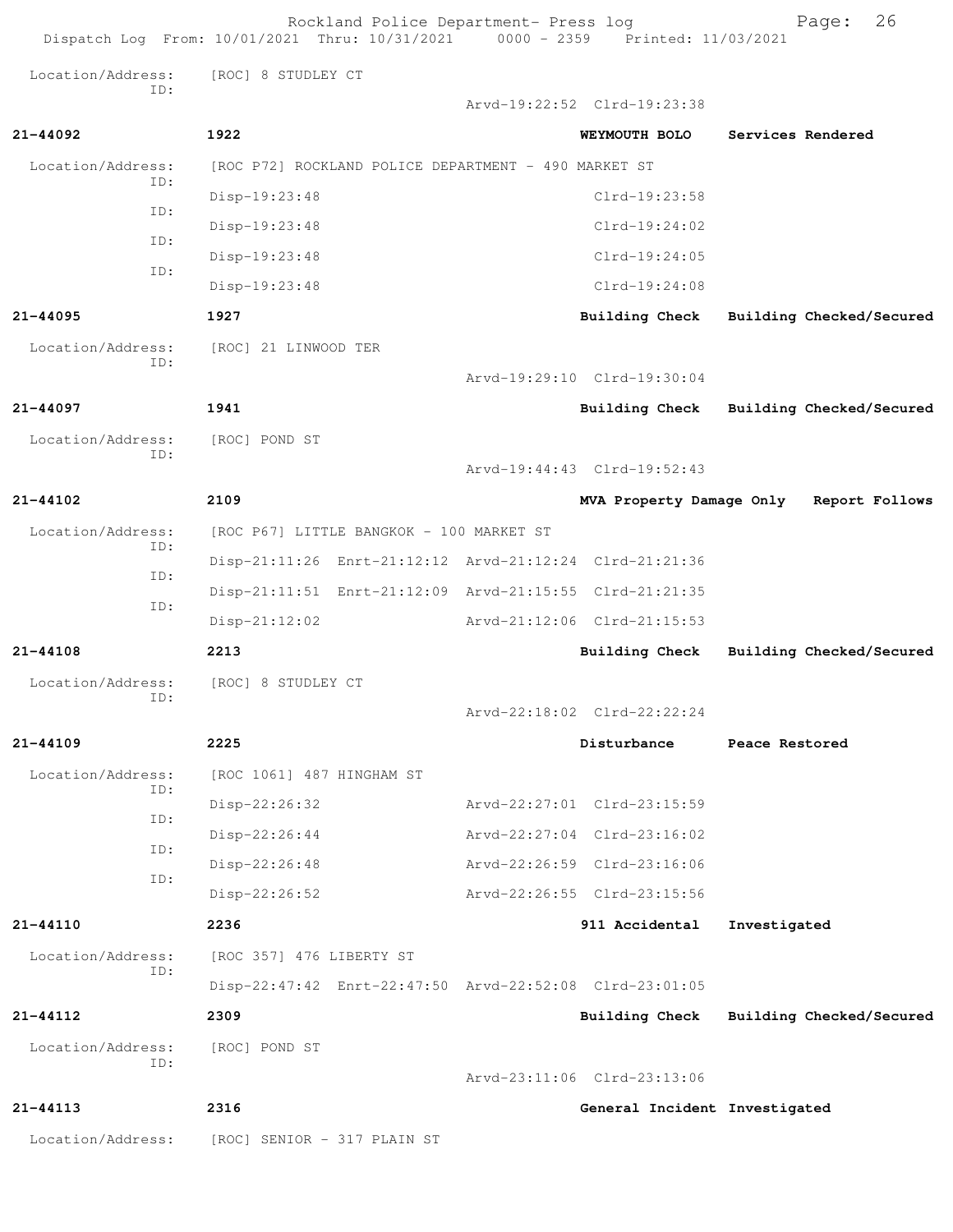|                                   | Rockland Police Department- Press log<br>Dispatch Log From: 10/01/2021 Thru: 10/31/2021 0000 - 2359 Printed: 11/03/2021 |                                         |                | 27<br>Page:              |
|-----------------------------------|-------------------------------------------------------------------------------------------------------------------------|-----------------------------------------|----------------|--------------------------|
| ID:                               |                                                                                                                         |                                         |                |                          |
|                                   | Disp-23:18:51 Enrt-23:18:59 Arvd-23:22:47 Clrd-23:22:50                                                                 |                                         |                |                          |
| 21-44114                          | 2326                                                                                                                    | Building Check Building Checked/Secured |                |                          |
| ID:                               | Location/Address: [ROC P89] CALVARY CHAPEL - 175 MARKET ST                                                              |                                         |                |                          |
|                                   |                                                                                                                         | Arvd-23:27:16 Clrd-23:28:33             |                |                          |
| $21 - 44115$                      | 2326                                                                                                                    | General Info                            |                | Services Rendered        |
| Location/Address:<br>ID:          | [ROC P72] ROCKLAND POLICE DEPARTMENT - 490 MARKET ST                                                                    |                                         |                |                          |
|                                   | Disp-23:27:36                                                                                                           | $Clrd-23:27:42$                         |                |                          |
| 21-44116                          | 2331                                                                                                                    | Building Check Building Checked/Secured |                |                          |
| ID:                               | Location/Address: [ROC] 21 LINWOOD TER                                                                                  |                                         |                |                          |
|                                   |                                                                                                                         | Arvd-23:32:20 Clrd-23:33:47             |                |                          |
| For Date: $10/09/2021$ - Saturday |                                                                                                                         |                                         |                |                          |
| $21 - 44119$                      | 0001                                                                                                                    | SHIFT ASSIGNMENTS Services Rendered     |                |                          |
| Location/Address:                 | [ROC P72] ROCKLAND POLICE DEPARTMENT - 490 MARKET ST                                                                    |                                         |                |                          |
| 21-44120                          | 0001                                                                                                                    | Building Check Building Checked/Secured |                |                          |
| Location/Address:                 | [ROC] 8 STUDLEY CT                                                                                                      |                                         |                |                          |
| ID:                               |                                                                                                                         | Arvd-00:04:17 Clrd-00:05:37             |                |                          |
| 21-44122                          | 0004                                                                                                                    | General Info                            |                | Services Rendered        |
| Location/Address:                 | [ROC P72] ROCKLAND POLICE DEPARTMENT - 490 MARKET ST                                                                    |                                         |                |                          |
| $21 - 44123$                      | 0005                                                                                                                    | <b>Building Check</b>                   |                | Building Checked/Secured |
| Location/Address:                 | [ROC P89] CALVARY CHAPEL - 175 MARKET ST                                                                                |                                         |                |                          |
| ID:                               |                                                                                                                         | Arvd-00:06:10 Clrd-00:06:47             |                |                          |
| $21 - 44124$                      | 0006                                                                                                                    | <b>Building Check</b>                   |                | Building Checked/Secured |
| Location/Address:                 | [ROC] 21 LINWOOD TER                                                                                                    |                                         |                |                          |
| ID:                               |                                                                                                                         | Arvd-00:07:27 Clrd-00:08:13             |                |                          |
| 21-44128                          | 0015                                                                                                                    | <b>Building Check</b>                   |                | Building Checked/Secured |
| Location/Address:                 | [ROC] POND ST                                                                                                           |                                         |                |                          |
| ID:                               |                                                                                                                         | Arvd-00:16:42 Clrd-00:19:03             |                |                          |
| 21-44144                          | 0445                                                                                                                    | Assist Public                           |                | Services Rendered        |
| Location/Address:                 | [ROC] PLAIN ST                                                                                                          |                                         |                |                          |
| ID:                               | Disp-04:48:01 Enrt-04:48:44 Arvd-04:50:54 Clrd-05:06:46                                                                 |                                         |                |                          |
| 21-44147                          | 0603                                                                                                                    | Building Check                          | Appears Secure |                          |
| Location/Address:                 | [ROC] UNION ST                                                                                                          |                                         |                |                          |
| ID:                               |                                                                                                                         | Arvd-06:04:40 Clrd-06:24:32             |                |                          |
| $21 - 44153$<br>Required          | 0655                                                                                                                    | Details / Time off                      |                | Services Not             |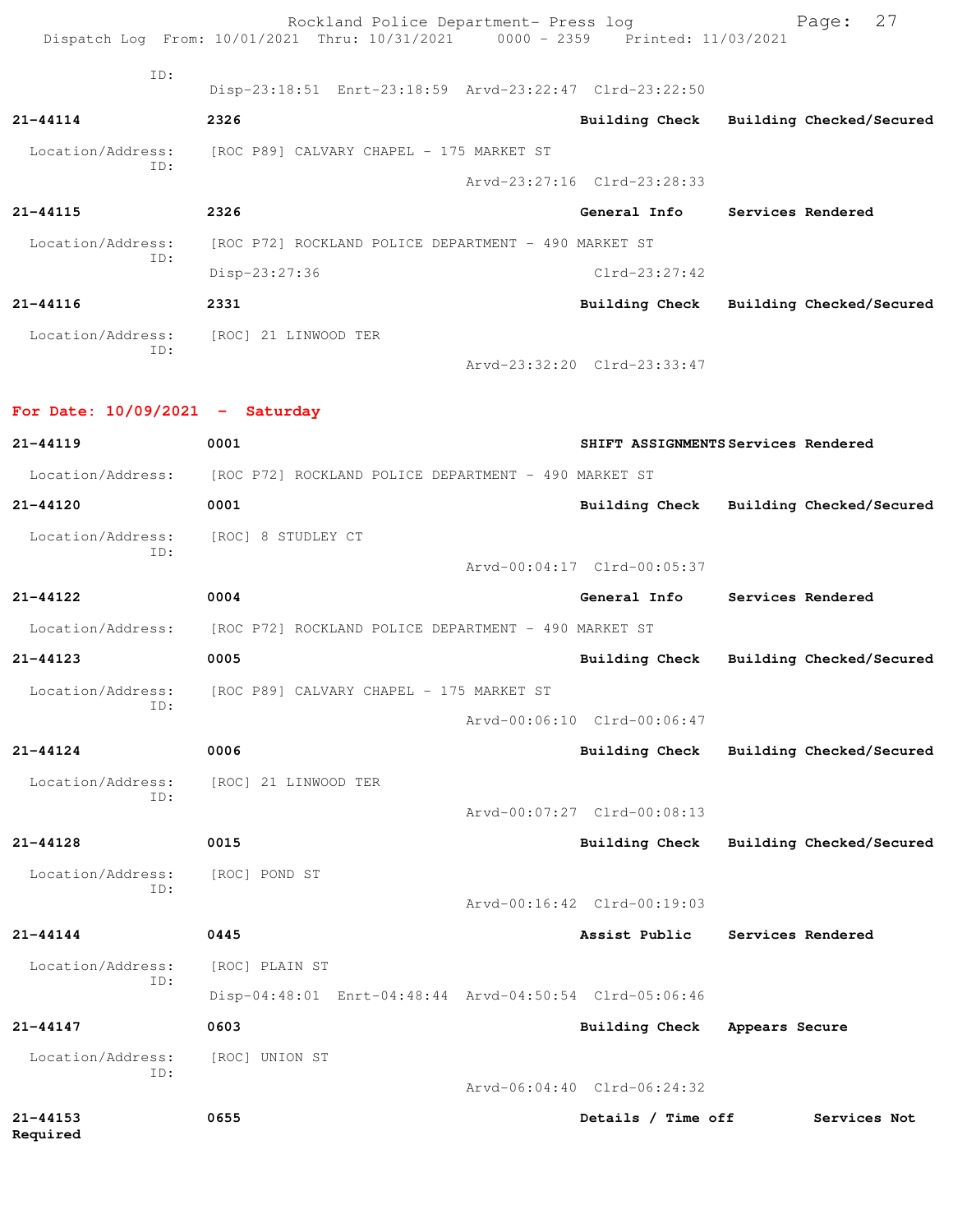|                                 | Rockland Police Department- Press log<br>Dispatch Log From: 10/01/2021 Thru: 10/31/2021 0000 - 2359 Printed: 11/03/2021 |                               | 28<br>Page:                  |
|---------------------------------|-------------------------------------------------------------------------------------------------------------------------|-------------------------------|------------------------------|
| Location:                       | [ROC]                                                                                                                   |                               |                              |
| $21 - 44154$                    | 0700                                                                                                                    | Traffic Enforcement           | Appears Secure               |
| Location/Address:               | [ROC] POND ST                                                                                                           |                               |                              |
| ID:                             |                                                                                                                         | Arvd-07:02:14 Clrd-07:25:57   |                              |
| $21 - 44157$                    | 0729                                                                                                                    | Burglar Alarm                 | Investigated                 |
| Location/Address:               | [ROC P9] NICE AND CLEAN CAR WASH - 320 CENTRE AVE                                                                       |                               |                              |
| ID:                             | Disp-07:31:05 Enrt-07:31:10 Arvd-07:31:54 Clrd-07:35:48                                                                 |                               |                              |
| ID:                             | Disp-07:31:07 Enrt-07:31:09                                                                                             | Clrd-07:35:48                 |                              |
| $21 - 44160$                    | 0805                                                                                                                    | General Info                  | Services Rendered            |
| Location/Address:               | [ROC P72] ROCKLAND POLICE DEPARTMENT - 490 MARKET ST                                                                    |                               |                              |
| 21-44162                        | 0841                                                                                                                    | Details / Time off            | Services                     |
| Rendered<br>Location:           | [ROC]                                                                                                                   |                               |                              |
| 21-44163                        | 0908                                                                                                                    |                               | Suspicious Activity Services |
| Rendered<br>Location/Address:   | [ROC] 74 CHURCH ST                                                                                                      |                               |                              |
| ID:                             | Disp-09:09:11 Enrt-09:09:19 Arvd-09:13:09 Clrd-09:19:37                                                                 |                               |                              |
| $21 - 44170$                    | 1009                                                                                                                    | <b>Traffic Enforcement</b>    | Verbal Warning               |
| Location/Address:               | [ROC] POND ST                                                                                                           |                               |                              |
| ID:                             | $Disp-10:09:48$                                                                                                         | Arvd-10:09:55 Clrd-10:27:44   |                              |
| $21 - 44173$                    | 1025                                                                                                                    | 911 Hang Up                   | Gone on arrival              |
| Location/Address:               | [ROC] 156 TURNER RD                                                                                                     |                               |                              |
| ID:                             | Disp-10:28:06 Enrt-10:28:08 Arvd-10:29:02 Clrd-10:32:05                                                                 |                               |                              |
| $21 - 44177$                    | 1057                                                                                                                    | 911 Accidental                | Unfounded                    |
| Location/Address:               | [ROC] 60 RESERVOIR PARK DR                                                                                              |                               |                              |
| ID:                             | Disp-10:59:03 Enrt-10:59:10 Arvd-11:02:39 Clrd-11:07:27                                                                 |                               |                              |
| 21-44183                        | 1129                                                                                                                    | Disturbance                   | Services Rendered            |
| Location/Address:               | [ROC] 150 MANZELLA CT                                                                                                   |                               |                              |
| ID:                             | Disp-11:33:21 Enrt-11:33:33 Arvd-11:46:11 Clrd-11:46:20                                                                 |                               |                              |
| 21-44185                        | 1150                                                                                                                    |                               | Trespassing Gone on arrival  |
| Location/Address:               | [ROC] WILLOW POND DR                                                                                                    |                               |                              |
| 21-44187                        | 1217                                                                                                                    | Warrant                       | Gone on arrival              |
| Location/Address:               | [ROC P72] ROCKLAND POLICE DEPARTMENT - 490 MARKET ST                                                                    |                               |                              |
| ID:                             | Disp-12:18:13 Enrt-12:25:58                                                                                             | Clrd-12:32:20                 |                              |
| 21-44189                        | 1219                                                                                                                    | Sex offender or dissemination |                              |
| No Service<br>Location/Address: | [ROC P72] ROCKLAND POLICE DEPARTMENT - 490 MARKET ST                                                                    |                               |                              |
| $21 - 44194$<br>Rendered        | 1320                                                                                                                    | Details / Time off            | Services                     |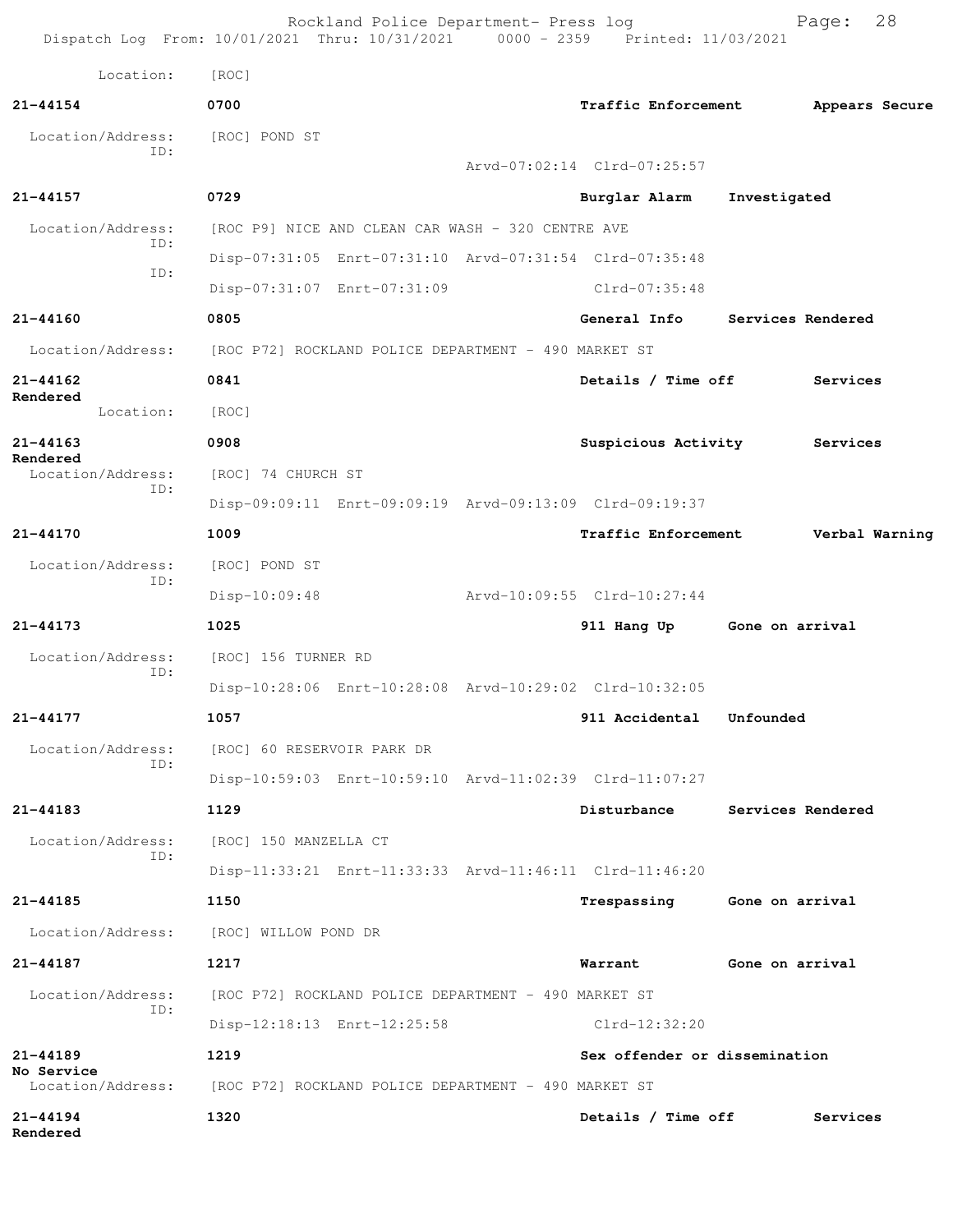Rockland Police Department- Press log Page: 29<br>21 Thru: 10/31/2021 0000 - 2359 Printed: 11/03/2021 Dispatch Log From: 10/01/2021 Thru: 10/31/2021 Location: [ROC] **21-44198 1413 Shoplifting Report Follows** Location/Address: [ROC P64] CVS PHARMACY - 80 MARKET ST ID: Disp-14:14:24 Enrt-14:15:56 Arvd-14:16:08 Clrd-15:11:45 ID: Disp-14:14:28 Enrt-14:15:56 Arvd-14:16:08 Clrd-14:43:25 ID: Disp-14:17:13 Arvd-14:17:20 Clrd-15:11:38 Refer To Arrest: Arrest: MURPHY, THOMAS D III Address: 285 BEECH ST ROCKLAND, MA Age: 34 Charges: SHOPLIFTING \$250+ BY ASPORTATION c266 §30A Straight Warrant **21-44204 1455 Vehicle Maintenance Services Rendered**  Location/Address: [ROC P72] ROCKLAND POLICE DEPARTMENT - 490 MARKET ST ID: Disp-14:57:37 Clrd-14:57:43 **21-44209 1509 Motor Vehicle Collision W/PI Transported to Hospital**  Location/Address: [ROC] 459 PLAIN ST<br>Fire Unit: ROCKEN1-Pumper-Roc ROCKEN1-Pumper-Rockland Engine 1 Disp-15:11:15 Enrt-15:11:46 Arvd-15:13:52 Clrd-15:28:34 InQrtsUnavl-15:43:59 InSrvce-15:43:59<br>EMS Unit: ROCKAM1-Rockland A1 ROCKAM1-Rockland A1 Disp-15:11:20 Enrt-15:11:44 Arvd-15:13:49 Clrd-15:28:31 Hosp-15:37:00 ClrHosp-16:30:01 InQrtsUnavl-16:40:50 InSrvce-16:40:50 ID: Disp-15:11:29 Arvd-15:11:59 Clrd-16:01:25 ID: Disp-15:11:48 Arvd-15:11:55 Clrd-16:01:25 ID: Disp-15:12:05 Enrt-15:12:11 Arvd-15:12:58 Clrd-16:01:25 ID: Disp-15:21:26 Arvd-15:21:31 Clrd-16:01:25 ID: Disp-15:26:34 Arvd-15:26:40 Clrd-16:01:25 **21-44217 1509 MVA Property Damage Only Report Follows** Location/Address: [ROC] 459 PLAIN ST ID: Disp-15:09:46 Enrt-15:09:50 Arvd-15:12:58 Clrd-16:32:04 ID: Disp-15:09:06 Enrt-15:09:10 Arvd-15:12:58 Clrd-16:37:32 ID: Disp-15:09:23 Enrt-15:09:07 Arvd-15:09:58 Clrd-16:37:28 ID: Disp-15:09:36 Enrt-15:09:07 Arvd-15:12:58 Clrd-16:37:35 **21-44231 1605 SHIFT ASSIGNMENTS Services Rendered** Location/Address: [ROC P72] ROCKLAND POLICE DEPARTMENT - 490 MARKET ST ID: Disp-17:30:05 Clrd-17:30:15 **21-44220 1608 Prisoner Information Services Rendered**<br>Location/Address: [ROC P72] ROCKLAND POLICE DEPARTMENT - 490 MARKET ST **21-44225 1637 Motor Vehicle Complaint Gone on arrival**  Location/Address: [ROC] WEYMOUTH ST ID: Disp-16:45:18 Enrt-16:45:25 Clrd-16:55:03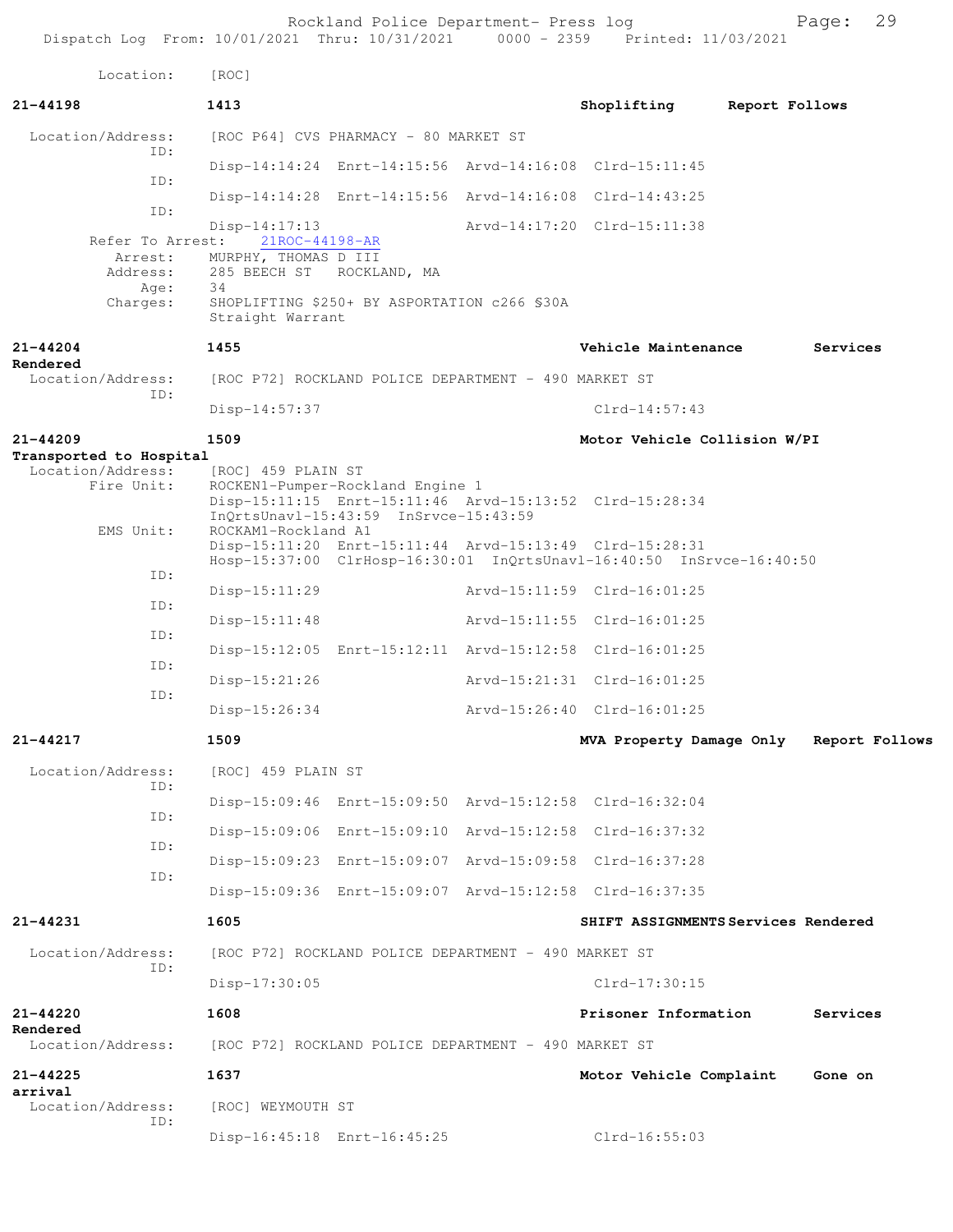Rockland Police Department- Press log entitled and Page: 30 Dispatch Log From: 10/01/2021 Thru: 10/31/2021 0000 - 2359 Printed: 11/03/2021

| $21 - 44226$                         | 1639                                                    | Disturbance                              | Gone on arrival   |                          |
|--------------------------------------|---------------------------------------------------------|------------------------------------------|-------------------|--------------------------|
| Location/Address:                    | [ROC] REED ST                                           |                                          |                   |                          |
| ID:                                  | Disp-16:45:07 Enrt-16:45:22                             | Clrd-16:58:25                            |                   |                          |
| 21-44236                             | 1809                                                    | Assist Other Agency Services             |                   |                          |
| Rendered<br>Location/Address:        | [ROC] 153 TURNER RD                                     |                                          |                   |                          |
| ID:                                  | Disp-18:10:39 Enrt-18:10:43 Arvd-18:12:42 Clrd-18:16:33 |                                          |                   |                          |
| $21 - 44238$                         | 1819                                                    | General Info                             | Services Rendered |                          |
| Location/Address:                    | [ROC P72] ROCKLAND POLICE DEPARTMENT - 490 MARKET ST    |                                          |                   |                          |
| ID:                                  | Disp-18:21:24                                           | $Clrd-18:21:31$                          |                   |                          |
| $21 - 44239$                         | 1821                                                    | General Incident Services Rendered       |                   |                          |
| Location/Address:                    | [ROC P72] ROCKLAND POLICE DEPARTMENT - 490 MARKET ST    |                                          |                   |                          |
| ID:                                  | Disp-18:25:00                                           | $Clrd-18:25:09$                          |                   |                          |
| $21 - 44245$                         | 1922                                                    | Building Check Building Checked/Secured  |                   |                          |
| Location/Address:                    | [ROC] 8 STUDLEY CT                                      |                                          |                   |                          |
| ID:                                  |                                                         | Arvd-19:24:50 Clrd-19:26:25              |                   |                          |
| $21 - 44247$                         | 1925                                                    | Suspicious Activity Services             |                   |                          |
| Rendered<br>Location/Address:<br>ID: | [ROC] 11 CHESTNUT CIR                                   |                                          |                   |                          |
|                                      | Disp-19:29:03 Enrt-19:29:14 Arvd-19:37:10 Clrd-19:39:53 |                                          |                   |                          |
| ID:                                  | Disp-19:29:10 Enrt-19:29:14                             | Clrd-19:39:53                            |                   |                          |
| $21 - 44246$                         | 1926                                                    | Building Check Building Checked/Secured  |                   |                          |
| Location/Address:                    | [ROC P89] CALVARY CHAPEL - 175 MARKET ST                |                                          |                   |                          |
| ID:                                  |                                                         | Arvd-19:27:28 Clrd-19:27:57              |                   |                          |
| 21-44256                             | 2000                                                    | SHIFT ASSIGNMENTS Services Rendered      |                   |                          |
| Location/Address:                    | [ROC P72] ROCKLAND POLICE DEPARTMENT - 490 MARKET ST    |                                          |                   |                          |
| 21-44254                             | 2013                                                    | Building Check                           |                   | Building Checked/Secured |
| Location/Address:                    | [ROC] POND ST                                           |                                          |                   |                          |
| ID:                                  |                                                         | Arvd-20:13:40 Clrd-20:14:07              |                   |                          |
| $21 - 44259$                         | 2058                                                    | Motor Vehicle Stop Verbal Warning        |                   |                          |
| Location/Address:                    | [ROC] WEST WATER ST                                     |                                          |                   |                          |
| ID:                                  |                                                         | Arvd-20:58:00 Clrd-20:59:57              |                   |                          |
| $21 - 44261$                         | 2103                                                    | MVA Property Damage Only Arrest (s) Made |                   |                          |
| Location/Address:                    | [ROC] 30 HIGHLAND ST                                    |                                          |                   |                          |
| ID:                                  | Disp-21:03:43 Enrt-21:04:01 Arvd-21:05:46 Clrd-21:44:51 |                                          |                   |                          |
| ID:                                  | Disp-21:03:58 Enrt-21:04:01 Arvd-21:05:09 Clrd-21:18:26 |                                          |                   |                          |
| ID:                                  | $Disp-21:06:52$                                         | Arvd-21:13:02 Clrd-21:39:38              |                   |                          |
|                                      |                                                         |                                          |                   |                          |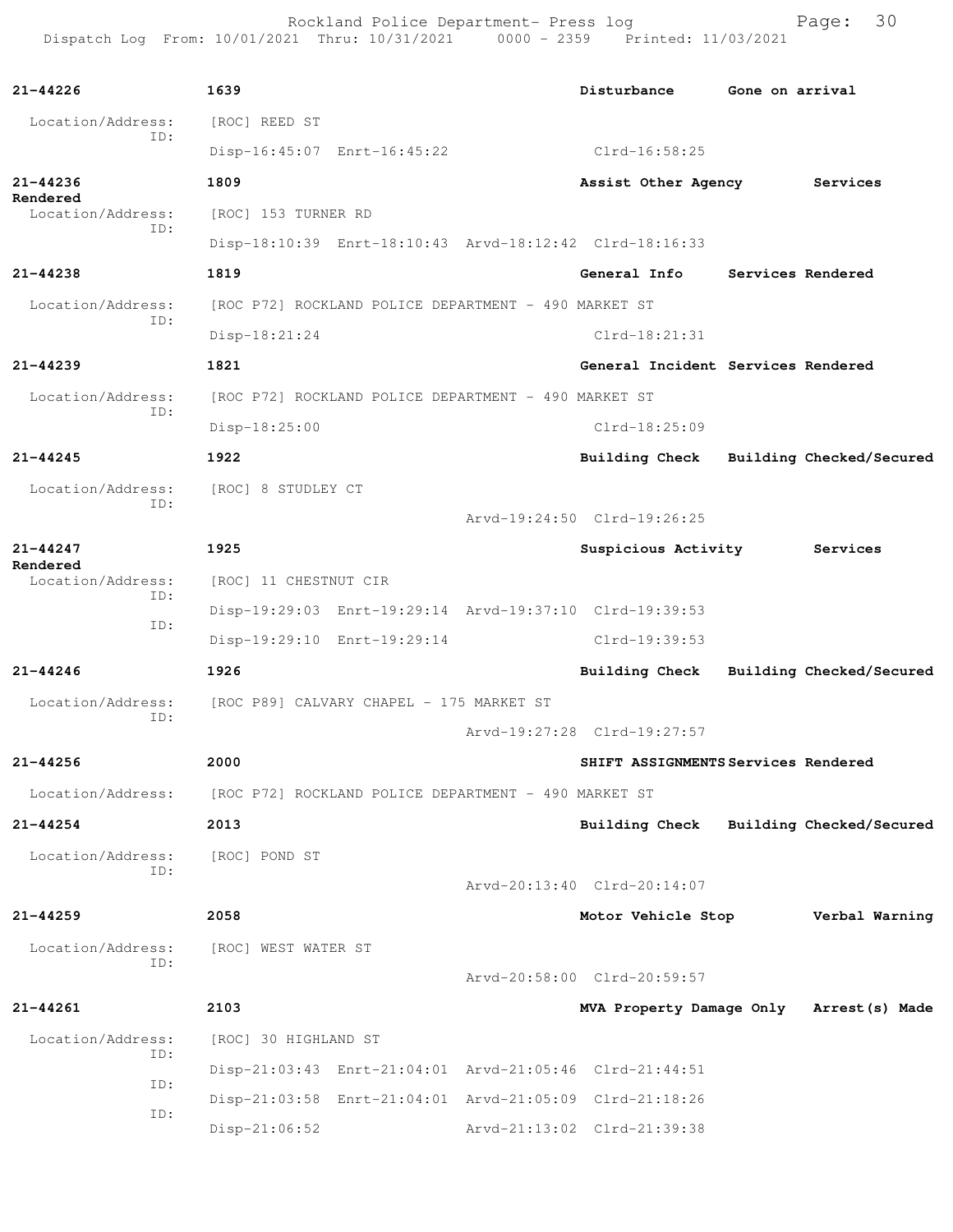|                                    | Rockland Police Department- Press log<br>Dispatch Log From: 10/01/2021 Thru: 10/31/2021 0000 - 2359 Printed: 11/03/2021                                                                                                                                                 |                                     |              | Page: 31                                |
|------------------------------------|-------------------------------------------------------------------------------------------------------------------------------------------------------------------------------------------------------------------------------------------------------------------------|-------------------------------------|--------------|-----------------------------------------|
| ID:                                |                                                                                                                                                                                                                                                                         |                                     |              |                                         |
| Age: 46<br>Charges:                | Disp-21:18:31 Enrt-21:18:34 Arvd-21:18:38 Clrd-21:39:11<br>Refer To Arrest: 21ROC-44261-AR<br>Arrest: CORNELL, CHERI ELIZABETH<br>Address: 13 ATWOOD ST CARVER, MA<br>OUI-LIQUOR OR .08%, 2ND OFFENSE<br>NEGLIGENT OPERATION OF MOTOR VEHICLE<br>MARKED LANES VIOLATION |                                     |              |                                         |
| 21-44267                           | 2141                                                                                                                                                                                                                                                                    | General Info Services Rendered      |              |                                         |
| Location/Address:<br>TD:           | [ROC P72] ROCKLAND POLICE DEPARTMENT - 490 MARKET ST<br>$Disp-21:43:53$                                                                                                                                                                                                 | $Clrd-21:44:03$                     |              |                                         |
| 21-44271                           | 2208                                                                                                                                                                                                                                                                    | General Info                        |              | Services Rendered                       |
| Location/Address:                  | [ROC P72] ROCKLAND POLICE DEPARTMENT - 490 MARKET ST                                                                                                                                                                                                                    |                                     |              |                                         |
| ID:                                | Disp-22:09:32                                                                                                                                                                                                                                                           | $C1rd-22:09:43$                     |              |                                         |
| $21 - 44274$                       | 2229                                                                                                                                                                                                                                                                    |                                     |              | Building Check Building Checked/Secured |
|                                    |                                                                                                                                                                                                                                                                         |                                     |              |                                         |
| ID:                                | Location/Address: [ROC] 21 LINWOOD TER                                                                                                                                                                                                                                  | Arvd-22:30:15 Clrd-22:32:45         |              |                                         |
| 21-44275                           | 2254                                                                                                                                                                                                                                                                    | Details / Time off Services         |              |                                         |
| Rendered<br>Location:              | [ROC]                                                                                                                                                                                                                                                                   |                                     |              |                                         |
| 21-44277                           | 2313                                                                                                                                                                                                                                                                    | Prisoner Information                |              | Services                                |
| Rendered<br>Location/Address:      | [ROC P72] ROCKLAND POLICE DEPARTMENT - 490 MARKET ST                                                                                                                                                                                                                    |                                     |              |                                         |
| ID:                                | Disp-23:15:49                                                                                                                                                                                                                                                           | $Clrd-23:15:58$                     |              |                                         |
| $21 - 44279$                       | 2359                                                                                                                                                                                                                                                                    | Motor Vehicle Complaint             |              | Unfounded                               |
| Location/Address: [ROC] HINGHAM ST |                                                                                                                                                                                                                                                                         |                                     |              |                                         |
| For Date: $10/10/2021$ - Sunday    |                                                                                                                                                                                                                                                                         |                                     |              |                                         |
| $21 - 44287$                       | 0005                                                                                                                                                                                                                                                                    | SHIFT ASSIGNMENTS Services Rendered |              |                                         |
| Location/Address:                  | [ROC P72] ROCKLAND POLICE DEPARTMENT - 490 MARKET ST                                                                                                                                                                                                                    |                                     |              |                                         |
| ID:                                | $Disp-01:03:34$                                                                                                                                                                                                                                                         | $Clrd-01:03:40$                     |              |                                         |
| 21-44281                           | 0034                                                                                                                                                                                                                                                                    | Prisoner Information                |              | Services                                |
| Rendered<br>Location/Address:      | [ROC P72] ROCKLAND POLICE DEPARTMENT - 490 MARKET ST                                                                                                                                                                                                                    |                                     |              |                                         |
| ID:                                | Disp-00:36:46                                                                                                                                                                                                                                                           | $Clrd-00:36:55$                     |              |                                         |
| $21 - 44283$                       | 0037                                                                                                                                                                                                                                                                    | <b>Building Check</b>               | Investigated |                                         |
| Location/Address:                  | [ROC] MARKET ST                                                                                                                                                                                                                                                         |                                     |              |                                         |
| ID:                                |                                                                                                                                                                                                                                                                         | Arvd-00:38:40 Clrd-00:39:00         |              |                                         |
| $21 - 44285$                       | 0041                                                                                                                                                                                                                                                                    | <b>Building Check</b>               | Investigated |                                         |
| Location/Address:                  | [ROC] J A DUNN MEM DR                                                                                                                                                                                                                                                   |                                     |              |                                         |
| ID:                                |                                                                                                                                                                                                                                                                         | Arvd-00:41:57 Clrd-00:42:14         |              |                                         |

**21-44288 0103 General Info Services Rendered**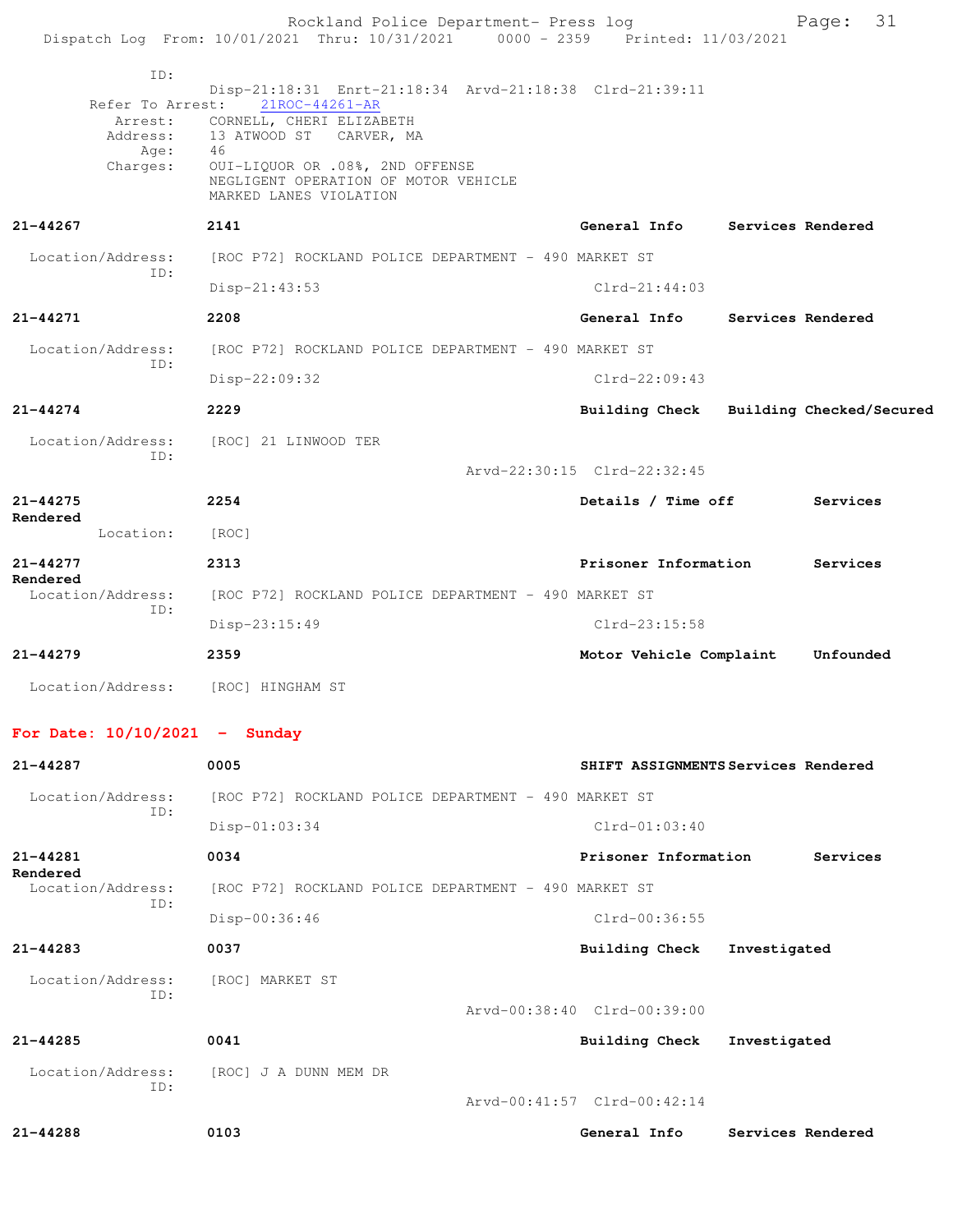Rockland Police Department- Press log Fage: 32 Dispatch Log From: 10/01/2021 Thru: 10/31/2021 0000 - 2359 Printed: 11/03/2021 Location/Address: [ROC P72] ROCKLAND POLICE DEPARTMENT - 490 MARKET ST ID: Disp-01:05:19 Clrd-01:05:25 **21-44290 0204 Disturbance Peace Restored** Location/Address: [ROC 820] 54 LINCOLN RD ID: Disp-02:07:31 Enrt-02:07:35 Arvd-02:13:11 Clrd-02:22:14 ID: Disp-02:07:33 Enrt-02:07:35 Arvd-02:13:11 Clrd-02:22:14 **21-44292 0235 Suspicious Activity Investigated** Location/Address: [ROC] 252 TURNER RD ID: Disp-02:37:37 Arvd-02:37:47 Clrd-02:40:39 ID: Disp-02:37:37 Arvd-02:37:52 Clrd-02:40:39 **21-44294 0307 Building Check Investigated** Location/Address: [ROC] MARKET ST ID: Arvd-03:08:18 Clrd-03:08:27 **21-44295 0308 Building Check Investigated** Location/Address: [ROC] J A DUNN MEM DR ID: Arvd-03:09:05 Clrd-03:09:11 **21-44296 0347 Suspicious Activity Gone on arrival**  Location/Address: [ROC] 108 STANTON ST ID: Disp-03:48:59 Enrt-03:49:12 Arvd-03:49:20 Clrd-03:56:31 ID: Disp-03:49:30 Enrt-03:49:33 Arvd-03:50:28 Clrd-03:56:31 **21-44297 0412 Prisoner Information Services Rendered**  Location/Address: [ROC P72] ROCKLAND POLICE DEPARTMENT - 490 MARKET ST ID: Disp-04:14:07 Clrd-04:14:18 **21-44301 0605 Building Check Services Rendered** Location/Address: [ROC 61] UNION ST BUSINESS DISTRICT - UNION ST ID: Arvd-06:06:18 Clrd-06:19:25 **21-44302 0623 911 Accidental Building Checked/Secured** Location/Address: [ROC 7] WEBSTER PARK REHAB CENTER - 56 WEBSTER ST ID: Disp-06:23:38 Enrt-06:23:45 Clrd-06:40:56 **21-44305 0702 Warrant Arrest(s) Made** Location/Address: [ROC] 18 BALSAM ST ID: Disp-07:06:02 Enrt-07:06:18 Arvd-07:06:22 Clrd-07:10:51<br>it: <u>21ROC-44305-AR</u> Refer To Arrest: Arrest: SAMPEY, HUNTER WILLIAM Address: 22 OCEAN AVE MONPONSETT, MA<br>Age: 21 Age: Charges: Straight Warrant Default Warrant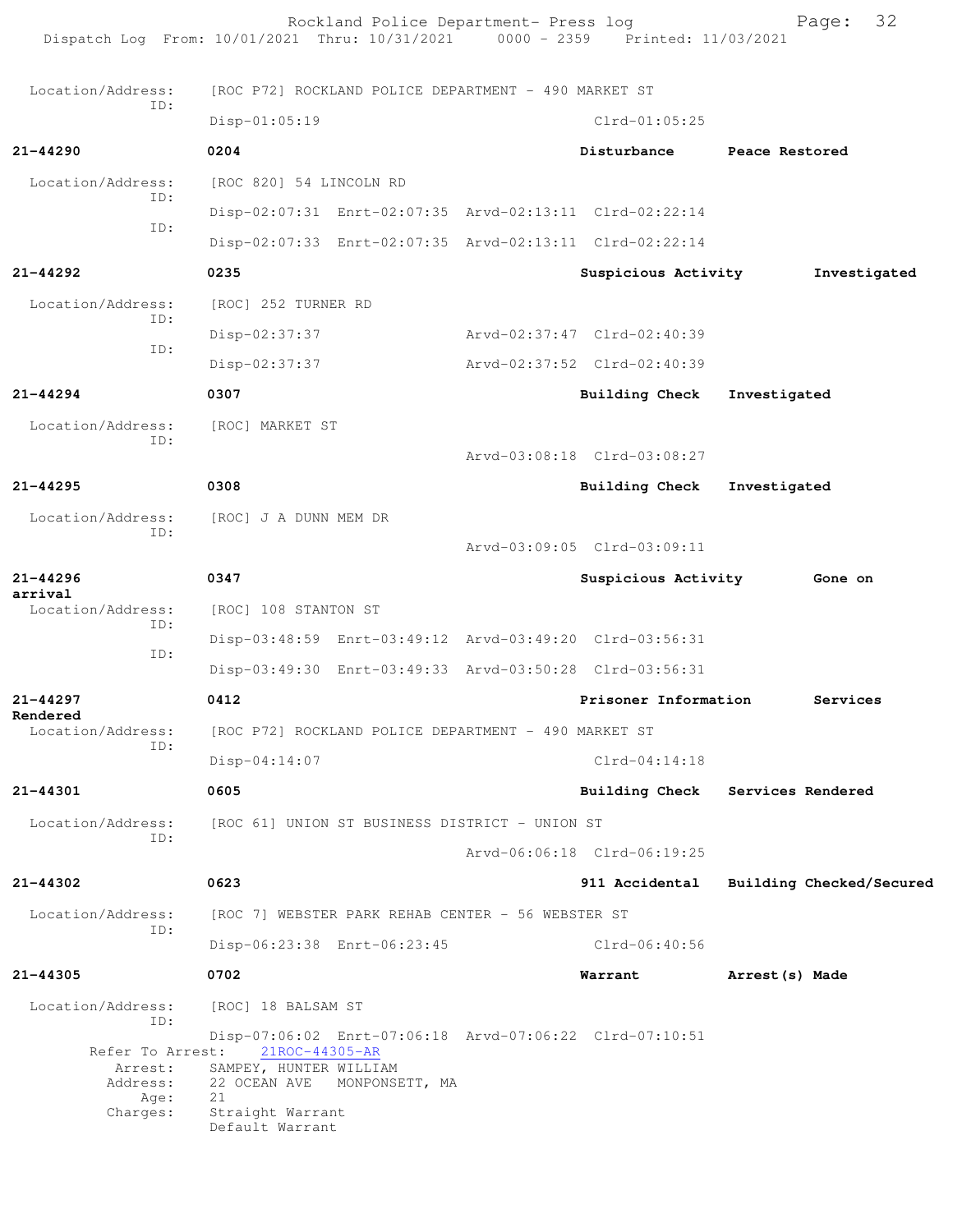Rockland Police Department- Press log Fage: 33 Dispatch Log From: 10/01/2021 Thru: 10/31/2021 0000 - 2359 Printed: 11/03/2021

**21-44306 0717 Prisioner Transport Taken/Referred to Other Agency**  Location/Address: [BRO] DYS - 320 MAIN ST ID: Disp-07:19:27 Enrt-07:19:36 Arvd-07:38:08 Clrd-07:38:13 **21-44308 0741 Prisoner Information Services Rendered**  Location/Address: [ROC P72] ROCKLAND POLICE DEPARTMENT - 490 MARKET ST ID: Disp-07:43:47 Clrd-07:43:53 **21-44310 0809 Information Call No Action Required** Location/Address: [ROC P72] ROCKLAND POLICE DEPARTMENT - 490 MARKET ST **21-44311 0814 Information Call No Action Required** Location/Address: [ROC P72] ROCKLAND POLICE DEPARTMENT - 490 MARKET ST **21-44318 0938 Warrant Arrest(s) Made** Location/Address: [ROC 203] 64 SUMMER ST ID: Arvd-09:38:00 Clrd-10:09:59 ID: Disp-09:39:22 Arvd-09:39:29 Clrd-09:58:19 ID: Disp-09:39:34 Arvd-09:39:39 Clrd-09:58:17 Refer To Arrest: 21ROC-44318-AR Arrest: WILLIAMS, THEODORE C Address: 64 SUMMER ST ROCKLAND, MA Age: 62 Charges: Straight Warrant Straight Warrant **21-44321 1002 Larceny / Forgery/ Fraud Services Rendered**  Location/Address: [ROC P51] DOUBLE TREE - 929 HINGHAM ST ID: Disp-10:07:05 Enrt-10:07:08 Arvd-10:17:50 Clrd-10:29:02 ID: Disp-10:07:48 Enrt-10:07:53 Arvd-10:17:57 Clrd-10:28:57 **21-44327 1058 Motor Vehicle Stop Verbal Warning** Location/Address: [ROC] EAST WATER ST ID: Arvd-10:58:00 Clrd-11:03:29 **21-44328 1143 Motor Vehicle Complaint Gone on arrival**  Location/Address: [ROC] 92 CENTRE AVE ID: Disp-11:44:47 Enrt-11:45:24 Clrd-11:48:22 ID: Disp-11:58:15 Enrt-11:58:32 Clrd-12:01:49 **21-44332 1157 Information Call Building Checked/Secured** Location/Address: [ROC P72] ROCKLAND POLICE DEPARTMENT - 490 MARKET ST **21-44333 1200 Information Call No Action Required** Location/Address: [ROC P72] ROCKLAND POLICE DEPARTMENT - 490 MARKET ST **21-44342 1318 Information Call No Action Required** Location/Address: [ROC P72] ROCKLAND POLICE DEPARTMENT - 490 MARKET ST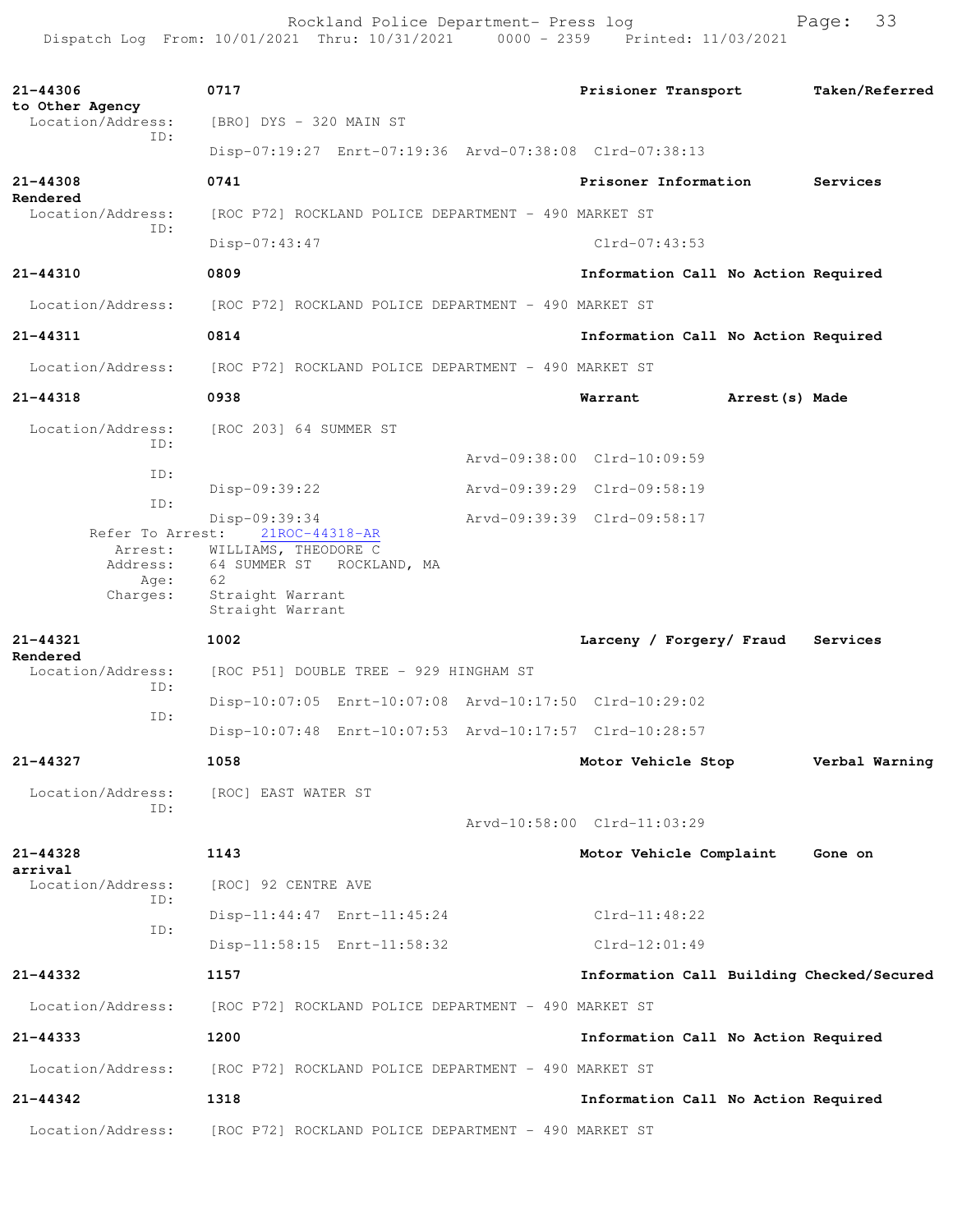Rockland Police Department- Press log entitled and Page: 34 Dispatch Log From: 10/01/2021 Thru: 10/31/2021 0000 - 2359 Printed: 11/03/2021

| 21-44345<br>Required                 | 1343                                                                   | Details / Time off               | No Action         |  |  |  |
|--------------------------------------|------------------------------------------------------------------------|----------------------------------|-------------------|--|--|--|
| Location:                            | [ROC]                                                                  |                                  |                   |  |  |  |
| $21 - 44359$                         | 1551                                                                   | Burglar Alarm<br>Investigated    |                   |  |  |  |
| Location/Address:<br>ID:             | [ROC] 87 LINDEN ST                                                     |                                  |                   |  |  |  |
|                                      | Disp-16:03:52 Enrt-16:04:06 Arvd-16:04:11 Clrd-16:07:17                |                                  |                   |  |  |  |
| $21 - 44361$                         | 1605                                                                   | General Info                     | Services Rendered |  |  |  |
|                                      | Location/Address: [ROC P72] ROCKLAND POLICE DEPARTMENT - 490 MARKET ST |                                  |                   |  |  |  |
| 21-44367                             | 1638                                                                   | 911 Hang Up Could Not Locate     |                   |  |  |  |
| Location/Address:                    | [ROC 69] SOUTH SHORE REHAB & NURSING - 115 NORTH AVE                   |                                  |                   |  |  |  |
| ID:                                  | Disp-16:39:50 Enrt-16:39:54 Arvd-16:46:37 Clrd-16:51:06                |                                  |                   |  |  |  |
| $21 - 44368$                         | 1647                                                                   | Suspicious Activity              | Unfounded         |  |  |  |
| Location/Address:                    | [ROC P62] CHINA PLAZA - 35 MARKET ST                                   |                                  |                   |  |  |  |
| ID:                                  | Arvd-16:49:22 Clrd-16:53:01<br>$Disp-16:49:11$                         |                                  |                   |  |  |  |
| 21-44371                             | 1716                                                                   | Prisoner Information             | Services          |  |  |  |
| Rendered<br>Location/Address:<br>TD: | [ROC P72] ROCKLAND POLICE DEPARTMENT - 490 MARKET ST                   |                                  |                   |  |  |  |
|                                      | $Disp-17:18:25$                                                        | $Clrd-17:18:45$                  |                   |  |  |  |
| $21 - 44372$                         | 1727                                                                   | Building Check Appears Secure    |                   |  |  |  |
| Location/Address:                    | [ROC] LINWOOD TER                                                      |                                  |                   |  |  |  |
| TD:                                  |                                                                        | Arvd-17:28:27 Clrd-17:28:41      |                   |  |  |  |
| $21 - 44375$                         | 1752                                                                   | Harassment<br>Report Follows     |                   |  |  |  |
| Location/Address:                    | [ROC] 92 WILLOW POND DR                                                |                                  |                   |  |  |  |
| ID:                                  | Disp-17:53:55 Enrt-17:54:03 Arvd-17:56:51 Clrd-18:19:03                |                                  |                   |  |  |  |
| 21-44383                             | 1919                                                                   | Traffic Enforcement              | Services          |  |  |  |
| Rendered<br>Location/Address:        | [ROC] POND ST                                                          |                                  |                   |  |  |  |
| ID:                                  |                                                                        | Arvd-19:19:53 Clrd-20:25:06      |                   |  |  |  |
| $21 - 44404$                         | 2254                                                                   | Building Check<br>Appears Secure |                   |  |  |  |
| Location/Address:                    | [ROC] LINWOOD TER                                                      |                                  |                   |  |  |  |
| ID:                                  |                                                                        | Arvd-22:55:36 Clrd-22:55:54      |                   |  |  |  |
|                                      |                                                                        |                                  |                   |  |  |  |
| For Date: $10/11/2021$ - Monday      |                                                                        |                                  |                   |  |  |  |
| $21 - 44409$                         | 0000                                                                   | SHIFT ASSIGNMENTSNo Service      |                   |  |  |  |
| Location/Address:<br>ID:             | [ROC P72] ROCKLAND POLICE DEPARTMENT - 490 MARKET ST                   |                                  |                   |  |  |  |

Arvd-00:00:00 Clrd-00:01:33

| 21-44418                 | 0200                 | Suspicious Activity | Sent On Way |
|--------------------------|----------------------|---------------------|-------------|
| Location/Address:<br>ID: | [ROC 299] 5 UNION ST |                     |             |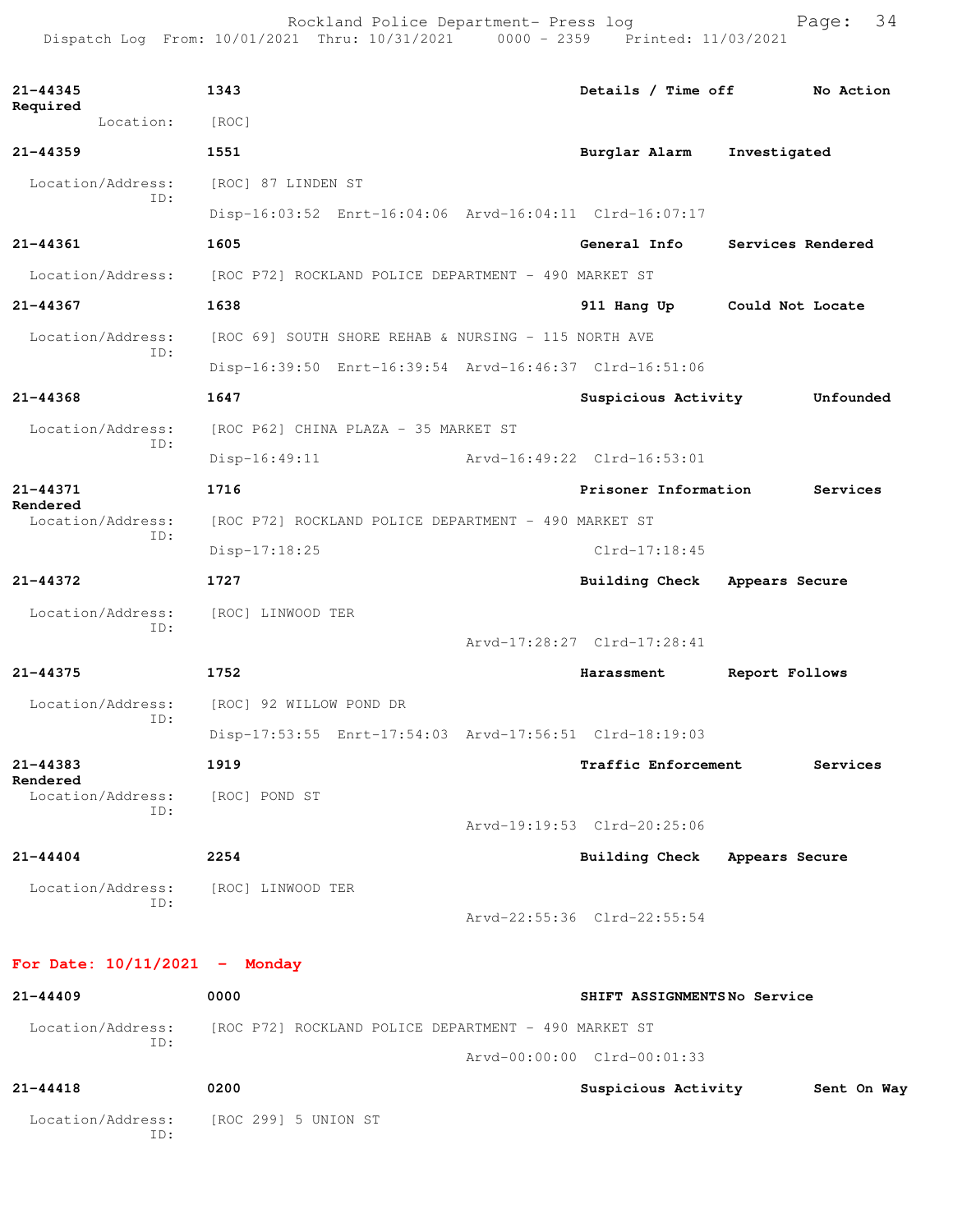|                          | Dispatch Log From: 10/01/2021 Thru: 10/31/2021 | Rockland Police Department- Press log                | $0000 - 2359$ | Printed: 11/03/2021                                     | Page:                 | 35             |
|--------------------------|------------------------------------------------|------------------------------------------------------|---------------|---------------------------------------------------------|-----------------------|----------------|
|                          |                                                |                                                      |               | Arvd-02:00:00 Clrd-02:07:58                             |                       |                |
| ID:                      |                                                | Disp-02:01:17 Enrt-02:01:50                          |               | Clrd-02:07:58                                           |                       |                |
| $21 - 44421$             | 0222                                           |                                                      |               | Health & Welfare Check                                  | Investigated          |                |
| Location/Address:        |                                                | [ROC] 123 WEBSTER ST Apt. #1                         |               |                                                         |                       |                |
| ID:                      |                                                |                                                      |               | Disp-02:27:15 Enrt-02:27:18 Arvd-02:29:15 Clrd-02:36:51 |                       |                |
| ID:                      |                                                |                                                      |               | Disp-02:28:13 Enrt-02:28:19 Arvd-02:30:32 Clrd-02:36:51 |                       |                |
| ID:                      |                                                |                                                      |               | Disp-02:31:26 Enrt-02:31:28 Arvd-02:33:01 Clrd-02:36:51 |                       |                |
| $21 - 44422$             | 0239                                           |                                                      |               | Motor Vehicle Stop                                      |                       | Verbal Warning |
| Location/Address:        |                                                | [ROC] 334 MARKET ST @ 14 HOWARD ST                   |               |                                                         |                       |                |
| ID:<br>ID:               |                                                |                                                      |               | Arvd-02:39:00 Clrd-02:42:41                             |                       |                |
|                          | Disp-02:40:42                                  |                                                      |               | Arvd-02:40:47 Clrd-02:42:45                             |                       |                |
| $21 - 44423$             | 0243                                           |                                                      |               | Motor Vehicle Stop                                      |                       | Verbal Warning |
| Location/Address:<br>ID: |                                                | [ROC] NEAR THE BALL FIELDS - SPRING ST               |               |                                                         |                       |                |
| ID:                      |                                                |                                                      |               | Arvd-02:43:00 Clrd-02:49:07                             |                       |                |
|                          | Disp-02:47:15                                  |                                                      |               | Arvd-02:47:19 Clrd-02:49:07                             |                       |                |
| $21 - 44424$<br>Agency   | 0347                                           |                                                      |               | Animal Complaint Taken/Referred to Other                |                       |                |
| Location/Address:<br>TD: | [ROC] WINTER CIR                               |                                                      |               |                                                         |                       |                |
|                          |                                                |                                                      |               | Arvd-03:47:00 Clrd-04:00:02                             |                       |                |
| $21 - 44429$             | 0615                                           |                                                      |               | <b>Building Check</b>                                   | Services Rendered     |                |
| Location/Address:<br>ID: | [ROC] UNION ST                                 |                                                      |               |                                                         |                       |                |
|                          |                                                |                                                      |               | Arvd-06:16:14 Clrd-06:46:51                             |                       |                |
| 21-44430<br>Rendered     | 0616                                           |                                                      |               | Traffic Enforcement                                     | Services              |                |
| Location/Address:<br>ID: | [ROC] POND ST                                  |                                                      |               |                                                         |                       |                |
|                          |                                                |                                                      |               | Arvd-06:17:51 Clrd-06:28:54                             |                       |                |
| $21 - 44434$             | 0800                                           |                                                      |               | General Info                                            | Services Rendered     |                |
| Location/Address:        |                                                | [ROC P72] ROCKLAND POLICE DEPARTMENT - 490 MARKET ST |               |                                                         |                       |                |
| $21 - 44435$             | 0817                                           |                                                      |               | Burglar Alarm                                           | Services Not Required |                |
| Location/Address:<br>ID: |                                                | [ROC P113] NATIONAL COATING - 105 INDUSTRIAL WAY     |               |                                                         |                       |                |
|                          |                                                | Disp-08:18:42 Enrt-08:19:07                          |               | $Clrd-08:19:44$                                         |                       |                |
| 21-44437                 | 0853                                           |                                                      |               | General Info                                            | Services Rendered     |                |
| Location/Address:        |                                                | [ROC P72] ROCKLAND POLICE DEPARTMENT - 490 MARKET ST |               |                                                         |                       |                |
| $21 - 44448$             | 1003                                           |                                                      |               | Animal Complaint Services Rendered                      |                       |                |
| Location/Address:<br>ID: | [ROC 159] 113 MARKET ST                        |                                                      |               |                                                         |                       |                |
| ID:                      |                                                |                                                      |               | Disp-10:04:29 Enrt-10:05:34 Arvd-10:15:11 Clrd-10:15:13 |                       |                |
|                          |                                                |                                                      |               | Disp-10:06:17 Enrt-10:06:18 Arvd-10:06:19 Clrd-10:15:19 |                       |                |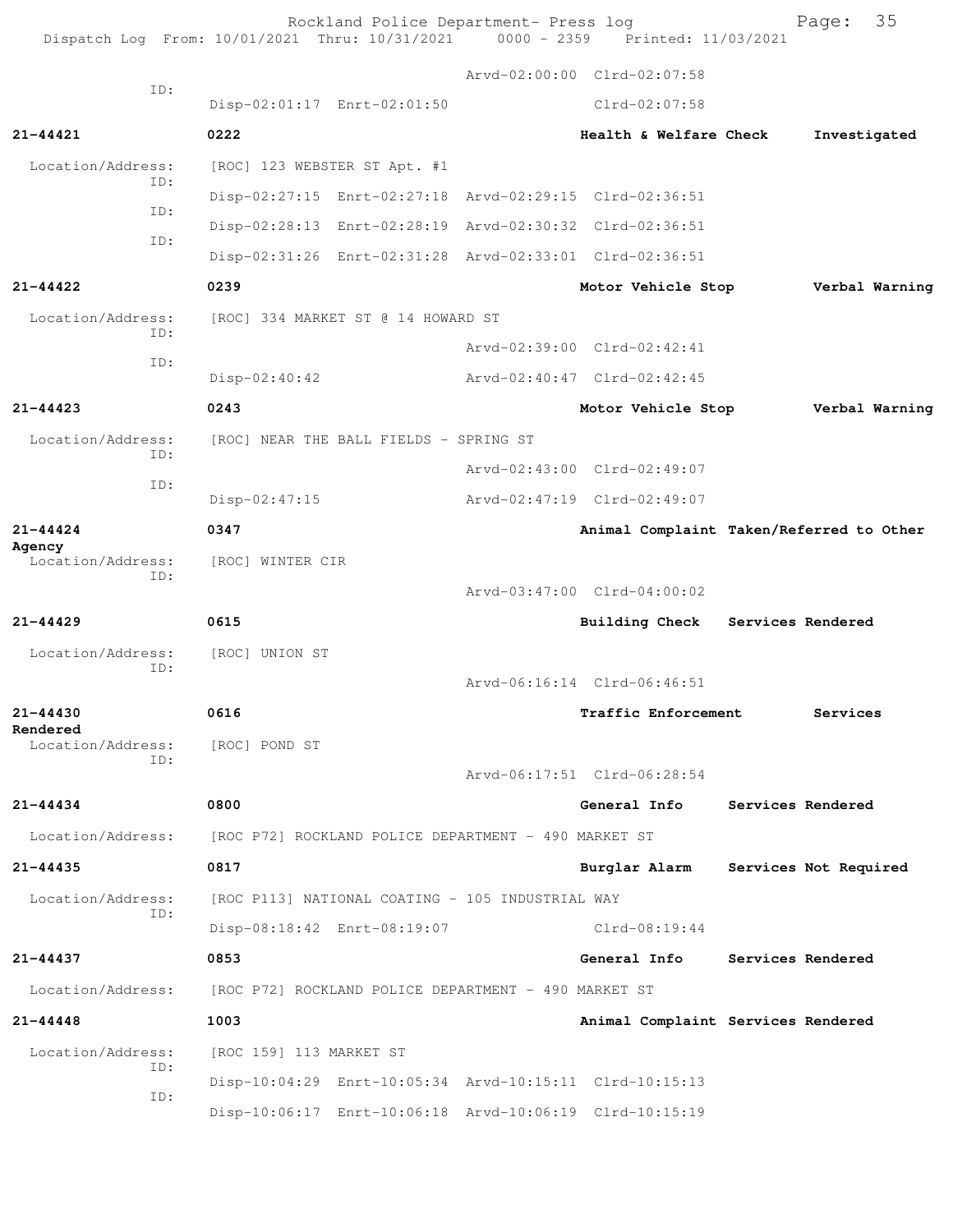|                          |     |                        | Rockland Police Department- Press log<br>Dispatch Log From: 10/01/2021 Thru: 10/31/2021 0000 - 2359 Printed: 11/03/2021 |                             | 36<br>Page:                             |
|--------------------------|-----|------------------------|-------------------------------------------------------------------------------------------------------------------------|-----------------------------|-----------------------------------------|
| $21 - 44454$             |     | 1054                   |                                                                                                                         | <b>General Info</b>         | Services Rendered                       |
| Location/Address:        |     |                        | [ROC 1088] 92 CHURCH STREET - 92 CHURCH ST                                                                              |                             |                                         |
| $21 - 44458$             |     | 1111                   |                                                                                                                         | Details / Time off          | Services                                |
| Rendered<br>Location:    |     | [ROC]                  |                                                                                                                         |                             |                                         |
| $21 - 44461$             |     | 1128                   |                                                                                                                         | General Info                | Services Rendered                       |
| Location/Address:        |     | [ROC] 10 GRASSWOOD CIR |                                                                                                                         |                             |                                         |
| 21-44468                 |     | 1207                   |                                                                                                                         | Details / Time off          | Services                                |
| Rendered<br>Location:    |     | [ROC]                  |                                                                                                                         |                             |                                         |
| 21-44471                 |     | 1214                   |                                                                                                                         | General Info                | Services Rendered                       |
| Location/Address:        |     |                        | [ROC P72] ROCKLAND POLICE DEPARTMENT - 490 MARKET ST                                                                    |                             |                                         |
| $21 - 44481$             |     | 1308                   |                                                                                                                         |                             | MVA Property Damage Only Paper Exchange |
| Location/Address:        |     | [ROC] 1111 HINGHAM ST  |                                                                                                                         |                             |                                         |
|                          | ID: |                        | Disp-13:10:02 Enrt-13:10:25                                                                                             | Clrd-13:35:53               |                                         |
| $21 - 44489$             |     | 1406                   |                                                                                                                         | Disturbance                 | Services Rendered                       |
| Location/Address:        |     |                        | [ROC 1046] 230 MARTHA DR Apt. #C                                                                                        |                             |                                         |
|                          | ID: |                        | Disp-14:07:25 Enrt-14:07:29 Arvd-14:10:17 Clrd-14:30:18                                                                 |                             |                                         |
|                          | ID: |                        | Disp-14:07:28 Enrt-14:07:31 Arvd-14:10:17 Clrd-14:30:15                                                                 |                             |                                         |
| $21 - 44499$             |     | 1449                   |                                                                                                                         | Details / Time off          | Services                                |
| Rendered<br>Location:    |     | [ROC]                  |                                                                                                                         |                             |                                         |
| 21-44501                 |     | 1454                   |                                                                                                                         | Burglar Alarm               | Building Checked/Secured                |
|                          |     |                        | Location/Address: [ROC P84] PLAYERS SPORTS BAR - 86 VFW DR                                                              |                             |                                         |
| ID:                      |     |                        | Disp-14:56:54 Enrt-14:56:56 Arvd-15:01:44 Clrd-15:06:55                                                                 |                             |                                         |
| $21 - 44504$<br>Rendered |     | 1514                   |                                                                                                                         | Traffic Enforcement         | Services                                |
| Location/Address:        | ID: | [ROC] POND ST          |                                                                                                                         |                             |                                         |
|                          |     |                        |                                                                                                                         | Arvd-15:14:39 Clrd-15:21:11 |                                         |
| $21 - 44506$             |     | 1527                   |                                                                                                                         |                             | MVA Property Damage Only Report Follows |
| Location/Address:        | ID: |                        | [ROC] 29 FRANKLIN AVE @ 70 E WATER ST                                                                                   |                             |                                         |
|                          | ID: |                        | Disp-15:29:04 Enrt-15:29:06 Arvd-15:33:35 Clrd-15:41:27                                                                 |                             |                                         |
|                          |     |                        | Disp-15:30:49 Enrt-15:30:50 Arvd-15:30:52 Clrd-15:41:27                                                                 |                             |                                         |
| 21-44507                 |     | 1530                   |                                                                                                                         | General Info                | Services Rendered                       |
| Location/Address:        |     |                        | [ROC P72] ROCKLAND POLICE DEPARTMENT - 490 MARKET ST                                                                    |                             |                                         |
| 21-44510                 |     | 1541                   |                                                                                                                         |                             | MVA Property Damage Only Report Follows |
| Vicinity of:             | ID: | [ROC] 1126 UNION ST    |                                                                                                                         |                             |                                         |
|                          | ID: |                        | Disp-15:42:40 Enrt-15:42:47 Arvd-15:56:09 Clrd-16:03:38                                                                 |                             |                                         |
|                          |     |                        | Disp-15:42:44 Enrt-15:42:48 Arvd-15:56:09 Clrd-16:03:43                                                                 |                             |                                         |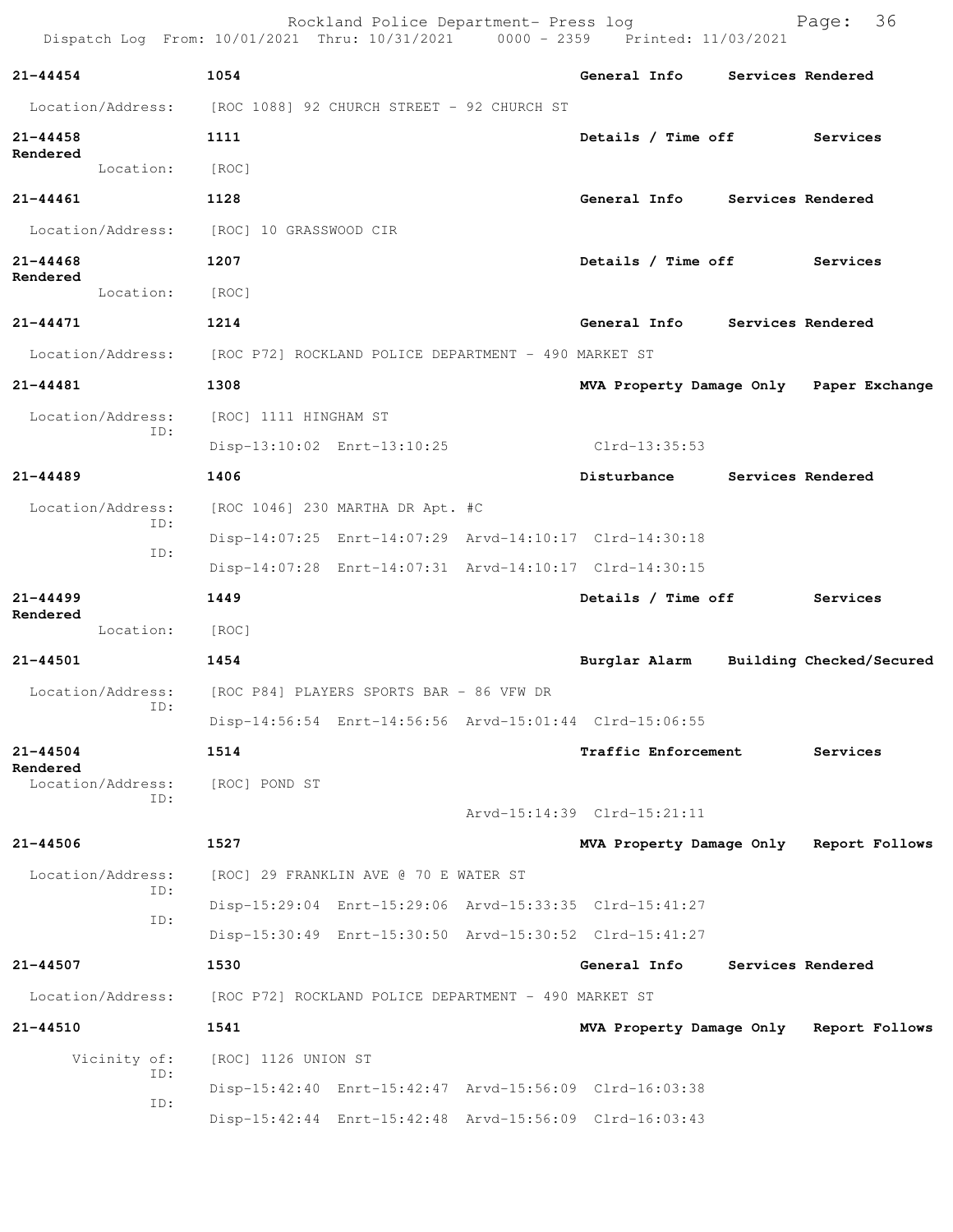Rockland Police Department- Press log Fage: 37 Dispatch Log From: 10/01/2021 Thru: 10/31/2021 0000 - 2359 Printed: 11/03/2021 **21-44511 1605 SHIFT ASSIGNMENTS Services Rendered** Location/Address: [ROC P72] ROCKLAND POLICE DEPARTMENT - 490 MARKET ST ID: Disp-16:06:23 Clrd-16:06:30 **21-44518 1620 Motor Vehicle Complaint Gone on arrival**  Location/Address: [ROC] SUMMER ST ID: Disp-16:22:35 Enrt-16:23:11 Arvd-16:32:48 Clrd-16:51:33 **21-44523 1640 MVA Property Damage Only Report Follows** Location/Address: [ROC 1] ROCKLAND FIRE DEPARTMENT - 360 UNION ST ID: Disp-16:41:23 Enrt-16:41:31 Arvd-16:53:09 Clrd-17:13:43 ID: Disp-16:41:26 Enrt-16:41:28 Arvd-16:46:28 Clrd-17:13:40 **21-44526 1649 Details / Time off Services Rendered**  Location: [ROC] **21-44535 1830 Neighbor Disturbance Services Rendered**  Location/Address: [ROC] 81 HANNAH WAY Apt. #B ID: Disp-18:33:15 Enrt-18:33:53 Arvd-18:37:29 Clrd-19:04:15 **21-44541 1956 Suspicious Activity Services Rendered**  [ROC] 405 WEST WATER ST ID: Disp-19:58:18 Arvd-19:58:37 Clrd-20:02:32 ID: Disp-19:58:18 Arvd-19:58:41 Clrd-20:02:28 **21-44547 2124 Details / Time off Services Rendered**  Location: [ROC] **21-44553 2140 FOUND DRUG PARAPHERNALIA Services Rendered**  Location/Address: [ROC P72] ROCKLAND POLICE DEPARTMENT - 490 MARKET ST ID: Disp-21:46:13 Clrd-21:46:45 **21-44552 2144 Noise Complaint Arrest(s) Made** Location/Address: [ROC 531] 24 UNION ST Apt. #D ID: Disp-21:46:24 Enrt-21:48:01 Arvd-21:48:10 Clrd-22:14:52 ID: Disp-21:46:43 Enrt-21:48:01 Arvd-21:48:10 Clrd-22:14:49 ID: Disp-21:48:21 Enrt-21:48:25 Arvd-21:48:29 Clrd-22:14:56 Refer To Arrest: 21ROC-44552-AR Arrest: LONDON, KEVIN R Address: 24 UNION ST Apt. #A ROCKLAND, MA Age: 28 Charges: A&B **21-44556 2222 Motor Vehicle Complaint Services Rendered**  Location/Address: [ROC P72] ROCKLAND POLICE DEPARTMENT - 490 MARKET ST ID: Disp-22:27:21 Clrd-22:27:29 **21-44565 2322 BOLO No Action Required**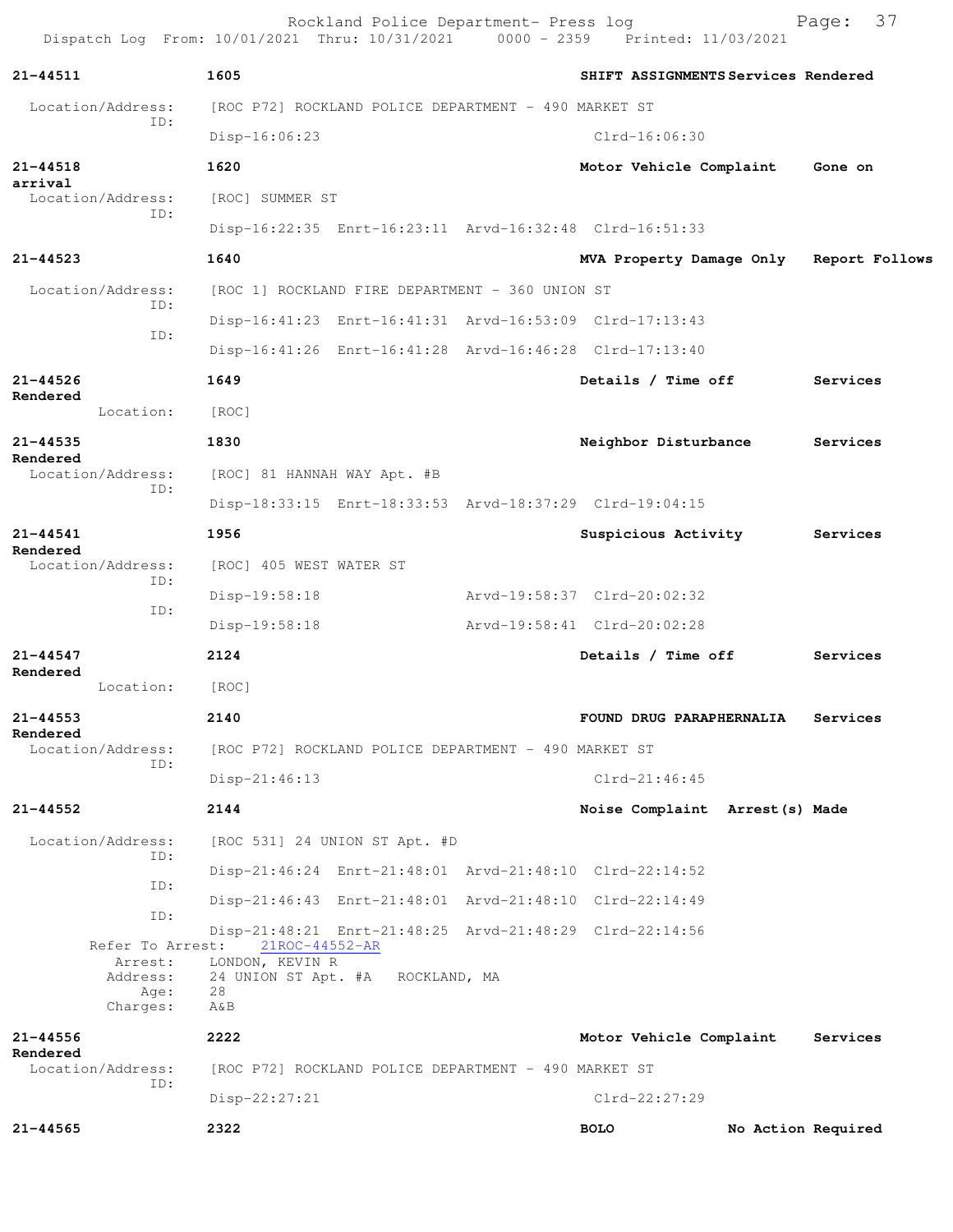Rockland Police Department- Press log entitled and Page: 38 Dispatch Log From: 10/01/2021 Thru: 10/31/2021 0000 - 2359 Printed: 11/03/2021

Location/Address: [ROC P72] ROCKLAND POLICE DEPARTMENT - 490 MARKET ST

**For Date: 10/12/2021 - Tuesday**

| 21-44567                      | 0003                                                    | SHIFT ASSIGNMENTS Services Rendered |              |
|-------------------------------|---------------------------------------------------------|-------------------------------------|--------------|
| Location/Address:             | [ROC P72] ROCKLAND POLICE DEPARTMENT - 490 MARKET ST    |                                     |              |
| $21 - 44574$                  | 0146                                                    | Suspicious Activity                 | Investigated |
| Location/Address:             | [ROC P9] NICE AND CLEAN CAR WASH - 320 CENTRE AVE       |                                     |              |
| ID:                           | $Disp-01:47:22$                                         | Arvd-01:49:51 Clrd-01:52:01         |              |
| ID:                           | $Disp-01:47:22$                                         | Arvd-01:49:39 Clrd-01:52:04         |              |
| 21-44581                      | 0438                                                    | Prisoner Information                | Services     |
| Rendered<br>Location/Address: | [ROC P72] ROCKLAND POLICE DEPARTMENT - 490 MARKET ST    |                                     |              |
| ID:                           | $Disp-04:39:21$                                         | $Clrd-04:39:43$                     |              |
| 21-44583                      | 0501                                                    | Building Check Appears Secure       |              |
| Location/Address:             | [ROC] UNION ST                                          |                                     |              |
| ID:                           | Disp-05:02:27                                           | $Clrd-05:26:53$                     |              |
| 21-44587                      | 0609                                                    | <b>Traffic Enforcement</b>          | Services     |
| Rendered<br>Location/Address: | [ROC] POND ST                                           |                                     |              |
| ID:                           | $Disp-06:10:26$                                         | Clrd-06:35:19                       |              |
| $21 - 44592$                  | 0656                                                    | Details / Time off                  | Services     |
| Rendered<br>Location:         | [ROC]                                                   |                                     |              |
| $21 - 44594$                  | 0730                                                    | Suspicious Activity                 | Services     |
| Rendered<br>Location/Address: | [ROC] HOLY FAMILY CEMETERY - 92 CENTRE AVE              |                                     |              |
| ID:                           | Disp-07:34:08 Enrt-07:35:39 Arvd-07:48:06 Clrd-07:48:09 |                                     |              |
| $21 - 44598$                  | 0804                                                    | Information Call No Action Required |              |
| Location/Address:             | [ROC P72] ROCKLAND POLICE DEPARTMENT - 490 MARKET ST    |                                     |              |
| 21-44616                      | 0810                                                    | Animal Complaint Services Rendered  |              |
|                               | Location/Address: [ROC] 250 MARKET ST                   |                                     |              |
| $21 - 44599$                  | 0815                                                    | Burglar Alarm Services Rendered     |              |
| Location/Address:             | [ROC P9] NICE AND CLEAN CAR WASH - 320 CENTRE AVE       |                                     |              |
| ID:                           | Disp-08:16:05 Enrt-08:16:37 Arvd-08:21:37 Clrd-08:24:16 |                                     |              |
| $21 - 44602$                  | 0834                                                    | Prisioner Transport                 | Services     |
| Rendered<br>Location:         | [HIN] DISTRICT COURT                                    |                                     |              |
| ID:                           |                                                         | Arvd-08:34:00 Clrd-10:00:21         |              |
| $21 - 44605$                  | 0834                                                    | Information Call No Action Required |              |
| Location/Address:             | [ROC P72] ROCKLAND POLICE DEPARTMENT - 490 MARKET ST    |                                     |              |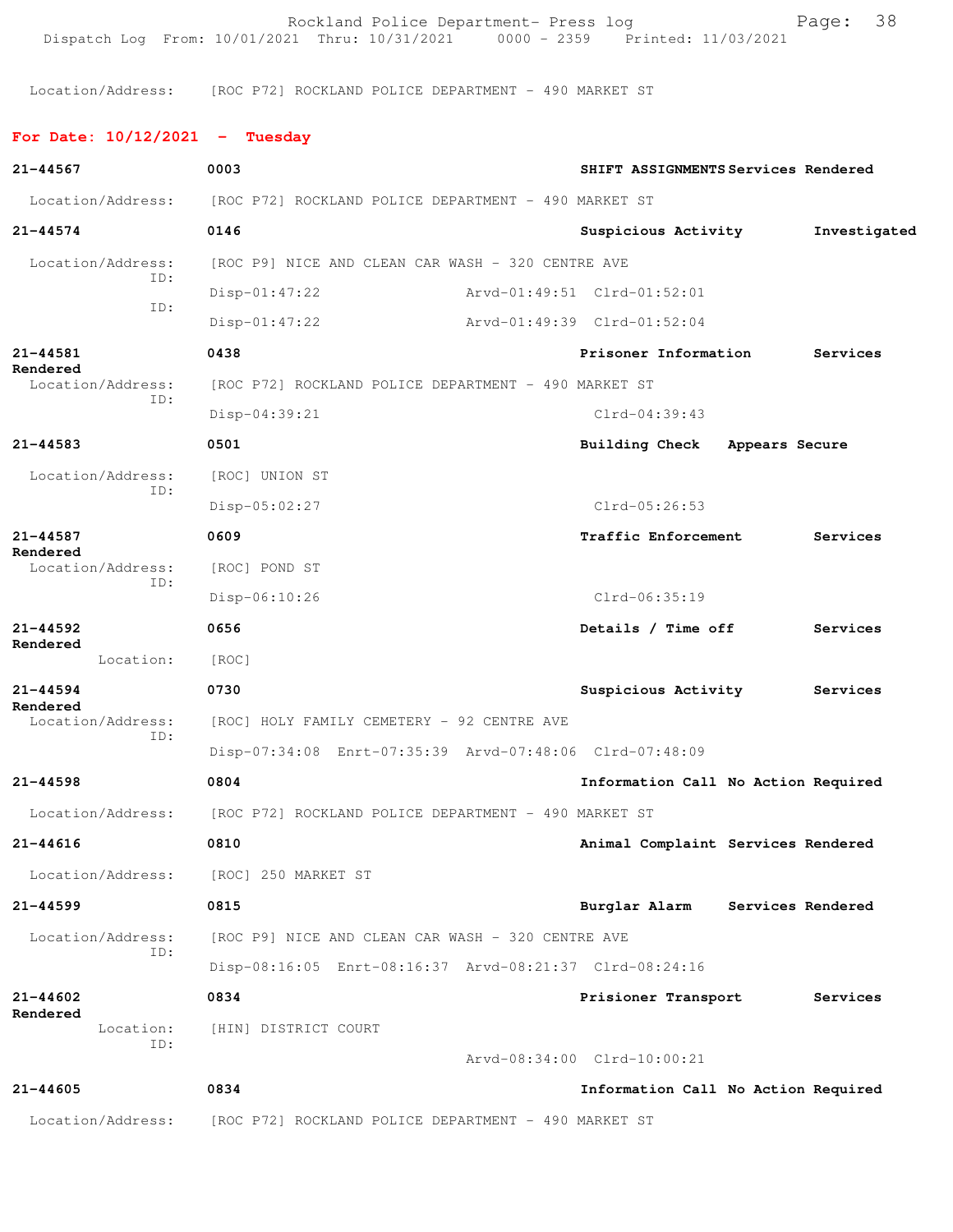|                                         | Rockland Police Department- Press log<br>Dispatch Log From: 10/01/2021 Thru: 10/31/2021 0000 - 2359 Printed: 11/03/2021 |                                                         |                                     | Page:             | 39 |
|-----------------------------------------|-------------------------------------------------------------------------------------------------------------------------|---------------------------------------------------------|-------------------------------------|-------------------|----|
| 21-44618                                | 0845                                                                                                                    |                                                         | Animal Complaint Services Rendered  |                   |    |
| Location/Address:                       | [ROC 211] 419 CONCORD ST                                                                                                |                                                         |                                     |                   |    |
| $21 - 44606$                            | 0859                                                                                                                    |                                                         | Information Call No Action Required |                   |    |
| Location/Address:                       | [ROC P72] ROCKLAND POLICE DEPARTMENT - 490 MARKET ST                                                                    |                                                         |                                     |                   |    |
| $21 - 44619$                            | 0920                                                                                                                    |                                                         | Animal Complaint Services Rendered  |                   |    |
| Location/Address:                       | [ROC] 407 CONCORD ST                                                                                                    |                                                         |                                     |                   |    |
| 21-44611                                | 0925                                                                                                                    |                                                         | <b>Traffic Enforcement</b>          | Services          |    |
| Rendered<br>Location/Address:           | [ROC] POND ST                                                                                                           |                                                         |                                     |                   |    |
| ID:                                     |                                                                                                                         | Arvd-09:25:00 Clrd-10:32:11                             |                                     |                   |    |
| $21 - 44623$                            | 1024                                                                                                                    |                                                         | MVA Property Damage Only            | Services          |    |
| Rendered<br>Location/Address:           | [ROC P64] CVS PHARMACY - 80 MARKET ST                                                                                   |                                                         |                                     |                   |    |
| ID:                                     | Disp-10:28:35                                                                                                           |                                                         | Clrd-10:35:30                       |                   |    |
| $21 - 44625$                            | 1046                                                                                                                    |                                                         | Disturbance                         | Services Rendered |    |
| Location/Address:<br>ID:                | [ROC] 87 DURBECK RD                                                                                                     | Disp-10:48:16 Enrt-10:48:20 Arvd-10:57:33 Clrd-11:03:24 |                                     |                   |    |
|                                         |                                                                                                                         |                                                         |                                     |                   |    |
| $21 - 44626$                            | 1049                                                                                                                    |                                                         | School Fire Drill Services Rendered |                   |    |
| Location/Address:<br>ID:                | [ROC P89] CALVARY CHAPEL - 175 MARKET ST                                                                                |                                                         |                                     |                   |    |
| ID:                                     | $Disp-10:51:59$                                                                                                         | Arvd-10:52:20 Clrd-11:30:20                             |                                     |                   |    |
|                                         | Disp-10:52:08                                                                                                           | Arvd-10:52:15 Clrd-11:30:23                             |                                     |                   |    |
| $21 - 44628$<br>Assistance              | 1105                                                                                                                    |                                                         | Suspicious Activity                 | Provided          |    |
| Location/Address:<br>ID:                | [ROC] BOXBERRY LN                                                                                                       |                                                         |                                     |                   |    |
|                                         | $Disp-11:13:55$                                                                                                         |                                                         | $Clrd-11:15:08$                     |                   |    |
| 21-44779                                | 1310                                                                                                                    |                                                         | Animal Complaint Services Rendered  |                   |    |
| Location/Address:                       | [ROC] 167 WEBSTER ST                                                                                                    |                                                         |                                     |                   |    |
| $21 - 44649$                            | 1311                                                                                                                    |                                                         | General Incident Services Rendered  |                   |    |
| Location/Address:<br>ID:                | [ROC] 132R UNION ST                                                                                                     |                                                         |                                     |                   |    |
|                                         | $Disp-13:15:14$                                                                                                         |                                                         | $Clrd-13:15:58$                     |                   |    |
| $21 - 44650$                            | 1316                                                                                                                    |                                                         | Illegal Dumping Investigated        |                   |    |
| Location/Address:<br>ID:                | [ROC] 247 HOWARD ST                                                                                                     |                                                         |                                     |                   |    |
|                                         | $Disp-13:17:44$                                                                                                         |                                                         | Clrd-13:18:21                       |                   |    |
| $21 - 44652$<br>Citation/Warning Issued | 1341                                                                                                                    |                                                         | Motor Vehicle Stop                  |                   |    |
| Location/Address:<br>ID:                | [ROC] BILL DELAHUNT PKWY                                                                                                |                                                         |                                     |                   |    |
|                                         |                                                                                                                         | Arvd-13:41:00 Clrd-13:47:09                             |                                     |                   |    |
| $21 - 44679$<br>Required                | 1350                                                                                                                    |                                                         | Details / Time off                  | No Action         |    |

Location: [ROC]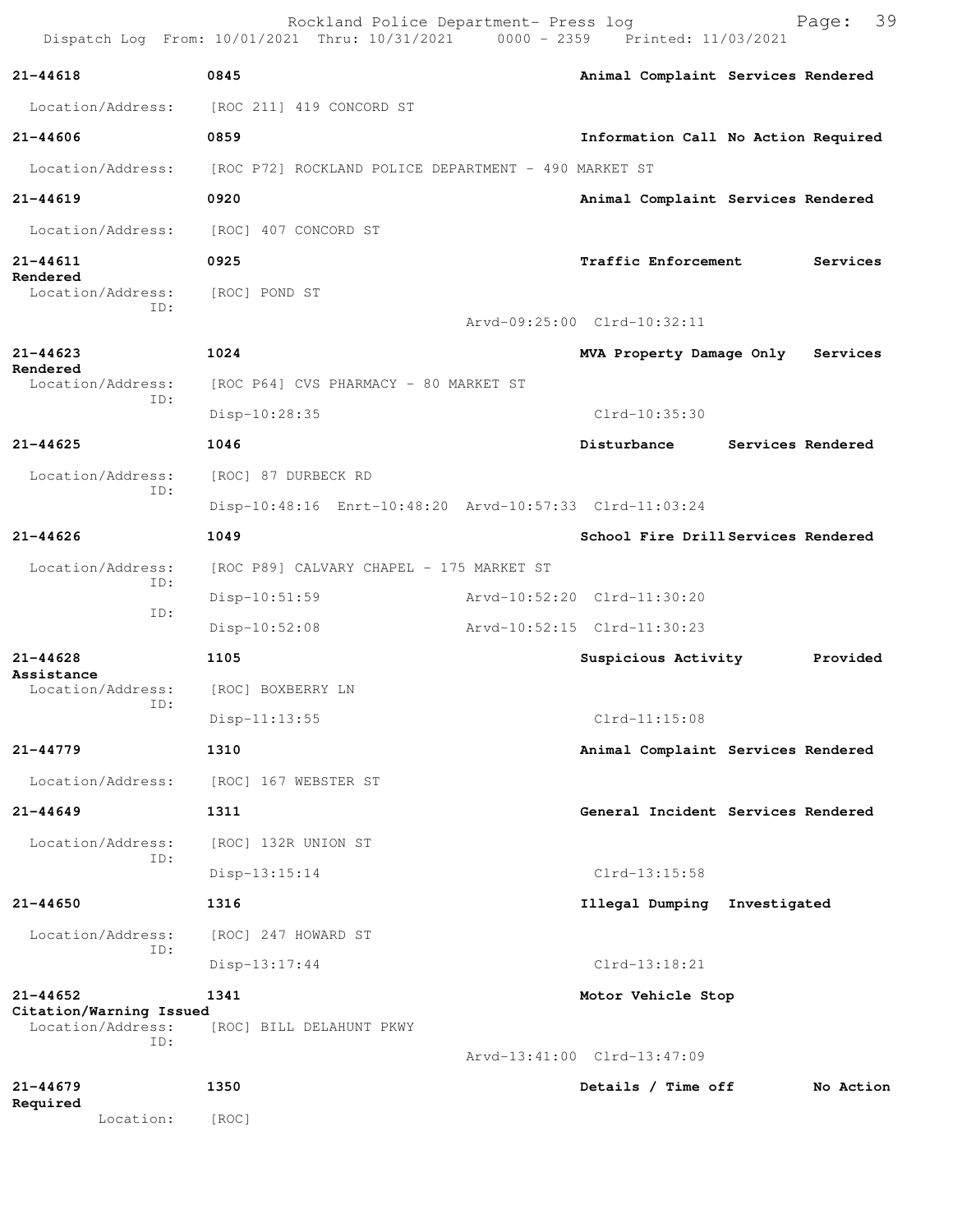Rockland Police Department- Press log entitled and Page: 40 Dispatch Log From: 10/01/2021 Thru: 10/31/2021 0000 - 2359 Printed: 11/03/2021

| $21 - 44663$<br>Required                     | 1423                                                    | Details / Time off          |                | No Action          |
|----------------------------------------------|---------------------------------------------------------|-----------------------------|----------------|--------------------|
| Location:                                    | [ROC]                                                   |                             |                |                    |
| $21 - 44667$                                 | 1441                                                    | Health & Welfare Check      |                | Transported to     |
| Hospital<br>Location/Address:                | [ROC] 139 LIBERTY ST                                    |                             |                |                    |
| ID:                                          | Disp-14:43:03 Enrt-14:43:34 Arvd-14:43:40 Clrd-15:22:56 |                             |                |                    |
| ID:                                          | Disp-14:43:18 Enrt-14:43:31 Arvd-14:44:33 Clrd-15:05:47 |                             |                |                    |
| ID:                                          | Disp-14:44:26 Enrt-14:44:37                             | $Clrd-15:22:49$             |                |                    |
| ID:                                          | Disp-14:44:45 Enrt-14:44:49 Arvd-14:44:52 Clrd-15:22:59 |                             |                |                    |
| 21-44668                                     | 1446                                                    | TIME OFF                    |                | No Action Required |
| Location/Address:                            | [ROC P72] ROCKLAND POLICE DEPARTMENT - 490 MARKET ST    |                             |                |                    |
| ID:                                          |                                                         | Arvd-14:46:00 Clrd-14:47:41 |                |                    |
| $21 - 44683$                                 | 1555                                                    | Details / Time off          |                | No Action          |
| Required<br>Location:                        | [ROC]                                                   |                             |                |                    |
| $21 - 44685$                                 | 1608                                                    | General Info                |                | Advised to Court   |
| Location/Address:                            | [ROC P72] ROCKLAND POLICE DEPARTMENT - 490 MARKET ST    |                             |                |                    |
| 21-44687                                     | 1613                                                    | General Info                | Appears Secure |                    |
| Location/Address:                            | [ROC P72] ROCKLAND POLICE DEPARTMENT - 490 MARKET ST    |                             |                |                    |
| $21 - 44699$                                 | 1753                                                    | Traffic Enforcement         |                | Appears Secure     |
| Location/Address:                            | [ROC] POND ST                                           |                             |                |                    |
| ID:                                          |                                                         | Arvd-17:54:06 Clrd-18:01:59 |                |                    |
| 21-44700                                     | 1755                                                    | General Info                | Appears Secure |                    |
| Location/Address:                            |                                                         |                             |                |                    |
|                                              | [ROC P72] ROCKLAND POLICE DEPARTMENT - 490 MARKET ST    |                             |                |                    |
| 21-44702<br>Rendered                         | 1802                                                    | Details / Time off          |                | Services           |
| Location:                                    | [ROC]                                                   |                             |                |                    |
| 21-44705<br>Rendered                         | 1837                                                    | Health & Welfare Check      |                | Services           |
| Location/Address:<br>ID:                     | [ROC] 460 SALEM ST                                      |                             |                |                    |
| ID:                                          | Disp-18:38:29 Enrt-18:39:30                             | Clrd-18:40:11               |                |                    |
|                                              | Disp-18:39:51 Enrt-18:39:56 Arvd-18:53:05 Clrd-18:53:08 |                             |                |                    |
| 21-44717<br>Rendered                         | 2040                                                    | Motor Vehicle Complaint     |                | Services           |
| Location/Address:<br>ID:                     | [ROC] VFW DR                                            |                             |                |                    |
| ID:                                          | Disp-20:42:42 Enrt-20:42:48 Arvd-20:45:32 Clrd-20:52:14 |                             |                |                    |
|                                              | Disp-20:44:26                                           | Arvd-20:44:30 Clrd-20:52:14 |                |                    |
| 21-44719                                     | 2056                                                    | Motor Vehicle Stop          |                |                    |
| Citation/Warning Issued<br>Location/Address: | [ROC] 333 PLAIN ST @ 290 REED ST                        |                             |                |                    |
| ID:                                          |                                                         | Arvd-20:56:00 Clrd-21:02:01 |                |                    |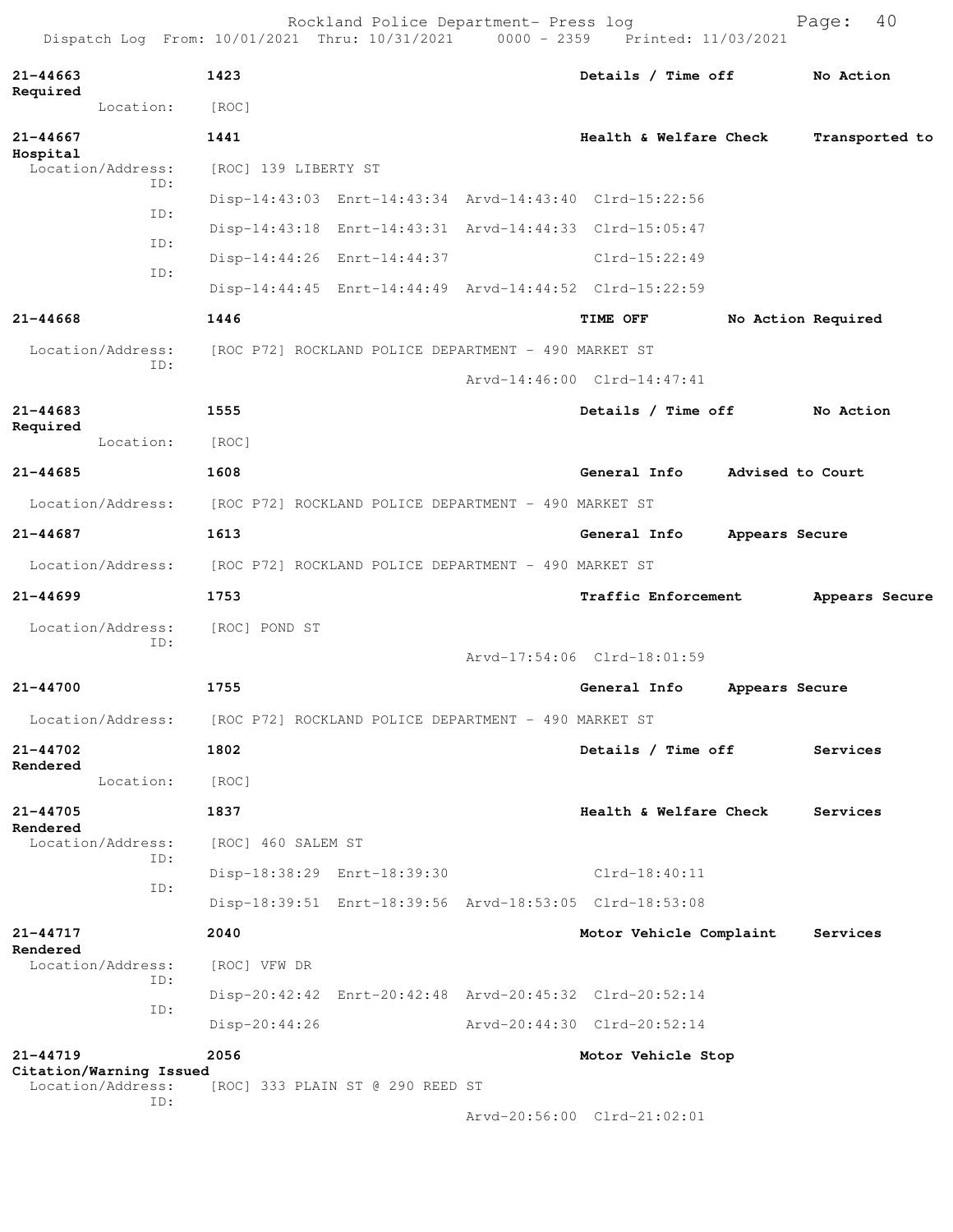Rockland Police Department- Press log Fage: 41 Dispatch Log From: 10/01/2021 Thru: 10/31/2021 0000 - 2359 Printed: 11/03/2021 **21-44720 2057 Motor Vehicle Stop Verbal Warning** Location/Address: [ROC P45] COMFORT INN - 850 HINGHAM ST ID: Arvd-20:57:00 Clrd-20:58:29 **21-44721 2110 Motor Vehicle Complaint Services Rendered**  Location/Address: [ROC] FOREST ST ID: Disp-21:12:50 Enrt-21:13:35 Arvd-21:16:58 Clrd-21:21:21 **21-44727 2156 Details / Time off Appears Secure** Location: [ROC] **21-44732 2249 Noise Complaint Services Rendered** Location/Address: [ROC 108] 179 NORTH AVE ID: Disp-22:51:43 Enrt-22:51:48 Arvd-22:56:44 Clrd-22:59:49 ID: Disp-22:51:54 Enrt-22:51:59 Arvd-22:56:44 Clrd-23:12:26 **21-44734 2257 Lockout Services Rendered** Location/Address: [ROC] 10 BRAMBLE CIR ID: Disp-22:59:24 Clrd-22:59:56 ID: Disp-22:59:53 Enrt-22:59:58 Arvd-23:02:50 Clrd-23:07:01

**For Date: 10/13/2021 - Wednesday**

| $21 - 44736$             |                          | 0000                                                                   |                                     |                                                         | SHIFT ASSIGNMENTS Services Rendered |
|--------------------------|--------------------------|------------------------------------------------------------------------|-------------------------------------|---------------------------------------------------------|-------------------------------------|
|                          |                          | Location/Address: [ROC P72] ROCKLAND POLICE DEPARTMENT - 490 MARKET ST |                                     |                                                         |                                     |
| $21 - 44758$<br>Rendered |                          | 0638                                                                   |                                     | Details / Time off                                      | Services                            |
|                          | Location:                | [ROC]                                                                  |                                     |                                                         |                                     |
| $21 - 44763$             |                          | 0651                                                                   |                                     | Details / Time off                                      | Services                            |
| Rendered                 | Location:                | [ROC]                                                                  |                                     |                                                         |                                     |
| $21 - 44761$             |                          | 0654                                                                   |                                     | Burglar Alarm                                           | Investigated                        |
| Location/Address:<br>ID: |                          |                                                                        | [ROC P80] T-MOBILE - 188 UNION ST   |                                                         |                                     |
|                          |                          |                                                                        |                                     | Disp-06:55:25 Enrt-06:55:29 Arvd-06:57:53 Clrd-07:00:54 |                                     |
| $21 - 44762$             |                          | 0658                                                                   |                                     | Disturbance                                             | Report Follows                      |
|                          | Location/Address:<br>ID: |                                                                        | [ROC 114] 132 UNION ST Apt. #1      |                                                         |                                     |
|                          | TD:                      |                                                                        |                                     | Disp-07:00:04 Enrt-07:01:23 Arvd-07:03:05 Clrd-07:30:27 |                                     |
|                          | ID:                      |                                                                        | Disp-07:00:07 Enrt-07:01:25         | Clrd-07:03:37                                           |                                     |
|                          | ID:                      |                                                                        |                                     | Disp-07:03:45 Enrt-07:03:47 Arvd-07:03:49 Clrd-07:31:22 |                                     |
|                          |                          |                                                                        |                                     | Disp-07:14:42 Enrt-07:14:45 Arvd-07:14:47 Clrd-07:30:04 |                                     |
| $21 - 44765$<br>Rendered |                          | 0701                                                                   |                                     | Disabled Motor Vehicle                                  | Services                            |
|                          | Location/Address:<br>TD: |                                                                        | [ROC] 13 CONCORD ST @ 215 MARKET ST |                                                         |                                     |
|                          |                          |                                                                        |                                     | Disp-07:04:51 Enrt-07:05:26 Arvd-07:05:28 Clrd-07:13:17 |                                     |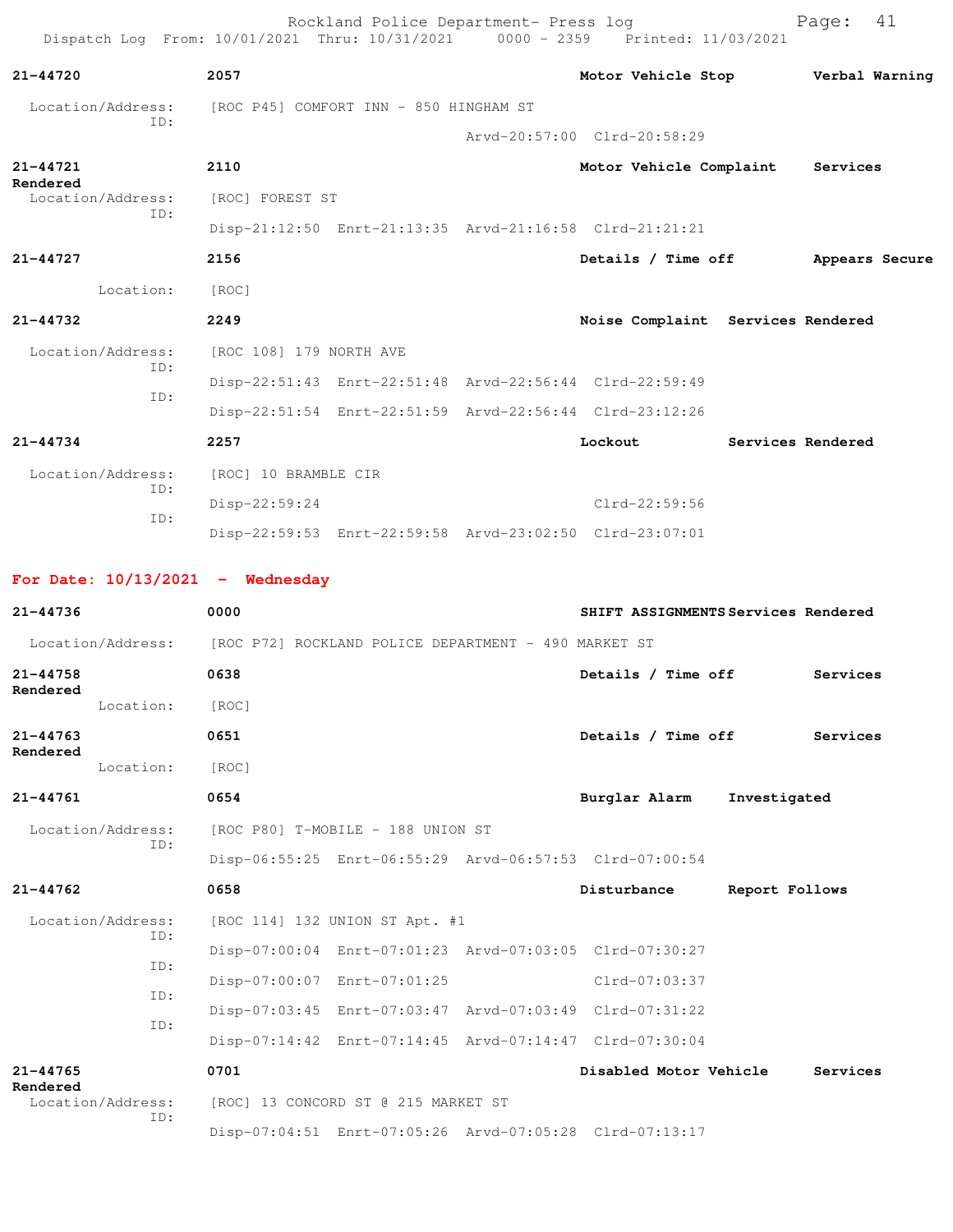|                                                |  |  | Rockland Police Department- Press log |                                 | Page: 42 |  |
|------------------------------------------------|--|--|---------------------------------------|---------------------------------|----------|--|
| Dispatch Log From: 10/01/2021 Thru: 10/31/2021 |  |  |                                       | 0000 - 2359 Printed: 11/03/2021 |          |  |

ID:

|                               |                                                                        | Arvd-07:02:00 Clrd-07:03:28          |
|-------------------------------|------------------------------------------------------------------------|--------------------------------------|
| 21-44767<br>Rendered          | 0731                                                                   | Disabled Motor Vehicle<br>Services   |
| Location/Address:             | [ROC] 13 CONCORD ST @ 215 MARKET ST                                    |                                      |
| ID:                           |                                                                        | Arvd-07:31:00 Clrd-07:39:59          |
| $21 - 44769$                  | 0800                                                                   | SHIFT ASSIGNMENTS Services Rendered  |
| Location/Address:             | [ROC P72] ROCKLAND POLICE DEPARTMENT - 490 MARKET ST                   |                                      |
| 21-44780                      | 0810                                                                   | Animal Complaint Services Rendered   |
| Location/Address:             | [ROC 774] 23 MILLBROOK DR                                              |                                      |
| 21-44781                      | 0830                                                                   | Animal Complaint Services Rendered   |
| Location/Address:             | [ROC] 50 WARD AVE                                                      |                                      |
| 21-44783                      | 0923                                                                   | General Info<br>No Action Required   |
|                               | Location/Address: [ROC P72] ROCKLAND POLICE DEPARTMENT - 490 MARKET ST |                                      |
| 21-44785                      | 0934                                                                   | CRUISER MAINTENENCE<br>Services      |
| Rendered<br>Location/Address: | [ROC] LARRY'S AUTO - UNION ST                                          |                                      |
| 21-44802                      | 1157                                                                   | <b>BOLO</b><br>No Action Required    |
| Location/Address:             | [ROC P72] ROCKLAND POLICE DEPARTMENT - 490 MARKET ST                   |                                      |
| $21 - 44813$                  | 1302                                                                   | Health & Welfare Check No Service    |
| Location/Address:<br>ID:      | [ROC] 200 SUMMER ST                                                    |                                      |
|                               | Disp-13:04:21 Enrt-13:05:00 Arvd-13:13:52 Clrd-13:16:16                |                                      |
| 21-44822                      | 1334                                                                   | <b>Time off</b><br>Services Rendered |
| Location:                     | [ROC]                                                                  |                                      |
| $21 - 44829$<br>Rendered      | 1413                                                                   | OFC. OUT OF STATION<br>Services      |
| Location/Address:             | [ROC P72] ROCKLAND POLICE DEPARTMENT - 490 MARKET ST                   |                                      |
| 21-44832                      | 1443                                                                   | <b>Time off</b><br>Services Rendered |
| Location:                     | [ROC]                                                                  |                                      |
| $21 - 44844$<br>means         | 1535                                                                   | Disturbance<br>Transported by other  |
| Vicinity of:<br>ID:           | [ROC] 22 REED ST                                                       |                                      |
| ID:                           | Disp-15:35:56 Enrt-15:36:13 Arvd-15:39:02 Clrd-15:59:34                |                                      |
|                               | Disp-15:36:28 Enrt-15:36:30 Arvd-15:39:04 Clrd-15:59:38                |                                      |
| $21 - 44849$                  | 1603                                                                   | SHIFT ASSIGNMENTS Services Rendered  |
| Location/Address:             | [ROC P72] ROCKLAND POLICE DEPARTMENT - 490 MARKET ST                   |                                      |
| 21-44875<br>Rendered          | 1903                                                                   | Details / Time off<br>Services       |
| Location:                     | [ROC]                                                                  |                                      |
| $21 - 44904$<br>Locate        | 2337                                                                   | Suspicious Activity<br>Could Not     |
| Location/Address:             | [ROC] 600 MARKET ST Apt. #R                                            |                                      |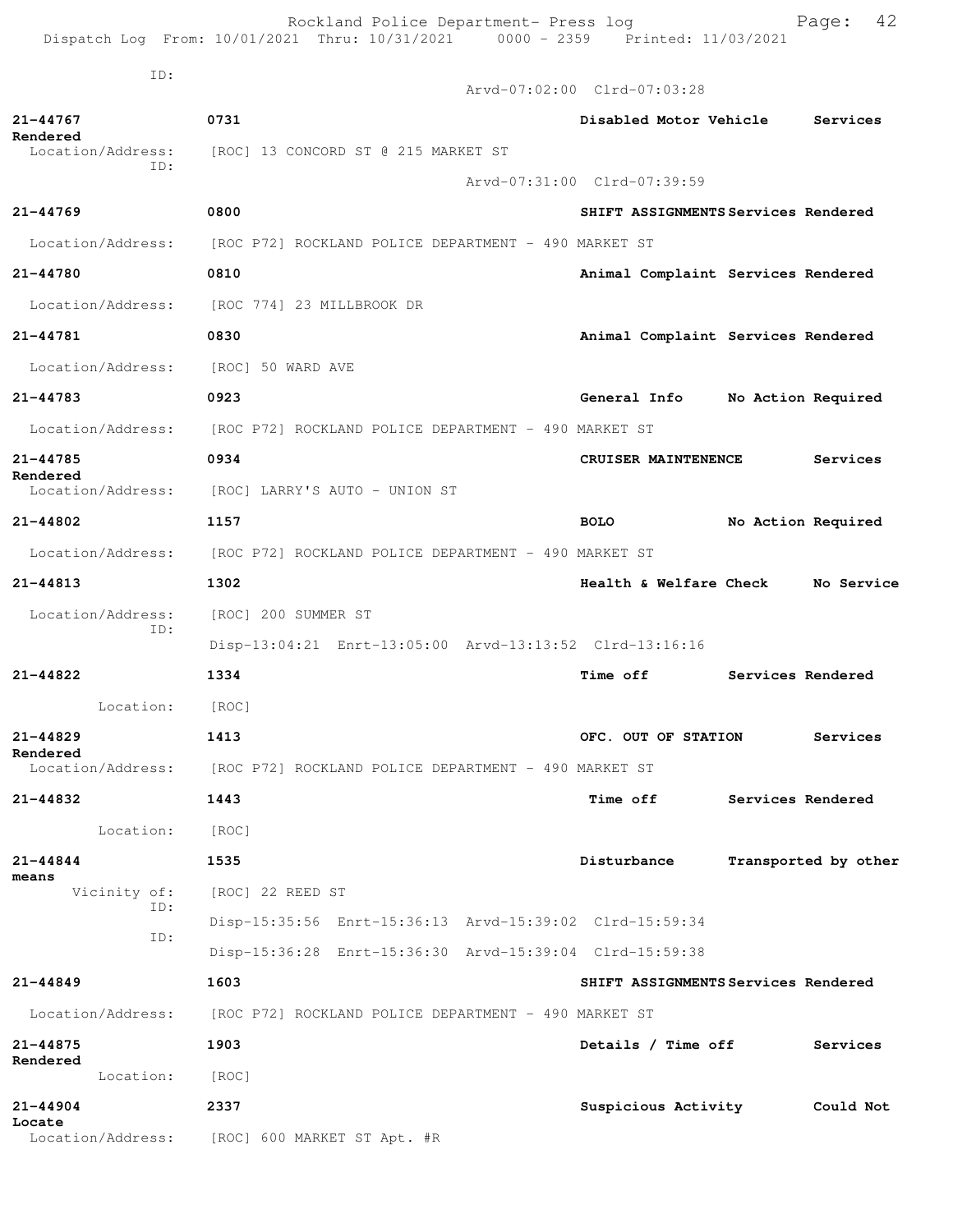Rockland Police Department- Press log Page: 43<br>21 Thru: 10/31/2021 0000 - 2359 Printed: 11/03/2021 Dispatch Log From: 10/01/2021 Thru: 10/31/2021

> ID: Disp-23:41:04 Enrt-23:41:23 Arvd-23:42:44 Clrd-23:46:36 ID: Disp-23:41:09 Enrt-23:41:22 Arvd-23:42:42 Clrd-23:46:33

## **For Date: 10/14/2021 - Thursday 21-44905 0000 SHIFT ASSIGNMENTS Services Not Required** Location/Address: [ROC P72] ROCKLAND POLICE DEPARTMENT - 490 MARKET ST **21-44913 0057 Details / Time off Services Not Required**  Location: [ROC] **21-44921 0455 Burglar Alarm Appears Secure** Location/Address: [ROC P70] D'ANGELOS - 144 MARKET ST ID: Disp-04:56:30 Clrd-04:57:47 ID: Arvd-04:57:39 Clrd-04:58:22 **21-44922 0500 Building Check Services Rendered** Location/Address: [ROC 61] UNION ST BUSINESS DISTRICT - UNION ST ID: Disp-05:00:07 Arvd-05:00:12 Clrd-05:04:32 ID: Disp-05:14:11 Arvd-05:14:18 Clrd-05:29:58 **21-44923 0502 Burglar Alarm Appears Secure** Location/Address: [ROC] 388 CONCORD ST ID: Disp-05:04:49 Enrt-05:05:11 Arvd-05:07:46 Clrd-05:11:55 ID: Disp-05:04:58 Enrt-05:05:11 Arvd-05:06:12 Clrd-05:11:43 ID: Disp-05:05:04 Enrt-05:05:11 Arvd-05:07:42 Clrd-05:11:47 **21-44928 0644 Details / Time off Services Not Required**  Location: [ROC] **21-44930 0650 Traffic Enforcement Services Not Required**  Location/Address: [ROC] POND ST ID: Disp-06:51:25 Arvd-06:51:34 Clrd-07:15:46 **21-44936 0722 BOLO No Action Required** Location/Address: [ROC P72] ROCKLAND POLICE DEPARTMENT - 490 MARKET ST **21-44941 0801 General Info No Service** Location/Address: [ROC P72] ROCKLAND POLICE DEPARTMENT - 490 MARKET ST **21-44988 0820 Animal Complaint Services Rendered** Location/Address: [ROC 65] ROGERS MIDDLE SCHOOL - 100 TAUNTON AVE **21-44946 0842 Health & Welfare Check Investigated** Location/Address: [ROC] 500 WEBSTER ST ID:

Disp-08:44:15 Arvd-08:49:28 Clrd-10:07:20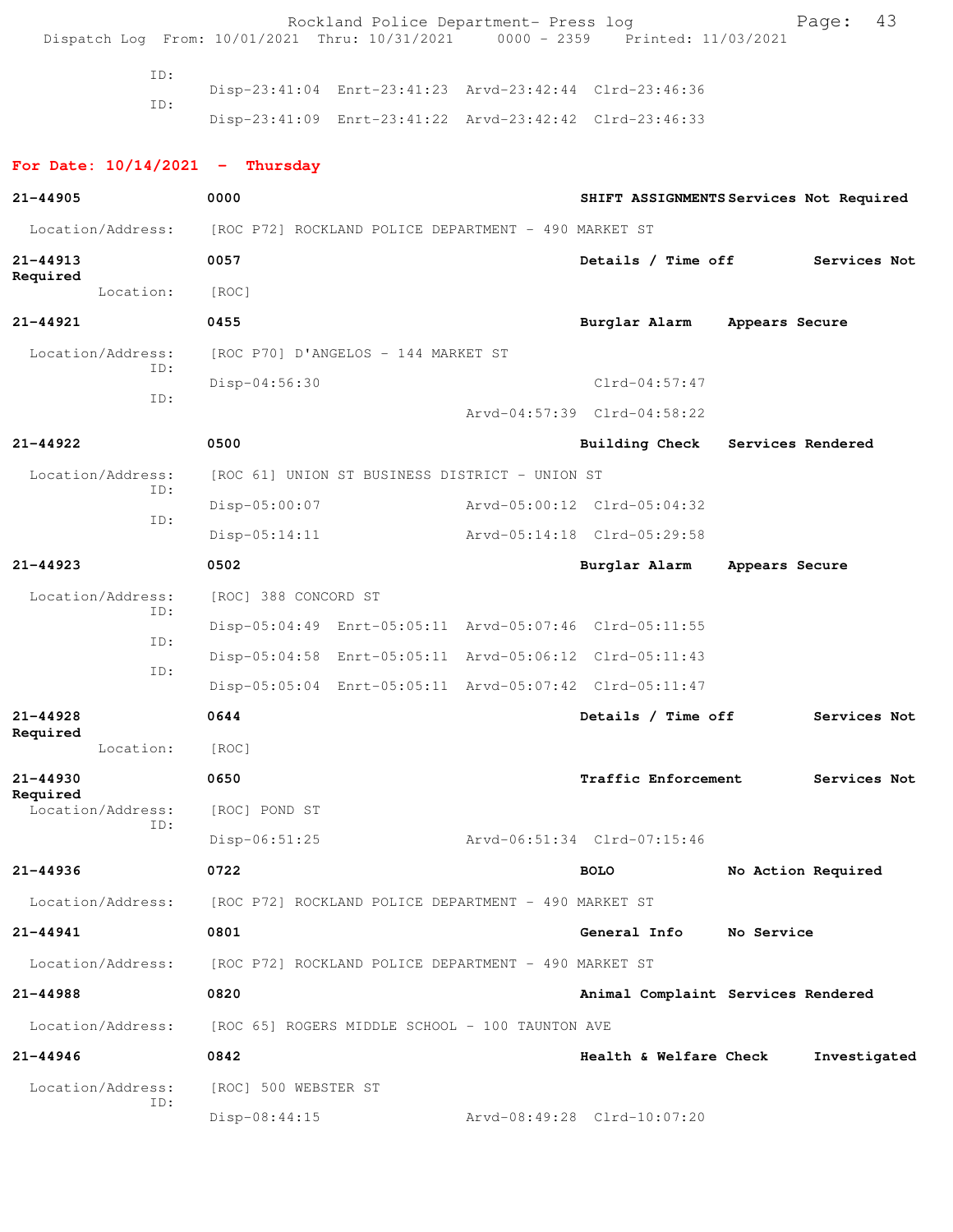Rockland Police Department- Press log Fage: 44<br>21 Thru: 10/31/2021 0000 - 2359 Printed: 11/03/2021 Dispatch Log From: 10/01/2021 Thru: 10/31/2021 0000 - 2359 Printed: 11/03/2021 **21-44950 0858 Vehicle Maintenance No Service** Location/Address: [ROC P72] ROCKLAND POLICE DEPARTMENT - 490 MARKET ST ID: Disp-08:59:07 Clrd-08:59:10 **21-44955 0925 Road Obstruction Services Not Required** Location/Address: [ROC] UNION ST ID: Disp-09:26:23 Enrt-09:26:26 Arvd-09:29:03 Clrd-09:29:47 **21-44990 0940 Animal Complaint Services Rendered** Location/Address: [ROC] 116 LIBERTY ST **21-44963 1013 Details / Time off Services Rendered**  Location: [ROC] **21-44964 1014 Details / Time off Services Rendered**  Location: [ROC] **21-44965 1014 Animal Complaint Services Rendered** Location/Address: [ROC] 527 WEST WATER ST ID: Disp-10:16:08 Enrt-10:17:01 Clrd-10:44:18 ID: Disp-10:16:35 Enrt-10:16:57 Arvd-10:19:55 Clrd-10:43:22 ID: Disp-10:17:47 Enrt-10:17:52 Arvd-10:19:59 Clrd-10:43:26 **21-44991 1015 Animal Complaint Services Rendered** Location/Address: [ROC] TOWN HALL - UNION ST **21-44992 1040 Animal Complaint Services Rendered** Location/Address: [ROC] 127 VERNON ST **21-44974 1044 Assist Other Agency Services Rendered**  Location/Address: [ROC P72] ROCKLAND POLICE DEPARTMENT - 490 MARKET ST ID: Disp-10:48:48 Clrd-10:49:08 **21-44975 1048 COMP / Time off Services Rendered** Location: [ROC] **21-44976 1050 COMP TIME / Time off Services Rendered**  Location: [ROC] **21-44989 1129 Assist Other Agency - BOLO Services Rendered**<br>Location/Address: [ROC P72] ROCKLAND POLICE DEPARTMENT - 490 MARKET ST ID: Disp-11:30:03 Clrd-11:30:22 ID: Disp-11:30:08 Clrd-11:30:19 ID: Disp-11:30:13 Clrd-11:30:25 **21-44994 1144 Animal Complaint Services Rendered** Location/Address: [ROC 165] 56 COLBY ST ID: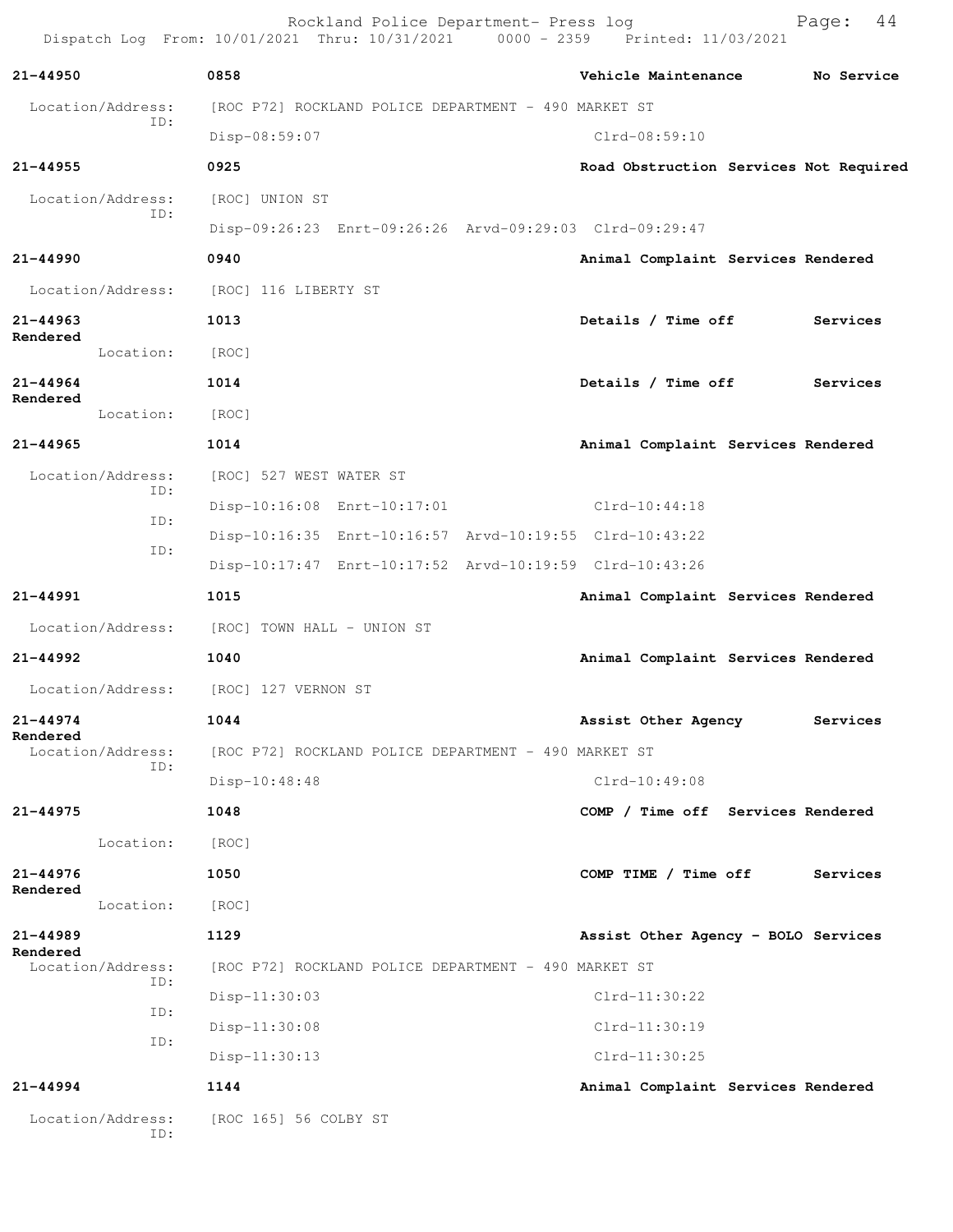Rockland Police Department- Press log Fage: 45 Dispatch Log From: 10/01/2021 Thru: 10/31/2021 0000 - 2359 Printed: 11/03/2021 Disp-11:45:31 Enrt-11:49:18 Arvd-11:49:21 Clrd-11:49:26 **21-44995 1149 Threats Services Rendered** Location/Address: [ROC P119] 120 FRENCH RD ID: Disp-11:50:41 Enrt-11:51:43 Arvd-12:05:41 Clrd-12:25:03 **21-44996 1150 Health & Welfare Check Could Not Locate**  Location/Address: [ROC 206] 51 MAPLE ST Apt. #421 ID: Arvd-11:50:00 Clrd-12:04:35 **21-44998 1201 Animal Complaint Services Rendered** Location/Address: [ROC] 2 CARLYS WAY ID: Arvd-12:01:00 Clrd-12:28:01 **21-45000 1215 Assist Other Agency Services Rendered**  Location/Address: [ROC] 66 REED ST Apt. #2 ID: Disp-12:16:58 Enrt-12:18:02 Arvd-12:24:09 Clrd-12:44:22 ID: Disp-12:32:22 Enrt-12:32:25 Arvd-12:32:26 Clrd-12:44:22 **21-45005 1301 Health & Welfare Check Services Rendered**  Location/Address: [ROC 206] 51 MAPLE ST Apt. #421 ID: Arvd-13:01:00 Clrd-13:31:52 ID: Disp-13:04:20 Enrt-13:04:26 Arvd-13:08:51 Clrd-13:31:45 **21-45008 1322 911 Hang Up Services Rendered** Location/Address: [ROC] THE CATERED AFFAIR - 76 LEDGEWOOD PL ID: Disp-13:25:48 Enrt-13:25:53 Arvd-13:32:16 Clrd-13:40:26 **21-45022 1407 Trespassing Services Rendered** Location/Address: [ROC] 31 LEISUREWOODS DR ID: Disp-14:09:21 Clrd-14:09:24 **21-45024 1429 Identity Theft No Service** Location/Address: [ROC P45] COMFORT INN - 850 HINGHAM ST Apt. #331 ID: Disp-14:32:13 Clrd-14:32:58 **21-45025 1450 Details / Time off Services Rendered**  Location: [ROC] **21-45026 1454 Details / Time off Services Rendered**  Location: [ROC] **21-45031 1517 Follow-Up Investigation Services Rendered**  Location/Address: [ROC 174] 103 VERNON ST Apt. #1 ID: Arvd-15:17:00 Clrd-15:30:13 **21-45033 1518 Assist Other Agency Services**

**Rendered**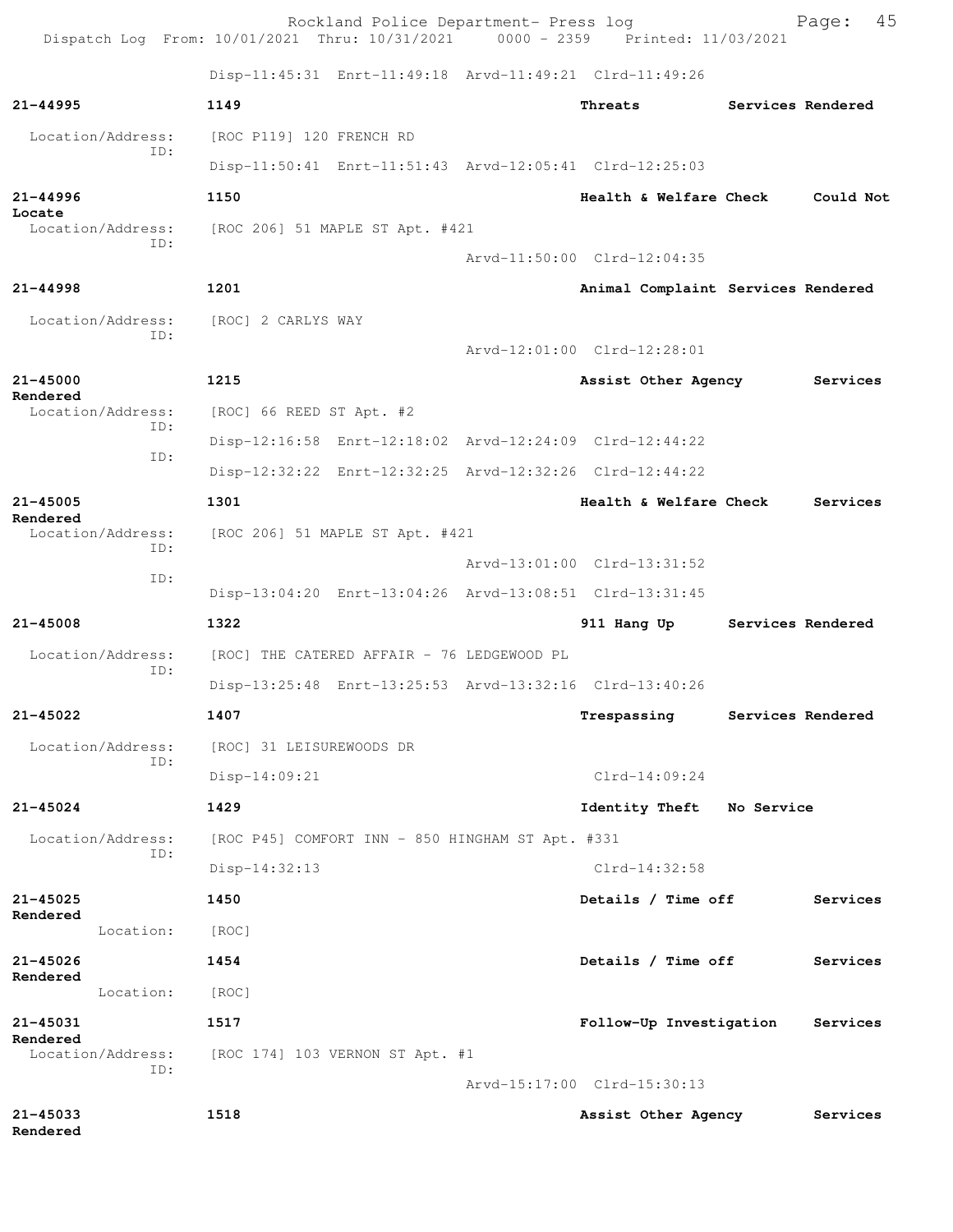|                                                   | Rockland Police Department- Press log<br>Dispatch Log From: 10/01/2021 Thru: 10/31/2021 0000 - 2359 Printed: 11/03/2021 |                                     | 46<br>Page: |
|---------------------------------------------------|-------------------------------------------------------------------------------------------------------------------------|-------------------------------------|-------------|
| Location/Address:                                 | [ROC 70] WEBSTER PARK NURSING AND REHAB - 56 WEBSTER ST                                                                 |                                     |             |
| ID:                                               | Disp-15:20:55 Enrt-15:20:59 Arvd-15:23:34 Clrd-15:51:07                                                                 |                                     |             |
| $21 - 45035$                                      | 1556                                                                                                                    | CRUISER INFORMATION                 | Services    |
| Rendered<br>Location/Address:                     | [ROC P72] ROCKLAND POLICE DEPARTMENT - 490 MARKET ST                                                                    |                                     |             |
| ID:                                               | Disp-15:57:31                                                                                                           | $Clrd-15:57:36$                     |             |
| 21-45037                                          | 1606                                                                                                                    | SHIFT ASSIGNMENTS Services Rendered |             |
| Location/Address:                                 | [ROC P72] ROCKLAND POLICE DEPARTMENT - 490 MARKET ST                                                                    |                                     |             |
| ID:                                               | $Disp-16:09:00$                                                                                                         | Clrd-16:09:06                       |             |
| 21-45039                                          | 1634                                                                                                                    | Details / Time off                  | Services    |
| Rendered<br>Location:                             | [ROC]                                                                                                                   |                                     |             |
| $21 - 45048$                                      | 1713                                                                                                                    | Motor Vehicle Stop                  |             |
| Citation/Warning Issued<br>Location/Address:      | [ROC] AREA OF THE BALL FIELDS - SPRING ST                                                                               |                                     |             |
| ID:                                               | $Disp-17:14:13$                                                                                                         | Arvd-17:14:33 Clrd-17:17:09         |             |
| 21-45050                                          | 1718                                                                                                                    | Motor Vehicle Stop                  |             |
| Citation/Warning Issued<br>Vicinity of:           | [ROC] 543 SUMMER ST @ 43 WINTER CIR                                                                                     |                                     |             |
| ID:                                               |                                                                                                                         | Arvd-17:18:00 Clrd-17:29:27         |             |
| $21 - 45052$                                      | 1733                                                                                                                    | Motor Vehicle Stop                  |             |
| Citation/Warning Issued<br>Location/Address:      | [ROC] NEAR GOLF COURSE - CONCORD ST                                                                                     |                                     |             |
| ID:                                               |                                                                                                                         | Arvd-17:33:00 Clrd-17:37:49         |             |
| $21 - 45055$                                      | 1744                                                                                                                    | Suspicious Activity                 | Could Not   |
| Locate<br>Location/Address:                       | [ROC 66] REEDS POND PARK - 80 MARKET ST                                                                                 |                                     |             |
| ID:                                               | Disp-17:45:46 Enrt-17:45:53 Arvd-17:47:49 Clrd-17:50:21                                                                 |                                     |             |
| 21-45057                                          | 1752                                                                                                                    | Details / Time off                  | Services    |
| Rendered<br>Location:                             | [ROC]                                                                                                                   |                                     |             |
| $21 - 45064$                                      | 1829                                                                                                                    | Motor Vehicle Collision W/PI        |             |
| Report Follows<br>Vicinity of:                    | [ROC] 73 CUSTER ST @ 194 LIBERTY ST                                                                                     |                                     |             |
| ID:                                               | Disp-18:30:29                                                                                                           | Arvd-18:30:59 Clrd-18:58:21         |             |
| ID:                                               | Disp-18:30:29                                                                                                           | Arvd-18:30:45 Clrd-18:58:26         |             |
| ID:                                               | Disp-18:30:29                                                                                                           | Arvd-18:30:53 Clrd-18:58:09         |             |
| ID:                                               | $Disp-18:30:29$                                                                                                         | Arvd-18:30:36 Clrd-18:59:07         |             |
| ID:                                               | $Disp-18:31:05$                                                                                                         | Arvd-18:31:09 Clrd-18:58:32         |             |
| ID:                                               | Disp-18:57:18                                                                                                           | Arvd-18:57:31 Clrd-18:58:15         |             |
| Refer To Summons:<br>Summons:<br>Address:<br>Age: | 21ROC-45064-AR<br>MARTINS, DANUBIA FG<br>41 HAROLD ST<br>BROCKTON, MA<br>35                                             |                                     |             |
| Charges:                                          | UNLICENSED OPERATION OF MV                                                                                              |                                     |             |
| 21-45072                                          | 1920                                                                                                                    | Motor Vehicle Stop                  |             |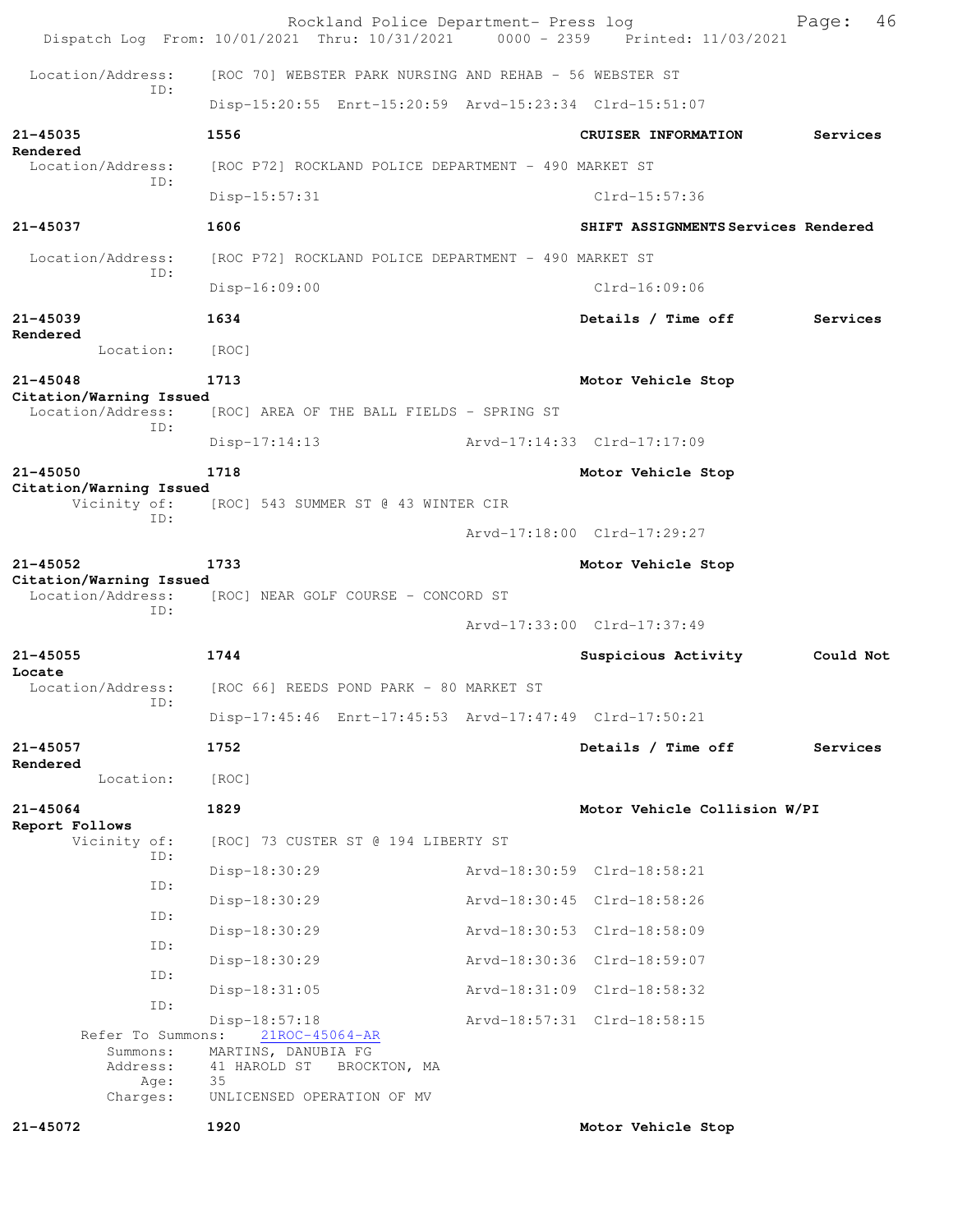Rockland Police Department- Press log Page: 47<br>21 Thru: 10/31/2021 0000 - 2359 Printed: 11/03/2021 Dispatch Log From:  $10/01/2021$  Thru:  $10/31/2021$  0000 - 2359 **Citation/Warning Issued**  [ROC] NEAR ENT. TO WILLOW PONDS - CENTRE AVE ID: Arvd-19:20:00 Clrd-19:37:27 **21-45073 1935 Road Obstruction Services Rendered** Location/Address: [ROC P69] VFW DR ID: Disp-19:39:21 Enrt-19:39:24 Arvd-19:42:48 Clrd-19:52:34 **21-45075 1943 Assist Public Services Rendered** Location/Address: [ROC] 32 BLOSSOM ST ID: Disp-19:45:25 Enrt-19:45:33 Arvd-19:48:27 Clrd-19:55:58 **21-45077 1946 Motor Vehicle Complaint Gone on arrival**  Location/Address: [ROC] MARKET ST ID: Disp-19:54:39 Arvd-19:54:43 Clrd-19:58:09 **21-45081 2003 Harassment Advised to Court** Location/Address: [ROC P72] ROCKLAND POLICE DEPARTMENT - 490 MARKET ST ID: Disp-20:09:02 Clrd-20:09:20 **21-45089 2121 Motor Vehicle Stop Citation/Warning Issued**  Vicinity of: [ROC] NEAR GARDEN CENTER - CENTRE AVE ID: Arvd-21:21:00 Clrd-21:34:56 **21-45091 2146 Motor Vehicle Stop Citation/Warning Issued**  [ROC] 71 UNION ST @ 15 CRESCENT ST ID: Arvd-21:46:00 Clrd-21:52:15 **21-45092 2201 Motor Vehicle Stop Citation/Warning Issued**  Vicinity of: [ROC] NEAR GOLF COURSE - PLAIN ST ID: Arvd-22:01:00 Clrd-22:04:23 ID: Disp-22:04:46 Arvd-22:12:28 Clrd-22:12:32 **21-45093 2202 Noise Complaint Citation/Warning Issued** Location/Address: [ROC] 38 CRESTVIEW ST ID: Disp-22:04:23 Clrd-22:04:46 ID: Disp-22:04:43 Enrt-22:05:42 Clrd-22:10:54 ID: Disp-22:12:10 Arvd-22:12:13 Clrd-22:21:14 ID: Disp-22:13:10 Arvd-22:13:14 Clrd-22:22:47 **21-45094 2209 Time off Services Rendered** Location: [ROC] **21-45097 2227 Suspicious Activity Sent On Way** Location/Address: [ROC P89] CALVARY CHAPEL - 175 MARKET ST ID: Disp-22:27:50 Arvd-22:27:57 Clrd-22:30:25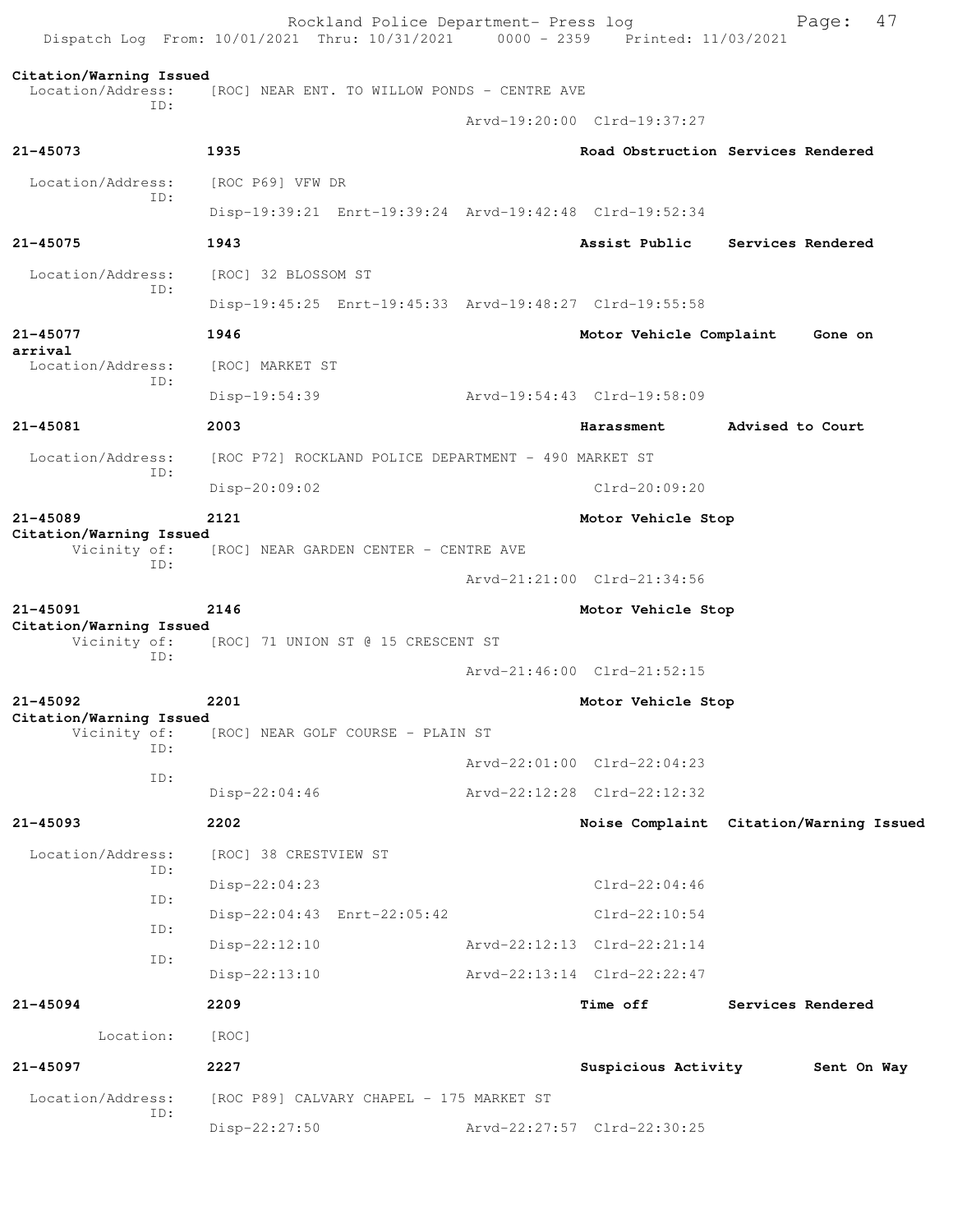| ID:                                                                    | Disp-22:30:17                                             |                             | Arvd-22:30:21 Clrd-22:31:26                             |                                      |  |  |
|------------------------------------------------------------------------|-----------------------------------------------------------|-----------------------------|---------------------------------------------------------|--------------------------------------|--|--|
| 21-45098<br>Citation/Warning Issued                                    | 2233                                                      |                             |                                                         | Motor Vehicle Stop                   |  |  |
| TD:                                                                    | Vicinity of: [ROC 53] 400 HINGHAM STREET - 400 HINGHAM ST |                             |                                                         |                                      |  |  |
|                                                                        |                                                           |                             |                                                         | Arvd-22:33:00 Clrd-22:43:13          |  |  |
| For Date: $10/15/2021$ - Friday                                        |                                                           |                             |                                                         |                                      |  |  |
| 21-45103                                                               | 0000                                                      |                             |                                                         | SHIFT ASSIGNMENTS Services Rendered  |  |  |
| Location/Address: [ROC P72] ROCKLAND POLICE DEPARTMENT - 490 MARKET ST |                                                           |                             |                                                         |                                      |  |  |
| 21-45104                                                               | 0002                                                      |                             |                                                         | Burglar Alarm Appears Secure         |  |  |
| Location/Address:                                                      | [ROC] 820 MARKET ST                                       |                             |                                                         |                                      |  |  |
| ID:                                                                    |                                                           |                             | Disp-00:03:47 Enrt-00:05:02 Arvd-00:06:29 Clrd-00:07:47 |                                      |  |  |
| TD:                                                                    |                                                           |                             | Disp-00:05:39 Enrt-00:05:44 Arvd-00:06:48 Clrd-00:07:47 |                                      |  |  |
| 21-45106                                                               | 0013                                                      |                             |                                                         | Suspicious Activity Marrest (s) Made |  |  |
| Location/Address: [ROC P84] PLAYERS SPORTS BAR - 86 VFW DR<br>TD:      |                                                           |                             |                                                         |                                      |  |  |
|                                                                        |                                                           | Disp-00:16:43 Enrt-00:16:45 |                                                         | Clrd-00:16:55                        |  |  |

| 21-45109 |                  | 0048                                                                                                        |                                                                           | Assist Public                                                  | Services Rendered |
|----------|------------------|-------------------------------------------------------------------------------------------------------------|---------------------------------------------------------------------------|----------------------------------------------------------------|-------------------|
|          | Age:<br>Charges: | Address: 28 WEYMOUTH ST Apt. #31 HOLBROOK, MA<br>37<br>FIREARM, CARRY WITHOUT LICENSE<br>DISORDERLY CONDUCT | AMMUNITION WITHOUT FID CARD, POSSESS<br>DRUG, POSSESS CLASS B, SUBSO.OFF. | SELF-DEFENSE SPRAY, POSS BY FELON/YO/VIOLENT CRIME/TRAFFICKING |                   |
|          |                  | Refer To Arrest: 21ROC-45106-AR<br>Arrest: DESHIELDS, JOSHUA EDWARD                                         |                                                                           |                                                                |                   |
|          | ID:              |                                                                                                             | Disp-00:17:30 Enrt-00:17:34 Arvd-00:18:32 Clrd-01:36:50                   |                                                                |                   |
|          | ID:              |                                                                                                             | Disp-00:17:15 Enrt-00:17:34 Arvd-00:18:26 Clrd-00:48:53                   |                                                                |                   |
|          | ID:              |                                                                                                             | Disp-00:17:02 Enrt-00:17:34 Arvd-00:18:45 Clrd-01:36:44                   |                                                                |                   |
|          | ID:              |                                                                                                             | Disp-00:16:54 Enrt-00:16:59 Arvd-00:20:30 Clrd-00:53:47                   |                                                                |                   |
|          |                  | Disp-00:16:43 Enrt-00:16:45                                                                                 |                                                                           | $Clrd-00:16:55$                                                |                   |

 Location/Address: [ROC P84] PLAYERS SPORTS BAR - 86 VFW DR ID: Disp-00:50:13 Enrt-00:50:22 Clrd-00:53:28

**21-45110 0057 Suspicious Activity Investigated**

 Location/Address: [ROC 897] 110 MARTHA DR ID: Disp-01:00:17 Enrt-01:00:20 Arvd-01:08:39 Clrd-01:19:16

**21-45118 0218 Motor Vehicle Collision W/PI Transported to Hospital** 

 Location/Address: [ROC 206] 51 MAPLE ST Fire Unit: ROCKEN1-Pumper-Rockland Engine 1 Disp-02:20:31 Enrt-02:23:20 Arvd-02:23:33 Clrd-02:56:34 InQrtsUnavl-02:59:03 InSrvce-02:59:03 EMS Unit: ROCKAM2-Rockland A2 Disp-02:20:31 Enrt-02:23:20 Arvd-02:23:33 Clrd-02:33:30 Hosp-02:42:45 ClrHosp-03:06:32 InQrtsUnavl-03:10:06 InSrvce-03:10:06 ID: Disp-02:20:37 Clrd-02:20:53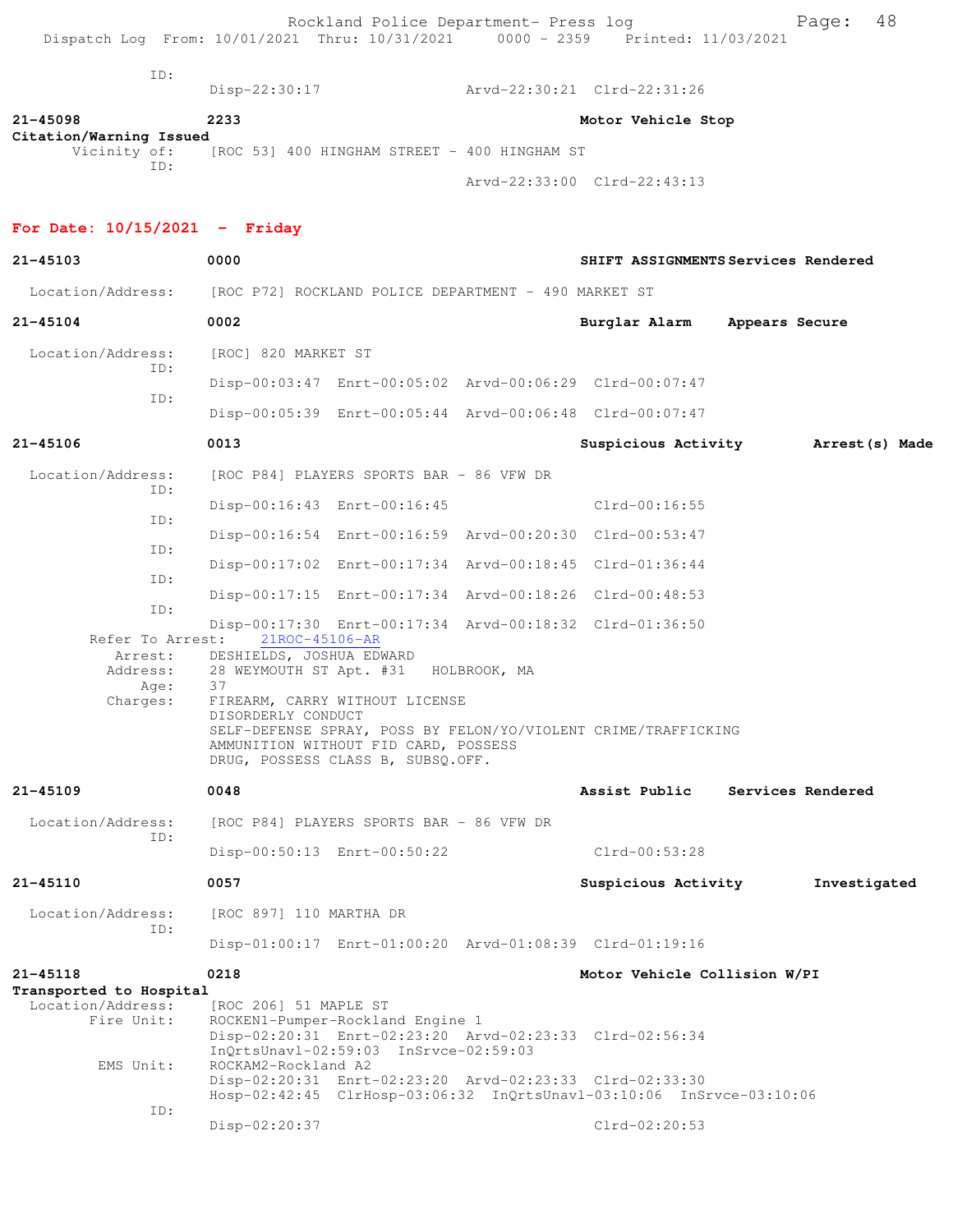Rockland Police Department- Press log entitled and Page: 49 Dispatch Log From: 10/01/2021 Thru: 10/31/2021 0000 - 2359 Printed: 11/03/2021

| 21-45124     |                          | 0515                                                  | Building Check Appears Secure |                                     |
|--------------|--------------------------|-------------------------------------------------------|-------------------------------|-------------------------------------|
|              | Location/Address:<br>ID: | [ROC] UNION ST                                        |                               |                                     |
|              |                          | Disp-05:17:00                                         | Arvd-05:17:07 Clrd-05:39:44   |                                     |
| 21-45127     |                          | 0650                                                  | <b>Time off</b>               | Services Rendered                   |
|              | Location:                | [ROC]                                                 |                               |                                     |
| 21-45128     |                          | 0705                                                  |                               | Information Call No Action Required |
|              | Location/Address:        | [ROC P72] ROCKLAND POLICE DEPARTMENT - 490 MARKET ST  |                               |                                     |
| 21-45130     |                          | 0708                                                  | Traffic Enforcement           | Services                            |
| Rendered     | Location/Address:        | [ROC] POND ST                                         |                               |                                     |
|              | ID:                      | Disp-07:08:35                                         | Arvd-07:08:48 Clrd-07:29:59   |                                     |
| 21-45133     |                          | 0722                                                  |                               | Information Call No Action Required |
|              | Location/Address:        | [ROC P72] ROCKLAND POLICE DEPARTMENT - 490 MARKET ST  |                               |                                     |
| 21-45135     |                          | 0731                                                  | Larceny / Forgery/ Fraud      | Advised to                          |
| Court        | Location/Address:        | [ROC P72] ROCKLAND POLICE DEPARTMENT - 490 MARKET ST  |                               |                                     |
|              | TD:                      | $Disp-07:59:10$                                       | $Clrd-08:00:07$               |                                     |
| 21-45137     |                          | 0800                                                  | General Info                  | Services Rendered                   |
|              | Location/Address:        | [ROC P72] ROCKLAND POLICE DEPARTMENT - 490 MARKET ST  |                               |                                     |
| 21-45187     |                          | 0900                                                  |                               | Animal Complaint Services Rendered  |
|              | Location/Address:        | [ROC] AREA OF LIBERTY & WEBSTER - LIBERTY ST          |                               |                                     |
| $21 - 45148$ |                          | 0911                                                  | TIME OFF                      | No Action Required                  |
|              | Location/Address:        | [ROC P72] ROCKLAND POLICE DEPARTMENT - 490 MARKET ST  |                               |                                     |
|              | ID:                      |                                                       | Arvd-09:11:00 Clrd-09:15:09   |                                     |
| $21 - 45151$ |                          | 0911                                                  |                               | General Info Services Rendered      |
|              | Location/Address:        | [ROC 678] 210 WEST WATER ST                           |                               |                                     |
| 21-45157     |                          | 1028                                                  | Details / Time off            | Services                            |
| Rendered     | Location:                | [ROC]                                                 |                               |                                     |
| 21-45160     |                          | 1048                                                  | Details / Time off            | Services                            |
| Rendered     | Location:                | [ROC]                                                 |                               |                                     |
| 21-45186     |                          | 1050                                                  |                               | Animal Complaint Services Rendered  |
|              | Location/Address:        | [ROC] 450 LIBERTY ST                                  |                               |                                     |
| 21-45163     |                          | 1101                                                  |                               | Missing Person Services Rendered    |
|              | Location/Address:        | [ROC P72] ROCKLAND POLICE DEPARTMENT - 500 WEBSTER ST |                               |                                     |
|              | ID:                      | $Disp-11:07:28$                                       | Clrd-11:08:01                 |                                     |
| $21 - 45164$ |                          | 1110                                                  | General Info                  | Services Rendered                   |
|              | Location/Address:        | [ROC] VFW DR                                          |                               |                                     |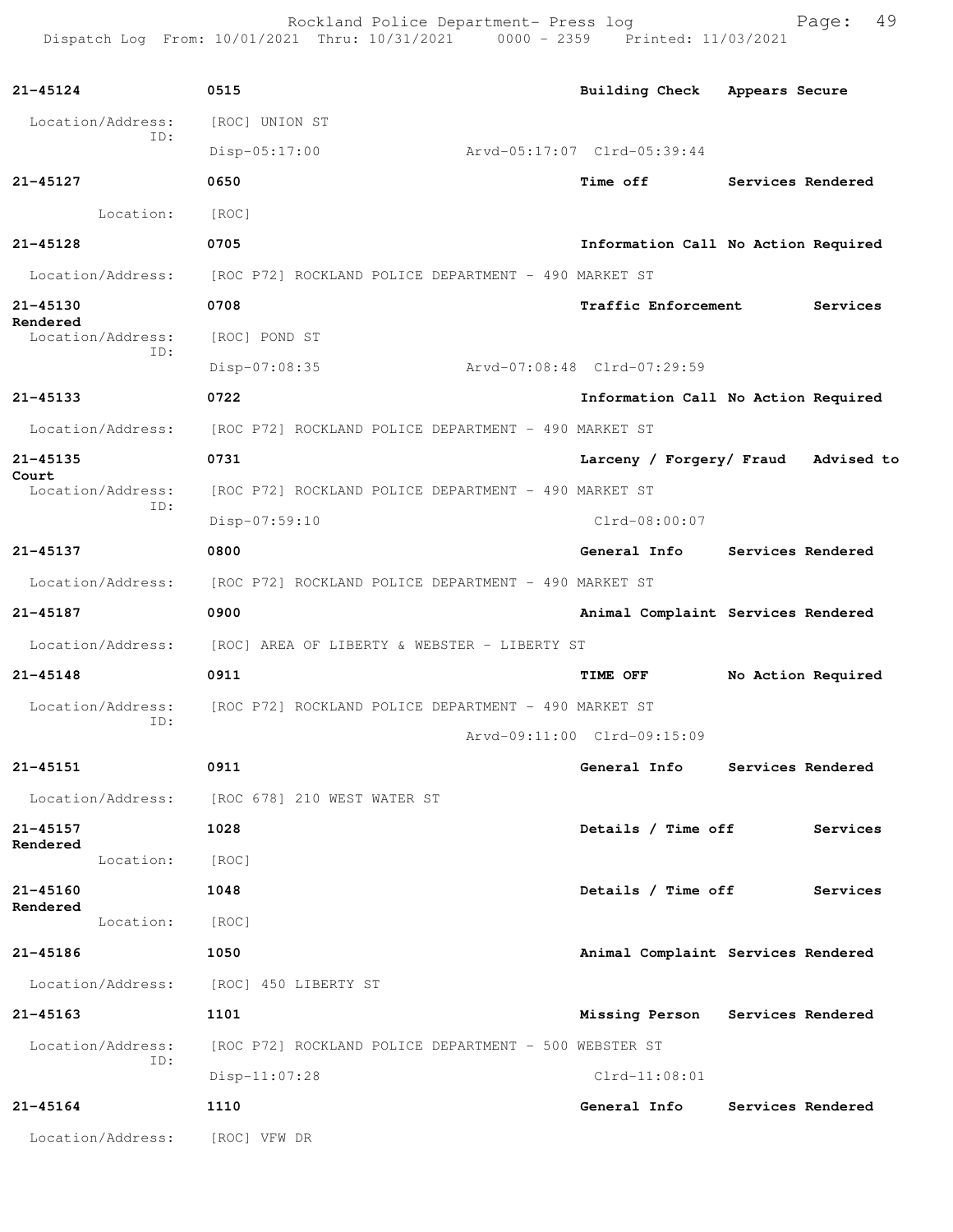|                               | Rockland Police Department- Press log<br>Dispatch Log From: 10/01/2021 Thru: 10/31/2021 0000 - 2359 Printed: 11/03/2021 |                                     |                 | 50<br>Page:       |
|-------------------------------|-------------------------------------------------------------------------------------------------------------------------|-------------------------------------|-----------------|-------------------|
| ID:                           | Disp-11:12:12 Enrt-11:12:17 Arvd-11:12:25 Clrd-11:15:07                                                                 |                                     |                 |                   |
| $21 - 45168$                  | 1152                                                                                                                    | Animal Complaint Services Rendered  |                 |                   |
| Location/Address:             | [ROC] 526 WEST WATER ST                                                                                                 |                                     |                 |                   |
| ID:                           | $Disp-11:54:58$                                                                                                         | Arvd-11:55:05 Clrd-13:04:02         |                 |                   |
| 21-45171                      | 1227                                                                                                                    | General Info                        |                 | Services Rendered |
| Location/Address:             | [ROC P72] ROCKLAND POLICE DEPARTMENT - 490 MARKET ST                                                                    |                                     |                 |                   |
| 21-45172                      | 1235                                                                                                                    | Neighbor Disturbance                |                 | Services          |
| Rendered<br>Location/Address: | [ROC] 36 FIR RD                                                                                                         |                                     |                 |                   |
| ID:                           | Disp-12:39:45 Enrt-12:39:50 Arvd-12:48:34 Clrd-13:51:15                                                                 |                                     |                 |                   |
| 21-45174                      | 1243                                                                                                                    | Suspicious Activity                 |                 | Services          |
| Rendered<br>Location/Address: | [ROC 174] 103 VERNON ST Apt. #1                                                                                         |                                     |                 |                   |
| ID:                           | $Disp-12:45:50$                                                                                                         | $Clrd-12:45:59$                     |                 |                   |
| 21-45181                      | 1341                                                                                                                    | Warrant                             | Arrest (s) Made |                   |
| Location/Address:             | [ROC] 500 WEBSTER ST                                                                                                    |                                     |                 |                   |
| ID:<br>ID:                    | $Disp-13:42:57$                                                                                                         | Arvd-13:43:15 Clrd-13:52:41         |                 |                   |
|                               | Disp-13:42:57                                                                                                           | Arvd-13:43:18 Clrd-14:37:53         |                 |                   |
| 21-45183                      | 1343                                                                                                                    | Animal Complaint Services Rendered  |                 |                   |
| Location/Address:<br>ID:      | [ROC 812] 390 SALEM ST                                                                                                  |                                     |                 |                   |
|                               |                                                                                                                         | Arvd-13:43:00 Clrd-13:46:52         |                 |                   |
| $21 - 45190$                  | 1421                                                                                                                    | Assist Public                       |                 | Services Rendered |
|                               | Location/Address: [ROC] 500 WEBSTER ST                                                                                  |                                     |                 |                   |
| 21-45195<br>Rendered          | 1453                                                                                                                    | Suspicious Activity                 |                 | Services          |
| Location/Address:<br>ID:      | [ROC] 46 ROBIN LN                                                                                                       |                                     |                 |                   |
|                               | Disp-14:56:56 Enrt-14:57:00                                                                                             | $Clrd-15:07:27$                     |                 |                   |
| $21 - 45764$                  | 1510                                                                                                                    | Animal Complaint Services Rendered  |                 |                   |
|                               | Location/Address: [ROC] 247 LIBERTY ST                                                                                  |                                     |                 |                   |
| 21-45199                      | 1545                                                                                                                    | Threats                             |                 | Services Rendered |
| Location/Address:<br>ID:      | [ROC 58] NORTH RIVER COLLABORATIVE SCHOOL - 525 BEECH ST                                                                |                                     |                 |                   |
|                               | $Disp-15:49:00$                                                                                                         | $Clrd-15:49:23$                     |                 |                   |
| 21-45213<br>Rendered          | 1550                                                                                                                    | Assist Other Agency                 |                 | Services          |
| Location/Address:<br>ID:      | [ROC] 500 WEBSTER ST                                                                                                    |                                     |                 |                   |
|                               | $Disp-17:31:08$                                                                                                         | $Clrd-17:32:45$                     |                 |                   |
| 21-45201                      | 1600                                                                                                                    | SHIFT ASSIGNMENTS Services Rendered |                 |                   |
|                               | Location/Address: [ROC P72] ROCKLAND POLICE DEPARTMENT - 490 MARKET ST                                                  |                                     |                 |                   |
| 21-45203                      | 1633                                                                                                                    | MVA Property Damage Only            |                 | Services          |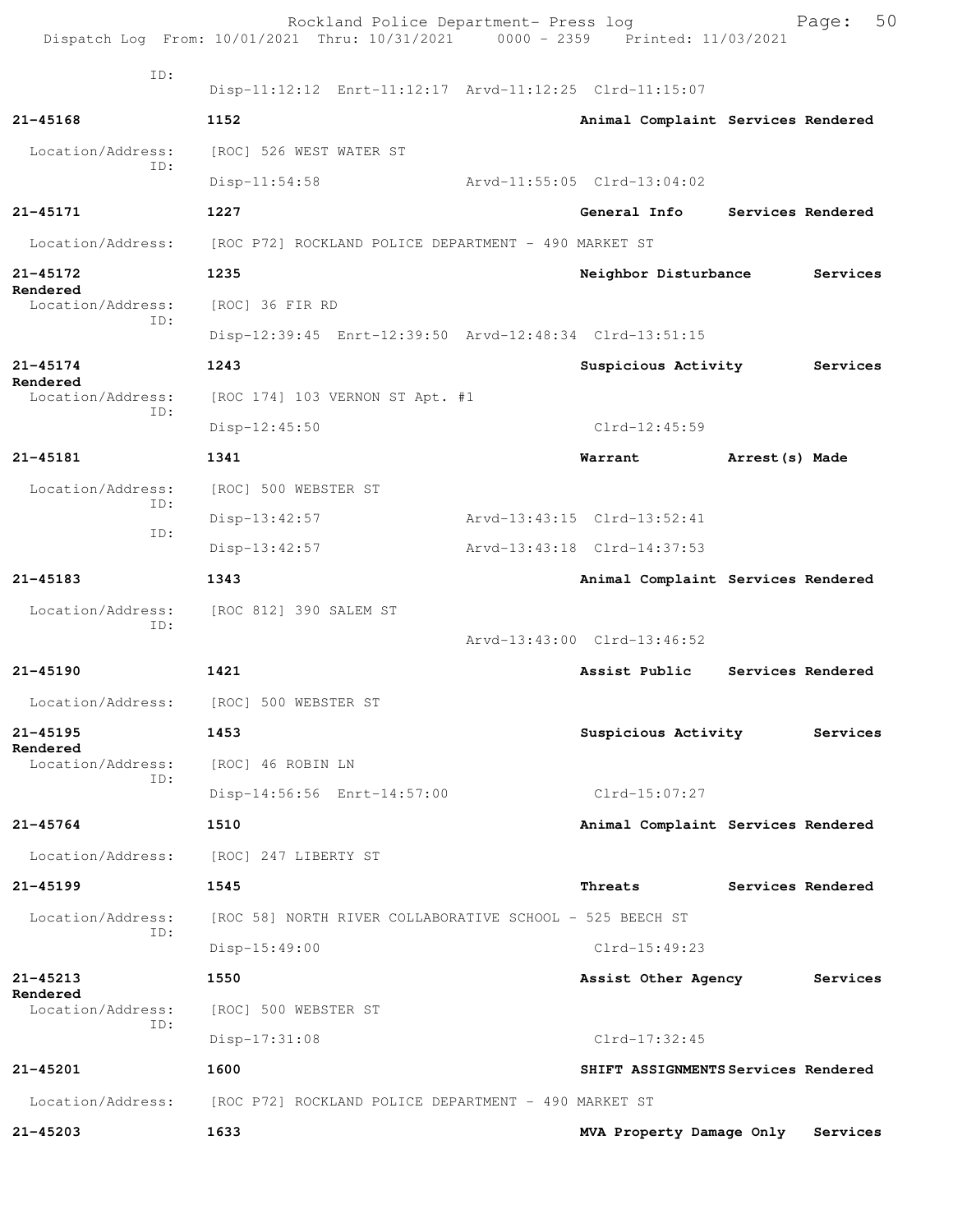| Dispatch Log From: 10/01/2021 Thru: 10/31/2021 0000 - 2359 Printed: 11/03/2021 |                                                      | Rockland Police Department- Press log                |                                                                      | 51<br>Page:                          |
|--------------------------------------------------------------------------------|------------------------------------------------------|------------------------------------------------------|----------------------------------------------------------------------|--------------------------------------|
| Rendered<br>Location/Address:                                                  |                                                      | [ROC] 458 MARKET ST @ 31 LIBERTY ST                  |                                                                      |                                      |
| ID:                                                                            |                                                      |                                                      | Disp-16:35:50 Enrt-16:36:02 Arvd-16:36:04 Clrd-16:36:07              |                                      |
| $21 - 45209$                                                                   | 1712                                                 |                                                      | Prisoner Information                                                 | Services                             |
| Rendered<br>Location/Address:                                                  |                                                      | [ROC P72] ROCKLAND POLICE DEPARTMENT - 490 MARKET ST |                                                                      |                                      |
| ID:                                                                            | Disp-17:16:54                                        |                                                      | $Clrd-17:17:07$                                                      |                                      |
| 21-45211                                                                       | 1721                                                 |                                                      | Suspicious Activity                                                  | Gone on                              |
| arrival<br>Location/Address:                                                   |                                                      | [ROC P95] HOLY FAMILY CEMETARY - 92 CENTRE AVE       |                                                                      |                                      |
| ID:                                                                            |                                                      |                                                      | Disp-17:25:17 Enrt-17:25:21 Arvd-17:31:17 Clrd-17:36:21              |                                      |
| $21 - 45212$                                                                   | 1729                                                 |                                                      | 911 Hang Up                                                          | Cancelled Enroute                    |
| Location/Address:                                                              |                                                      |                                                      | [ROC 55] 100 RESERVOIR PARK - BUSINESS CONDO - 100 RESERVOIR PARK DR |                                      |
| ID:                                                                            | Disp-17:33:23                                        |                                                      | Clrd-17:37:25                                                        |                                      |
| ID:                                                                            |                                                      | Disp-17:37:23 Enrt-17:37:47                          | Clrd-17:40:49                                                        |                                      |
| 21-45217                                                                       | 1747                                                 |                                                      |                                                                      | Animal Complaint Provided Assistance |
| Location/Address:                                                              | [ROC] 420 SALEM ST                                   |                                                      |                                                                      |                                      |
| TD:                                                                            |                                                      |                                                      | Disp-17:48:53 Enrt-17:48:58 Arvd-17:52:48 Clrd-18:35:40              |                                      |
| ID:                                                                            |                                                      |                                                      | Disp-17:53:58 Enrt-17:54:00 Arvd-17:54:01 Clrd-17:54:08              |                                      |
| ID:                                                                            | $Disp-17:54:14$                                      |                                                      | Arvd-17:54:19 Clrd-18:35:42                                          |                                      |
| $21 - 45219$                                                                   | 1749                                                 |                                                      | Assist Public                                                        | Services Rendered                    |
| Location/Address:                                                              |                                                      | [ROC P72] ROCKLAND POLICE DEPARTMENT - 490 MARKET ST |                                                                      |                                      |
| ID:                                                                            | $Disp-17:52:54$                                      |                                                      | Arvd-17:53:06 Clrd-18:29:33                                          |                                      |
| $21 - 45224$                                                                   | 1815                                                 |                                                      |                                                                      | Services Rendered                    |
|                                                                                |                                                      |                                                      | Detail                                                               |                                      |
| Location/Address: [ROC P72] ROCKLAND POLICE DEPARTMENT - 490 MARKET ST         |                                                      |                                                      |                                                                      |                                      |
| 21-45235                                                                       | 1949                                                 |                                                      | General Info                                                         | Services Rendered                    |
| Location/Address:                                                              | [ROC P72] ROCKLAND POLICE DEPARTMENT - 490 MARKET ST |                                                      |                                                                      |                                      |
| $21 - 45236$                                                                   | 1952                                                 |                                                      | Building Check Appears Secure                                        |                                      |
| Location/Address:<br>ID:                                                       | [ROC] LINWOOD TER                                    |                                                      |                                                                      |                                      |
|                                                                                |                                                      |                                                      | Arvd-19:53:15 Clrd-19:53:36                                          |                                      |
| 21-45238                                                                       | 2005                                                 |                                                      | Health & Welfare Check                                               | Investigated                         |
| Location/Address:<br>ID:                                                       |                                                      | [ROC P51] DOUBLE TREE - 929 HINGHAM ST               |                                                                      |                                      |
| ID:                                                                            |                                                      |                                                      | Disp-20:11:47 Enrt-20:12:00 Arvd-20:28:36 Clrd-20:28:51              |                                      |
| ID:                                                                            |                                                      |                                                      | Disp-20:11:52 Enrt-20:12:00 Arvd-20:28:33 Clrd-20:39:49              |                                      |
|                                                                                |                                                      |                                                      | Disp-20:11:56 Enrt-20:12:00 Arvd-20:28:37 Clrd-20:39:53              |                                      |
| 21-45241                                                                       | 2017                                                 |                                                      | 911 Hang Up                                                          | Could Not Locate                     |
| Location/Address:<br>ID:                                                       |                                                      | [ROC 606] 83 HANNAH WAY Apt. #E                      |                                                                      |                                      |
|                                                                                |                                                      |                                                      | Disp-20:28:59 Enrt-20:29:01 Arvd-20:39:25 Clrd-20:51:54              |                                      |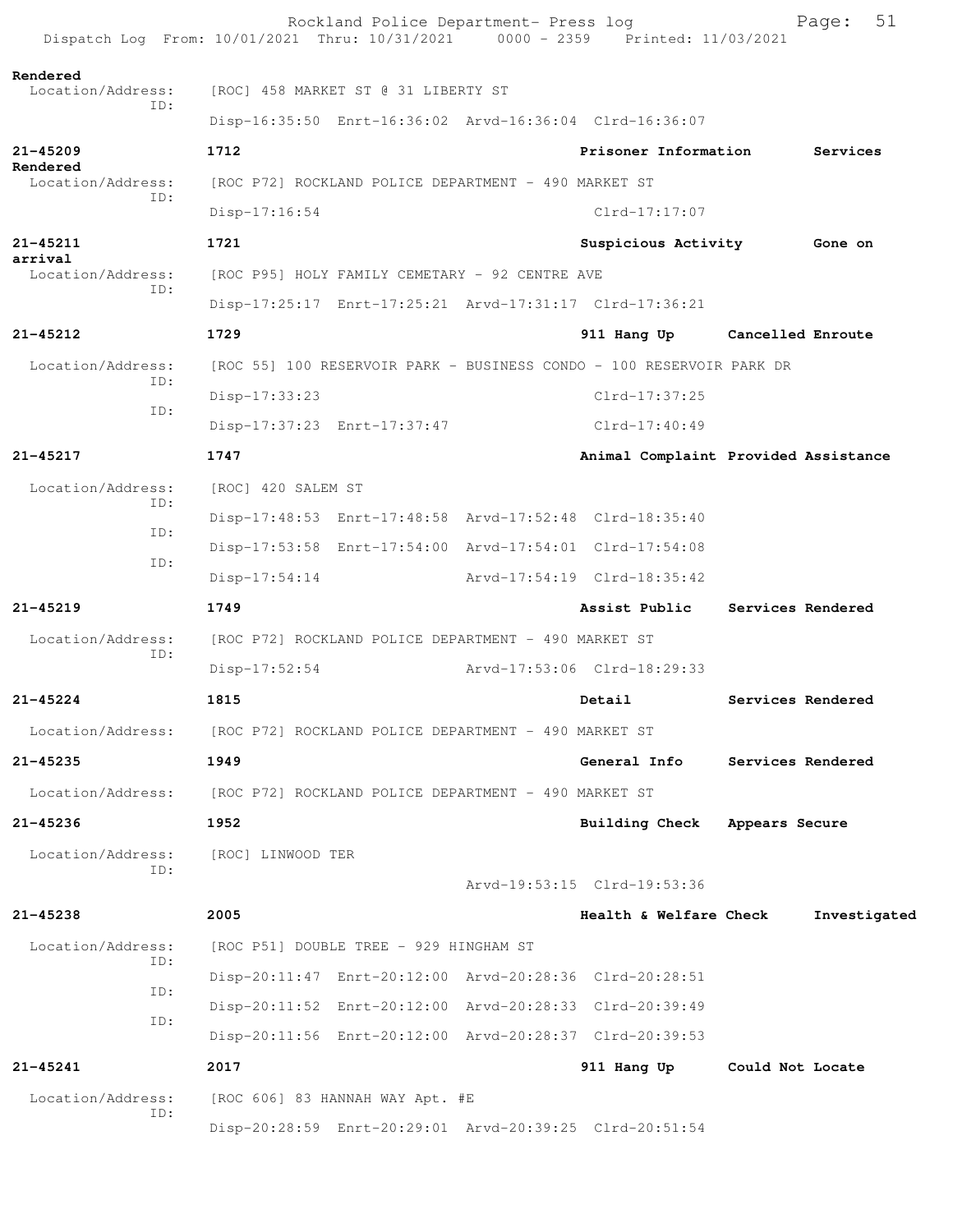Rockland Police Department- Press log entitled and Page: 52 Dispatch Log From: 10/01/2021 Thru: 10/31/2021 0000 - 2359 Printed: 11/03/2021

| $21 - 45246$             | 2044                            |                                        | <b>Harassment</b>                                       | Services Rendered |
|--------------------------|---------------------------------|----------------------------------------|---------------------------------------------------------|-------------------|
| Location/Address:<br>ID: |                                 | [ROC 736] 191 MARTHA DR Apt. #E        |                                                         |                   |
|                          |                                 |                                        | Disp-20:51:57 Enrt-20:52:26 Arvd-21:04:22 Clrd-21:04:28 |                   |
| $21 - 45250$             | 2106                            |                                        | Harassment                                              | Services Rendered |
| Location/Address:<br>TD: | [ROC 736] 191 MARTHA DR Apt. #D |                                        |                                                         |                   |
|                          |                                 | Disp-21:09:37 Enrt-21:09:57            | $Clrd-21:10:02$                                         |                   |
| $21 - 45251$             | 2113                            |                                        | Building Check                                          | No Service        |
| Location/Address:<br>TD: | [ROC] POND ST                   |                                        | Arvd-21:14:45 Clrd-21:17:50                             |                   |
| $21 - 45252$<br>Locate   | 2143                            |                                        | Health & Welfare Check                                  | Could Not         |
| Location/Address:<br>ID: |                                 | [ROC P51] DOUBLE TREE - 929 HINGHAM ST |                                                         |                   |
|                          |                                 |                                        | Disp-21:45:43 Enrt-21:45:52 Arvd-21:48:43 Clrd-22:02:52 |                   |
| ID:                      |                                 |                                        | Disp-21:45:48 Enrt-21:45:50 Arvd-21:50:21 Clrd-22:02:55 |                   |
| TD:                      |                                 |                                        | Disp-21:58:09 Enrt-21:58:11 Arvd-21:58:13 Clrd-22:02:57 |                   |
| $21 - 45257$             | 2256                            |                                        | <b>Building Check</b>                                   | Appears Secure    |
| Location/Address:<br>ID: | [ROC] LINWOOD TER               |                                        |                                                         |                   |
|                          |                                 |                                        | Arvd-22:56:31 Clrd-22:56:48                             |                   |

## **For Date: 10/16/2021 - Saturday**

| $21 - 45264$             | 0000                                                                   | SHIFT ASSIGNMENTSNo Service         |
|--------------------------|------------------------------------------------------------------------|-------------------------------------|
| TD:                      | Location/Address: [ROC P72] ROCKLAND POLICE DEPARTMENT - 490 MARKET ST |                                     |
|                          |                                                                        | Arvd-00:00:00 Clrd-00:02:15         |
| $21 - 45266$             | 0026                                                                   | Details / Time off<br>No Service    |
| Location:                | [ROC]                                                                  |                                     |
| $21 - 45267$             | 0035                                                                   | Details / Time off<br>No Service    |
| Location:                | [ROC]                                                                  |                                     |
| $21 - 45276$             | 0132                                                                   | Motor Vehicle Stop Verbal Warning   |
| Location/Address:        | [ROC] 800 HINGHAM ST @ 20 RESERVOIR PARK DR                            |                                     |
| ID:                      |                                                                        | Arvd-01:32:00 Clrd-01:34:10         |
| $21 - 45281$             | 0217                                                                   | Assist Other Agency Mappears Secure |
| Location/Address:        | [ABI 71] STOP & SHOP GAS - 375 CENTRE AVE                              |                                     |
| ID:<br>ID:               | Disp-02:18:49 Enrt-02:18:56 Arvd-02:20:09 Clrd-02:23:43                |                                     |
|                          | Disp-02:18:49 Enrt-02:18:56 Arvd-02:20:25 Clrd-02:23:43                |                                     |
| $21 - 45288$             | 0520                                                                   | General Incident Investigated       |
| Location/Address:<br>TD: | [ROC] GARDNER ST                                                       |                                     |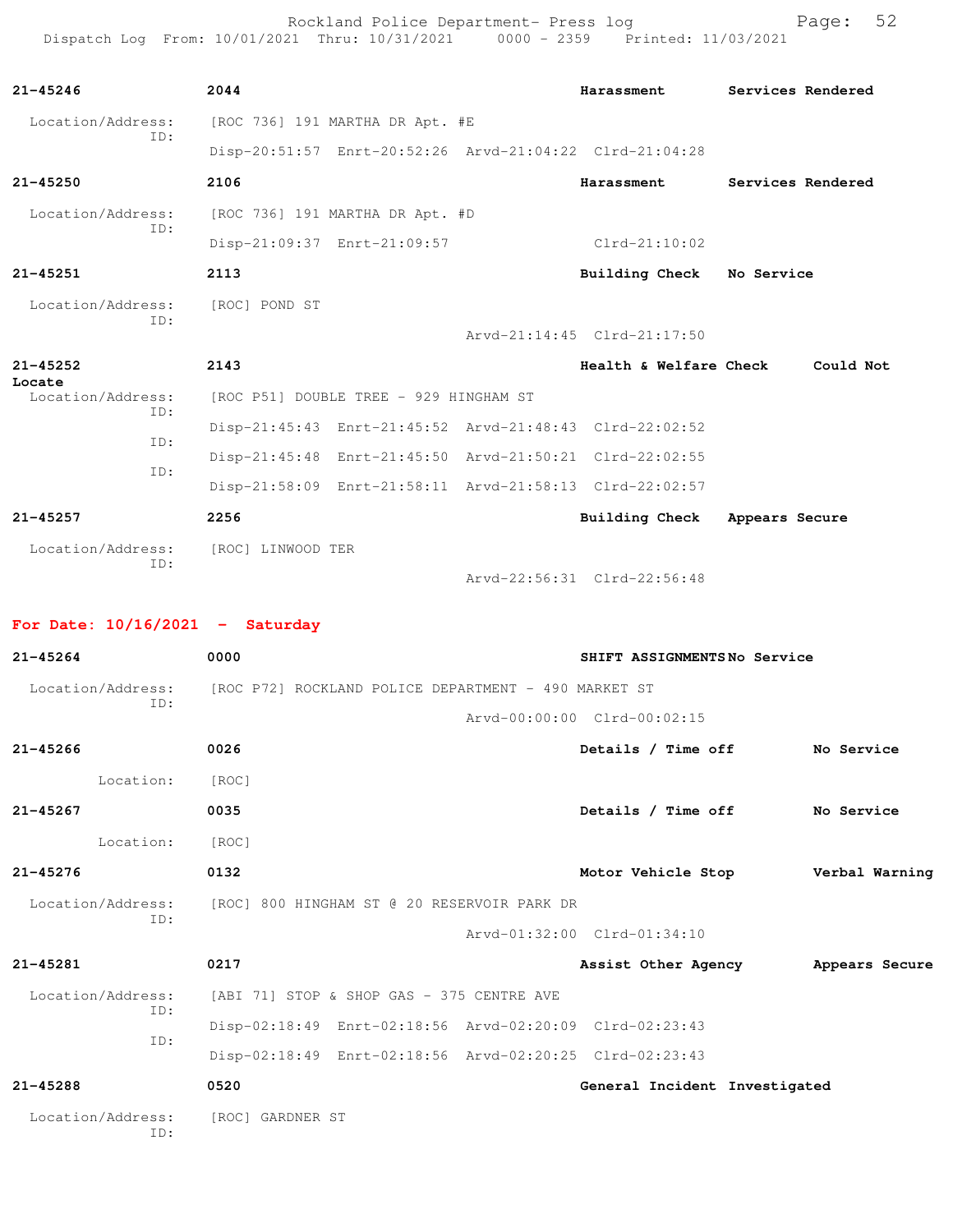Rockland Police Department- Press log Fage: 53 Dispatch Log From: 10/01/2021 Thru: 10/31/2021 0000 - 2359 Printed: 11/03/2021

 Arvd-05:20:00 Clrd-05:38:56 **21-45289 0610 Building Check Appears Secure** Location/Address: [ROC] UNION ST ID: Arvd-06:10:24 Clrd-06:35:25 **21-45290 0635 Traffic Enforcement Services Rendered**  Location/Address: [ROC] POND ST ID: Arvd-06:36:22 Clrd-06:56:51 **21-45296 0725 Motor Vehicle Stop Verbal Warning** Location/Address: [ROC] EAST WATER ST @ HOWARD ST ID: Disp-07:26:17 Enrt-07:26:24 Arvd-07:26:29 Clrd-07:27:45 **21-45298 0803 Information Call No Action Required** Location/Address: [ROC P72] ROCKLAND POLICE DEPARTMENT - 490 MARKET ST **21-45300 0845 Information Call No Action Required** Location/Address: [ROC P72] ROCKLAND POLICE DEPARTMENT - 490 MARKET ST **21-45306 0935 911 Hang Up Investigated** Location/Address: [ROC] 416 SUMMER ST @ 67 CONDON CIR ID: Disp-09:37:57 Enrt-09:38:01 Arvd-09:38:29 Clrd-09:39:20 **21-45311 1005 Assist Other Agency Services Rendered**<br>Location/Address:  $[ROC 681] 115 UNION ST Apt. #3$  ID: Disp-10:19:34 Clrd-10:29:55 **21-45313 1030 Assist Public Investigated** Location/Address: [ROC] 303 MARKET ST ID: Disp-10:35:48 Clrd-10:36:38 **21-45315 1044 Traffic Enforcement Services Rendered**  Location/Address: [ROC] POND ST ID: Disp-10:45:30 Clrd-11:17:07 **21-45318 1106 Assist Public No Action Required** Location/Address: [ROC 69] SOUTH SHORE REHAB & NURSING - 115 NORTH AVE Apt. #30 ID: Disp-11:31:04 Enrt-11:31:10 Arvd-11:31:15 Clrd-11:33:01 **21-45320 1129 Details / Time off No Action Required**  Location: [ROC] **21-45331 1223 Suspicious Activity Services Rendered**  Location/Address: [ROC P86] MOBIL GAS STATION - 158 MARKET ST ID: Disp-12:23:17 Enrt-12:23:35 Arvd-12:23:48 Clrd-12:27:30 **21-45334 1255 Emergency Medical Transported to Hospital**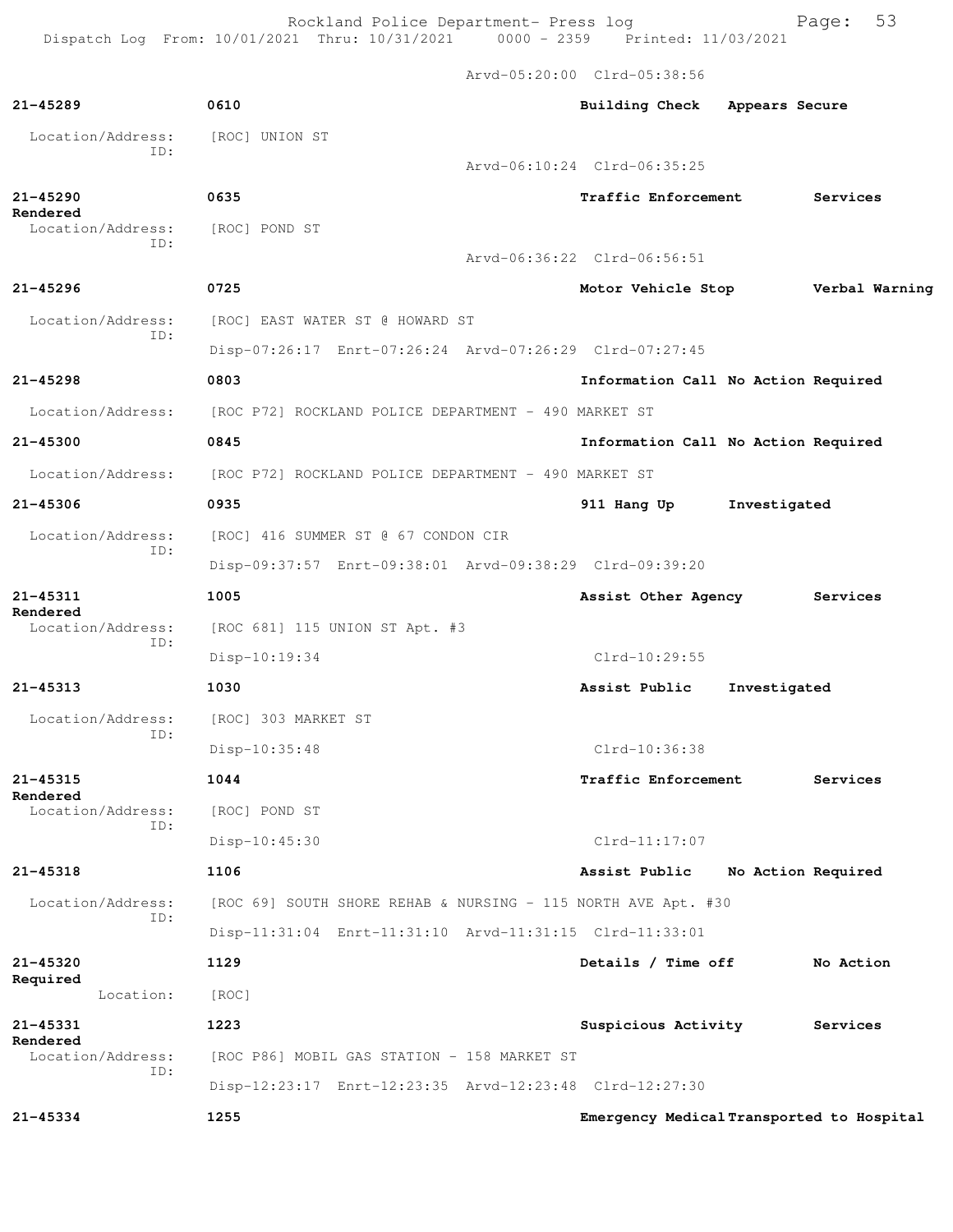|                               |                         |                                   | Rockland Police Department- Press log                                     | Dispatch Log From: 10/01/2021 Thru: 10/31/2021 0000 - 2359 Printed: 11/03/2021                                                  |              | Page:             | 54 |
|-------------------------------|-------------------------|-----------------------------------|---------------------------------------------------------------------------|---------------------------------------------------------------------------------------------------------------------------------|--------------|-------------------|----|
| Location/Address:             |                         | [ROC] 71 SUMMIT ST                |                                                                           |                                                                                                                                 |              |                   |    |
|                               | TD:                     | $Disp-12:57:58$                   |                                                                           | $Clrd-12:58:14$                                                                                                                 |              |                   |    |
| EMS Unit:                     |                         | ROCKAM1-Rockland A1               |                                                                           | Disp-12:59:19 Enrt-13:00:13 Arvd-13:01:32 Clrd-13:26:12<br>Hosp-13:32:21 ClrHosp-14:07:18 InQrtsUnavl-14:11:47 InSrvce-14:11:55 |              |                   |    |
| Fire Unit:                    |                         |                                   | ROCKEN1-Pumper-Rockland Engine 1<br>InQrtsUnavl-13:29:02 InSrvce-13:29:02 | Disp-12:59:25 Enrt-13:00:11 Arvd-13:01:28 Clrd-13:26:15                                                                         |              |                   |    |
| 21-45336<br>Rendered          |                         | 1303                              |                                                                           | Health & Welfare Check                                                                                                          |              | Services          |    |
| Location/Address:             | ID:                     | [ROC] 417 PLAIN ST                |                                                                           |                                                                                                                                 |              |                   |    |
|                               |                         | $Disp-13:06:13$                   |                                                                           | Arvd-13:11:36 Clrd-13:22:30                                                                                                     |              |                   |    |
|                               | ID:                     |                                   |                                                                           | Disp-13:26:04 Enrt-13:26:07 Arvd-13:34:03 Clrd-13:34:11                                                                         |              |                   |    |
| 21-45362                      |                         | 1331                              |                                                                           | Police Information                                                                                                              |              | Services          |    |
| Rendered<br>Location:         |                         |                                   | [PLY] PLYMOUTH COMMUNITY EVENT                                            |                                                                                                                                 |              |                   |    |
|                               | ID:                     | $Disp-16:32:27$                   |                                                                           | Arvd-16:32:39 Clrd-17:14:50                                                                                                     |              |                   |    |
| $21 - 45338$                  |                         | 1346                              |                                                                           | Follow-Up Investigation                                                                                                         |              | No Service        |    |
| Location/Address:             |                         | [ROC 181] 1095 UNION ST           |                                                                           |                                                                                                                                 |              |                   |    |
|                               | ID:                     |                                   |                                                                           | Arvd-13:46:00 Clrd-13:48:56                                                                                                     |              |                   |    |
| $21 - 45345$                  |                         | 1435                              |                                                                           | Burglar Alarm                                                                                                                   | Investigated |                   |    |
| Location/Address:             |                         |                                   | [ROC 260] SOUTH SHORE HOSPICE - 30 RESERVOIR PARK DR                      |                                                                                                                                 |              |                   |    |
|                               | ID:                     |                                   |                                                                           | Disp-14:36:04 Enrt-14:36:58 Arvd-14:46:00 Clrd-14:52:14                                                                         |              |                   |    |
|                               | ID:                     |                                   |                                                                           | Disp-14:36:18 Enrt-14:37:02 Arvd-14:51:56 Clrd-14:52:00                                                                         |              |                   |    |
| 21-45348                      |                         | 1452                              |                                                                           | Suspicious Activity                                                                                                             |              | Arrest (s) Made   |    |
| Vicinity of:                  |                         | [ROC] 140 SPRUCE ST               |                                                                           |                                                                                                                                 |              |                   |    |
|                               | ID:                     |                                   |                                                                           | Disp-14:54:03 Enrt-14:54:35 Arvd-14:57:41 Clrd-15:23:38                                                                         |              |                   |    |
|                               | ID:                     |                                   |                                                                           | Disp-14:54:17 Enrt-14:54:35 Arvd-14:58:31 Clrd-15:20:33                                                                         |              |                   |    |
|                               | ID:                     |                                   |                                                                           | Disp-14:54:29 Enrt-14:54:35 Arvd-15:00:08 Clrd-15:24:54                                                                         |              |                   |    |
|                               | ID:<br>Refer To Arrest: | $Disp-15:20:50$<br>21ROC-45348-AR |                                                                           | Arvd-15:20:54 Clrd-15:32:50                                                                                                     |              |                   |    |
|                               | Arrest:                 | DELVENTAL, MATHEW P               | Address: 146 GREENWOOD ST ROCKLAND, MA                                    |                                                                                                                                 |              |                   |    |
|                               | Age:<br>Charges:        | 46                                | OUI-LIQUOR OR .08%, 2ND OFFENSE<br>NEGLIGENT OPERATION OF MOTOR VEHICLE   |                                                                                                                                 |              |                   |    |
| $21 - 45350$                  |                         | 1516                              |                                                                           | Neighbor Disturbance                                                                                                            |              | Services          |    |
| Rendered<br>Location/Address: |                         | [ROC] 16 LINWOOD TER              |                                                                           |                                                                                                                                 |              |                   |    |
|                               | ID:                     | $Disp-15:20:00$                   |                                                                           | $Clrd-16:03:10$                                                                                                                 |              |                   |    |
| $21 - 45364$                  |                         | 1600                              |                                                                           | SHIFT ASSIGNMENTS Services Rendered                                                                                             |              |                   |    |
| Location/Address:             |                         |                                   | [ROC P72] ROCKLAND POLICE DEPARTMENT - 490 MARKET ST                      |                                                                                                                                 |              |                   |    |
| $21 - 45368$                  |                         | 1737                              |                                                                           | General Info                                                                                                                    |              | Services Rendered |    |
| Location/Address:             |                         |                                   | [ROC P72] ROCKLAND POLICE DEPARTMENT - 490 MARKET ST                      |                                                                                                                                 |              |                   |    |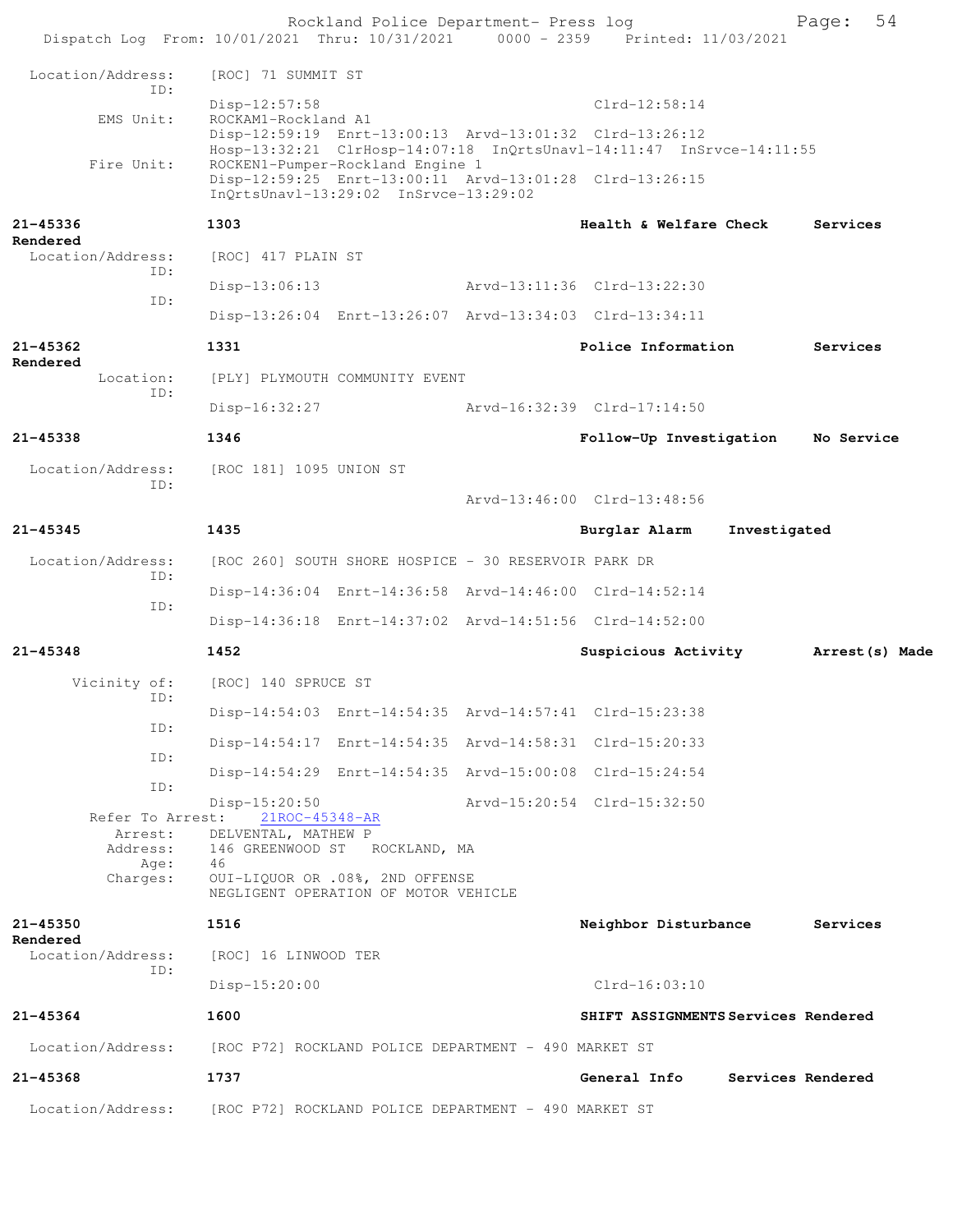| Dispatch Log From: 10/01/2021 Thru: 10/31/2021 0000 - 2359 |                                                      | Rockland Police Department- Press log   | Printed: 11/03/2021                                     |                   | 55<br>Page: |
|------------------------------------------------------------|------------------------------------------------------|-----------------------------------------|---------------------------------------------------------|-------------------|-------------|
| $21 - 45374$                                               | 1849                                                 |                                         | General Info                                            | Services Rendered |             |
| Location/Address:                                          | [ROC P72] ROCKLAND POLICE DEPARTMENT - 490 MARKET ST |                                         |                                                         |                   |             |
| 21-45383                                                   | 1911                                                 |                                         | <b>Building Check</b>                                   | Services Rendered |             |
| Location/Address:                                          | [ROC 2] STUDLEY COURT - STUDLEY CT                   |                                         |                                                         |                   |             |
| TD:                                                        |                                                      |                                         | Arvd-19:13:00 Clrd-19:14:45                             |                   |             |
| 21-45387                                                   | 1921                                                 |                                         | Building Check                                          | Services Rendered |             |
| Location/Address:<br>ID:                                   | [ROC] LINWOOD TER                                    |                                         |                                                         |                   |             |
|                                                            |                                                      |                                         | Arvd-19:22:46 Clrd-19:28:23                             |                   |             |
| $21 - 45390$                                               | 1954                                                 |                                         | <b>Building Check</b>                                   | Services Rendered |             |
| Location/Address:<br>ID:                                   | [ROC] POND ST                                        |                                         | Arvd-19:55:32 Clrd-19:57:07                             |                   |             |
| $21 - 45398$                                               | 2032                                                 |                                         | Larceny                                                 | Unfounded         |             |
| Location/Address:                                          | [ROC] 511 PLAIN ST                                   |                                         |                                                         |                   |             |
| ID:                                                        | Disp-20:35:43                                        |                                         | $Clrd-20:35:52$                                         |                   |             |
| 21-45400                                                   | 2056                                                 |                                         | Suspicious Activity                                     |                   | Sent On Way |
| Location/Address:                                          |                                                      | [ROC 66] REEDS POND PARK - 80 MARKET ST |                                                         |                   |             |
| ID:                                                        | Disp-20:56:58                                        |                                         | Arvd-20:57:03 Clrd-21:32:02                             |                   |             |
| ID:                                                        |                                                      |                                         | Disp-20:59:33 Enrt-20:59:34 Arvd-20:59:36 Clrd-21:01:56 |                   |             |
| ID:                                                        | $Disp-21:02:41$                                      |                                         | Arvd-21:02:44 Clrd-21:14:24                             |                   |             |
| ID:                                                        |                                                      |                                         | Disp-21:02:56 Enrt-21:02:58 Arvd-21:02:59 Clrd-21:17:26 |                   |             |
| 21-45401                                                   | 2100                                                 |                                         | Suspicious Activity                                     |                   | Gone on     |
| arrival<br>Location/Address:                               |                                                      | [ROC P55] HOME DEPOT - 1149 HINGHAM ST  |                                                         |                   |             |
| TD:                                                        |                                                      |                                         | Disp-21:01:14 Enrt-21:01:54 Arvd-21:08:35 Clrd-21:09:12 |                   |             |
| $21 - 45402$                                               | 2102                                                 |                                         | 911 Hang Up                                             | Could Not Locate  |             |
| Location/Address:                                          |                                                      | [ROC 1041] 135 GROVE ST Apt. #129       |                                                         |                   |             |
| ID:                                                        |                                                      |                                         | Disp-21:09:47 Enrt-21:09:53 Arvd-21:17:51 Clrd-21:24:50 |                   |             |
| $21 - 45404$                                               | 2114                                                 |                                         | Assist Other Agency                                     |                   | Services    |
| Rendered<br>Location/Address:                              |                                                      | [ROC 736] 191 MARTHA DR Apt. #D         |                                                         |                   |             |
| ID:                                                        | $Disp-21:16:58$                                      |                                         | Arvd-21:17:04 Clrd-21:28:00                             |                   |             |
| ID:                                                        | $Disp-21:17:32$                                      |                                         | Arvd-21:17:36 Clrd-21:28:04                             |                   |             |
| 21-45408                                                   | 2148                                                 |                                         | Details / Time off                                      |                   | Services    |
| Rendered<br>Location:                                      | [ROC]                                                |                                         |                                                         |                   |             |
| 21-45412                                                   | 2249                                                 |                                         | Motor Vehicle Complaint                                 |                   | Could Not   |
| Locate<br>Location/Address:                                |                                                      | [ROC] 414 BEECH ST @ 1 MILLBROOK DR     |                                                         |                   |             |
| ID:                                                        |                                                      |                                         | Disp-22:50:10 Enrt-22:50:13 Arvd-22:51:13 Clrd-22:55:24 |                   |             |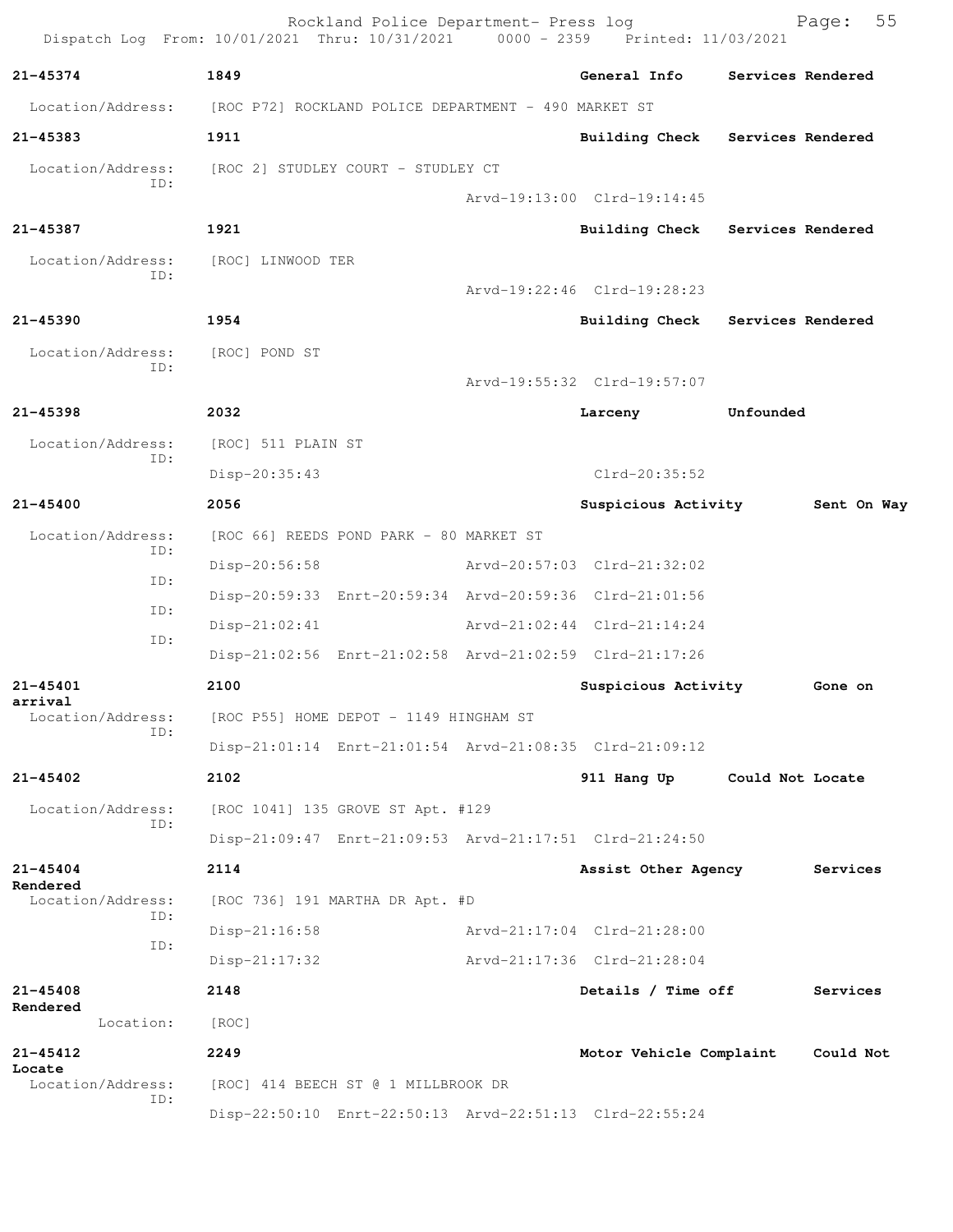Rockland Police Department- Press log entitled and Page: 56 Dispatch Log From: 10/01/2021 Thru: 10/31/2021 0000 - 2359 Printed: 11/03/2021

| 21-45414                                               | 2356                                                                                                                                                                                                                                 | MVA Property Damage Only Arrest (s) Made |              |                   |  |
|--------------------------------------------------------|--------------------------------------------------------------------------------------------------------------------------------------------------------------------------------------------------------------------------------------|------------------------------------------|--------------|-------------------|--|
| Vicinity of:                                           | [ROC P114] ROCKLAND FIRE DEPARTMENT - 360 UNION ST                                                                                                                                                                                   |                                          |              |                   |  |
| ID:                                                    | $Disp-00:04:01$                                                                                                                                                                                                                      | Arvd-00:04:07 Clrd-10/17/2021 @ 00:46:24 |              |                   |  |
| ID:                                                    | $Disp-00:04:05$                                                                                                                                                                                                                      | Arvd-00:04:07 Clrd-10/17/2021 @ 00:24:12 |              |                   |  |
| ID:                                                    | $Disp-00:25:19$                                                                                                                                                                                                                      |                                          |              |                   |  |
| ID:<br>Refer To Arrest:<br>Arrest:<br>Age:<br>Charges: | $Disp-00:25:27$<br>21ROC-45414-AR<br>ANTONOWICZ, CAMERON MICHAEL<br>Address: 26 HOOD DR PLYMOUTH, MA<br>21<br>0UI-LIQUOR OR .08%<br>RECKLESS OPERATION OF MOTOR VEHICLE<br>MARKED LANES VIOLATION<br>LIQUOR, PERSON UNDER 21 PROCURE |                                          |              |                   |  |
| For Date: $10/17/2021$ - Sunday                        |                                                                                                                                                                                                                                      |                                          |              |                   |  |
| $21 - 45415$                                           | 0000                                                                                                                                                                                                                                 | SHIFT ASSIGNMENTSNo Service              |              |                   |  |
|                                                        | Location/Address: [ROC P72] ROCKLAND POLICE DEPARTMENT - 490 MARKET ST                                                                                                                                                               |                                          |              |                   |  |
| ID:                                                    |                                                                                                                                                                                                                                      | Arvd-00:00:00 Clrd-00:03:48              |              |                   |  |
| 21-45419                                               | 0033                                                                                                                                                                                                                                 | Larceny / Forgery/ Fraud Services        |              |                   |  |
| Rendered<br>Location/Address:                          | [ROC P45] COMFORT INN - 850 HINGHAM ST Apt. #203                                                                                                                                                                                     |                                          |              |                   |  |
| ID:                                                    | Disp-00:44:51 Enrt-00:44:53 Arvd-00:47:39 Clrd-01:02:29                                                                                                                                                                              |                                          |              |                   |  |
| $21 - 45421$                                           | 0043                                                                                                                                                                                                                                 | Disabled Motor Vehicle                   |              | Services          |  |
| Rendered                                               | Vicinity of: [ROC P40] DRY ICE CORPORATION - 286 HINGHAM ST                                                                                                                                                                          |                                          |              |                   |  |
| ID:                                                    |                                                                                                                                                                                                                                      | Arvd-00:43:00 Clrd-00:44:44              |              |                   |  |
| $21 - 45425$                                           | 0206                                                                                                                                                                                                                                 | Building Check                           | Investigated |                   |  |
| Location/Address: [ROC] MARKET ST                      |                                                                                                                                                                                                                                      |                                          |              |                   |  |
| ID:                                                    |                                                                                                                                                                                                                                      | Arvd-02:06:29 Clrd-02:06:34              |              |                   |  |
| $21 - 45426$                                           | 0206                                                                                                                                                                                                                                 | Building Check                           | Investigated |                   |  |
| Location/Address:                                      | [ROC] STUDLEY CT                                                                                                                                                                                                                     |                                          |              |                   |  |
| TD:                                                    |                                                                                                                                                                                                                                      | Arvd-02:07:02 Clrd-02:07:08              |              |                   |  |
| $21 - 45427$                                           | 0239                                                                                                                                                                                                                                 | Suspicious Activity                      |              | Services          |  |
| Rendered<br>Location/Address:                          | [ROC P89] CALVARY CHAPEL - 175 MARKET ST                                                                                                                                                                                             |                                          |              |                   |  |
| ID:                                                    |                                                                                                                                                                                                                                      | Arvd-02:39:00 Clrd-02:44:48              |              |                   |  |
| $21 - 45432$                                           | 0418                                                                                                                                                                                                                                 | Suspicious Activity                      |              | Services          |  |
| Rendered<br>Location/Address:                          | [ROC 576] 113 ARLINGTON ST                                                                                                                                                                                                           |                                          |              |                   |  |
| ID:                                                    | Disp-04:19:51 Enrt-04:20:26 Arvd-04:21:20 Clrd-04:29:21                                                                                                                                                                              |                                          |              |                   |  |
| ID:                                                    | Disp-04:20:24 Enrt-04:20:26 Arvd-04:23:02 Clrd-04:29:24                                                                                                                                                                              |                                          |              |                   |  |
| $21 - 45433$                                           | 0559                                                                                                                                                                                                                                 | <b>Building Check</b>                    |              | Services Rendered |  |
| Location/Address:                                      | [ROC] UNION ST                                                                                                                                                                                                                       |                                          |              |                   |  |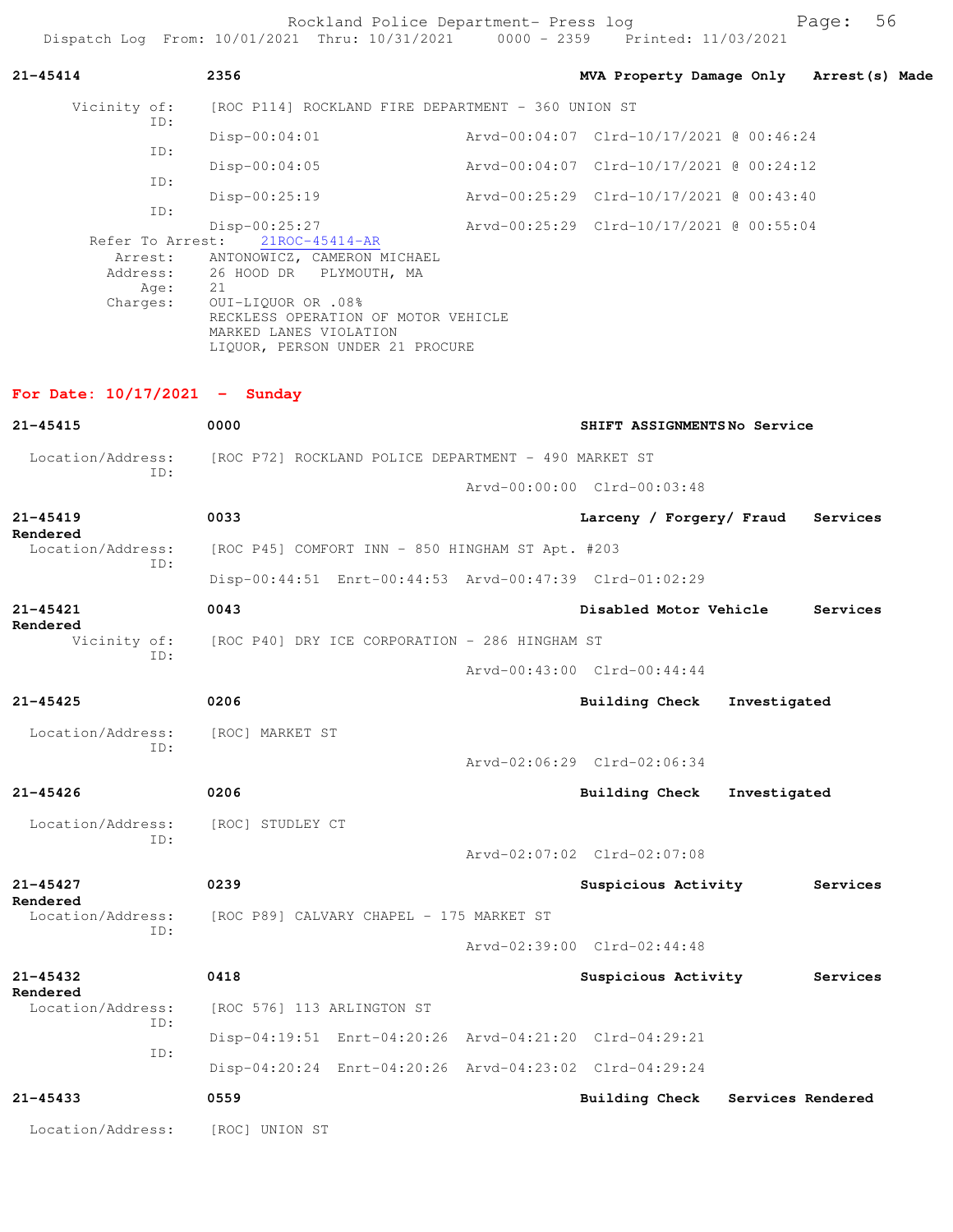Rockland Police Department- Press log Fage: 57 Dispatch Log From: 10/01/2021 Thru: 10/31/2021 0000 - 2359 Printed: 11/03/2021

 ID: Arvd-06:13:45 Clrd-06:29:18 **21-45436 0636 Traffic Enforcement Citation/Warning Issued**  Location/Address: ID: Arvd-06:37:03 Clrd-07:04:52 **21-45441 0721 Building Check Investigated** Location/Address: [ROC] STUDLEY CT ID: Arvd-07:22:02 Clrd-07:22:11 **21-45442 0722 Building Check Investigated** Location/Address: [ROC] MARKET ST ID: Arvd-07:22:54 Clrd-07:23:05 **21-45445 0832 Burglar Alarm Services Rendered** Location/Address: [ROC] 295 UNION ST ID: Disp-08:33:09 Enrt-08:33:33 Arvd-08:39:39 Clrd-08:42:16 **21-45452 0950 Health & Welfare Check Services Rendered**  Location/Address: [ROC 140] 292 MARKET ST Apt. #12A ID: Disp-09:54:10 Enrt-09:54:17 Arvd-09:58:22 Clrd-10:05:01 **21-45459 1038 Motor Vehicle Stop Verbal Warning** Location/Address: [ROC] UNION ST ID: Arvd-10:38:00 Clrd-10:40:17 **21-45463 1123 Motor Vehicle Complaint Paper Exchange** Location/Address: [ROC] HINGHAM ST ID: Disp-11:29:53 Enrt-11:30:03 Arvd-11:30:55 Clrd-12:14:14 **21-45476 1303 MVA Property Damage Only Report Follows** Location/Address: [ROC] NORTH AVE ID: Arvd-13:03:00 Clrd-13:11:12 ID: Disp-13:10:02 Arvd-13:10:08 Clrd-13:28:16 **21-45477 1303 General Info Services Rendered** Location/Address: [ROC] 62 MARTHA DR Apt. #F **21-45479 1323 Health & Welfare Check Transported to Hospital**  [ROC] AUTO ZONE - 359 MARKET ST

 ID: Disp-13:24:17 Enrt-13:24:58 Arvd-13:26:07 Clrd-13:34:04 ID: Disp-13:24:29 Enrt-13:24:58 Arvd-13:25:23 Clrd-13:37:28<br>Fire Unit: ROCKEN1-Pumper-Rockland Engine 1 ROCKEN1-Pumper-Rockland Engine 1 Disp-13:25:31 Enrt-13:28:15 Arvd-13:29:08 Clrd-13:33:31 InQrtsUnavl-13:37:08 InSrvce-13:37:11 EMS Unit: ROCKAM1-Rockland A1 Disp-13:25:37 Enrt-13:28:13 Arvd-13:29:06 Clrd-13:33:29 Hosp-13:42:33 ClrHosp-14:12:49 InQrtsUnavl-14:17:30 InSrvce-14:17:32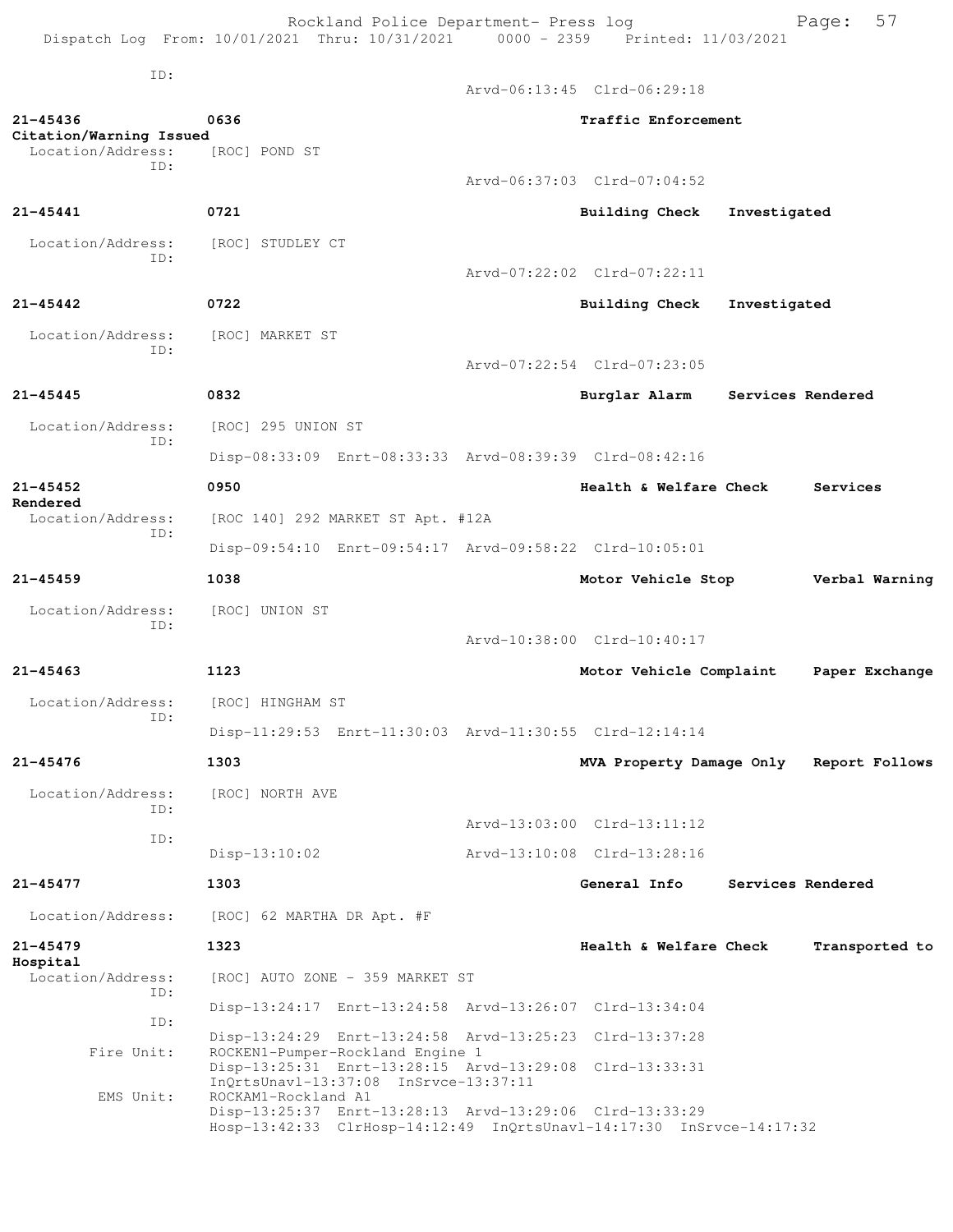Rockland Police Department- Press log entitled and Page: 58 Dispatch Log From: 10/01/2021 Thru: 10/31/2021 0000 - 2359 Printed: 11/03/2021

| $21 - 45480$                       |            | 1343                                                 |                                                                           | Health & Welfare Check                                  |                | Taken to          |
|------------------------------------|------------|------------------------------------------------------|---------------------------------------------------------------------------|---------------------------------------------------------|----------------|-------------------|
| Family/Guardian/Other<br>Location: |            |                                                      | [ROC P3] ROCKLAND GOLF COURSE                                             |                                                         |                |                   |
|                                    | TD:        | Disp-13:44:22                                        |                                                                           | Arvd-13:44:29 Clrd-13:50:46                             |                |                   |
| 21-45484                           |            | 1427                                                 |                                                                           | Burglar Alarm                                           |                | Services Rendered |
| Location/Address:                  |            |                                                      | [ROC] MEMORIAL PARK SCHOOL - COL BRIAN DUFFY WAY                          |                                                         |                |                   |
|                                    | ID:<br>TD: |                                                      | Disp-14:29:48 Enrt-14:30:16                                               | $Clrd-14:31:00$                                         |                |                   |
|                                    | ID:        |                                                      |                                                                           | Disp-14:30:55 Enrt-14:31:10 Arvd-14:35:02 Clrd-14:42:32 |                |                   |
|                                    |            | $Disp-14:32:12$                                      |                                                                           | $Clrd-14:32:31$                                         |                |                   |
| $21 - 45497$                       |            | 1555                                                 |                                                                           | Motor Vehicle Complaint                                 |                | Investigated      |
| Location/Address:                  | TD:        | [ROC] MARKET ST                                      |                                                                           |                                                         |                |                   |
|                                    |            | $Disp-16:08:42$                                      |                                                                           | Arvd-16:08:46 Clrd-16:08:48                             |                |                   |
| $21 - 45500$                       |            | 1608                                                 |                                                                           | SHIFT ASSIGNMENTS Services Rendered                     |                |                   |
| Location/Address:                  | ID:        |                                                      | [ROC P72] ROCKLAND POLICE DEPARTMENT - 490 MARKET ST                      |                                                         |                |                   |
|                                    |            | $Disp-16:10:53$                                      |                                                                           | $Clrd-16:11:02$                                         |                |                   |
| $21 - 45502$                       |            | 1614                                                 |                                                                           | Harassment                                              |                | Services Rendered |
| Location/Address:                  | ID:        |                                                      | [ROC P89] CALVARY CHAPEL - 175 MARKET ST                                  |                                                         |                |                   |
|                                    |            | Disp-16:21:59                                        |                                                                           | $Clrd-16:22:05$                                         |                |                   |
| $21 - 45506$<br>Rendered           |            | 1643                                                 |                                                                           | Details / Time off                                      |                | Services          |
| Location:                          |            | [ROC]                                                |                                                                           |                                                         |                |                   |
| 21-45507<br>No EMS                 |            | 1643                                                 |                                                                           | Motor Vehicle Collision W/PI                            |                |                   |
| Location/Address:<br>EMS Unit:     |            | [ROC] GARDNER ST<br>ROCKAM1-Rockland A1              | $InQrtsUnav1-17:04:38 InSrvce-17:04:38$                                   | Disp-16:47:43 Enrt-16:48:08 Arvd-16:53:41 Clrd-16:53:45 |                |                   |
|                                    | ID:        |                                                      |                                                                           | Disp-16:47:47 Enrt-16:47:50 Arvd-16:47:55 Clrd-16:51:53 |                |                   |
| Fire Unit:                         |            | Disp-16:47:48 Enrt-16:48:04                          | ROCKEN1-Pumper-Rockland Engine 1<br>InQrtsUnav1-17:02:59 InSrvce-17:02:59 | $Clrd-16:53:39$                                         |                |                   |
|                                    | ID:        | Disp-16:47:53 Enrt-16:47:56                          |                                                                           | $Clrd-16:51:57$                                         |                |                   |
| $21 - 45508$                       |            | 1645                                                 |                                                                           | Details / Time off                                      |                | Services          |
| Rendered<br>Location:              |            | [ROC]                                                |                                                                           |                                                         |                |                   |
| 21-45509                           |            | 1650                                                 |                                                                           | Detail                                                  |                | Services Rendered |
| Location/Address:                  |            | [ROC P72] ROCKLAND POLICE DEPARTMENT - 490 MARKET ST |                                                                           |                                                         |                |                   |
| 21-45512                           |            | 1718                                                 |                                                                           | <b>Building Check</b>                                   | Appears Secure |                   |
| Location/Address:                  |            | [ROC] LINWOOD TER                                    |                                                                           |                                                         |                |                   |
|                                    | ID:        |                                                      |                                                                           | Arvd-17:19:19 Clrd-17:19:25                             |                |                   |
| $21 - 45524$                       |            | 1923                                                 |                                                                           | Details / Time off                                      |                | Services          |
| Rendered<br>Location:              |            | [ROC]                                                |                                                                           |                                                         |                |                   |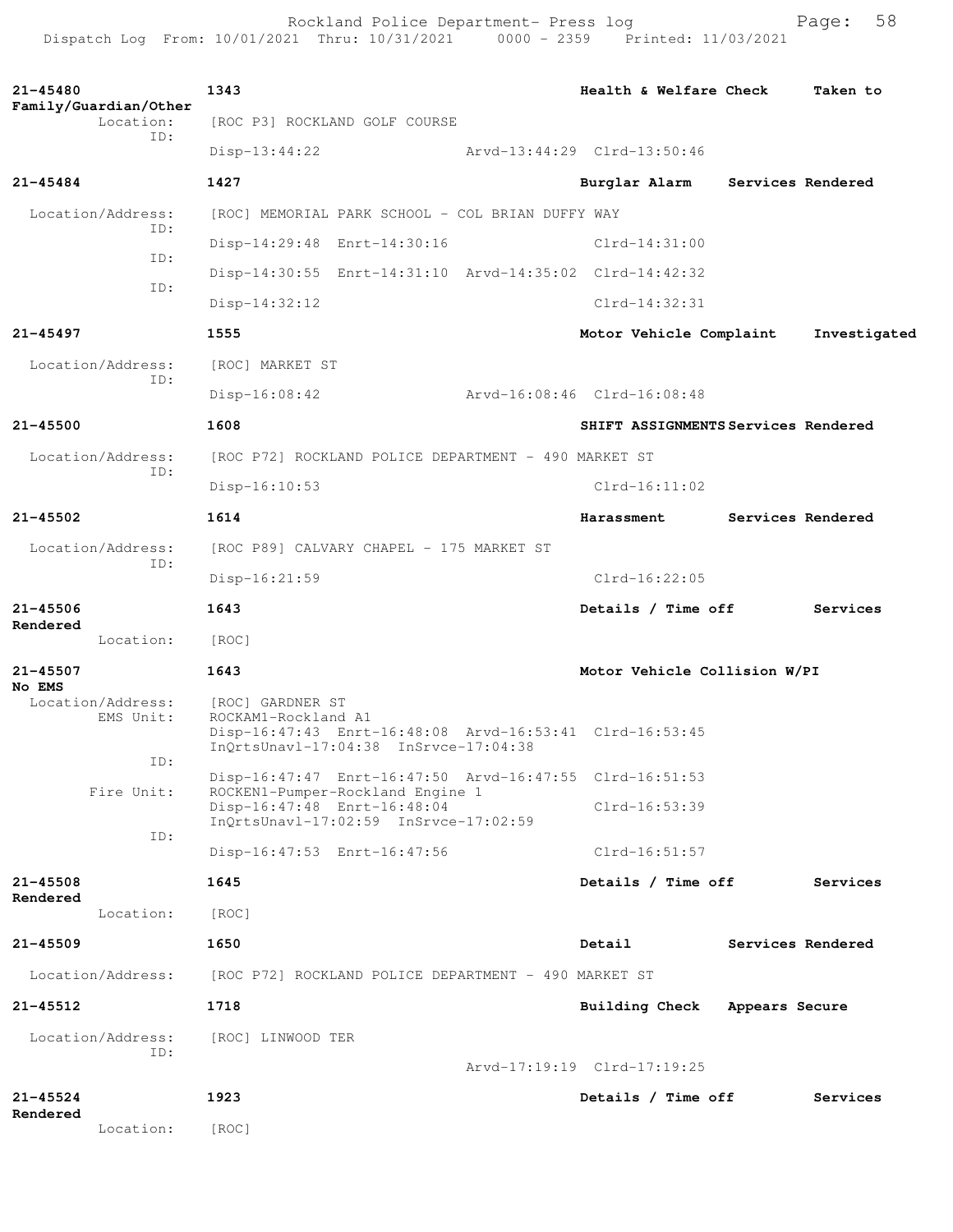Rockland Police Department- Press log entitled and Page: 59 Dispatch Log From: 10/01/2021 Thru: 10/31/2021 0000 - 2359 Printed: 11/03/2021

| $21 - 45532$      | 2115                                                 |                             | General Incident Services Rendered |
|-------------------|------------------------------------------------------|-----------------------------|------------------------------------|
| Location/Address: | [ROC P72] ROCKLAND POLICE DEPARTMENT - 490 MARKET ST |                             |                                    |
| ID:               | $Disp-21:17:12$                                      | $Clrd-21:17:17$             |                                    |
| $21 - 45535$      | 2141                                                 | Building Check              | Appears Secure                     |
| Location/Address: | [ROC] LINWOOD TER                                    |                             |                                    |
| ID:               |                                                      | Arvd-21:41:42 Clrd-21:41:48 |                                    |

**For Date: 10/18/2021 - Monday**

| 21-45546                             | 0003                                                                                                                   | SHIFT ASSIGNMENTS Services Rendered   |
|--------------------------------------|------------------------------------------------------------------------------------------------------------------------|---------------------------------------|
| Location/Address:                    | [ROC P72] ROCKLAND POLICE DEPARTMENT - 490 MARKET ST                                                                   |                                       |
| 21-45561                             | 0606                                                                                                                   | Building Check<br>Appears Secure      |
| Location/Address:                    | [ROC] UNION ST                                                                                                         |                                       |
| ID:                                  | $Disp-06:07:21$                                                                                                        | $Clrd-06:29:17$                       |
| $21 - 45566$                         | 0629                                                                                                                   | Suspicious Activity<br>Transported to |
| Hospital<br>Location/Address:<br>TD: | [ROC 821] 65 VERNON ST                                                                                                 |                                       |
| ID:                                  | Disp-06:31:52 Enrt-06:32:09 Arvd-06:32:13 Clrd-06:44:46                                                                |                                       |
| ID:                                  | Disp-06:31:58 Enrt-06:32:09                                                                                            | $Clrd-06:44:49$                       |
|                                      | Disp-06:32:07 Enrt-06:32:09                                                                                            | $Clrd-06:44:53$                       |
| Fire Unit:                           | ROCKEN1-Pumper-Rockland Engine 1<br>Disp-06:33:24                                                                      | $Clrd-06:33:35$                       |
| EMS Unit:                            | InQrtsUnavl-06:33:35 InSrvce-06:33:35<br>ROCKAM1-Rockland A1<br>Disp-06:33:27<br>InQrtsUnavl-06:33:31 InSrvce-06:33:31 | $Clrd-06:33:31$                       |
| $21 - 45570$                         | 0645                                                                                                                   | Details / Time off<br>Services        |
| Rendered<br>Location:                | [ROC]                                                                                                                  |                                       |
| $21 - 45573$                         | 0800                                                                                                                   | Information Call No Action Required   |
| Location/Address:                    | [ROC P72] ROCKLAND POLICE DEPARTMENT - 490 MARKET ST                                                                   |                                       |
| $21 - 45586$                         | 0838                                                                                                                   | 911 Hang Up<br>Services Rendered      |
| Location/Address:                    | [ROC 338] 111 MARKET ST                                                                                                |                                       |
| ID:                                  | Disp-08:39:46 Enrt-08:39:46 Arvd-08:42:53 Clrd-08:45:49                                                                |                                       |
| $21 - 45575$                         | 0915                                                                                                                   | Traffic Enforcement<br>Services       |
| Rendered<br>Vicinity of:             | [ROC] POND ST                                                                                                          |                                       |
| ID:                                  | Disp-09:16:36 Enrt-09:16:36 Arvd-09:16:36 Clrd-09:41:13                                                                |                                       |
| $21 - 45574$                         | 0950                                                                                                                   | Health & Welfare Check<br>Services    |
| Rendered<br>Location/Address:        | [ROC] 32 EVANS RD                                                                                                      |                                       |
| ID:                                  | Disp-09:50:55 Enrt-09:51:03 Arvd-09:53:27 Clrd-09:58:18                                                                |                                       |
| ID:                                  | Disp-09:51:11 Enrt-09:51:15                                                                                            | $Clrd-09:58:21$                       |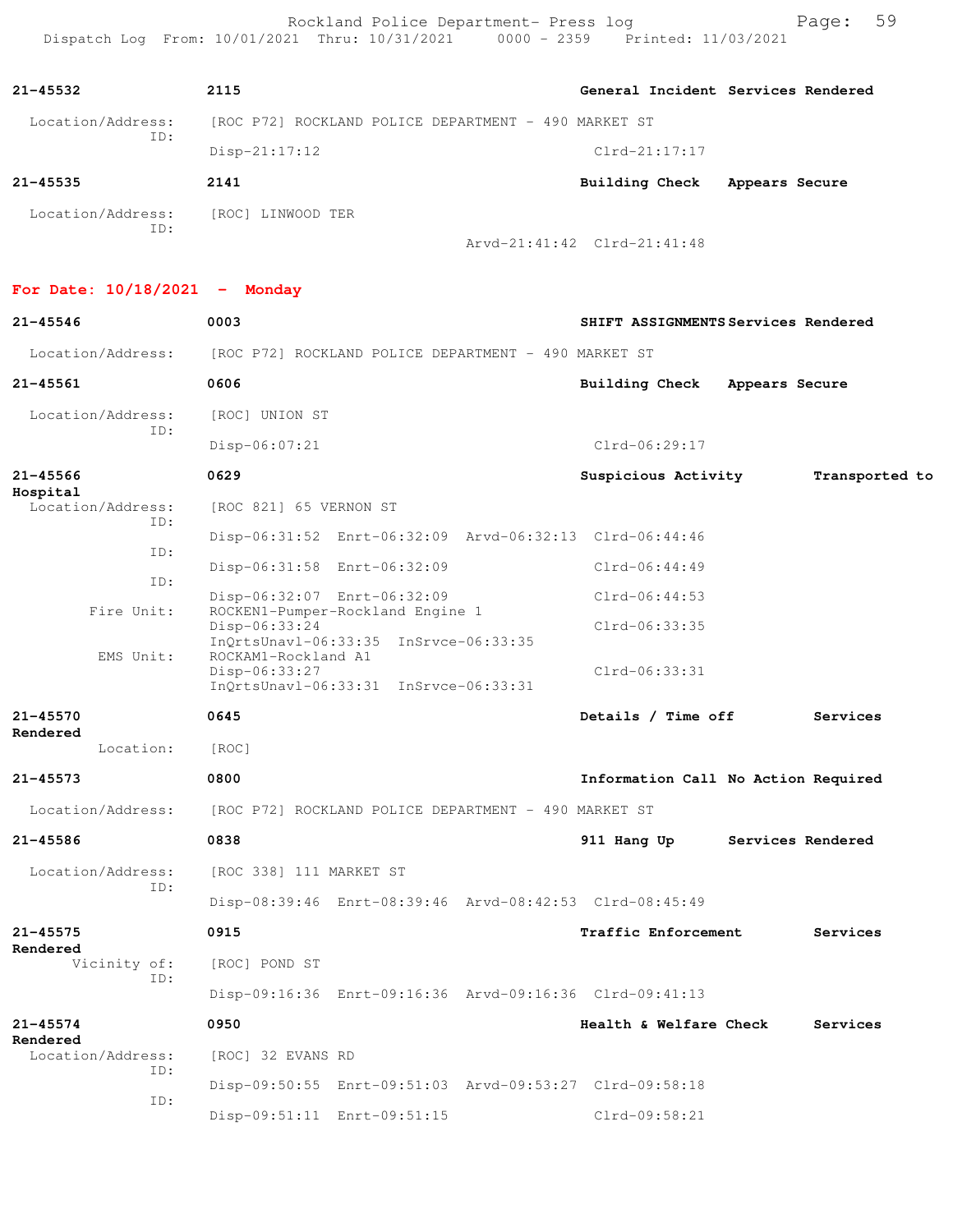Rockland Police Department- Press log Fage: 60<br>21 Thru: 10/31/2021 0000 - 2359 Printed: 11/03/2021 Dispatch Log From: 10/01/2021 Thru: 10/31/2021 **21-45591 1024 Burglar Alarm Building Checked/Secured** Location/Address: [ROC P84] PLAYERS SPORTS BAR - 86 VFW DR ID: Disp-10:25:04 Clrd-10:25:19 ID: Disp-10:25:08 Clrd-10:26:26 ID: Disp-10:26:33 Enrt-10:26:47 Arvd-10:33:03 Clrd-10:34:11 **21-45595 1035 Suspicious Activity Services Rendered**  Location/Address: [ROC 893] 34 HANNAH WAY Apt. #A ID: Disp-10:38:58 Enrt-10:42:12 Arvd-10:42:18 Clrd-11:15:28 **21-45598 1048 Motor Vehicle Stop Verbal Warning** Vicinity of: [ROC] BILL DELAHUNT PKWY ID: Arvd-10:48:00 Clrd-10:52:22 **21-45600 1054 Motor Vehicle Stop Verbal Warning** Vicinity of: [ROC] BILL DELAHUNT PKWY ID: Arvd-10:54:00 Clrd-10:56:06 **21-45607 1130 Health & Welfare Check Transported to Hospital**  Location/Address: [ROC] 495 SALEM ST ID: Disp-11:32:59 Arvd-11:33:39 Clrd-11:36:56 ID: Disp-11:32:59 Arvd-11:33:39 Clrd-11:36:53 **21-45612 1151 Animal Complaint Services Rendered** Location/Address: [ROC] 196 GREENWOOD ST ID: Arvd-11:51:00 Clrd-12:01:05 **21-45613 1201 Animal Complaint Services Rendered** Location/Address: [ROC] 6 NELSON RD ID: Arvd-12:01:00 Clrd-12:22:30 **21-45617 1230 Details / Time off No Action Required**  Location: [ROC] **21-45619 1234 Animal Complaint Services Rendered** Location/Address: [ROC] SPRUCE ST ID: Arvd-12:34:00 Clrd-13:42:50 **21-45623 1251 Motor Vehicle Complaint Gone on arrival**<br>Vicinity of: [ROC] 9 SALEM ST @ 754 UNION ST ID: Arvd-12:51:00 Clrd-13:15:48 **21-45626 1258 Motor Vehicle Stop Citation/Warning Issued**  [ROC] 700 UNION ST ID: Arvd-12:58:00 Clrd-13:06:03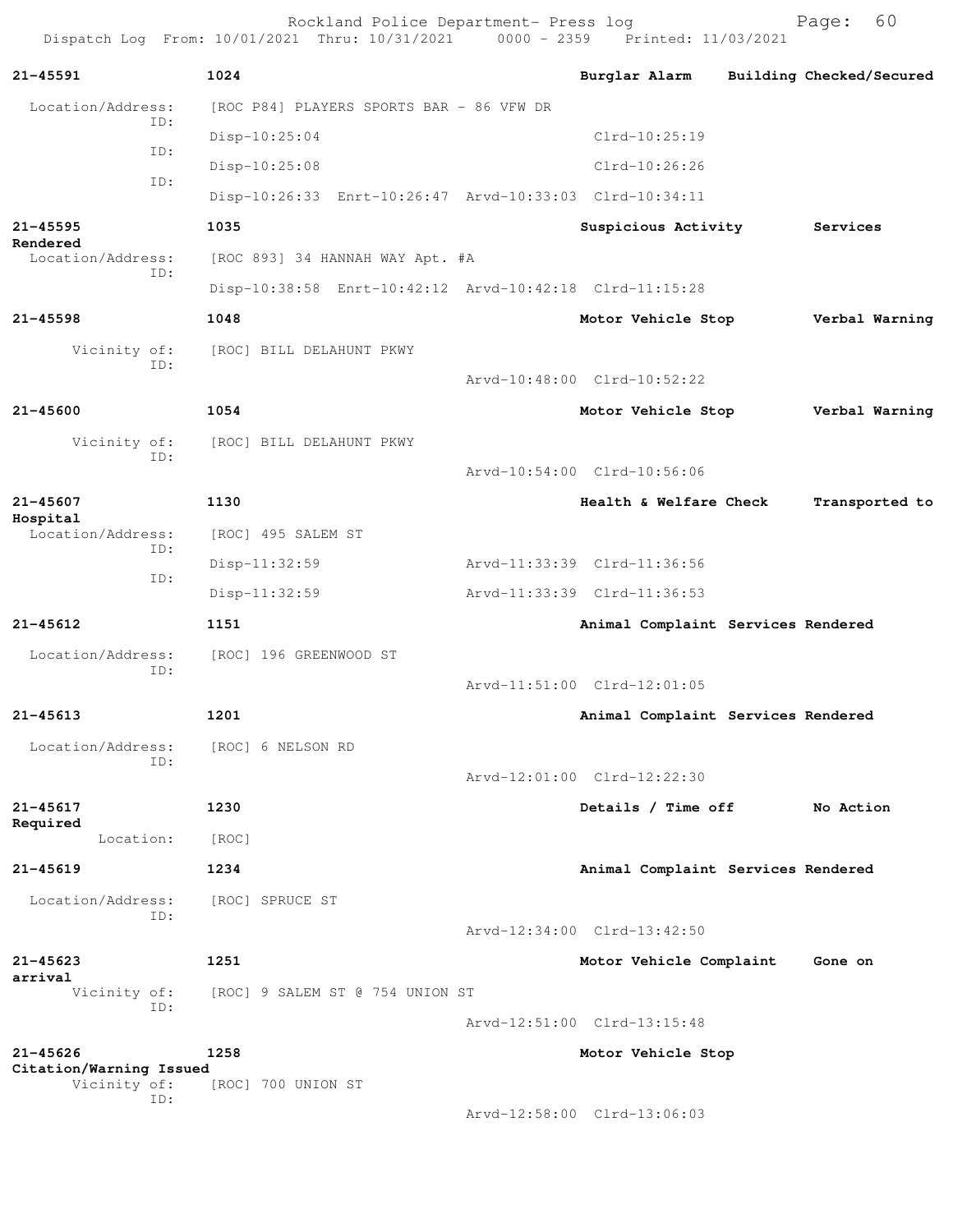| Dispatch Log From: 10/01/2021 Thru: 10/31/2021               |                           | Rockland Police Department- Press log                | 0000 - 2359 Printed: 11/03/2021                         | Page:              | 61 |
|--------------------------------------------------------------|---------------------------|------------------------------------------------------|---------------------------------------------------------|--------------------|----|
| $21 - 45767$                                                 | 1410                      |                                                      | Animal Complaint Services Rendered                      |                    |    |
| Location/Address:                                            | [ROC] 160 SPRUCE ST       |                                                      |                                                         |                    |    |
| $21 - 45640$<br>Citation/Warning Issued<br>Location/Address: | 1415<br>[ROC] HIGHLAND ST |                                                      | Motor Vehicle Stop                                      |                    |    |
| ID:                                                          |                           |                                                      | Arvd-14:15:00 Clrd-14:24:33                             |                    |    |
| $21 - 45641$<br>arrival                                      | 1417                      |                                                      | Suspicious Activity                                     | Gone on            |    |
| Location/Address:<br>ID:                                     | [ROC] MARKET ST           |                                                      |                                                         |                    |    |
| ID:                                                          |                           |                                                      | Disp-14:19:10 Enrt-14:19:17 Arvd-14:19:55 Clrd-14:25:33 |                    |    |
|                                                              |                           |                                                      | Disp-14:19:31 Enrt-14:19:33 Arvd-14:19:55 Clrd-14:24:15 |                    |    |
| 21-45765                                                     | 1430                      |                                                      | Animal Complaint Services Rendered                      |                    |    |
| Location/Address:                                            | [ROC] 364 NORTH AVE       |                                                      |                                                         |                    |    |
| $21 - 45659$                                                 | 1601                      |                                                      | SHIFT ASSIGNMENTS Services Rendered                     |                    |    |
| Location/Address:<br>ID:                                     |                           | [ROC P72] ROCKLAND POLICE DEPARTMENT - 490 MARKET ST |                                                         |                    |    |
|                                                              | $Disp-16:04:57$           |                                                      | Clrd-16:05:02                                           |                    |    |
| $21 - 45663$                                                 | 1617                      |                                                      | MVA Property Damage Only                                | Paper Exchange     |    |
| Location/Address:<br>ID:                                     |                           | [ROC] 5 UNION ST @ 158 MARKET ST                     |                                                         |                    |    |
| ID:                                                          |                           |                                                      | Disp-16:19:45 Enrt-16:19:52 Arvd-16:27:47 Clrd-16:43:28 |                    |    |
| ID:                                                          |                           | Disp-16:19:49 Enrt-16:19:52                          | $Clrd-16:21:34$                                         |                    |    |
|                                                              | Disp-16:30:30             |                                                      | Arvd-16:30:35 Clrd-16:43:22                             |                    |    |
| 21-45667<br>Rendered                                         | 1651                      |                                                      | MVA Property Damage Only                                | Services           |    |
| Location/Address:<br>ID:                                     | [ROC] 1001 HINGHAM ST     |                                                      |                                                         |                    |    |
| ID:                                                          |                           |                                                      | Disp-16:51:41 Enrt-16:51:57 Arvd-16:55:57 Clrd-17:40:11 |                    |    |
|                                                              |                           | Disp-16:51:52 Enrt-16:51:57                          | $Clrd-17:09:57$                                         |                    |    |
| 21-45671<br>Rendered                                         | 1720                      |                                                      | Larceny / Forgery/ Fraud                                | Services           |    |
| Location/Address:<br>ID:                                     |                           | [ROC P72] ROCKLAND POLICE DEPARTMENT - 490 MARKET ST |                                                         |                    |    |
|                                                              | Disp-17:28:04             |                                                      | $Clrd-17:28:27$                                         |                    |    |
| $21 - 45673$<br>911 Wireless call (Transfered)<br>Location:  | 1754<br>[ROC]             |                                                      | 911 Wireless call (Transfered)                          |                    |    |
| $21 - 45674$                                                 | 1800                      |                                                      | <b>BOLO</b>                                             | No Action Required |    |
| Location/Address:                                            |                           | [ROC P72] ROCKLAND POLICE DEPARTMENT - 490 MARKET ST |                                                         |                    |    |
| 21-45687<br>Citation/Warning Issued<br>Vicinity of:          | 1931<br>[ROC] NORMAN ST   |                                                      | Motor Vehicle Stop                                      |                    |    |
| ID:                                                          |                           |                                                      | Arvd-19:31:00 Clrd-19:32:17                             |                    |    |
| $21 - 45693$                                                 | 2028                      |                                                      | Suspicious Activity                                     | Services           |    |
| Rendered<br>Location/Address:<br>ID:                         | [ROC 107] 113 BELMONT ST  |                                                      |                                                         |                    |    |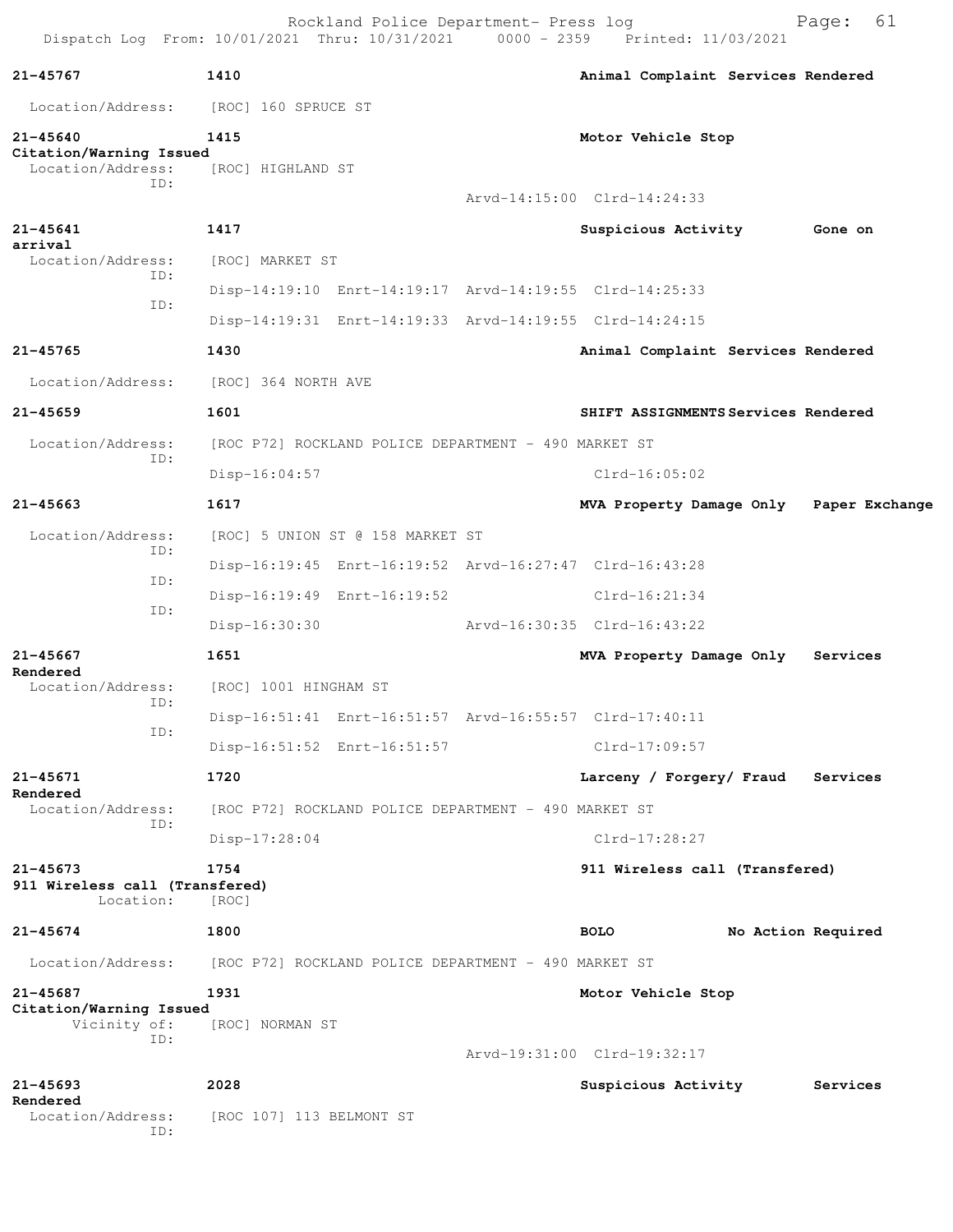|                                              | Rockland Police Department- Press log<br>Dispatch Log From: 10/01/2021 Thru: 10/31/2021 0000 - 2359 Printed: 11/03/2021 |                               | 62<br>Page:                         |
|----------------------------------------------|-------------------------------------------------------------------------------------------------------------------------|-------------------------------|-------------------------------------|
|                                              | Disp-20:34:35 Enrt-20:34:43 Arvd-20:36:26 Clrd-20:41:46                                                                 |                               |                                     |
| 21-45697                                     | 2103                                                                                                                    | Burglar Alarm                 | Appears Secure                      |
| Location/Address:                            | [ROC P36] STEVE'S AUTO - 246 EAST WATER ST                                                                              |                               |                                     |
| ID:                                          | Disp-21:06:17 Enrt-21:06:24 Arvd-21:08:12 Clrd-21:10:36                                                                 |                               |                                     |
| $21 - 45704$                                 | 2226                                                                                                                    | Details / Time off            | Services                            |
| Rendered<br>Location:                        | [ROC]                                                                                                                   |                               |                                     |
| For Date: $10/19/2021$ - Tuesday             |                                                                                                                         |                               |                                     |
| 21-45711                                     | 0000                                                                                                                    |                               | SHIFT ASSIGNMENTS Services Rendered |
| Location/Address:                            | [ROC P72] ROCKLAND POLICE DEPARTMENT - 490 MARKET ST                                                                    |                               |                                     |
| $21 - 45725$                                 | 0505                                                                                                                    | Building Check Appears Secure |                                     |
| Location/Address:                            | [ROC] UNION ST                                                                                                          |                               |                                     |
| ID:                                          | $Disp-05:05:36$                                                                                                         | Arvd-05:05:47 Clrd-05:33:19   |                                     |
| $21 - 45727$                                 | 0524                                                                                                                    | Motor Vehicle Stop            |                                     |
| Citation/Warning Issued<br>Location/Address: | [ROC] 16 PARK ST @ 305 UNION ST                                                                                         |                               |                                     |
| ID:                                          |                                                                                                                         | Arvd-05:24:00 Clrd-05:31:15   |                                     |
| ID:                                          |                                                                                                                         | Arvd-05:25:00 Clrd-05:24:00   |                                     |
| $21 - 45733$<br>Rendered                     | 0554                                                                                                                    | Details / Time off            | Services                            |
| Location:                                    | [ROC]                                                                                                                   |                               |                                     |
| 21-45736<br>Rendered                         | 0631                                                                                                                    | <b>Traffic Enforcement</b>    | Services                            |
| Location/Address:<br>ID:                     | [ROC] POND ST                                                                                                           |                               |                                     |
|                                              | $Disp-06:31:28$                                                                                                         | Arvd-06:33:21 Clrd-06:50:02   |                                     |
| $21 - 45743$                                 | 0802                                                                                                                    | General Info                  | Services Rendered                   |
|                                              | Location/Address: [ROC P72] ROCKLAND POLICE DEPARTMENT - 490 MARKET ST                                                  |                               |                                     |
| $21 - 45744$<br>Rendered                     | 0808                                                                                                                    | Follow-Up Investigation       | Services                            |
| Location/Address:<br>ID:                     | [ROC] 212 MANZELLA CT                                                                                                   |                               |                                     |
|                                              | Disp-08:08:19 Enrt-08:08:23 Arvd-08:08:26 Clrd-08:32:22                                                                 |                               |                                     |
| 21-45747                                     | 0833                                                                                                                    | <b>TIME OFF</b>               | No Action Required                  |
| Location/Address:<br>ID:                     | [ROC P72] ROCKLAND POLICE DEPARTMENT - 490 MARKET ST                                                                    |                               |                                     |
|                                              |                                                                                                                         | Arvd-08:33:30 Clrd-08:34:25   |                                     |
| $21 - 45763$                                 | 0938                                                                                                                    | Building Check Appears Secure |                                     |
| Location/Address:<br>ID:                     | [ROC] POND ST                                                                                                           |                               |                                     |
|                                              |                                                                                                                         | Arvd-09:42:52 Clrd-10:13:14   |                                     |
| 21-45771                                     | 1010                                                                                                                    | IMMEDIATE THREAT No Service   |                                     |
| Location/Address:<br>ID:                     | [ROC 22] ATRIUM APARTMENTS - 250 VFW DR                                                                                 |                               |                                     |
|                                              | Disp-10:13:42 Enrt-10:54:44 Arvd-10:54:47 Clrd-10:59:04                                                                 |                               |                                     |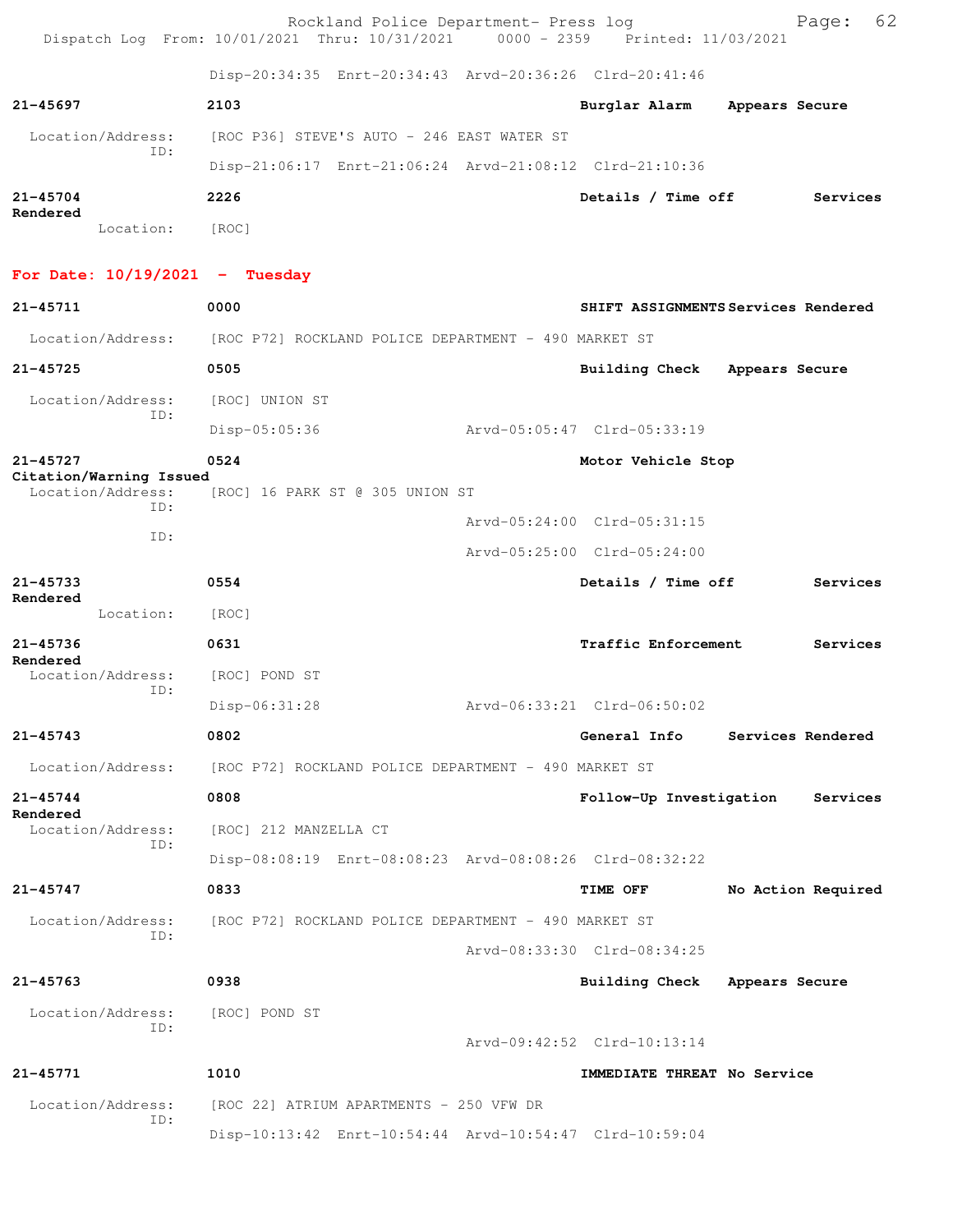Rockland Police Department- Press log entitled and Page: 63 Dispatch Log From: 10/01/2021 Thru: 10/31/2021 0000 - 2359 Printed: 11/03/2021

| 21-45786                                     | 1124                  |                                              | Assist Public                                           | Gone on arrival                         |
|----------------------------------------------|-----------------------|----------------------------------------------|---------------------------------------------------------|-----------------------------------------|
| Location/Address:                            | [ROC] 142 BEECH ST    |                                              |                                                         |                                         |
| ID:                                          | $Disp-11:27:22$       |                                              | $Clrd-11:28:52$                                         |                                         |
| ID:                                          |                       |                                              | Disp-11:29:46 Enrt-11:38:23 Arvd-11:38:25 Clrd-11:38:27 |                                         |
| 21-45788                                     | 1136                  |                                              |                                                         | MVA Property Damage Only Paper Exchange |
| Vicinity of:                                 |                       | [ROC] EAST WATER ST @ UNION ST               |                                                         |                                         |
| ID:                                          |                       |                                              | Disp-11:37:54 Enrt-11:37:57 Arvd-11:43:52 Clrd-11:56:45 |                                         |
| ID:                                          |                       |                                              | Disp-11:41:36 Enrt-11:43:50 Arvd-11:56:36 Clrd-11:56:40 |                                         |
| 21-45789                                     | 1138                  |                                              | Suspicious Activity                                     | Investigated                            |
| Location/Address:                            |                       | [ROC 206] EMERSON SHOE LOFTS - 51 MAPLE ST   |                                                         |                                         |
| ID:                                          |                       |                                              | Disp-11:57:39 Enrt-11:57:43 Arvd-12:00:42 Clrd-12:50:36 |                                         |
| 21-45798                                     | 1250                  |                                              | Assist Public                                           | Advised to Court                        |
| Location/Address:                            | [ROC] 185 PLEASANT ST |                                              |                                                         |                                         |
| 21-45802                                     | 1319                  |                                              |                                                         | MVA Property Damage Only Paper Exchange |
| Location/Address:                            | [ROC] 1050 HINGHAM ST |                                              |                                                         |                                         |
| ID:                                          | $Disp-13:24:18$       |                                              | $Clrd-13:25:05$                                         |                                         |
| ID:                                          |                       |                                              | Disp-13:25:02 Enrt-13:25:10 Arvd-13:28:22 Clrd-13:28:28 |                                         |
| ID:                                          |                       |                                              | Disp-13:28:36 Enrt-13:28:52 Arvd-13:28:55 Clrd-13:34:10 |                                         |
| ID:                                          |                       |                                              | Disp-13:34:18 Enrt-13:34:21 Arvd-13:34:24 Clrd-13:39:07 |                                         |
| 21-45803                                     | 1326                  |                                              | Disabled Motor Vehicle Provided                         |                                         |
| Assistance<br>Location/Address:              |                       | [ROC P108] SOUTH SHORE BMW - 1040 HINGHAM ST |                                                         |                                         |
| ID:                                          |                       |                                              | Disp-13:28:42 Enrt-13:28:45 Arvd-13:28:49 Clrd-13:34:06 |                                         |
| $21 - 45804$                                 | 1328                  |                                              | General Incident Advised to Court                       |                                         |
| Location/Address: [ROC 389] 178 GREENWOOD ST |                       |                                              |                                                         |                                         |
| 21-45807                                     | 1356                  |                                              | Building Check Appears Secure                           |                                         |
| Location/Address:                            | [ROC] LINWOOD TER     |                                              |                                                         |                                         |
| ID:                                          |                       |                                              | Arvd-13:57:16 Clrd-13:57:23                             |                                         |
| $21 - 45818$                                 | 1425                  |                                              | Details / Time off                                      | Services                                |
| Rendered<br>Location:                        | [ROC]                 |                                              |                                                         |                                         |
| 21-45823                                     | 1448                  |                                              | Details / Time off                                      | Services                                |
| Rendered<br>Location:                        | [ROC]                 |                                              |                                                         |                                         |
| 21-45826                                     | 1500                  |                                              | Motor Vehicle Collision                                 | Gone on                                 |
| arrival<br>Location/Address:                 |                       | [ROC] E WATER ST @ SUNNYBANK AVE             |                                                         |                                         |
| ID:                                          |                       |                                              | Disp-15:02:13 Enrt-15:04:36 Arvd-15:04:40 Clrd-15:12:26 |                                         |
| ID:                                          |                       |                                              | Disp-15:02:17 Enrt-15:04:36 Arvd-15:04:40 Clrd-15:12:03 |                                         |
|                                              |                       |                                              |                                                         |                                         |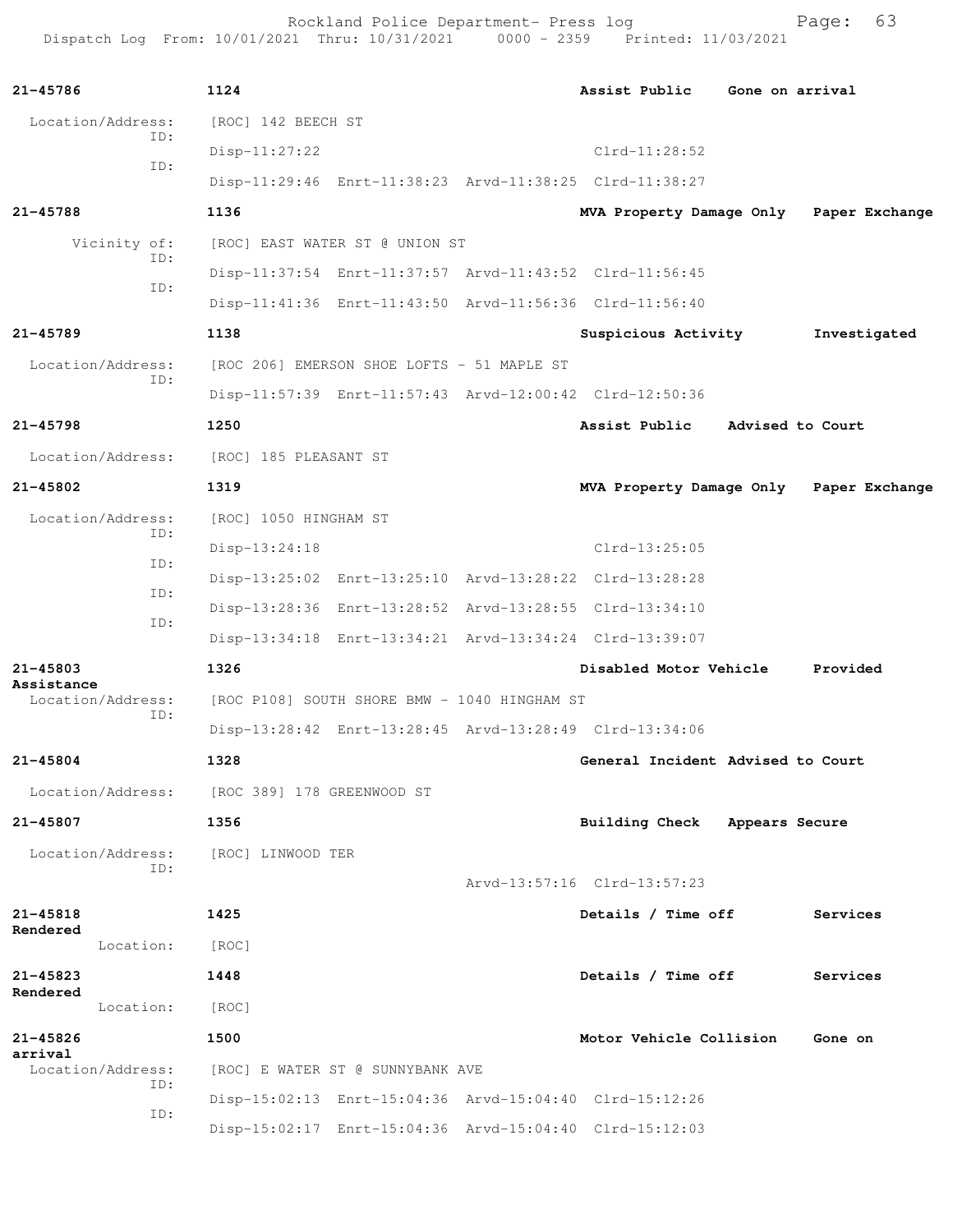Rockland Police Department- Press log entitled and Page: 64 Dispatch Log From: 10/01/2021 Thru: 10/31/2021 0000 - 2359 Printed: 11/03/2021

| $21 - 45829$                  | 1510                     |                                                         | MVA Property Damage Only Paper Exchange                 |                    |                |
|-------------------------------|--------------------------|---------------------------------------------------------|---------------------------------------------------------|--------------------|----------------|
| Location/Address:             | [ROC] 1111 HINGHAM ST    |                                                         |                                                         |                    |                |
| TD:                           |                          | Disp-15:13:13 Enrt-15:13:16 Arvd-15:23:03 Clrd-15:48:20 |                                                         |                    |                |
| 21-45837                      | 1541                     |                                                         | 911 Accidental Services Rendered                        |                    |                |
| Location/Address:             | [ROC 729] 399 WEBSTER ST |                                                         |                                                         |                    |                |
| ID:                           |                          | Disp-15:48:14 Enrt-15:48:17                             | Clrd-15:59:26                                           |                    |                |
| $21 - 45835$                  | 1543                     |                                                         | Vehicle Maintenance                                     |                    | Services       |
| Rendered<br>Location/Address: |                          | [ROC P72] ROCKLAND POLICE DEPARTMENT - 490 MARKET ST    |                                                         |                    |                |
| 21-45839                      | 1606                     |                                                         | SHIFT ASSIGNMENTSNo Service                             |                    |                |
| Location/Address:             |                          |                                                         |                                                         |                    |                |
| $21 - 45843$                  | 1613                     | [ROC P72] ROCKLAND POLICE DEPARTMENT - 490 MARKET ST    |                                                         |                    |                |
| Hospital                      |                          |                                                         | Health & Welfare Check                                  |                    | Transported to |
| Location/Address:<br>ID:      |                          | [ROC 469] 340 CENTRE AVE Apt. #51                       |                                                         |                    |                |
| ID:                           |                          | Disp-16:20:42 Enrt-16:21:07 Arvd-16:25:26 Clrd-16:46:49 |                                                         |                    |                |
| ID:                           |                          | Disp-16:21:05 Enrt-16:21:07 Arvd-16:25:20 Clrd-16:46:46 |                                                         |                    |                |
|                               | Disp-16:39:53            |                                                         | Arvd-16:39:57 Clrd-16:46:44                             |                    |                |
| 21-45852                      | 1720                     |                                                         | Disturbance                                             | Peace Restored     |                |
| Location/Address:<br>ID:      | [ROC] 269 FOREST ST      |                                                         |                                                         |                    |                |
| ID:                           | $Disp-17:21:10$          |                                                         | Arvd-17:21:17 Clrd-17:39:07                             |                    |                |
| ID:                           | $Disp-17:21:10$          |                                                         | Arvd-17:21:21 Clrd-17:38:04                             |                    |                |
|                               |                          |                                                         | Arvd-17:23:46 Clrd-17:37:59                             |                    |                |
| 21-45857                      | 1735                     |                                                         | 911 Accidental                                          | Unfounded          |                |
| Location/Address:<br>ID:      | [ROC] 3 PLEASANT ST      |                                                         |                                                         |                    |                |
|                               |                          |                                                         | Disp-17:38:14 Enrt-17:38:44 Arvd-17:39:40 Clrd-17:42:17 |                    |                |
| 21-45859                      | 1739                     |                                                         | 911 Accidental                                          | No Action Required |                |
| Location/Address:<br>ID:      |                          | [ROC 7] WEBSTER PARK REHAB CENTER - 56 WEBSTER ST       |                                                         |                    |                |
|                               | Disp-17:46:25            |                                                         | $Clrd-17:46:33$                                         |                    |                |
| 21-45860                      | 1801                     |                                                         | 911 Accidental                                          | Unfounded          |                |
| Location/Address:<br>ID:      |                          | [ROC 92] R STEWART ESTEN SCHOOL - 733 SUMMER ST         |                                                         |                    |                |
| ID:                           | Disp-18:03:19            |                                                         | $Clrd-18:03:33$                                         |                    |                |
|                               |                          |                                                         | Disp-18:03:28 Enrt-18:03:38 Arvd-18:08:34 Clrd-18:12:43 |                    |                |
| 21-45865<br>Rendered          | 1833                     |                                                         | Motor Vehicle Complaint                                 |                    | Services       |
| Location/Address:<br>ID:      | [ROC] HINGHAM ST         |                                                         |                                                         |                    |                |
| ID:                           |                          |                                                         | Disp-18:35:19 Enrt-18:35:36 Arvd-18:35:39 Clrd-18:37:34 |                    |                |
| ID:                           | Disp-18:35:19            |                                                         | Arvd-18:35:29 Clrd-18:37:30                             |                    |                |
|                               | Disp-18:35:19            |                                                         | Arvd-18:35:26 Clrd-18:39:36                             |                    |                |
|                               |                          |                                                         |                                                         |                    |                |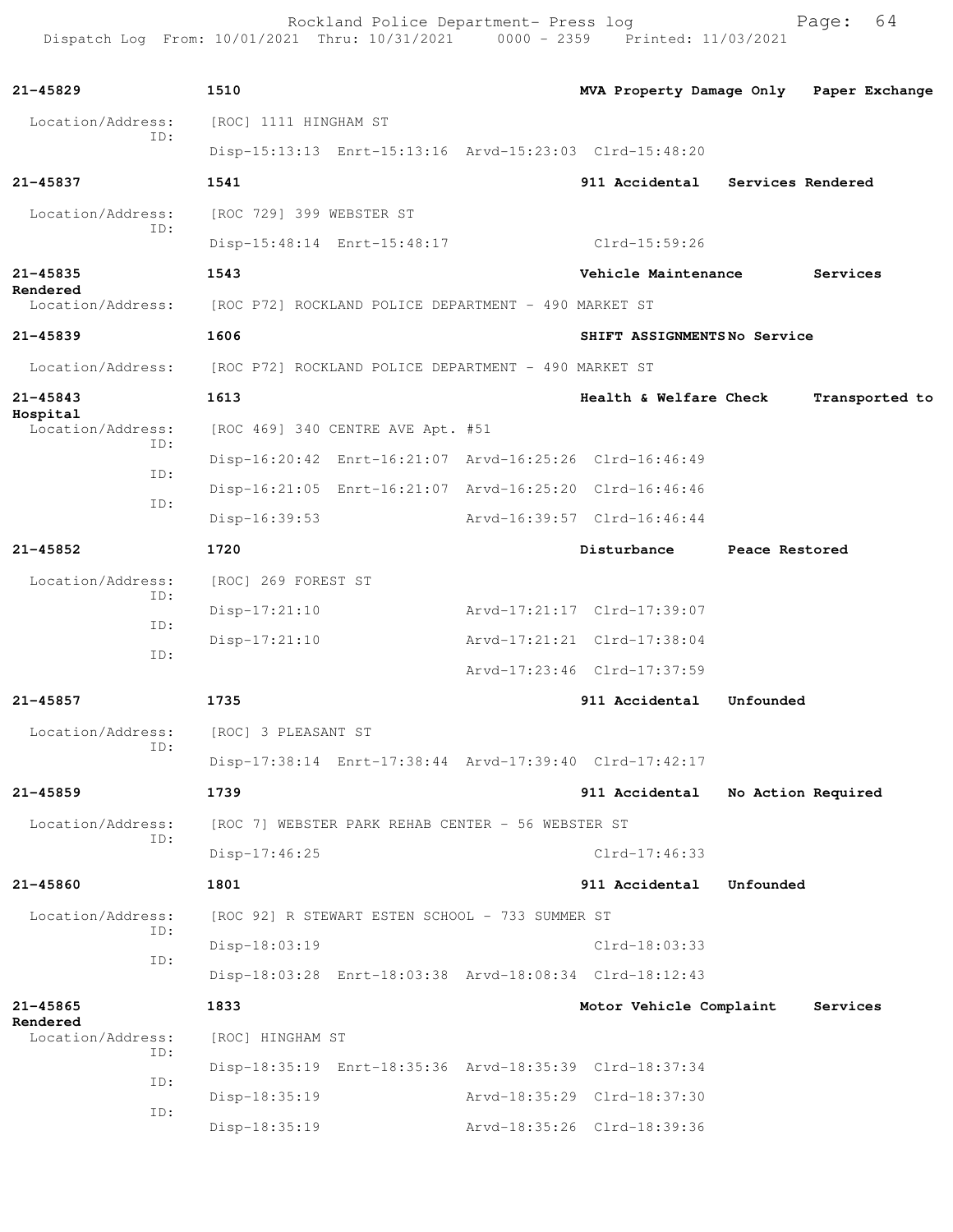Rockland Police Department- Press log entitled and Page: 65 Dispatch Log From: 10/01/2021 Thru: 10/31/2021 0000 - 2359 Printed: 11/03/2021

| $21 - 45884$<br>Rendered                | 2040                                                                                                                                                                        |                             | Suspicious Activity Services   |          |  |  |
|-----------------------------------------|-----------------------------------------------------------------------------------------------------------------------------------------------------------------------------|-----------------------------|--------------------------------|----------|--|--|
| Location/Address:<br>TD:                | [ROC] 1116 UNION ST                                                                                                                                                         |                             |                                |          |  |  |
| TD:                                     | Disp-20:43:19 Enrt-20:43:35 Arvd-20:45:07 Clrd-21:00:20                                                                                                                     |                             |                                |          |  |  |
| TD:                                     | Disp-20:43:24 Enrt-20:43:35 Arvd-20:45:07 Clrd-21:00:11                                                                                                                     |                             |                                |          |  |  |
| TD:                                     | Disp-20:43:31 Enrt-20:43:35 Arvd-20:45:07 Clrd-21:05:05                                                                                                                     |                             |                                |          |  |  |
|                                         | Disp-20:55:02                                                                                                                                                               | Arvd-20:55:06 Clrd-21:00:28 |                                |          |  |  |
| $21 - 45892$                            | 2205                                                                                                                                                                        |                             | Unwanted Party Arrest (s) Made |          |  |  |
| Location/Address:<br>TD:                | [ROC] 1094 UNION ST                                                                                                                                                         |                             |                                |          |  |  |
| ID:                                     | Disp-22:07:00 Enrt-22:07:25 Arvd-22:11:42 Clrd-22:36:27                                                                                                                     |                             |                                |          |  |  |
| $P/C$ :<br>Address:<br>Age:<br>Charges: | Disp-22:07:13 Enrt-22:07:20 Arvd-22:11:42 Clrd-22:17:47<br>Refer To P/C: 21ROC-45892-AR<br>REGAN, ROBERT MICHAEL<br>132 CONCORD ST ROCKLAND, MA<br>38<br>PROTECTIVE CUSTODY |                             |                                |          |  |  |
| $21 - 45893$                            | 2210                                                                                                                                                                        |                             | Suspicious Activity            | Services |  |  |
| Rendered<br>Location/Address:<br>TD:    | [ROC] SPRUCE ST                                                                                                                                                             |                             |                                |          |  |  |
| TD:                                     | Disp-22:11:15 Enrt-22:12:04 Arvd-22:14:24 Clrd-22:34:30                                                                                                                     |                             |                                |          |  |  |
|                                         | $Disp-22:24:13$                                                                                                                                                             | Arvd-22:24:18 Clrd-22:34:30 |                                |          |  |  |
| $21 - 45902$<br>Rendered                | 2348                                                                                                                                                                        |                             | CRUISER MAINTENANCE            | Services |  |  |
| Location/Address:<br>TD:                | [ROC P72] ROCKLAND POLICE DEPARTMENT - 490 MARKET ST                                                                                                                        |                             |                                |          |  |  |
|                                         |                                                                                                                                                                             |                             | Arvd-23:48:00 Clrd-23:50:52    |          |  |  |

**For Date: 10/20/2021 - Wednesday**

| $21 - 45903$                         | 0000                                                 | SHIFT ASSIGNMENTSNo Action Required    |  |
|--------------------------------------|------------------------------------------------------|----------------------------------------|--|
| Location/Address:                    | [ROC P72] ROCKLAND POLICE DEPARTMENT - 490 MARKET ST |                                        |  |
| $21 - 45905$                         | 0021                                                 | Details / Time off<br>No Action        |  |
| Required<br>Location:                | [ROC]                                                |                                        |  |
| $21 - 45906$                         | 0025                                                 | Details / Time off<br>No Action        |  |
| Required<br>Location:                | [ROC]                                                |                                        |  |
| $21 - 45913$                         | 0132                                                 | Prisoner Information<br>Transported to |  |
| Hospital<br>Location/Address:<br>ID: | [ROC P72] ROCKLAND POLICE DEPARTMENT - 490 MARKET ST |                                        |  |
|                                      | $Disp-01:33:55$                                      | $Clrd-01:34:09$                        |  |
| $21 - 45914$                         | 0146                                                 | Prisioner Transport<br>Transported to  |  |
| Hospital<br>Location/Address:<br>ID: | [WEY 1] SOUTH SHORE HOSPITAL - 55 FOGG RD            |                                        |  |
|                                      |                                                      | Arvd-01:46:00 Clrd-02:01:29            |  |
| $21 - 45937$                         | 0800                                                 | General Info<br>Services Rendered      |  |
| Location/Address:                    | [ROC P72] ROCKLAND POLICE DEPARTMENT - 490 MARKET ST |                                        |  |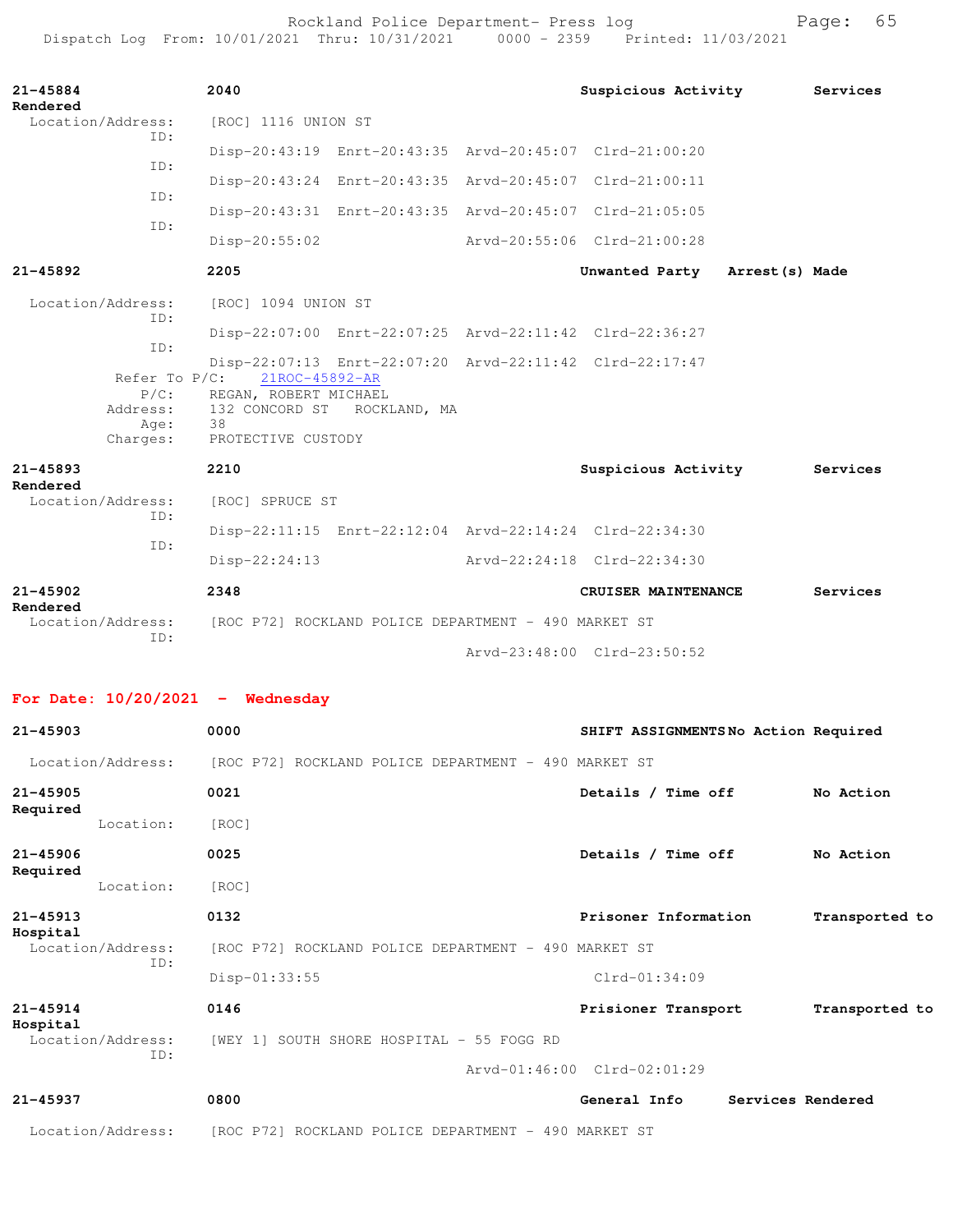Rockland Police Department- Press log Bage: 66<br>21 Thru: 10/31/2021 0000 - 2359 Printed: 11/03/2021 Dispatch Log From: 10/01/2021 Thru: 10/31/2021

**21-45938 0851 Motor Vehicle Complaint Services Rendered**  Location/Address: [ROC] 9 MONCRIEF RD @ 15 LEVIN RD ID: Disp-08:52:23 Enrt-08:52:25 Arvd-08:58:16 Clrd-09:03:19 **21-45961 1108 Building Check Appears Secure** Location/Address: [ROC] POND ST ID: Arvd-11:08:41 Clrd-11:44:17 **21-45967 1133 Assist Public Investigated** Location/Address: [ROC] FOREST ST ID: Disp-11:36:54 Clrd-11:37:01 **21-45983 1340 Larceny / Forgery/ Fraud Services Rendered**  Location/Address: [ROC P72] ROCKLAND POLICE DEPARTMENT - 490 MARKET ST ID: Disp-13:56:12 Clrd-13:56:16 **21-45984 1345 TIME OFF No Action Required** Location/Address: [ROC P72] ROCKLAND POLICE DEPARTMENT - 490 MARKET ST ID: Arvd-13:45:00 Clrd-13:46:55 **21-45988 1416 Animal Complaint Gone on arrival** Location: [ROC] RAILTRAIL ID: Arvd-14:16:00 Clrd-14:41:28 **21-45989 1418 Assist Public Services Rendered** Location/Address: [ROC 1041] 135 GROVE ST **21-45992 1421 MVA Property Damage Only Services Rendered**  Location/Address: [ROC] MANAGMENT BUILDING - HANNAH WAY ID: Disp-14:23:23 Enrt-14:23:27 Arvd-14:46:46 Clrd-14:46:53 ID: Disp-14:31:05 Enrt-14:31:12 Arvd-15:35:52 Clrd-15:35:56 ID: Disp-14:31:18 Enrt-14:31:20 Arvd-14:31:22 Clrd-14:44:40 **21-45993 1422 Assist Other Agency Services Rendered**  Location/Address: [ROC P72] ROCKLAND POLICE DEPARTMENT - 490 MARKET ST ID: Disp-14:23:53 Arvd-14:23:57 Clrd-15:36:08 **21-46000 1505 Suspicious Activity Sent On Way** Location: [ROC] RAILTRAL ID: Disp-15:06:17 Enrt-15:06:33 Clrd-15:35:29 ID: Disp-15:06:29 Enrt-15:06:35 Arvd-15:35:33 Clrd-15:35:37 **21-46010 1602 SHIFT ASSIGNMENTS Services Rendered** Location/Address: [ROC P72] ROCKLAND POLICE DEPARTMENT - 490 MARKET ST ID: Disp-16:05:17 Clrd-16:05:36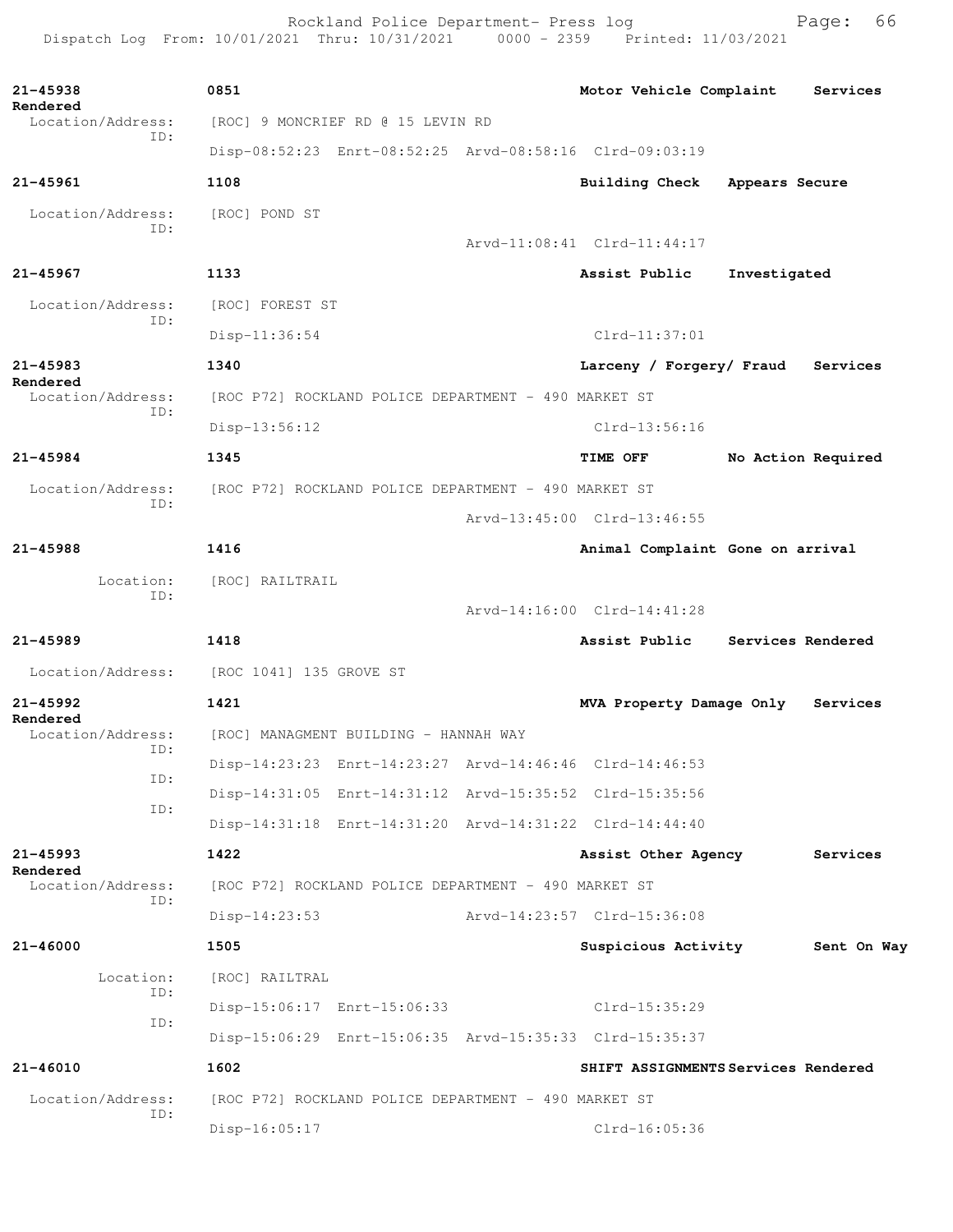Rockland Police Department- Press log entitled and Page: 67 Dispatch Log From: 10/01/2021 Thru: 10/31/2021 0000 - 2359 Printed: 11/03/2021

| $21 - 46015$<br>Rendered      | 1627                                 |                                                 |  | Details / Time off                                      |                | Services          |
|-------------------------------|--------------------------------------|-------------------------------------------------|--|---------------------------------------------------------|----------------|-------------------|
| Location:                     | [ROC]                                |                                                 |  |                                                         |                |                   |
| 21-46017                      | 1643                                 |                                                 |  | Motor Vehicle Complaint                                 |                | Unfounded         |
| Location/Address:             | [ROC] FOREST ST                      |                                                 |  |                                                         |                |                   |
| ID:                           |                                      |                                                 |  | Disp-16:46:12 Enrt-16:46:21 Arvd-16:54:15 Clrd-16:56:56 |                |                   |
| ID:                           | Disp-16:46:12 Enrt-16:46:18          |                                                 |  | $Clrd-16:57:01$                                         |                |                   |
| Refer To Summons:<br>Summons: | 21ROC-46017-AR<br>MURPHY, PAMELA ANN |                                                 |  |                                                         |                |                   |
| Address:<br>Age:              | 238 FOREST ST<br>58                  | ROCKLAND, MA                                    |  |                                                         |                |                   |
| Charges:                      | ASSAULT                              |                                                 |  |                                                         |                |                   |
| 21-46018                      | 1655                                 |                                                 |  | Lockout                                                 |                | Services Rendered |
| Location/Address:<br>TD:      | [ROC 356] 207 UNION ST               |                                                 |  |                                                         |                |                   |
| ID:                           | $Disp-16:57:31$                      |                                                 |  | Clrd-16:58:02                                           |                |                   |
| ID:                           |                                      |                                                 |  | Disp-16:57:51 Enrt-16:57:53 Arvd-16:59:45 Clrd-16:59:49 |                |                   |
|                               | $Disp-16:59:56$                      |                                                 |  | Arvd-16:59:59 Clrd-17:03:36                             |                |                   |
| 21-46030                      | 1736                                 |                                                 |  | Assist Public                                           |                | Services Rendered |
| Location/Address:             | [ROC] 303 MARKET ST                  |                                                 |  |                                                         |                |                   |
| ID:                           | $Disp-17:38:24$                      |                                                 |  | Arvd-17:38:32 Clrd-18:07:14                             |                |                   |
| ID:                           |                                      |                                                 |  | Disp-17:38:24 Enrt-17:38:36 Arvd-17:39:35 Clrd-18:07:17 |                |                   |
| $21 - 46033$                  | 1757                                 | Details / Time off                              |  |                                                         | Services       |                   |
| Rendered<br>Location:         | [ROC]                                |                                                 |  |                                                         |                |                   |
| $21 - 46035$                  | 1809                                 |                                                 |  | Assist Public                                           |                | Services Rendered |
| Location/Address:             | [ROC] 269 FOREST ST                  |                                                 |  |                                                         |                |                   |
| ID:                           | $Disp-18:11:48$                      |                                                 |  | Arvd-18:11:55 Clrd-18:25:09                             |                |                   |
| 21-46041                      | 1837                                 |                                                 |  | Follow-Up Investigation                                 |                | Services          |
| Rendered<br>Location/Address: | [ROC] 238 FOREST ST                  |                                                 |  |                                                         |                |                   |
| TD:                           | Disp-18:38:45                        |                                                 |  | Arvd-18:38:50 Clrd-18:55:07                             |                |                   |
| $21 - 46043$                  | 1839                                 |                                                 |  | Burglar Alarm                                           | Appears Secure |                   |
| Location/Address:             | [ROC] 8 AZALEA WAY                   |                                                 |  |                                                         |                |                   |
| ID:                           |                                      |                                                 |  | Disp-18:41:27 Enrt-18:41:29 Arvd-18:44:11 Clrd-18:48:52 |                |                   |
| ID:                           |                                      |                                                 |  | Disp-18:44:27 Enrt-18:44:29 Arvd-18:46:35 Clrd-18:48:56 |                |                   |
| $21 - 46044$                  | 1846                                 |                                                 |  | Burglar Alarm                                           | Appears Secure |                   |
|                               |                                      |                                                 |  |                                                         |                |                   |
| Location/Address:<br>ID:      |                                      | [ROC 16] ROCKLAND AUTO BROKERS - 250 WEBSTER ST |  |                                                         |                |                   |
|                               |                                      |                                                 |  | Disp-18:47:52 Enrt-18:47:57 Arvd-18:51:10 Clrd-18:54:09 |                |                   |
| $21 - 46048$<br>Rendered      | 1959                                 |                                                 |  | Assist Fire Department                                  |                | Services          |
| Location/Address:<br>ID:      |                                      | [ROC P75] UNION POINT - BILL DELAHUNT PKWY      |  |                                                         |                |                   |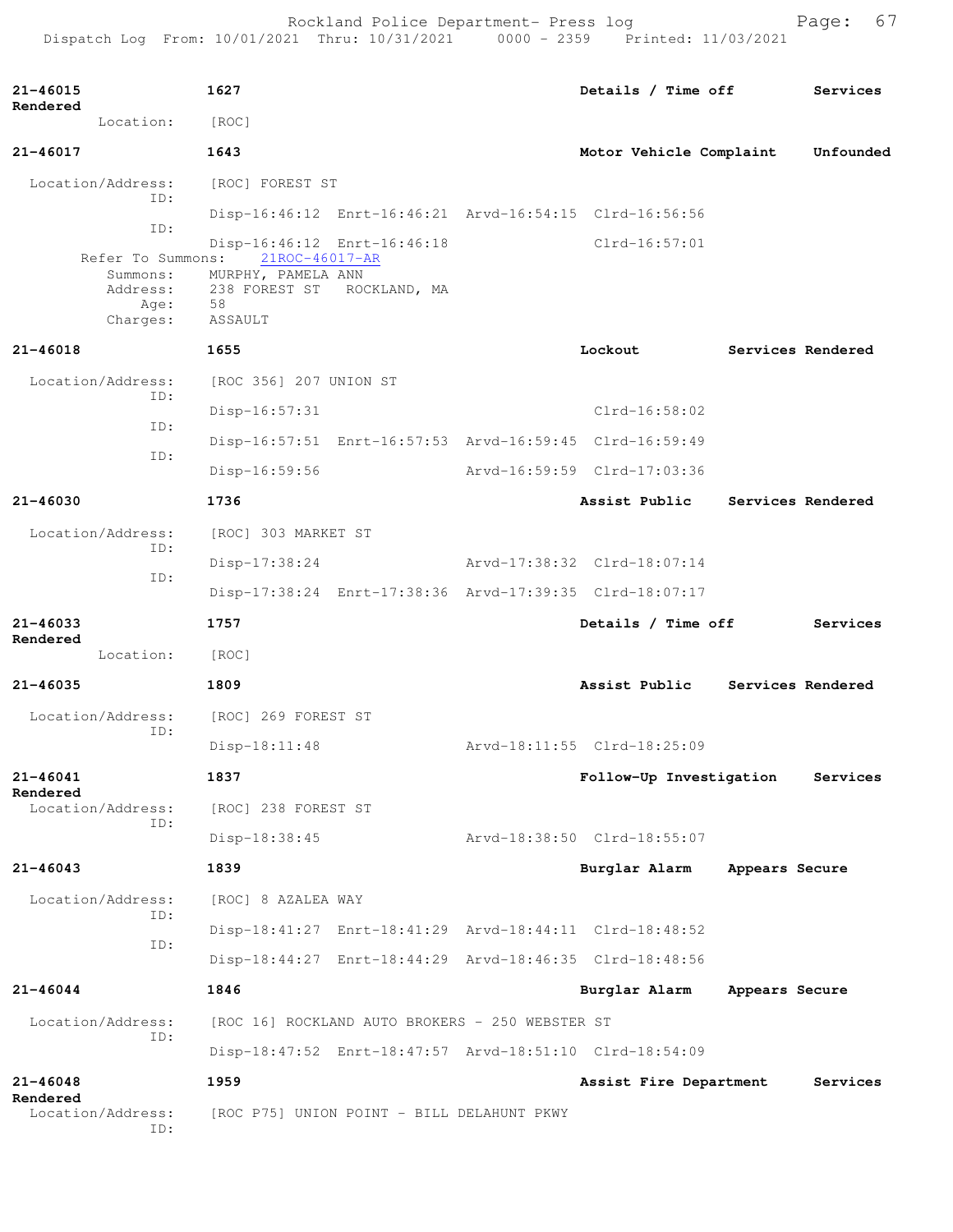| Dispatch Log From: 10/01/2021 Thru: 10/31/2021 0000 - 2359 Printed: 11/03/2021 |                                                                            |  | Rockland Police Department- Press log | Page:                               | 68 |
|--------------------------------------------------------------------------------|----------------------------------------------------------------------------|--|---------------------------------------|-------------------------------------|----|
| ID:                                                                            | $Disp-20:01:18$                                                            |  | Arvd-20:01:32 Clrd-20:12:00           |                                     |    |
|                                                                                | $Disp-20:01:25$                                                            |  | Arvd-20:01:29 Clrd-20:14:23           |                                     |    |
| $21 - 46050$                                                                   | 2006                                                                       |  | Vandalism                             | Services Rendered                   |    |
| Location/Address:                                                              | [ROC P89] CALVARY CHAPEL - 175 MARKET ST                                   |  |                                       |                                     |    |
| TD:                                                                            | Disp-20:07:36 Enrt-20:07:52 Arvd-20:14:37 Clrd-20:27:32                    |  |                                       |                                     |    |
| 21-46051                                                                       | 2008                                                                       |  | Assist Fire Department                | Services                            |    |
| Rendered<br>Location/Address:<br>TD:                                           | [ROC] SPRUCE ST                                                            |  | Arvd-20:08:00 Clrd-20:28:16           |                                     |    |
| 21-46054                                                                       | 2047                                                                       |  | Suspicious Activity                   | Sent On Way                         |    |
| Location/Address:                                                              |                                                                            |  |                                       |                                     |    |
| TD:                                                                            | [ROC P98] DOLLAR TREE - 201 MARKET ST                                      |  | Aryd-20:48:57 Clrd-20:51:20           |                                     |    |
|                                                                                | Disp-20:48:54<br>2049                                                      |  |                                       |                                     |    |
| $21 - 46055$<br>Locate                                                         |                                                                            |  | Suspicious Activity                   | Could Not                           |    |
| Location/Address:<br>TD:                                                       | [ROC 1015] ROCKLAND ELEMENTARY SCHOOL - CONST SITE - 2 COL BRIAN DUFFY WAY |  |                                       |                                     |    |
| TD:                                                                            | $Disp-20:51:10$                                                            |  | Arvd-20:51:18 Clrd-21:05:02           |                                     |    |
| ID:                                                                            | Disp-20:51:33                                                              |  | Arvd-20:51:35 Clrd-21:04:52           |                                     |    |
|                                                                                | Disp-20:51:43                                                              |  | Arvd-20:51:46 Clrd-21:04:59           |                                     |    |
| $21 - 46059$                                                                   | 2122                                                                       |  | HIT AND RUN                           | Services Rendered                   |    |
| Location/Address:<br>TD:                                                       | [ROC 897] 110 MARTHA DR                                                    |  |                                       |                                     |    |
|                                                                                | Disp-21:24:33 Enrt-21:24:39 Arvd-21:29:16 Clrd-21:49:23                    |  |                                       |                                     |    |
| $21 - 46063$                                                                   | 2157                                                                       |  | <b>Time off</b>                       | Services Rendered                   |    |
| Location:                                                                      | [ROC]                                                                      |  |                                       |                                     |    |
| For Date: $10/21/2021$ - Thursday                                              |                                                                            |  |                                       |                                     |    |
| 21-46074                                                                       | 0003                                                                       |  |                                       | SHIFT ASSIGNMENTS Services Rendered |    |
| Location/Address:                                                              | [ROC P72] ROCKLAND POLICE DEPARTMENT - 490 MARKET ST                       |  |                                       |                                     |    |
| 21-46075                                                                       | 0007                                                                       |  | Disturbance                           | Peace Restored                      |    |
| Location/Address:                                                              | [ROC 23] PLEASANT STREET STORAGE - 265 PLEASANT ST                         |  |                                       |                                     |    |
| TD:                                                                            | Disp-00:11:04 Enrt-00:13:19 Arvd-00:13:31 Clrd-00:22:02                    |  |                                       |                                     |    |
| ID:                                                                            | Disp-00:11:04 Enrt-00:13:19 Arvd-00:13:28 Clrd-00:21:56                    |  |                                       |                                     |    |
| $21 - 46094$                                                                   | 0505                                                                       |  | <b>Building Check</b>                 | Services Rendered                   |    |
| Location/Address:                                                              | [ROC] UNION ST                                                             |  |                                       |                                     |    |
| ID:                                                                            | $Disp-05:06:24$                                                            |  | Arvd-05:06:31 Clrd-05:23:21           |                                     |    |
| 21-46095                                                                       | 0510                                                                       |  | Motor Vehicle Stop                    |                                     |    |
| Citation/Warning Issued<br>Location/Address:                                   | [ROC] ARLINGTON ST @ GROVE ST                                              |  |                                       |                                     |    |
| ID:                                                                            |                                                                            |  | Arvd-05:10:00 Clrd-05:15:53           |                                     |    |
| $21 - 46099$                                                                   | 0554                                                                       |  | Time off                              | Services Rendered                   |    |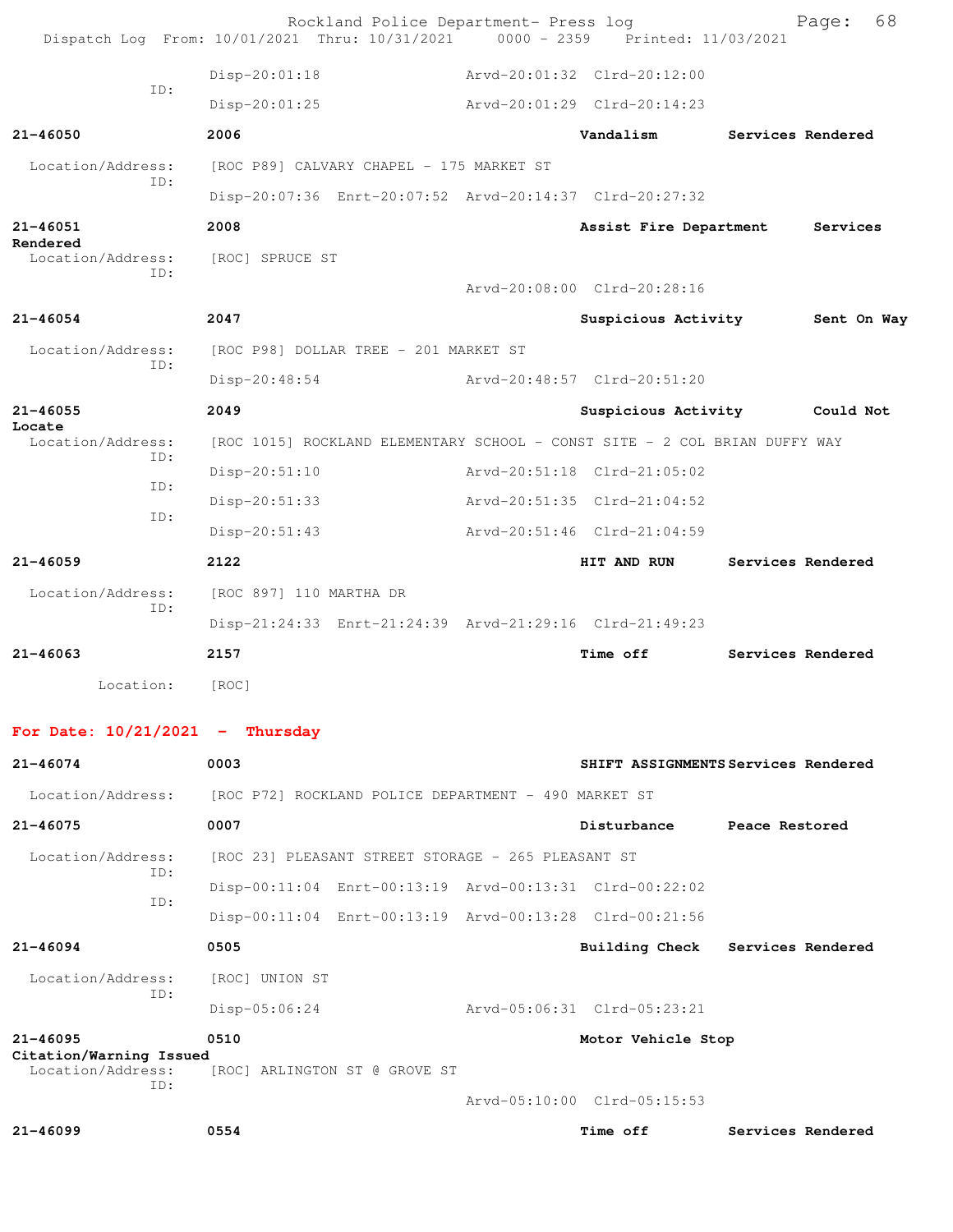Rockland Police Department- Press log entitled and Page: 69 Dispatch Log From: 10/01/2021 Thru: 10/31/2021 0000 - 2359 Printed: 11/03/2021

|                          | Location:                                                   | [ROC]                                                                                                                              |                                     |                    |           |
|--------------------------|-------------------------------------------------------------|------------------------------------------------------------------------------------------------------------------------------------|-------------------------------------|--------------------|-----------|
| 21-46106                 |                                                             | 0747                                                                                                                               | Details / Time off                  |                    | Services  |
| Rendered                 | Location:                                                   | [ROC]                                                                                                                              |                                     |                    |           |
| $21 - 46109$             |                                                             | 0810                                                                                                                               | Information Call No Action Required |                    |           |
|                          | Location/Address:                                           | [ROC P72] ROCKLAND POLICE DEPARTMENT - 490 MARKET ST                                                                               |                                     |                    |           |
| $21 - 46115$             |                                                             | 0905                                                                                                                               | Details / Time off                  |                    | No Action |
| Required                 | Location:                                                   | [ROC]                                                                                                                              |                                     |                    |           |
| $21 - 46116$             |                                                             | 0915                                                                                                                               | Information Call No Action Required |                    |           |
|                          | Location/Address:                                           | [ROC P72] ROCKLAND POLICE DEPARTMENT - 490 MARKET ST                                                                               |                                     |                    |           |
| 21-46127                 |                                                             | 1000                                                                                                                               | Animal Complaint Services Rendered  |                    |           |
|                          | Location/Address:<br>ID:                                    | [ROC] 41 WINDING WAY                                                                                                               |                                     |                    |           |
|                          |                                                             |                                                                                                                                    | Arvd-10:00:00 Clrd-10:08:31         |                    |           |
| 21-46131                 |                                                             | 1040                                                                                                                               | Warrant                             | Arrest (s) Made    |           |
|                          | Location/Address:<br>TD:                                    | [ROC] 37 CRESCENT ST                                                                                                               |                                     |                    |           |
|                          | ID:                                                         |                                                                                                                                    | Arvd-10:40:00 Clrd-11:41:54         |                    |           |
|                          | ID:                                                         | $Disp-10:41:50$                                                                                                                    | Arvd-10:41:59 Clrd-11:41:48         |                    |           |
|                          | ID:                                                         | $Disp-10:41:54$                                                                                                                    | Arvd-10:41:59 Clrd-11:41:52         |                    |           |
|                          | Refer To Arrest:<br>Arrest:<br>Address:<br>Age:<br>Charges: | $Disp-11:15:03$<br>21ROC-46131-AR<br>HENDERSON-MURPHY, ANDREW CHRISTOPHER<br>37 CRESCENT ST ROCKLAND, MA<br>20<br>Straight Warrant | Arvd-11:15:06 Clrd-11:34:25         |                    |           |
| 21-46132                 |                                                             | 1054                                                                                                                               | Details / Time off                  |                    | No Action |
| Required                 | Location:                                                   | [ROC]                                                                                                                              |                                     |                    |           |
| $21 - 46133$             |                                                             | 1100                                                                                                                               | Information Call No Action Required |                    |           |
|                          | Location/Address:                                           | [ROC P72] ROCKLAND POLICE DEPARTMENT - 490 MARKET ST                                                                               |                                     |                    |           |
| $21 - 46135$             |                                                             | 1106                                                                                                                               | Detail                              | No Action Required |           |
|                          | Location/Address:                                           | [ROC P72] ROCKLAND POLICE DEPARTMENT - 490 MARKET ST                                                                               |                                     |                    |           |
| $21 - 46146$             |                                                             | 1142                                                                                                                               | General Info                        | Services Rendered  |           |
|                          | Location/Address:                                           | [ROC P72] ROCKLAND POLICE DEPARTMENT - 490 MARKET ST                                                                               |                                     |                    |           |
| $21 - 46149$<br>Rendered |                                                             | 1150                                                                                                                               | Prisioner Transport                 |                    | Services  |
|                          | Location:<br>ID:                                            | [OT] HINGHAM DISTRICT COURT                                                                                                        |                                     |                    |           |
|                          |                                                             |                                                                                                                                    | Arvd-11:50:00 Clrd-13:29:59         |                    |           |
| 21-46151<br>Rendered     |                                                             | 1201                                                                                                                               | Health & Welfare Check              |                    | Services  |
|                          | Location/Address:<br>ID:                                    | [ROC 598] 214 MARTHA DR Apt. #F                                                                                                    |                                     |                    |           |
|                          |                                                             |                                                                                                                                    | Arvd-12:01:00 Clrd-12:06:13         |                    |           |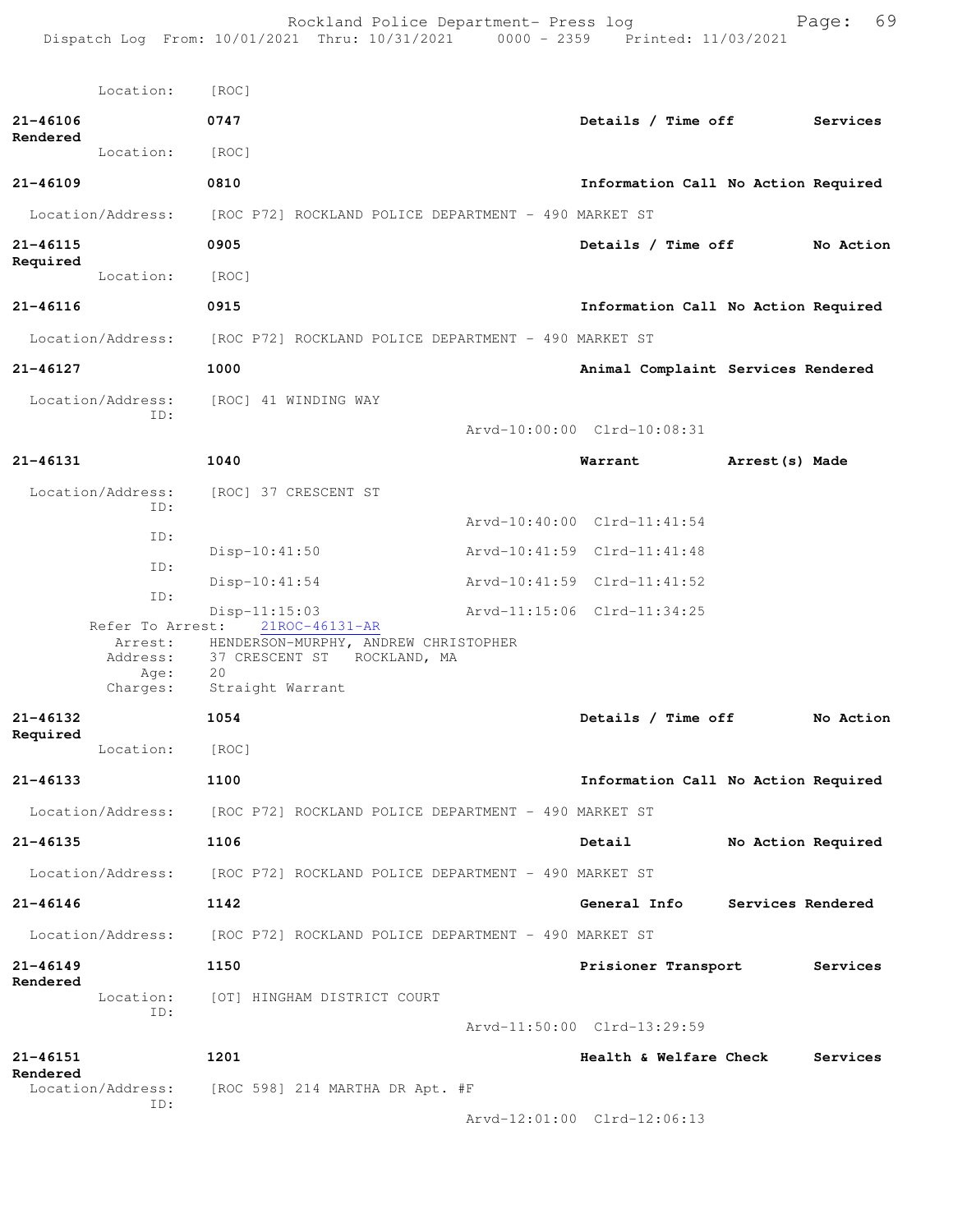| Dispatch Log From: 10/01/2021 Thru: 10/31/2021 0000 - 2359 Printed: 11/03/2021 |                                                      | Rockland Police Department- Press log                     |                                                         | 70<br>Page:                         |
|--------------------------------------------------------------------------------|------------------------------------------------------|-----------------------------------------------------------|---------------------------------------------------------|-------------------------------------|
| $21 - 46153$                                                                   | 1225                                                 |                                                           | General Info                                            | Services Rendered                   |
| Location/Address: [ROC P72] ROCKLAND POLICE DEPARTMENT - 490 MARKET ST         |                                                      |                                                           |                                                         |                                     |
| $21 - 46167$                                                                   | 1349                                                 |                                                           | <b>TIME OFF</b>                                         | No Action Required                  |
| Location/Address:                                                              | [ROC P72] ROCKLAND POLICE DEPARTMENT - 490 MARKET ST |                                                           |                                                         |                                     |
| TD:                                                                            |                                                      |                                                           | Arvd-13:49:22 Clrd-13:51:31                             |                                     |
| $21 - 46170$                                                                   | 1357                                                 |                                                           | Disturbance                                             | Investigated                        |
| Vicinity of:                                                                   | [ROC] UNION ST                                       |                                                           |                                                         |                                     |
| ID:                                                                            |                                                      |                                                           | Disp-13:58:39 Enrt-13:58:57 Arvd-14:00:37 Clrd-14:04:42 |                                     |
| ID:                                                                            |                                                      |                                                           | Disp-13:58:44 Enrt-13:58:57 Arvd-13:59:02 Clrd-14:04:41 |                                     |
| ID:                                                                            |                                                      |                                                           | Disp-13:58:54 Enrt-13:58:57 Arvd-14:00:51 Clrd-14:04:40 |                                     |
| 21-46172                                                                       | 1416                                                 |                                                           | Assist Other Agency                                     | Services                            |
| Rendered<br>Location/Address:                                                  | [ROC] ABINGTON ST                                    |                                                           |                                                         |                                     |
| ID:                                                                            |                                                      |                                                           | Disp-14:17:14 Enrt-14:17:19 Clrd-14:22:20               |                                     |
| ID:                                                                            | $Disp-14:21:34$                                      |                                                           | Arvd-14:21:37 Clrd-14:55:32                             |                                     |
| $21 - 46176$                                                                   | 1432                                                 |                                                           | 911 Hang Up                                             | Investigated                        |
| Location/Address:                                                              |                                                      | [ROC 109] ACCORD PARK OFFICE BUILDING - 55 ACCORD PARK DR |                                                         |                                     |
| ID:                                                                            |                                                      |                                                           | Disp-14:33:51 Enrt-14:33:55 Arvd-14:49:08 Clrd-14:49:14 |                                     |
| $21 - 46181$                                                                   | 1459                                                 |                                                           | Motor Vehicle LOCK OUT                                  | Services                            |
| Rendered<br>Location/Address:                                                  | [ROC] REED ST                                        |                                                           |                                                         |                                     |
| ID:                                                                            |                                                      |                                                           | Disp-15:01:22 Enrt-15:01:59 Arvd-15:04:14 Clrd-15:05:00 |                                     |
| ID:                                                                            | $Disp-15:08:16$                                      |                                                           | Arvd-15:08:19 Clrd-15:14:49                             |                                     |
| 21-46182                                                                       | 1502                                                 |                                                           | Disturbance                                             | Services Rendered                   |
| Location/Address:                                                              | [ROC] 41 CONCORD ST                                  |                                                           |                                                         |                                     |
| ID:                                                                            |                                                      | Disp-15:03:51 Enrt-15:03:53                               | Clrd-15:07:39                                           |                                     |
| ID:                                                                            |                                                      |                                                           | Disp-15:03:59 Enrt-15:04:01 Arvd-15:04:41 Clrd-15:07:39 |                                     |
| ID:                                                                            | $Disp-15:05:10$                                      |                                                           | Arvd-15:05:13 Clrd-15:07:39                             |                                     |
| $21 - 46192$                                                                   | 1552                                                 |                                                           | MVA Property Damage Only                                | Services                            |
| Rendered<br>Location/Address:                                                  |                                                      | [ROC P55] HOME DEPOT - 1149 HINGHAM ST                    |                                                         |                                     |
| ID:                                                                            | $Disp-15:53:52$                                      |                                                           | $Clrd-15:54:25$                                         |                                     |
| $21 - 46193$                                                                   | 1554                                                 |                                                           | COMP DAY / Time off                                     | Services                            |
| Rendered<br>Location:                                                          | [ROC]                                                |                                                           |                                                         |                                     |
| $21 - 46198$                                                                   | 1600                                                 |                                                           |                                                         | SHIFT ASSIGNMENTS Services Rendered |
| Location/Address:                                                              | [ROC P72] ROCKLAND POLICE DEPARTMENT - 490 MARKET ST |                                                           |                                                         |                                     |
| $21 - 46199$                                                                   | 1621                                                 |                                                           | 911 Accidental                                          | Investigated                        |
| Location/Address:<br>ID:                                                       | [ROC 113] 269 EAST WATER ST                          |                                                           |                                                         |                                     |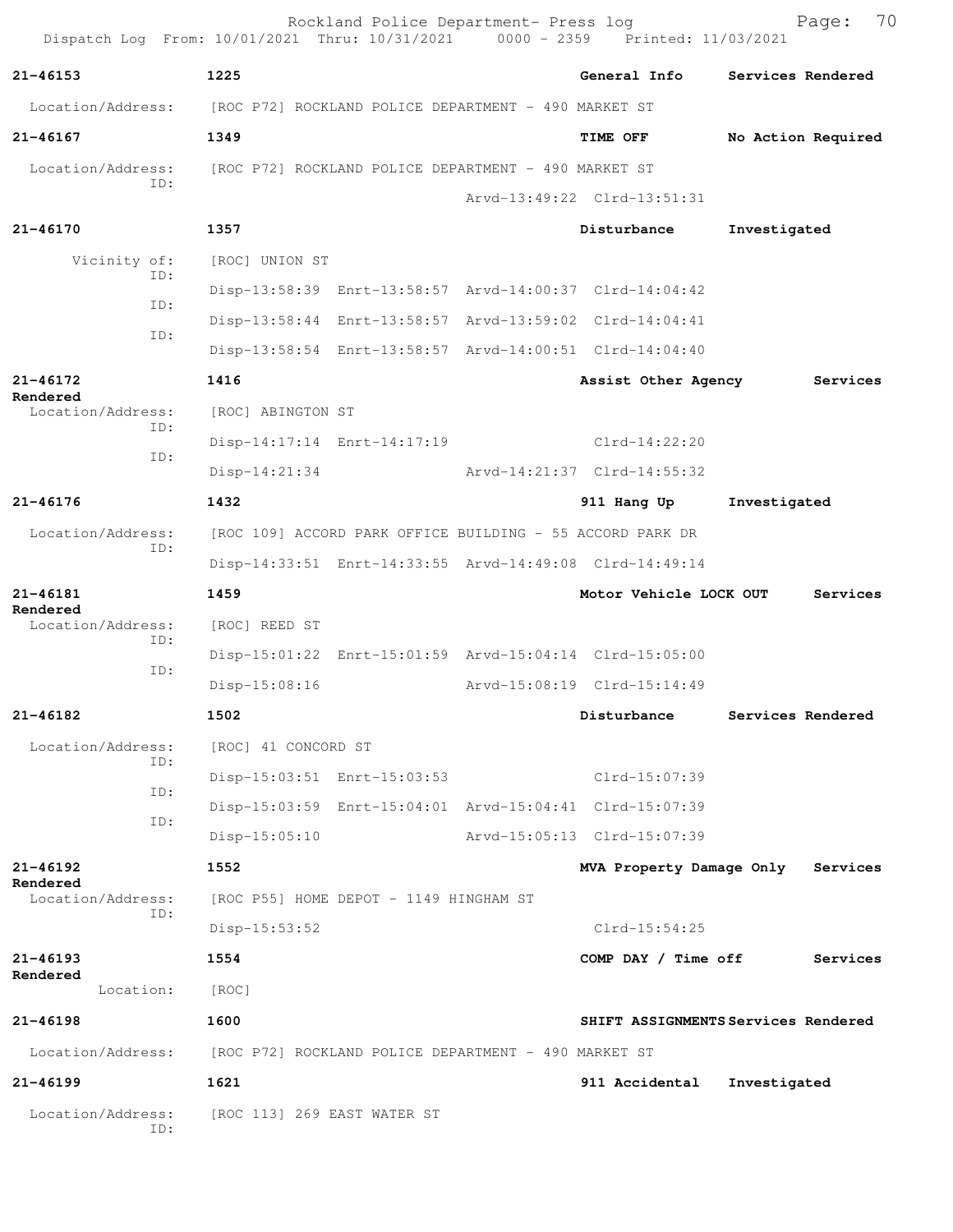| Dispatch Log From: 10/01/2021 Thru: 10/31/2021 0000 - 2359 Printed: 11/03/2021 |                                                                                                                                                                                                                                                                                                                                                                                                              | Rockland Police Department- Press log  |                                                         |                | Page:        | 71             |
|--------------------------------------------------------------------------------|--------------------------------------------------------------------------------------------------------------------------------------------------------------------------------------------------------------------------------------------------------------------------------------------------------------------------------------------------------------------------------------------------------------|----------------------------------------|---------------------------------------------------------|----------------|--------------|----------------|
|                                                                                |                                                                                                                                                                                                                                                                                                                                                                                                              |                                        | Disp-16:22:14 Enrt-16:22:25 Arvd-16:27:42 Clrd-16:37:56 |                |              |                |
| $21 - 46212$                                                                   | 1742                                                                                                                                                                                                                                                                                                                                                                                                         |                                        | Suspicious Activity                                     |                | Investigated |                |
| Location/Address:                                                              | [ROC] 51 MAPLE ST                                                                                                                                                                                                                                                                                                                                                                                            |                                        |                                                         |                |              |                |
| ID:                                                                            |                                                                                                                                                                                                                                                                                                                                                                                                              |                                        | Disp-17:46:03 Enrt-17:46:08 Arvd-17:49:16 Clrd-18:01:51 |                |              |                |
| $21 - 46218$                                                                   | 1755                                                                                                                                                                                                                                                                                                                                                                                                         |                                        | <b>Building Check</b>                                   | Appears Secure |              |                |
| Location/Address:<br>ID:                                                       | [ROC] LINWOOD TER                                                                                                                                                                                                                                                                                                                                                                                            |                                        |                                                         |                |              |                |
|                                                                                |                                                                                                                                                                                                                                                                                                                                                                                                              |                                        | Arvd-17:56:14 Clrd-17:56:44                             |                |              |                |
| 21-46223                                                                       | 1832                                                                                                                                                                                                                                                                                                                                                                                                         |                                        | Harassment                                              | Investigated   |              |                |
| Location/Address:<br>ID:                                                       | [ROC] 18 BALSAM ST                                                                                                                                                                                                                                                                                                                                                                                           |                                        |                                                         |                |              |                |
|                                                                                |                                                                                                                                                                                                                                                                                                                                                                                                              |                                        | Disp-18:33:18 Enrt-18:34:26 Arvd-18:44:57 Clrd-19:06:56 |                |              |                |
| $21 - 46224$<br>Rendered                                                       | 1846                                                                                                                                                                                                                                                                                                                                                                                                         |                                        | Motor Vehicle Complaint                                 |                | Services     |                |
| Location/Address:                                                              | [ROC] 239 MONCRIEF RD                                                                                                                                                                                                                                                                                                                                                                                        |                                        |                                                         |                |              |                |
| ID:                                                                            |                                                                                                                                                                                                                                                                                                                                                                                                              | Disp-18:47:33 Enrt-18:48:00            | $Clrd-18:50:54$                                         |                |              |                |
| $21 - 46226$                                                                   | 1856                                                                                                                                                                                                                                                                                                                                                                                                         |                                        | 911 Wireless call (Transfered)                          |                |              |                |
| Whitman Call<br>Location:                                                      | [ROC]                                                                                                                                                                                                                                                                                                                                                                                                        |                                        |                                                         |                |              |                |
| $21 - 46229$                                                                   | 1920                                                                                                                                                                                                                                                                                                                                                                                                         |                                        | Animal Complaint Services Rendered                      |                |              |                |
| Location/Address:                                                              | [ROC] WEBSTER ST                                                                                                                                                                                                                                                                                                                                                                                             |                                        |                                                         |                |              |                |
| ID:                                                                            | $Disp-19:22:24$                                                                                                                                                                                                                                                                                                                                                                                              |                                        | Arvd-19:22:33 Clrd-20:02:20                             |                |              |                |
| $21 - 46230$                                                                   | 1947                                                                                                                                                                                                                                                                                                                                                                                                         |                                        | Follow-Up Investigation                                 |                |              | Report Follows |
| Location/Address:<br>ID:                                                       |                                                                                                                                                                                                                                                                                                                                                                                                              | [ROC 897] 110 MARTHA DR Apt. #E        |                                                         |                |              |                |
| Summons:<br>Address:<br>Age:<br>Charges:                                       | Disp-19:50:25<br>Refer To Summons: 21ROC-46230-AR<br>MURRAY, BRIAN<br>18<br>FALSE/SILENT 911 CALL<br>FALSE/SILENT 911 CALL<br>FALSE/SILENT 911 CALL<br>FALSE/SILENT 911 CALL<br>FALSE/SILENT 911 CALL<br>FALSE/SILENT 911 CALL<br>FALSE/SILENT 911 CALL<br>FALSE/SILENT 911 CALL<br>FALSE/SILENT 911 CALL<br>FALSE/SILENT 911 CALL<br>FALSE/SILENT 911 CALL<br>FALSE/SILENT 911 CALL<br>DISTURBING THE PEACE | 110 MARTHA DR Apt. #APT E ROCKLAND, MA | Clrd-19:50:32                                           |                |              |                |
| $21 - 46231$<br>Required                                                       | 2003                                                                                                                                                                                                                                                                                                                                                                                                         |                                        | Traffic Enforcement                                     |                | Services Not |                |
| Location/Address:<br>ID:                                                       | [ROC] POND ST<br>$Disp-20:04:17$                                                                                                                                                                                                                                                                                                                                                                             |                                        | Arvd-20:04:23 Clrd-21:05:08                             |                |              |                |
| $21 - 46242$                                                                   | 2200                                                                                                                                                                                                                                                                                                                                                                                                         |                                        | 911 Accidental                                          | Investigated   |              |                |
| Location/Address:                                                              |                                                                                                                                                                                                                                                                                                                                                                                                              | [ROC P77] BURGER KING - 157 MARKET ST  |                                                         |                |              |                |
| ID:                                                                            |                                                                                                                                                                                                                                                                                                                                                                                                              |                                        | Disp-22:01:23 Enrt-22:02:01 Arvd-22:07:14 Clrd-22:08:15 |                |              |                |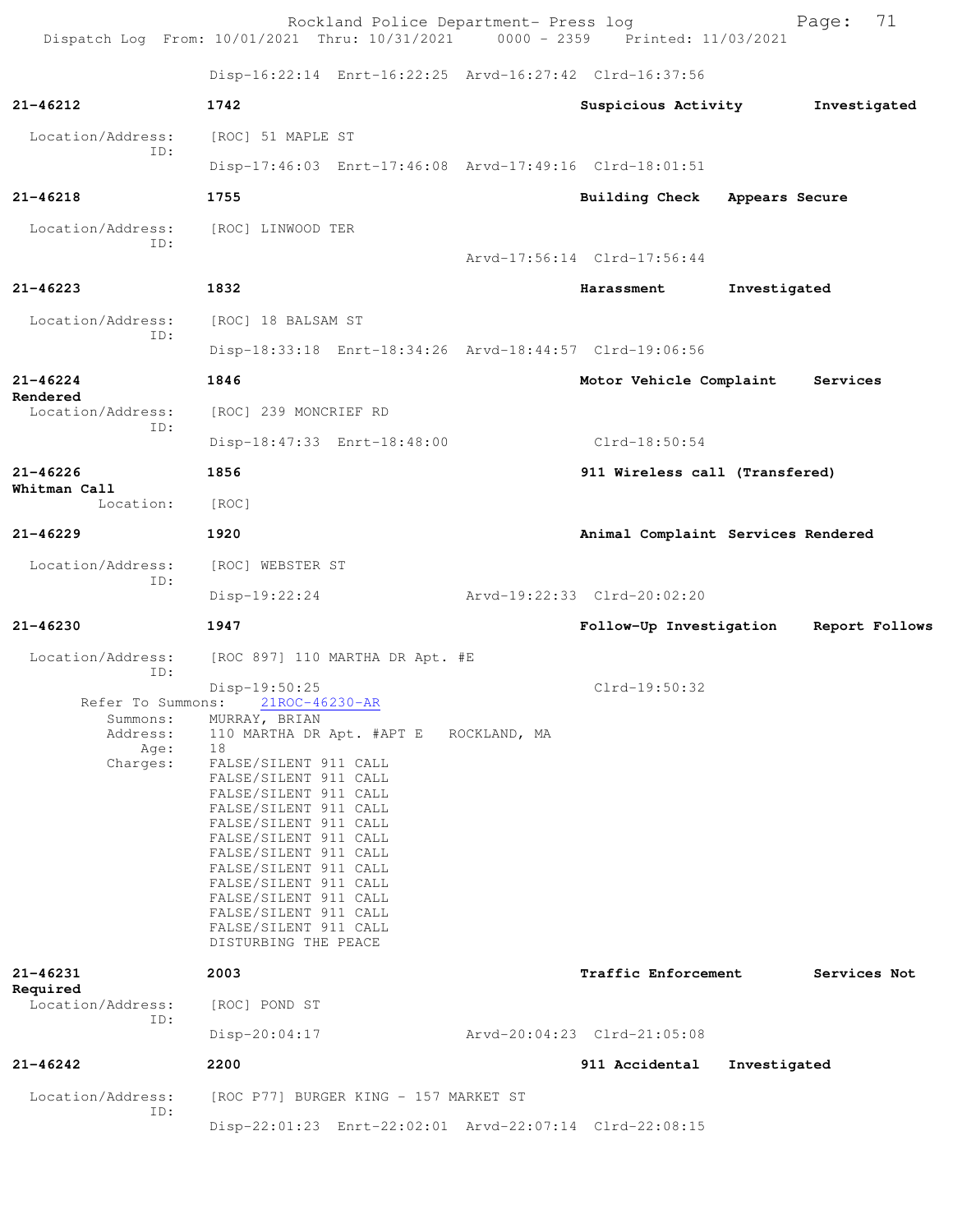Rockland Police Department- Press log entitled and Page: 72 Dispatch Log From: 10/01/2021 Thru: 10/31/2021 0000 - 2359 Printed: 11/03/2021

| $21 - 46244$                    | 2201                                                 |                                   | <b>SICK OFFICER</b>                                                  | Services Rendered |
|---------------------------------|------------------------------------------------------|-----------------------------------|----------------------------------------------------------------------|-------------------|
| Location:                       | [ROC]                                                |                                   |                                                                      |                   |
| $21 - 46245$                    | 2206                                                 |                                   | Disturbance                                                          | Extinguished      |
| Location/Address:               |                                                      | [ROC 430] 115 MARKET ST Apt. #16  |                                                                      |                   |
| ID:                             | Disp-22:09:42                                        |                                   | Arvd-22:11:29 Clrd-22:28:48                                          |                   |
| ID:                             | Disp-22:09:50                                        |                                   | Arvd-22:15:32 Clrd-22:27:42                                          |                   |
| $21 - 46259$                    | 2356                                                 |                                   | Assist Other Agency                                                  | Provided          |
| Assistance<br>Location/Address: | [ABI] NORTH AVE                                      |                                   |                                                                      |                   |
| ID:                             |                                                      |                                   | Disp-00:03:24 Enrt-00:03:48 Arvd-00:03:56 Clrd-10/22/2021 @ 00:21:34 |                   |
| ID:                             |                                                      |                                   | Disp-00:03:34 Enrt-00:03:48 Arvd-00:03:56 Clrd-10/22/2021 @ 00:23:29 |                   |
| For Date: $10/22/2021$ - Friday |                                                      |                                   |                                                                      |                   |
| $21 - 46260$                    | 0000                                                 |                                   | General Incident No Service                                          |                   |
| Location/Address:               | [ROC P72] ROCKLAND POLICE DEPARTMENT - 490 MARKET ST |                                   |                                                                      |                   |
| TD:                             |                                                      |                                   | $Arvd - 00:00:00$ $Clrd - 00:01:22$                                  |                   |
| $21 - 46267$                    | 0145                                                 |                                   | Disturbance                                                          | Peace Restored    |
| Location/Address:               |                                                      | [ROC 1041] 135 GROVE ST Apt. #135 |                                                                      |                   |
| ID:                             |                                                      |                                   | Disp-01:49:12 Enrt-01:49:18 Arvd-01:51:27 Clrd-02:11:31              |                   |
| ID:                             |                                                      |                                   | Disp-01:49:15 Enrt-01:49:19 Arvd-01:51:22 Clrd-02:11:27              |                   |
| TD:                             |                                                      |                                   | Disp-01:49:31 Enrt-01:49:38 Arvd-01:51:17 Clrd-02:11:23              |                   |
| $21 - 46269$                    | 0217                                                 |                                   | <b>Building Check</b>                                                | Investigated      |
| Location/Address:<br>ID:        | [ROC] MARKET ST                                      |                                   |                                                                      |                   |
|                                 |                                                      |                                   | Arvd-02:17:55 Clrd-02:18:02                                          |                   |
| $21 - 46270$                    | 0218                                                 |                                   | <b>Building Check</b>                                                | Investigated      |
| Location/Address:<br>TD:        | [ROC] STUDLEY CT                                     |                                   |                                                                      |                   |
|                                 |                                                      |                                   | Arvd-02:18:32 Clrd-02:18:40                                          |                   |
| $21 - 46276$<br>Rendered        | 0352                                                 |                                   | Suspicious Activity                                                  | Services          |
| Location/Address:<br>ID:        | [ROC] BOXBERRY LN                                    |                                   |                                                                      |                   |
| ID:                             |                                                      |                                   | Arvd-03:52:00 Clrd-04:16:43                                          |                   |
|                                 | Disp-03:59:57                                        |                                   | Arvd-04:00:02 Clrd-04:16:05                                          |                   |
| 21-46283                        | 0605                                                 |                                   | <b>Building Check</b>                                                | Appears Secure    |
| Location/Address:<br>ID:        | [ROC] UNION ST                                       |                                   |                                                                      |                   |
|                                 |                                                      |                                   | Arvd-06:07:16 Clrd-06:29:07                                          |                   |
| $21 - 46287$<br>Rendered        | 0629                                                 |                                   | Traffic Enforcement                                                  | Services          |
| Location/Address:<br>ID:        | [ROC] POND ST                                        |                                   |                                                                      |                   |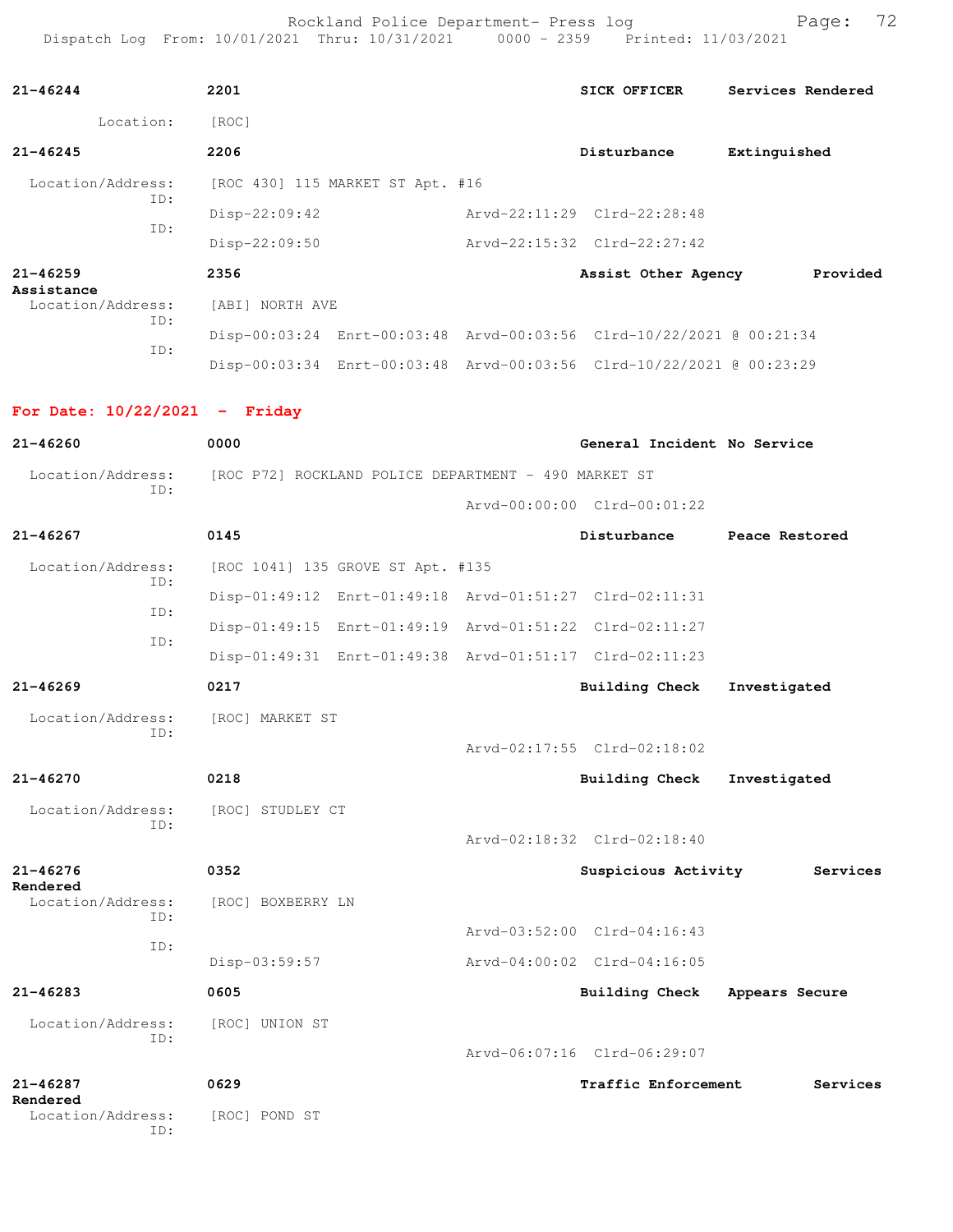Rockland Police Department- Press log Fage: 73 Dispatch Log From: 10/01/2021 Thru: 10/31/2021 0000 - 2359 Printed: 11/03/2021

 Arvd-06:30:22 Clrd-06:43:36 **21-46291 0703 Building Check Investigated** Location/Address: [ROC] STUDLEY CT ID: Arvd-07:07:41 Clrd-07:07:53 **21-46292 0707 Building Check Investigated** Location/Address: [ROC] MARKET ST ID: Arvd-07:08:28 Clrd-07:08:35 **21-46301 0801 General Info Services Rendered** Location/Address: [ROC P72] ROCKLAND POLICE DEPARTMENT - 490 MARKET ST **21-46305 0828 Details / Time off No Service** Location: [ROC] **21-46312 0930 Motor Vehicle Complaint Services Rendered**<br>Location/Address: [ROC 666] 1048 UNION ST **21-46316 0958 Burglar Alarm False Alarm** Location/Address: [ROC P62] CHINA PLAZA - 35 MARKET ST ID: Disp-10:00:34 Enrt-10:00:39 Arvd-10:03:03 Clrd-10:05:44 **21-46320 1012 Details / Time off Services Rendered**  Location: [ROC] **21-46327 1032 Assist Public Services Rendered** Location/Address: [ROC P72] ROCKLAND POLICE DEPARTMENT - 490 MARKET ST **21-46328 1037 Time off Services Rendered** Location: [ROC] **21-46335 1110 Details / Time off Services Rendered**  Location: [ROC] **21-46339 1129 Suspicious Activity Investigated** Location/Address: [ROC P96] MOUNTAIN ONE BANK - 279 UNION ST ID: Disp-11:31:37 Enrt-11:31:43 Arvd-11:35:44 Clrd-11:44:19 **21-46340 1137 Health & Welfare Check Services Rendered**  Location/Address: [ROC] 8 BOXBERRY LN ID: Disp-11:39:41 Arvd-11:47:14 Clrd-12:17:48 **21-46348 1221 Disturbance Services Rendered** Location/Address: [ROC] 8 STUDLEY CT ID: Disp-12:23:33 Enrt-12:23:46 Arvd-12:25:50 Clrd-12:39:45 ID: Disp-12:23:42 Enrt-12:23:46 Arvd-12:26:26 Clrd-12:39:48 **21-46353 1246 Motor Vehicle Complaint Arrest(s) Made**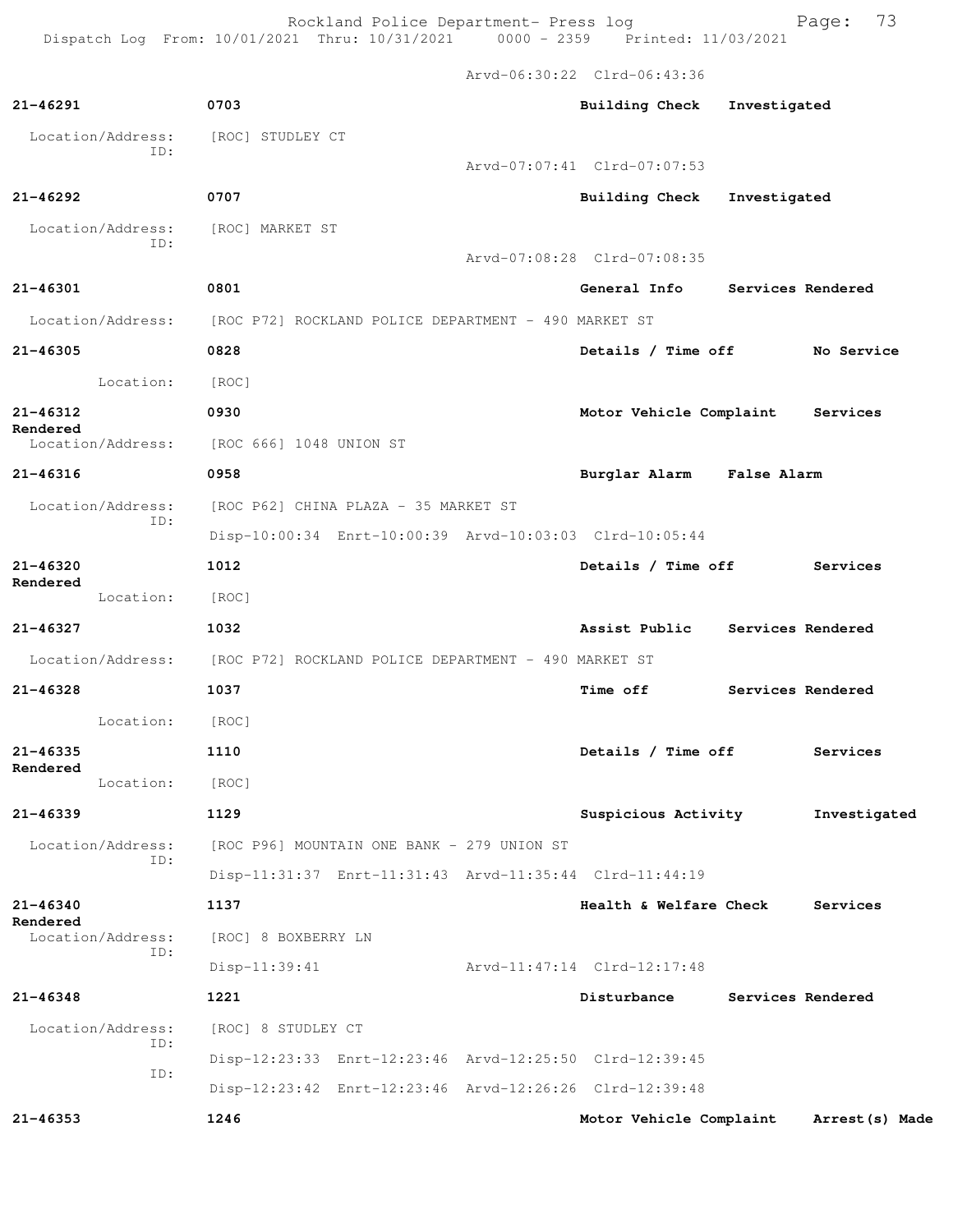|                          |                                                               | Rockland Police Department- Press log<br>Dispatch Log From: 10/01/2021 Thru: 10/31/2021 0000 - 2359 Printed: 11/03/2021                                             | 74<br>Page:                              |
|--------------------------|---------------------------------------------------------------|---------------------------------------------------------------------------------------------------------------------------------------------------------------------|------------------------------------------|
|                          | Location/Address:<br>TD:                                      | [ROC] PORTERS PUB - 363 UNION ST                                                                                                                                    |                                          |
|                          | Refer To Summons:<br>Summons:<br>Address:<br>Age:<br>Charges: | Disp-12:50:18 Enrt-12:50:25 Arvd-12:58:54 Clrd-13:30:33<br>21ROC-46353-AR<br>FERRAZ, HIGGOR<br>210 TROTTER ST<br>WEYMOUTH, MA<br>27<br>UNLICENSED OPERATION OF MV   |                                          |
| 21-46354                 |                                                               | 1306                                                                                                                                                                | Assist Public<br>Services Rendered       |
|                          | Location/Address:                                             | [ROC 1041] 135 GROVE ST Apt. #135                                                                                                                                   |                                          |
|                          | TD:                                                           | Disp-13:08:19                                                                                                                                                       | $Clrd-13:11:49$                          |
| 21-46357                 |                                                               | 1336                                                                                                                                                                | Services Rendered<br><b>BOLO</b>         |
|                          | Location/Address:                                             | [ROC 31] HOLBROOK ASSOCIATES INC - 35 RESERVOIR PARK DR                                                                                                             |                                          |
| 21-46358                 |                                                               | 1409                                                                                                                                                                | Details / Time off<br>Services           |
| Rendered                 | Location:                                                     | [ROC]                                                                                                                                                               |                                          |
| $21 - 46360$             |                                                               | 1418                                                                                                                                                                | Details / Time off<br>Services           |
| Rendered                 | Location:                                                     | [ROC]                                                                                                                                                               |                                          |
| $21 - 46364$<br>Rendered |                                                               | 1437                                                                                                                                                                | Details / Time off<br>Services           |
|                          | Location:                                                     | [ROC]                                                                                                                                                               |                                          |
| 21-46368<br>Rendered     |                                                               | 1458                                                                                                                                                                | Details / Time off<br>Services           |
|                          | Location:                                                     | [ROC]                                                                                                                                                               |                                          |
| 21-46371<br>Hospital     |                                                               | 1531                                                                                                                                                                | Health & Welfare Check<br>Transported to |
|                          | Location/Address:<br>ID:                                      | [ROC] 1072 UNION ST                                                                                                                                                 |                                          |
|                          | ID:                                                           | Disp-15:33:04 Enrt-15:33:08 Arvd-15:56:07 Clrd-16:03:20                                                                                                             |                                          |
|                          | EMS Unit:                                                     | ABIA2-Abington Ambulance 2                                                                                                                                          | Arvd-15:37:07 Clrd-15:56:02              |
|                          | Fire Unit:                                                    | Disp-15:37:28 Enrt-15:42:11 Arvd-15:47:03 Clrd-15:53:47<br>Hosp-16:01:56 ClrHosp-16:22:28 InQrtsUnavl-16:36:52 InSrvce-16:36:52<br>ROCKEN3-Pumper-Rockland Engine 3 |                                          |
|                          |                                                               | $Disp-15:40:01$<br>InQrtsUnavl-15:58:34 InSrvce-15:58:34                                                                                                            | Arvd-15:43:44 Clrd-15:53:44              |
| $21 - 46378$             |                                                               | 1612                                                                                                                                                                | MVA Property Damage Only Paper Exchange  |
|                          | Location/Address:<br>TD:                                      | [ROC] 225 SALEM ST                                                                                                                                                  |                                          |
|                          |                                                               | Disp-16:16:43 Enrt-16:16:48 Arvd-16:26:02 Clrd-16:26:10                                                                                                             |                                          |
| $21 - 46379$             |                                                               | 1620                                                                                                                                                                | SHIFT ASSIGNMENTSNo Service              |
|                          | Location/Address:                                             | [ROC P72] ROCKLAND POLICE DEPARTMENT - 490 MARKET ST                                                                                                                |                                          |
| 21-46386                 |                                                               | 1715                                                                                                                                                                | Assist Public<br>Services Rendered       |
|                          | Location/Address:<br>ID:                                      | [ROC P83] ROCKLAND GOLF COURSE - 276 PLAIN ST                                                                                                                       |                                          |
|                          |                                                               | Disp-17:16:24 Enrt-17:16:34 Arvd-17:20:01 Clrd-17:38:48                                                                                                             |                                          |
| 21-46390                 |                                                               | 1736                                                                                                                                                                | Animal Complaint Services Rendered       |
|                          | Location/Address:<br>ID:                                      | [ROC 1034] 36 JOSH GRAY RD                                                                                                                                          |                                          |
|                          |                                                               | $Disp-17:37:40$                                                                                                                                                     | $Clrd-17:37:46$                          |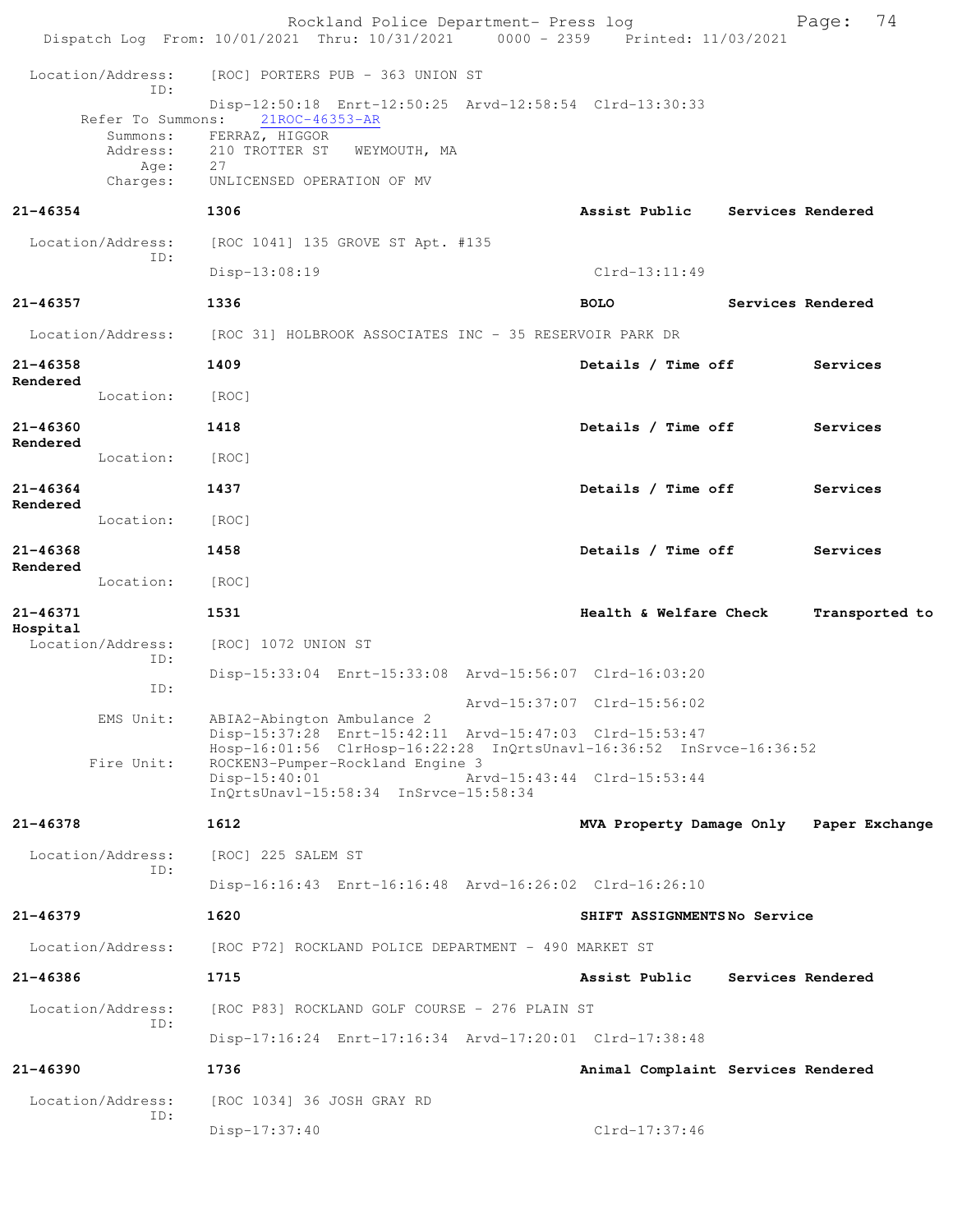Rockland Police Department- Press log entitled and Page: 75 Dispatch Log From: 10/01/2021 Thru: 10/31/2021 0000 - 2359 Printed: 11/03/2021

| $21 - 46391$                  | 1738                                                             | Police Information          | No Service                         |
|-------------------------------|------------------------------------------------------------------|-----------------------------|------------------------------------|
| Location/Address:             | [ROC P72] ROCKLAND POLICE DEPARTMENT - 490 MARKET ST             |                             |                                    |
| ID:                           | Disp-17:39:59                                                    | $Clrd-17:40:32$             |                                    |
| $21 - 46392$                  | 1749                                                             | General Info                | No Service                         |
| Location/Address:             | [ROC P72] ROCKLAND POLICE DEPARTMENT - 490 MARKET ST             |                             |                                    |
| 21-46397                      | 1814                                                             | Police Information          | No Service                         |
| Location/Address:             | [ROC P72] ROCKLAND POLICE DEPARTMENT - 490 MARKET ST             |                             |                                    |
| ID:                           | $Disp-18:16:18$                                                  | Clrd-18:16:35               |                                    |
| $21 - 46402$                  | 1924                                                             | Suspicious Activity         | Sent On Way                        |
| Location/Address:             | [ROC 206] 51 MAPLE ST                                            |                             |                                    |
| ID:                           | Disp-19:25:37 Enrt-19:25:47 Arvd-19:27:50 Clrd-19:36:04          |                             |                                    |
| ID:                           | Disp-19:25:42 Enrt-19:25:46 Arvd-19:29:03 Clrd-19:36:02          |                             |                                    |
| $21 - 46405$                  | 1948                                                             | Lost/Found Property         | Services                           |
| Rendered<br>Location/Address: | [ROC] 2 OAK CT                                                   |                             |                                    |
| ID:                           | Disp-19:49:51 Enrt-19:49:58 Arvd-19:51:43 Clrd-19:51:45          |                             |                                    |
| $21 - 46406$                  | 1949                                                             | <b>Building Check</b>       | Services Not Required              |
| Location/Address:             | [ROC] MAPLE ST                                                   |                             |                                    |
| ID:                           |                                                                  | Arvd-19:50:39 Clrd-19:53:51 |                                    |
| $21 - 46407$                  | 1958                                                             | Suspicious Activity         | Sent On Way                        |
| Location/Address:<br>ID:      | [ROC P51] DOUBLE TREE - 929 HINGHAM ST                           |                             |                                    |
| ID:                           | Disp-19:58:32                                                    | Arvd-19:58:35 Clrd-20:00:12 |                                    |
| ID:                           | Disp-19:58:40 Enrt-19:58:50 Arvd-20:00:09 Clrd-20:11:07          |                             |                                    |
| ID:                           | Disp-19:58:45    Enrt-19:58:47    Arvd-20:00:25    Clrd-20:11:07 |                             |                                    |
|                               | $Disp-20:00:17$                                                  | Arvd-20:00:21 Clrd-20:10:49 |                                    |
| $21 - 46445$                  | 2000                                                             |                             | General Incident Services Rendered |
| Location/Address:<br>ID:      | [ROC] 178 GREENWOOD ST                                           |                             |                                    |
|                               | Disp-20:00:00                                                    | $Clrd-20:00:23$             |                                    |
| $21 - 46408$                  | 2009                                                             | Larceny / Forgery/ Fraud    | Investigated                       |
| Location/Address:<br>ID:      | [ROC] 165 HOWARD ST                                              |                             |                                    |
| ID:                           | $Disp-20:16:23$                                                  | Arvd-20:16:27 Clrd-20:33:46 |                                    |
|                               | Disp-20:16:32 Enrt-20:16:35 Arvd-20:33:48 Clrd-20:33:50          |                             |                                    |
| $21 - 46410$                  | 2016                                                             | <b>Building Check</b>       | Services Not Required              |
| Location/Address:<br>ID:      | [ROC] 239 POND ST                                                |                             |                                    |
|                               |                                                                  | Arvd-20:17:06 Clrd-20:27:18 |                                    |
| 21-46418                      | 2121                                                             | Building Check              | Services Not Required              |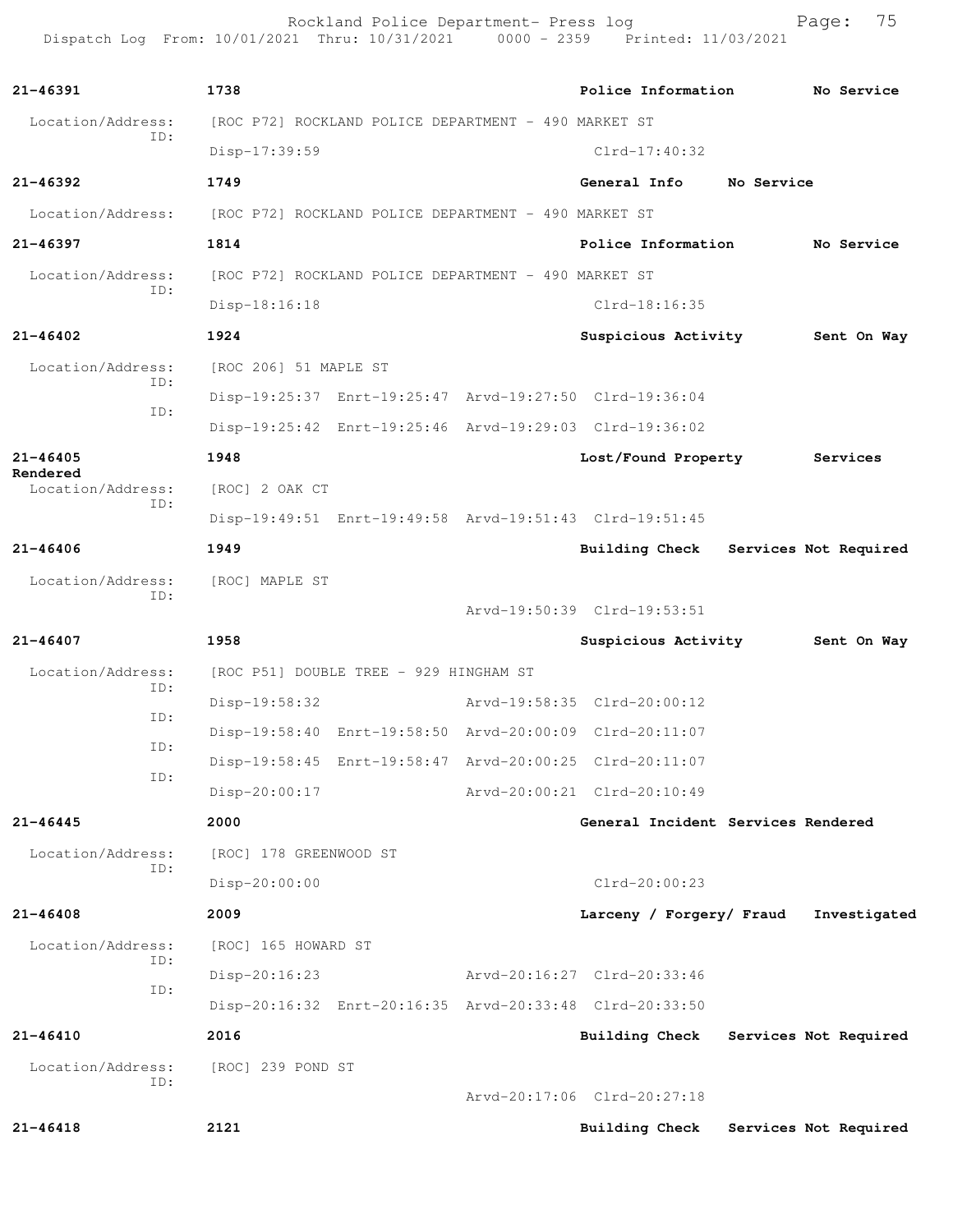Rockland Police Department- Press log Page: 76<br>21 Thru: 10/31/2021 0000 - 2359 Printed: 11/03/2021 Dispatch Log From:  $10/01/2021$  Thru:  $10/31/2021$ Location/Address: [ROC P89] CALVARY CHAPEL - 175 MARKET ST ID: Arvd-21:23:09 Clrd-21:26:37 **21-46420 2151 Building Check Services Not Required** Location/Address: [ROC] 21 LINWOOD TER ID: Arvd-21:52:43 Clrd-21:53:43 **21-46423 2158 Suspicious Activity Services Rendered**  Location/Address: [ROC] 354 WEBSTER ST @ 25 HARTSUFF ST ID: Disp-21:58:53 Enrt-21:59:03 Arvd-21:59:39 Clrd-22:19:31 ID: Disp-21:59:35 Enrt-21:59:53 Arvd-22:01:06 Clrd-22:50:21 **21-46426 2202 Suspicious Activity Services Rendered**<br>Location/Address: [ROC] 279 WEBSTER ST ID: Disp-22:07:41 Clrd-22:07:49 ID: Disp-22:07:57 Enrt-22:07:59 Arvd-22:08:02 Clrd-22:17:27 ID: Disp-22:08:08 Arvd-22:08:13 Clrd-22:14:39 **21-46431 2248 Prisoner Information Services Rendered**<br>Location/Address: [ROC P72] ROCKLAND POLICE DEPARTMENT - 490 MARKET ST ID: Disp-22:49:35 Clrd-22:49:51 **21-46433 2255 Disturbance Services Rendered** Vicinity of: [ROC] EAST WATER ST @ UNION ST ID: Disp-22:58:17 Enrt-22:58:29 Arvd-23:01:11 Clrd-23:15:49 ID: Disp-22:58:24 Enrt-22:58:28 Arvd-22:59:06 Clrd-23:15:56 ID: Disp-23:02:45 Enrt-23:03:02 Arvd-23:03:05 Clrd-23:20:51 ID: Disp-23:02:53 Enrt-23:02:56 Arvd-23:02:58 Clrd-23:15:46 **21-46436 2338 Lost/Found Property Services Rendered**  Location/Address: [ROC P72] ROCKLAND POLICE DEPARTMENT - 490 MARKET ST ID: Disp-23:42:32 Clrd-23:44:43 **21-46438 2357 Disturbance Gone on arrival** Location: [ROC] WENDYS ID: Disp-00:00:24 Enrt-00:00:27 Arvd-00:04:43 Clrd-10/23/2021 @ 00:12:25 ID: Disp-00:01:05 Enrt-00:01:08 Arvd-00:04:45 Clrd-10/23/2021 @ 00:12:34 **For Date: 10/23/2021 - Saturday 21-46439 0000 SHIFT ASSIGNMENTS No Service** Location/Address: [ROC P72] ROCKLAND POLICE DEPARTMENT - 490 MARKET ST ID:

Arvd-00:00:00 Clrd-00:02:59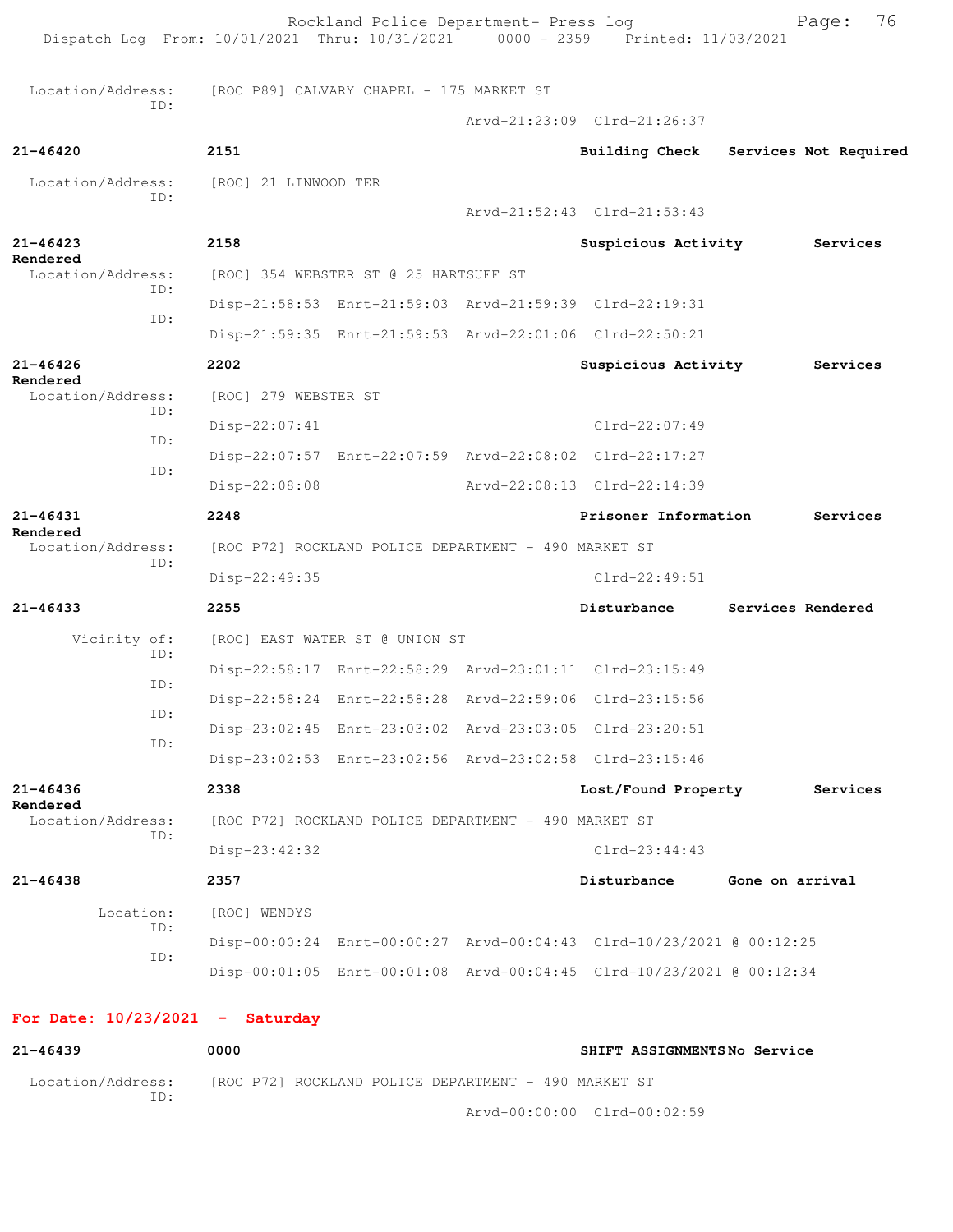Rockland Police Department- Press log entitled and Page: 77 Dispatch Log From: 10/01/2021 Thru: 10/31/2021 0000 - 2359 Printed: 11/03/2021

| $21 - 46441$                | 0005                                                    |              | Disturbance                   | Protective Custody                 |
|-----------------------------|---------------------------------------------------------|--------------|-------------------------------|------------------------------------|
| Location/Address:<br>ID:    | [ROC] 7 MARKS ST @ 471 WEBSTER ST                       |              |                               |                                    |
|                             | Disp-00:09:20 Enrt-00:09:23 Arvd-00:10:37 Clrd-00:55:14 |              |                               |                                    |
| ID:                         | Disp-00:10:03 Enrt-00:10:21 Arvd-00:10:33 Clrd-00:55:17 |              |                               |                                    |
| ID:                         | Disp-00:12:46 Enrt-00:12:51 Arvd-00:12:54 Clrd-00:55:19 |              |                               |                                    |
| ID:                         | Disp-00:22:48                                           |              | Arvd-00:22:54 Clrd-00:48:22   |                                    |
| Refer To $P/C$ :<br>$P/C$ : | $21$ ROC-46441-AR<br>COVIELLO, JUSTINE M                |              |                               |                                    |
| Address:<br>Age:            | 231 MANNS DR<br>HANOVER, MA<br>40                       |              |                               |                                    |
| Charges:                    | PROTECTIVE CUSTODY                                      |              |                               |                                    |
| $21 - 46446$                | 0048                                                    |              | <b>Building Check</b>         | Investigated                       |
| Location/Address:<br>TD:    | [ROC] STUDLEY CT                                        |              |                               |                                    |
|                             |                                                         |              | Arvd-00:48:22 Clrd-00:48:29   |                                    |
| $21 - 46447$                | 0048                                                    |              | Building Check                | Investigated                       |
| Location/Address:<br>ID:    | [ROC] MARKET ST                                         |              |                               |                                    |
|                             |                                                         |              | Arvd-00:49:11 Clrd-00:49:23   |                                    |
| $21 - 46452$                | 0116                                                    |              | Noise Complaint               | Investigated                       |
| Location/Address:           | [ROC P47] BEST WESTERN - 909 HINGHAM ST Apt. #239       |              |                               |                                    |
| ID:                         | Disp-01:18:16 Enrt-01:18:23                             |              | $Clrd-01:33:11$               |                                    |
| ID:                         | Disp-01:19:28 Enrt-01:19:41 Arvd-01:21:06 Clrd-01:33:11 |              |                               |                                    |
| $21 - 46453$                | 0116                                                    |              | Prisoner Information          | No EMS                             |
| Location/Address:           | [ROC P72] ROCKLAND POLICE DEPARTMENT - 490 MARKET ST    |              |                               |                                    |
| ID:                         | $Disp-01:17:26$                                         |              | Arvd-01:18:05 Clrd-01:33:45   |                                    |
| ID:                         | $Disp-01:17:26$                                         |              | Arvd-01:18:05 Clrd-01:33:40   |                                    |
| ID:                         | Disp-01:17:26                                           |              | Arvd-01:18:05 Clrd-01:19:20   |                                    |
| $21 - 46458$                | 0321                                                    |              |                               | Noise Complaint Protective Custody |
| Location/Address:           | [ROC] PLAIN ST                                          |              |                               |                                    |
| TD:                         |                                                         |              | Arvd-03:21:00 Clrd-03:55:14   |                                    |
| ID:                         | Disp-03:22:54 Enrt-03:25:30 Arvd-03:25:33 Clrd-03:34:35 |              |                               |                                    |
| Refer To Arrest:<br>Arrest: | 21ROC-46458-AR<br>HAMILTON, TONI MARIE                  |              |                               |                                    |
| Address:<br>Age:            | 282 MARKET ST Apt. #2<br>43                             | ROCKLAND, MA |                               |                                    |
| Charges:                    | Straight Warrant                                        |              |                               |                                    |
| 21-46462                    | 0350                                                    |              | 911 Accidental                | No Action Required                 |
| Location/Address:<br>ID:    | [ROC] 8 CARLYS WAY                                      |              |                               |                                    |
|                             | $Disp-03:54:52$                                         |              | $Clrd-03:55:01$               |                                    |
| $21 - 46467$                | 0620                                                    |              | Animal Complaint Investigated |                                    |
| Location/Address:<br>ID:    | [ROC] MARKET ST                                         |              |                               |                                    |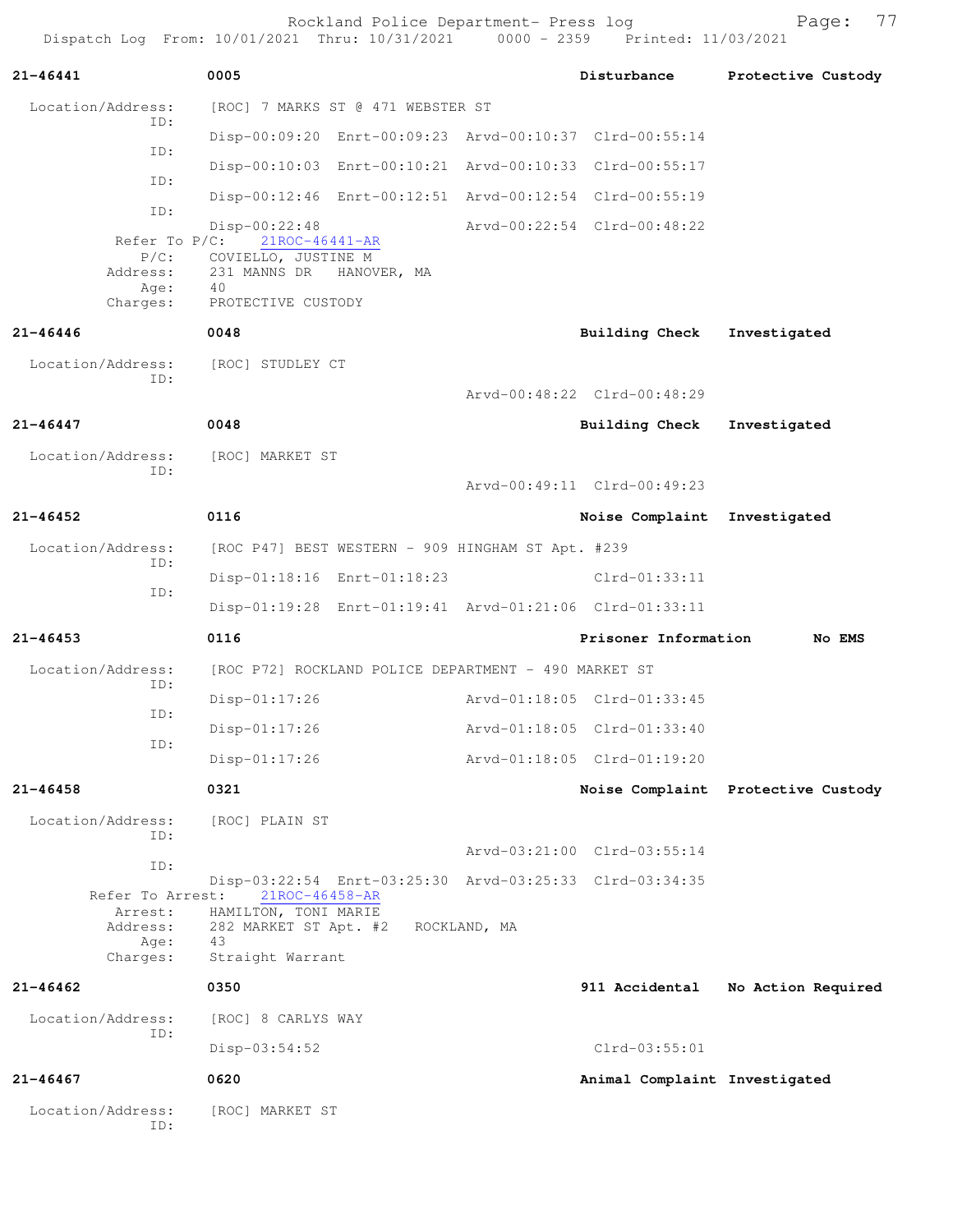|                          | Rockland Police Department- Press log<br>Dispatch Log From: 10/01/2021 Thru: 10/31/2021 0000 - 2359 Printed: 11/03/2021 |                                        |              | 78<br>Page:              |
|--------------------------|-------------------------------------------------------------------------------------------------------------------------|----------------------------------------|--------------|--------------------------|
|                          |                                                                                                                         | Arvd-06:20:00 Clrd-06:21:48            |              |                          |
| ID:                      | Disp-06:21:59 Enrt-06:24:39 Arvd-06:24:41 Clrd-06:26:40                                                                 |                                        |              |                          |
| $21 - 46468$             | 0627                                                                                                                    | <b>Building Check</b>                  |              | No Personal Injury       |
| Location/Address:        | [ROC] UNION ST                                                                                                          |                                        |              |                          |
| ID:                      |                                                                                                                         | Arvd-06:27:00 Clrd-06:39:07            |              |                          |
| $21 - 46474$             | 0736                                                                                                                    | <b>Building Check</b>                  | Investigated |                          |
| Location/Address:        | [ROC] STUDLEY CT                                                                                                        |                                        |              |                          |
| ID:                      |                                                                                                                         | Arvd-07:37:03 Clrd-07:37:12            |              |                          |
| $21 - 46475$             | 0737                                                                                                                    | Building Check Services Rendered       |              |                          |
| Location/Address:<br>ID: | [ROC] MARKET ST                                                                                                         |                                        |              |                          |
|                          |                                                                                                                         | Arvd-07:37:47 Clrd-07:58:15            |              |                          |
| $21 - 46480$             | 0855                                                                                                                    | Time off                               |              | Services Rendered        |
| Location:                | [ROC]                                                                                                                   |                                        |              |                          |
| $21 - 46483$<br>Rendered | 0901                                                                                                                    | STATION MAINTENENCE                    |              | Services                 |
| Location/Address:<br>ID: | [ROC P72] ROCKLAND POLICE DEPARTMENT - 490 MARKET ST                                                                    |                                        |              |                          |
|                          | Disp-09:09:26                                                                                                           | $Clrd-09:10:20$                        |              |                          |
| $21 - 46491$<br>Rendered | 1009                                                                                                                    | Traffic Enforcement                    |              | Services                 |
| Location/Address:<br>ID: | [ROC] POND ST                                                                                                           |                                        |              |                          |
|                          |                                                                                                                         | Arvd-10:09:00 Clrd-10:25:29            |              |                          |
| $21 - 46492$<br>Rendered | 1023                                                                                                                    | Suspicious Activity                    |              | Services                 |
| Location/Address:<br>ID: | [ROC] 29 BLANCHARD ST                                                                                                   |                                        |              |                          |
| ID:                      | Disp-10:26:06 Enrt-10:26:17 Arvd-10:37:27 Clrd-10:37:30                                                                 |                                        |              |                          |
|                          | Disp-10:26:06 Enrt-10:26:17 Arvd-10:27:43 Clrd-11:22:29                                                                 |                                        |              |                          |
| 21-46525                 | 1347                                                                                                                    | Burglar Alarm                          |              | Building Checked/Secured |
| Location/Address:<br>ID: | [ROC] MEMORIAL PARK - 1 COL BRIAN DUFFY WAY                                                                             |                                        |              |                          |
|                          | Disp-13:49:43 Enrt-13:50:03 Arvd-13:53:00 Clrd-14:01:56                                                                 |                                        |              |                          |
| $21 - 46526$<br>arrival  | 1350                                                                                                                    | Suspicious Activity                    |              | Gone on                  |
| Location/Address:<br>ID: | [ROC] MARKET ST                                                                                                         |                                        |              |                          |
|                          | Disp-13:51:14 Enrt-13:51:20                                                                                             | $Clrd-14:02:16$                        |              |                          |
| $21 - 46542$             | 1600                                                                                                                    | SHIFT ASSIGNMENTS Services Rendered    |              |                          |
| Location/Address:<br>ID: | [ROC P72] ROCKLAND POLICE DEPARTMENT - 490 MARKET ST                                                                    | $Clrd-16:02:45$                        |              |                          |
| $21 - 46551$             | Disp-16:02:38<br>1755                                                                                                   | Motor Vehicle Complaint Peace Restored |              |                          |
| Location/Address:        | [ROC] 1021 UNION ST                                                                                                     |                                        |              |                          |
| ID:                      | Disp-17:57:05 Enrt-17:57:10 Arvd-18:02:22 Clrd-18:24:02                                                                 |                                        |              |                          |
| ID:                      |                                                                                                                         |                                        |              |                          |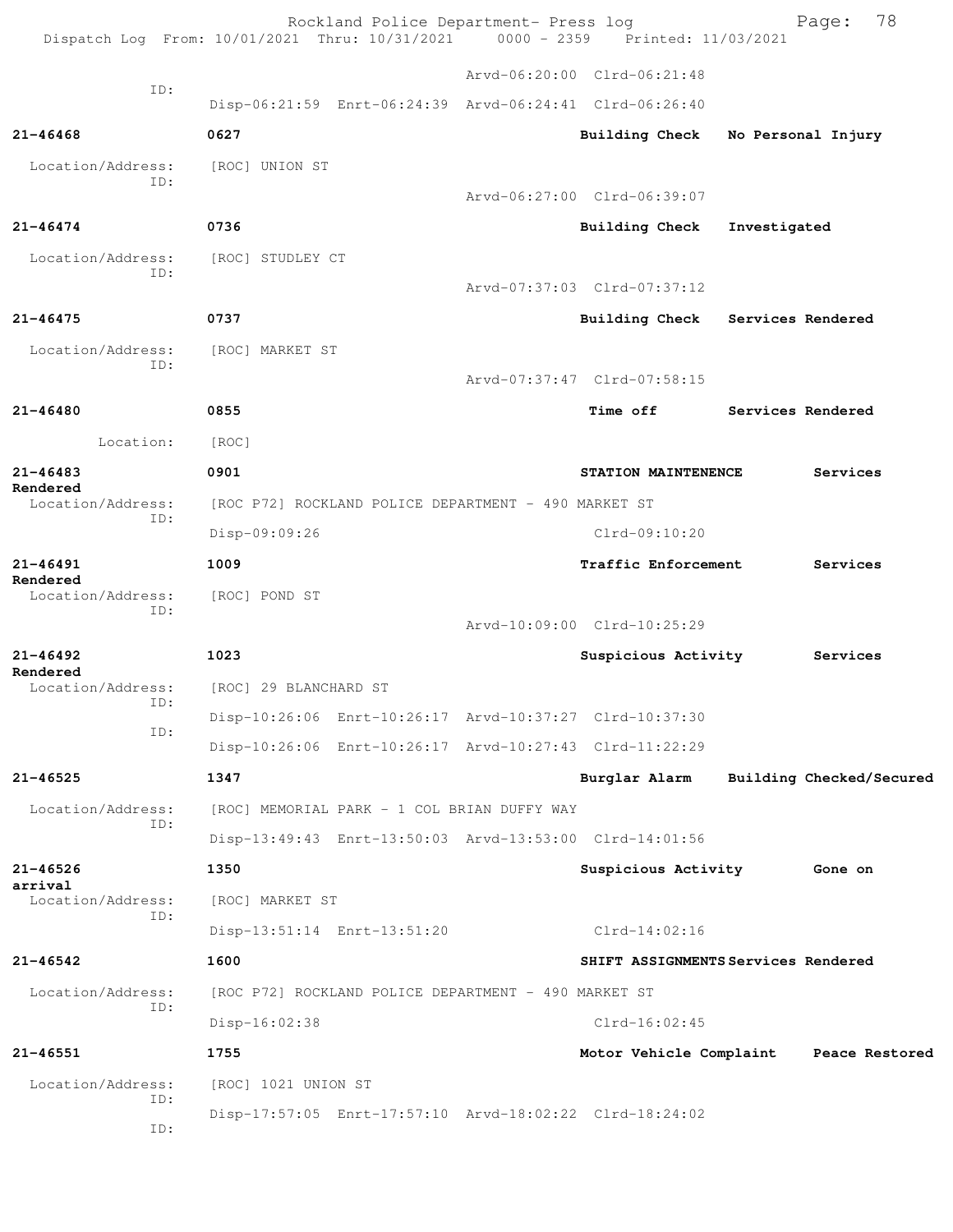|                               |     |                       | Rockland Police Department- Press log                | Dispatch Log From: 10/01/2021 Thru: 10/31/2021 0000 - 2359 Printed: 11/03/2021 |                    | 79<br>Page:  |
|-------------------------------|-----|-----------------------|------------------------------------------------------|--------------------------------------------------------------------------------|--------------------|--------------|
|                               |     |                       |                                                      | Disp-17:59:58 Enrt-18:00:00 Arvd-18:04:26 Clrd-18:19:12                        |                    |              |
| $21 - 46552$                  |     | 1814                  |                                                      | Motor Vehicle Complaint                                                        |                    | Services     |
| Rendered<br>Location/Address: |     | [ROC] POND ST         |                                                      |                                                                                |                    |              |
|                               | ID: |                       | Disp-18:16:14 Enrt-18:16:22                          | $C1rd-18:23:37$                                                                |                    |              |
|                               | ID: |                       | Disp-18:19:18 Enrt-18:19:20                          | $Clrd-18:23:33$                                                                |                    |              |
| $21 - 46555$                  |     | 1833                  |                                                      | Building Check                                                                 | Appears Secure     |              |
| Location/Address:             |     | [ROC] LINWOOD TER     |                                                      |                                                                                |                    |              |
|                               | TD: |                       |                                                      | Arvd-18:33:57 Clrd-18:46:33                                                    |                    |              |
| $21 - 46564$                  |     | 2002                  |                                                      | <b>Traffic Enforcement</b>                                                     |                    | Services     |
| Rendered<br>Location/Address: |     | [ROC] POND ST         |                                                      |                                                                                |                    |              |
|                               | TD: |                       |                                                      | Arvd-20:03:38 Clrd-20:27:24                                                    |                    |              |
| $21 - 46567$                  |     | 2026                  |                                                      | Disturbance                                                                    |                    |              |
| Location/Address:             |     |                       |                                                      |                                                                                | No Action Required |              |
| TD:                           |     |                       | [ROC] WENDYS - 1111 HINGHAM ST Apt. #Q               |                                                                                |                    |              |
|                               |     |                       |                                                      | Disp-20:27:24 Enrt-20:28:29 Arvd-20:32:21 Clrd-20:35:12                        |                    |              |
| $21 - 46569$                  |     | 2029                  |                                                      | General Incident No Action Required                                            |                    |              |
| Location/Address:<br>ID:      |     |                       | [ROC P106] ROCKLAND HIGH SCHOOL - 52 MACKINLAY WAY   |                                                                                |                    |              |
|                               |     |                       |                                                      | Disp-20:30:25 Enrt-20:30:30 Arvd-20:36:29 Clrd-20:36:31                        |                    |              |
| $21 - 46573$                  |     | 2107                  |                                                      | <b>PRISONER MEAL</b>                                                           | Services Rendered  |              |
| Location/Address:             | ID: |                       | [ROC P72] ROCKLAND POLICE DEPARTMENT - 490 MARKET ST |                                                                                |                    |              |
|                               |     | $Disp-21:08:47$       |                                                      | $Clrd-21:08:56$                                                                |                    |              |
| $21 - 46578$                  |     | 2122                  |                                                      | Suspicious Activity                                                            |                    | Investigated |
| Location/Address:             | ID: | [ROC] UNION ST        |                                                      |                                                                                |                    |              |
|                               | ID: | $Disp-21:24:51$       |                                                      | Arvd-21:27:10 Clrd-21:34:17                                                    |                    |              |
|                               |     |                       |                                                      | Disp-21:25:40 Enrt-21:27:08 Arvd-21:27:46 Clrd-21:34:21                        |                    |              |
| 21-46581                      |     | 2141                  |                                                      | MVA Property Damage Only Vehicle Towed                                         |                    |              |
| Location/Address:             | ID: | [ROC] 1271 HINGHAM ST |                                                      |                                                                                |                    |              |
|                               | ID: |                       |                                                      | Disp-21:43:04 Enrt-21:43:08 Arvd-22:16:21 Clrd-22:16:55                        |                    |              |
|                               |     |                       |                                                      | Disp-21:44:44 Enrt-21:44:47 Arvd-21:48:11 Clrd-22:05:00                        |                    |              |
| $21 - 46582$                  |     | 2142                  |                                                      | Suspicious Activity 5ent On Way                                                |                    |              |
| Location/Address:             |     |                       | [ROC P106] ROCKLAND HIGH SCHOOL - 52 MACKINLAY WAY   |                                                                                |                    |              |
|                               | ID: | $Disp-21:43:45$       |                                                      | Arvd-21:43:49 Clrd-21:44:34                                                    |                    |              |
| 21-46586                      |     | 2157                  |                                                      | Suspicious Activity Marrest (s) Made                                           |                    |              |
| Location/Address:             |     |                       | [ROC] WENDY'S - 1111 HINGHAM ST                      |                                                                                |                    |              |
|                               | ID: | Disp-22:04:52         |                                                      | Arvd-22:05:01 Clrd-22:34:36                                                    |                    |              |
|                               | ID: |                       |                                                      | Disp-22:05:09 Enrt-22:05:12 Arvd-22:10:54 Clrd-23:08:39                        |                    |              |
|                               | ID: |                       |                                                      |                                                                                |                    |              |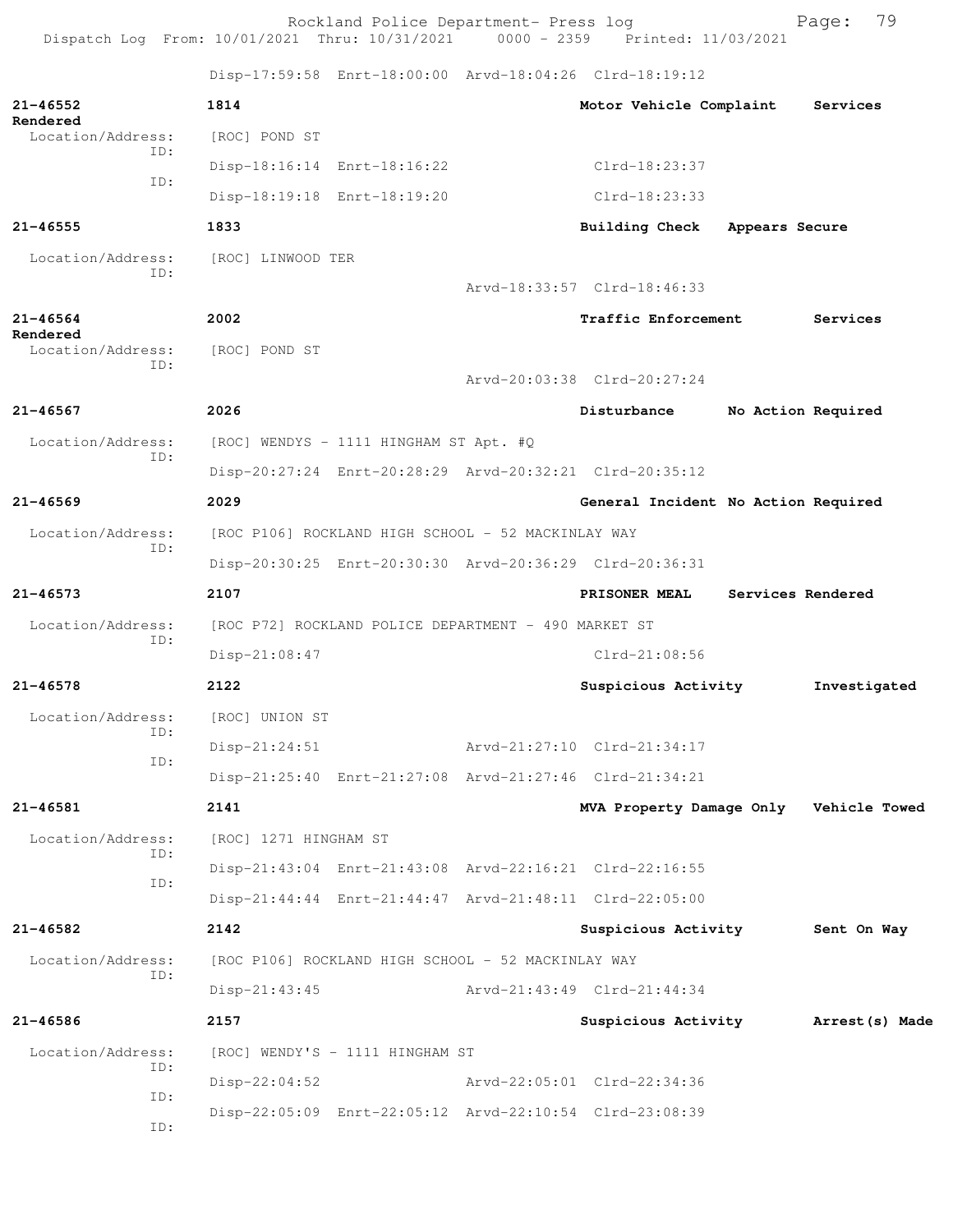Rockland Police Department- Press log Fage: 80 Dispatch Log From: 10/01/2021 Thru: 10/31/2021 0000 - 2359 Printed: 11/03/2021 Disp-22:17:23 Arvd-22:17:26 Clrd-22:56:36 Refer To Arrest: Arrest: SHIRKUS, MICHAEL P<br>Address: 28 LEONARD ST CARVER, MA Address: 28 LEONARD ST Age: 40 Charges: Straight Warrant **21-46589 2259 CALL FOR BAIL Services Rendered** Location/Address: [ROC P72] ROCKLAND POLICE DEPARTMENT - 490 MARKET ST ID: Disp-23:02:36 Clrd-23:03:23 **21-46591 2319 Disabled Motor Vehicle Services Rendered**  Location/Address: [ROC] BEECH ST ID: Disp-23:21:31 Enrt-23:21:37 Arvd-23:27:04 Clrd-10/24/2021 @ 00:17:19 **21-46592 2320 Noise Complaint Services Rendered** Location/Address: [ROC P6] 365 CENTRE AVE ID: Disp-23:23:54 Enrt-23:23:57 Arvd-23:26:31 Clrd-23:30:30 ID: Disp-23:27:31 Enrt-23:27:33 Arvd-23:30:32 Clrd-23:30:34 **21-46593 2326 Suspicious Activity Services Rendered**  Location/Address: [ROC P93] THE BANNER - 167 UNION ST ID: Disp-23:29:28 Clrd-23:29:37 **For Date: 10/24/2021 - Sunday 21-46597 0000 SHIFT ASSIGNMENTS Services Rendered** Location/Address: [ROC P72] ROCKLAND POLICE DEPARTMENT - 490 MARKET ST Apt. #MARKE **21-46596 0014 Noise Complaint Services Rendered** Location/Address: [ROC] 45 VERNON ST ID: Disp-00:15:55 Enrt-00:20:45 Arvd-00:20:47 Clrd-00:26:02 ID: Disp-00:15:55 Clrd-00:26:06 ID: Arvd-00:20:54 Clrd-00:26:12 **21-46603 0120 Suspicious Activity Report Follows** Location/Address: [ROC] 74 MARTHA DR ID: Disp-01:24:17 Enrt-01:24:35 Arvd-01:28:20 Clrd-02:12:11 ID: Disp-01:24:23 Enrt-01:24:35 Arvd-01:28:20 Clrd-01:40:23 ID: Disp-01:24:31 Enrt-01:24:35 Arvd-01:24:42 Clrd-02:12:14 ID: Disp-01:40:29 Arvd-01:40:36 Clrd-02:12:07 **21-46616 0543 Health & Welfare Check Sent On Way** Location/Address: [ROC] 21 NORTH AVE ID: Disp-05:44:03 Arvd-05:47:24 Clrd-05:49:55 ID: Disp-05:48:30 Arvd-05:48:52 Clrd-05:49:55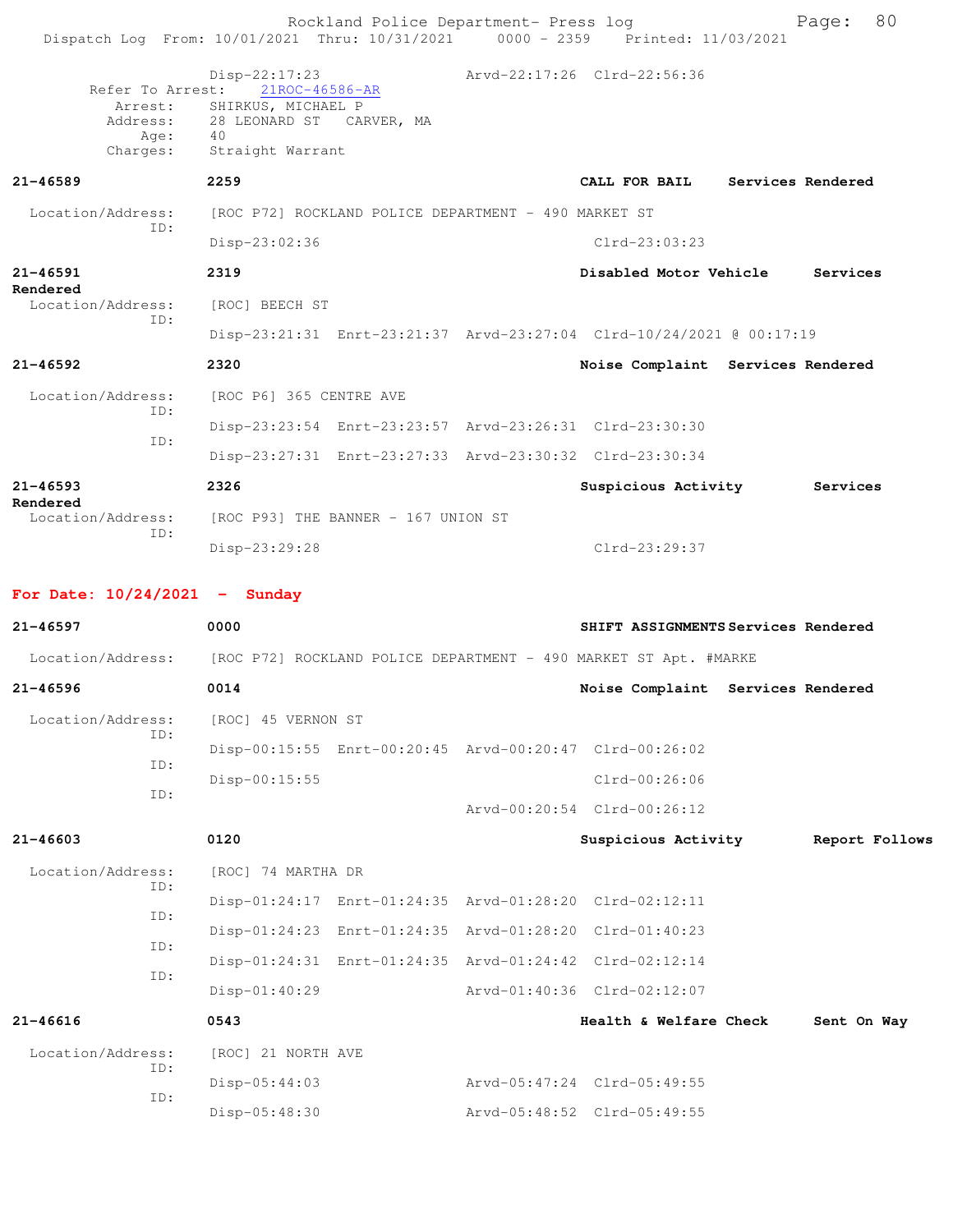| Dispatch Log From: 10/01/2021 Thru: 10/31/2021 0000 - 2359 Printed: 11/03/2021 |                         | Rockland Police Department- Press log                                     |                                                         |                   | Page:    | 81             |
|--------------------------------------------------------------------------------|-------------------------|---------------------------------------------------------------------------|---------------------------------------------------------|-------------------|----------|----------------|
| 21-46617                                                                       | 0549                    |                                                                           | Health & Welfare Check                                  |                   |          | Sent On Way    |
| Location/Address:                                                              |                         | [ROC P46] DUNKIN DONUTS - 851 HINGHAM ST                                  |                                                         |                   |          |                |
| ID:                                                                            |                         |                                                                           | Disp-05:51:38 Enrt-05:51:45 Arvd-05:58:02 Clrd-05:59:21 |                   |          |                |
| ID:                                                                            |                         |                                                                           | Disp-05:51:38 Enrt-05:51:45 Arvd-05:58:02 Clrd-05:59:21 |                   |          |                |
| $21 - 46619$                                                                   | 0559                    |                                                                           | Building Check Building Checked/Secured                 |                   |          |                |
| Location/Address:                                                              | [ROC] UNION ST          |                                                                           |                                                         |                   |          |                |
| ID:                                                                            | $Disp-05:59:45$         |                                                                           | Arvd-06:04:47 Clrd-06:07:21                             |                   |          |                |
| $21 - 46628$                                                                   | 0702                    |                                                                           | Details / Time off                                      |                   | Services |                |
| Rendered<br>Location:                                                          | [ROC]                   |                                                                           |                                                         |                   |          |                |
| 21-46632                                                                       | 0800                    |                                                                           | General Info                                            | Services Rendered |          |                |
| Location/Address:                                                              |                         | [ROC P72] ROCKLAND POLICE DEPARTMENT - 490 MARKET ST                      |                                                         |                   |          |                |
| 21-46631                                                                       | 0806                    |                                                                           | 911 Accidental                                          | Services Rendered |          |                |
| Location/Address:                                                              |                         | [ROC P51] DOUBLE TREE - 929 HINGHAM ST                                    |                                                         |                   |          |                |
| ID:                                                                            |                         | Disp-08:10:21 Enrt-08:10:27                                               | $Clrd-08:14:16$                                         |                   |          |                |
| $21 - 46639$                                                                   | 0847                    |                                                                           | Prisoner Information                                    |                   | Services |                |
| Rendered<br>Location:<br>ID:                                                   | [ROC] BROCKTON HOSPITAL |                                                                           |                                                         |                   |          |                |
|                                                                                |                         |                                                                           | Disp-08:48:21 Enrt-08:48:26 Arvd-09:23:45 Clrd-11:00:36 |                   |          |                |
| 21-46640                                                                       | 0847                    |                                                                           | General Info                                            | Services Rendered |          |                |
| Location/Address:                                                              |                         | [ROC P72] ROCKLAND POLICE DEPARTMENT - 490 MARKET ST                      |                                                         |                   |          |                |
| $21 - 46641$                                                                   | 0910                    |                                                                           | Health & Welfare Check                                  |                   | Services |                |
| Rendered<br>Location/Address:                                                  | [ROC] 32 EVANS RD       |                                                                           |                                                         |                   |          |                |
| ID:                                                                            |                         |                                                                           | Disp-09:18:11 Enrt-09:18:15 Arvd-09:18:58 Clrd-09:21:12 |                   |          |                |
| $21 - 46645$<br>Rendered                                                       | 0921                    |                                                                           | MVA Property Damage Only                                |                   | Services |                |
| Location/Address:<br>ID:                                                       | [ROC] 831 HINGHAM ST    |                                                                           |                                                         |                   |          |                |
| Fire Unit:                                                                     |                         |                                                                           | Disp-09:21:34 Enrt-09:22:04 Arvd-09:30:05 Clrd-10:11:25 |                   |          |                |
|                                                                                | Disp-09:21:37           | ROCKEN1-Pumper-Rockland Engine 1<br>InQrtsUnavl-09:21:45 InSrvce-09:21:45 | $Clrd-09:21:45$                                         |                   |          |                |
| ID:                                                                            |                         |                                                                           | Disp-09:22:01 Enrt-09:22:04 Arvd-09:24:34 Clrd-10:12:24 |                   |          |                |
| $21 - 46659$                                                                   | 1055                    |                                                                           | Details / Time off                                      |                   | Services |                |
| Rendered<br>Location:                                                          | [ROC]                   |                                                                           |                                                         |                   |          |                |
| 21-46660                                                                       | 1122                    |                                                                           | 911 Hang Up                                             | Services Rendered |          |                |
| Location/Address:                                                              |                         | [ROC P64] CVS PHARMACY - 80 MARKET ST                                     |                                                         |                   |          |                |
| ID:                                                                            |                         |                                                                           | Disp-11:24:16 Enrt-11:24:21 Arvd-11:31:57 Clrd-11:31:59 |                   |          |                |
| $21 - 46675$                                                                   | 1250                    |                                                                           | Motor Vehicle Stop                                      |                   |          | Verbal Warning |
| Location/Address:                                                              | [ROC] 36 UNION ST       |                                                                           |                                                         |                   |          |                |
| ID:                                                                            |                         |                                                                           | Arvd-12:50:00 Clrd-12:52:45                             |                   |          |                |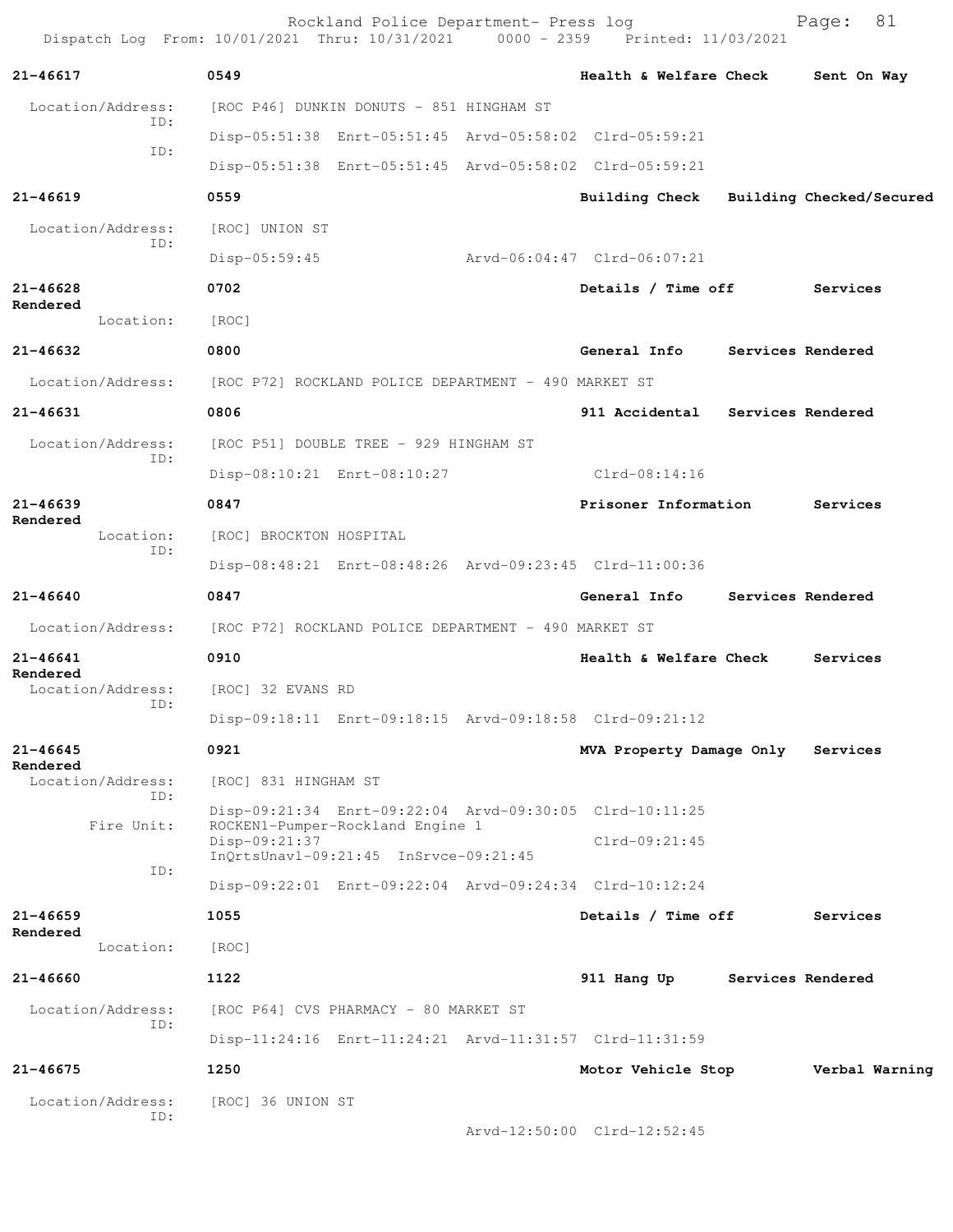Rockland Police Department- Press log entitled and Page: 82 Dispatch Log From: 10/01/2021 Thru: 10/31/2021 0000 - 2359 Printed: 11/03/2021

| 21-46680                 |                             | 1317                                                                   |                             |                 | General Info               | Services Rendered  |                         |  |
|--------------------------|-----------------------------|------------------------------------------------------------------------|-----------------------------|-----------------|----------------------------|--------------------|-------------------------|--|
|                          |                             | Location/Address: [ROC P72] ROCKLAND POLICE DEPARTMENT - 490 MARKET ST |                             |                 |                            |                    |                         |  |
| $21 - 46681$             |                             | 1324                                                                   |                             |                 | General Info               |                    | Services Rendered       |  |
|                          | Location/Address:           | [ROC] HINGHAM ST                                                       |                             |                 |                            |                    |                         |  |
|                          | TD:                         | $Disp-13:27:50$                                                        |                             |                 | $Clrd-13:28:01$            |                    |                         |  |
| 21-46686                 |                             | 1427                                                                   |                             |                 | <b>Traffic Enforcement</b> |                    | Services                |  |
| Rendered                 | Location/Address:<br>ID:    | [ROC] POND ST                                                          |                             |                 |                            |                    |                         |  |
|                          |                             |                                                                        | Arvd-14:28:27 Clrd-14:45:33 |                 |                            |                    |                         |  |
| $21 - 46689$             |                             | 1446                                                                   |                             |                 |                            | Details / Time off | Services                |  |
| Rendered                 | Location:                   | [ROC]                                                                  |                             |                 |                            |                    |                         |  |
| 21-46700                 |                             | 1604                                                                   |                             |                 | General Info               | Services Rendered  |                         |  |
|                          | Location/Address:           | [ROC P72] ROCKLAND POLICE DEPARTMENT - 490 MARKET ST                   |                             |                 |                            |                    |                         |  |
| $21 - 46702$             |                             | 1623                                                                   |                             | <b>Time off</b> |                            |                    | Services Rendered       |  |
|                          | Location:                   | [ROC]                                                                  |                             |                 |                            |                    |                         |  |
| 21-46705                 |                             | 1640                                                                   |                             |                 | Motor Vehicle Stop         |                    | Arrest(s) Made          |  |
|                          | Vicinity of:                | [ROC 116] 261 UNION ST                                                 |                             |                 |                            |                    |                         |  |
|                          | ID:                         |                                                                        | Arvd-16:40:00 Clrd-17:09:34 |                 |                            |                    |                         |  |
|                          | ID:                         | Disp-16:44:16 Enrt-16:44:18 Arvd-16:47:35 Clrd-17:09:43                |                             |                 |                            |                    |                         |  |
|                          | Refer To Arrest:<br>Arrest: | 21ROC-46705-AR<br>REES, WAYNE ALBERT                                   |                             |                 |                            |                    |                         |  |
|                          | Address:<br>Age:            | 67 ELLIOT ST BRAINTREE, MA<br>69                                       |                             |                 |                            |                    |                         |  |
|                          | Charges:                    | OUI-LIQUOR OR .08%, 3RD OFFENSE<br>SPEEDING IN VIOL SPECIAL REGULATION |                             |                 |                            |                    |                         |  |
| $21 - 46707$             |                             | 1643                                                                   |                             |                 | Assist Other Agency        |                    | Services Not            |  |
| Required                 | Location/Address:<br>ID:    | [ROC] 62 REED ST                                                       |                             |                 |                            |                    |                         |  |
|                          |                             | $Disp-17:09:34$                                                        | Arvd-17:09:40 Clrd-17:13:19 |                 |                            |                    |                         |  |
| $21 - 46713$<br>Rendered |                             | 1752                                                                   |                             |                 | Prisoner Transport         |                    | Services                |  |
|                          | Location:<br>TD:            | [HAV] HANOVER                                                          |                             |                 |                            |                    |                         |  |
|                          |                             | Disp-17:53:23 Enrt-17:53:26 Arvd-18:41:14 Clrd-18:41:17                |                             |                 |                            |                    |                         |  |
| 21-46726                 |                             | 1951                                                                   |                             | <b>Time off</b> |                            |                    | Services Rendered       |  |
|                          | Location:                   | [ROC]                                                                  |                             |                 |                            |                    |                         |  |
| $21 - 46728$             |                             | 2030                                                                   |                             | Disturbance     |                            |                    | Taken/Referred to Other |  |
| Agency                   | Location/Address:<br>ID:    | [ROC] 262 WEST WATER ST                                                |                             |                 |                            |                    |                         |  |
|                          | ID:                         | Disp-20:30:30 Enrt-20:31:03 Arvd-20:33:26 Clrd-20:43:39                |                             |                 |                            |                    |                         |  |
|                          |                             | Disp-20:30:59 Enrt-20:31:02 Arvd-20:33:25 Clrd-20:42:44                |                             |                 |                            |                    |                         |  |
| $21 - 46730$<br>Locate   |                             | 2038                                                                   |                             |                 | Suspicious Activity        |                    | Could Not               |  |
|                          | Location/Address:           | [ROC P115] ROCKLAND ICE RINK - 599 SUMMER ST                           |                             |                 |                            |                    |                         |  |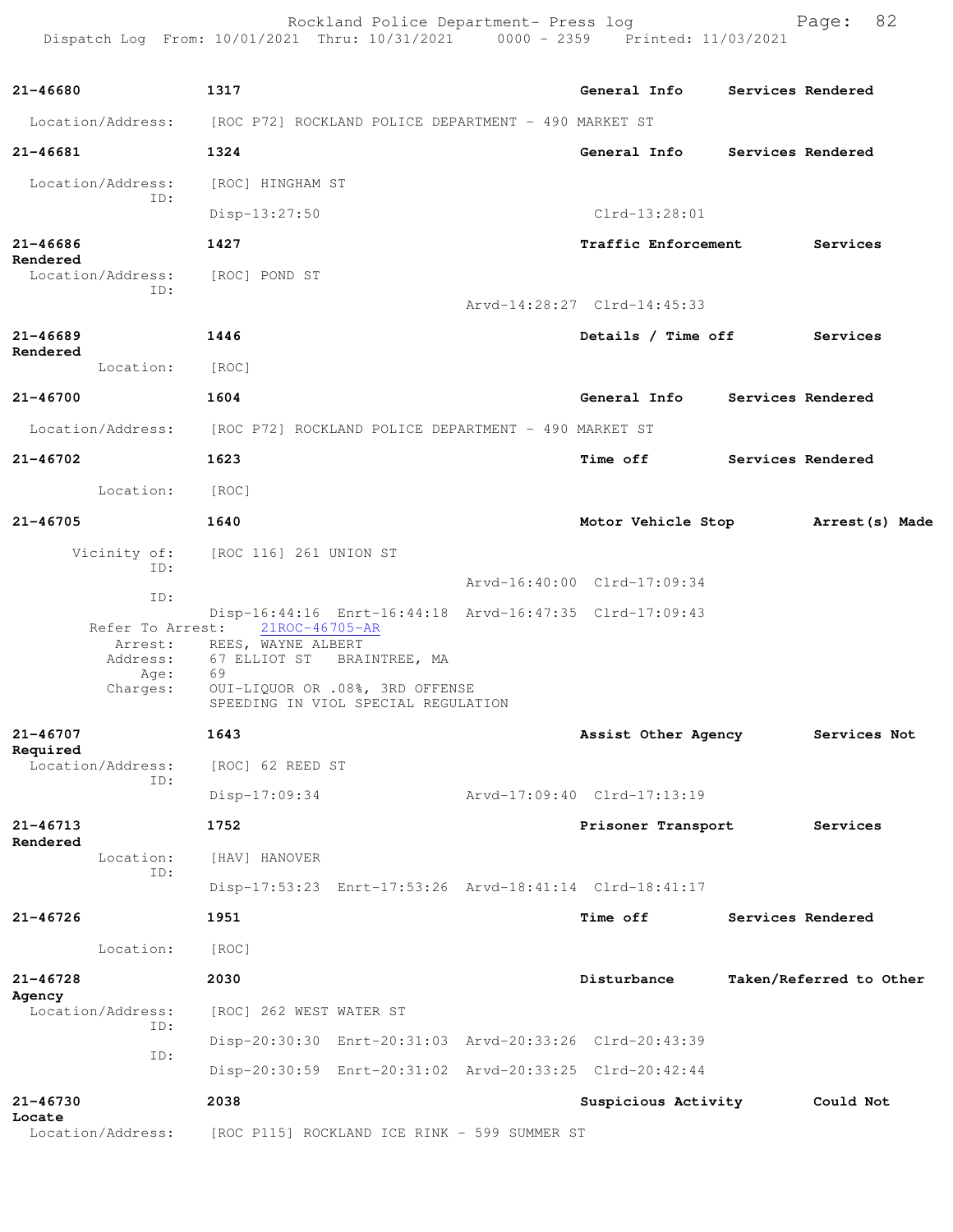|                          |                          |                                                                        | Rockland Police Department- Press log                   | Dispatch Log From: 10/01/2021 Thru: 10/31/2021 0000 - 2359 Printed: 11/03/2021 |                   | Page: 83      |
|--------------------------|--------------------------|------------------------------------------------------------------------|---------------------------------------------------------|--------------------------------------------------------------------------------|-------------------|---------------|
|                          | ID:                      |                                                                        |                                                         | Disp-20:39:41 Enrt-20:39:44 Arvd-20:45:13 Clrd-20:45:15                        |                   |               |
|                          | ID:                      |                                                                        | Disp-20:43:33 Enrt-20:45:19                             | $Clrd-20:45:21$                                                                |                   |               |
| $21 - 46736$             |                          | 2121                                                                   |                                                         | Building Check Services Rendered                                               |                   |               |
|                          | Location/Address:        | [ROC] MARKET ST                                                        |                                                         |                                                                                |                   |               |
|                          | ID:                      |                                                                        |                                                         | Arvd-21:22:36 Clrd-21:22:47                                                    |                   |               |
| 21-46737                 |                          | 2122                                                                   |                                                         | Building Check Appears Secure                                                  |                   |               |
|                          | Location/Address:        | [ROC] MAPLE ST                                                         |                                                         |                                                                                |                   |               |
|                          | ID:                      |                                                                        |                                                         | Arvd-21:23:29 Clrd-21:23:52                                                    |                   |               |
| $21 - 46742$             |                          | 2221                                                                   |                                                         | Disturbance                                                                    | Services Rendered |               |
|                          | Location/Address:        | [ROC] 440 HINGHAM ST                                                   |                                                         |                                                                                |                   |               |
|                          | ID:                      |                                                                        |                                                         | Disp-22:24:33 Enrt-22:24:42 Arvd-22:27:21 Clrd-22:28:46                        |                   |               |
|                          | ID:                      |                                                                        | Disp-22:24:33 Enrt-22:24:43 Arvd-22:27:17 Clrd-22:29:40 |                                                                                |                   |               |
|                          |                          |                                                                        |                                                         |                                                                                |                   |               |
|                          |                          | For Date: $10/25/2021$ - Monday                                        |                                                         |                                                                                |                   |               |
| $21 - 46753$             |                          | 0000                                                                   |                                                         | SHIFT ASSIGNMENTS Services Rendered                                            |                   |               |
|                          |                          | Location/Address: [ROC P72] ROCKLAND POLICE DEPARTMENT - 490 MARKET ST |                                                         |                                                                                |                   |               |
| $21 - 46768$             |                          | 0551                                                                   |                                                         | Building Check Services Rendered                                               |                   |               |
|                          | Location/Address:<br>ID: | [ROC] UNION ST                                                         |                                                         |                                                                                |                   |               |
|                          |                          |                                                                        |                                                         | Arvd-05:54:14 Clrd-06:13:45                                                    |                   |               |
| $21 - 46776$<br>Rendered |                          | 0759                                                                   |                                                         | Details / Time off                                                             |                   | Services      |
|                          | Location: [ROC]          |                                                                        |                                                         |                                                                                |                   |               |
| $21 - 46780$             |                          | 0815                                                                   |                                                         | General Info Services Rendered                                                 |                   |               |
|                          | Location/Address:        |                                                                        | [ROC P72] ROCKLAND POLICE DEPARTMENT - 490 MARKET ST    |                                                                                |                   |               |
| 21-46781<br>Required     |                          | 0820                                                                   |                                                         | Details / Time off                                                             |                   | No Action     |
|                          | Location:                | [ROC]                                                                  |                                                         |                                                                                |                   |               |
| $21 - 46783$             |                          | 0828                                                                   |                                                         | Disabled Motor Vehicle                                                         |                   | No Service    |
|                          | Location/Address:<br>ID: | [ROC] HINGHAM ST                                                       |                                                         |                                                                                |                   |               |
|                          |                          |                                                                        | Disp-08:30:42 Enrt-08:30:47                             | $Clrd-08:57:31$                                                                |                   |               |
| $21 - 46784$<br>Rendered |                          | 0836                                                                   |                                                         | Prisioner Transport                                                            |                   | Services      |
|                          | Location:<br>ID:         | [HIN] HINGHAM DISTRICT COURT                                           |                                                         |                                                                                |                   |               |
|                          |                          |                                                                        |                                                         | Arvd-08:36:00 Clrd-12:00:08                                                    |                   |               |
| 21-46786<br>Rendered     |                          | 0837                                                                   |                                                         | Prisioner Transport                                                            |                   | Services      |
|                          | Location:<br>ID:         | [HIN] HINGHAM DISTRICT COURT                                           |                                                         |                                                                                |                   |               |
|                          |                          |                                                                        |                                                         | Arvd-08:37:00 Clrd-09:32:39                                                    |                   |               |
| 21-46792                 |                          | 0928                                                                   |                                                         | Police Information                                                             |                   | Assist Police |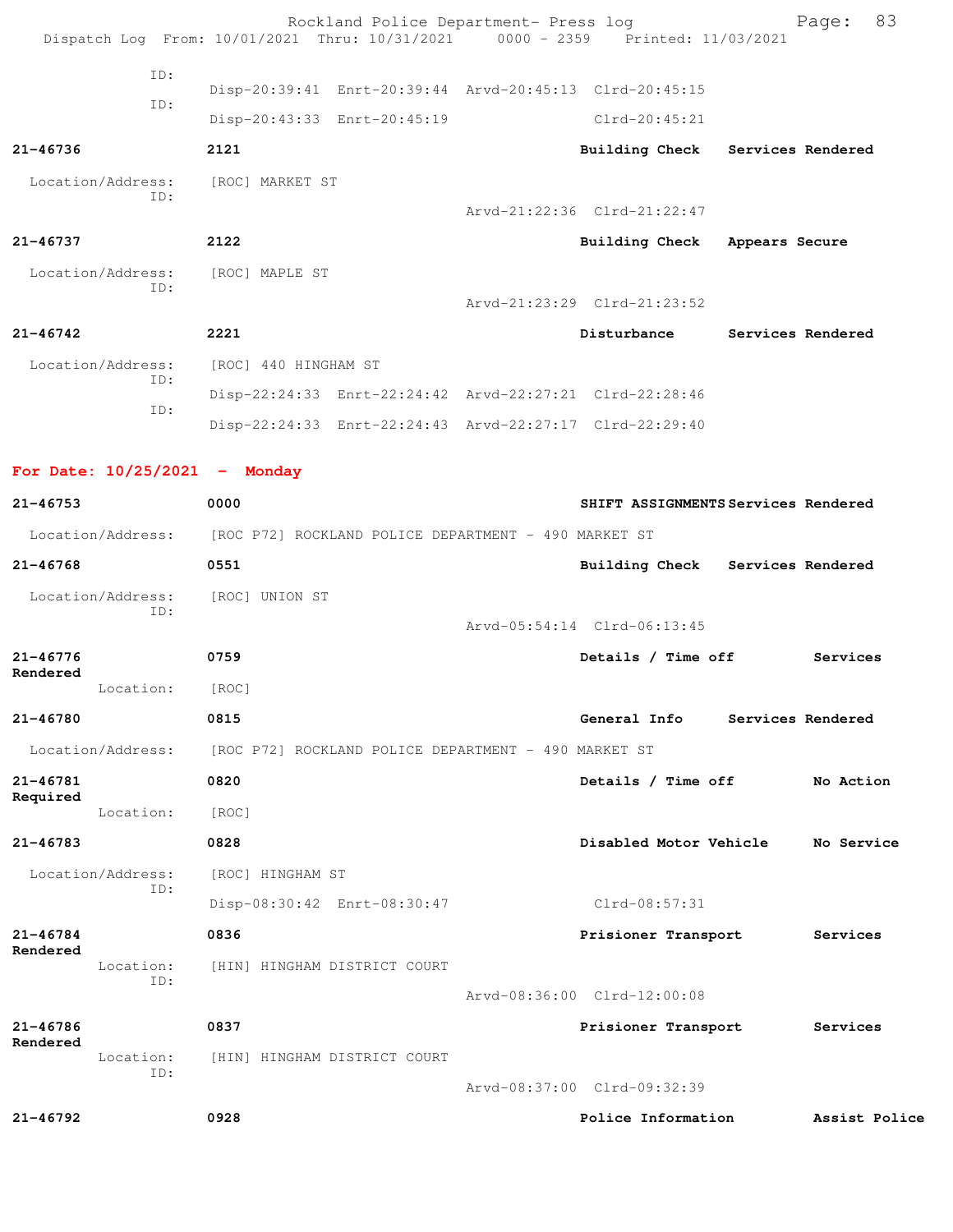| Location/Address:<br>[ROC] MARKET ST<br>ID:<br>Disp-09:30:46<br>$Clrd-09:31:00$<br>21-46797<br>0948<br>Animal Complaint Services Rendered<br>Location/Address:<br>[ROC] 8 WALNUT CT<br>ID:<br>Arvd-09:48:00 Clrd-09:59:42<br>1010<br>21-46800<br>General Info<br>Services Rendered<br>Location/Address:<br>[ROC] 91 HANNAH WAY Apt. #B<br>21-46801<br>1016<br>Animal Complaint Gone on arrival<br>Location/Address:<br>[ROC] BY THE ROTARY - COMMERCE RD<br>ID:<br>Disp-10:16:58 Enrt-10:17:33 Arvd-10:25:25 Clrd-10:39:53<br>$21 - 46806$<br>1042<br>Building Check<br>Appears Secure<br>Location/Address:<br>[ROC] LINWOOD TER<br>ID:<br>Arvd-10:42:34 Clrd-10:42:41<br>21-46810<br>1105<br>Traffic Enforcement<br>Appears Secure<br>Location/Address:<br>[ROC] POND ST<br>ID:<br>Disp-11:07:07 Enrt-11:07:15 Arvd-11:07:18 Clrd-11:25:15<br>21-46819<br>1226<br>Details / Time off<br>No Action<br>Required<br>Location:<br>[ROC]<br>$21 - 46824$<br>1248<br>Sex offender or dissemination<br>Services Rendered<br>Location/Address:<br>[ROC P72] ROCKLAND POLICE DEPARTMENT - 490 MARKET ST<br>21-46823<br>1253<br>Disabled Motor Vehicle<br>Vehicle Towed<br>Location/Address:<br>[ROC] 14 LONGWATER DR @ 88 POND ST<br>ID:<br>Disp-12:54:00 Enrt-12:54:11 Arvd-13:06:04 Clrd-14:07:20<br>$21 - 46838$<br>1405<br>Building Check Appears Secure<br>Location/Address:<br>[ROC] LINWOOD TER<br>ID:<br>Arvd-14:05:46 Clrd-14:05:51<br>1601<br>21-46849<br>SHIFT ASSIGNMENTS Services Rendered<br>Location/Address:<br>[ROC P72] ROCKLAND POLICE DEPARTMENT - 490 MARKET ST<br>1620<br>$21 - 46853$<br>Suspicious Activity<br>Services<br>Rendered<br>Location/Address:<br>[ROC P52] LUCCA'S RESTAURANT - 933 HINGHAM ST<br>ID:<br>Disp-16:21:08 Enrt-16:21:48 Arvd-16:22:27 Clrd-16:36:35<br>$21 - 46859$<br>1702<br>Lost/Found Property<br>Services<br>Rendered<br>Location/Address:<br>[ROC] JACOBS AND JACOBS DENTIST - 27 MARKET ST<br>ID:<br>Disp-17:04:59 Enrt-17:05:07 Arvd-17:05:10 Clrd-17:05:13<br>1707<br>21-46861<br>Lockout<br>Services Rendered | Rockland Police Department- Press log<br>Dispatch Log From: 10/01/2021 Thru: 10/31/2021 0000 - 2359 Printed: 11/03/2021 |  |  |  | 84<br>Page: |  |  |
|-----------------------------------------------------------------------------------------------------------------------------------------------------------------------------------------------------------------------------------------------------------------------------------------------------------------------------------------------------------------------------------------------------------------------------------------------------------------------------------------------------------------------------------------------------------------------------------------------------------------------------------------------------------------------------------------------------------------------------------------------------------------------------------------------------------------------------------------------------------------------------------------------------------------------------------------------------------------------------------------------------------------------------------------------------------------------------------------------------------------------------------------------------------------------------------------------------------------------------------------------------------------------------------------------------------------------------------------------------------------------------------------------------------------------------------------------------------------------------------------------------------------------------------------------------------------------------------------------------------------------------------------------------------------------------------------------------------------------------------------------------------------------------------------------------------------------------------------------------------------------------------------------------------------------------------------------------------------------------------------------------------------------------------------------------------------|-------------------------------------------------------------------------------------------------------------------------|--|--|--|-------------|--|--|
|                                                                                                                                                                                                                                                                                                                                                                                                                                                                                                                                                                                                                                                                                                                                                                                                                                                                                                                                                                                                                                                                                                                                                                                                                                                                                                                                                                                                                                                                                                                                                                                                                                                                                                                                                                                                                                                                                                                                                                                                                                                                 |                                                                                                                         |  |  |  |             |  |  |
|                                                                                                                                                                                                                                                                                                                                                                                                                                                                                                                                                                                                                                                                                                                                                                                                                                                                                                                                                                                                                                                                                                                                                                                                                                                                                                                                                                                                                                                                                                                                                                                                                                                                                                                                                                                                                                                                                                                                                                                                                                                                 |                                                                                                                         |  |  |  |             |  |  |
|                                                                                                                                                                                                                                                                                                                                                                                                                                                                                                                                                                                                                                                                                                                                                                                                                                                                                                                                                                                                                                                                                                                                                                                                                                                                                                                                                                                                                                                                                                                                                                                                                                                                                                                                                                                                                                                                                                                                                                                                                                                                 |                                                                                                                         |  |  |  |             |  |  |
|                                                                                                                                                                                                                                                                                                                                                                                                                                                                                                                                                                                                                                                                                                                                                                                                                                                                                                                                                                                                                                                                                                                                                                                                                                                                                                                                                                                                                                                                                                                                                                                                                                                                                                                                                                                                                                                                                                                                                                                                                                                                 |                                                                                                                         |  |  |  |             |  |  |
|                                                                                                                                                                                                                                                                                                                                                                                                                                                                                                                                                                                                                                                                                                                                                                                                                                                                                                                                                                                                                                                                                                                                                                                                                                                                                                                                                                                                                                                                                                                                                                                                                                                                                                                                                                                                                                                                                                                                                                                                                                                                 |                                                                                                                         |  |  |  |             |  |  |
|                                                                                                                                                                                                                                                                                                                                                                                                                                                                                                                                                                                                                                                                                                                                                                                                                                                                                                                                                                                                                                                                                                                                                                                                                                                                                                                                                                                                                                                                                                                                                                                                                                                                                                                                                                                                                                                                                                                                                                                                                                                                 |                                                                                                                         |  |  |  |             |  |  |
|                                                                                                                                                                                                                                                                                                                                                                                                                                                                                                                                                                                                                                                                                                                                                                                                                                                                                                                                                                                                                                                                                                                                                                                                                                                                                                                                                                                                                                                                                                                                                                                                                                                                                                                                                                                                                                                                                                                                                                                                                                                                 |                                                                                                                         |  |  |  |             |  |  |
|                                                                                                                                                                                                                                                                                                                                                                                                                                                                                                                                                                                                                                                                                                                                                                                                                                                                                                                                                                                                                                                                                                                                                                                                                                                                                                                                                                                                                                                                                                                                                                                                                                                                                                                                                                                                                                                                                                                                                                                                                                                                 |                                                                                                                         |  |  |  |             |  |  |
|                                                                                                                                                                                                                                                                                                                                                                                                                                                                                                                                                                                                                                                                                                                                                                                                                                                                                                                                                                                                                                                                                                                                                                                                                                                                                                                                                                                                                                                                                                                                                                                                                                                                                                                                                                                                                                                                                                                                                                                                                                                                 |                                                                                                                         |  |  |  |             |  |  |
|                                                                                                                                                                                                                                                                                                                                                                                                                                                                                                                                                                                                                                                                                                                                                                                                                                                                                                                                                                                                                                                                                                                                                                                                                                                                                                                                                                                                                                                                                                                                                                                                                                                                                                                                                                                                                                                                                                                                                                                                                                                                 |                                                                                                                         |  |  |  |             |  |  |
|                                                                                                                                                                                                                                                                                                                                                                                                                                                                                                                                                                                                                                                                                                                                                                                                                                                                                                                                                                                                                                                                                                                                                                                                                                                                                                                                                                                                                                                                                                                                                                                                                                                                                                                                                                                                                                                                                                                                                                                                                                                                 |                                                                                                                         |  |  |  |             |  |  |
|                                                                                                                                                                                                                                                                                                                                                                                                                                                                                                                                                                                                                                                                                                                                                                                                                                                                                                                                                                                                                                                                                                                                                                                                                                                                                                                                                                                                                                                                                                                                                                                                                                                                                                                                                                                                                                                                                                                                                                                                                                                                 |                                                                                                                         |  |  |  |             |  |  |
|                                                                                                                                                                                                                                                                                                                                                                                                                                                                                                                                                                                                                                                                                                                                                                                                                                                                                                                                                                                                                                                                                                                                                                                                                                                                                                                                                                                                                                                                                                                                                                                                                                                                                                                                                                                                                                                                                                                                                                                                                                                                 |                                                                                                                         |  |  |  |             |  |  |
|                                                                                                                                                                                                                                                                                                                                                                                                                                                                                                                                                                                                                                                                                                                                                                                                                                                                                                                                                                                                                                                                                                                                                                                                                                                                                                                                                                                                                                                                                                                                                                                                                                                                                                                                                                                                                                                                                                                                                                                                                                                                 |                                                                                                                         |  |  |  |             |  |  |
|                                                                                                                                                                                                                                                                                                                                                                                                                                                                                                                                                                                                                                                                                                                                                                                                                                                                                                                                                                                                                                                                                                                                                                                                                                                                                                                                                                                                                                                                                                                                                                                                                                                                                                                                                                                                                                                                                                                                                                                                                                                                 |                                                                                                                         |  |  |  |             |  |  |
|                                                                                                                                                                                                                                                                                                                                                                                                                                                                                                                                                                                                                                                                                                                                                                                                                                                                                                                                                                                                                                                                                                                                                                                                                                                                                                                                                                                                                                                                                                                                                                                                                                                                                                                                                                                                                                                                                                                                                                                                                                                                 |                                                                                                                         |  |  |  |             |  |  |
|                                                                                                                                                                                                                                                                                                                                                                                                                                                                                                                                                                                                                                                                                                                                                                                                                                                                                                                                                                                                                                                                                                                                                                                                                                                                                                                                                                                                                                                                                                                                                                                                                                                                                                                                                                                                                                                                                                                                                                                                                                                                 |                                                                                                                         |  |  |  |             |  |  |
|                                                                                                                                                                                                                                                                                                                                                                                                                                                                                                                                                                                                                                                                                                                                                                                                                                                                                                                                                                                                                                                                                                                                                                                                                                                                                                                                                                                                                                                                                                                                                                                                                                                                                                                                                                                                                                                                                                                                                                                                                                                                 |                                                                                                                         |  |  |  |             |  |  |
|                                                                                                                                                                                                                                                                                                                                                                                                                                                                                                                                                                                                                                                                                                                                                                                                                                                                                                                                                                                                                                                                                                                                                                                                                                                                                                                                                                                                                                                                                                                                                                                                                                                                                                                                                                                                                                                                                                                                                                                                                                                                 |                                                                                                                         |  |  |  |             |  |  |
|                                                                                                                                                                                                                                                                                                                                                                                                                                                                                                                                                                                                                                                                                                                                                                                                                                                                                                                                                                                                                                                                                                                                                                                                                                                                                                                                                                                                                                                                                                                                                                                                                                                                                                                                                                                                                                                                                                                                                                                                                                                                 |                                                                                                                         |  |  |  |             |  |  |
|                                                                                                                                                                                                                                                                                                                                                                                                                                                                                                                                                                                                                                                                                                                                                                                                                                                                                                                                                                                                                                                                                                                                                                                                                                                                                                                                                                                                                                                                                                                                                                                                                                                                                                                                                                                                                                                                                                                                                                                                                                                                 |                                                                                                                         |  |  |  |             |  |  |
|                                                                                                                                                                                                                                                                                                                                                                                                                                                                                                                                                                                                                                                                                                                                                                                                                                                                                                                                                                                                                                                                                                                                                                                                                                                                                                                                                                                                                                                                                                                                                                                                                                                                                                                                                                                                                                                                                                                                                                                                                                                                 |                                                                                                                         |  |  |  |             |  |  |
|                                                                                                                                                                                                                                                                                                                                                                                                                                                                                                                                                                                                                                                                                                                                                                                                                                                                                                                                                                                                                                                                                                                                                                                                                                                                                                                                                                                                                                                                                                                                                                                                                                                                                                                                                                                                                                                                                                                                                                                                                                                                 |                                                                                                                         |  |  |  |             |  |  |
|                                                                                                                                                                                                                                                                                                                                                                                                                                                                                                                                                                                                                                                                                                                                                                                                                                                                                                                                                                                                                                                                                                                                                                                                                                                                                                                                                                                                                                                                                                                                                                                                                                                                                                                                                                                                                                                                                                                                                                                                                                                                 |                                                                                                                         |  |  |  |             |  |  |
|                                                                                                                                                                                                                                                                                                                                                                                                                                                                                                                                                                                                                                                                                                                                                                                                                                                                                                                                                                                                                                                                                                                                                                                                                                                                                                                                                                                                                                                                                                                                                                                                                                                                                                                                                                                                                                                                                                                                                                                                                                                                 |                                                                                                                         |  |  |  |             |  |  |
|                                                                                                                                                                                                                                                                                                                                                                                                                                                                                                                                                                                                                                                                                                                                                                                                                                                                                                                                                                                                                                                                                                                                                                                                                                                                                                                                                                                                                                                                                                                                                                                                                                                                                                                                                                                                                                                                                                                                                                                                                                                                 |                                                                                                                         |  |  |  |             |  |  |
|                                                                                                                                                                                                                                                                                                                                                                                                                                                                                                                                                                                                                                                                                                                                                                                                                                                                                                                                                                                                                                                                                                                                                                                                                                                                                                                                                                                                                                                                                                                                                                                                                                                                                                                                                                                                                                                                                                                                                                                                                                                                 |                                                                                                                         |  |  |  |             |  |  |
|                                                                                                                                                                                                                                                                                                                                                                                                                                                                                                                                                                                                                                                                                                                                                                                                                                                                                                                                                                                                                                                                                                                                                                                                                                                                                                                                                                                                                                                                                                                                                                                                                                                                                                                                                                                                                                                                                                                                                                                                                                                                 |                                                                                                                         |  |  |  |             |  |  |
|                                                                                                                                                                                                                                                                                                                                                                                                                                                                                                                                                                                                                                                                                                                                                                                                                                                                                                                                                                                                                                                                                                                                                                                                                                                                                                                                                                                                                                                                                                                                                                                                                                                                                                                                                                                                                                                                                                                                                                                                                                                                 |                                                                                                                         |  |  |  |             |  |  |
|                                                                                                                                                                                                                                                                                                                                                                                                                                                                                                                                                                                                                                                                                                                                                                                                                                                                                                                                                                                                                                                                                                                                                                                                                                                                                                                                                                                                                                                                                                                                                                                                                                                                                                                                                                                                                                                                                                                                                                                                                                                                 |                                                                                                                         |  |  |  |             |  |  |
|                                                                                                                                                                                                                                                                                                                                                                                                                                                                                                                                                                                                                                                                                                                                                                                                                                                                                                                                                                                                                                                                                                                                                                                                                                                                                                                                                                                                                                                                                                                                                                                                                                                                                                                                                                                                                                                                                                                                                                                                                                                                 |                                                                                                                         |  |  |  |             |  |  |
|                                                                                                                                                                                                                                                                                                                                                                                                                                                                                                                                                                                                                                                                                                                                                                                                                                                                                                                                                                                                                                                                                                                                                                                                                                                                                                                                                                                                                                                                                                                                                                                                                                                                                                                                                                                                                                                                                                                                                                                                                                                                 |                                                                                                                         |  |  |  |             |  |  |
|                                                                                                                                                                                                                                                                                                                                                                                                                                                                                                                                                                                                                                                                                                                                                                                                                                                                                                                                                                                                                                                                                                                                                                                                                                                                                                                                                                                                                                                                                                                                                                                                                                                                                                                                                                                                                                                                                                                                                                                                                                                                 |                                                                                                                         |  |  |  |             |  |  |
|                                                                                                                                                                                                                                                                                                                                                                                                                                                                                                                                                                                                                                                                                                                                                                                                                                                                                                                                                                                                                                                                                                                                                                                                                                                                                                                                                                                                                                                                                                                                                                                                                                                                                                                                                                                                                                                                                                                                                                                                                                                                 |                                                                                                                         |  |  |  |             |  |  |
|                                                                                                                                                                                                                                                                                                                                                                                                                                                                                                                                                                                                                                                                                                                                                                                                                                                                                                                                                                                                                                                                                                                                                                                                                                                                                                                                                                                                                                                                                                                                                                                                                                                                                                                                                                                                                                                                                                                                                                                                                                                                 |                                                                                                                         |  |  |  |             |  |  |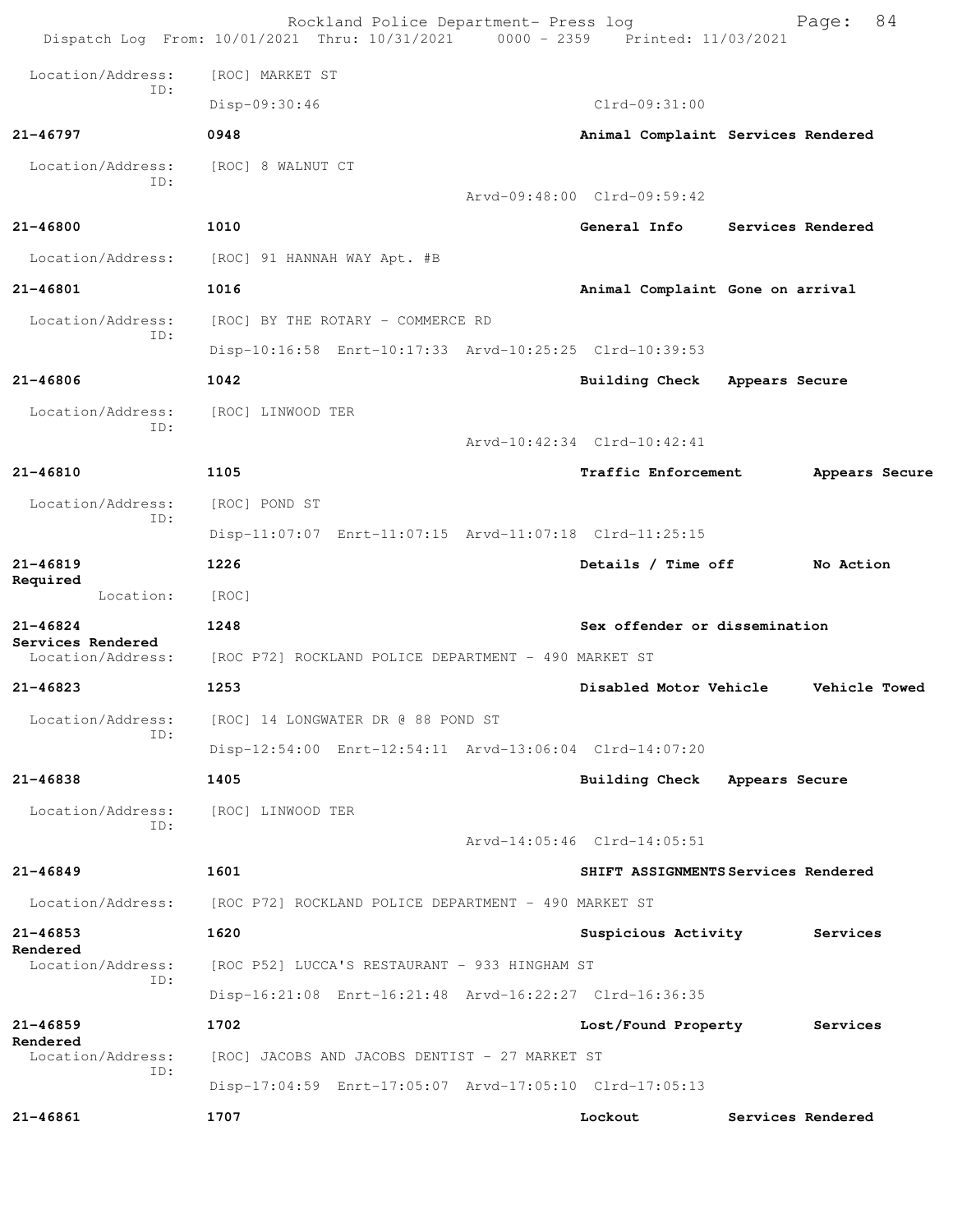|                                      | Dispatch Log From: 10/01/2021 Thru: 10/31/2021 0000 - 2359 Printed: 11/03/2021 | Rockland Police Department- Press log    |                                                                      |                   | Page:          | 85 |
|--------------------------------------|--------------------------------------------------------------------------------|------------------------------------------|----------------------------------------------------------------------|-------------------|----------------|----|
| Location/Address:                    |                                                                                | [ROC P89] CALVARY CHAPEL - 175 MARKET ST |                                                                      |                   |                |    |
| ID:                                  |                                                                                |                                          | Disp-17:09:02 Enrt-17:09:40 Arvd-17:09:43 Clrd-17:09:47              |                   |                |    |
| $21 - 46868$                         | 1810                                                                           |                                          | Motor Vehicle Complaint                                              |                   | Services       |    |
| Rendered<br>Location/Address:<br>ID: | [ROC] NORTH AVE                                                                |                                          |                                                                      |                   |                |    |
|                                      |                                                                                |                                          | Disp-18:12:51 Enrt-18:13:24 Arvd-18:16:04 Clrd-18:22:56              |                   |                |    |
| ID:                                  |                                                                                |                                          | Disp-18:13:05 Enrt-18:13:24 Arvd-18:16:10 Clrd-18:22:56              |                   |                |    |
| 21-46872                             | 1847                                                                           |                                          | Details / Time off                                                   |                   | No Service     |    |
| Location:                            | [ROC]                                                                          |                                          |                                                                      |                   |                |    |
| $21 - 46874$                         | 1908                                                                           |                                          | Motor Vehicle Complaint                                              |                   | Gone on        |    |
| arrival<br>Vicinity of:              |                                                                                | [ROC] 5 UNION ST @ 158 MARKET ST         |                                                                      |                   |                |    |
| ID:<br>ID:                           |                                                                                |                                          | Disp-19:08:56 Enrt-19:09:01 Arvd-19:12:41 Clrd-19:17:34              |                   |                |    |
|                                      |                                                                                |                                          | Disp-19:12:28 Enrt-19:12:32 Arvd-19:12:41 Clrd-19:17:34              |                   |                |    |
| 21-46887                             | 2111                                                                           |                                          | Health & Welfare Check                                               |                   | Report Follows |    |
| Vicinity of:<br>ID:                  | [ROC] 122 SALEM ST                                                             |                                          |                                                                      |                   |                |    |
| ID:                                  |                                                                                |                                          | Disp-21:14:50 Enrt-21:15:01 Arvd-21:18:43 Clrd-23:30:05              |                   |                |    |
| ID:                                  |                                                                                |                                          | Disp-21:14:55 Enrt-21:15:01 Arvd-21:23:42 Clrd-10/26/2021 @ 01:05:00 |                   |                |    |
| ID:                                  |                                                                                |                                          | Disp-22:37:27 Enrt-22:37:31 Arvd-22:37:35 Clrd-10/26/2021 @ 01:00:38 |                   |                |    |
| ID:                                  |                                                                                | Disp-23:30:17 Enrt-23:30:22              | $Clrd-10/26/2021$ @ $01:01:23$                                       |                   |                |    |
| ID:                                  |                                                                                |                                          | Disp-23:34:54 Enrt-23:34:58 Arvd-01:05:11 Clrd-10/26/2021 @ 01:05:20 |                   |                |    |
| ID:                                  |                                                                                | Disp-23:48:24 Enrt-23:48:36              | $Clrd-23:59:06$                                                      |                   |                |    |
| ID:                                  |                                                                                | Disp-23:48:29 Enrt-23:48:33              | $Clrd-23:59:11$                                                      |                   |                |    |
| ID:                                  | $Disp-00:01:02$                                                                |                                          | Arvd-00:01:21 Clrd-10/26/2021 @ 01:05:36                             |                   |                |    |
| ID:                                  | Disp-00:01:06                                                                  |                                          | Arvd-00:01:25 Clrd-10/26/2021 @ 01:05:30                             |                   |                |    |
| ID:                                  | Disp-00:01:09                                                                  |                                          | Clrd-10/26/2021 @ 00:01:14                                           |                   |                |    |
|                                      | $Disp-00:01:17$                                                                |                                          | Arvd-00:01:29 Clrd-10/26/2021 @ 01:05:36                             |                   |                |    |
| $21 - 46890$                         | 2153                                                                           |                                          | Missing Person Services Rendered                                     |                   |                |    |
| Location/Address:<br>ID:             | [ROC] 203 BEECH ST                                                             |                                          |                                                                      |                   |                |    |
|                                      | Disp-22:12:20                                                                  |                                          | $Clrd-22:12:28$                                                      |                   |                |    |
| $21 - 46894$                         | 2326                                                                           |                                          | Disturbance                                                          | Services Rendered |                |    |
| Location/Address:<br>ID:             | [ROC] 155 HOWARD ST                                                            |                                          |                                                                      |                   |                |    |
| ID:                                  |                                                                                |                                          | Disp-23:26:59 Enrt-23:27:06 Arvd-23:28:32 Clrd-23:43:27              |                   |                |    |
|                                      |                                                                                |                                          | Disp-23:26:59 Enrt-23:27:12 Arvd-23:28:19 Clrd-23:43:35              |                   |                |    |
| For Date: $10/26/2021$ - Tuesday     |                                                                                |                                          |                                                                      |                   |                |    |

| 21-46897          | 0002                                                 | SHIFT ASSIGNMENTS Services Not Required |
|-------------------|------------------------------------------------------|-----------------------------------------|
| Location/Address: | [ROC P72] ROCKLAND POLICE DEPARTMENT - 490 MARKET ST |                                         |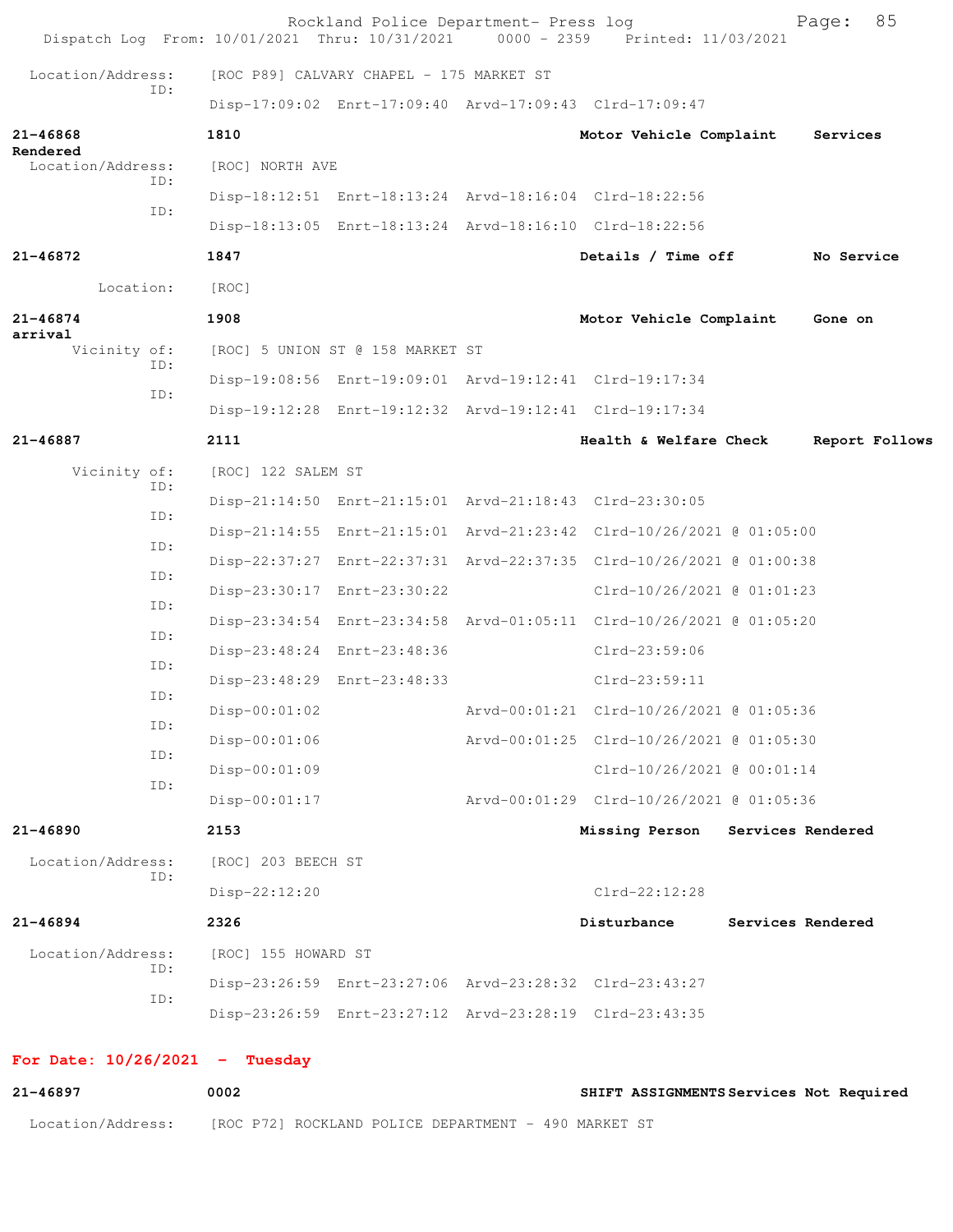Rockland Police Department- Press log entitled and Page: 86 Dispatch Log From: 10/01/2021 Thru: 10/31/2021 0000 - 2359 Printed: 11/03/2021

| 21-46901     |                          | 0135                                                 |                                                      | Officer Injury                                          | Services Not Required |
|--------------|--------------------------|------------------------------------------------------|------------------------------------------------------|---------------------------------------------------------|-----------------------|
|              | Location:                | [ROC]                                                |                                                      |                                                         |                       |
| $21 - 46904$ |                          | 0154                                                 |                                                      | Follow-Up Investigation                                 | Services              |
| Rendered     | Location/Address:<br>ID: | [ROC] 122 SALEM ST                                   |                                                      |                                                         |                       |
|              | ID:                      |                                                      |                                                      | Disp-01:55:31 Enrt-01:56:36 Arvd-01:57:21 Clrd-02:06:30 |                       |
|              | ID:                      |                                                      | Disp-01:55:44 Enrt-01:56:36                          | $Clrd-01:57:09$                                         |                       |
|              |                          |                                                      | Disp-01:56:30 Enrt-01:56:36                          | $Clrd-02:06:30$                                         |                       |
|              | ID:                      | $Disp-01:56:48$                                      |                                                      | Arvd-01:56:56 Clrd-02:06:30                             |                       |
| $21 - 46916$ |                          | 0512                                                 |                                                      | <b>Building Check</b>                                   | Services Rendered     |
|              | Location/Address:<br>ID: |                                                      | [ROC 61] UNION ST BUSINESS DISTRICT - UNION ST       |                                                         |                       |
|              |                          | $Disp-05:12:42$                                      |                                                      | Arvd-05:12:48 Clrd-05:35:34                             |                       |
| 21-46918     |                          | 0545                                                 |                                                      | Details / Time off                                      | Services Not          |
| Required     | Location:                | [ROC]                                                |                                                      |                                                         |                       |
| $21 - 46920$ |                          | 0549                                                 |                                                      | Details / Time off                                      | Services Not          |
| Required     | Location:                | [ROC]                                                |                                                      |                                                         |                       |
| $21 - 46924$ |                          | 0658                                                 |                                                      | Unwanted Party                                          | Services Rendered     |
|              | Location/Address:        | [ROC] 918 HINGHAM ST                                 |                                                      |                                                         |                       |
|              | ID:                      | Disp-06:59:06                                        |                                                      | Arvd-07:03:58 Clrd-07:28:18                             |                       |
|              | ID:                      | Disp-06:59:06                                        |                                                      | Arvd-07:03:55 Clrd-07:11:44                             |                       |
|              | ID:                      | Disp-06:59:06                                        |                                                      | Arvd-06:59:15 Clrd-07:28:15                             |                       |
| $21 - 46930$ |                          | 0802                                                 |                                                      | SHIFT ASSIGNMENTS Services Not Required                 |                       |
|              | Location/Address:        |                                                      | [ROC P72] ROCKLAND POLICE DEPARTMENT - 490 MARKET ST |                                                         |                       |
| 21-46936     |                          | 0834                                                 |                                                      | 911 Accidental                                          | Services Rendered     |
|              | Location/Address:        |                                                      | [ROC 95] ROCKLAND TRUST - 288 UNION ST               |                                                         |                       |
|              | ID:                      | Disp-08:36:47                                        |                                                      | Clrd-08:38:11                                           |                       |
|              | ID:                      | Disp-08:37:48 Enrt-08:38:16                          |                                                      | $Clrd-08:38:29$                                         |                       |
| $21 - 46946$ |                          | 0940                                                 |                                                      | Details / Time off                                      | No Action             |
| Required     | Location:                | [ROC]                                                |                                                      |                                                         |                       |
| $21 - 46948$ |                          | 0957                                                 |                                                      | Assist Public Provided Assistance                       |                       |
|              | Location/Address:        | [ROC] HINGHAM ST                                     |                                                      |                                                         |                       |
|              | ID:                      |                                                      |                                                      | Disp-09:58:46 Enrt-09:58:52 Arvd-09:58:56 Clrd-10:41:30 |                       |
| 21-46957     |                          | 1115                                                 |                                                      | Detail                                                  | Services Rendered     |
|              | Location/Address:        | [ROC P72] ROCKLAND POLICE DEPARTMENT - 490 MARKET ST |                                                      |                                                         |                       |
| 21-46958     |                          | 1123                                                 |                                                      | Assist Other Agency                                     | Services              |
| Rendered     | Location/Address:<br>ID: | [ROC] 18 BALSAM ST                                   |                                                      |                                                         |                       |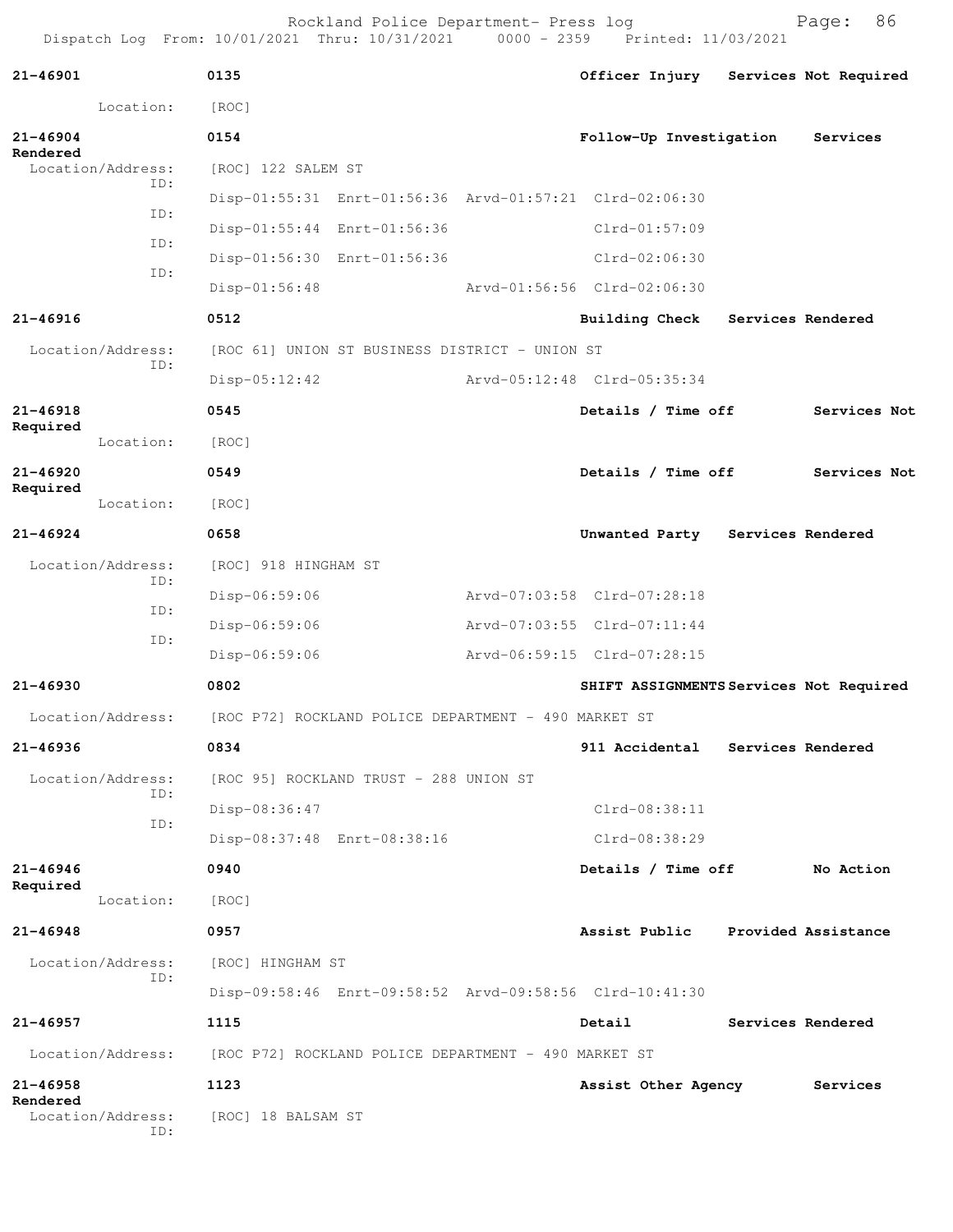|                               | Rockland Police Department- Press log<br>Dispatch Log From: 10/01/2021 Thru: 10/31/2021 0000 - 2359 Printed: 11/03/2021 |                             | 87<br>Page:                         |
|-------------------------------|-------------------------------------------------------------------------------------------------------------------------|-----------------------------|-------------------------------------|
|                               | Disp-11:25:24 Enrt-11:33:28                                                                                             | $Clrd-11:43:29$             |                                     |
| ID:                           | Disp-11:25:24 Enrt-11:33:28                                                                                             | $Clrd-11:43:26$             |                                     |
| ID:                           | Disp-11:25:24 Enrt-11:33:28                                                                                             | $Clrd-12:02:11$             |                                     |
| ID:                           | Disp-11:25:24 Enrt-11:31:08 Arvd-11:31:11 Clrd-11:43:19                                                                 |                             |                                     |
| 21-46964                      | 1208                                                                                                                    | <b>TIME OFF</b>             | No Action Required                  |
|                               | Location/Address: [ROC P72] ROCKLAND POLICE DEPARTMENT - 490 MARKET ST                                                  |                             |                                     |
| ID:                           |                                                                                                                         | Arvd-12:08:00 Clrd-12:13:47 |                                     |
| $21 - 46973$                  | 1305                                                                                                                    | General Info                | Services Rendered                   |
|                               | Location/Address: [ROC P72] ROCKLAND POLICE DEPARTMENT - 490 MARKET ST                                                  |                             |                                     |
| $21 - 46974$                  | 1307                                                                                                                    | Suspicious Activity         | Services                            |
| Rendered<br>Location/Address: | [ROC] 23 CHRISTINE AVE                                                                                                  |                             |                                     |
| ID:                           | Disp-13:08:28 Enrt-13:09:06 Arvd-13:11:14 Clrd-13:15:47                                                                 |                             |                                     |
| $21 - 46975$                  | 1307                                                                                                                    | MVA Property Damage Only    | Services                            |
| Rendered<br>Location/Address: | [ROC] 80 RESERVOIR PARK DR                                                                                              |                             |                                     |
| ID:                           | Disp-13:08:31 Enrt-13:09:02 Arvd-13:37:21 Clrd-13:37:24                                                                 |                             |                                     |
| $21 - 46978$                  | 1330                                                                                                                    | Detail                      | No Service                          |
| Location/Address:             | [ROC 191] 435 BEECH ST                                                                                                  |                             |                                     |
| 21-46980                      | 1400                                                                                                                    | General Info                | No Action Required                  |
|                               | Location/Address: [ROC P72] ROCKLAND POLICE DEPARTMENT - 490 MARKET ST                                                  |                             |                                     |
| 21-46981                      | 1401                                                                                                                    | Soliciting                  | Services Rendered                   |
|                               | Location/Address: [ROC] 23 CHRISTINE AVE                                                                                |                             |                                     |
| 21-46987                      | 1415                                                                                                                    | Lost/Found Property         | Services                            |
| Rendered<br>Location/Address: | [ROC P72] ROCKLAND POLICE DEPARTMENT - 490 MARKET ST                                                                    |                             |                                     |
| $21 - 46996$                  | 1558                                                                                                                    | General Info                | Services Rendered                   |
| Location/Address:             | [ROC P72] ROCKLAND POLICE DEPARTMENT - 490 MARKET ST                                                                    |                             |                                     |
| ID:                           | $Disp-16:00:11$                                                                                                         | $Clrd-16:00:16$             |                                     |
| 21-46997                      | 1600                                                                                                                    |                             | SHIFT ASSIGNMENTS Services Rendered |
| Location/Address:             | [ROC P72] ROCKLAND POLICE DEPARTMENT - 490 MARKET ST                                                                    |                             |                                     |
| ID:                           | $Disp-16:02:13$                                                                                                         | $Clrd-16:02:19$             |                                     |
| 21-47000                      | 1625                                                                                                                    | <b>BRAINTREE BOLO</b>       | No Service                          |
| Location/Address:             | [ROC P72] ROCKLAND POLICE DEPARTMENT - 490 MARKET ST                                                                    |                             |                                     |
| ID:                           | $Disp-16:26:56$                                                                                                         | $Clrd-16:27:04$             |                                     |
| ID:                           | $Disp-16:26:56$                                                                                                         | $Clrd-16:27:07$             |                                     |
| ID:                           | Disp-16:26:56                                                                                                           | $Clrd-16:27:11$             |                                     |
| ID:<br>ID:                    | $Disp-16:26:56$                                                                                                         | $Clrd-16:27:14$             |                                     |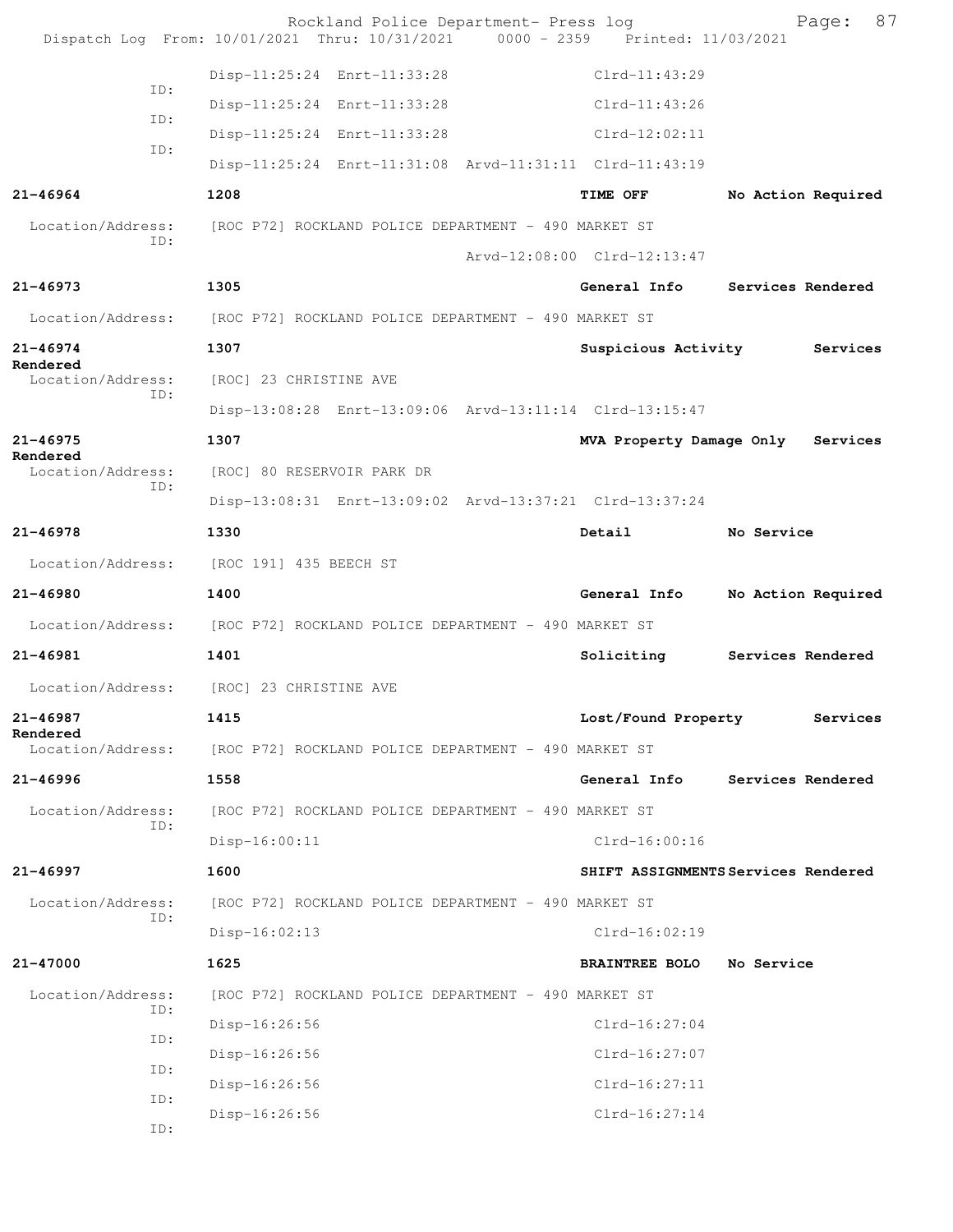Rockland Police Department- Press log Page: 88<br>21 Thru: 10/31/2021 0000 - 2359 Printed: 11/03/2021 Dispatch Log From: 10/01/2021 Thru: 10/31/2021 0000 - 2359 Printed: 11/03/2021 Disp-16:26:56 Clrd-16:27:18 **21-47001 1649 Assist Public Services Rendered** Location/Address: [ROC 70] WEBSTER PARK NURSING AND REHAB - 56 WEBSTER ST ID: Disp-16:51:16 Enrt-16:51:25 Arvd-16:54:28 Clrd-17:17:57 **21-47002 1700 Larceny / Forgery/ Fraud Services Rendered**  Location/Address: [ROC P64] CVS PHARMACY - 80 MARKET ST ID: Disp-17:01:26 Clrd-17:04:19 **21-47008 1730 Building Check Appears Secure** Location/Address: [ROC 206] 51 MAPLE ST **21-47011 1750 KEEP THE PEACE Services Rendered** Location/Address: [ROC 1041] 135 GROVE ST Apt. #135 ID: Disp-17:53:48 Clrd-17:54:53 ID: Disp-17:54:48 Enrt-17:54:51 Arvd-18:04:10 Clrd-18:28:11 **21-47020 1913 Suspicious Activity Could Not Locate**  Location/Address: [ROC 80] BAY STATE THERAPY - 900 HINGHAM ST ID: Disp-19:15:47 Enrt-19:15:53 Arvd-19:20:20 Clrd-19:26:50 ID: Disp-19:15:47 Enrt-19:15:56 Arvd-19:20:16 Clrd-19:26:50 **21-47034 2048 Road Obstruction Services Rendered** Location/Address: [HOL 2548] 35 DALTON RD ID: Disp-20:52:41 Enrt-20:52:56 Arvd-20:55:09 Clrd-23:02:20 EMS Unit: HOLA2-Holbrook Ambulance 2 Disp-20:57:23 Enrt-20:57:27 Arvd-21:04:50 Clrd-21:11:04 InQrtsUnavl-21:11:04 InSrvce-21:11:04<br>Fire Unit: ROCKEN1-Pumper-Rockland Engine 1 ROCKEN1-Pumper-Rockland Engine 1<br>Disp-21:23:24 Clrd-21:23:35 InQrtsUnavl-21:23:37 InSrvce-21:23:37 **21-47042 2136 Wire down (Police) Investigated** Location/Address: [ROC] 40 FLORENCE ST ID: Disp-21:38:20 Enrt-21:39:02 Arvd-21:42:22 Clrd-21:58:32 **21-47047 2203 Burglar Alarm Building Checked/Secured** Location/Address: [ROC P45] COMFORT INN - 850 HINGHAM ST ID: Disp-22:06:01 Enrt-22:06:13 Arvd-22:07:05 Clrd-22:10:59 **21-47063 2323 Burglar Alarm Building Checked/Secured** Location/Address: [ROC P81] OCEAN STATE JOB LOT - 360 MARKET ST ID: Disp-23:25:29 Arvd-23:25:32 Clrd-23:25:38 **21-47065 2333 Burglar Alarm Building Checked/Secured** Location/Address: [ROC P106] ROCKLAND HIGH SCHOOL - 52 MACKINLAY WAY ID: Disp-23:33:43 Enrt-23:35:02 Arvd-23:37:31 Clrd-23:38:19 ID: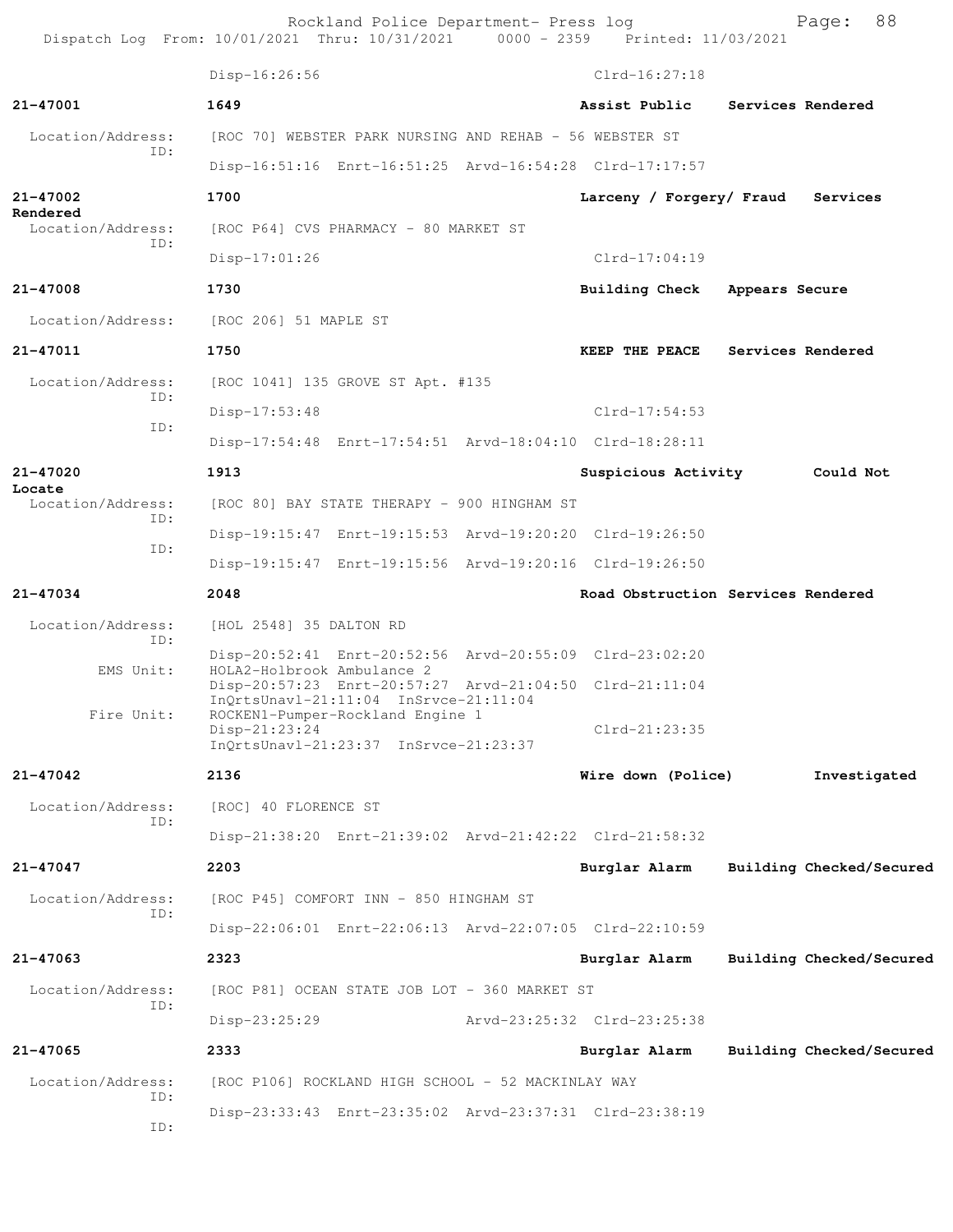| Dispatch Log From: 10/01/2021 Thru: 10/31/2021 0000 - 2359 Printed: 11/03/2021 |                                                      | Rockland Police Department- Press log              |                                                         |                | 89<br>Page:       |  |
|--------------------------------------------------------------------------------|------------------------------------------------------|----------------------------------------------------|---------------------------------------------------------|----------------|-------------------|--|
|                                                                                | Disp-23:37:35                                        |                                                    | Arvd-23:37:37 Clrd-23:38:23                             |                |                   |  |
| 21-47067                                                                       | 2338                                                 |                                                    | Burglar Alarm                                           |                | Services Rendered |  |
| Location/Address:                                                              | [ROC 84] HARMON GOLF & FITNESS CLUB - 168 CONCORD ST |                                                    |                                                         |                |                   |  |
| ID:<br>ID:                                                                     |                                                      |                                                    | Disp-23:39:36 Enrt-23:40:04 Arvd-23:42:09 Clrd-23:43:57 |                |                   |  |
|                                                                                |                                                      |                                                    | Disp-23:42:36 Enrt-23:42:40 Arvd-23:42:42 Clrd-23:43:57 |                |                   |  |
| For Date: $10/27/2021$ - Wednesday                                             |                                                      |                                                    |                                                         |                |                   |  |
| 21-47073                                                                       | 0000                                                 |                                                    | SHIFT ASSIGNMENTS Services Rendered                     |                |                   |  |
| Location/Address:                                                              | [ROC P72] ROCKLAND POLICE DEPARTMENT - 490 MARKET ST |                                                    |                                                         |                |                   |  |
| 21-47074<br>Rendered                                                           | 0014                                                 |                                                    | Motor Vehicle Complaint Services                        |                |                   |  |
| Location/Address:<br>ID:                                                       | [ROC] ARLINGTON ST                                   |                                                    |                                                         |                |                   |  |
|                                                                                |                                                      |                                                    | Disp-00:15:44 Enrt-00:16:37 Arvd-00:20:19 Clrd-00:25:05 |                |                   |  |
| 21-47077                                                                       | 0049                                                 |                                                    | Burglar Alarm                                           | Appears Secure |                   |  |
| Location/Address:<br>ID:                                                       |                                                      | [ROC P108] SOUTH SHORE BMW - 1040 HINGHAM ST       |                                                         |                |                   |  |
|                                                                                | $Disp-00:52:17$                                      |                                                    | Arvd-00:55:40 Clrd-00:59:36                             |                |                   |  |
| 21-47082                                                                       | 0101                                                 |                                                    | Motor Vehicle Stop Verbal Warning                       |                |                   |  |
| Location/Address:<br>ID:                                                       |                                                      | [ROC] BMW DEALER - HINGHAM ST                      |                                                         |                |                   |  |
|                                                                                |                                                      |                                                    | Disp-01:02:54 Enrt-01:04:18 Arvd-01:04:22 Clrd-01:05:42 |                |                   |  |
| 21-47084<br>Rendered                                                           | 0106                                                 |                                                    | <b>Traffic Enforcement</b>                              |                | Services          |  |
| Location/Address:<br>ID:                                                       |                                                      | [ROC] 800 HINGHAM ST @ 20 RESERVOIR PARK DR        |                                                         |                |                   |  |
|                                                                                |                                                      |                                                    | Disp-01:08:54 Enrt-01:09:00 Arvd-01:09:04 Clrd-01:09:08 |                |                   |  |
| 21-47099<br>Assistance                                                         | 0329                                                 |                                                    | Assist Other Agency                                     |                | Provided          |  |
| Location/Address:<br>ID:                                                       |                                                      | [ROC] HANOVER TOWN LINE - WEBSTER ST               |                                                         |                |                   |  |
|                                                                                |                                                      |                                                    | Disp-03:32:18 Enrt-03:32:25 Arvd-03:32:31 Clrd-03:45:46 |                |                   |  |
| 21-47100                                                                       | 0335                                                 |                                                    | Burglar Alarm                                           | Appears Secure |                   |  |
| Location/Address:<br>ID:                                                       |                                                      | [ROC P106] ROCKLAND HIGH SCHOOL - 52 MACKINLAY WAY |                                                         |                |                   |  |
|                                                                                |                                                      |                                                    | Disp-03:40:02 Enrt-03:40:06 Arvd-03:40:10 Clrd-03:43:52 |                |                   |  |
| 21-47103                                                                       | 0337                                                 |                                                    | General Info                                            |                | Services Rendered |  |
| Location/Address:                                                              | [ROC P72] ROCKLAND POLICE DEPARTMENT - 490 MARKET ST |                                                    |                                                         |                |                   |  |
| 21-47106                                                                       | 0354                                                 |                                                    | Road Obstruction Services Rendered                      |                |                   |  |
| Location/Address:<br>ID:                                                       | [ROC] VFW DR                                         |                                                    |                                                         |                |                   |  |
| ID:                                                                            |                                                      |                                                    | Disp-03:58:42 Enrt-04:04:00 Arvd-04:04:03 Clrd-04:13:18 |                |                   |  |
| ID:                                                                            |                                                      |                                                    | Disp-03:58:04 Enrt-03:58:18 Arvd-03:58:21 Clrd-03:58:42 |                |                   |  |
|                                                                                | Disp-03:58:11 Enrt-03:58:14                          |                                                    | $Clrd-04:13:14$                                         |                |                   |  |
| 21-47122                                                                       | 0433                                                 |                                                    | MVA Property Damage Only Paper Exchange                 |                |                   |  |
| Location/Address:                                                              | [ROC] 88 POND ST @ 14 LONGWATER DR                   |                                                    |                                                         |                |                   |  |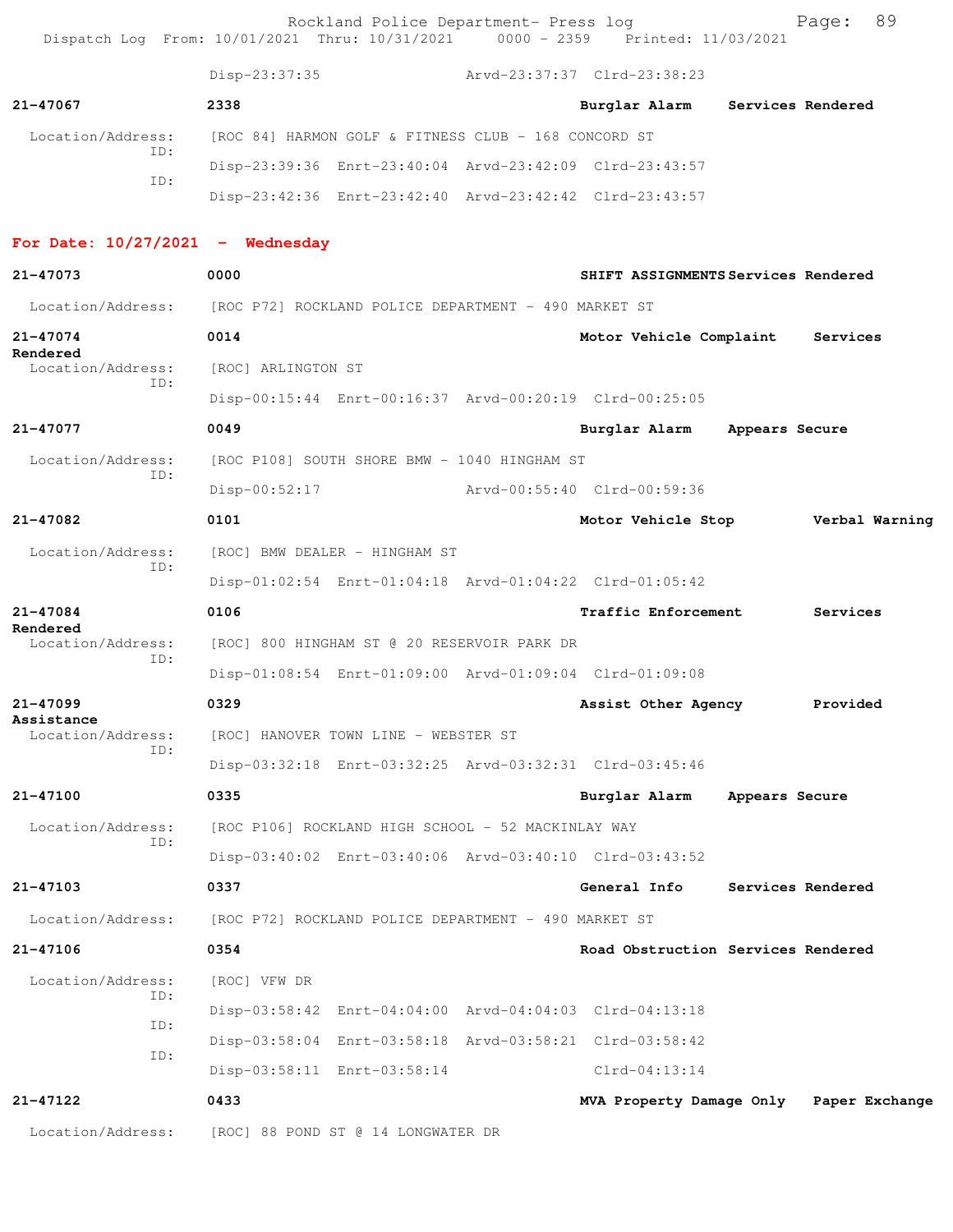Rockland Police Department- Press log Fage: 90<br>21 Thru: 10/31/2021 0000 - 2359 Printed: 11/03/2021 Dispatch Log From: 10/01/2021 Thru: 10/31/2021 ID: Disp-04:34:06 Enrt-04:35:12 Clrd-04:42:03 ID: Disp-04:35:08 Enrt-04:35:12 Arvd-04:40:29 Clrd-04:55:47 ID: Disp-05:21:05 Clrd-05:21:33 **21-47125 0437 MVA Property Damage Only Services Rendered**  Location/Address: [ROC] NEAR INDUSTRIAL WAY - BEECH ST **21-47126 0438 Road Obstruction Services Rendered** Location/Address: [ROC] BEECH ST ID: Disp-04:42:03 Arvd-04:42:27 Clrd-05:16:18 ID: Disp-04:42:03 Arvd-04:42:13 Clrd-05:16:10 **21-47130 0445 Burglar Alarm Services Rendered** Location/Address: [ROC] MEMORIAL PARK SCHOOL - TAUNTON AVE **21-47133 0452 Road Obstruction Provided Assistance** Location/Address: [ROC] POND ST ID: Disp-04:55:47 Arvd-05:19:02 Clrd-05:21:05 **21-47145 0521 Assist Other Agency Services Rendered**<br>Location/Address: [ROC] @ TOWN LINE - MARKET ST ID: Disp-05:23:21 Enrt-05:23:25 Clrd-05:38:49 ID: Disp-05:50:13 Clrd-05:50:19 ID: Disp-05:50:58 Clrd-05:51:05 **21-47152 0529 Assist Other Agency Services Rendered**  Location/Address: [ROC] 187 POND ST ID: Disp-05:32:17 Arvd-05:32:25 Clrd-05:39:01 **21-47153 0535 General Incident Services Rendered** Location/Address: [ROC] 129 ALBION ST ID: Disp-05:37:01 Clrd-05:41:52 **21-47158 0539 Road Obstruction Investigated** Location/Address: [ROC] SUMMER ST ID: Disp-05:41:42 Clrd-05:44:52 **21-47160 0542 Road Obstruction Services Rendered** Location/Address: [ROC] CONCORD ST @ SPRING ST ID: Disp-05:45:22 Enrt-05:45:27 Arvd-06:04:15 Clrd-07:42:37 **21-47175 0602 Assist Other Agency Services Rendered**  Location/Address: [ROC] POND ST ID: Disp-06:04:05 Arvd-06:04:11 Clrd-07:46:59 **21-47179 0604 Road Obstruction Services Rendered**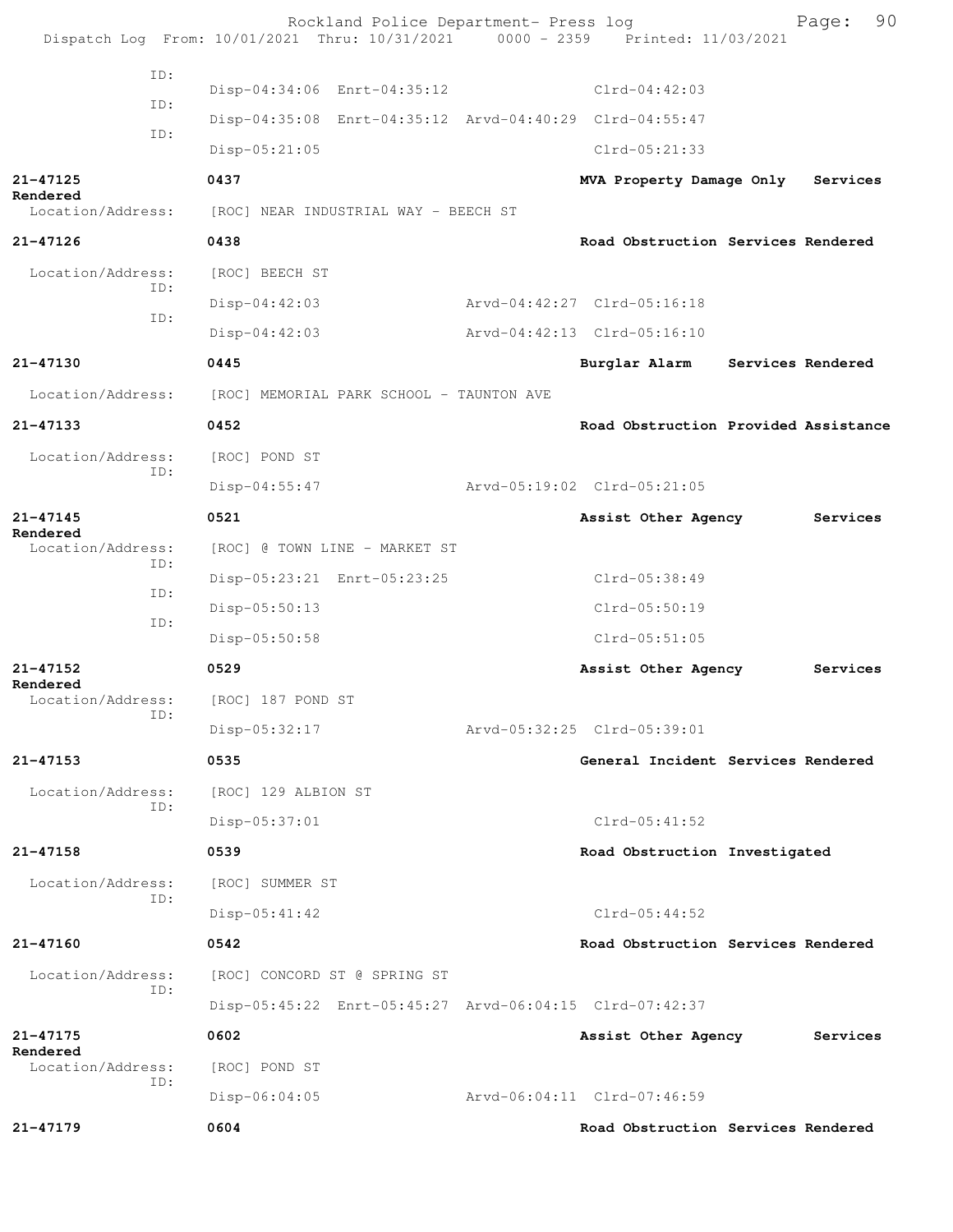|                          | Rockland Police Department- Press log<br>Dispatch Log From: 10/01/2021 Thru: 10/31/2021 0000 - 2359 Printed: 11/03/2021 |                             | 91<br>Page:                        |
|--------------------------|-------------------------------------------------------------------------------------------------------------------------|-----------------------------|------------------------------------|
| Location/Address:        | [ROC] 462 CONCORD ST @ 11 LINWOOD TER                                                                                   |                             |                                    |
| TD:                      | Disp-06:09:36                                                                                                           | Arvd-06:15:54 Clrd-06:43:52 |                                    |
| ID:                      | Disp-06:09:36                                                                                                           | Arvd-06:15:51 Clrd-07:47:14 |                                    |
| 21-47197                 | 0701                                                                                                                    |                             | Road Obstruction Services Rendered |
| Location/Address:        | [ROC] BEECH ST                                                                                                          |                             |                                    |
| ID:                      |                                                                                                                         | Arvd-07:01:00 Clrd-07:23:26 |                                    |
| 21-47204                 | 0712                                                                                                                    | <b>Time off</b>             | No Action Required                 |
| Location:                | [ROC]                                                                                                                   |                             |                                    |
| $21 - 47225$             | 0741                                                                                                                    |                             | Burglar Alarm Services Rendered    |
| Location/Address:        | [ROC] 50 MYRTLE ST                                                                                                      |                             |                                    |
| ID:                      | Disp-07:42:50 Enrt-07:42:55                                                                                             | Clrd-07:47:29               |                                    |
| 21-47232                 | 0749                                                                                                                    | Burglar Alarm               | Appears Secure                     |
| Location/Address:<br>ID: | [ROC] 100 LEDGEWOOD PL                                                                                                  |                             |                                    |
|                          | Disp-07:55:51 Enrt-07:55:58                                                                                             | Clrd-07:58:44               |                                    |
| 21-47240                 | 0800                                                                                                                    | General Info                | No Action Required                 |
| Location/Address:        | [ROC P72] ROCKLAND POLICE DEPARTMENT - 490 MARKET ST                                                                    |                             |                                    |
| 21-47241                 | 0801                                                                                                                    |                             | Animal Complaint Services Rendered |
| Location/Address:        | [ROC] UNION ST                                                                                                          |                             |                                    |
| ID:<br>ID:               | Disp-08:03:28                                                                                                           | $Clrd-08:03:36$             |                                    |
|                          | Disp-08:03:58                                                                                                           | $Clrd-08:04:05$             |                                    |
| $21 - 47254$             | 0808                                                                                                                    |                             | Road Obstruction Services Rendered |
| Location/Address:<br>ID: | [ROC] 177 SUMMER ST                                                                                                     |                             |                                    |
|                          |                                                                                                                         | Arvd-08:08:00 Clrd-08:16:35 |                                    |
| $21 - 47263$<br>Rendered | 0810                                                                                                                    | Assist Other Agency         | Services                           |
| Location/Address:<br>ID: | [ROC] 319 EAST WATER ST                                                                                                 |                             |                                    |
|                          | Disp-08:13:41 Enrt-08:13:46                                                                                             | $Clrd-08:30:18$             |                                    |
| 21-47279                 | 0829                                                                                                                    | General Info                | Investigated                       |
| Location/Address:<br>TD: | [ROC] 28 BEAL ST                                                                                                        |                             |                                    |
| ID:                      | Disp-08:31:25 Enrt-08:31:35                                                                                             | Clrd-09:22:36               |                                    |
|                          | Disp-08:31:25 Enrt-08:31:38                                                                                             | Clrd-09:20:36               |                                    |
| 21-47293<br>Rendered     | 0845                                                                                                                    | Wire down (Police)          | Services                           |
| Location/Address:<br>ID: | [ROC] 430 CONCORD ST                                                                                                    |                             |                                    |
|                          | Disp-09:05:07                                                                                                           | Arvd-09:05:12 Clrd-09:08:25 |                                    |
| 21-47294                 | 0847                                                                                                                    | General Info                | Services Rendered                  |
| Location/Address:        | [ROC] 265 LEVIN RD                                                                                                      |                             |                                    |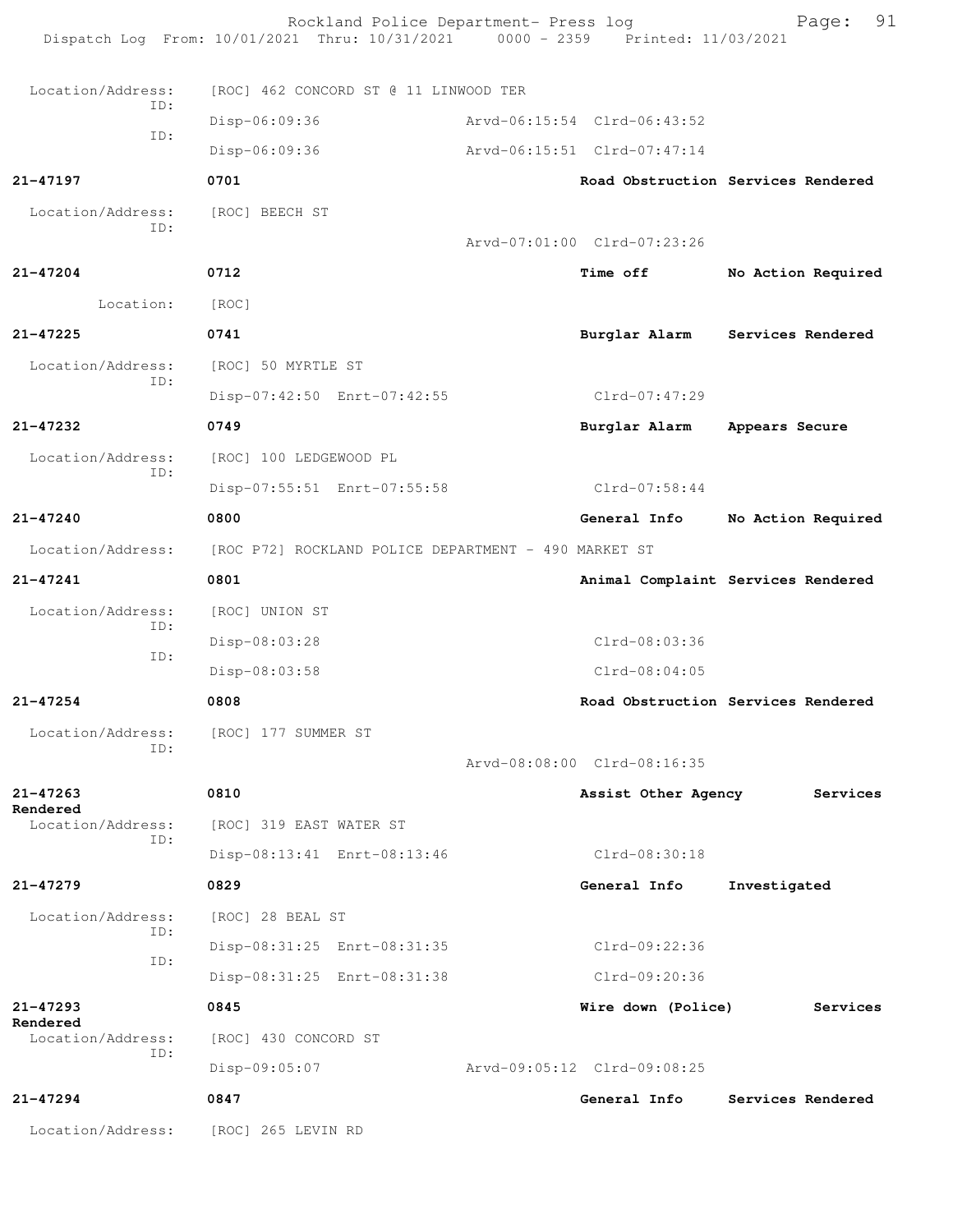|                          |     |                             | Rockland Police Department- Press log                | Dispatch Log From: 10/01/2021 Thru: 10/31/2021 0000 - 2359 Printed: 11/03/2021 | 92<br>Page:             |
|--------------------------|-----|-----------------------------|------------------------------------------------------|--------------------------------------------------------------------------------|-------------------------|
|                          | ID: |                             |                                                      |                                                                                |                         |
|                          | ID: | Disp-08:49:06 Enrt-08:49:12 |                                                      | $Clrd-09:14:05$                                                                |                         |
|                          |     |                             | Disp-09:15:42 Enrt-09:15:44                          | $Clrd-09:22:23$                                                                |                         |
| 21-47301                 |     | 0900                        |                                                      | Road Obstruction Services Rendered                                             |                         |
| Location/Address:        | ID: |                             | [ROC] 635 SALEM ST @ 433 NORTH AVE                   |                                                                                |                         |
|                          |     |                             |                                                      | Arvd-09:00:00 Clrd-09:25:38                                                    |                         |
| $21 - 47324$<br>Rendered |     | 0939                        |                                                      | Assist Other Agency                                                            | Services                |
| Location/Address:        | TD: | [ROC] GARDNER ST            |                                                      |                                                                                |                         |
|                          |     |                             |                                                      | Disp-09:40:10 Enrt-09:40:14 Arvd-09:44:04 Clrd-10:20:32                        |                         |
| 21-47330                 |     | 0951                        |                                                      | Details / Time off                                                             | No Action               |
| Required<br>Location:    |     | [ROC]                       |                                                      |                                                                                |                         |
| $21 - 47354$             |     | 1035                        |                                                      | Road Obstruction Services Rendered                                             |                         |
| Location/Address:        |     |                             | [ROC] 61 LANCASTER ST @ 49 BERLIN ST                 |                                                                                |                         |
|                          | ID: |                             |                                                      | Arvd-10:35:00 Clrd-10:44:14                                                    |                         |
| 21-47364                 |     | 1107                        |                                                      | Details / Time off                                                             | No Action               |
| Required<br>Location:    |     | [ROC]                       |                                                      |                                                                                |                         |
| 21-47376                 |     | 1157                        |                                                      | General Info                                                                   | No Action Required      |
| Location/Address:        |     |                             | [ROC P72] ROCKLAND POLICE DEPARTMENT - 490 MARKET ST |                                                                                |                         |
| 21-47395                 |     | 1302                        |                                                      | Disturbance                                                                    | Transported to Hospital |
| Location/Address:        |     |                             | [ROC 1084] 307 NORTH AVE Apt. #3                     |                                                                                |                         |
|                          | ID: |                             |                                                      | Disp-13:05:06 Enrt-13:05:19 Arvd-13:08:00 Clrd-13:40:03                        |                         |
|                          | ID: |                             |                                                      | Disp-13:07:32 Enrt-13:07:37 Arvd-13:08:47 Clrd-13:40:07                        |                         |
| $21 - 47397$             |     | 1310                        |                                                      | Animal Complaint Services Rendered                                             |                         |
| Location/Address:        |     | [ROC] 239 WEBSTER ST        |                                                      |                                                                                |                         |
|                          | ID: |                             |                                                      | Arvd-13:10:00 Clrd-13:15:56                                                    |                         |
| $21 - 47405$             |     | 1339                        |                                                      | MVA Property Damage Only Report Follows                                        |                         |
| Location:                |     | [ROC] PARK AND RIDE         |                                                      |                                                                                |                         |
|                          | ID: |                             |                                                      | Disp-13:41:22 Enrt-13:41:26 Arvd-13:45:35 Clrd-14:05:30                        |                         |
|                          | ID: |                             | Disp-13:42:41 Enrt-13:42:44                          | $Clrd-13:47:33$                                                                |                         |
| 21-47406                 |     | 1339                        |                                                      | Road Obstruction Services Rendered                                             |                         |
| Location/Address:        |     | [ROC] WEYMOUTH ST           |                                                      |                                                                                |                         |
|                          | ID: |                             |                                                      | Disp-13:40:25 Enrt-13:41:24 Arvd-13:41:39 Clrd-14:02:07                        |                         |
| 21-47407                 |     | 1339                        |                                                      | MVA Property Damage Only Paper Exchange                                        |                         |
| Location/Address:        |     |                             | [ROC P55] HOME DEPOT - 1149 HINGHAM ST               |                                                                                |                         |
|                          | ID: |                             |                                                      | Disp-13:43:04 Enrt-13:43:08 Arvd-13:49:37 Clrd-13:57:57                        |                         |
|                          | ID: | Disp-13:47:45               |                                                      | Arvd-13:47:48 Clrd-13:52:02                                                    |                         |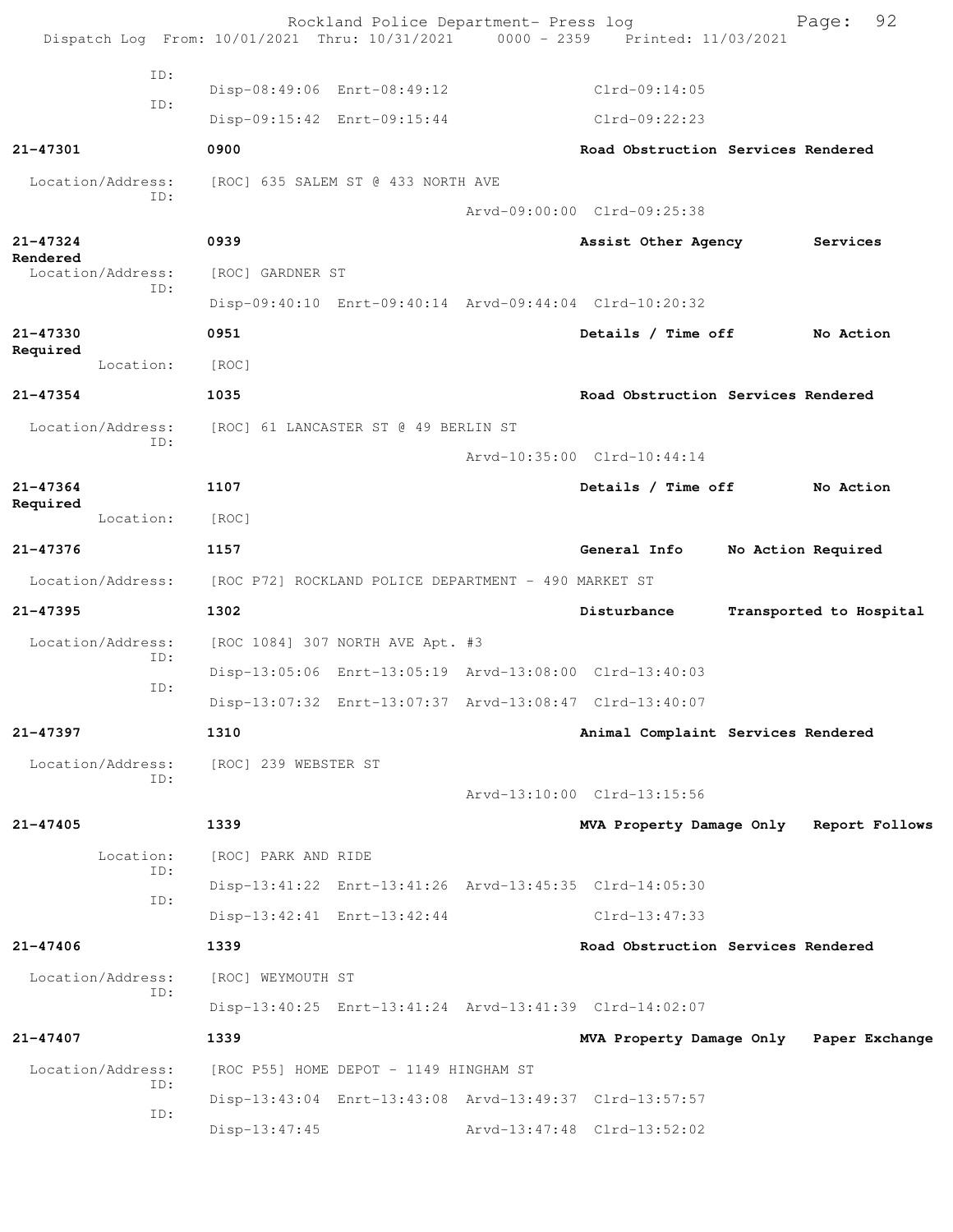Rockland Police Department- Press log entitled and Page: 93 Dispatch Log From: 10/01/2021 Thru: 10/31/2021 0000 - 2359 Printed: 11/03/2021

| 21-47430                          | 1512                                                                 |                             | Motor Vehicle Stop <b>Werbal Warning</b> |
|-----------------------------------|----------------------------------------------------------------------|-----------------------------|------------------------------------------|
| Location/Address:                 | [ROC] 90 UNION ST @ 19 PAYSON AVE                                    |                             |                                          |
| TD:                               |                                                                      | Arvd-15:13:40 Clrd-15:15:34 |                                          |
| $21 - 47442$                      | 1534                                                                 | General Info                | Services Rendered                        |
| Location/Address:                 | [ROC P72] ROCKLAND POLICE DEPARTMENT - 490 MARKET ST                 |                             |                                          |
| ID:                               |                                                                      | Arvd-15:34:00 Clrd-15:38:01 |                                          |
| $21 - 47453$                      | 1600                                                                 |                             | SHIFT ASSIGNMENTS Services Rendered      |
| Location/Address:                 | [ROC P72] ROCKLAND POLICE DEPARTMENT - 490 MARKET ST                 |                             |                                          |
| $21 - 47455$                      | 1614                                                                 | Detail                      | Services Rendered                        |
| Location/Address:                 | [ROC P72] ROCKLAND POLICE DEPARTMENT - 490 MARKET ST                 |                             |                                          |
| $21 - 47466$                      | 1643                                                                 | Assist Other Agency         | Services                                 |
| Rendered<br>Location/Address:     | [ROC] SPRUCE ST                                                      |                             |                                          |
| ID:                               | Disp-16:48:22                                                        | $Clrd-16:49:48$             |                                          |
| ID:                               | $Disp-16:51:28$                                                      | $Clrd-17:02:51$             |                                          |
| $21 - 47511$                      | 1952                                                                 |                             | Road Obstruction No Action Required      |
| Location/Address:                 | [ROC 44] NOBLE SUPPLY & LOGISTICS - 302 WEYMOUTH ST                  |                             |                                          |
| ID:                               | $Disp-20:02:13$                                                      | $Clrd-20:02:17$             |                                          |
| 21-47525                          | 2154                                                                 |                             | Burglar Alarm Services Rendered          |
| Location/Address:                 | [ROC P57] ATLANTIC PETROLEUM - 50 J A DUNN MEM DR                    |                             |                                          |
| ID:                               | Disp-21:57:22 Enrt-21:57:44 Arvd-22:00:36 Clrd-22:58:25              |                             |                                          |
| ID:                               | Disp-21:57:55 Enrt-21:57:58 Arvd-22:00:35 Clrd-22:38:19              |                             |                                          |
| $21 - 47539$                      | 2354                                                                 | Suspicious Activity         | Investigated                             |
|                                   | Location/Address: [ROC 530] 100 MARTHA DR Apt. #C                    |                             |                                          |
| ID:                               | Disp-23:55:55                                                        | Clrd-10/28/2021 @ 00:01:30  |                                          |
| ID:                               | Disp-23:57:27 Enrt-23:57:30 Arvd-00:01:25 Clrd-10/28/2021 @ 00:22:52 |                             |                                          |
| For Date: $10/28/2021$ - Thursday |                                                                      |                             |                                          |
| 21-47540                          | 0000                                                                 | SHIFT ASSIGNMENTSNo Service |                                          |
| Location/Address:                 | [ROC P72] ROCKLAND POLICE DEPARTMENT - 490 MARKET ST                 |                             |                                          |
| ID:                               |                                                                      | Arvd-00:00:00 Clrd-00:30:46 |                                          |
| $21 - 47558$                      | 0258                                                                 | Burglar Alarm               | Appears Secure                           |
| Location/Address:                 | [ROC P103] ELECTROSWITCH - 175 UNION ST                              |                             |                                          |
| ID:                               |                                                                      | Arvd-02:58:00 Clrd-03:07:52 |                                          |
| ID:                               | Disp-03:00:30 Enrt-03:00:35 Arvd-03:02:46 Clrd-03:07:56              |                             |                                          |
| $21 - 47559$                      | 0259                                                                 | <b>Building Check</b>       | Investigated                             |
|                                   |                                                                      |                             |                                          |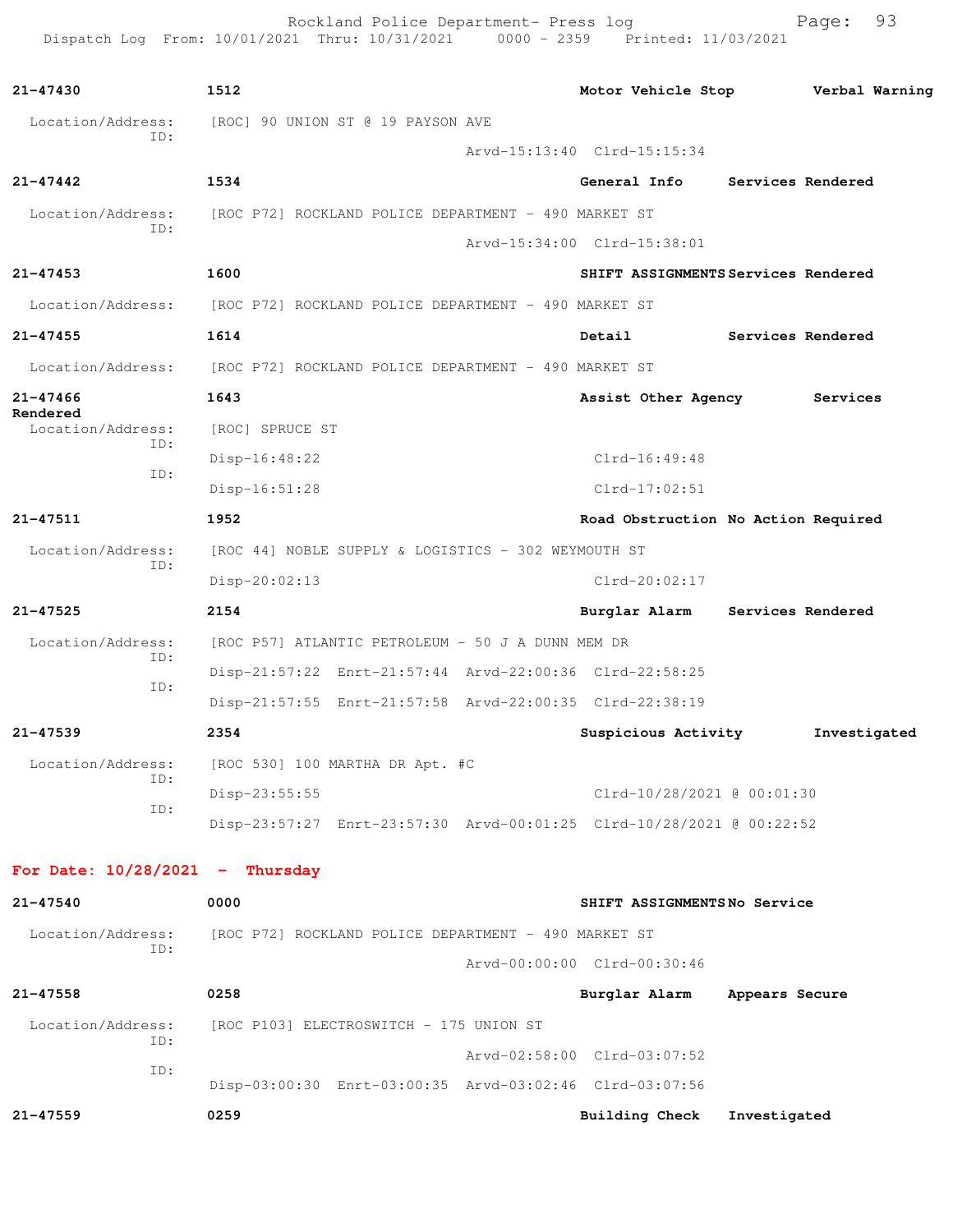|                                      | Rockland Police Department- Press log<br>Dispatch Log From: 10/01/2021 Thru: 10/31/2021 0000 - 2359 Printed: 11/03/2021 |                                    | 94<br>Page:       |
|--------------------------------------|-------------------------------------------------------------------------------------------------------------------------|------------------------------------|-------------------|
| Location/Address:                    | [ROC] MAPLE ST                                                                                                          |                                    |                   |
| ID:                                  |                                                                                                                         | Arvd-03:00:03 Clrd-03:00:09        |                   |
| 21-47560                             | 0300                                                                                                                    | Building Check                     | Investigated      |
| Location/Address:<br>ID:             | [ROC] MARKET ST                                                                                                         |                                    |                   |
|                                      |                                                                                                                         | Arvd-03:00:54 Clrd-03:01:02        |                   |
| $21 - 47575$                         | 0603                                                                                                                    | Building Check Appears Secure      |                   |
| Location/Address:<br>ID:             | [ROC] UNION ST                                                                                                          |                                    |                   |
|                                      |                                                                                                                         | Arvd-06:05:33 Clrd-06:29:00        |                   |
| 21-47578                             | 0629                                                                                                                    | Traffic Enforcement                | No Service        |
| Location/Address:<br>ID:             | [ROC] POND ST                                                                                                           |                                    |                   |
|                                      |                                                                                                                         | Arvd-06:30:39 Clrd-06:34:52        |                   |
| 21-47581                             | 0633                                                                                                                    | Details / Time off                 | No Service        |
| Location:                            | [ROC]                                                                                                                   |                                    |                   |
| $21 - 47589$                         | 0707                                                                                                                    | Burglar Alarm                      | Services Rendered |
| Location/Address:<br>ID:             | [ROC 868] HEALTH CIRCLE INC - 21 COMMERCE RD                                                                            |                                    |                   |
| ID:                                  | Disp-07:08:20 Enrt-07:08:58 Arvd-07:15:38 Clrd-07:26:35                                                                 |                                    |                   |
|                                      | Disp-07:09:40 Enrt-07:09:42 Arvd-07:15:37 Clrd-07:26:39                                                                 |                                    |                   |
| 21-47591<br>Rendered                 | 0720                                                                                                                    | Details / Time off                 | Services          |
| Location:                            | [ROC]                                                                                                                   |                                    |                   |
| 21-47592                             | 0732                                                                                                                    | WELL BEING CHECK Services Rendered |                   |
| Location/Address:<br>ID:             | [ROC] 146 STANTON ST                                                                                                    | Arvd-07:32:00 Clrd-07:43:57        |                   |
| 21-47593                             | 0744                                                                                                                    | Road Obstruction Services Rendered |                   |
| Location/Address:<br>ID:             | [ROC] 856 LIBERTY ST                                                                                                    |                                    |                   |
| Fire Unit:                           | HOLENG2-Pumper-Holbrook Engine 2                                                                                        | Arvd-07:44:00 Clrd-08:15:38        |                   |
|                                      | $Disp-08:07:15$<br>InQrtsUnavl-08:07:22 InSrvce-08:07:22                                                                | $Clrd-08:07:19$                    |                   |
| $21 - 47595$                         | 0757                                                                                                                    | Health & Welfare Check             | Services          |
| Rendered<br>Location/Address:<br>ID: | [ROC] 102 GARDEN TER                                                                                                    |                                    |                   |
| Fire Unit:                           | Disp-07:58:28<br>WHIC3-Command-Whitman Car 3                                                                            | $Clrd-07:59:43$                    |                   |
|                                      | Disp-08:02:23<br>$InQrtsUnav1-08:03:51 InSrvce-08:03:52$                                                                | Clrd-08:03:49                      |                   |
| Fire Unit:                           | WHI243-Pumper-Whitman Engine 243<br>Disp-08:02:27<br>InQrtsUnavl-08:03:55 InSrvce-08:03:55                              | $Clrd-08:03:47$                    |                   |
| ID:                                  | Disp-08:05:33 Enrt-08:05:38 Arvd-08:05:40 Clrd-08:14:08                                                                 |                                    |                   |
| $21 - 47604$                         | 0800                                                                                                                    | General Info                       | Services Rendered |
| Location/Address:                    | [ROC P72] ROCKLAND POLICE DEPARTMENT - 490 MARKET ST                                                                    |                                    |                   |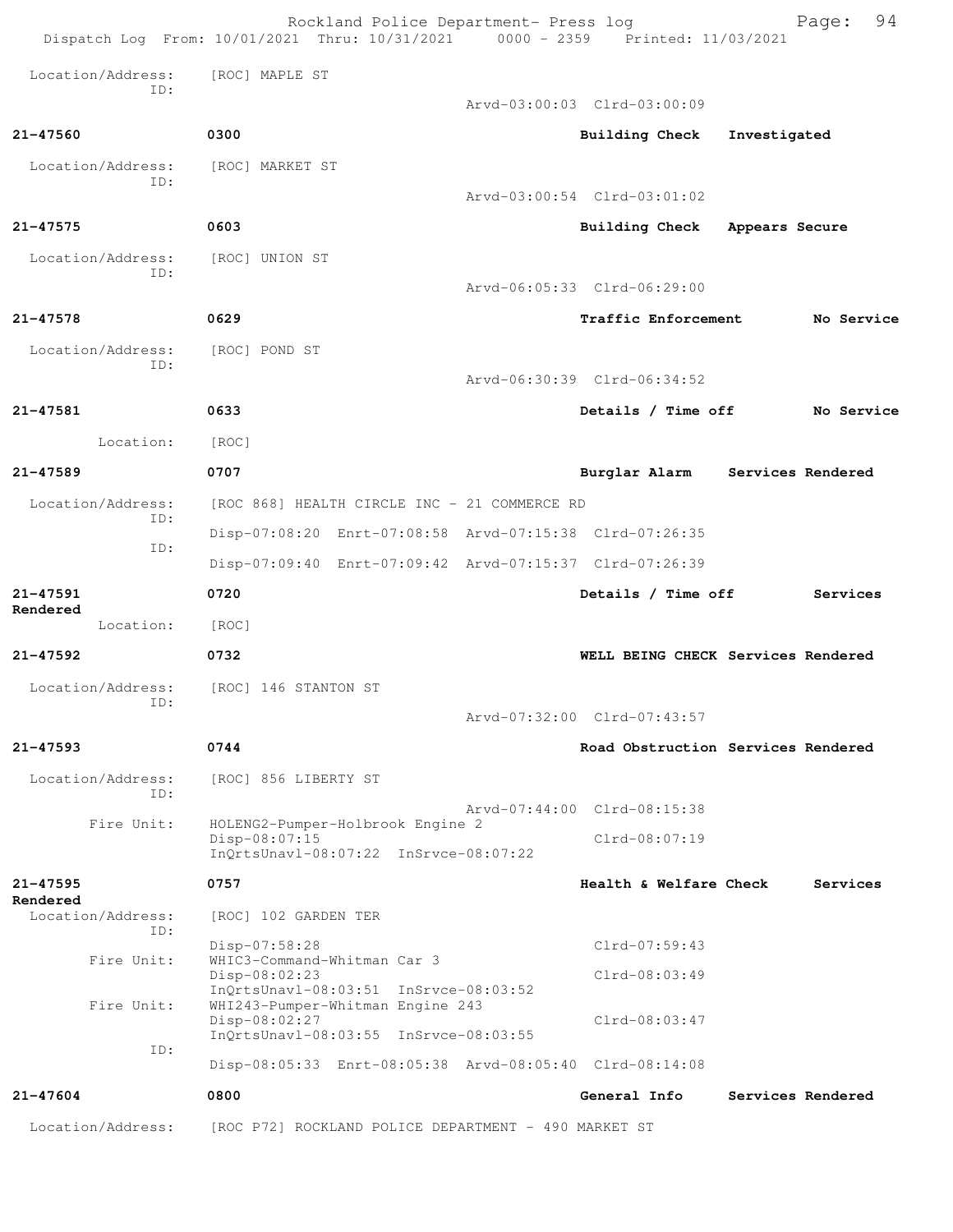Rockland Police Department- Press log entitled and Page: 95 Dispatch Log From: 10/01/2021 Thru: 10/31/2021 0000 - 2359 Printed: 11/03/2021

| $21 - 47599$ |                   | 0808                                                 |                                                      | Health & Welfare Check                                  |                   | Services       |
|--------------|-------------------|------------------------------------------------------|------------------------------------------------------|---------------------------------------------------------|-------------------|----------------|
| Rendered     | Location/Address: | [ROC] 66 LEISUREWOODS DR                             |                                                      |                                                         |                   |                |
|              | ID:               |                                                      | Disp-08:14:53 Enrt-08:16:02                          | Clrd-08:25:46                                           |                   |                |
| $21 - 47603$ |                   | 0826                                                 |                                                      | General Info                                            | Services Rendered |                |
|              | Location/Address: |                                                      | [ROC P72] ROCKLAND POLICE DEPARTMENT - 490 MARKET ST |                                                         |                   |                |
| 21-47608     |                   | 0857                                                 |                                                      | Disturbance                                             | Services Rendered |                |
|              | Location/Address: | [ROC] 64 FOREST ST                                   |                                                      |                                                         |                   |                |
|              | ID:               |                                                      | Disp-08:58:20 Enrt-08:58:35                          | Clrd-09:17:19                                           |                   |                |
| 21-47611     |                   | 0913                                                 |                                                      | Health & Welfare Check                                  |                   | Services       |
| Rendered     | Location/Address: | [ROC 89] 162 NORTH AVE                               |                                                      |                                                         |                   |                |
|              | ID:               |                                                      |                                                      | Disp-09:16:01 Enrt-09:17:42 Arvd-09:19:48 Clrd-09:21:16 |                   |                |
| 21-47613     |                   | 0915                                                 |                                                      | Assist Police Department Services Not                   |                   |                |
| Required     | Location/Address: | [ROC] 58 BOXBERRY LANE                               |                                                      |                                                         |                   |                |
|              | ID:               | Disp-09:18:51                                        |                                                      | Arvd-09:28:37 Clrd-09:28:39                             |                   |                |
| $21 - 47620$ |                   | 0939                                                 |                                                      | COMP DAY / Time off                                     |                   | Services       |
| Rendered     | Location:         | [ROC]                                                |                                                      |                                                         |                   |                |
| $21 - 47626$ |                   | 0954                                                 |                                                      | Motor Vehicle Stop                                      |                   | Verbal Warning |
|              | Location/Address: | [ROC] MARKET ST                                      |                                                      |                                                         |                   |                |
|              | ID:               |                                                      |                                                      | Arvd-09:54:00 Clrd-09:56:35                             |                   |                |
| $21 - 47628$ |                   | 0957                                                 |                                                      | Health & Welfare Check                                  |                   | Services       |
| Rendered     | Location/Address: | [ROC] 470 UNION ST                                   |                                                      |                                                         |                   |                |
|              | ID:               |                                                      |                                                      | Disp-10:02:05 Enrt-10:06:55 Arvd-10:08:46 Clrd-10:14:45 |                   |                |
| 21-47633     |                   | 1026                                                 |                                                      | Details / Time off                                      |                   | Services       |
| Rendered     | Location:         | [ROC]                                                |                                                      |                                                         |                   |                |
| $21 - 47647$ |                   | 1113                                                 |                                                      | Details / Time off                                      |                   | Services       |
| Rendered     | Location:         | [ROC]                                                |                                                      |                                                         |                   |                |
| 21-47670     |                   | 1248                                                 |                                                      | Details / Time off                                      |                   | Services       |
| Rendered     | Location:         | [ROC]                                                |                                                      |                                                         |                   |                |
| 21-47683     |                   | 1308                                                 |                                                      | Details / Time off                                      |                   | Services       |
| Rendered     | Location:         | [ROC]                                                |                                                      |                                                         |                   |                |
| 21-47680     |                   | 1309                                                 |                                                      | Wire down (Police)                                      |                   | Investigated   |
|              | Vicinity of:      | [ROC] VFW DR                                         |                                                      |                                                         |                   |                |
|              | ID:               |                                                      |                                                      | Disp-13:15:02 Enrt-13:15:08 Arvd-13:22:15 Clrd-13:23:45 |                   |                |
| $21 - 47693$ |                   | 1354                                                 |                                                      | Assist Public                                           | Services Rendered |                |
|              | Location/Address: | [ROC P72] ROCKLAND POLICE DEPARTMENT - 490 MARKET ST |                                                      |                                                         |                   |                |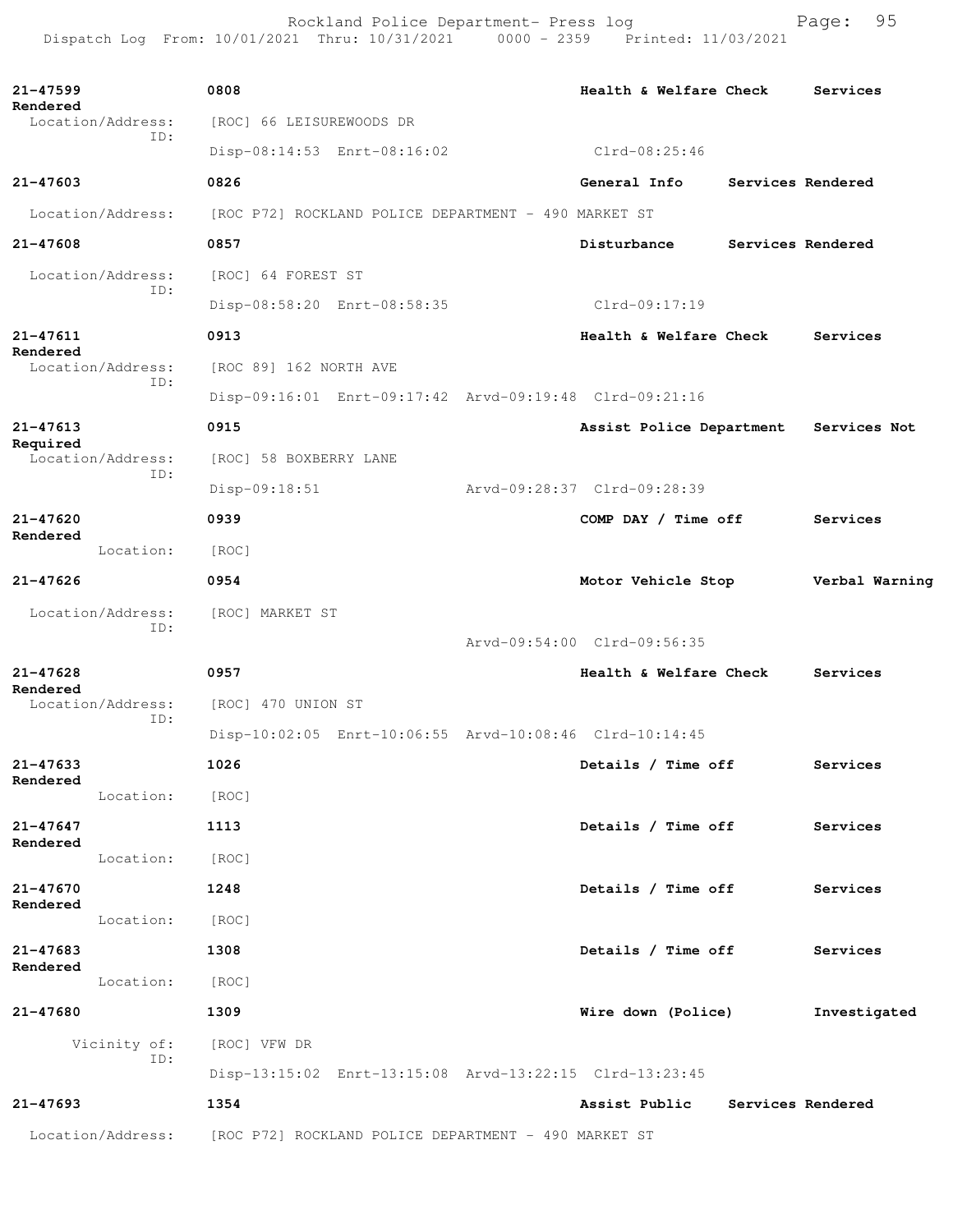Rockland Police Department- Press log entitled and Page: 96 Dispatch Log From: 10/01/2021 Thru: 10/31/2021 0000 - 2359 Printed: 11/03/2021

| $21 - 47714$             | 1459                                                                                                                                 | Burglar Alarm<br>Building Checked/Secured |          |
|--------------------------|--------------------------------------------------------------------------------------------------------------------------------------|-------------------------------------------|----------|
| Location/Address:        | [ROC] 295 UNION ST                                                                                                                   |                                           |          |
| TD:                      | Disp-15:02:14 Enrt-15:02:23 Arvd-15:04:40 Clrd-15:07:58                                                                              |                                           |          |
| TD:                      | Disp-15:05:42 Enrt-15:05:44 Arvd-15:07:56 Clrd-15:08:00                                                                              |                                           |          |
| 21-47718                 | 1523                                                                                                                                 | Animal Complaint Gone on arrival          |          |
| Location/Address:        | [ROC] 138 REED ST                                                                                                                    |                                           |          |
| TD:                      |                                                                                                                                      | Arvd-15:23:00 Clrd-15:32:01               |          |
| 21-47728                 | 1604                                                                                                                                 | SHIFT ASSIGNMENTS Services Rendered       |          |
| Location/Address:        | [ROC P72] ROCKLAND POLICE DEPARTMENT - 490 MARKET ST                                                                                 |                                           |          |
| $21 - 47729$             | 1604                                                                                                                                 | MVA Property Damage Only Paper Exchange   |          |
| Location/Address:        | [ROC] 100 MARTHA DR @ 34 HANNAH WAY                                                                                                  |                                           |          |
| TD:                      | Disp-16:05:20 Enrt-16:05:25 Arvd-16:05:29 Clrd-16:15:35                                                                              |                                           |          |
| TD:                      | Disp-16:05:20 Enrt-16:05:27 Arvd-16:05:31 Clrd-16:15:32                                                                              |                                           |          |
| $21 - 47733$             | 1642                                                                                                                                 | MVA Property Damage Only Vehicle Towed    |          |
| Location/Address:        | [ROC] WEST WATER ST @ PLAIN ST                                                                                                       |                                           |          |
| TD:                      | Disp-16:43:19 Enrt-16:43:29 Arvd-16:45:16 Clrd-17:36:23                                                                              |                                           |          |
| ID:                      | Disp-16:43:26 Enrt-16:43:29                                                                                                          | $Clrd-17:36:23$                           |          |
| Fire Unit:               | ROCKEN1-Pumper-Rockland Engine 1<br>Disp-16:43:57 Enrt-16:45:00 Arvd-16:45:16 Clrd-16:45:33<br>InOrtsUnavl-16:45:35 InSrvce-16:45:35 |                                           |          |
| EMS Unit:                | ROCKAM1-Rockland A1<br>Disp-16:44:13 Enrt-16:44:37 Arvd-16:45:27 Clrd-16:45:49                                                       |                                           |          |
| ID:                      | $InOrtsUnav1-16:45:51$ $InStvee-16:45:52$                                                                                            |                                           |          |
|                          | $Disp-16:52:12$                                                                                                                      | Arvd-16:52:15 Clrd-17:36:23               |          |
| 21-47764<br>Rendered     | 1907                                                                                                                                 | Suspicious Activity                       | Services |
| Location/Address:<br>ID: | [ROC 206] 51 MAPLE ST                                                                                                                |                                           |          |
| ID:                      | Disp-19:08:46 Enrt-19:11:48 Arvd-19:13:48 Clrd-19:18:15                                                                              |                                           |          |
|                          | Disp-19:09:55 Enrt-19:13:35                                                                                                          | $Clrd-19:18:15$                           |          |
| $21 - 47765$             | 1909                                                                                                                                 | Building Checked/Secured<br>Burglar Alarm |          |
| Location/Address:<br>ID: | [ROC 62] JEFFERSON SCHOOL - 63 GEORGE ST                                                                                             |                                           |          |
|                          | Disp-19:12:08                                                                                                                        | Arvd-19:13:39 Clrd-19:21:42               |          |
| 21-47778<br>Rendered     | 2019                                                                                                                                 | Assist Police Department                  | Services |
| Location/Address:<br>ID: | [ROC] 527 WEST WATER ST                                                                                                              |                                           |          |
|                          |                                                                                                                                      | Arvd-20:19:00 Clrd-20:34:10               |          |
| 21-47779                 | 2024                                                                                                                                 | Building Check<br>Appears Secure          |          |
| Location/Address:<br>ID: | [ROC] LINWOOD TER                                                                                                                    |                                           |          |
|                          |                                                                                                                                      | Arvd-20:24:37 Clrd-20:25:23               |          |
| 21-47786                 | 2100                                                                                                                                 | MVA Property Damage Only Vehicle Towed    |          |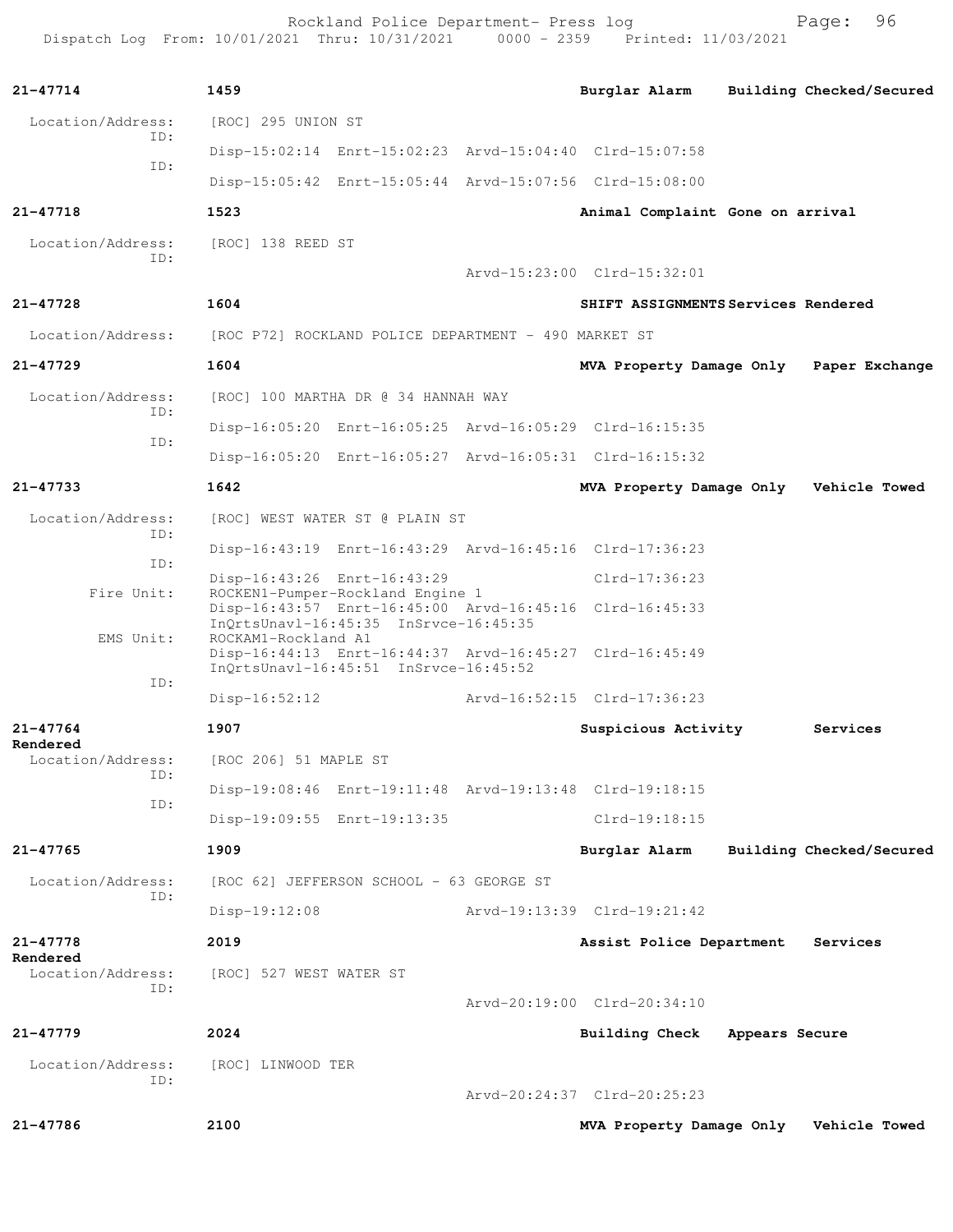Rockland Police Department- Press log Fage: 97 Dispatch Log From: 10/01/2021 Thru: 10/31/2021 0000 - 2359 Printed: 11/03/2021 Location/Address: [ROC] 136 PLAIN ST @ 152 W WATER ST ID: Disp-21:01:34 Enrt-21:01:59 Arvd-21:02:06 Clrd-21:49:55 ID: Disp-21:01:38 Enrt-21:02:03 Arvd-21:03:01 Clrd-21:49:58 Refer To Summons: Summons: VIERA DA SILVA, MATHEUS Address: 326 UNION ST Apt. #2B ROCKLAND, MA Age: 18 Charges: UNLICENSED OPERATION OF MV STOP/YIELD, FAIL TO **21-47794 2149 Stolen Motor Vehicle Services Rendered**  Location/Address: [ROC 206] 51 MAPLE ST Apt. #221 ID: Arvd-21:49:00 Clrd-22:42:58 **For Date: 10/29/2021 - Friday 21-47804 0000 SHIFT ASSIGNMENTS No Service** Location/Address: [ROC P72] ROCKLAND POLICE DEPARTMENT - 490 MARKET ST ID: Arvd-00:00:00 Clrd-00:02:03 **21-47807 0006 Burglar Alarm Building Checked/Secured** Location/Address: [ROC] SUPREME MUFFLER - 218 VFW DR ID: Disp-00:07:58 Enrt-00:08:45 Arvd-00:14:50 Clrd-00:40:33 ID: Disp-00:08:50 Enrt-00:08:52 Arvd-00:15:04 Clrd-00:40:28 **21-47808 0011 Burglar Alarm Appears Secure** Location/Address: [ROC 55] 100 RESERVOIR PARK - BUSINESS CONDO - 100 RESERVOIR PARK DR ID: Arvd-00:11:00 Clrd-00:22:21 **21-47825 0245 Building Check Building Checked/Secured** Location/Address: [ROC] LINWOOD TER ID: Arvd-02:45:57 Clrd-06:08:47 **21-47833 0602 Building Check Appears Secure** Location/Address: [ROC] UNION ST ID: Arvd-06:04:28 Clrd-06:30:35 **21-47839 0644 Disabled Motor Vehicle Services Rendered**  Location/Address: [ROC] 22 HARLOW RD @ 248 SUMMER ST ID: Disp-06:45:39 Enrt-06:46:20 Arvd-06:49:11 Clrd-07:33:46 **21-47844 0714 Building Check Building Checked/Secured** Location/Address: [ROC] LINWOOD TER ID:

Arvd-07:15:47 Clrd-07:39:16

## **21-47847 0740 Burglar Alarm Services Rendered**

 Location/Address: [ROC] 366 CENTRE AVE ID: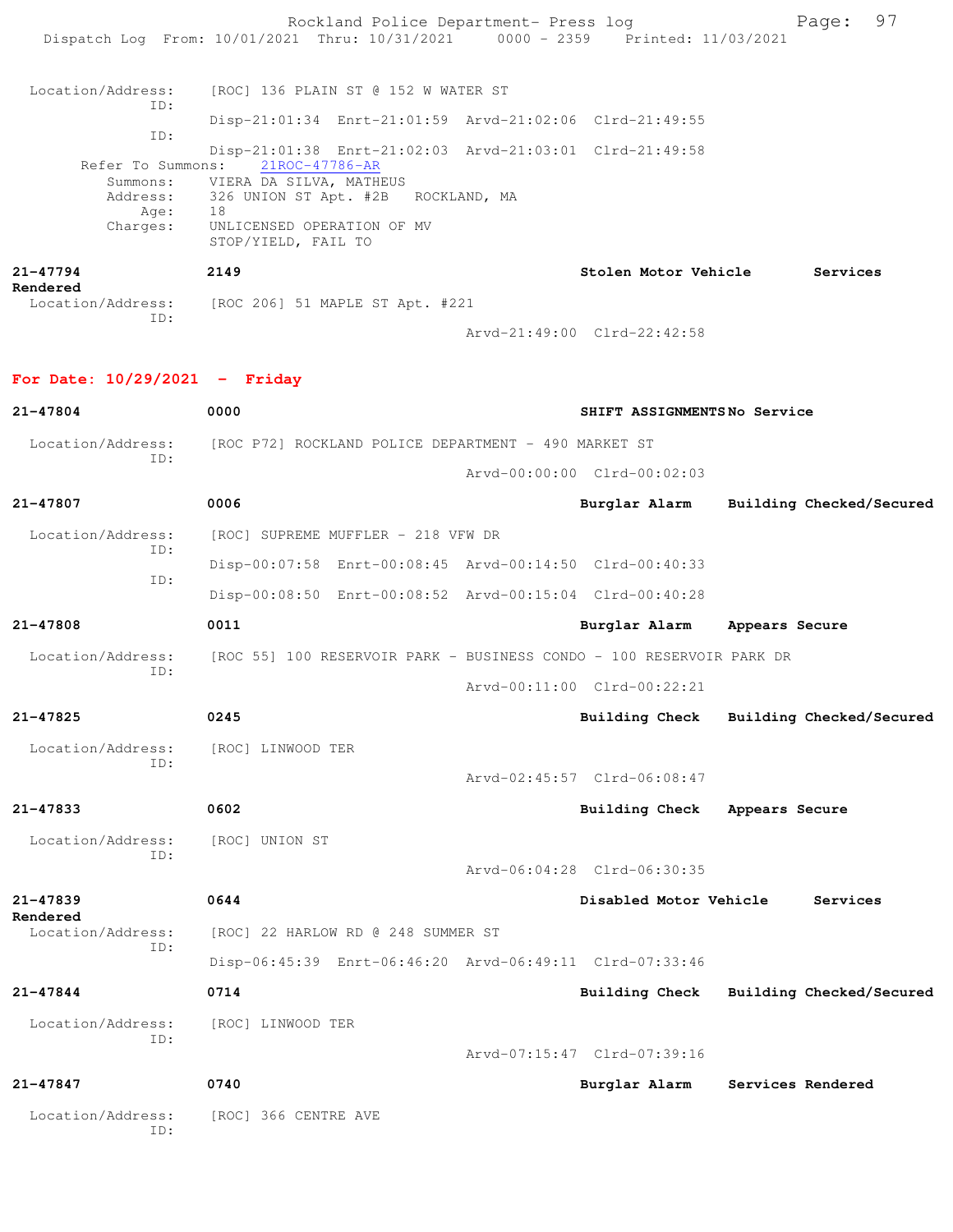|                          | Rockland Police Department- Press log<br>Dispatch Log From: 10/01/2021 Thru: 10/31/2021 0000 - 2359 Printed: 11/03/2021 |                             | 98<br>Page:        |
|--------------------------|-------------------------------------------------------------------------------------------------------------------------|-----------------------------|--------------------|
|                          | Disp-07:41:38 Enrt-07:41:40 Arvd-07:49:20 Clrd-07:54:37                                                                 |                             |                    |
| $21 - 47851$             | 0800                                                                                                                    | General Info                | Services Rendered  |
| Location/Address:        | [ROC P72] ROCKLAND POLICE DEPARTMENT - 490 MARKET ST                                                                    |                             |                    |
| 21-47862                 | 0933                                                                                                                    | TIME OFF                    | No Action Required |
| Location/Address:        | [ROC P72] ROCKLAND POLICE DEPARTMENT - 490 MARKET ST                                                                    |                             |                    |
| ID:                      |                                                                                                                         | Arvd-09:33:16 Clrd-09:34:27 |                    |
| $21 - 47863$             | 0934                                                                                                                    | TIME OFF                    | No Action Required |
| Location/Address:        | [ROC P72] ROCKLAND POLICE DEPARTMENT - 490 MARKET ST                                                                    |                             |                    |
| TD:                      |                                                                                                                         | Arvd-09:34:00 Clrd-09:35:45 |                    |
| 21-47864                 | 0934                                                                                                                    | Burglar Alarm               | Investigated       |
| Location/Address:        | [ROC P46] DUNKIN DONUTS - 851 HINGHAM ST                                                                                |                             |                    |
| ID:                      | Disp-09:36:10 Enrt-09:36:25 Arvd-09:45:14 Clrd-09:46:34                                                                 |                             |                    |
| 21-47865                 | 0935                                                                                                                    | TIME OFF                    | No Action Required |
| Location/Address:        | [ROC P72] ROCKLAND POLICE DEPARTMENT - 490 MARKET ST                                                                    |                             |                    |
| ID:                      |                                                                                                                         | Arvd-09:35:00 Clrd-09:36:51 |                    |
| $21 - 47866$             | 0937                                                                                                                    | TIME OFF                    | No Action Required |
| Location/Address:        | [ROC P72] ROCKLAND POLICE DEPARTMENT - 490 MARKET ST                                                                    |                             |                    |
| ID:                      |                                                                                                                         | Arvd-09:37:00 Clrd-09:37:59 |                    |
| $21 - 47868$             | 0938                                                                                                                    | TIME OFF                    | No Action Required |
| Location/Address:<br>ID: | [ROC P72] ROCKLAND POLICE DEPARTMENT - 490 MARKET ST                                                                    |                             |                    |
|                          |                                                                                                                         | Arvd-09:38:00 Clrd-09:39:08 |                    |
| $21 - 47869$             | 0939                                                                                                                    | TIME OFF                    | No Action Required |
| Location/Address:<br>ID: | [ROC P72] ROCKLAND POLICE DEPARTMENT - 490 MARKET ST                                                                    |                             |                    |
|                          |                                                                                                                         | Arvd-09:39:00 Clrd-09:40:56 |                    |
| 21-47870                 | 0941                                                                                                                    | TIME OFF                    | No Action Required |
| Location/Address:<br>ID: | [ROC P72] ROCKLAND POLICE DEPARTMENT - 490 MARKET ST                                                                    |                             |                    |
|                          |                                                                                                                         | Arvd-09:41:00 Clrd-09:42:01 |                    |
| 21-47872                 | 0942                                                                                                                    | TIME OFF                    | No Action Required |
| Location/Address:<br>ID: | [ROC P72] ROCKLAND POLICE DEPARTMENT - 490 MARKET ST                                                                    |                             |                    |
|                          |                                                                                                                         | Arvd-09:42:00 Clrd-09:42:59 |                    |
| 21-47875                 | 0943                                                                                                                    | TIME OFF                    | No Action Required |
| Location/Address:<br>ID: | [ROC P72] ROCKLAND POLICE DEPARTMENT - 490 MARKET ST                                                                    |                             |                    |
|                          |                                                                                                                         | Arvd-09:43:00 Clrd-09:53:12 |                    |
| $21 - 47876$<br>Required | 0953                                                                                                                    | Details / Time off          | No Action          |
| Location:                | [ROC]                                                                                                                   |                             |                    |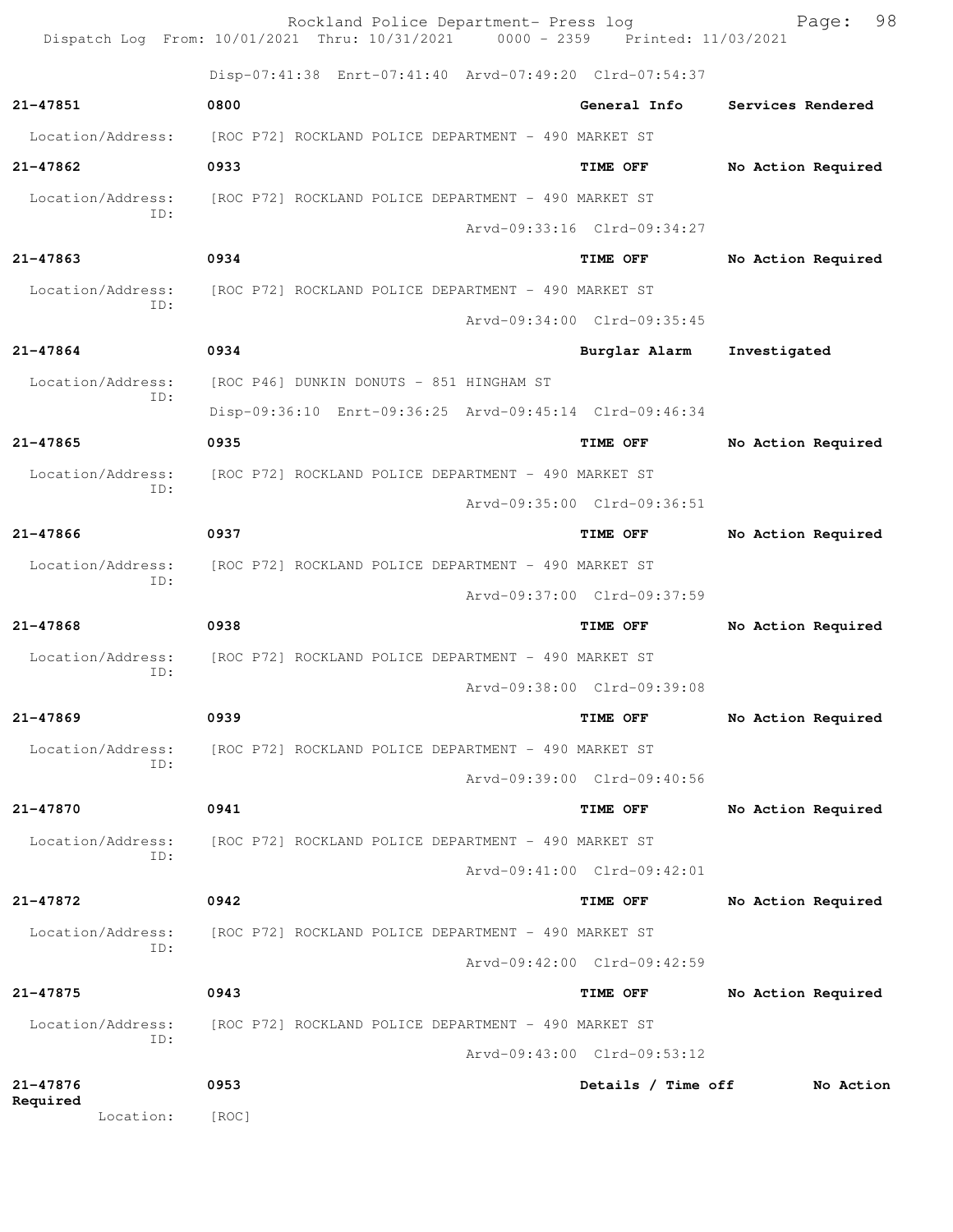|                               | Rockland Police Department- Press log<br>Dispatch Log From: 10/01/2021 Thru: 10/31/2021 0000 - 2359 Printed: 11/03/2021 |                                    |                   | 99<br>Page:        |
|-------------------------------|-------------------------------------------------------------------------------------------------------------------------|------------------------------------|-------------------|--------------------|
| 21-47880                      | 1018                                                                                                                    | General Info                       |                   | No Action Required |
| Location:                     | [ROC] HARTSUFF PARK                                                                                                     |                                    |                   |                    |
| ID:                           |                                                                                                                         | Arvd-10:18:00 Clrd-10:32:28        |                   |                    |
| 21-47890                      | 1051                                                                                                                    | General Info                       | Services Rendered |                    |
| Location/Address:             | [ROC] 571 LIBERTY ST                                                                                                    |                                    |                   |                    |
| 21-47897                      | 1103                                                                                                                    | Larceny / Forgery/ Fraud           |                   | Report Follows     |
| Location/Address:             | [ROC 206] 51 MAPLE ST Apt. #337                                                                                         |                                    |                   |                    |
| ID:                           | Disp-11:04:32 Enrt-11:05:31 Arvd-11:10:30 Clrd-11:49:13                                                                 |                                    |                   |                    |
| 21-47900                      | 1135                                                                                                                    | Details / Time off                 |                   | No Action          |
| Required<br>Location:         | [ROC]                                                                                                                   |                                    |                   |                    |
| $21 - 47905$                  | 1215                                                                                                                    | Motor Vehicle Stop                 |                   | Verbal Warning     |
| Location/Address:             | [ROC] EAST WATER ST                                                                                                     |                                    |                   |                    |
| ID:                           |                                                                                                                         | Arvd-12:15:00 Clrd-12:16:50        |                   |                    |
| 21-47907                      | 1223                                                                                                                    | Animal Complaint Services Rendered |                   |                    |
| Location/Address:             | [ROC 333] 364 LEVIN RD                                                                                                  |                                    |                   |                    |
| ID:                           |                                                                                                                         | Arvd-12:23:00 Clrd-12:41:51        |                   |                    |
| 21-47915                      | 1315                                                                                                                    | General Info                       |                   | No Action Required |
| Location/Address:             | [ROC P55] HOME DEPOT - 1149 HINGHAM ST                                                                                  |                                    |                   |                    |
| 21-47916                      | 1318                                                                                                                    | Traffic Enforcement                |                   | Services           |
| Rendered<br>Location/Address: | [ROC P55] HOME DEPOT - 1149 HINGHAM ST                                                                                  |                                    |                   |                    |
| ID:                           |                                                                                                                         | Arvd-13:18:00 Clrd-13:55:54        |                   |                    |
| 21-47929                      | 1423                                                                                                                    | Traffic Enforcement                |                   | Services           |
| Rendered<br>Location/Address: | [ROC] POND ST                                                                                                           |                                    |                   |                    |
| ID:                           |                                                                                                                         | Arvd-14:23:57 Clrd-14:36:48        |                   |                    |
| 21-47930                      | 1425                                                                                                                    | Detail                             | Services Rendered |                    |
| Vicinity of:                  | [ROC] POND ST                                                                                                           |                                    |                   |                    |
| 21-47932                      | 1435                                                                                                                    | Details / Time off                 |                   | No Action          |
| Required<br>Location:         | [ROC]                                                                                                                   |                                    |                   |                    |
| 21-47935                      | 1451                                                                                                                    | Motor Vehicle Stop                 |                   | Summons To         |
| Court<br>Location/Address:    | [ROC] 555 WEBSTER ST                                                                                                    |                                    |                   |                    |
| ID:                           |                                                                                                                         | Arvd-14:51:00 Clrd-15:30:43        |                   |                    |
| Refer To Summons:<br>Summons: | $21ROC - 47935 - AR$<br>DOSSANTOS, JHON CARLOS                                                                          |                                    |                   |                    |
| Address:<br>Age:              | 45 BATES ST Apt. #2 ABINGTON, MA<br>19                                                                                  |                                    |                   |                    |
| Charges:                      | UNLICENSED OPERATION OF MV<br>SPEEDING RATE OF SPEED EXCEEDING POSTED LIMIT                                             |                                    |                   |                    |
| 21-47938<br>Required          | 1459                                                                                                                    | Health & Welfare Check             |                   | No Action          |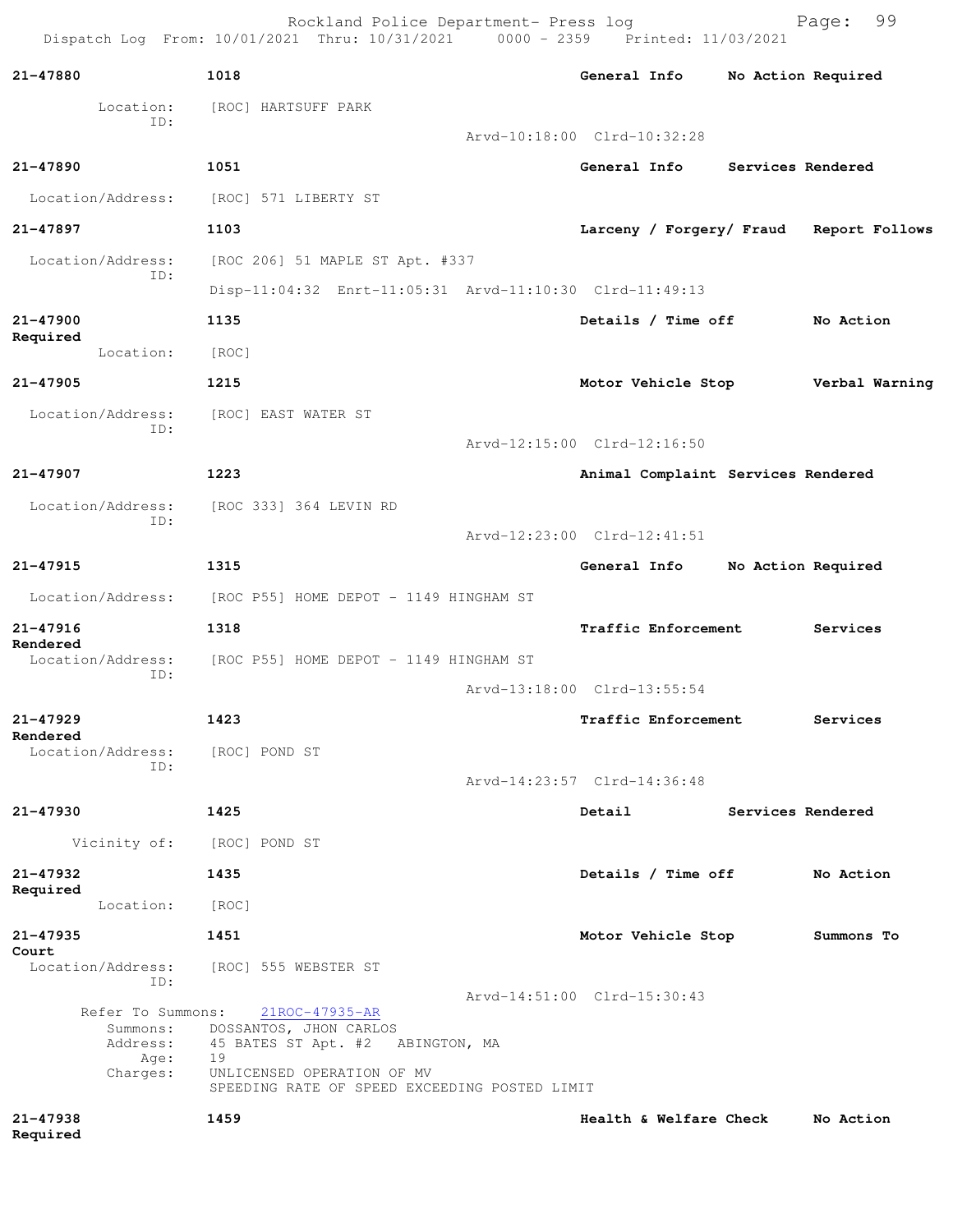| Dispatch Log From: 10/01/2021 Thru: 10/31/2021 0000 - 2359 Printed: 11/03/2021 |                        | Rockland Police Department- Press log                   |                                                         |                   | Page: 100          |
|--------------------------------------------------------------------------------|------------------------|---------------------------------------------------------|---------------------------------------------------------|-------------------|--------------------|
| Location/Address:                                                              |                        | [ROC 178] 89 PLEASANT ST Apt. #R                        |                                                         |                   |                    |
| TD:                                                                            |                        |                                                         | Disp-15:00:50 Enrt-15:01:17 Arvd-15:07:29 Clrd-15:11:04 |                   |                    |
| 21-47939<br>Checked/Secured                                                    | 1502                   |                                                         | Suspicious Activity                                     |                   | Building           |
| Location/Address:                                                              |                        | [ROC P99] RICHDALES (TEDESCHI'S) - 268 UNION ST         |                                                         |                   |                    |
| ID:                                                                            |                        |                                                         | Disp-15:04:19 Enrt-15:04:46 Arvd-15:09:19 Clrd-15:15:41 |                   |                    |
| $21 - 47941$                                                                   | 1513                   |                                                         | General Info                                            |                   | No Action Required |
| Location/Address:                                                              |                        | [ROC P72] ROCKLAND POLICE DEPARTMENT - 490 MARKET ST    |                                                         |                   |                    |
| $21 - 47948$                                                                   | 1548                   |                                                         | 911 Hang Up                                             | Investigated      |                    |
| Vicinity of:                                                                   | [ROC] 41 SPRING ST     |                                                         |                                                         |                   |                    |
| ID:                                                                            |                        |                                                         | Disp-15:49:38 Enrt-15:50:03 Arvd-15:54:25 Clrd-15:58:49 |                   |                    |
| $21 - 47949$                                                                   | 1601                   |                                                         | Suspicious Activity                                     |                   | Services           |
| Rendered<br>Location/Address:                                                  |                        | [ROC P83] ROCKLAND GOLF COURSE - 276 PLAIN ST           |                                                         |                   |                    |
| ID:                                                                            |                        |                                                         | Disp-16:03:05 Enrt-16:03:43 Arvd-16:12:15 Clrd-16:40:54 |                   |                    |
| 21-47950                                                                       | 1603                   |                                                         | SHIFT ASSIGNMENTS Services Rendered                     |                   |                    |
| Location/Address:<br>ID:                                                       |                        | [ROC P72] ROCKLAND POLICE DEPARTMENT - 490 MARKET ST    |                                                         |                   |                    |
|                                                                                | Disp-16:05:19          |                                                         | $Clrd-16:05:25$                                         |                   |                    |
| $21 - 47955$                                                                   | 1632                   |                                                         | Warrant ISSUED                                          | Services Rendered |                    |
| Location/Address:                                                              |                        | [ROC P72] ROCKLAND POLICE DEPARTMENT - 490 MARKET ST    |                                                         |                   |                    |
| ID:                                                                            | Disp-16:35:10          |                                                         | $Clrd-16:36:00$                                         |                   |                    |
| 21-47957                                                                       | 1645                   |                                                         | Motor Vehicle Complaint                                 |                   | Gone on            |
| arrival<br>Location/Address:                                                   | [ROC] GREENWOOD ST     |                                                         |                                                         |                   |                    |
| ID:                                                                            |                        | Disp-16:46:49 Enrt-16:47:05 Arvd-16:58:20 Clrd-17:02:15 |                                                         |                   |                    |
| 21-47963                                                                       | 1710                   |                                                         | Health & Welfare Check                                  |                   | Transported to     |
| Hospital<br>Location/Address:                                                  | [ROC] 199 UNION ST     |                                                         |                                                         |                   |                    |
| TD:                                                                            |                        | Disp-17:12:01 Enrt-17:12:14 Arvd-17:14:03 Clrd-17:29:18 |                                                         |                   |                    |
| ID:                                                                            |                        |                                                         | Disp-17:12:01 Enrt-17:12:15 Arvd-17:12:20 Clrd-17:29:14 |                   |                    |
| 21-47977                                                                       | 1759                   |                                                         | Details / Time off                                      |                   | Services           |
| Rendered<br>Location:                                                          | [ROC]                  |                                                         |                                                         |                   |                    |
| 21-47983                                                                       | 1817                   |                                                         | MVA Property Damage Only                                |                   | Services           |
| Rendered<br>Location/Address:                                                  | [ROC 943] 466 BEECH ST |                                                         |                                                         |                   |                    |
| ID:                                                                            |                        |                                                         | Disp-18:18:16 Enrt-18:18:56 Arvd-18:21:58 Clrd-19:09:04 |                   |                    |
| ID:                                                                            |                        | Disp-18:19:11 Enrt-18:19:15 Arvd-18:40:02 Clrd-18:43:59 |                                                         |                   |                    |
| $21 - 47990$                                                                   | 1909                   |                                                         | MVA Property Damage Only                                |                   | Services           |
| Rendered<br>Location/Address:                                                  |                        | [ROC P56] BURGER KING - 1333 HINGHAM ST                 |                                                         |                   |                    |
| ID:                                                                            |                        |                                                         | Disp-19:12:27 Enrt-19:12:31 Arvd-19:18:49 Clrd-19:27:43 |                   |                    |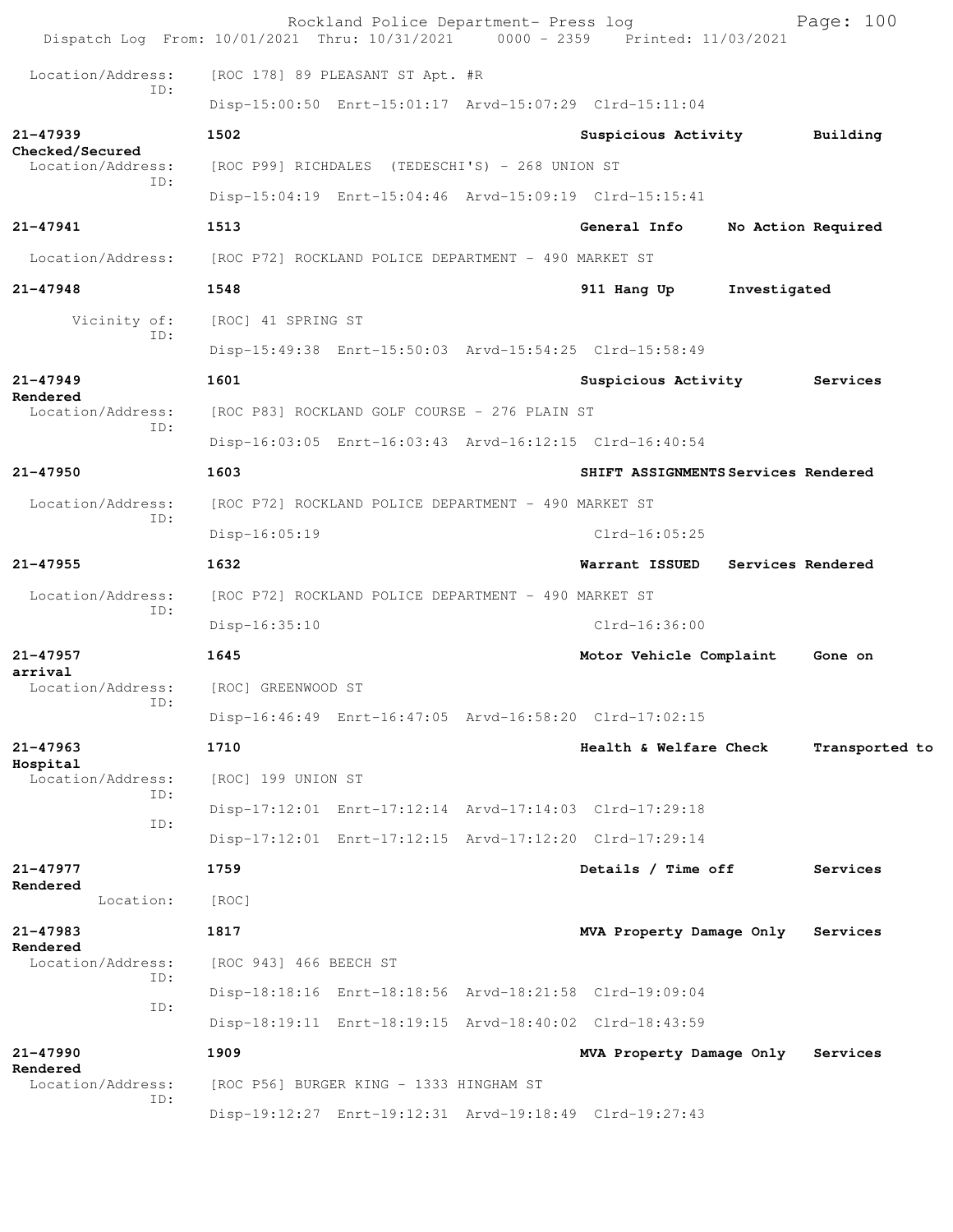Rockland Police Department- Press log entitled and Page: 101 Dispatch Log From: 10/01/2021 Thru: 10/31/2021 0000 - 2359 Printed: 11/03/2021

| 21-47992                               | 1930                                                 |                                                         |  | <b>Building Check</b>                                   |  | Building Checked/Secured |  |
|----------------------------------------|------------------------------------------------------|---------------------------------------------------------|--|---------------------------------------------------------|--|--------------------------|--|
| Location/Address:<br>ID:               | [ROC] POND ST                                        |                                                         |  |                                                         |  |                          |  |
|                                        |                                                      |                                                         |  | Arvd-19:31:05 Clrd-19:35:50                             |  |                          |  |
| $21 - 47994$<br>Assistance             | 1945                                                 |                                                         |  | Suspicious Activity Provided                            |  |                          |  |
| Location/Address:                      | [ROC] 80 LINCOLN RD                                  |                                                         |  |                                                         |  |                          |  |
| ID:                                    |                                                      | Disp-19:49:06 Enrt-19:49:12 Arvd-19:51:37 Clrd-20:19:09 |  |                                                         |  |                          |  |
| ID:                                    |                                                      | Disp-19:49:09 Enrt-19:49:11 Arvd-19:51:36 Clrd-20:19:07 |  |                                                         |  |                          |  |
| 21-47997                               | 2000                                                 |                                                         |  | <b>Building Check</b>                                   |  | Building Checked/Secured |  |
| Location/Address:                      |                                                      | [ROC P89] CALVARY CHAPEL - 175 MARKET ST                |  |                                                         |  |                          |  |
| TD:                                    |                                                      |                                                         |  | Arvd-20:16:14 Clrd-20:17:30                             |  |                          |  |
| $21 - 47998$                           | 2021                                                 |                                                         |  | <b>Building Check</b>                                   |  | Building Checked/Secured |  |
| Location/Address:                      |                                                      | [ROC] SHOE LOFTS - 51 MAPLE ST                          |  |                                                         |  |                          |  |
| ID:                                    |                                                      |                                                         |  | Arvd-20:22:33 Clrd-20:27:37                             |  |                          |  |
| 21-48001                               | 2046                                                 |                                                         |  | Building Check                                          |  | Building Checked/Secured |  |
| Location/Address:                      | [ROC] LINWOOD TER                                    |                                                         |  |                                                         |  |                          |  |
| ID:                                    |                                                      |                                                         |  | Arvd-20:46:56 Clrd-20:48:25                             |  |                          |  |
| $21 - 48003$                           | 2055                                                 |                                                         |  | Burglar Alarm                                           |  | Services Rendered        |  |
| Location/Address:                      | [ROC P104] ROCKLAND MEMORIAL LIBRARY - 20 BELMONT ST |                                                         |  |                                                         |  |                          |  |
| ID:                                    |                                                      |                                                         |  | Disp-20:57:05 Enrt-20:57:08 Arvd-21:02:43 Clrd-21:04:51 |  |                          |  |
| 21-48006                               | 2126                                                 |                                                         |  | Animal Complaint Services Rendered                      |  |                          |  |
| Location/Address:                      | [ROC] 347 MARKET ST                                  |                                                         |  |                                                         |  |                          |  |
| ID:                                    |                                                      | Disp-21:27:38 Enrt-21:28:19 Arvd-21:31:59 Clrd-22:31:39 |  |                                                         |  |                          |  |
| 21-48010                               | 2152                                                 |                                                         |  | Motor Vehicle Collision W/PI                            |  |                          |  |
| Services Rendered<br>Location/Address: | [ROC 808] 100 NORTH AVE                              |                                                         |  |                                                         |  |                          |  |
| ID:                                    |                                                      | Disp-21:53:49 Enrt-21:54:06 Arvd-21:56:06 Clrd-22:17:39 |  |                                                         |  |                          |  |
| ID:                                    |                                                      |                                                         |  | Disp-21:54:00 Enrt-21:54:03 Arvd-21:56:27 Clrd-22:14:56 |  |                          |  |
| 21-48012                               | 2217                                                 |                                                         |  | Suspicious Activity                                     |  | Services                 |  |
| Rendered<br>Location/Address:          |                                                      | [ROC P89] CALVARY CHAPEL - 175 MARKET ST                |  |                                                         |  |                          |  |
| ID:                                    | $Disp-22:19:00$                                      |                                                         |  | Arvd-22:19:03 Clrd-22:19:23                             |  |                          |  |
| ID:                                    |                                                      | Disp-22:19:11 Enrt-22:19:15 Arvd-22:19:16 Clrd-22:19:19 |  |                                                         |  |                          |  |
|                                        |                                                      |                                                         |  |                                                         |  |                          |  |
| For Date: $10/30/2021$ - Saturday      |                                                      |                                                         |  |                                                         |  |                          |  |
| 21-48028                               | 0000                                                 |                                                         |  | SHIFT ASSIGNMENTS Services Rendered                     |  |                          |  |
| Location/Address:<br>ID:               |                                                      | [ROC P72] ROCKLAND POLICE DEPARTMENT - 490 MARKET ST    |  |                                                         |  |                          |  |

Disp-00:01:07 Clrd-00:02:51

**21-48033 0040 Building Check Building Checked/Secured**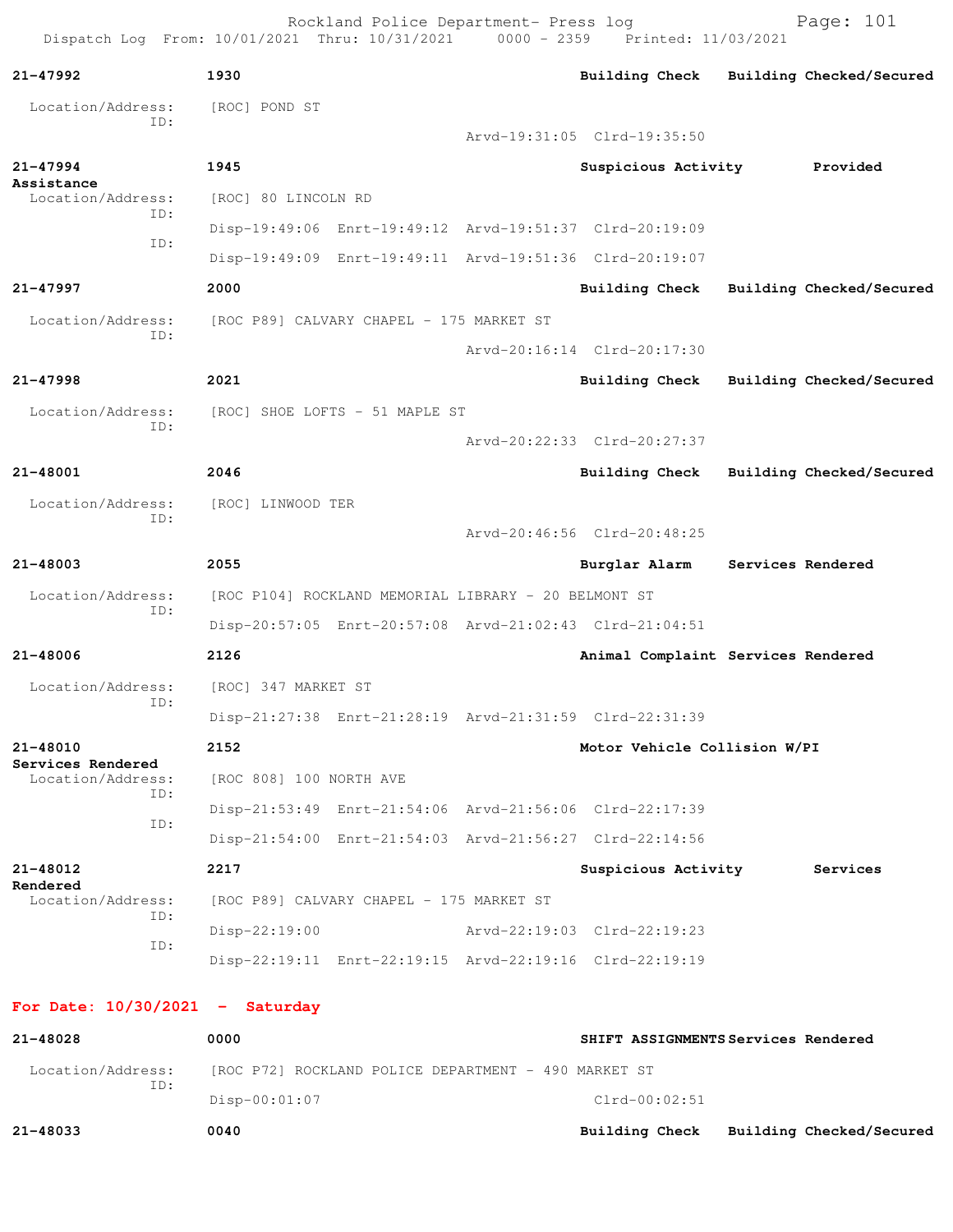|                          | Dispatch Log From: 10/01/2021 Thru: 10/31/2021 0000 - 2359 Printed: 11/03/2021 |  | Rockland Police Department- Press log |                                         |                   | Page: 102                |
|--------------------------|--------------------------------------------------------------------------------|--|---------------------------------------|-----------------------------------------|-------------------|--------------------------|
| Location/Address:        | [ROC] LINWOOD TER                                                              |  |                                       |                                         |                   |                          |
| ID:                      |                                                                                |  |                                       | Arvd-00:42:14 Clrd-00:44:35             |                   |                          |
| 21-48034                 | 0045                                                                           |  |                                       | Building Check Building Checked/Secured |                   |                          |
| Location/Address:        | [ROC P89] CALVARY CHAPEL - 175 MARKET ST                                       |  |                                       |                                         |                   |                          |
| ID:                      |                                                                                |  |                                       | Arvd-00:46:56 Clrd-00:47:21             |                   |                          |
| 21-48035                 | 0048                                                                           |  |                                       | Building Check                          |                   | Building Checked/Secured |
| Location/Address:        | [ROC 206] 51 MAPLE ST                                                          |  |                                       |                                         |                   |                          |
| ID:                      |                                                                                |  |                                       | Arvd-00:48:58 Clrd-00:50:15             |                   |                          |
| 21-48036                 | 0052                                                                           |  |                                       | Building Check                          |                   | Building Checked/Secured |
| Location/Address:        | [ROC] POND ST                                                                  |  |                                       |                                         |                   |                          |
| ID:                      |                                                                                |  |                                       | Arvd-00:52:57 Clrd-00:59:05             |                   |                          |
| 21-48037                 | 0106                                                                           |  |                                       | Motor Vehicle Stop                      |                   | Verbal Warning           |
| Vicinity of:             | [ROC] 651 UNION ST @ 14 SUMMIT ST                                              |  |                                       |                                         |                   |                          |
| ID:                      |                                                                                |  |                                       | Arvd-01:06:00 Clrd-01:09:48             |                   |                          |
| ID:                      |                                                                                |  |                                       | Arvd-01:07:08 Clrd-01:09:44             |                   |                          |
| 21-48054                 | 0500                                                                           |  |                                       | Building Check                          | Appears Secure    |                          |
| Location/Address:<br>ID: | [ROC] UNION ST                                                                 |  |                                       |                                         |                   |                          |
|                          | $Disp-05:01:24$                                                                |  |                                       | Arvd-05:01:29 Clrd-05:14:09             |                   |                          |
| 21-48064                 | 0803                                                                           |  |                                       | Information Call No Action Required     |                   |                          |
| Location/Address:        | [ROC P72] ROCKLAND POLICE DEPARTMENT - 490 MARKET ST                           |  |                                       |                                         |                   |                          |
| 21-48071                 | 0914<br>Traffic Enforcement<br>No Service                                      |  |                                       |                                         |                   |                          |
| Location/Address:<br>ID: | [ROC] POND ST                                                                  |  |                                       |                                         |                   |                          |
|                          |                                                                                |  |                                       | Arvd-09:14:00 Clrd-09:18:48             |                   |                          |
| 21-48072                 | 0916                                                                           |  |                                       | Disturbance                             | Services Rendered |                          |
| Location/Address:<br>ID: | [ROC] 153 TURNER RD                                                            |  |                                       |                                         |                   |                          |
| ID:                      | Disp-09:18:09 Enrt-09:18:25                                                    |  |                                       | $Clrd-09:19:00$                         |                   |                          |
| ID:                      | Disp-09:18:52 Enrt-09:19:03 Arvd-09:29:13 Clrd-09:29:26                        |  |                                       |                                         |                   |                          |
|                          | Disp-09:18:57 Enrt-09:19:03 Arvd-09:19:41 Clrd-09:30:18                        |  |                                       |                                         |                   |                          |
| 21-48098                 | 1210                                                                           |  |                                       | 911 Hang Up                             | Gone on arrival   |                          |
| Location/Address:<br>ID: | [ROC P84] PLAYERS SPORTS BAR - 86 VFW DR                                       |  |                                       |                                         |                   |                          |
|                          | Disp-12:12:13 Enrt-12:12:51 Arvd-12:16:11 Clrd-12:18:18                        |  |                                       |                                         |                   |                          |
| 21-48113                 | 1406                                                                           |  |                                       | Burglar Alarm                           | Services Rendered |                          |
| Location/Address:<br>ID: | [ROC] ABINGTON/ROCKLAND WATER WORKS - 835 HINGHAM ST                           |  |                                       |                                         |                   |                          |
| ID:                      | Disp-14:08:22 Enrt-14:08:53 Arvd-14:12:50 Clrd-14:21:03                        |  |                                       |                                         |                   |                          |
|                          | Disp-14:09:08 Enrt-14:09:12 Arvd-14:14:38 Clrd-14:21:25                        |  |                                       |                                         |                   |                          |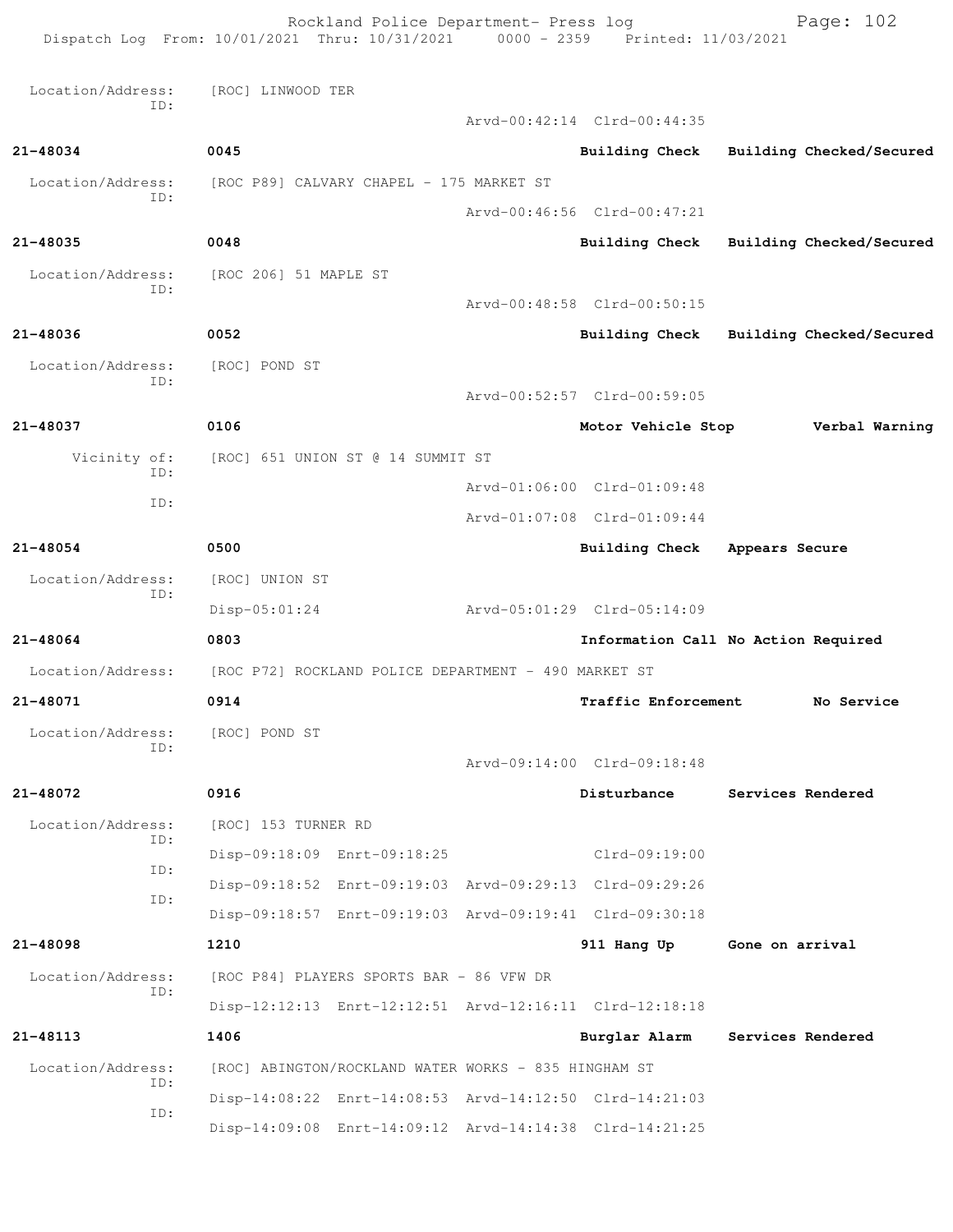Rockland Police Department- Press log entitled and Page: 103 Dispatch Log From: 10/01/2021 Thru: 10/31/2021 0000 - 2359 Printed: 11/03/2021

| $21 - 48129$                    |  | 1513                                                 |                                                         |  | Burglar Alarm                                           | Services Rendered |                         |  |
|---------------------------------|--|------------------------------------------------------|---------------------------------------------------------|--|---------------------------------------------------------|-------------------|-------------------------|--|
| Location/Address:<br>ID:        |  | [ROC P106] ROCKLAND HIGH SCHOOL - 52 MACKINLAY WAY   |                                                         |  |                                                         |                   |                         |  |
| ID:                             |  |                                                      | Disp-15:14:09 Enrt-15:14:33 Arvd-15:17:57 Clrd-15:21:41 |  |                                                         |                   |                         |  |
| ID:                             |  |                                                      |                                                         |  | Disp-15:14:59 Enrt-15:15:05 Arvd-15:18:18 Clrd-15:28:52 |                   |                         |  |
|                                 |  | $Disp-15:21:51$                                      |                                                         |  | Arvd-15:21:53 Clrd-15:28:52                             |                   |                         |  |
| 21-48130<br>Court               |  | 1529                                                 |                                                         |  | Neighbor Disturbance                                    |                   | Advised to              |  |
| Location/Address:<br>ID:        |  | [ROC 140] 292 MARKET ST Apt. #24                     |                                                         |  |                                                         |                   |                         |  |
|                                 |  | Disp-15:38:16                                        |                                                         |  | $Clrd-15:40:22$                                         |                   |                         |  |
| 21-48785                        |  | 1545                                                 |                                                         |  | Animal Complaint Services Rendered                      |                   |                         |  |
| Location/Address:               |  | [ROC 775] 144 WEBSTER ST                             |                                                         |  |                                                         |                   |                         |  |
| 21-48132                        |  | 1558                                                 |                                                         |  | MVA Property Damage Only Vehicle Towed                  |                   |                         |  |
| Location/Address:               |  |                                                      | [ROC] 354 LIBERTY ST @ 200 WEBSTER ST                   |  |                                                         |                   |                         |  |
| ID:                             |  | Disp-16:28:46                                        |                                                         |  | Arvd-16:28:53 Clrd-16:38:22                             |                   |                         |  |
| ID:                             |  | Disp-16:38:11                                        |                                                         |  | Arvd-16:38:15 Clrd-16:38:24                             |                   |                         |  |
| $21 - 48136$                    |  | 1638                                                 |                                                         |  | SHIFT ASSIGNMENTS Services Rendered                     |                   |                         |  |
| Location/Address:               |  |                                                      | [ROC P72] ROCKLAND POLICE DEPARTMENT - 490 MARKET ST    |  |                                                         |                   |                         |  |
| 21-48145                        |  | 1749                                                 |                                                         |  | Assist Public                                           | Services Rendered |                         |  |
| Location/Address:               |  | [ROC] 372 FOREST ST                                  |                                                         |  |                                                         |                   |                         |  |
| ID:                             |  |                                                      |                                                         |  | Disp-17:51:28 Enrt-17:51:40 Arvd-18:04:52 Clrd-18:14:33 |                   |                         |  |
| 21-48152                        |  | 1855                                                 |                                                         |  | Disturbance                                             |                   | Taken/Referred to Other |  |
| Agency<br>Location/Address:     |  | [ROC] 11 CORNET STETSON DR                           |                                                         |  |                                                         |                   |                         |  |
| ID:                             |  |                                                      | Disp-18:56:30 Enrt-18:56:36 Arvd-19:00:30 Clrd-19:20:38 |  |                                                         |                   |                         |  |
| ID:                             |  |                                                      |                                                         |  | Disp-18:56:34 Enrt-18:56:37 Arvd-19:00:41 Clrd-19:20:41 |                   |                         |  |
| ID:                             |  |                                                      |                                                         |  | Disp-19:00:20 Enrt-19:00:22 Arvd-19:00:43 Clrd-19:20:35 |                   |                         |  |
| 21-48168                        |  | 2059                                                 |                                                         |  | Assist Other Agency                                     |                   | Services                |  |
| Rendered<br>Location/Address:   |  | [ROC 418] 59 BOXBERRY LN                             |                                                         |  |                                                         |                   |                         |  |
| ID:                             |  |                                                      |                                                         |  | Disp-21:02:23 Enrt-21:02:36 Arvd-21:12:06 Clrd-21:24:29 |                   |                         |  |
|                                 |  |                                                      |                                                         |  |                                                         |                   |                         |  |
| For Date: $10/31/2021$ - Sunday |  |                                                      |                                                         |  |                                                         |                   |                         |  |
| 21-48186                        |  | 0000                                                 |                                                         |  | SHIFT ASSIGNMENTS Services Rendered                     |                   |                         |  |
| Location/Address:               |  | [ROC P72] ROCKLAND POLICE DEPARTMENT - 490 MARKET ST |                                                         |  |                                                         |                   |                         |  |
| 21-48189                        |  | 0027                                                 |                                                         |  | Disturbance                                             | Peace Restored    |                         |  |
|                                 |  |                                                      |                                                         |  |                                                         |                   |                         |  |

 Location/Address: [ROC] 22 CORNET STETSON DR ID: Disp-00:28:28 Enrt-00:28:37 Arvd-00:36:39 Clrd-00:40:58 ID: Disp-00:28:34 Enrt-00:28:39 Arvd-00:36:45 Clrd-00:40:52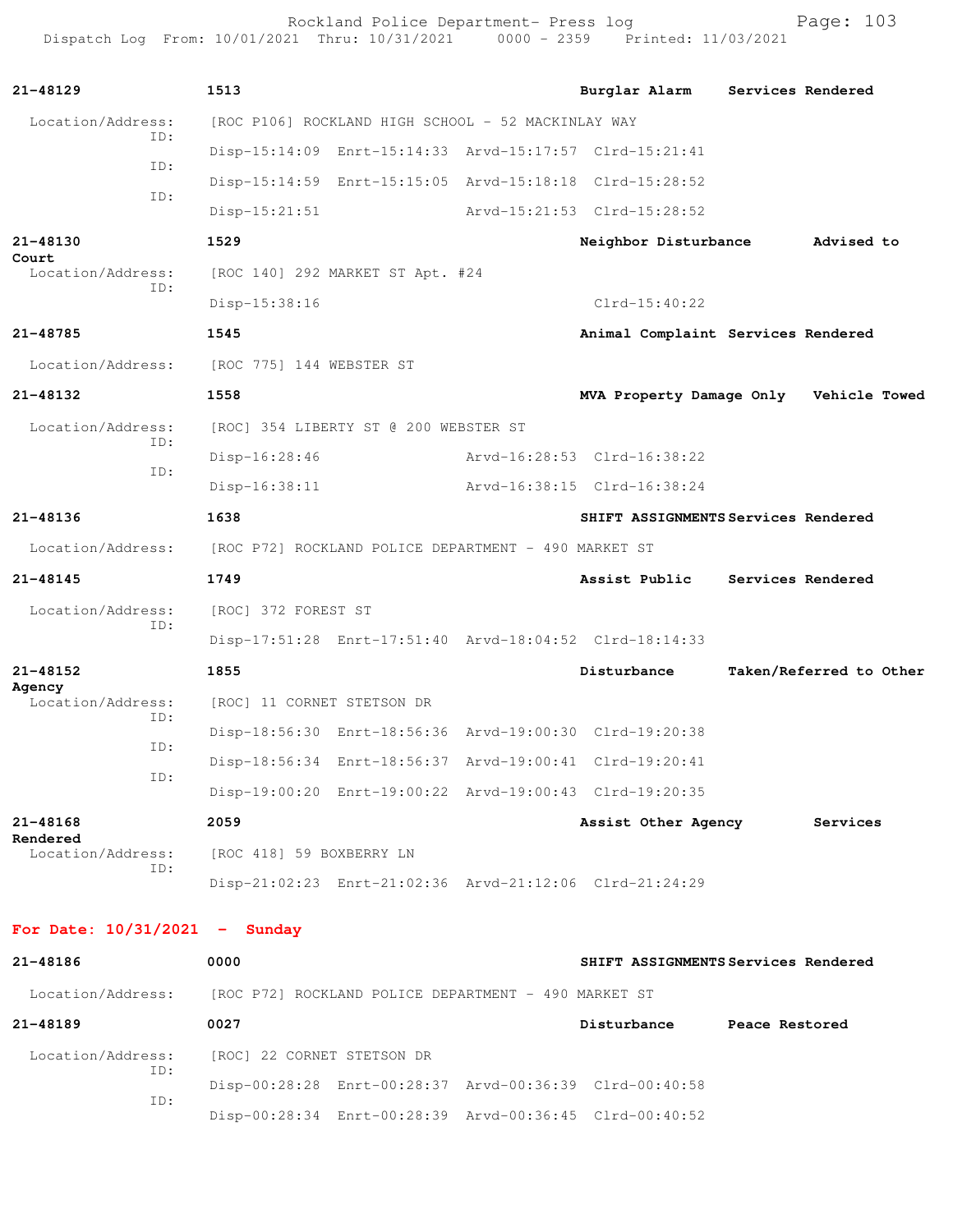Rockland Police Department- Press log entitled and Page: 104 Dispatch Log From: 10/01/2021 Thru: 10/31/2021 0000 - 2359 Printed: 11/03/2021

| 21-48198                                                                               | 0100                                                 |                                                                                                                       | Details / Time off                                                                                                              | Services          |
|----------------------------------------------------------------------------------------|------------------------------------------------------|-----------------------------------------------------------------------------------------------------------------------|---------------------------------------------------------------------------------------------------------------------------------|-------------------|
| Rendered<br>Location:                                                                  | [ROC]                                                |                                                                                                                       |                                                                                                                                 |                   |
| 21-48205                                                                               | 0151                                                 |                                                                                                                       | Motor Vehicle Complaint                                                                                                         | Gone on           |
| arrival<br>Location/Address:                                                           |                                                      | [ROC] 136 PLAIN ST @ 152 W WATER ST                                                                                   |                                                                                                                                 |                   |
| ID:<br>ID:                                                                             |                                                      | Disp-01:54:01 Enrt-01:54:13                                                                                           | $Clrd-01:56:35$                                                                                                                 |                   |
|                                                                                        |                                                      | Disp-01:56:00 Enrt-01:56:02                                                                                           | $Clrd-01:56:35$                                                                                                                 |                   |
| 21-48226                                                                               | 0522                                                 |                                                                                                                       | 911 Hang Up                                                                                                                     | Investigated      |
| Location/Address:                                                                      | [ROC] 136 PLAIN ST                                   |                                                                                                                       |                                                                                                                                 |                   |
| ID:                                                                                    |                                                      |                                                                                                                       | Disp-05:24:31 Enrt-05:25:11 Arvd-05:26:02 Clrd-05:33:03                                                                         |                   |
| ID:                                                                                    |                                                      |                                                                                                                       | Disp-05:25:08 Enrt-05:25:11 Arvd-05:25:50 Clrd-05:33:03                                                                         |                   |
| 21-48227                                                                               | 0533                                                 |                                                                                                                       | Building Check                                                                                                                  | Appears Secure    |
| Location/Address:                                                                      | [ROC] UNION ST                                       |                                                                                                                       |                                                                                                                                 |                   |
| ID:                                                                                    |                                                      |                                                                                                                       | Disp-05:34:44 Enrt-05:34:37 Arvd-05:34:44 Clrd-05:53:16                                                                         |                   |
| 21-48229                                                                               | 0607                                                 |                                                                                                                       | Lockout                                                                                                                         | Services Rendered |
| Location/Address:                                                                      |                                                      | [ROC P47] BEST WESTERN - 909 HINGHAM ST                                                                               |                                                                                                                                 |                   |
| ID:                                                                                    |                                                      |                                                                                                                       | Disp-06:09:37 Enrt-06:10:27 Arvd-06:17:42 Clrd-06:25:15                                                                         |                   |
| 21-48230                                                                               | 0611                                                 |                                                                                                                       | Motor Vehicle Stop                                                                                                              | Verbal Warning    |
| Location/Address:                                                                      | [ROC P62] CHINA PLAZA - 35 MARKET ST                 |                                                                                                                       |                                                                                                                                 |                   |
| ID:                                                                                    |                                                      |                                                                                                                       | Arvd-06:11:00 Clrd-06:13:32                                                                                                     |                   |
| 21-48238                                                                               | 0800                                                 |                                                                                                                       | General Info                                                                                                                    | Services Rendered |
| Location/Address:                                                                      | [ROC P72] ROCKLAND POLICE DEPARTMENT - 490 MARKET ST |                                                                                                                       |                                                                                                                                 |                   |
| 21-48241                                                                               | 0839                                                 |                                                                                                                       | Burglar Alarm                                                                                                                   | Services Rendered |
| Location/Address: [ROC 55] 100 RESERVOIR PARK - BUSINESS CONDO - 100 RESERVOIR PARK DR |                                                      |                                                                                                                       |                                                                                                                                 |                   |
| ID:                                                                                    |                                                      |                                                                                                                       | Disp-08:40:41 Enrt-08:55:35 Arvd-09:04:16 Clrd-09:11:30                                                                         |                   |
| 21-48245                                                                               | 0926                                                 |                                                                                                                       | Motor Vehicle Collision W/PI                                                                                                    |                   |
| Transported to Hospital<br>Vicinity of:<br>Fire Unit:                                  |                                                      | [ROC P46] DUNKIN DONUTS - 851 HINGHAM ST<br>ROCKEN1-Pumper-Rockland Engine 1<br>InQrtsUnavl-09:50:25 InSrvce-09:50:28 | Disp-09:26:59 Enrt-09:27:10 Arvd-09:31:20 Clrd-09:43:12                                                                         |                   |
| EMS Unit:<br>EMS Unit:                                                                 | ROCKAM1-Rockland A1<br>ROCKAM2-Rockland A2           |                                                                                                                       | Disp-09:26:59 Enrt-09:27:13 Arvd-09:30:12 Clrd-09:37:09<br>Hosp-09:50:31 ClrHosp-10:12:13 InQrtsUnavl-10:37:51 InSrvce-10:37:54 |                   |
| ID:                                                                                    |                                                      |                                                                                                                       | Disp-09:34:10 Enrt-09:34:47 Arvd-09:40:09 Clrd-09:43:15<br>Hosp-10:12:03 ClrHosp-10:44:48 InQrtsUnavl-10:44:55 InSrvce-10:44:58 |                   |
|                                                                                        | $Disp-09:35:40$                                      |                                                                                                                       | Arvd-09:35:46 Clrd-09:47:28                                                                                                     |                   |
| 21-48246<br>Rendered                                                                   | 0926                                                 |                                                                                                                       | MVA Property Damage Only                                                                                                        | Services          |
| Location/Address:<br>ID:                                                               |                                                      | [ROC P46] DUNKIN DONUTS - 851 HINGHAM ST                                                                              |                                                                                                                                 |                   |
| ID:                                                                                    |                                                      |                                                                                                                       | Disp-09:26:58 Enrt-09:27:07 Arvd-09:29:59 Clrd-10:21:07                                                                         |                   |
|                                                                                        |                                                      |                                                                                                                       | Disp-09:26:58 Enrt-09:27:07 Arvd-09:29:21 Clrd-10:22:42                                                                         |                   |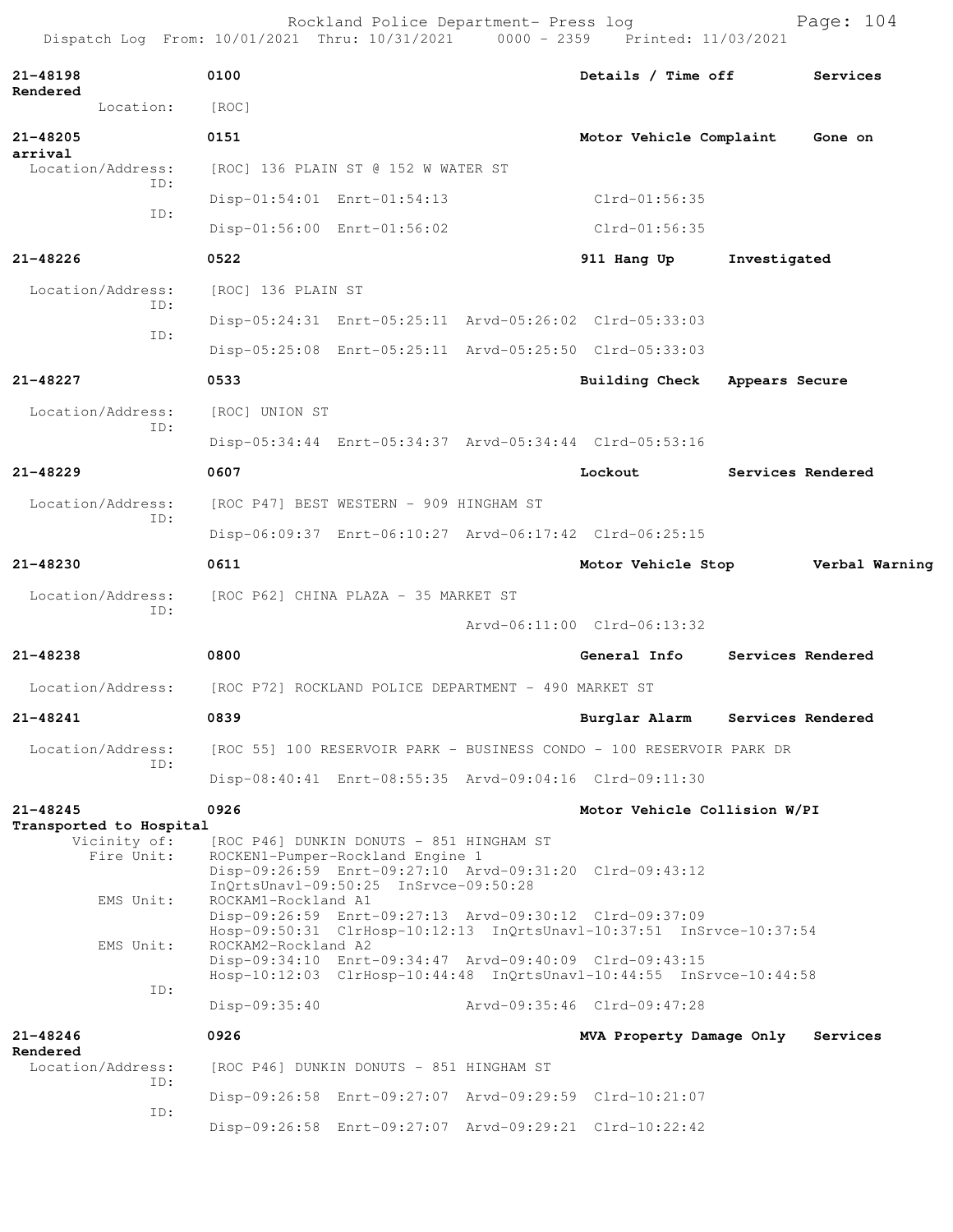Rockland Police Department- Press log entitled and Page: 105 Dispatch Log From: 10/01/2021 Thru: 10/31/2021 0000 - 2359 Printed: 11/03/2021

| ID:                           | Disp-10:23:34            |                                                         |                 | $Clrd-10:23:43$                 |                                    |  |  |  |
|-------------------------------|--------------------------|---------------------------------------------------------|-----------------|---------------------------------|------------------------------------|--|--|--|
| 21-48248                      | 0942                     |                                                         |                 | 911 Hang Up                     | Unfounded                          |  |  |  |
| Location/Address:             | [ROC] 91 WEBSTER ST      |                                                         |                 |                                 |                                    |  |  |  |
| ID:                           |                          | Disp-09:47:43 Enrt-09:47:51 Arvd-09:50:14 Clrd-09:52:44 |                 |                                 |                                    |  |  |  |
| $21 - 48249$                  | 0944                     |                                                         |                 |                                 | Road Obstruction Services Rendered |  |  |  |
| Location/Address:             | [ROC] 287 CONCORD ST     |                                                         |                 |                                 |                                    |  |  |  |
| 21-48257                      | 1026                     |                                                         |                 | Suspicious Activity             | Services                           |  |  |  |
| Rendered<br>Location/Address: |                          | [ROC] 28 NEVENS CIR                                     |                 |                                 |                                    |  |  |  |
| $21 - 48265$                  | 1121                     |                                                         |                 | MVA Property Damage Only        | Services                           |  |  |  |
| Rendered<br>Location/Address: |                          | [ROC P98] DOLLAR TREE - 201 MARKET ST                   |                 |                                 |                                    |  |  |  |
| ID:                           |                          | Disp-11:23:40 Enrt-11:24:16 Arvd-11:25:01 Clrd-11:34:39 |                 |                                 |                                    |  |  |  |
| 21-48273                      | 1224                     |                                                         |                 | Disturbance                     | Services Rendered                  |  |  |  |
| Location/Address:             |                          | [ROC 206] 51 MAPLE ST Apt. #423                         |                 |                                 |                                    |  |  |  |
| ID:                           |                          | Disp-12:28:16 Enrt-12:28:22 Arvd-12:29:47 Clrd-12:45:36 |                 |                                 |                                    |  |  |  |
| ID:                           |                          | Disp-12:28:16 Enrt-12:28:22 Arvd-12:29:33 Clrd-12:45:24 |                 |                                 |                                    |  |  |  |
| ID:                           |                          | Disp-12:28:16 Enrt-12:28:22 Arvd-12:29:40 Clrd-12:45:30 |                 |                                 |                                    |  |  |  |
| 21-48276                      | 1254                     |                                                         |                 | Suspicious Activity<br>Services |                                    |  |  |  |
| Rendered<br>Location/Address: |                          | [ROC 596] 110 NEVENS CIR                                |                 |                                 |                                    |  |  |  |
| 21-48280                      | 1317                     |                                                         |                 | Health & Welfare Check          | Services                           |  |  |  |
| Rendered<br>Location/Address: | [ROC] 821 UNION ST       |                                                         |                 |                                 |                                    |  |  |  |
| ID:                           |                          | Disp-13:18:20 Enrt-13:20:26 Arvd-13:27:24 Clrd-13:40:45 |                 |                                 |                                    |  |  |  |
| ID:                           |                          | Disp-13:26:05 Enrt-13:26:12                             |                 | $Clrd-13:40:50$                 |                                    |  |  |  |
| Fire Unit:                    |                          | ROCKEN1-Pumper-Rockland Engine 1<br>Disp-13:26:26       |                 |                                 |                                    |  |  |  |
| EMS Unit:                     | ROCKAM1-Rockland A1      | InOrtsUnav1-13:26:49 InSrvce-13:26:49                   | $Clrd-13:26:52$ |                                 |                                    |  |  |  |
|                               | Disp-13:26:34            | InQrtsUnavl-13:26:52 InSrvce-13:26:52                   |                 |                                 |                                    |  |  |  |
| $21 - 48285$                  | 1344                     |                                                         |                 | 911 Accidental                  | Services Rendered                  |  |  |  |
| Location/Address:             | [ROC 1041] 135 GROVE ST  |                                                         |                 |                                 |                                    |  |  |  |
| ID:                           |                          | Disp-13:46:02 Enrt-13:46:09 Arvd-13:51:14 Clrd-13:54:35 |                 |                                 |                                    |  |  |  |
| 21-48287                      | 1353                     |                                                         |                 | Lockout                         | No Service                         |  |  |  |
| Location/Address:             | [ROC] 21 SUNSET ST       |                                                         |                 |                                 |                                    |  |  |  |
| ID:                           |                          | Disp-13:56:25 Enrt-13:58:07                             |                 | $Clrd-14:21:42$                 |                                    |  |  |  |
| 21-48289                      | 1359                     |                                                         |                 | Follow-Up Investigation         | Services                           |  |  |  |
| Rendered<br>Location/Address: | [ROC 418] 59 BOXBERRY LN |                                                         |                 |                                 |                                    |  |  |  |
| ID:                           | $Disp-13:59:56$          |                                                         |                 | $Clrd-14:09:58$                 |                                    |  |  |  |
| 21-48290                      | 1359                     |                                                         |                 | 911 Accidental                  | Services Rendered                  |  |  |  |
|                               |                          |                                                         |                 |                                 |                                    |  |  |  |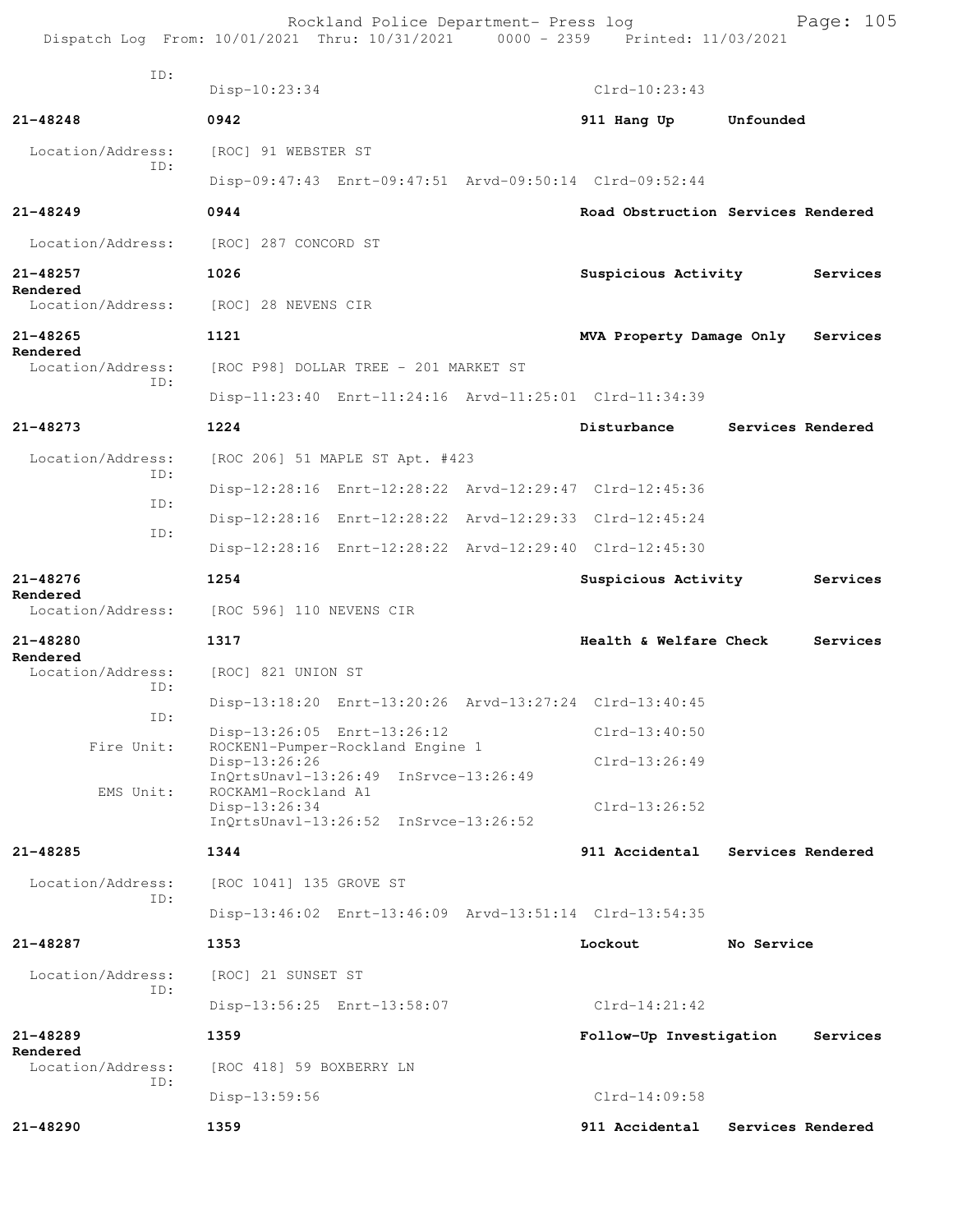Rockland Police Department- Press log Page: 106 Dispatch Log From: 10/01/2021 Thru: 10/31/2021 0000 - 2359 Printed: 11/03/2021 Location/Address: [ROC 1041] 135 GROVE ST ID: Disp-14:00:39 Enrt-14:00:48 Arvd-14:00:51 Clrd-14:03:20 Fire Unit: ROCKEN1-Pumper-Rockland Engine 1 Disp-14:01:51 Clrd-14:02:00 InQrtsUnavl-14:02:03 InSrvce-14:02:03 **21-48295 1412 Motor Vehicle Complaint Services Rendered** Vicinity of: [ROC] OLD CEMETERY - STUDLEY CT ID: Disp-14:29:15 Enrt-14:29:22 Clrd-14:52:00 **21-48307 1511 Motor Vehicle Complaint Gone on arrival**  Location/Address: [ROC] MONCRIEF RD ID: Disp-15:12:47 Enrt-15:12:55 Arvd-15:22:03 Clrd-15:25:05 **21-48312 1532 Motor Vehicle Complaint Services Rendered**  Location/Address: [ROC P55] HOME DEPOT - 1149 HINGHAM ST ID: Disp-15:34:04 Enrt-15:42:47 Arvd-15:48:57 Clrd-16:08:54 **21-48317 1605 SHIFT ASSIGNMENTS Services Rendered** Location/Address: [ROC P72] ROCKLAND POLICE DEPARTMENT - 490 MARKET ST **21-48318 1610 Suspicious Activity Advised to Court**  Location/Address: [ROC] 83 WILLOW POND DR ID: Disp-16:16:23 Enrt-16:16:25 Clrd-16:55:51 **21-48322 1630 Animal Complaint Services Rendered** Location/Address: [ROC 664] 40 NORTH AVE ID: Arvd-16:30:00 Clrd-16:32:44 **21-48324 1637 Animal Complaint Report Follows** Location/Address: [ROC] 54 ARCHER RD ID: Arvd-16:37:00 Clrd-17:03:32 **21-48329 1712 Unwanted Party Services Rendered** Location/Address: [ROC] 62 MARTHA DR Apt. #F ID: Disp-17:14:08 Enrt-17:14:39 Arvd-17:19:40 Clrd-17:28:03 **21-48331 1715 911 Hang Up No Action Required** Location/Address: [ROC 70] WEBSTER PARK NURSING AND REHAB - 56 WEBSTER ST **21-48334 1742 Details / Time off Services Rendered**  Location: [ROC] **21-48336 1756 Time off Services Rendered** Location: [ROC] **21-48337 1804 Threats Services Rendered** Location/Address: [ROC] 62 MARTHA DR Apt. #F ID: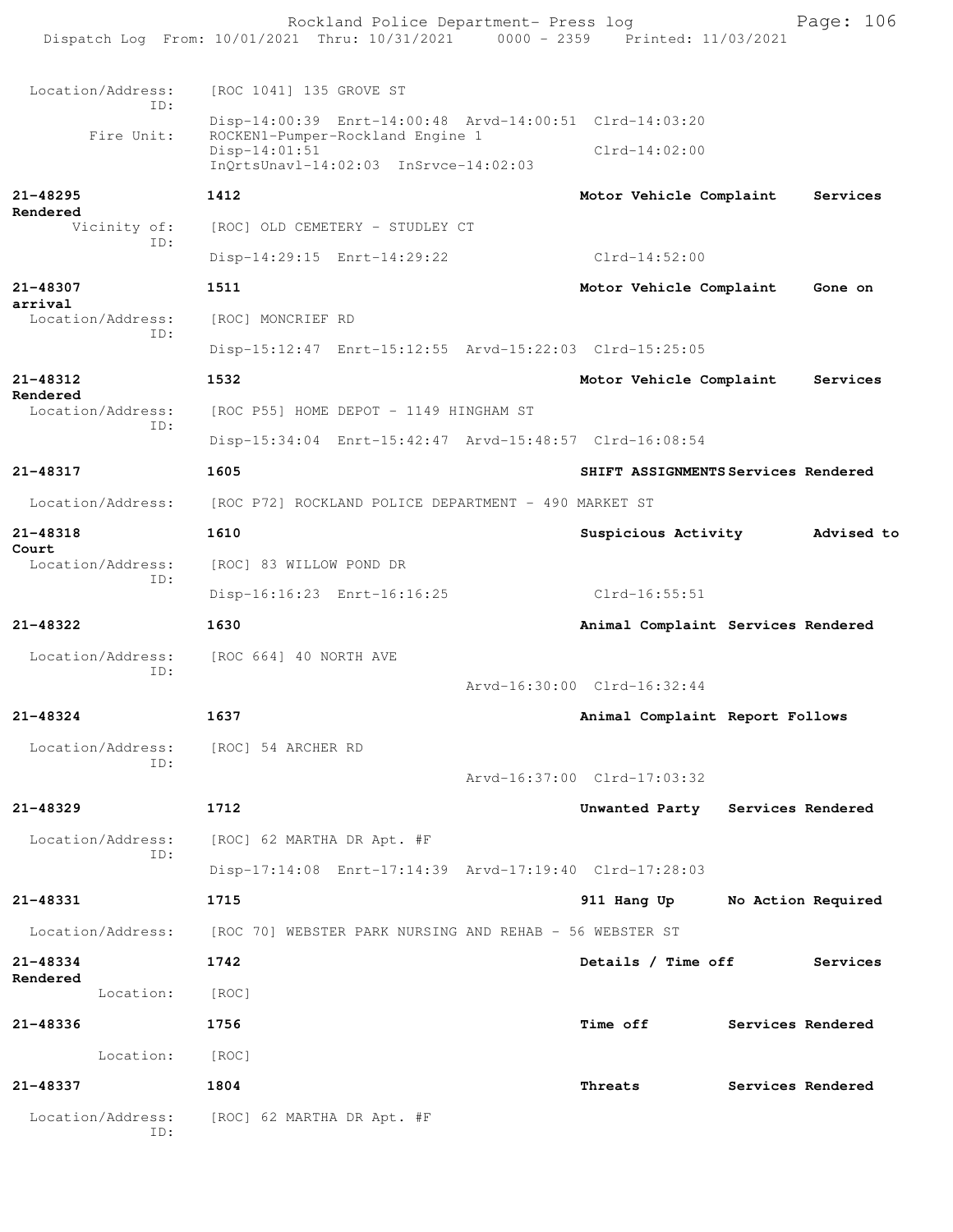Rockland Police Department- Press log Fage: 107<br>21 Thru: 10/31/2021 0000 - 2359 Printed: 11/03/2021 Dispatch Log From: 10/01/2021 Thru: 10/31/2021 0000 - 2359 Printed: 11/03/2021 Disp-18:07:24 Enrt-18:07:27 Clrd-18:18:11 **21-48349 1905 Disturbance Peace Restored** Location/Address: [ROC 270] 171 MONCRIEF RD ID: Disp-19:07:03 Enrt-19:07:06 Arvd-19:08:45 Clrd-19:21:18 ID: Disp-19:07:09 Enrt-19:07:11 Arvd-19:08:32 Clrd-19:21:41 **21-48350 1913 General Info Services Rendered** Location/Address: [ROC P72] ROCKLAND POLICE DEPARTMENT - 490 MARKET ST **21-48351 1925 Disturbance Services Rendered** Location/Address: [ROC] 62 MARTHA DR Apt. #F ID: Disp-19:25:59 Enrt-19:26:07 Arvd-19:28:03 Clrd-19:35:40 ID: Disp-19:25:59 Enrt-19:26:09 Arvd-19:26:53 Clrd-19:35:33 **21-48352 1926 Lockout Provided Assistance** Location/Address: [ROC 1036] 349 NORTH AVE Apt. #2 ID: Disp-19:27:37 Enrt-19:28:14 Arvd-19:32:39 Clrd-20:32:30 ID: Disp-20:25:33 Clrd-20:25:36 **21-48356 1945 Detail Services Rendered** Location/Address: [ROC P72] ROCKLAND POLICE DEPARTMENT - 490 MARKET ST **21-48358 1956 Prisoner Information Services Rendered**  Location/Address: [ROC P72] ROCKLAND POLICE DEPARTMENT - 490 MARKET ST ID: Disp-19:59:07 Clrd-19:59:30 **21-48363 2034 Disturbance Investigated** Location/Address: [ROC 206] 51 MAPLE ST Apt. #132 ID: Disp-20:36:34 Enrt-20:36:41 Arvd-20:38:26 Clrd-20:45:50 ID: Disp-20:36:39 Enrt-20:36:43 Arvd-20:38:27 Clrd-20:49:40 **21-48366 2103 Suspicious Activity Sent On Way** Location/Address: [ROC] WEST WATER ST ID: Disp-21:07:22 Arvd-21:07:28 Clrd-21:12:40 **21-48367 2106 Larceny / Forgery/ Fraud Services Rendered**  Location/Address: [ROC 272] SHERIDAN SQUARE CONDOS - 103 GROVE ST Apt. #331 ID: Disp-21:10:13 Clrd-21:10:43 **21-48371 2206 Burglar Alarm Services Rendered** Location/Address: [ROC P55] HOME DEPOT - 1149 HINGHAM ST ID: Disp-22:06:32 Enrt-22:07:33 Arvd-22:11:52 Clrd-22:19:27 **21-48372 2206 Unwanted Party Taken/Referred to Other Agency**  Location/Address: [ROC 932] 530 UNION ST ID: